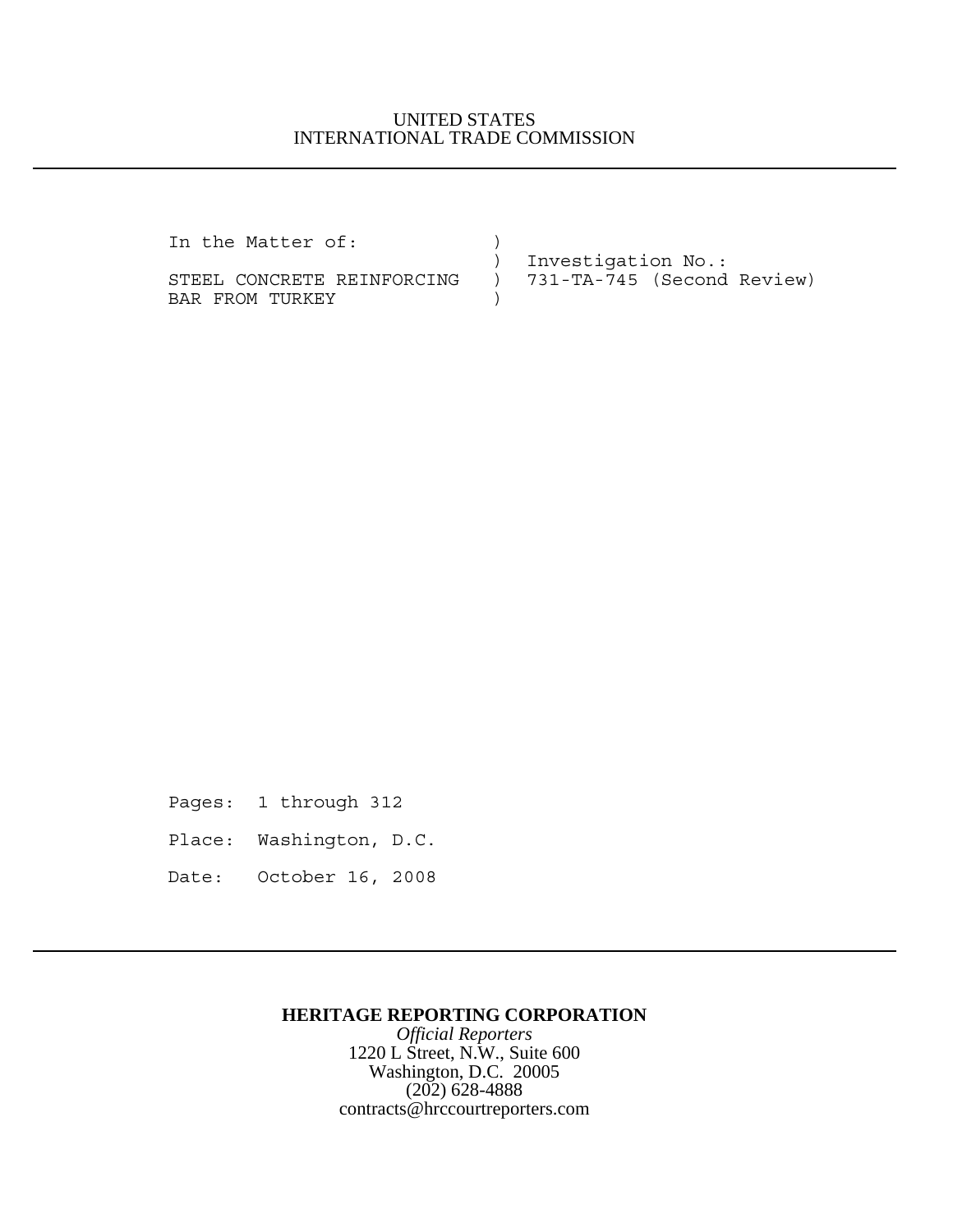THE UNITED STATES INTERNATIONAL TRADE COMMISSION

| In the Matter of:                                       |                    |
|---------------------------------------------------------|--------------------|
|                                                         | Investigation No.: |
| STEEL CONCRETE REINFORCING ) 731-TA-745 (Second Review) |                    |
| BAR FROM TURKEY                                         |                    |

Thursday, October 16, 2008

Room No. 101 U.S. International Trade Commission 500 E Street, S.W. Washington, D.C.

The hearing commenced, pursuant to notice, at 9:30 a.m., before the Commissioners of the United States International Trade Commission, the Honorable SHARA L. ARANOFF, Chairman, presiding.

APPEARANCES:

On behalf of the International Trade Commission:

Commissioners:

SHARA L. ARANOFF, CHAIRMAN DANIEL R. PEARSON, VICE CHAIRMAN DEANNA TANNER OKUN, COMMISSIONER CHARLOTTE R. LANE, COMMISSIONER IRVING A. WILLIAMSON, COMMISSIONER DEAN A. PINKERT, COMMISSIONER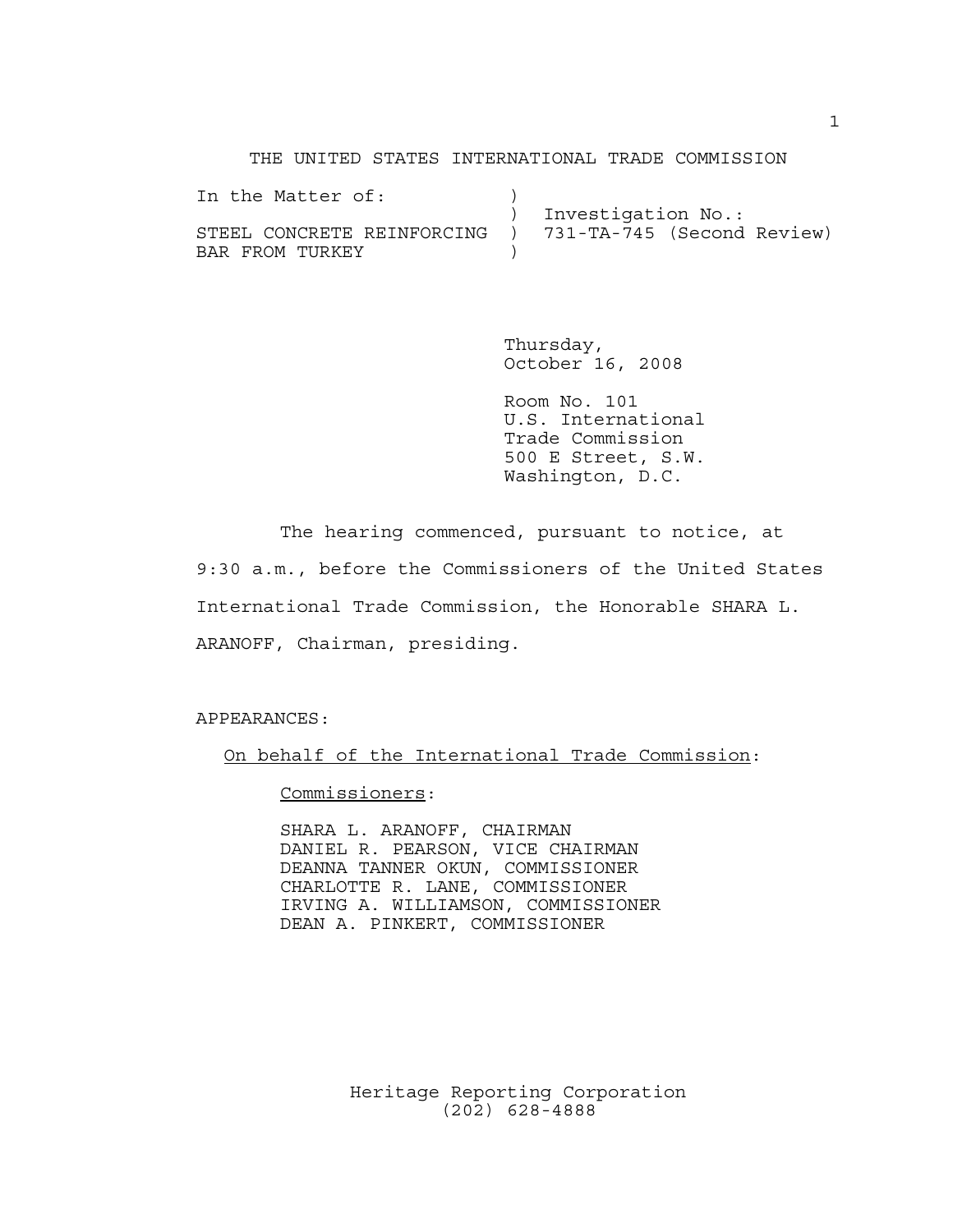APPEARANCES: (Cont'd.)

Staff:

MARILYN R. ABBOTT, SECRETARY TO THE COMMISSION WILLIAM R. BISHOP, HEARINGS AND MEETINGS COORDINATOR SHARON BELLAMY, HEARINGS AND MEETINGS ASSISTANT JOSHUA KAPLAN, INVESTIGATOR ALAN TREAT, COMMODITY-INDUSTRY ANALYST JAMES FETZER, ECONOMIST JOHN ASCIENZO, ACCOUNTANT/AUDITOR GRACE ROTH-ROFFY, ATTORNEY DOUGLAS CORKRAN, SUPERVISORY INVESTIGATOR

In Support of Continuation of Antidumping Duty Orders:

On behalf of Nucor Corporation, Gerdau Ameristeel, Inc. and Commercial Metals Company:

BOB STONE, Director, Sales and Marketing, Bar Mills Group, Nucor Corporation JIM KERKVLIET, Vice President, Commercial Sales, Gerdau Ameristeel, Inc. AVERY HILTON, Executive Vice President-Mills, Commercial Metals Company PETER MORICI, Professor of Economics, University of Maryland LOUIS MILLER, Production Line Worker, Nucor Birmingham ALAN H. PRICE, Esquire

JOHN R. SHANE, Esquire DANIEL B. PICKARD, Esquire Wiley Rein, LLP Washington, D.C.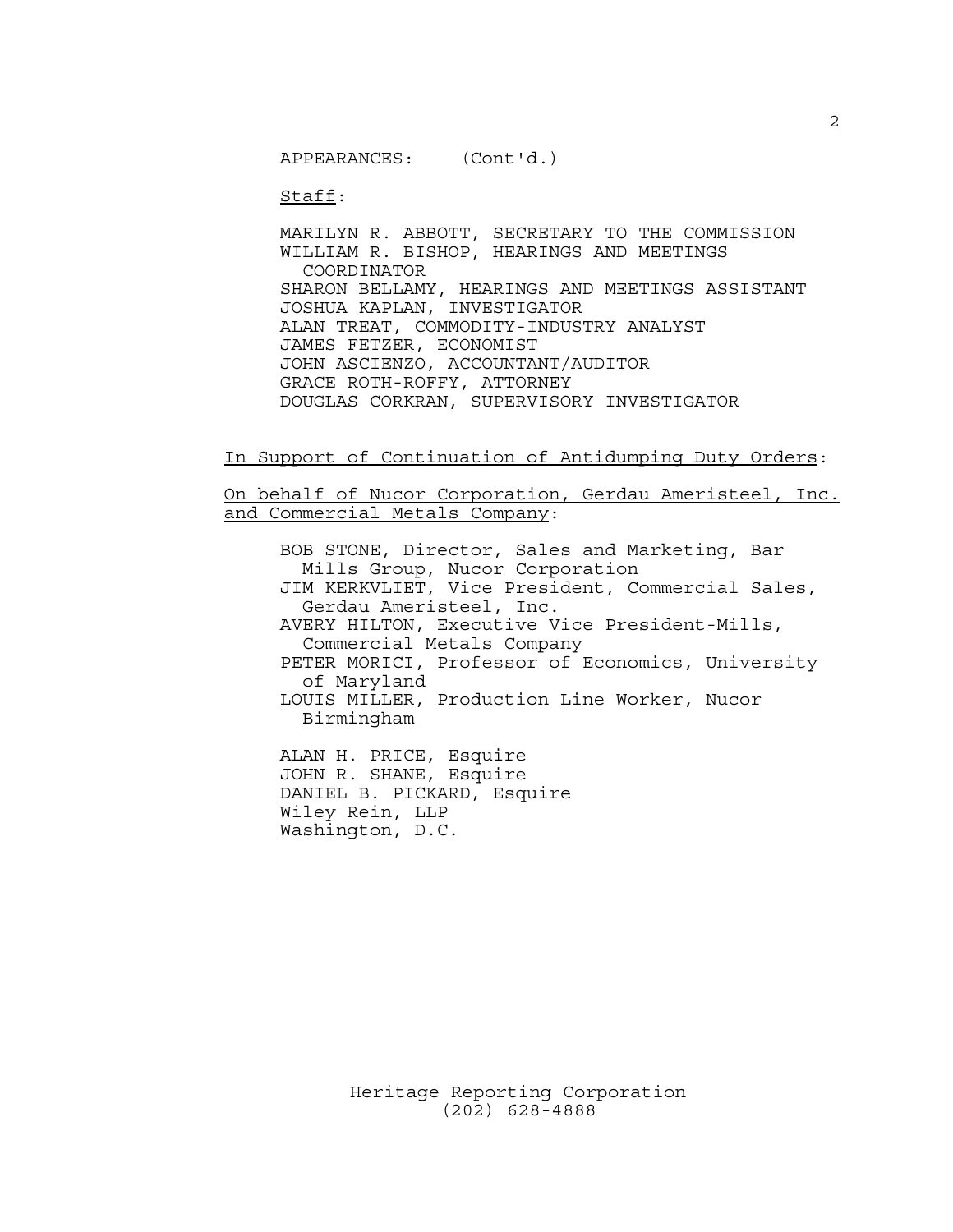APPEARANCES: (Cont'd.)

In Opposition to Continuation of Antidumping Duty Orders:

On behalf of Ekinciler Demir ve Celik Sanayi, A.S. (Ekinciler), Kaptan Demir Endustrisi ve Ticaret, A.S. (Kaptan), Izmir Demir Celik Sanayi A.S. (IDC) and Istanbul Minerals and Metals Exporters' Association (IMMIB):

OMUR SUKAN, General Manager, Ekinciler ALI EKINCI, Foreign Trade Manager, Ekinciler ILKER ULU, Assistant Reporter, Research and Development Department, IMMIB

MATTHEW M. NOLAN, Esquire MYLES S. GETLAN, Esquire DIANA DIMITRIUC QUAIA, Esquire Arent Fox, LLP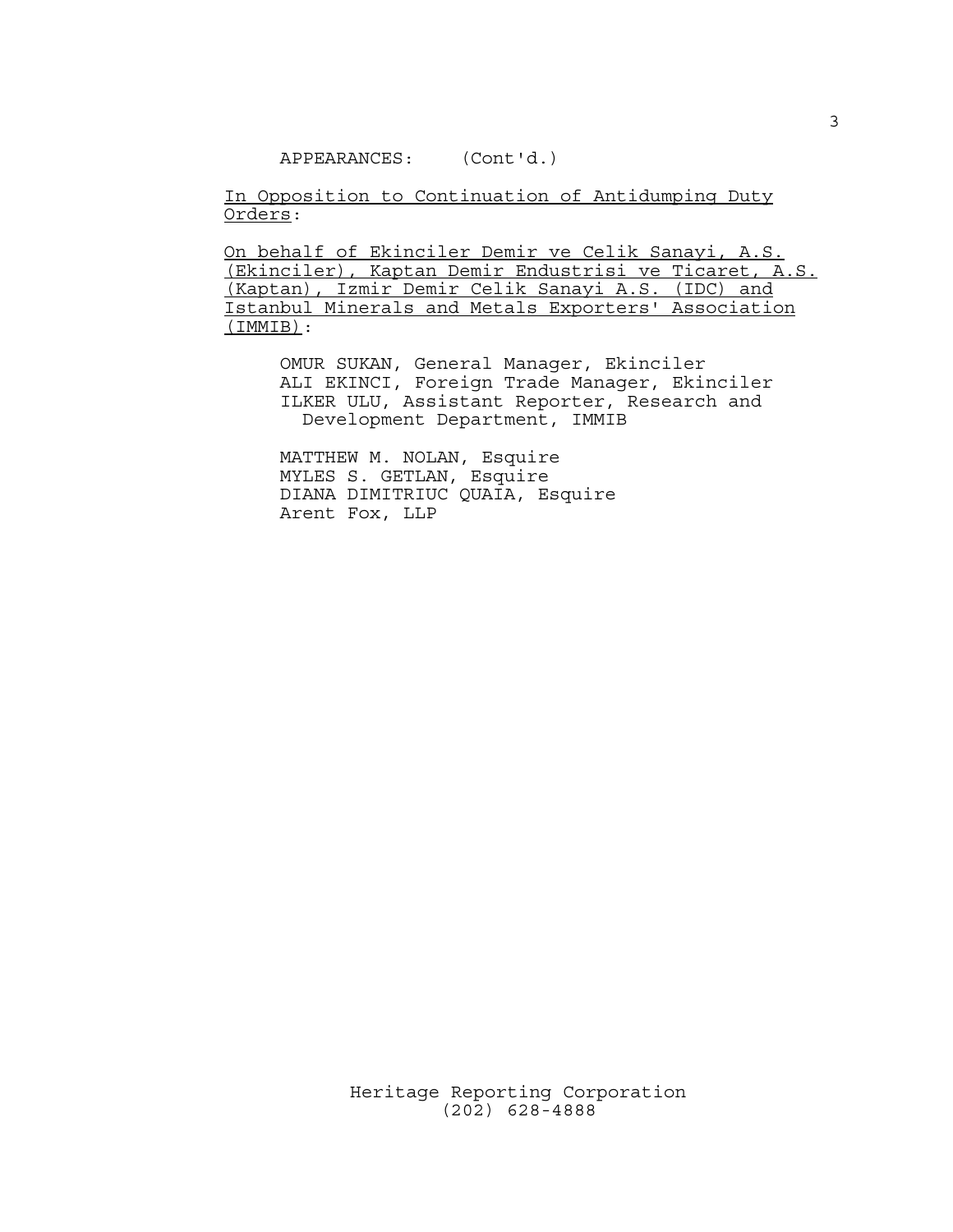## $\underline{\texttt{I}} \underline{\texttt{N}} \underline{\texttt{D}} \underline{\texttt{E}} \underline{\texttt{X}}$

4

| OPENING STATEMENT OF ALAN H. PRICE, ESQUIRE,<br>WILEY REIN, LLP                              | $\overline{7}$ |
|----------------------------------------------------------------------------------------------|----------------|
| OPENING STATEMENT OF MATTHEW M. NOLAN, ESQUIRE,<br>ARENT FOX, LLP                            | 11             |
| TESTIMONY OF ALAN H. PRICE, ESQUIRE,<br>WILEY REIN, LLP                                      | 17             |
| TESTIMONY OF PETER MORICI, PROFESSOR OF ECONOMICS,<br>UNIVERSITY OF MARYLAND                 | 23             |
| TESTIMONY OF JIM KERKVLIET, VICE PRESIDENT,<br>COMMERCIAL SALES, GERDAU AMERISTEEL, INC.     | 28             |
| TESTIMONY OF AVERY HILTON, EXECUTIVE VICE<br>PRESIDENT-MILLS, COMMERCIAL METALS COMPANY      | 33             |
| TESTIMONY OF BOB STONE, DIRECTOR, SALES AND<br>MARKETING, BAR MILLS GROUP, NUCOR CORPORATION | 38             |
| TESTIMONY OF LOUIS MILLER, PRODUCTION LINE<br>WORKER, NUCOR BIRMINGHAM                       | 41             |
| TESTIMONY OF DANIEL B. PICKARD, ESOUIRE,<br>WILEY REIN, LLP                                  | 109            |
| TESTIMONY OF MATTHEW M. NOLAN, ESQUIRE,<br>ARENT FOX, LLP                                    | 167            |
| TESTIMONY OF OMUR SUKAN, GENERAL MANAGER,<br><b>EKINCILER</b>                                | 171            |
| TESTIMONY OF ILKER ULU, ASSISTANT REPORTER,<br>RESEARCH AND DEVELOPMENT DEPARTMENT, IMMIB    | 184            |
| TESTIMONY OF ALI EKINCI, FOREIGN TRADE MANAGER,<br>EKINCILER                                 | 212            |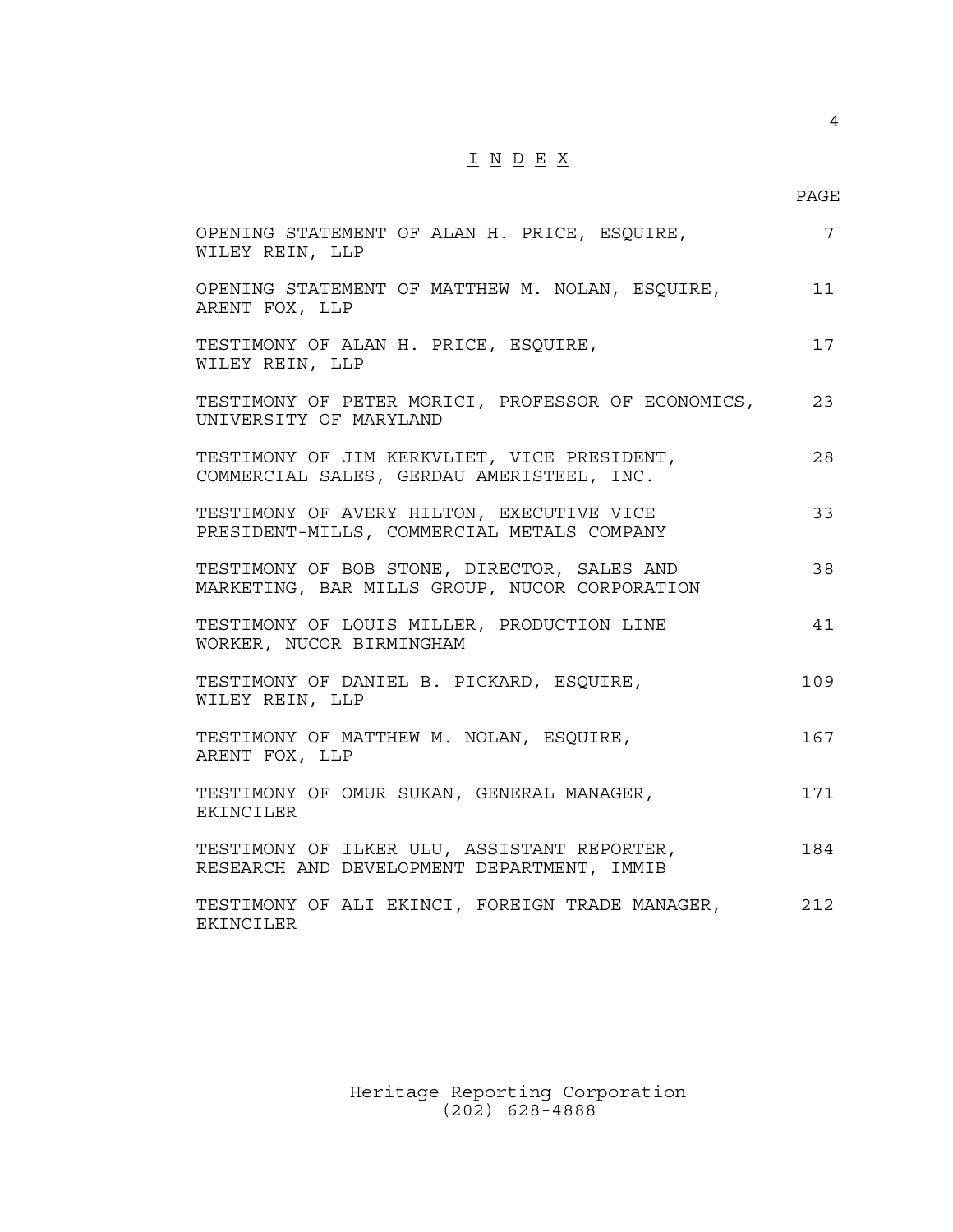## I N D E X

PAGE

| CLOSING STATEMENT OF DANIEL B. PICKARD, ESQUIRE,<br>WILEY REIN, LLP | 294 |
|---------------------------------------------------------------------|-----|
| CLOSING STATEMENT OF MATTHEW M. NOLAN, ESQUIRE,<br>ARENT FOX, LLP   | 303 |
| TESTIMONY OF MYLES S. GETLAN, ESOUIRE,<br>ARENT FOX, LLP            | 305 |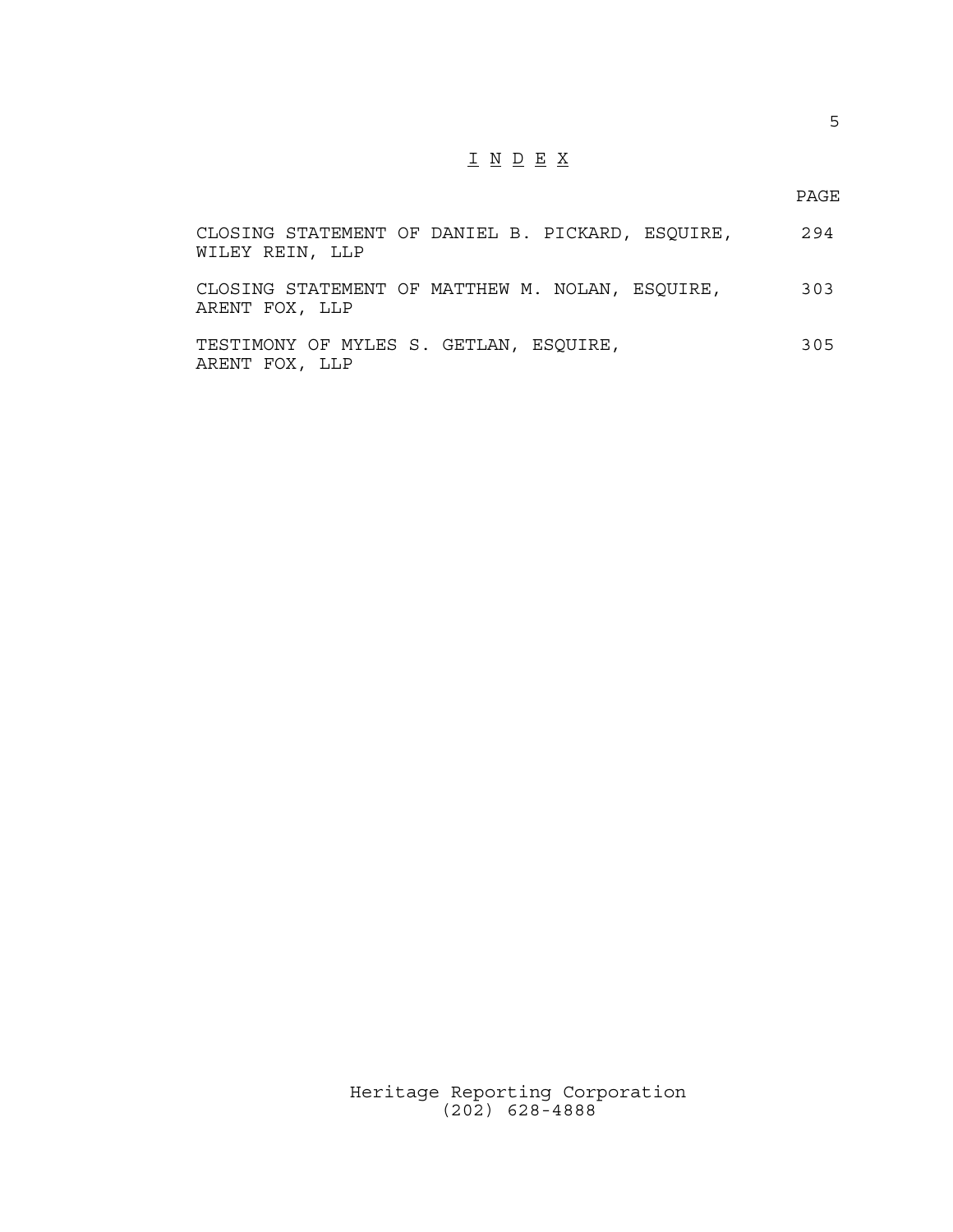| 1  | $\underline{P} \underline{R} \underline{O} \underline{C} \underline{E} \underline{E} \underline{D} \underline{I} \underline{N} \underline{G} \underline{S}$ |
|----|-------------------------------------------------------------------------------------------------------------------------------------------------------------|
| 2  | (9:30 a.m.)                                                                                                                                                 |
| 3  | CHAIRMAN ARANOFF: Good morning. On behalf                                                                                                                   |
| 4  | of the U.S. International Trade Commission I welcome                                                                                                        |
| 5  | you to this hearing in Investigation No. 731-TA-745                                                                                                         |
| 6  | (Second Review) involving Steel Concrete Reinforcing                                                                                                        |
| 7  | Bar From Turkey.                                                                                                                                            |
| 8  | The purpose of this five-year review                                                                                                                        |
| 9  | investigation is to determine whether revocation of                                                                                                         |
| 10 | the antidumping duty order covering steel concrete                                                                                                          |
| 11 | reinforcing bar from Turkey would be likely to lead to                                                                                                      |
| 12 | continuation or recurrence of material injury or an                                                                                                         |
| 13 | industry in the United States within a reasonably                                                                                                           |
| 14 | foreseeable time.                                                                                                                                           |
| 15 | Schedules setting forth the presentation of                                                                                                                 |
| 16 | this hearing, notices of investigation and transcript                                                                                                       |
| 17 | order forms are available at the public distribution                                                                                                        |
| 18 | table. All prepared testimony should be given to the                                                                                                        |
| 19 | Secretary. Please do not place testimony directly on                                                                                                        |
| 20 | the public distribution table.                                                                                                                              |
| 21 | All witnesses must be sworn in by the                                                                                                                       |
| 22 | Secretary before presenting testimony. I understand                                                                                                         |
| 23 | that parties are aware of the time allocations.<br>Any                                                                                                      |
| 24 | questions regarding the time allocations should be                                                                                                          |
| 25 | directed to the Secretary.                                                                                                                                  |
|    |                                                                                                                                                             |

Heritage Reporting Corporation (202) 628-4888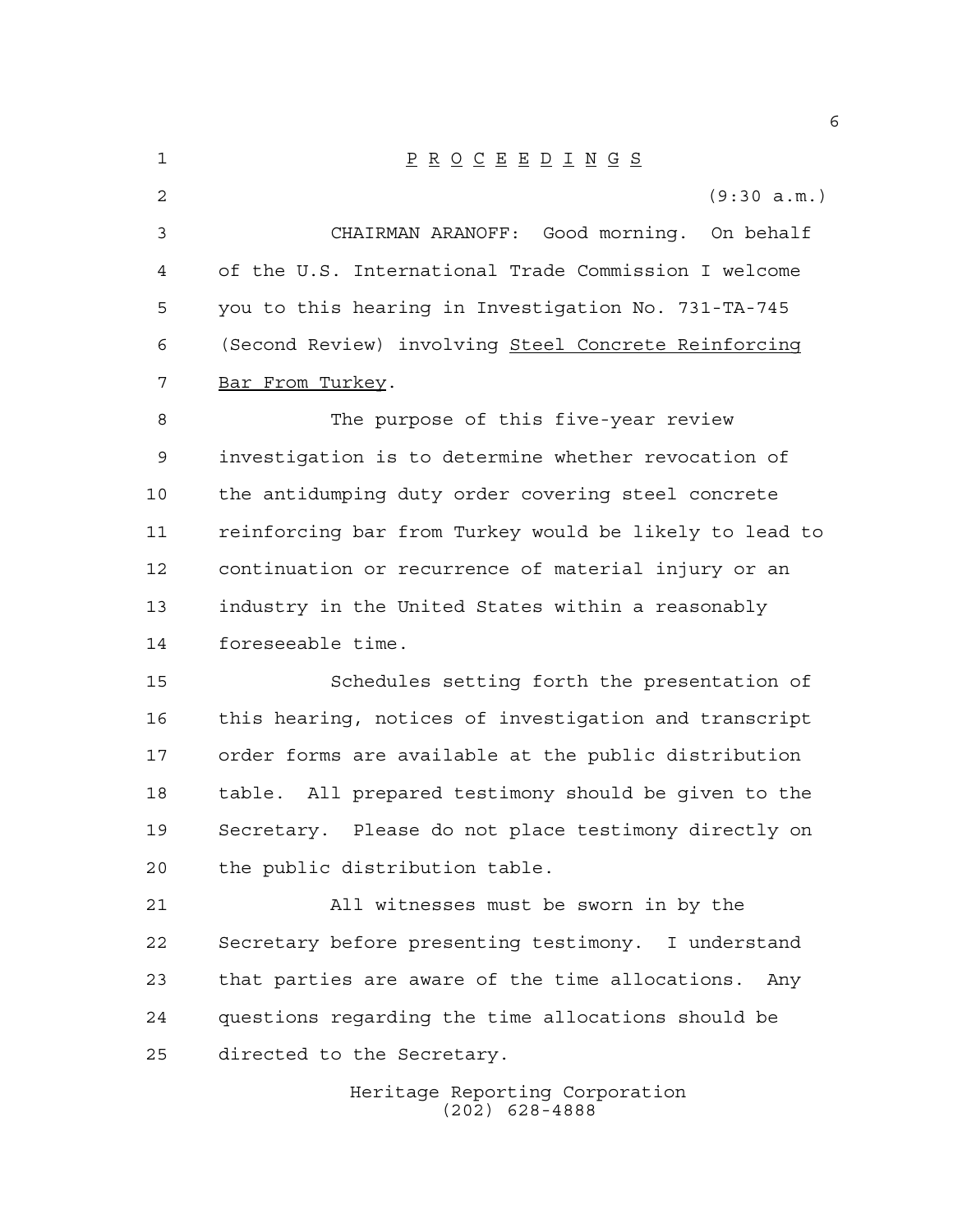Heritage Reporting Corporation (202) 628-4888 Finally, if you will be submitting documents that contain information you wish classified as business confidential, your requests should comply with Commission Rule 201.6. Madam Secretary, are there any preliminary matters? MS. ABBOTT: No, Madam Chairman. CHAIRMAN ARANOFF: Very well. Then let us begin with opening remarks. MS. ABBOTT: Opening remarks in support of continuation of the orders will be by Alan H. Price of Wiley Rein. MR. PRICE: Good morning, Chairman Aranoff, Vice Chairman Pearson and members of the Commission. I am Alan Price of Wiley Rein, LLP, here this morning on behalf of the domestic rebar industry. **I** would like to provide an overview of the most important conditions of competition in this investigation and to briefly discuss the statutory factors concerning the likely volume, price and impact of subject imports from Turkey in the event of any revocation. The most significant and undeniable condition of competition is that the United States is in a recession. You cannot turn on the news without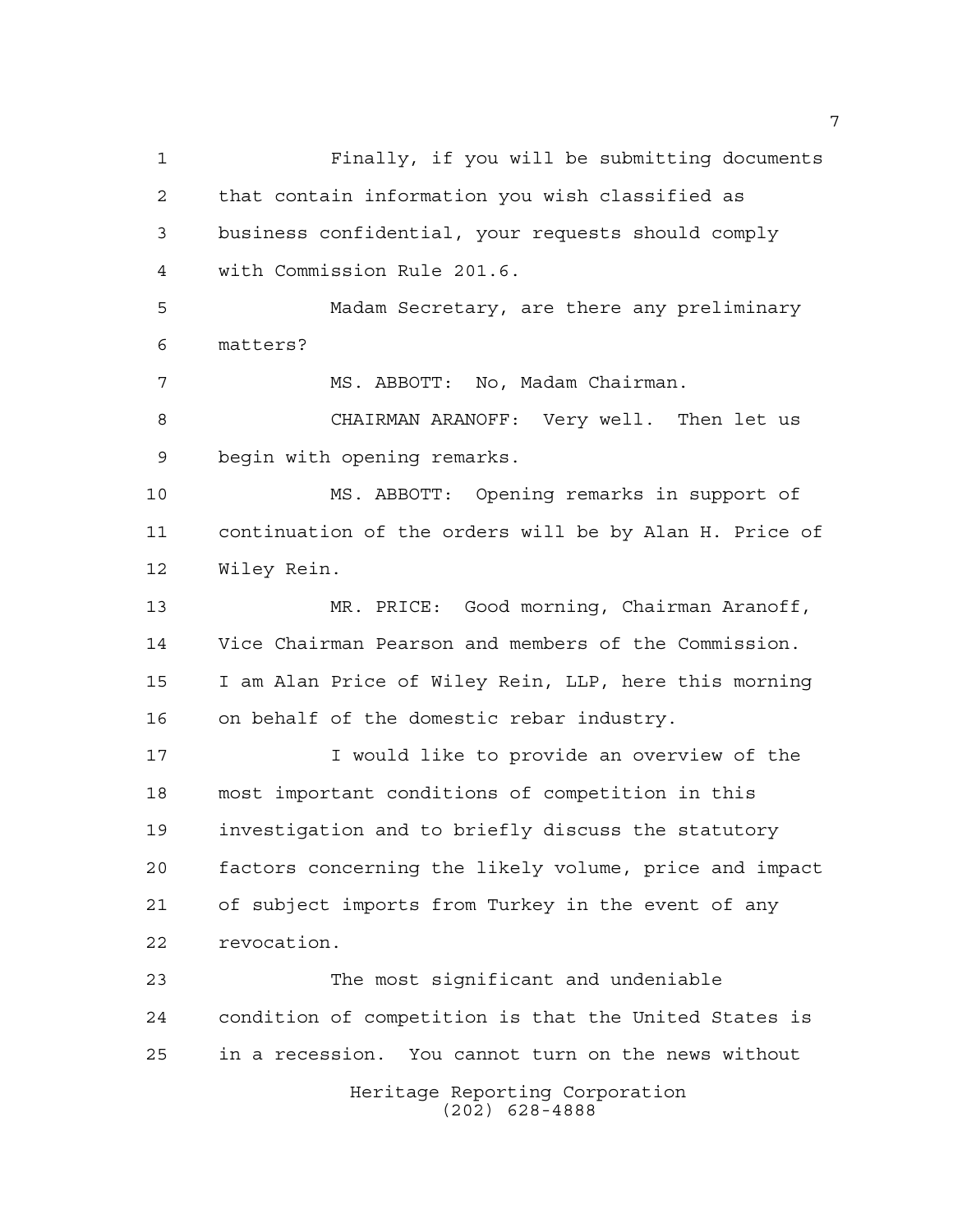hearing about the credit crisis, the instability of the stock market and the predictions of doom and gloom for the U.S. economy.

 Yet, despite the trouble we're in the U.S. market still remains attractive to Turkish rebar producers, especially when compared to markets in Europe and the Middle East. And, as you will hear later this morning, the Turkish exports remain well suited to exploit any opportunity to dump more imports into the U.S. at lower prices if given the chance. Indeed, they are actively seeking U.S. sales as we speak.

 In regard to the likely volumes of subject imports, it cannot be overstated that Turkey is the world's largest exporter of rebar. There is no question that there are large quantities of subject Turkish rebar that are available for shipment to the United States and that the industry in Turkey is predicted to grow even more in the coming years.

 But not only is Turkey the world's biggest exporter of rebar. It is also overwhelmingly export dependent. A minority of Turkish production is destined for its home market. Rather, these producers are clearly reliant on export markets.

Heritage Reporting Corporation (202) 628-4888 Indeed, Turkish exports exceed even those of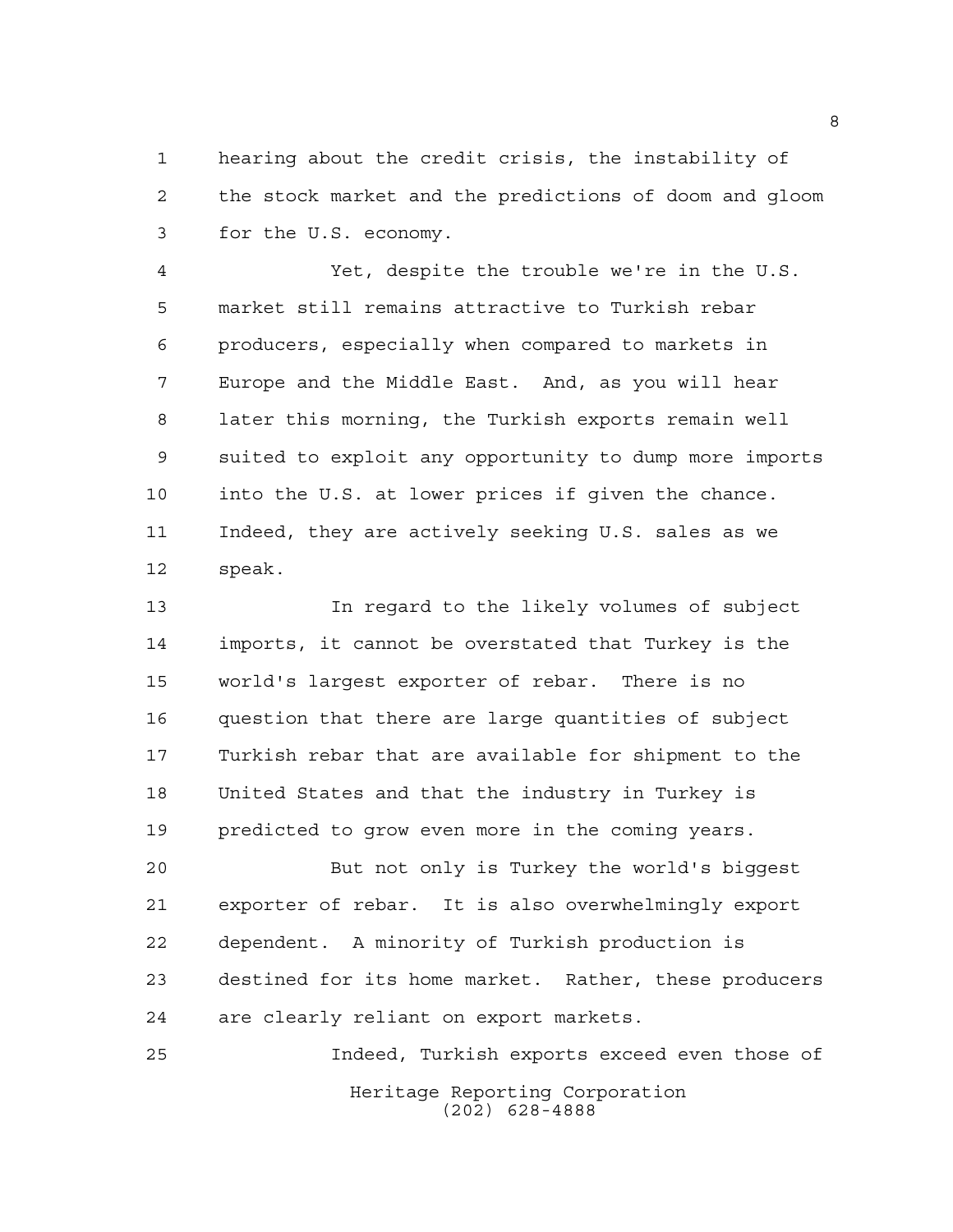China and Ukraine, the world's second and third largest exporters, and the Commission recently decided to maintain the orders on both of these export platforms.

 Turkish producers have recently seen their major export markets, including the Middle East and Europe, virtually disappear. There has been a contraction in global markets with a decline in rebar prices abroad and at the same time a strengthening of the value of the U.S. dollar, making the U.S. one of the highest priced markets in the world.

12 12 It is important to note that Turkey is an export platform. The order has provided relief by shutting out many major Turkish rebar producers as a result of high dumping margins, while others are subject to the pricing and volume discipline imposed by the dumping order.

 Due to their export dependent excess capacity, opportunistic track record and lack of alternative markets, it is clear that should the order be revoked subject Turkish producers will significantly increase the volume of their shipments to the United States. This is especially true in light of the stronger dollar, decreasing freight rates and large and open U.S. markets.

> Heritage Reporting Corporation (202) 628-4888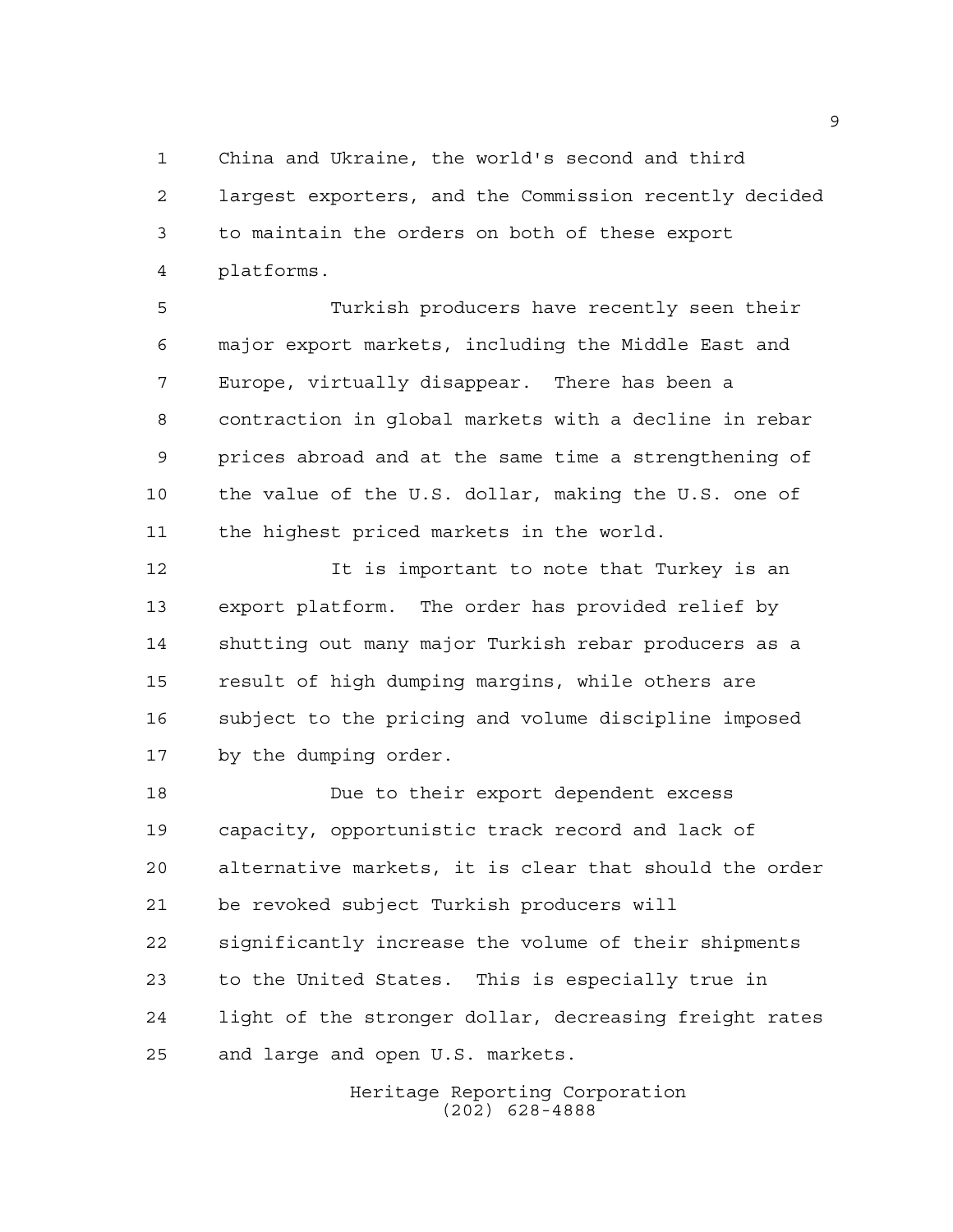In regard to the likely price effects of the subject imports, I would begin by repeating that to date the order has effectively kept a large number of subject Turkish producers at bay and forced other producers to price exports to the United States fairly.

**However, if the order is removed, especially**  at a time when the Turk's other markets are collapsing, it can only mean one thing: They will ship to the United States at whatever price they have to, further depressing the price of a ton of rebar in our market. The price declines would come at a time when U.S. demand for rebar is declining and the U.S. rebar industry is vulnerable.

 As you will hear today from our witnesses today and as you can read in any newspaper, residential construction is dead. Nonresidential construction is now following this trend. Consequently, the U.S. producers are looking at a long downturn in the business cycle, even without the

current financial crises.

 If unfairly priced imports are allowed back into the market at a time of decreased demand and heightened vulnerability, there is no doubt that the domestic industry will be materially injured. The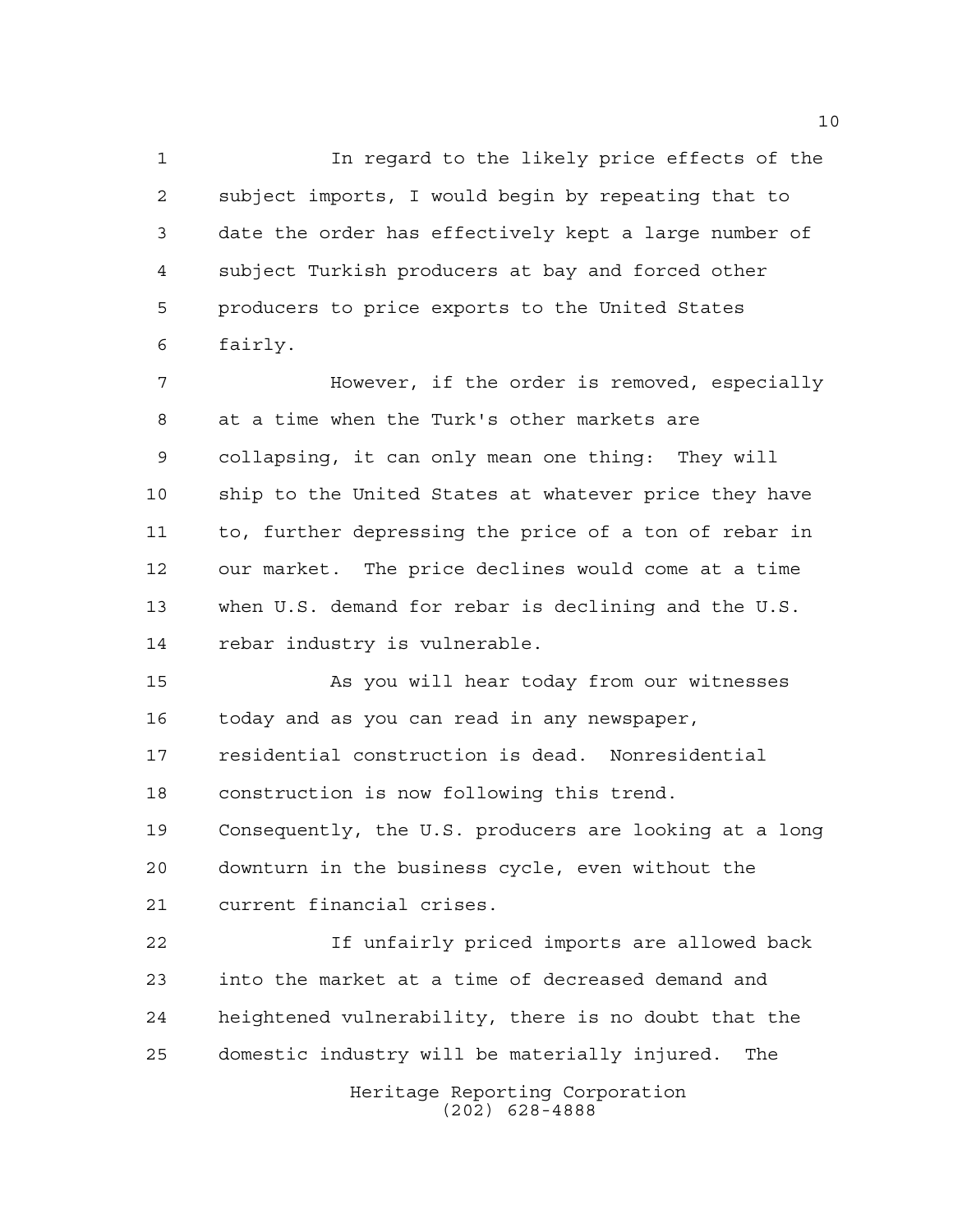injury to the U.S. companies will be manifested in decreased production, declining revenues and lost profits. Needed investment will be postponed or canceled, but the injury will not be limited just to the corporations.

 If the order is revoked and the dumped imports are allowed back into the country, then the workers in this industry will also be injured. As you will hear today, increased imports lead to decreased production in the U.S., which directly results in lost jobs and lost wages.

 In conclusion, and as the evidence makes clear, if the order against unfairly priced imports from Turkey is revoked U.S. producers and their workers will again be materially injured. Indeed, I could not imagine a worse time for allowing dumped imports back into the U.S. market.

Thank you.

 MS. ABBOTT: Opening remarks in opposition to continuation of the order will be by Matthew M. Nolan of Arent Fox.

 MR. NOLAN: Good morning, Madam Commissioner and members of the Commission. My name is Matt Nolan. I'm a partner with the law firm of Arent Fox appearing today on behalf of the Turkish industry, including

> Heritage Reporting Corporation (202) 628-4888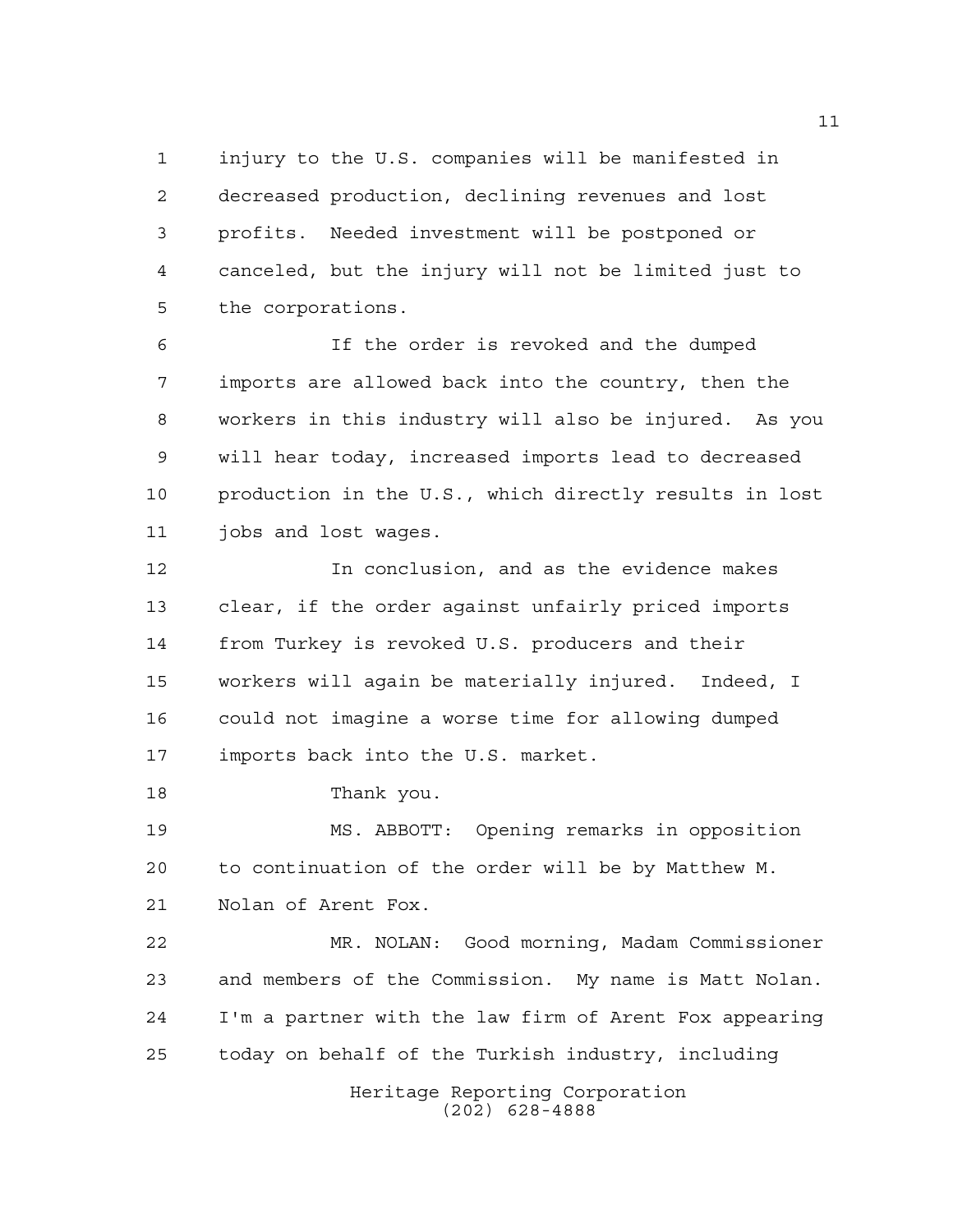IMMIB, the major trade association in Turkey, and three producers in Turkey, Ekinciler, IDC and one other. Ege Celik?

MALE VOICE: Kaptan.

 MR. NOLAN: Thank you. Sorry. We're here today to talk in opposition to continuing of the order on antidumping on rebar from Turkey.

 Having just listened to the Petitioners' opening statement, I can say we agree on exactly one thing: The United States is in an economic crisis right now. I don't think anybody denies that.

 We have an issue, the lockdown in the financial markets, and that is impacting the world economy and our economy. However, that has nothing -- I repeat, nothing -- to do with rebar coming from Turkey.

Heritage Reporting Corporation The Petitioner wants you to believe that the sky is falling, that we are headed for a steel recession, if not a depression, and yet in June of this year they were raising prices to record highs in the United States, over \$1,000 per ton, and in July they were boasting their biggest earnings in the history of this industry. This comes on the heels of having set record earnings in 2007, the prior year. Indeed, their outlook was bullish as late as

(202) 628-4888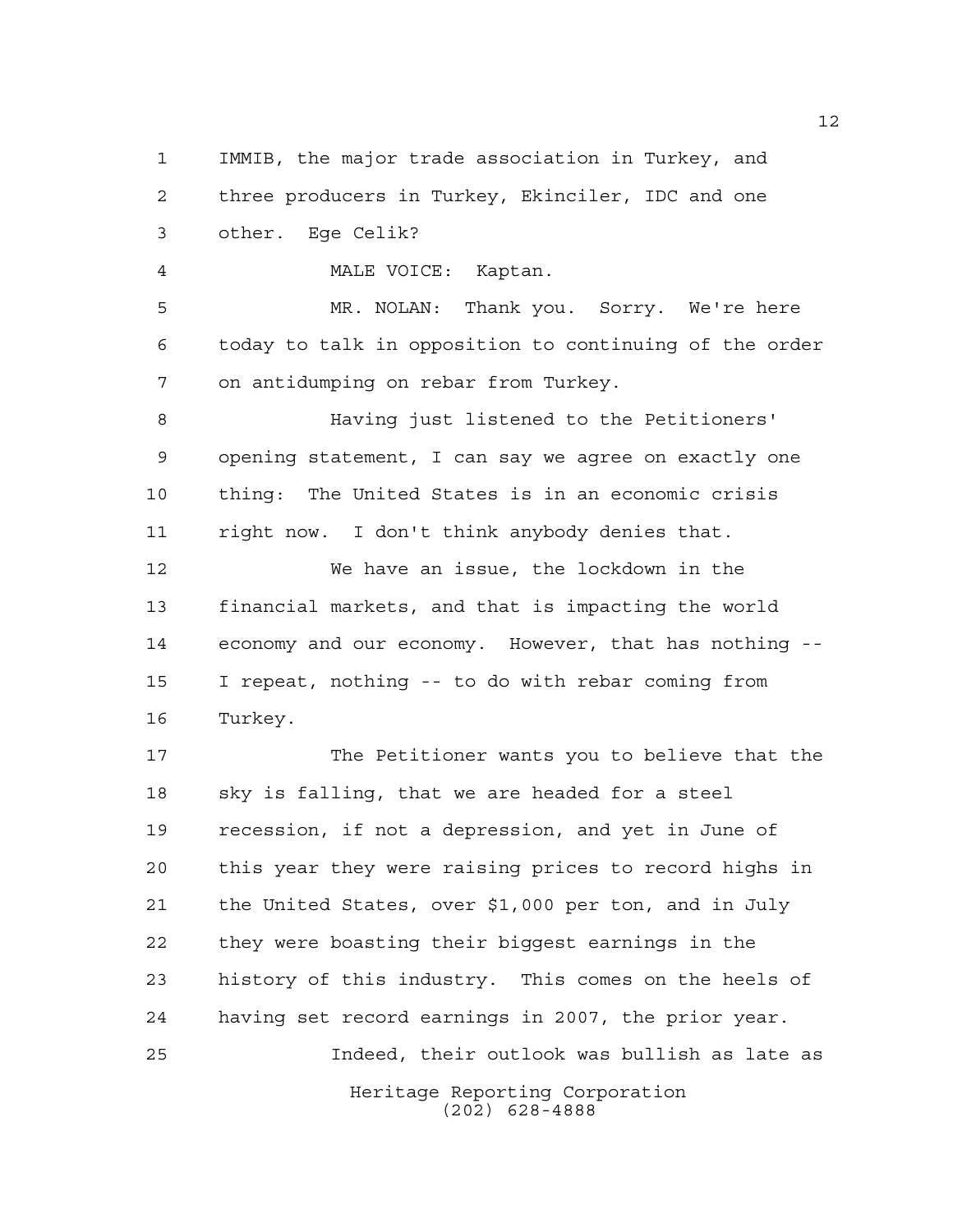July of this year with predictions of a record third quarter to come in their own public statements. This is all clearly reflected in the staff report. It's in public statements that they've issued as prices, profits and earnings all skyrocketed in the U.S. industry.

 The one indicator that has gone down in 2007 and 2008 apart from the current prices, and quite dramatically down, I might add, are imports from Turkey. In fact, Turkish imports have dropped dramatically despite the fact that most of the larger producers in Turkey are no longer even subject to the current antidumping order.

 So what has happened in the last eight weeks such as the Petitioners now claim that they'll be going from riches to rags with the Turkish producers as the prime culprit?

 I submit to you that it is simply not credible to assert that the current financial crisis that we're in will cause anything with respect to Turkish imports increasing or decreasing. That's a completely separate phenomenon from what we're experiencing right now.

Heritage Reporting Corporation (202) 628-4888 There is no doubt and no denying that there has been a dramatic, dramatic temporary interruption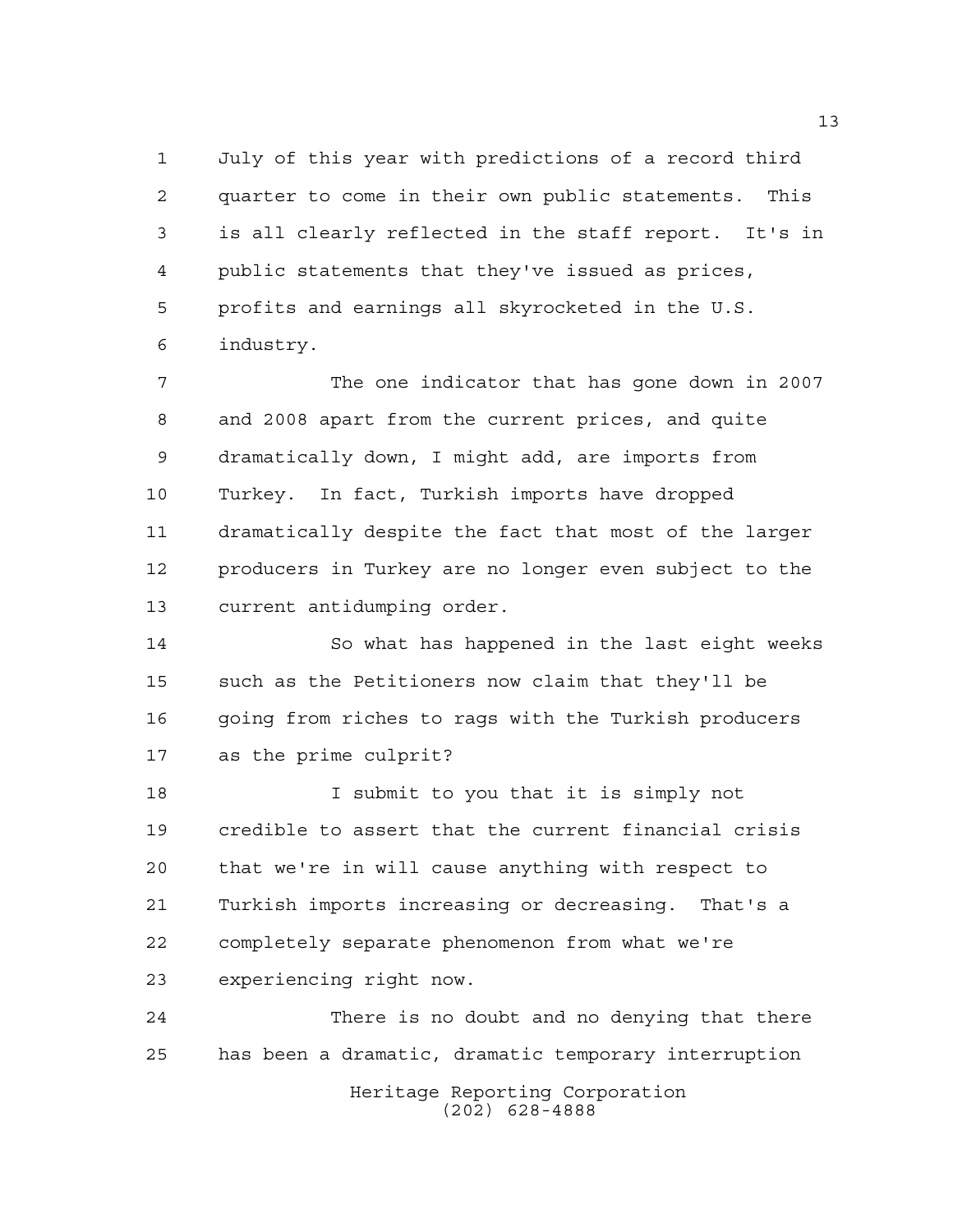in the global economy. For the last month, the worldwide credit crisis has locked down buyers who can't get credit to purchase, caused interruptions in production cycles, frozen markets, including steel rebar.

 Just about any product where buyers rely on short-term credit or letters of credit issued by western banks has been impacted. It doesn't matter if it's Turkish rebar, U.S. rebar or French rebar. Everyone is being affected by this.

 Of course, the interruption does not affect the U.S. industry alone. Turkey is not going to come in and take market share in this environment because the fact is that during this credit crisis no one is buying rebar in the United States.

 Fortunately, the U.S. industry has made plenty in the last two to three years to weather the current short-term crisis, and there is no reason to expect that this is anything other than a short-term crisis. In fact, as of this morning I checked the *American Metal Market*. Steel rebar prices are down to \$909 a ton. That's not falling off a cliff. \$900 a ton is still way above where we were three years ago. Indeed, latest government interventions that

we're looking at. We hope the markets -- and we all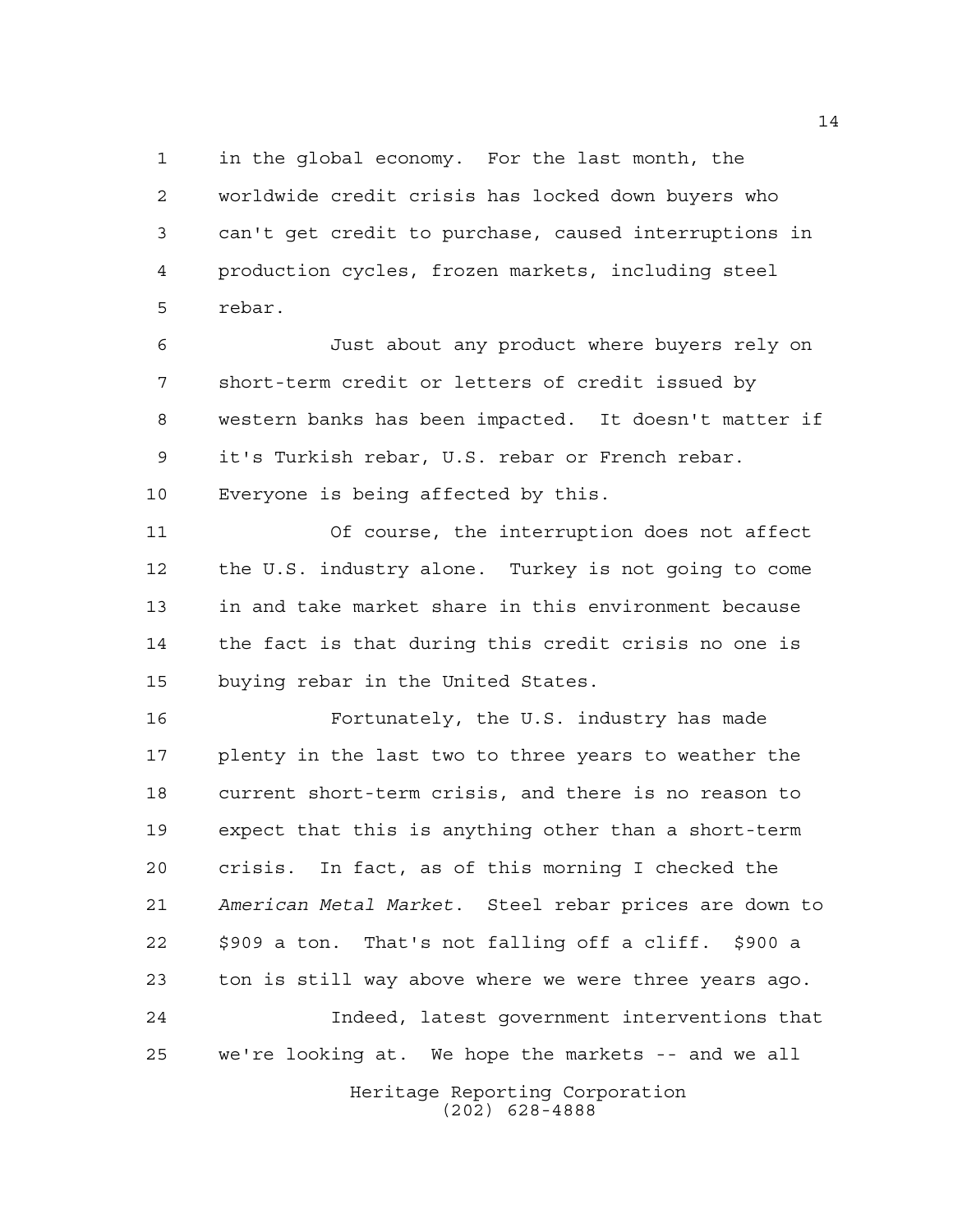hope the markets -- will be back up in the next few weeks, if not months.

 As we will hear in our testimony later, Turkish producers are already receiving major new orders from traders in their primary Middle Eastern markets. In fact, Turkey is not that interested in the U.S. market now. They have another primary stable market that will carry their production for the next 10 years. It's the Middle East. We will give you very specific testimony on this later.

 Please, please do not let the Petitioners turn the immediate state of the world economy into a debate about Turkish imports. These two topics bear no relation. The fact is that Turkey poses no threat to the U.S. rebar market.

 The legal standard that we operate under is whether revocation of this order would likely lead to a continuation or recurrence of material injury within a foreseeable time. Of course, the WTO agreement upon which this standard is based makes it clear that there is a presumption that an order should sunset as long as the data don't show a likely recurrence of injury.

 All the factors the Commission is required to consider compel a decision to revoke in this case. The record shows the following: First, the market is

> Heritage Reporting Corporation (202) 628-4888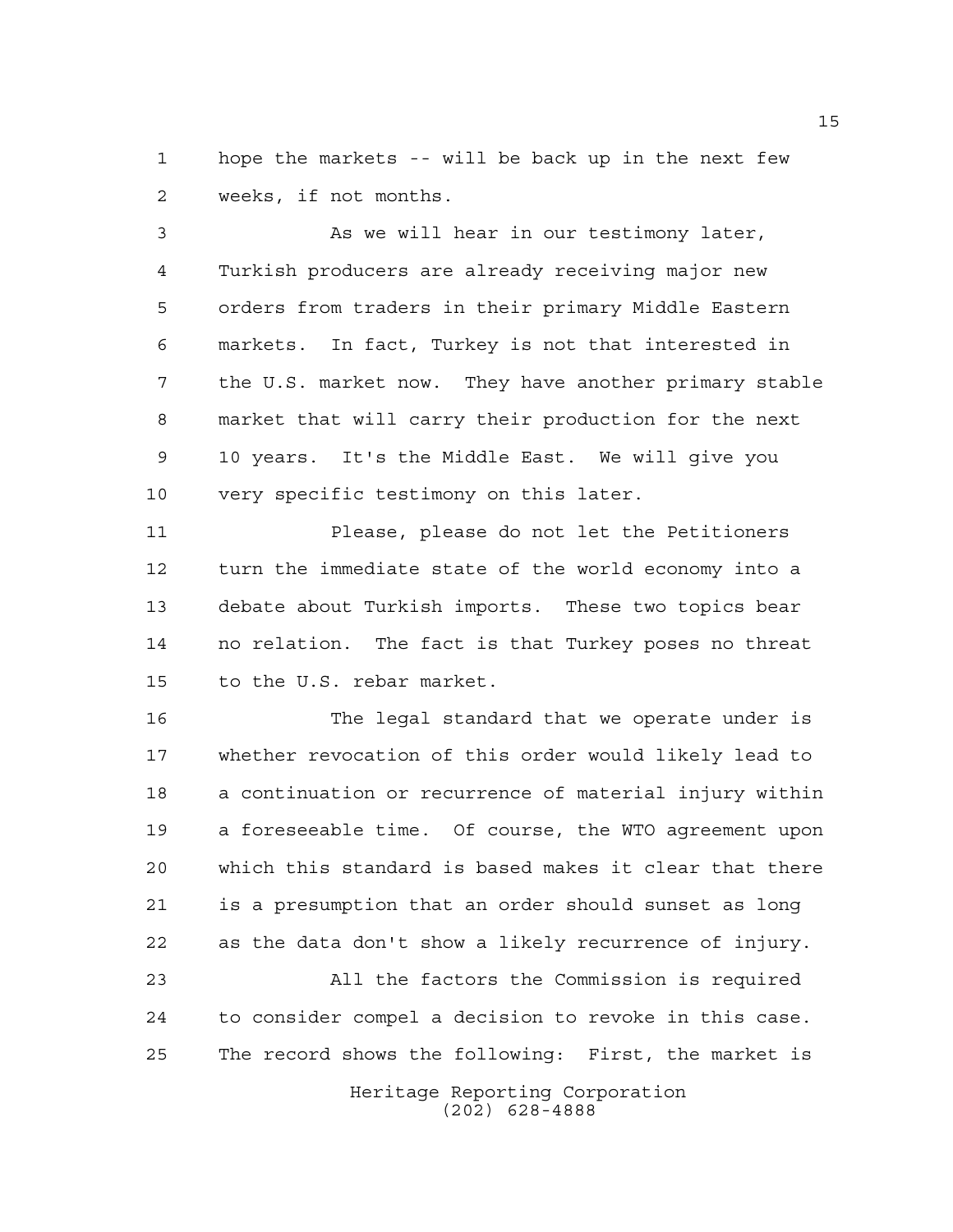far different today than it was 10 or even five years ago. We have an industry that has experienced high profits, a very significant degree of vertical integration and consolidation. Long periods of fundamental structural change occur. This industry is not vulnerable. Two, subject imports from Turkey have been declining, and I mean dramatically declining, based on

 information in the staff report and just looking out on the street to see what's going on.

 Three, Turkish producers have developed a stable, incredibly large new market where demand is projected to stay high for --

 CHAIRMAN ARANOFF: Mr. Nolan, can you wrap up for us, please?

 MR. NOLAN: I will. Yes, ma'am. Thank you very much.

 We will go into the rest of this as we get into our testimony. I don't need to belabor it. I would just say one last thing. The Petitioners have a tendency to cry wolf in this case.

 Last May, in front of the Commission on another rebar review, they argued the same thing: That a decline in residential construction in 2007 would lead to a decline in nonresidential construction

Heritage Reporting Corporation (202) 628-4888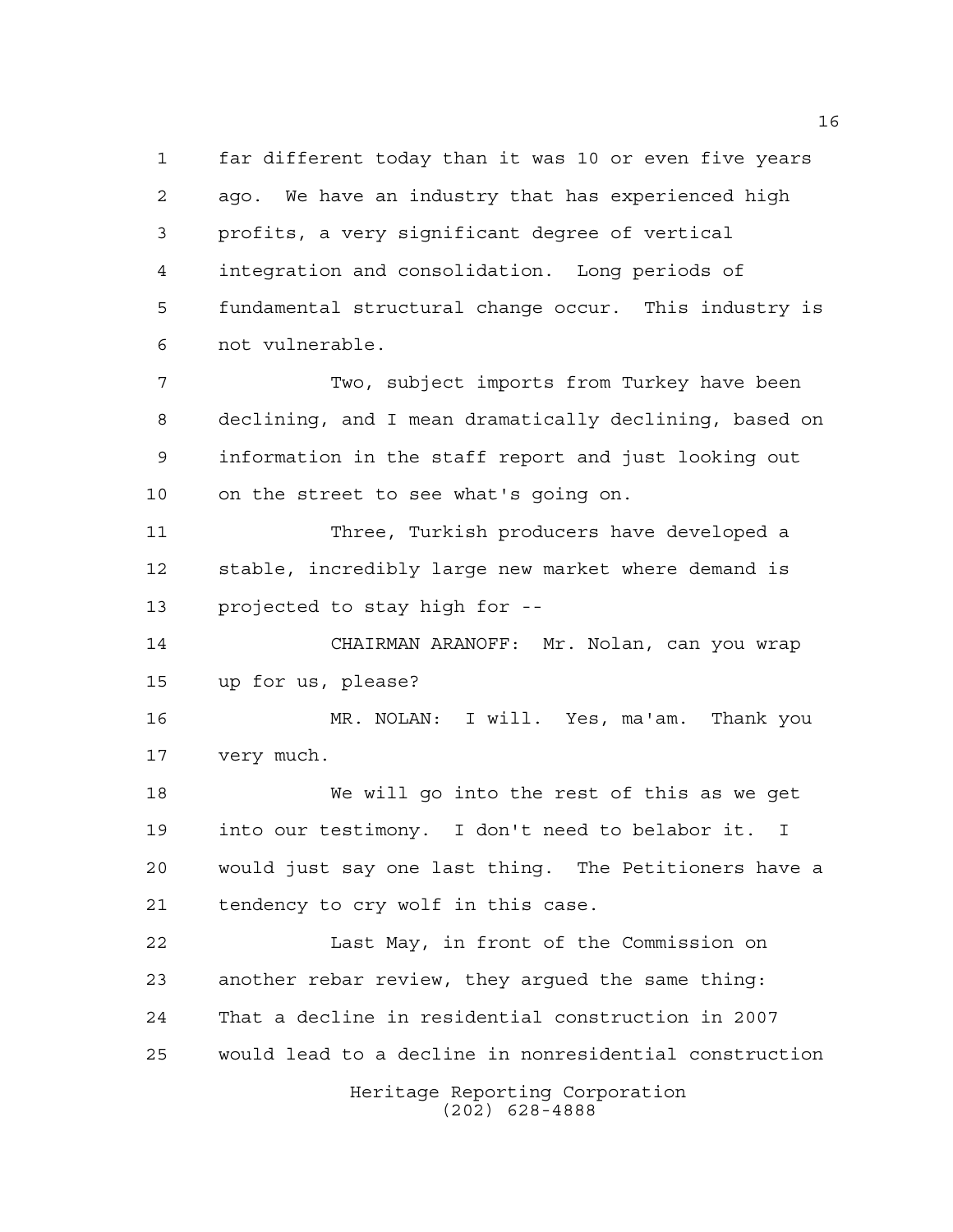and a crash in the industry.

Heritage Reporting Corporation (202) 628-4888 Of course, what happened? Nonresidential construction went up 32 percent in 2007, so their cries of wolf and harm that is about to come should be viewed in the context of our prior statement. Thank you very much. MS. ABBOTT: Will the first panel in support of continuation of the antidumping duty order please come forward and be seated? Madam Chairman, all witnesses have been sworn. (Witnesses sworn.) CHAIRMAN ARANOFF: Good morning. MR. PRICE: Good morning, Madam Chairman. I am Alan Price, lead counsel for the domestic rebar industry. I'd like to start today with a brief PowerPoint presentation that is an overview of our case. I believe you all have copies of the slides, and the slides have been distributed to the Secretary in this matter. First, most Turkish product is both subject to the order and uncooperative with the Commission. More than 70 percent of the Turkish production remains subject to the order. The subject producers have at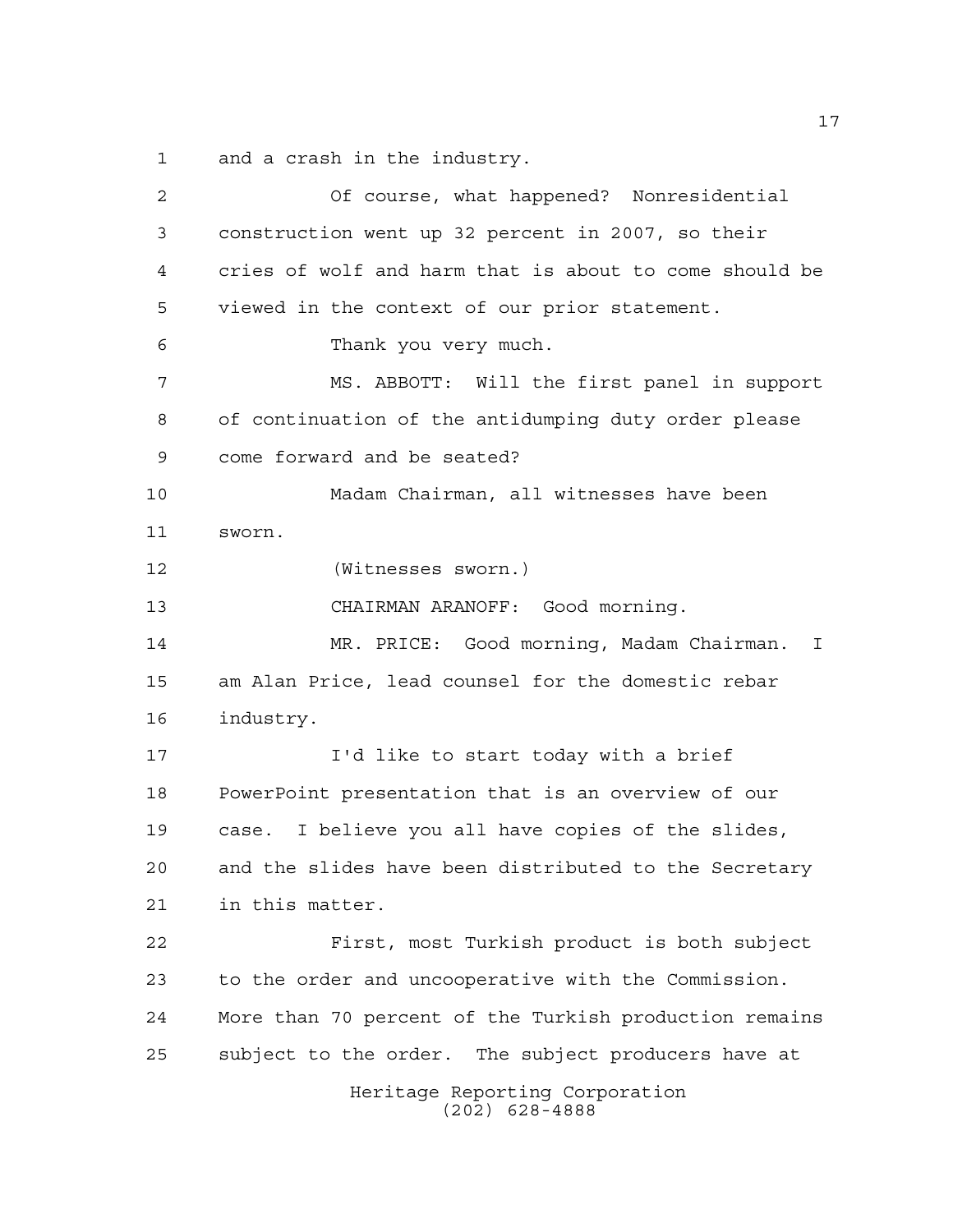least eight million short tons of rebar production capacity.

 Second, the Commission needs to fully understand recent DOC precedent regarding excluded producers. That precedent in a number of cases is that they can be reincorporated back into an investigation if there is evidence of dumping presented by the domestic industry as long as the case is not sunset.

 So the order continues to have reach to so-called excluded producers, and you can rest assured that counsel maintains a vigilant watch to make sure that if there is evidence of dumping we will present that to the Commerce Department.

 Third, the Department has found that revocation would lead subject producers to resume dumping by very substantial margins of 16 to 41 percent.

 Now, critically in this investigation most of the Turkish industry has not been cooperative with the ITC. Only three of 31 producers have cooperated with the Commission in this review. The majority of the subject producers have provided no data to the Commission at all, and obviously we believe that this lack of cooperation should not be rewarded.

> Heritage Reporting Corporation (202) 628-4888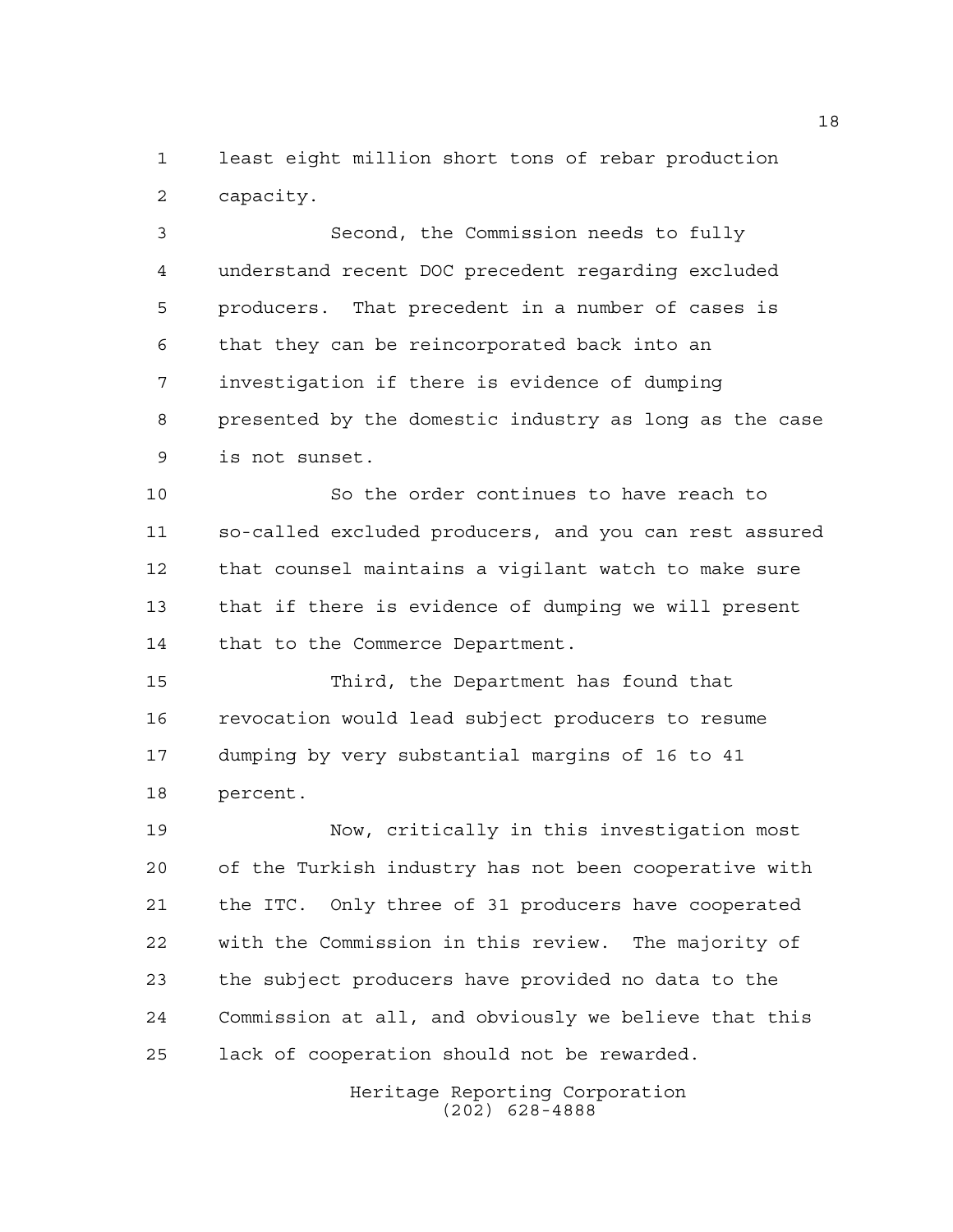Next slide? Just to reiterate, Turkey and its unique place in the world market. It is an export platform. Roughly 66 percent of its production is exported. Its home market is essentially a very minor component of its producer sales, and Turkish producers are actually more export dependent than those of China and the Ukraine, countries that the Commission has recently determined to keep under order.

 Next slide? We just want to reiterate that in fact the Turkey industry is adding rebar capacity at this point, and we've provided the details in our brief. There are very substantial capacity additions coming on line.

 Now, we've heard a lot of discussions in the various briefs about prices. I think according to the brief submitted by the Turkish producers, the U.S. market was the lowest priced market in the world, and they had no interest in ever coming here, just sort of ignoring the reality in the marketplace.

 As this chart shows, the U.S. market traditionally is an attractively priced market compared to Turkish export prices and Turkish home market prices. There was a change in the market that occurred in late '07 and early '08 when those markets went above the U.S. market price.

> Heritage Reporting Corporation (202) 628-4888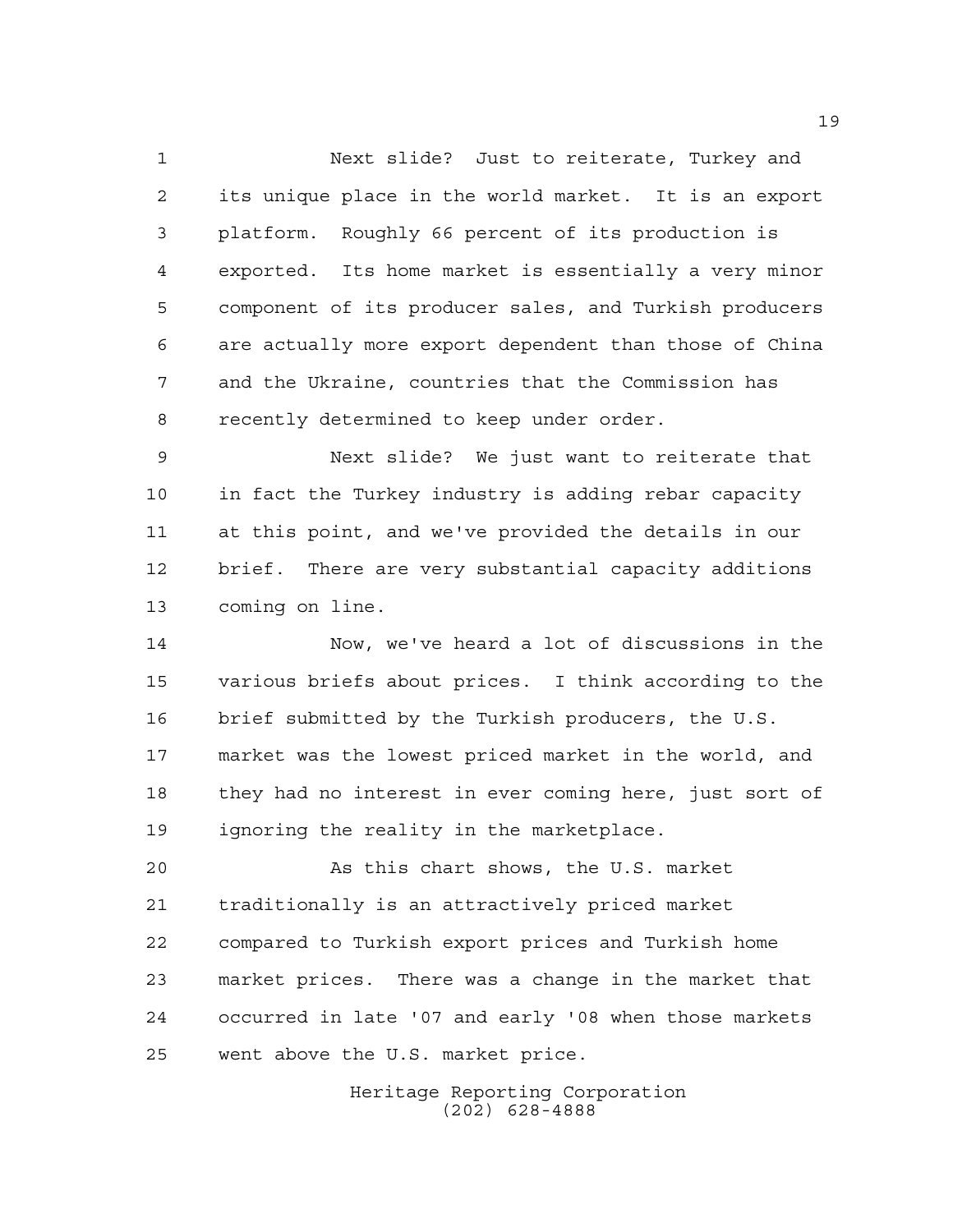That situation has now shifted dramatically. The U.S. is once again a very attractive market. Prices here are substantially higher than what the Turkish producers are selling for in their home market and offering on export markets.

 Let's be clear. The customers in this industry buy on one thing: Price. Your staff report is very clear on that. Basically this is a very simple commodity product, and price is the most important purchasing factor out there.

 Next slide? Now, the Turkish exports have nowhere else to go. We provided extensive documentation on this as to what's going on in the market right now. Many of the domestic producers in fact have trading companies and so have insight into the world market.

 The Middle East is severely overstocked at this point. Dubai alone has more than two million tons of rebar sitting on the docks. Much of it is actually Chinese now. There are substantial overstocks going on in the UAE at this point.

 The Middle Eastern construction industry faces an enormous credit crunch itself, and frankly it is becoming apparent there was a lot of speculative building that went on in the Middle East itself that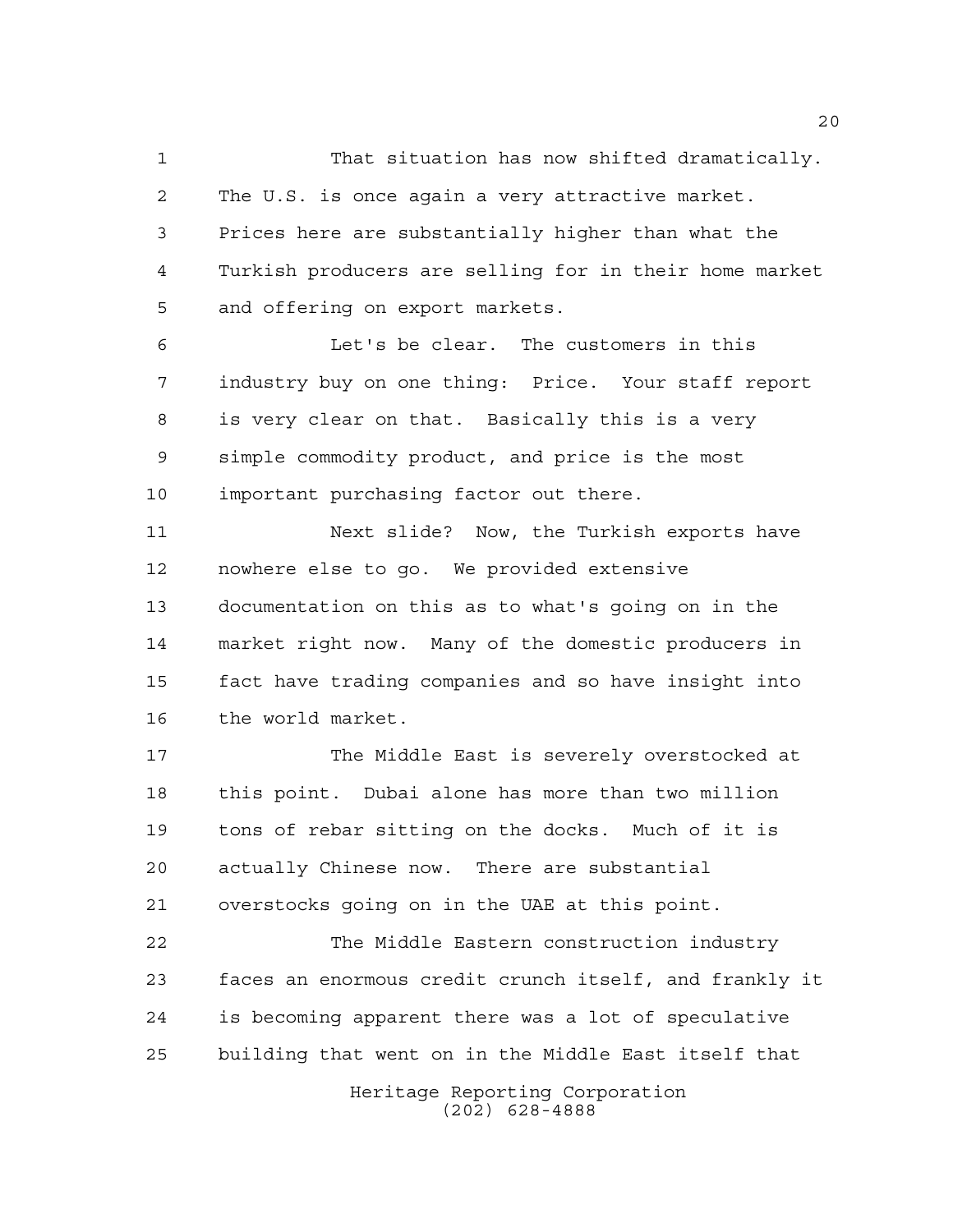is probably no longer fully supportable.

| $\overline{a}$ | Huge new capacity is coming on line in the             |
|----------------|--------------------------------------------------------|
| 3              | Middle East, which will displace Turkish imports in    |
| $\overline{4}$ | that market. European markets, which was another       |
| 5              | major outlet for the Turkish producers, have been      |
| 6              | stagnant since early this year and are also facing     |
| 7              | their own similar collapse; again, long-term trends    |
| 8              | due to overbuilding in countries like Spain.           |
| $\mathsf 9$    | The Turkish home market itself has crashed             |
| 10             | according to numerous public articles, and we've       |
| 11             | presented those in the confidential brief.             |
| 12             | Again, I just want to outline what the new             |
| 13             | capacity additions are in the Middle East. You see     |
| 14             | that these are very substantial; in fact, more than    |
| 15             | the size of the Turkish capacity. That's what is       |
| 16             | coming on.                                             |
| 17             | And so I think the idea that Turkey will               |
| 18             | maintain a Middle East market into perpetuity is       |
| 19             | inaccurate at best. They're going to be fighting       |
| 20             | against the new local market mills, as well as the     |
| 21             | Chinese producers who have diverted substantial export |
| 22             | capacity themselves into the Middle East market right  |
| 23             | before it collapsed.                                   |
| 24             | Next slide? The U.S. industry is vulnerable            |
| 25             | to Turkish imports. Construction demand in the United  |
|                | Heritage Reporting Corporation<br>$(202)$ 628-4888     |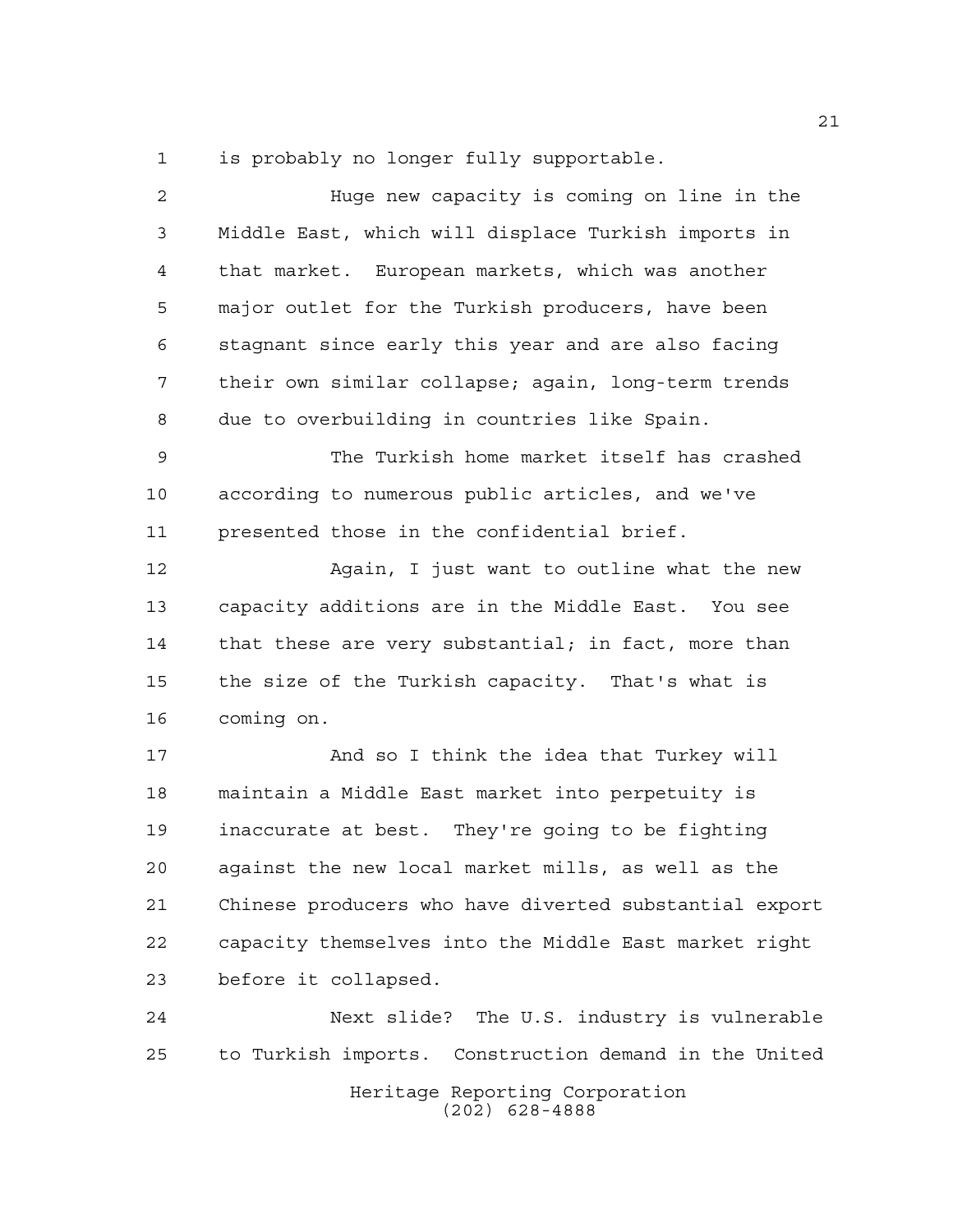States is in freefall. Orders are sharply down since last year, and this trend shows no sign of reversal in the near future.

 Turkish producers have historically been willing to ship large volumes to the U.S. market irrespective of local market conditions and prices. As the Commission has recognized, the U.S. rebar market is national, so all producers are vulnerable to Turkish import competition, and deteriorating market conditions make U.S. producers particularly vulnerable to subject dumped imports from Turkey.

 Now, the Turkish brief that was submitted was quite shocking because it just simply denied current market situations and reality out there. I now hear that there's a sudden change going on in the case theory, but what they said is that demand is strong in the Middle East.

 In fact, I think we've documented pretty well that demand there has dried up and will not return for some time due to overstocks, credit problems and overbuilding and, by the way, the collapse of oil revenue, which is starting to occur in a major way.

Heritage Reporting Corporation (202) 628-4888 They say that demand is strong in the U.S. In reality, residential construction is in freefall,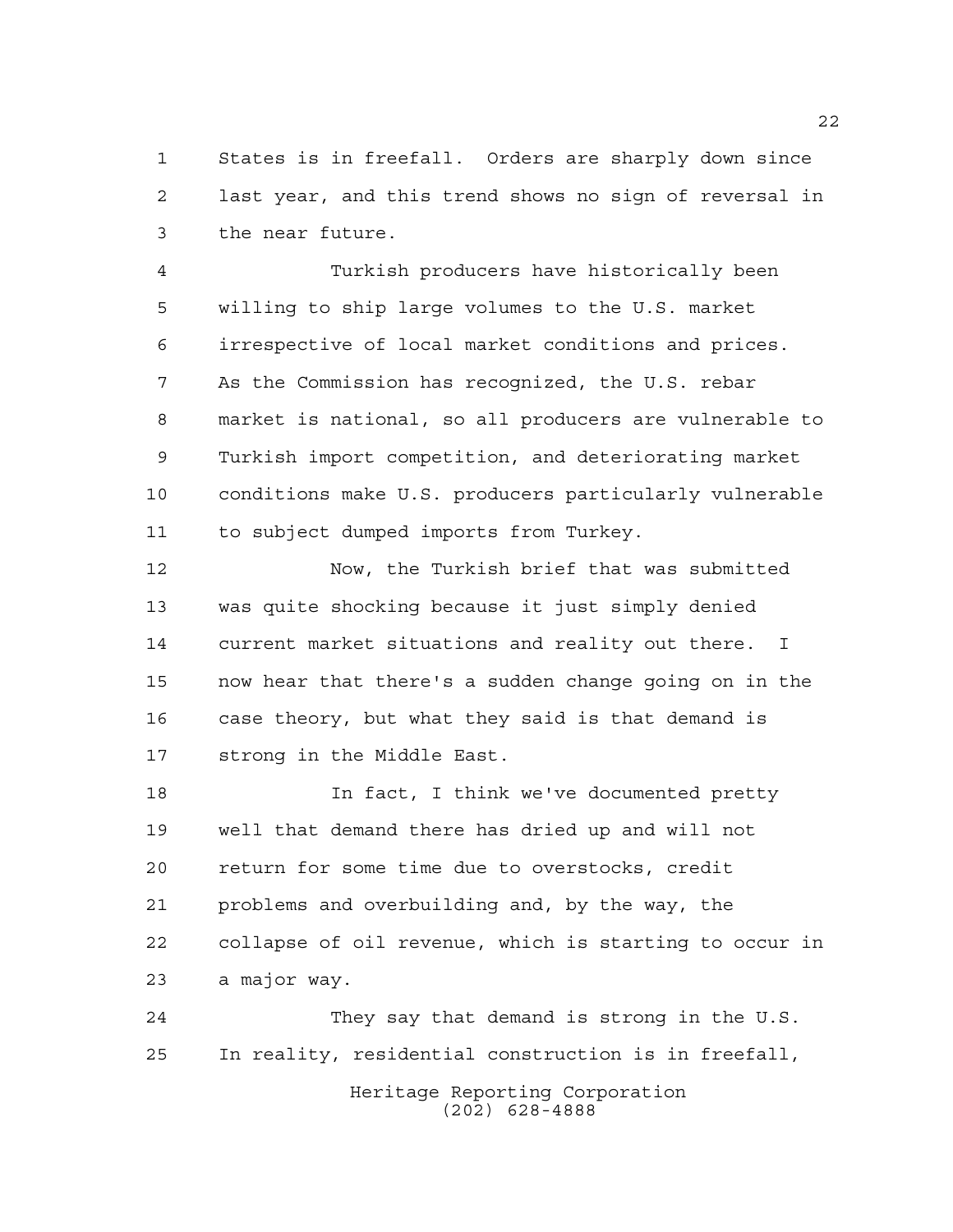and nonresidential construction starts are trending down sharply. This is not a temporary trend.

 They say that prices are higher elsewhere. In reality, U.S. prices have historically been among the highest in the world and are currently several hundred dollars higher than either the domestic or import price that the Turks are charging the Middle East or in Europe, so there is little question that the U.S. is a very attractive market for the Turkish producers.

11 I want to leave you with one last conclusion, and it's the obvious one that revocation of the order will lead to increased volumes of Turkish imports, lower prices, lower production, lower employment, lower wages and material injury to the U.S. industry in the reasonably foreseeable future.

 I would now like to introduce our next witness, Dr. Peter Morici.

 MR. MORICI: Good morning. I am Dr. Peter Morici, a Professor of International Business at the University of Maryland-College Park. Before going to Maryland, I was Director of Economics here at the International Trade Commission many years ago. I am also an economics forecaster. I participate in the surveys conducted by Reuters

> Heritage Reporting Corporation (202) 628-4888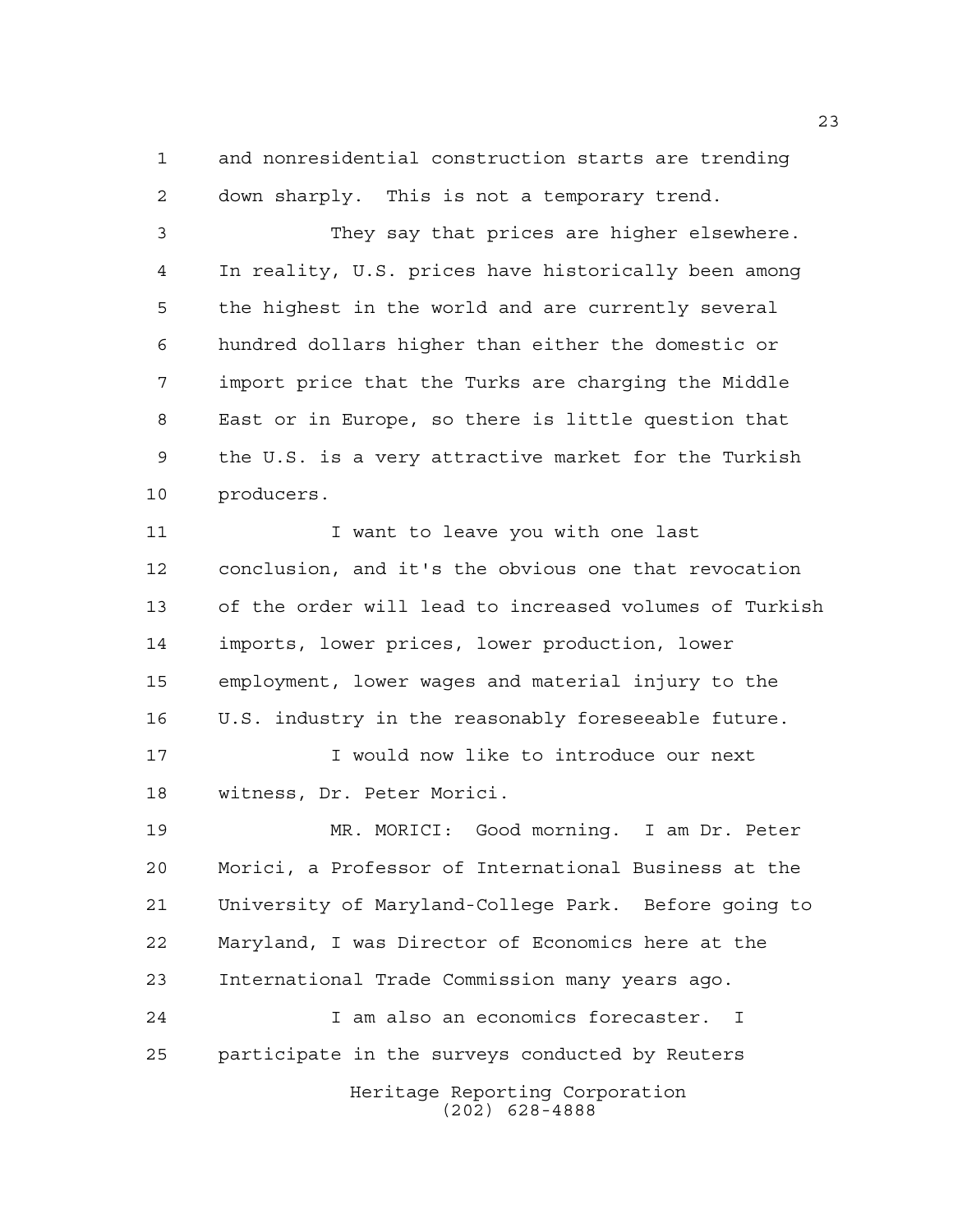MarketWatch, as well as several other news services, and I was MarketWatch's forecaster of the month three of the last 13 months out of a field of more than 40 New York bank and other industry economists.

 Since the credit crisis began in earnest a few weeks ago, I have been revising my forecast down almost on a daily basis. Unfortunately, the revisions always seem to be downward. The entire economy is at risk of slipping into a lengthy recession.

 The International Monetary Fund reported last week the world economy is entering a major downturn in the face of the most dangerous financial shock in major financial markets since the 1930s and that the situation is exceptionally uncertain and subject to considerable downward risk.

 Last week, the *Wall Street Journal* flatly stated it's all but certain the U.S. economy is in a recession, and I agree. I predict that U.S. GDP will decline by 1.6 percent over the next three quarters, and while I think the economy will start to expand in the third quarter of 2009, I think the expansion will be very modest with economic growth for all of 2009 in the range of only 0.3 percent.

 Even this is an optimistic view as compared to the IMF, which projects U.S. growth at only 0.1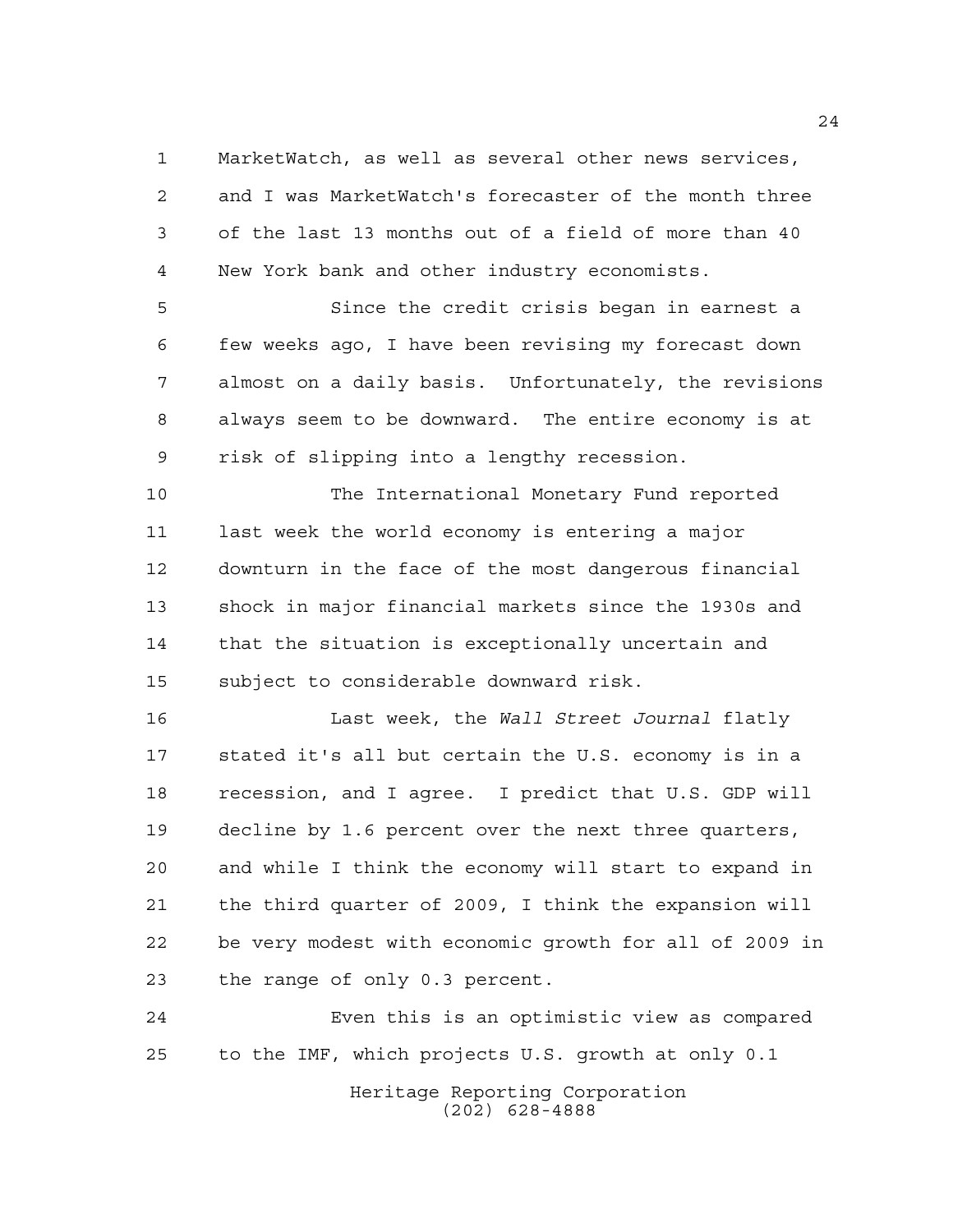percent for next year. As this slide shows, in 2008 and especially in 2009, I expect growth in GDP to be at its lowest level since the recession year of 1991. The construction market, which is essentially rebar's only market, is affected directly by developments in the economy as a whole. Normally once the economy turns down, construction follows after a lag. In this case, construction, specifically in residential construction, was a cause of the downturn. Rebar is used in both residential and nonresidential construction. The residential construction market is simply a disaster right now. Housing starts in August were a staggering 33 percent lower than August of 2007. Looking forward, the number of building permits issued for houses and apartments is a reliable estimator of future construction activity. The number of residential construction permits issued in August 2008 was over 36 percent lower than the same month last year. Perhaps most worrisome of all, as this slide shows, the inventory of unsold new homes is at its highest level since 1981 when interest rates were at double digit levels, not the modest levels they are

> Heritage Reporting Corporation (202) 628-4888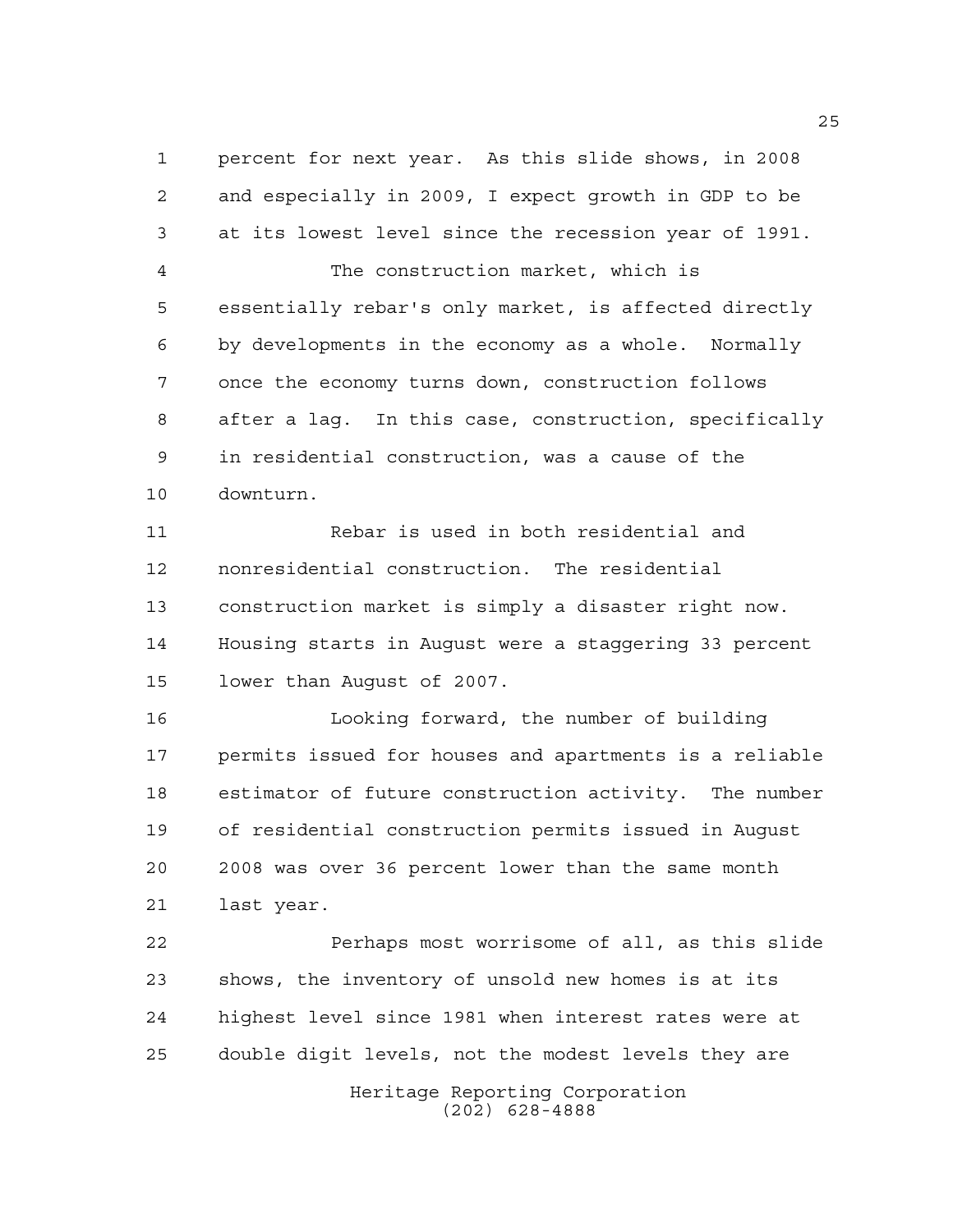today. Taken together, these data indicate that residential construction is not likely to revive significantly any time soon.

 Trends in nonresidential construction activity normally follow residential construction after a lag of around a year, although the exact length of that lag varies from cycle to cycle. Residential construction spending in the United States peaked in March 2007, while permits reached their peak in May 2007.

11 As we would expect, nonresidential construction has begun to decline with starts during the January to August 2008 period being 15 percent lower than the same eight months last year. Nonresidential construction starts declined three percent in August 2008 alone.

 Once nonresidential construction spending begins to decline, it typically falls for at least two years and takes four to five years to recover, as this slide shows. Given the typical length of recoveries, nonresidential construction may not return to 2007 levels until 2012 or 2013. In this case, though, because of the depth of the credit crisis and its long-term effects on construction, the recovery may take even longer.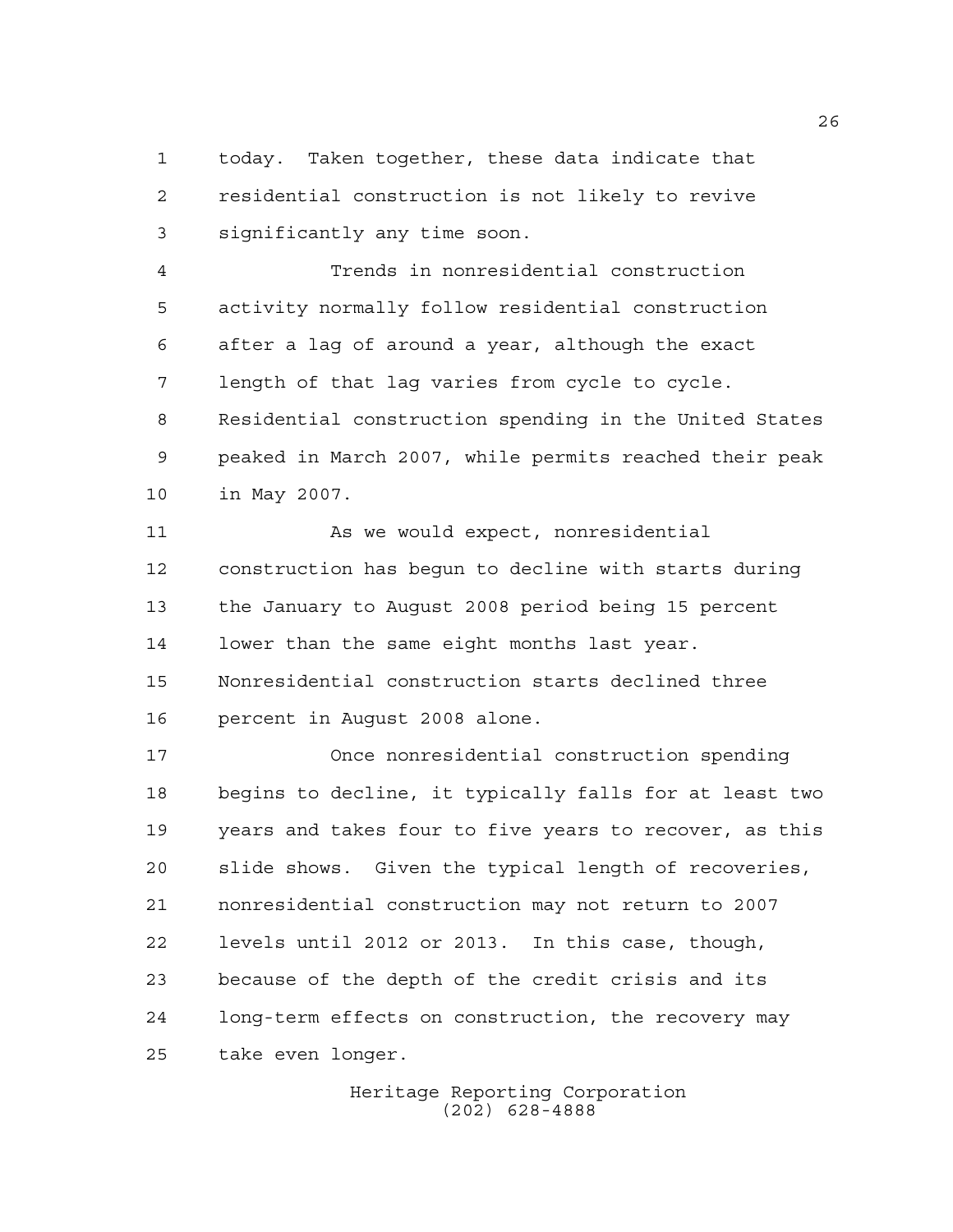Many had hoped construction in energy would consume the decline. However, major energy companies like Chesapeake have announced instead they are reducing their drilling programs for 2009.

 Nor should we expect construction by state and local governments, which normally accounts for one-third or more of nonresidential construction, to take up the slack. State and local governments are being severely affected by the credit crisis and contracting revenues. This will cause nonresidential construction spending to fall even more than is normal in a downturn and to take longer than normal to recover.

 Given current conditions, I believe it is very unlikely that either the residential or nonresidential construction market in the United States will even start to recover before 2010 and perhaps not until 2011 or even 2012.

 The sharp declines we are seeing in residential and nonresidential construction are not unique to the United States. To the contrary, construction in the European Union is clearly in a severe slump, while construction in China began to decline early in 2008. Even the unprecedented building spree in the Middle East has come to a

Heritage Reporting Corporation (202) 628-4888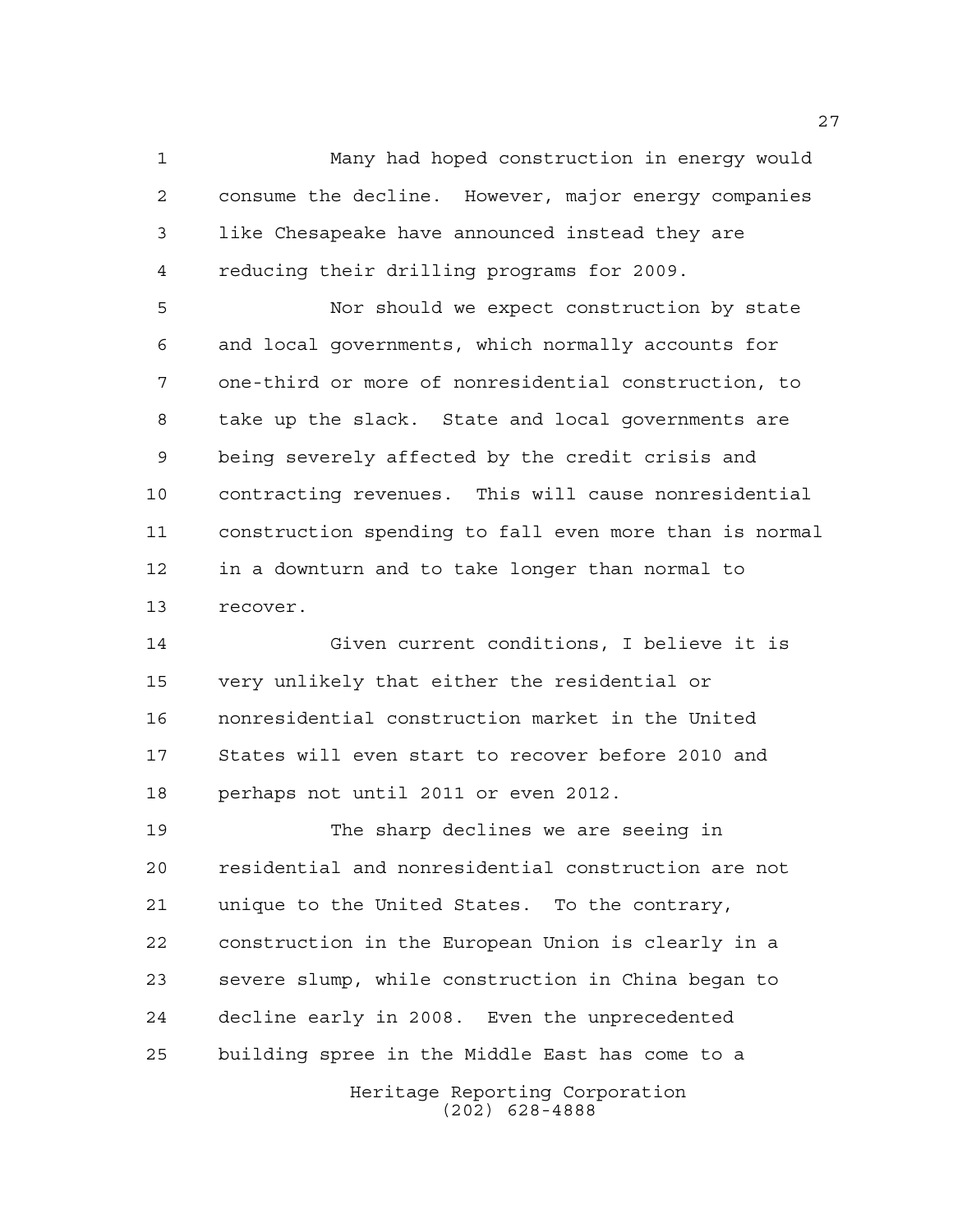crashing halt.

| 2  | It does not appear that any market in the             |
|----|-------------------------------------------------------|
| 3  | world has escaped the impact of the credit crisis on  |
| 4  | construction. The witnesses after me will discuss in  |
| 5  | detail what this means for the U.S. rebar industry.   |
| 6  | Thank you.                                            |
| 7  | MR. PRICE: Thank you.                                 |
| 8  | I would now like to introduce Mr. Jim                 |
| 9  | Kerkvliet.                                            |
| 10 | MR. KERKVLIET: Good morning. My name is               |
| 11 | Jim Kerkvliet, and I am the Vice President of Sales   |
| 12 | and Marketing at Gerdau Ameristeel. Thank you for     |
| 13 | this opportunity to appear before you to discuss the  |
| 14 | effects of revoking the antidumping duty order on     |
| 15 | Turkish rebar.                                        |
| 16 | If the order is revoked, dumped Turkish               |
| 17 | rebar will most certainly reenter the U.S. market in  |
| 18 | large quantities. Simply put, it is very easy for     |
| 19 | Turkish producers to sell their rebar here. We don't  |
| 20 | have rules or regulations that hamstring imports, and |
| 21 | our tariffs are among the lowest in the world.        |
|    |                                                       |
| 22 | U.S. ASTM standards for rebar are well                |
| 23 | known, and Turkish producers have been producing to   |
| 24 | them for years. Turkish producers are familiar with   |
| 25 | the U.S. market and have maintained a foothold in the |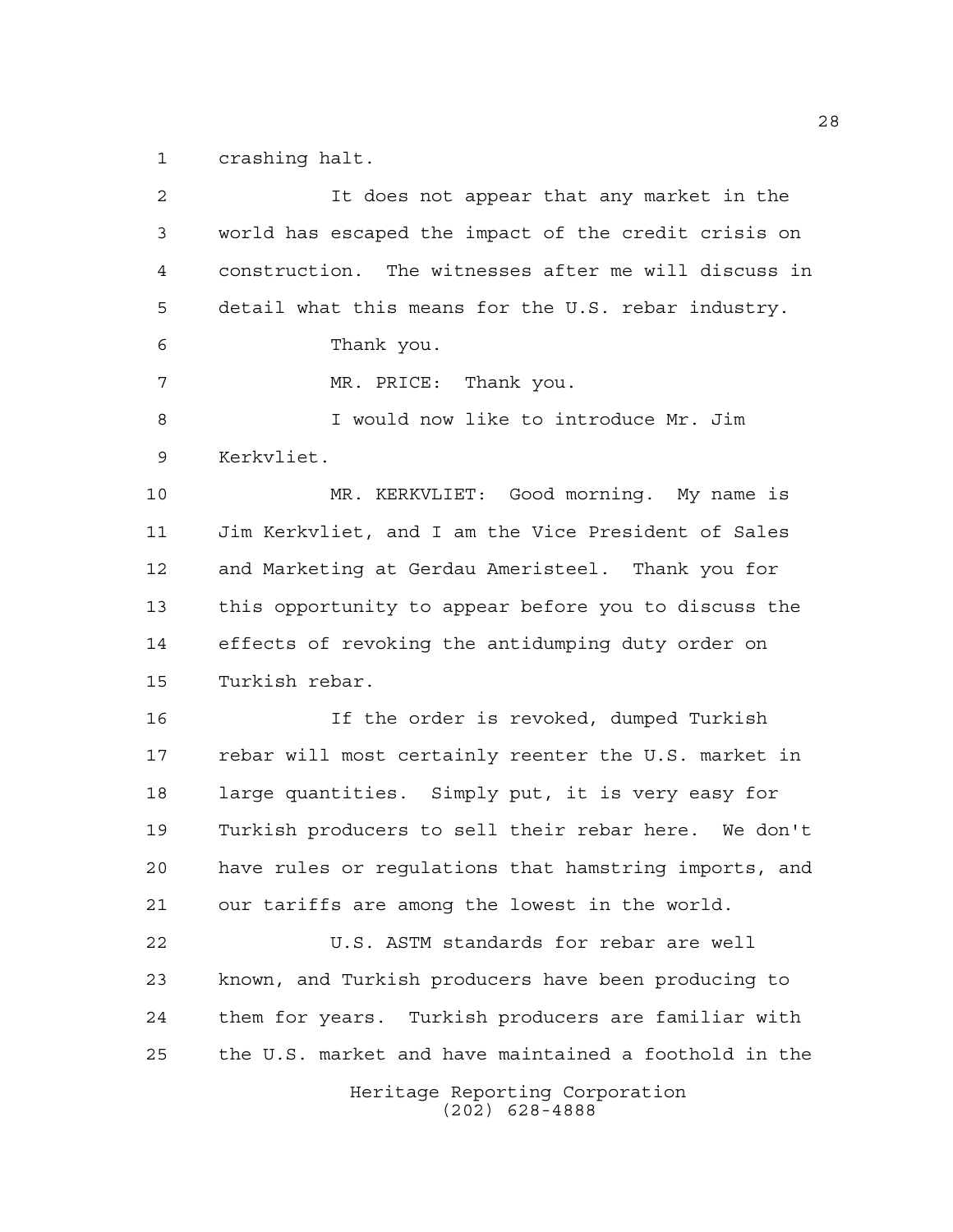United States with some producers even having U.S. selling affiliates.

 Purchasers in the U.S. are aware of Turkish product and know that it meets ASTM standards. The Turkish steel mills produce far more rebar than they could ever consume at home. They must ship steel to markets outside of Turkey and are opportunistic exporters continually searching for the best market. Often that market has been the United States.

 Historically the U.S. market is one of the largest and highest priced markets in the world. Even during economic downturns, the United States can absorb large tonnages of imported rebar, though only 14 at the expense of the domestic industry.

 Turkey faces a huge dropoff in demand in both its home market and its other export markets. The Middle East market, which created a demand bubble in the first half of the year, has stopped buying. Past practice and current experience tells us that the U.S. is even more attractive for reason of its size and pricing than it might otherwise be.

 Freight rates have plummeted, making it cheaper to ship large tonnages from Turkey to the United States, and the dollar has strengthened so that exporting to the U.S. is particularly profitable. We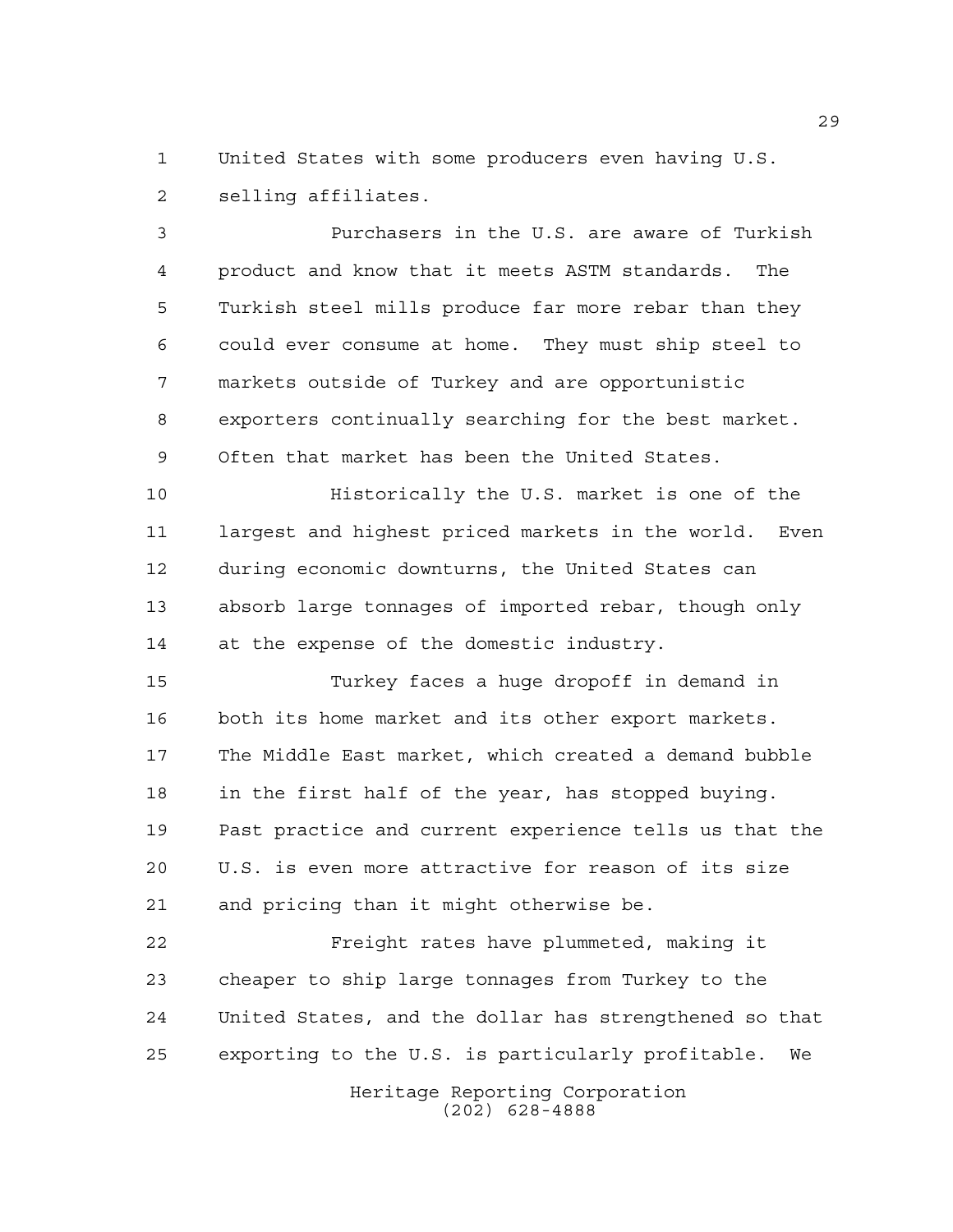are already seeing Turkish offers to North America that are over \$200 a ton cheaper than domestic prices. Absent a legal deterrent, there is no market deterrent to dumped Turkish exports of rebar to the United States. While the U.S. market is certainly large enough to attract Turkish imports, it is not currently strong enough for U.S. producers to be able to withstand the onslaught of unfairly priced rebar.

 Demand in our market has collapsed. From 2003 and 2006, the residential construction boom spurred demand for rebar intensive condos, apartment complexes and even individual home amenities such as pools. Rebar construction reached an all-time high in 2006, but last year the mortgage crisis wiped out the previously booming residential construction market. The figures are grim.

 Housing starts this August were down over 33 percent from August of last year. New home inventories are at their highest level in over 25 years. For an example, in Florida there is over a five-year inventory level of condominiums.

 Until recently, U.S. rebar producers could count on the nonresidential construction market, but this market is also showing the telltale signs of decline. Normally nonresidential construction trends

> Heritage Reporting Corporation (202) 628-4888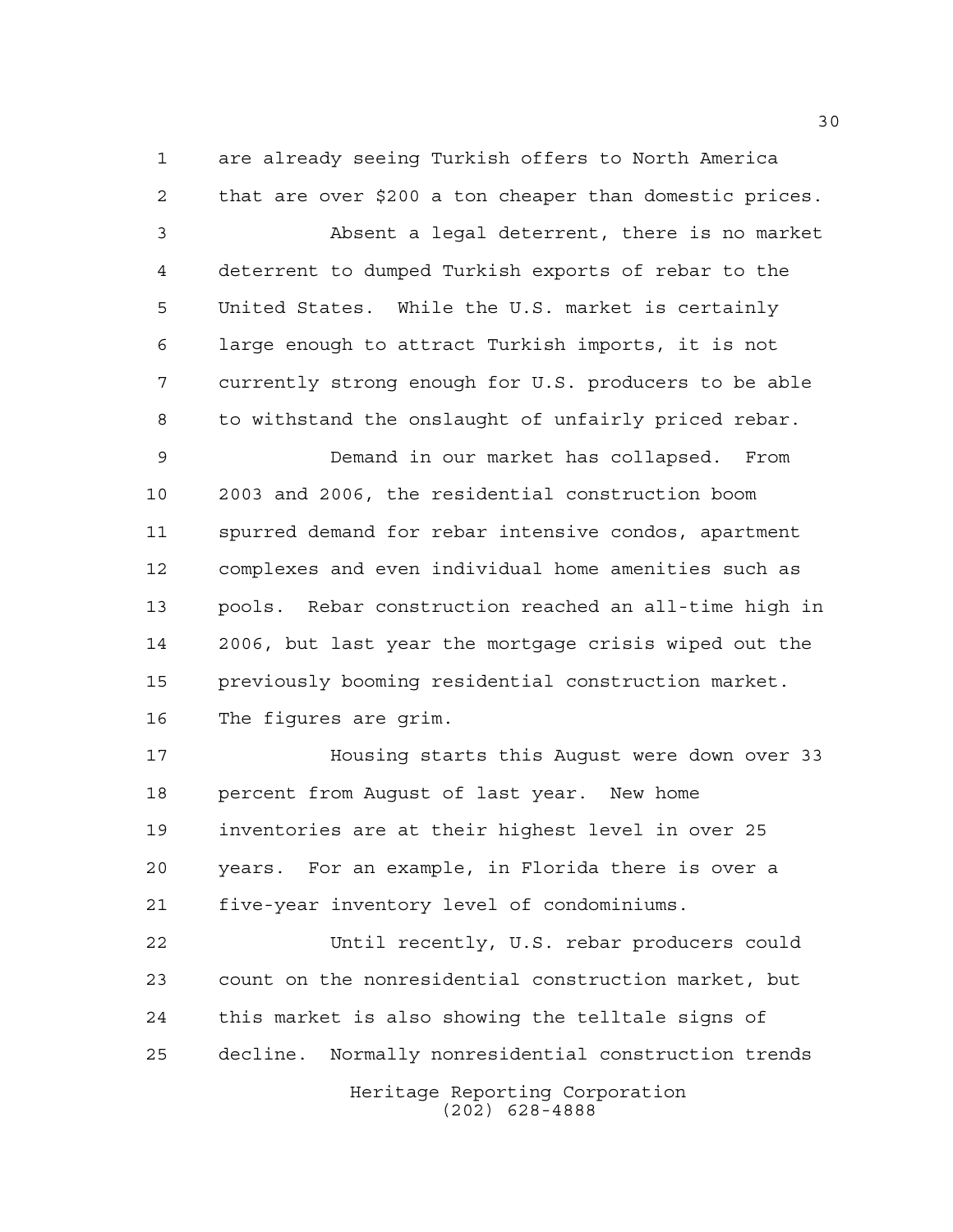lag residential construction trends by around a year. Much of the demand for things like office buildings, shopping centers and water treatment plants are dependent upon the many new residential construction projects being built and the communities that were to live in these residential developments. With the residential developments abandoned, no one needs the nonresidential construction to support those developments.

 Nonresidential construction is being particularly negatively affected by the deepening credit crunch. Builders simply can't obtain funding for projects, and in addition state and local governments are tightening their belts. They are calling off or postponing infrastructure projects for building new schools, hospitals, bridges and roads.

 Nonresidential construction starts this August were down by over 15 percent from August 2007 levels. At this point, demand for rebar is the lowest that we've seen in a long time, and there is no sign that we have hit the bottom.

 The lack of liquidity is causing many major projects to be put on hold indefinitely. We are seeing contracts canceled left and right, and right now what we're just trying to do is to limit the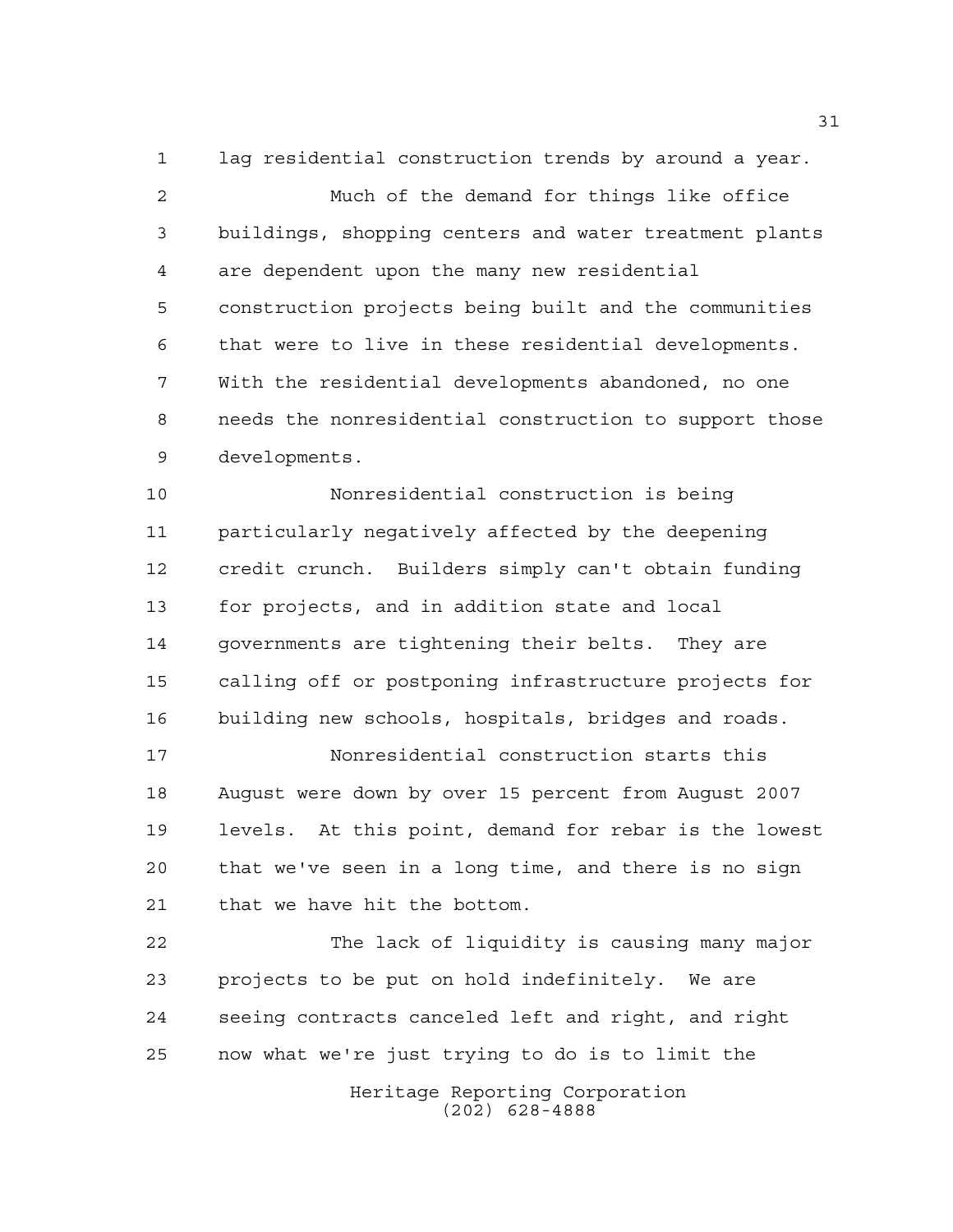amount of production at our mills that we're going to have to shut down.

 Unlike Turkish producers, U.S. producers cannot export rebar in order to ride out bad times at home. The United States has never been a large steel exporting country, and our exports have generally been limited to Canada and other near markets.

 While some U.S. producers were able to develop limited exports to Europe during the early part of the year, these sales depended entirely on the strong demand abroad and a weak dollar. Demand in Europe has slowed to a crawl, and the dollar has strengthened significantly.

 U.S. produced rebar is no longer attractive abroad. Now, I have worked in the steel industry for many years and have seen firsthand the damage that unrestrained dumped imports can do. In a fragile market like ours, the effects can be devastating.

 If the order is revoked, we will see history repeat itself. Before the order was put in place, dumped Turkish rebar invaded the market at rock bottom prices, even though the U.S. market was in decline.

Heritage Reporting Corporation The U.S. industry fought long and hard to maintain market share and pricing in the face of increasing import volumes and ever lower prices, but

(202) 628-4888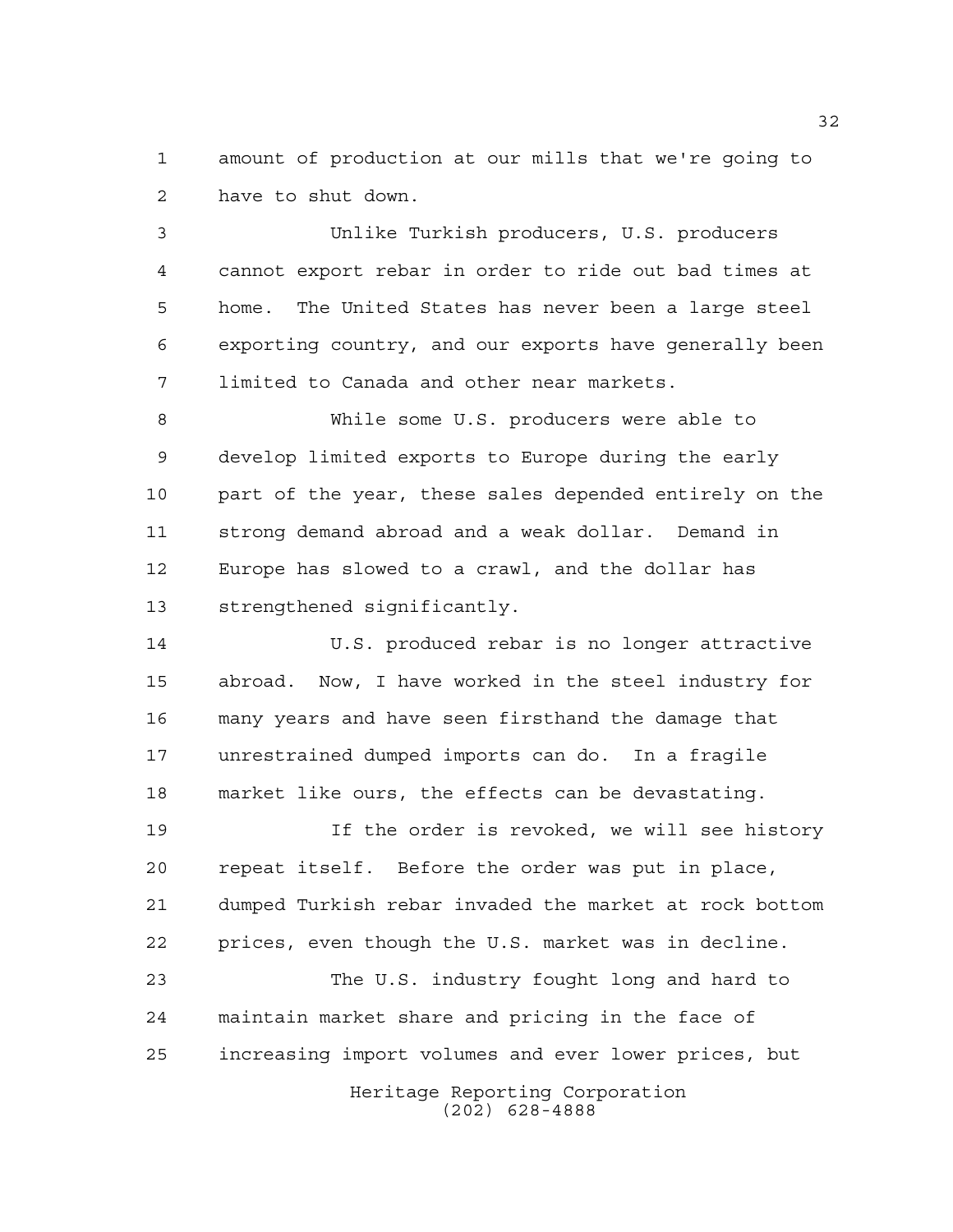the net effect was an injured industry, hemorrhaging jobs and profits. If the order is revoked, the effect today will be even worse.

 Turkish producers have brought on a lot of capacity over the last 10 years and are now the largest exporter of rebar in the world. The U.S. economy is in bad shape, and right now no one expects for rebar to pick up any time soon. Our mills are already suffering. Our workers are already hurting. On behalf of the U.S. steel industry, we ask that you keep the order in place. Thank you. MR. PRICE: Thank you. 13 I would now like to introduce our next witness, Mr. Avery Hilton. MR. HILTON: Good morning. My name is Avery Hilton. I'm Executive Vice President for Mills for Commercial Metals Company. I'm responsible for the operations of Commercial Metals' four existing domestic steel mills, as well as the new one currently under construction in Arizona. In this role, I follow closely developments in the U.S. rebar market, as well as CMC's order book and production schedules.

Heritage Reporting Corporation (202) 628-4888 Through the end of 2007, the rebar market in the United States was strong. In the first half of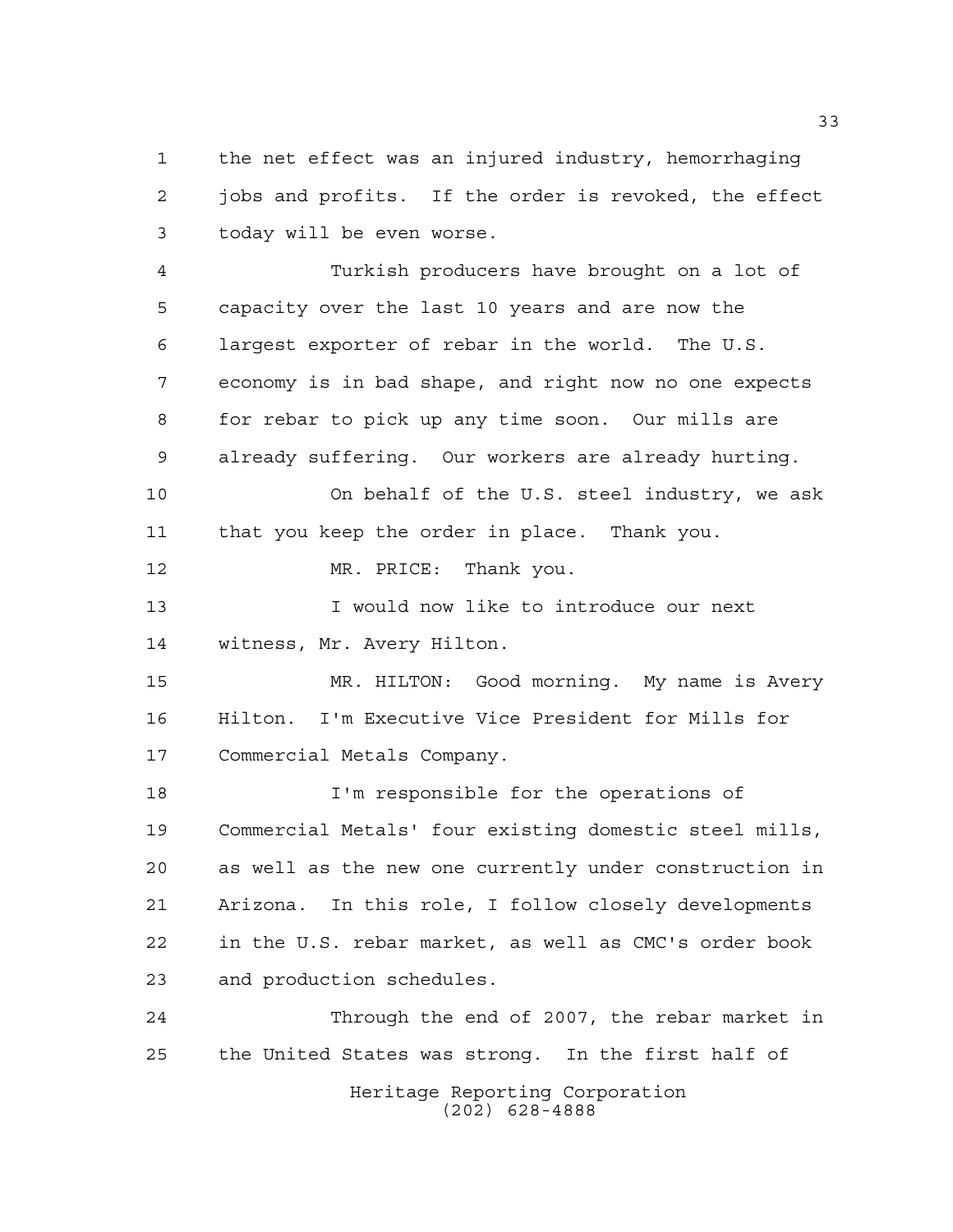2008 we saw some softness in the market, but through July our sales and production remained solid overall. Looking forward, CMC hoped that production and sales in 2009 would be about the same as in 2008. Then in August everything came to a screeching halt. The rug was snatched out from under us. From running full tilt, our mills were suddenly faced with sharply lower orders.

 Demand dropped over 10 percent in August and even more in September. Given the current state of financial markets, we believe it will fall even lower. I've been in the steel business over 40 years. The last time I saw demand drop off like this was in 1974, over 34 years ago.

 The residential construction business has simply disappeared. Nonresidential construction demand is at the lowest level in years, especially on the east and west costs. People simply are not putting up big box stores, office buildings and shopping malls right now, nor do we expect the markets for these types of structures to recover quickly.

 Often when demand for rebar from private, nonresidential construction projects declines the public sector cushions the blow with demand for rebar for use in roads, bridges and new schools. Now with

> Heritage Reporting Corporation (202) 628-4888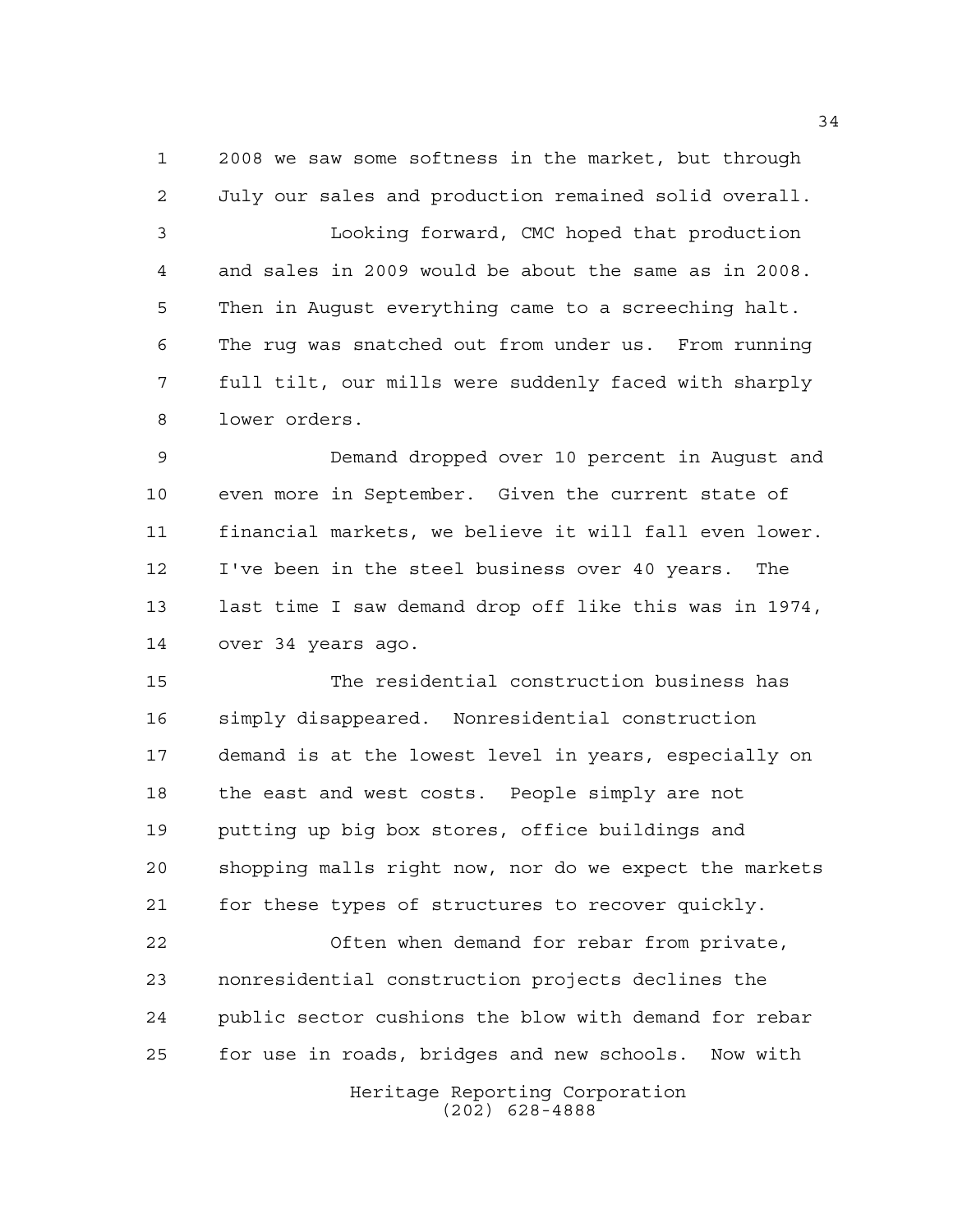many state and local governments experiencing

 difficulties in borrowing and suffering falling tax revenues, we're concerned that the backlog of public construction orders will disappear as well.

 Last summer, demand for rebar was so uneven that at times we were actually shipping rebar from our mill in South Carolina to the Texas market. Suddenly orders just evaporated, and we found ourselves with the highest levels of inventory I can remember.

 To bring our inventory levels down and to manage cashflow, we are cutting production at all our mills significantly. This month alone, three of our mills will shut down for two weeks, while the other will take one week down. We will continue to reduce production until our inventories return to a more reasonable level.

 I do not know when demand will pick up again. Until the credit situation is resolved, no one is going to be starting any new large projects. Even after credit becomes available again, it will take many months and perhaps years for projects to be designed, funded, awarded and construction started to the point where contractors will actually need to buy rebar. I'm afraid that we could be headed into the worst period in my entire 40 year history in the steel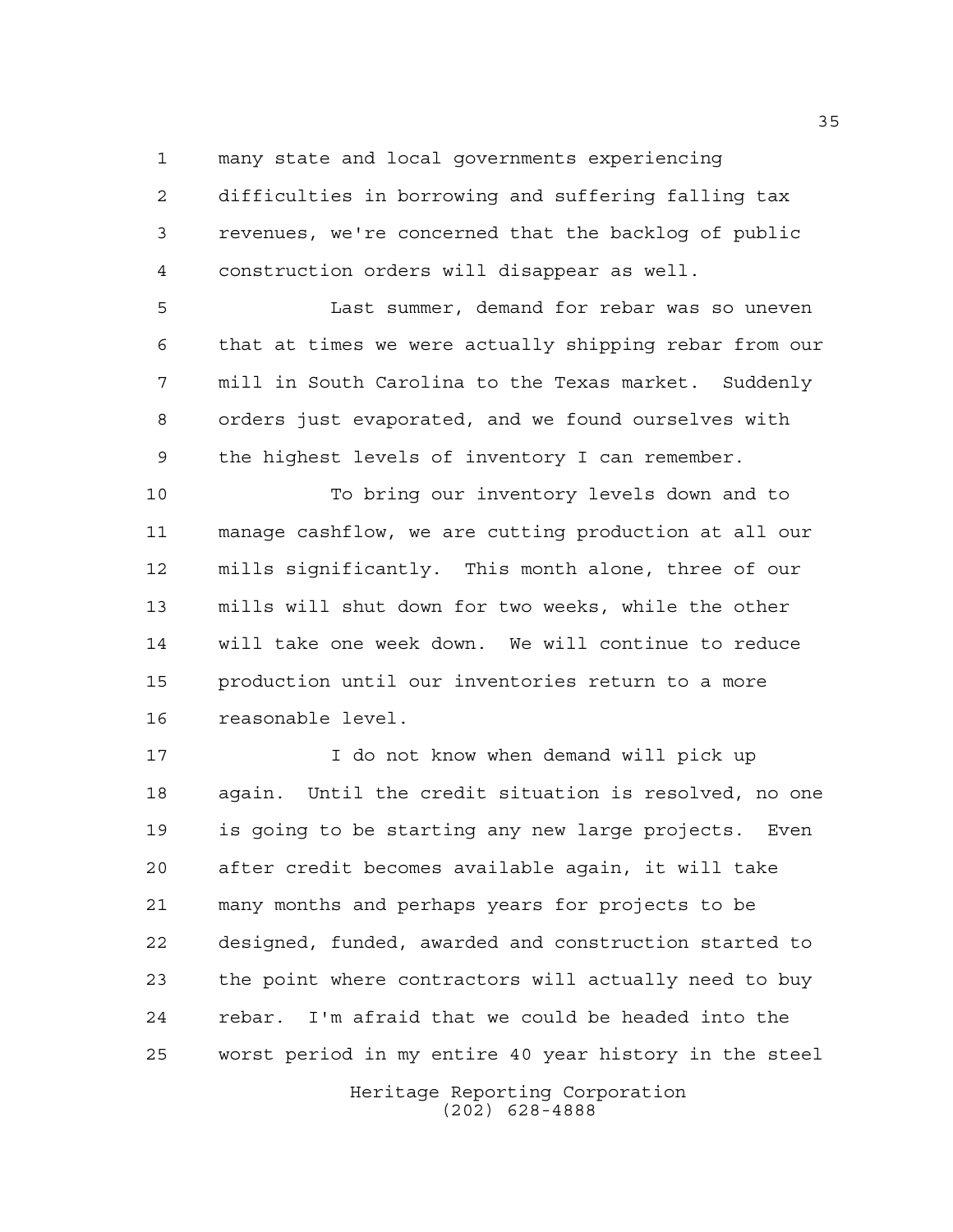industry.

Heritage Reporting Corporation The frightening aspect of all of this is that even if demand for rebar crashes in the United States, which it certainly appears to be doing, the American market will still be attractive to dumped Turkish imports. Even at depressed levels of demand, the U.S. market is one of the largest rebar markets in the world. Even with prices down from their levels earlier this year, U.S. prices will still be more attractive than about any other market in the world. Because of the number of distributors and our openness to imports, the United States is also the easiest market in the world to enter. The Turkish producers certainly know how to sell into the United States market. CMC has seen this firsthand. Over the past few years, more subject Turkish imports have entered the United States through Houston than through any other port. Our largest mill is in Texas, so we have been competing with subject Turkish imports directly. What has been striking is how quickly the Turkish producers can enter, leave and then reenter the U.S. market. Their level of exports seem to have nothing to do with overall demand. Indeed, my

(202) 628-4888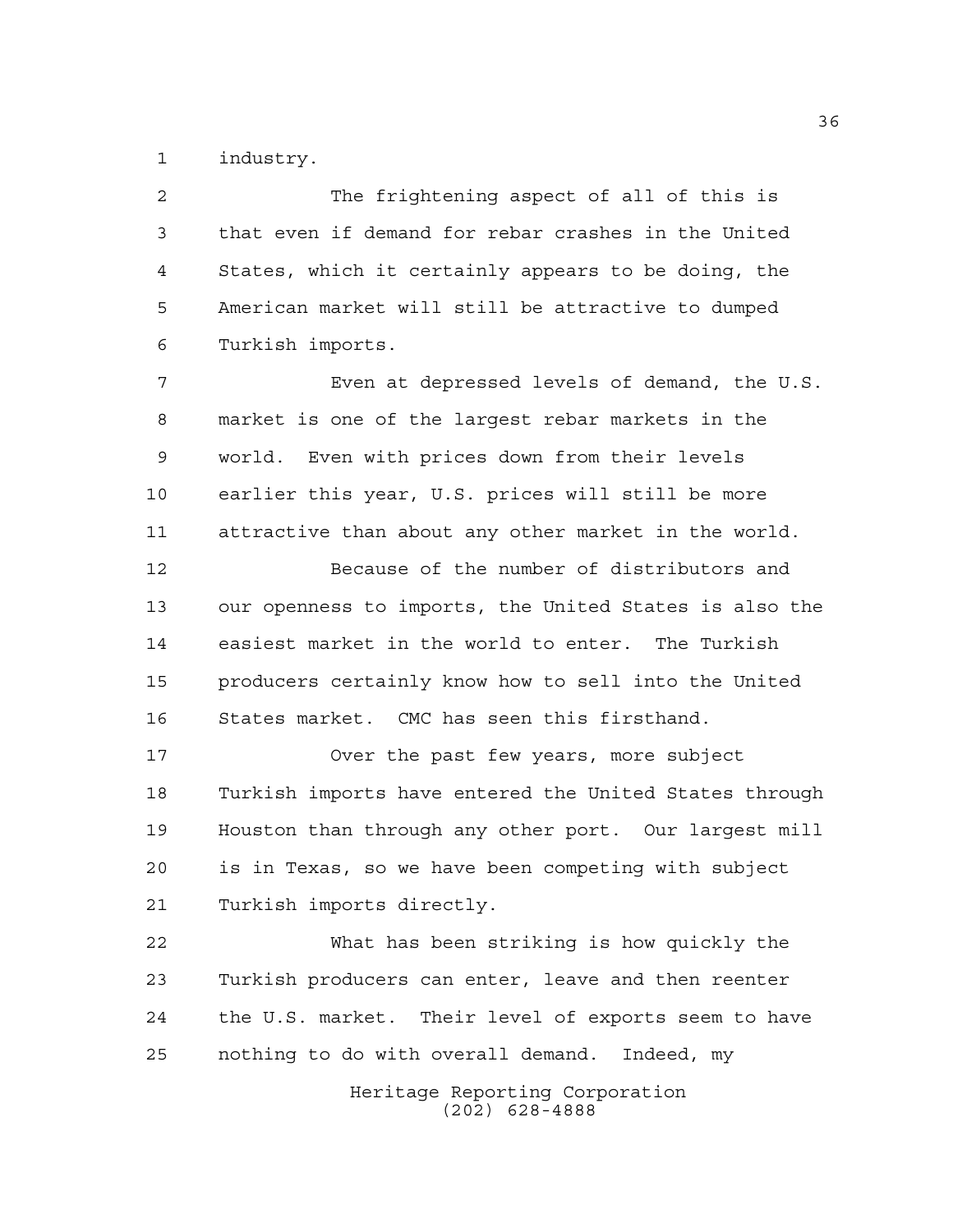experience has been that the Turkish producers tend to increase sales in the United States, especially when the demand is weak.

 In down markets, customers are especially sensitive to differences in price. The Turkish producers have been willing to offer the lowest prices around. This will be even more true if the antidumping order is revoked.

 I think rebar demand could remain weak for several years. Customers will be more price sensitive than ever. The Turkish producers will see an opportunity to buy market share through unfairly priced imports, and I fully expect them to take advantage of it. If that happens, we'll be caught in a triple whammy of falling demand, falling prices and rising imports.

 Based on experience, once it starts falling demand for rebar normally continues to decline for two or three years and takes four to five years to recover to former levels, assuming that the efforts to control the credit crisis are successful.

 In the meantime, if the order is revoked the U.S. rebar industry will have to compete with dumped rebar from Turkey. Revocation will bring in more dumped Turkish imports at even lower prices. Under

> Heritage Reporting Corporation (202) 628-4888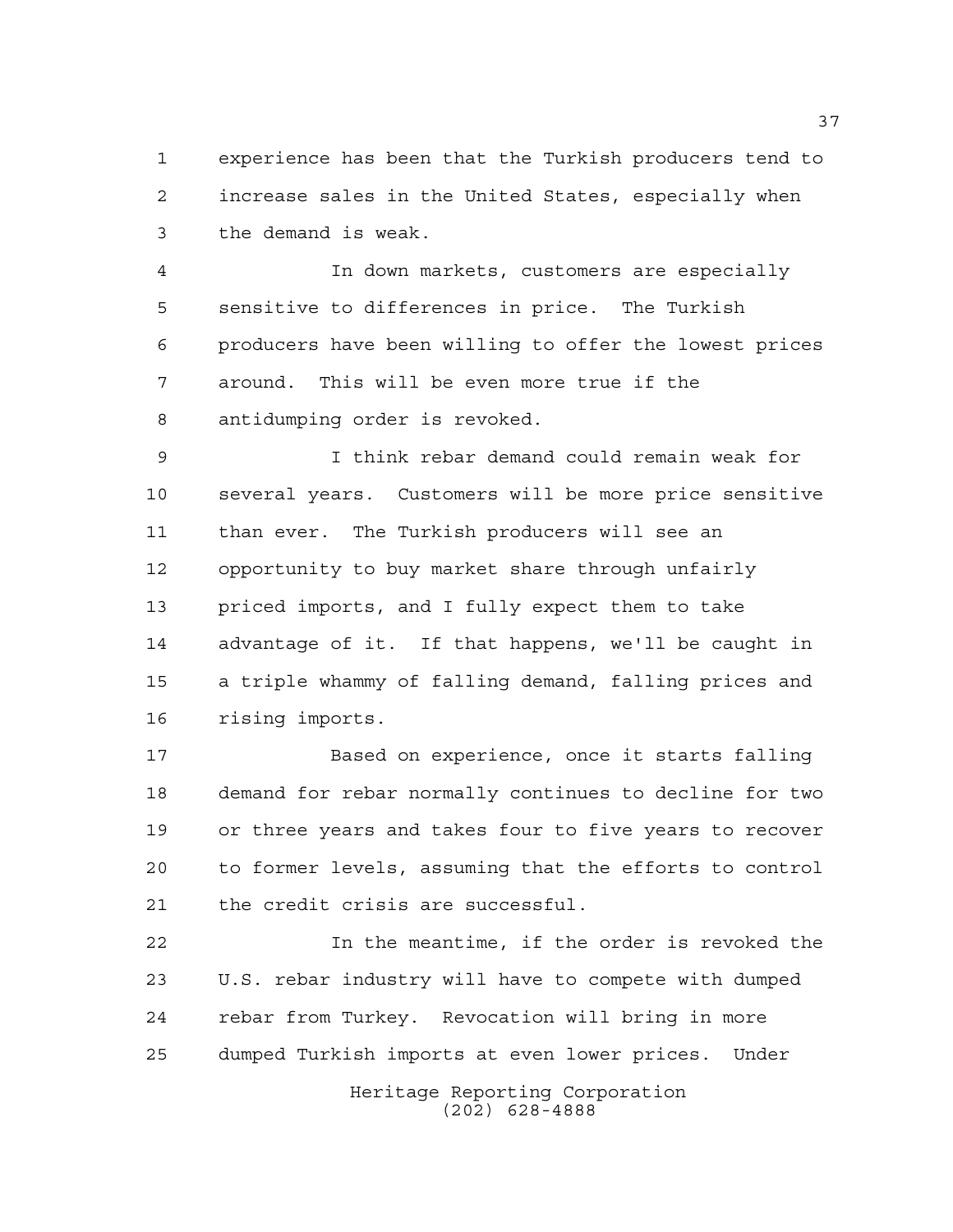these conditions, competition from dumped imports will be extremely harmful to the American rebar industry. Thank you. MR. PRICE: Thank you. I would now like to introduce our next witness, Mr. Robert Stone. MR. STONE: Good morning, Chairman Aranoff and members of the Commission. My name is Robert Stone. I'm the Director of Sales and Marketing for the Bar Mill Group at Nucor Corporation. I've been in the rebar industry since 1986. **I** appreciate this opportunity -- CHAIRMAN ARANOFF: Can you get just a little closer to your microphone, please? MR. STONE: Thank you. I appreciate this opportunity to appear before you to discuss why the order on rebar is critical for the survival of the domestic rebar industry. As the Commission is aware, the domestic industry has been hurt multiple times over the past decade by influxes of rebar at lower prices. It happened in 1997 when the Commission first voted to put the order on Turkish rebar in place. It happened again in 2002 when the Commission approved orders on rebar from a variety of other countries.

Heritage Reporting Corporation (202) 628-4888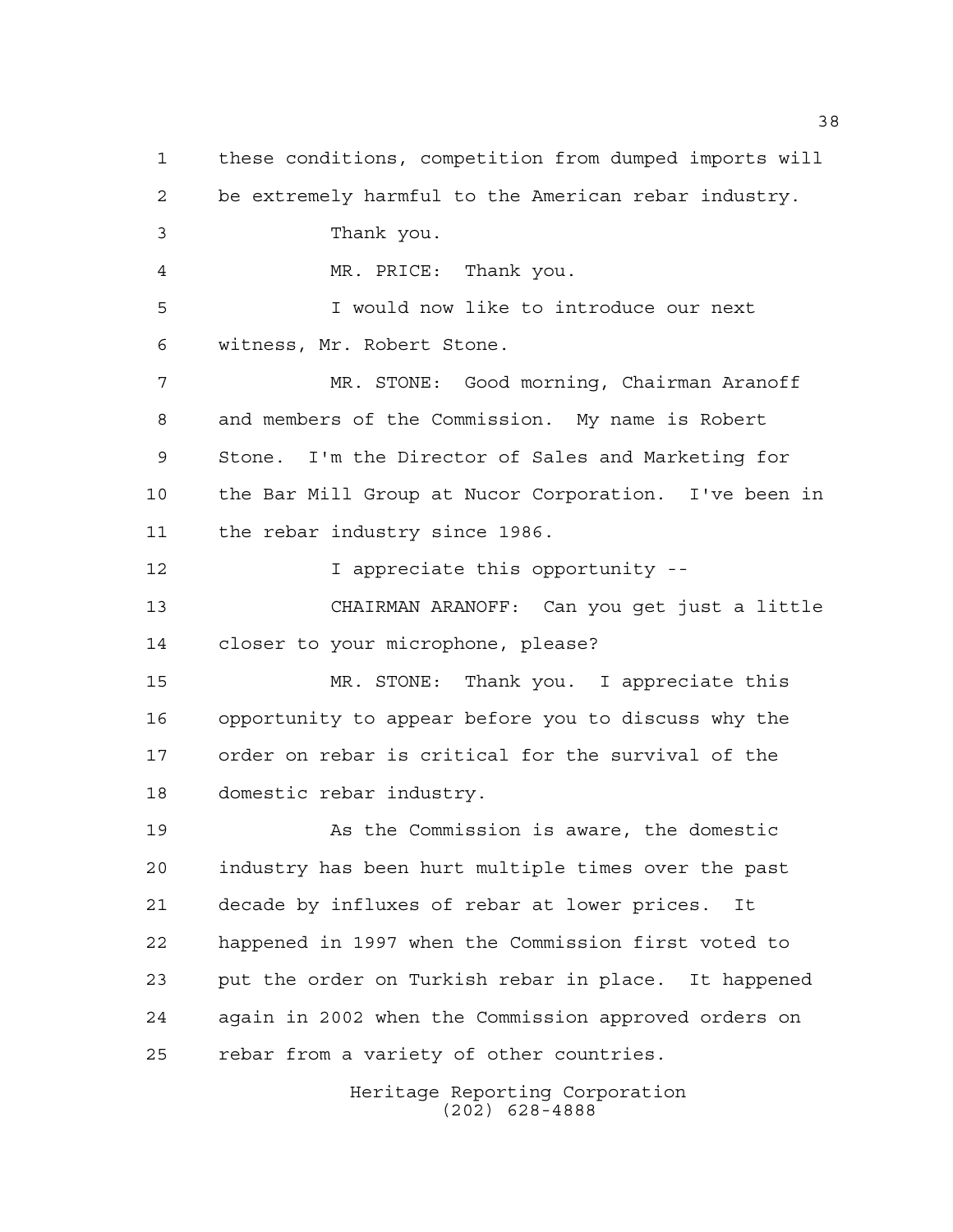Dependency of low-priced imports to invade our market, particularly during worldwide economic downturn, is so well known that the IT approved continuation of the Turkish order in 2001 in their multi-country order just last year.

 The facts surrounding rebar showing why the Commission must keep the orders in place: Rebar competes in the U.S. market on a price basis. When asked to choose between domestic and import sources 10 for rebar, nearly every purchaser will pick the least expensive of the two.

 In comparison to U.S. rebar, dumped Turkish rebar is cheap. The U.S. traditionally has some of the highest prices in the world, and Turkish producers have taken advantage of that time and time again, sending large quantities of dumped rebar into our market.

 As the Commission saw during the original investigation, there is only one result when dumped Turkish imports flood into the United States. The Turkish imports gain market share at the expense of the U.S. industry.

Heritage Reporting Corporation If the domestic industry doesn't lower prices, it risks losing nearly all of its market share. This would be disastrous in an economic

(202) 628-4888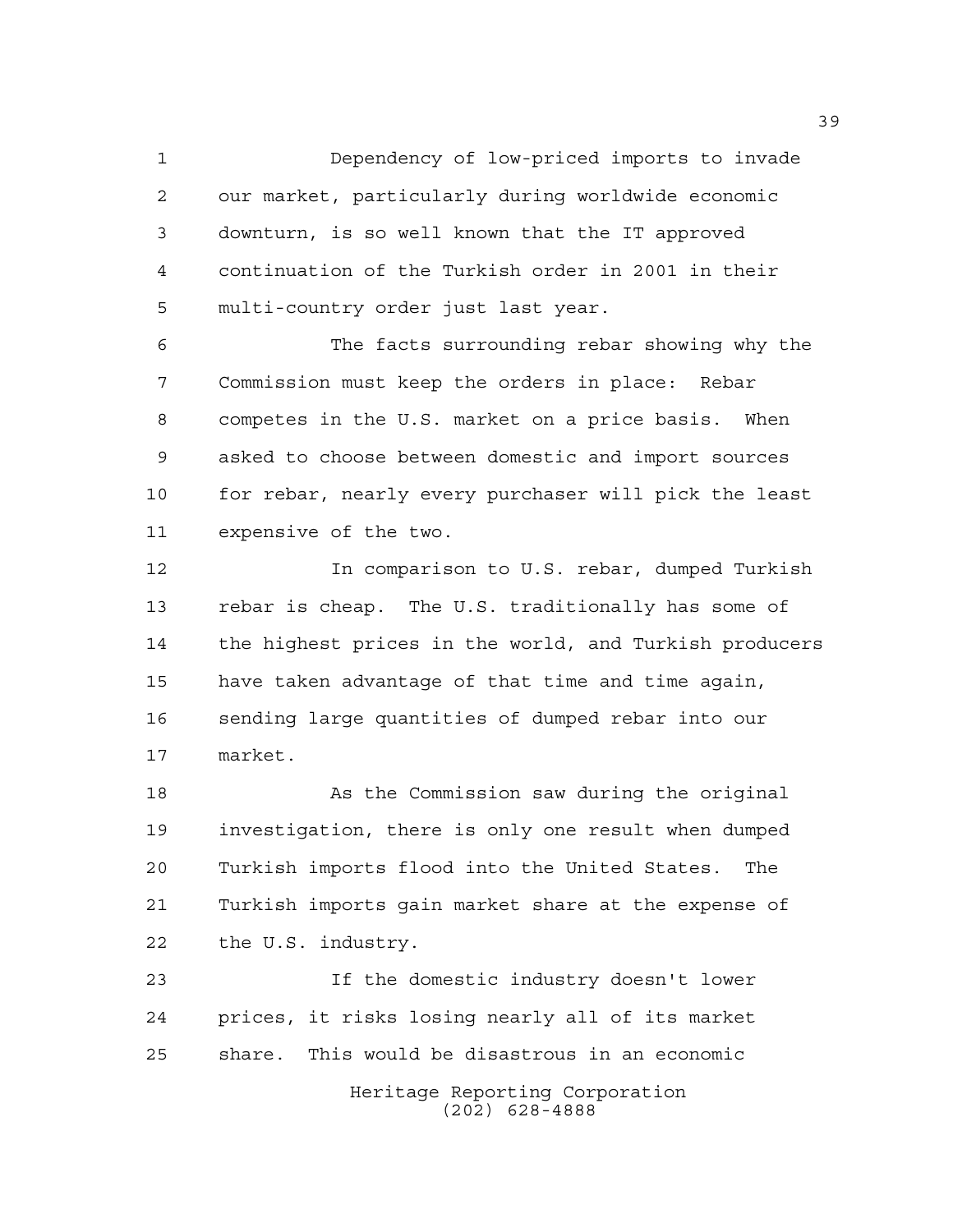environment that we are currently facing and we expect to be facing going forward.

 Lower prices, coupled with lower volumes, will contribute to extremely poor financial results, along with production cutbacks, lower wages, lost jobs and an inability to invest in critical maintenance and infrastructure.

 Despite what the Turkish producers have alleged, mill owned scrap and fabrication operations do not insulate U.S. producers on the price cuts forced on us by imports. Our scrapyards and fabrication shops operate as independent businesses. In order to achieve satisfactory financial results, our scrapyards sell to the highest bidder and our fabrication shops from the lowest priced sources.

16 16 If the prices are low enough, they will purchase imports. In fact, if the prices are low enough they must purchase imports in order to effectively compete against other fabricators.

 Is it clear that Turkish producers have the United States trained in their sights. Turkish producers saturated the Middle East with rebar, and that market collapsed. Demand in European markets has crashed. Desperate to find new end markets for unsold quantities, Turkey has spent the past few months and

> Heritage Reporting Corporation (202) 628-4888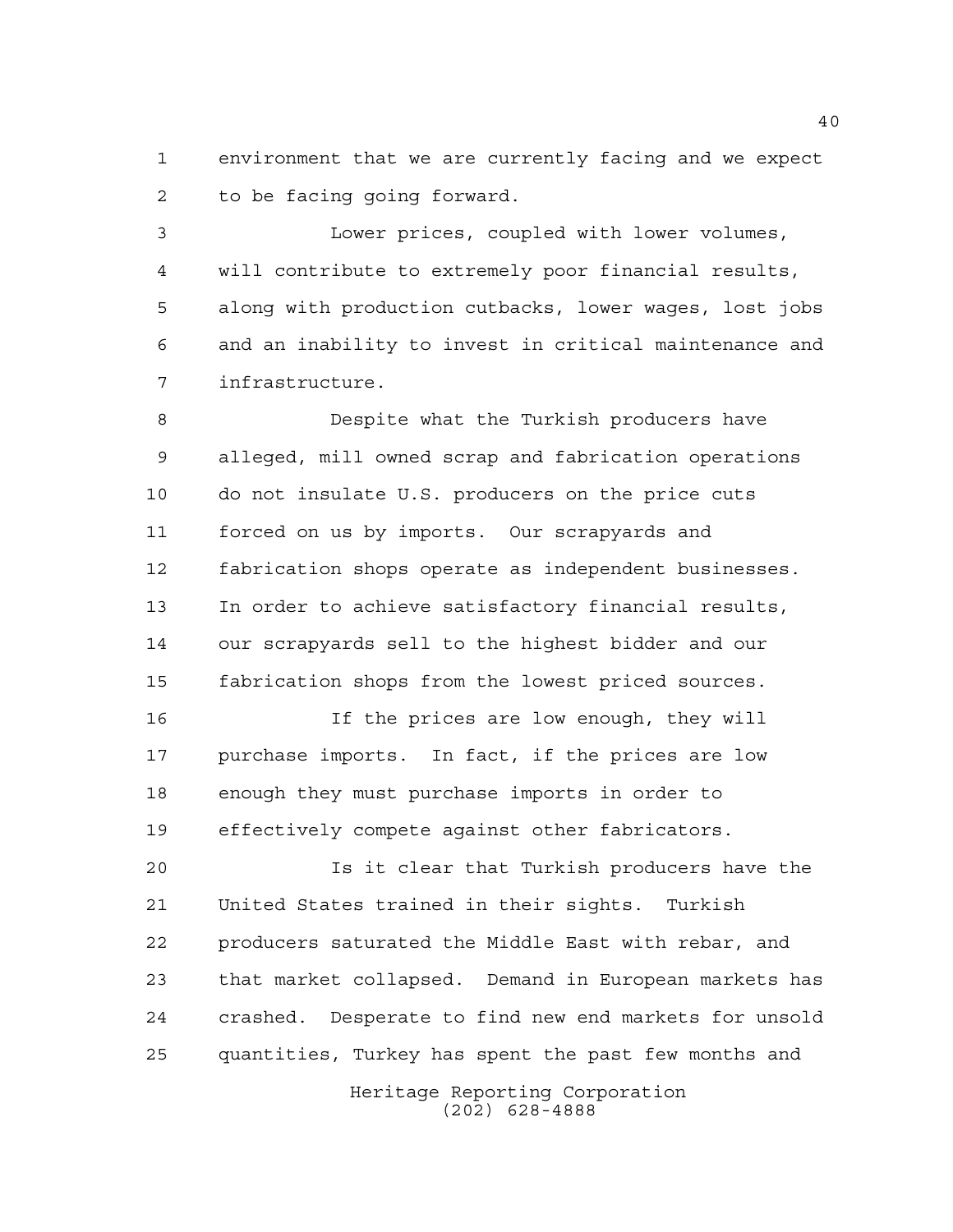is currently making aggressive offers in the United States, steeply undercutting U.S. prices.

 In the past, such actions have done nothing but cause catastrophic price declines and create market uncertainty. With the U.S. economy deteriorating, U.S. producers cannot defend themselves from the downward pricing spiral that dumped Turkish imports will cause.

 With the order in place, Turkish prices and volumes will be disciplined, but if the order is revoked Turkish rebar imports will again cause dramatic U.S. price declines that harm companies and their workers.

 On behalf of Nucor, our workers and their families, I urge the Commission to leave this order in place. Thank you.

17 MR. PRICE: Thank you.

 I would now like to introduce our final witness, Mr. Louis Miller.

 MR. MILLER: Good morning. Thank you for giving me the chance to speak to you today. My name is Louis Miller, and I work in the Nucor Steel mill in Birmingham, Alabama, as a roller mill pull pit operator.

Heritage Reporting Corporation (202) 628-4888 I started working in the Birmingham mill 25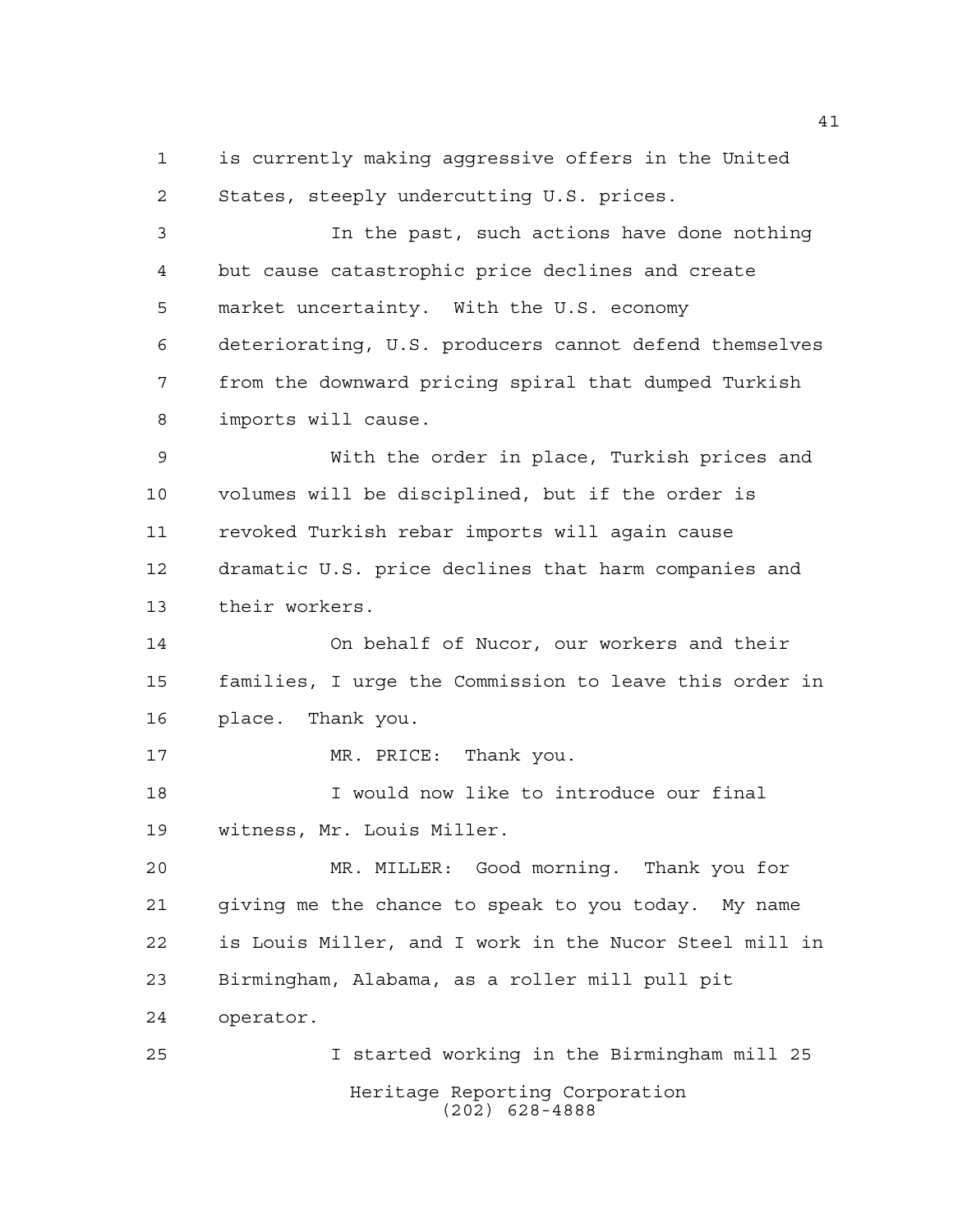years ago in 1983. As you may remember, I met some of you when you came down to tour our facility last year. I also testified in that case about how steelworkers like me would be hurt if imports came back into the United States.

 This is even more true now when things are bad even without imports coming in. When Nucor took over the Birmingham mill in 2002, they started a new program to help workers share in the company's profits and make more money. We have a production bonus system that means that when you produce more, we get paid more. In fact, about two-thirds of my salary comes from production bonuses.

 I also get to share in Nucor's company profits. This money is of real importance to my family and has helped me to send my kids to college and plan for my retirement, though my retirement date has now been pushed back.

 Generally times have been good over the years with Nucor, but we're now experiencing a really tough period. In fact, I've never seen the mill or our workers in a situation like this in the 25 years that I've been there.

Heritage Reporting Corporation (202) 628-4888 Our warehouse is packed full of steel. It's actually stacked to the ceiling. We're down to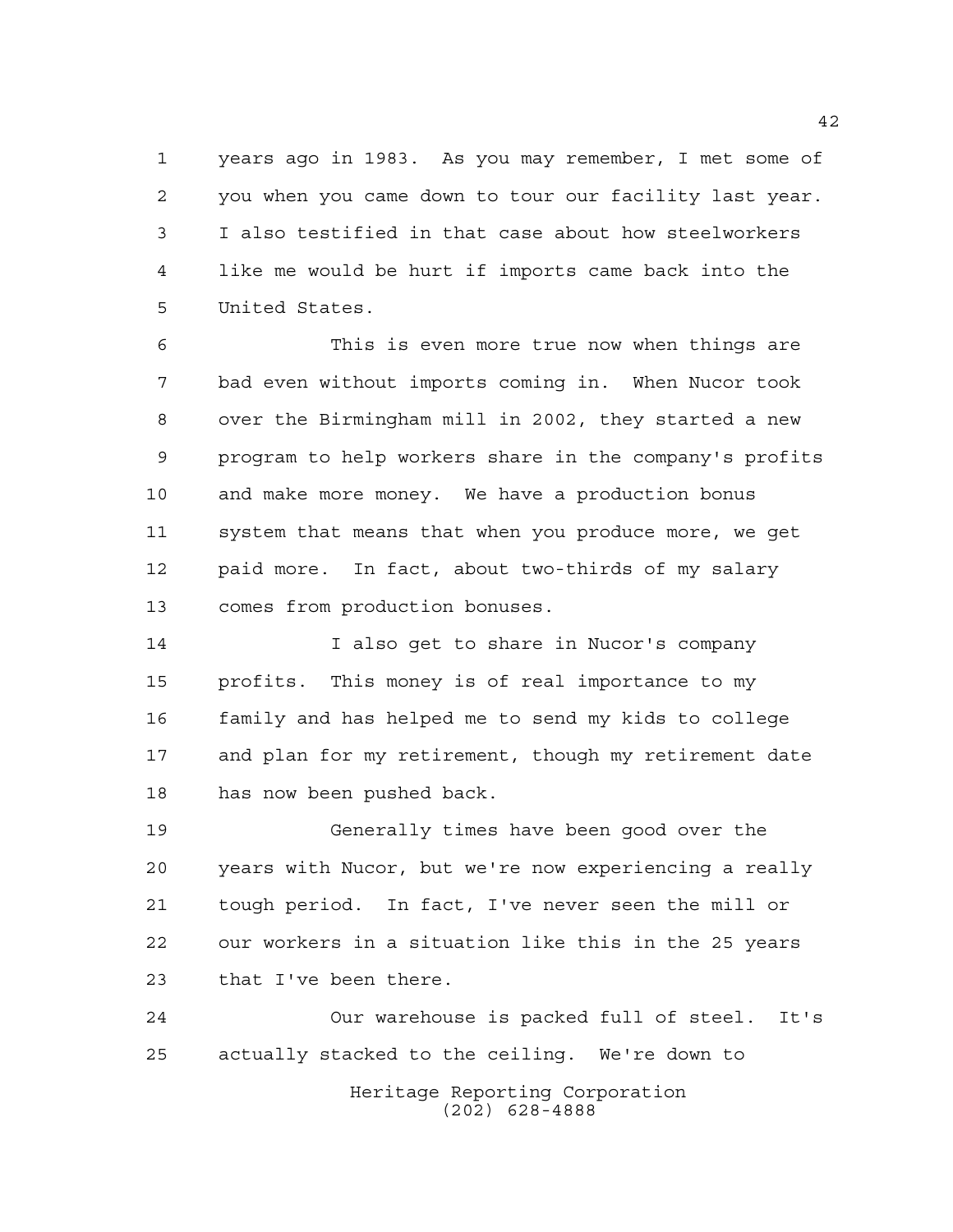producing only two days a week. That means most guys like me only get to work three shifts a week. Because of these production decreases, my pay has literally been cut in half.

 It's Nucor policy not to lay off their workers, which means that the little there is to go around is stretched even thinner. This is really hard on people's families. Workers at the mill are cutting out all nonessential expenses. Some of my friends can't even make their mortgage payments and are losing their homes.

 Going on vacation is out of the question for nearly all of us. I've had to dip into my retirement savings, including my 401(k), just to cover my day-to- day bills. There has been an increase in divorces of the employees at the mills, and I really think that it's partly due to the stressful situation at work. This is even affecting the health of the steel mill workers.

 This is the situation we're going through right now in the steel mill. If dumped imports are allowed back into our country to affect our industry, I really don't know how my family and the families of all the other workers are going to survive.

Heritage Reporting Corporation (202) 628-4888 In 2006, there was a big rise in imports.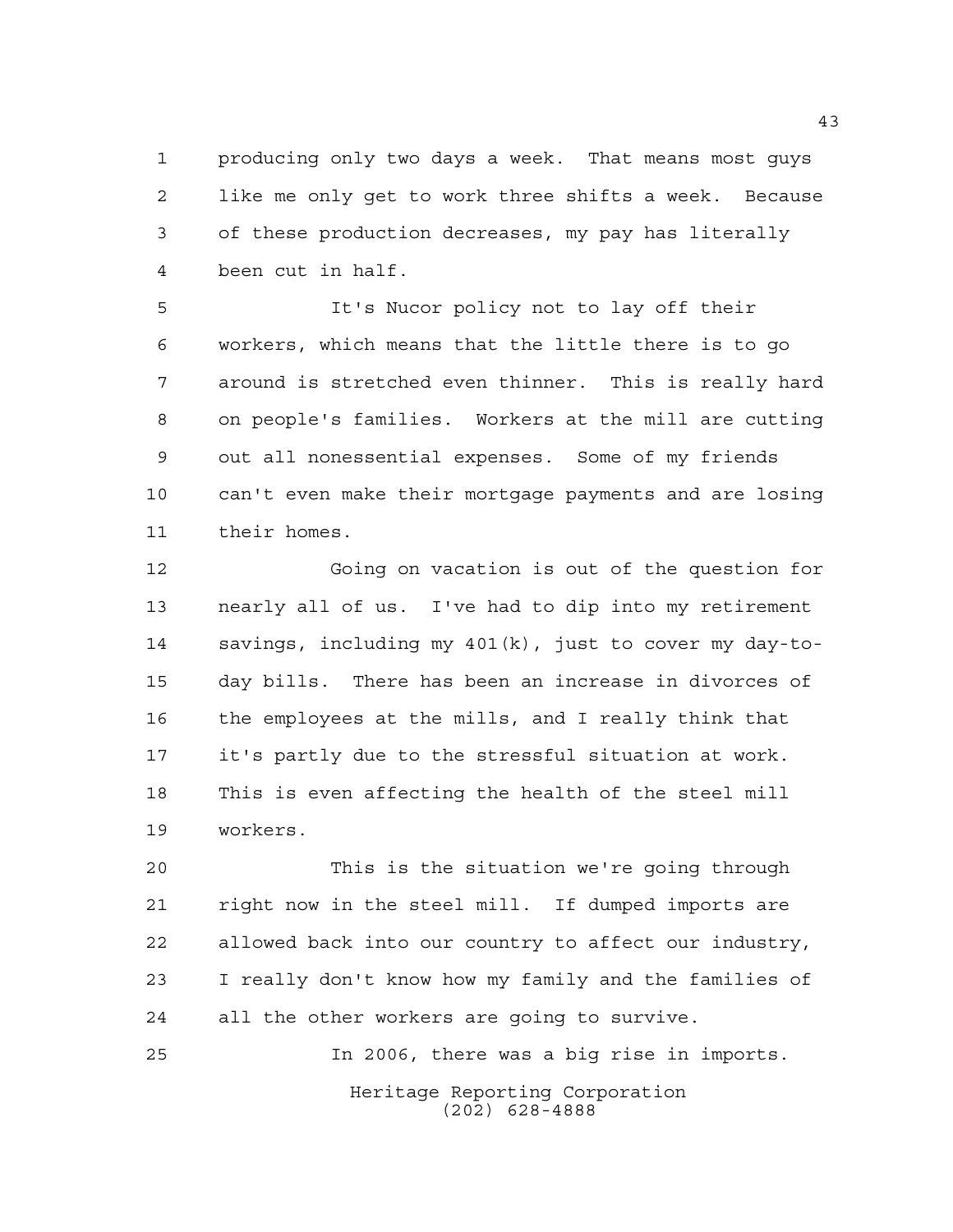Import prices dropped. As a result, I earned \$5,000 less than I would have otherwise. That was a big hit for my family to take. I have three daughters, and luckily at that point I put two of them through college already. My youngest was still in school then, and I have to admit that I really had a tough time making some of those tuition payments.

 That all happened at the time when our national economy and our mills in particular were doing much better overall than it is now. But if production were to decrease at this point, I can't bear to think how bad the effect would be for us.

 Production would have to be further cut back, and we'll suffer further pay decreases. Those of us that are still able to make our house and car payments may not be able to continue to do so. It's already hard to explain these economic struggles to our children. If dumped imports were allowed into the U.S. again, I really don't know how my family, friends and co-workers could get through the hardship.

 I'd really just like to ask you not to forget about the workers in our industry when you make your decision in this case. My own family and all of the people that I work with in Alabama really need your help. Thank you.

> Heritage Reporting Corporation (202) 628-4888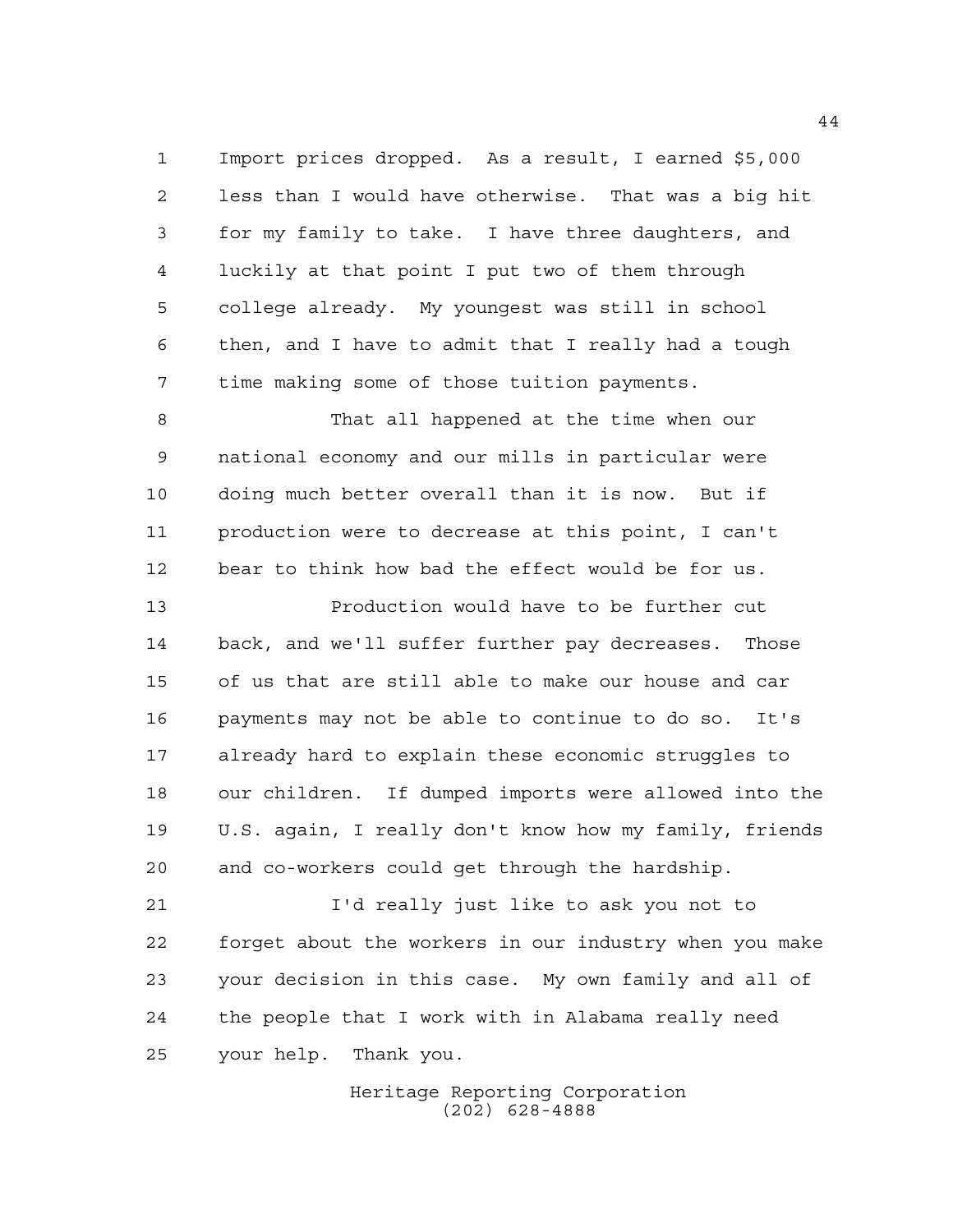1 MR. PRICE: Thank you.

Heritage Reporting Corporation (202) 628-4888 That concludes our direct testimony. We'd like to reserve all of our remaining time for rebuttal. CHAIRMAN ARANOFF: Welcome to the morning panel. Thank you for taking time away from your businesses and your jobs to spend this time with us answering our questions about the case. We will begin the questioning this morning with Commissioner Lane. COMMISSIONER LANE: Good morning, and welcome to many of you back for another rebar hearing. Dr. Morici, I have to tell you that I was in the mountains of West Virginia last week, and on my way back I had on my XM radio and I listened to you most of the way back from West Virginia to D.C. explaining the current credit crisis. **I** have to say that I understand it better. I thought you did a very good job, but it was also very depressing. MR. MORICI: They call this the dismal science for a reason. COMMISSIONER LANE: Okay. Okay. Well, let me ask some questions starting perhaps with Mr. Price. The domestic industry urges the Commission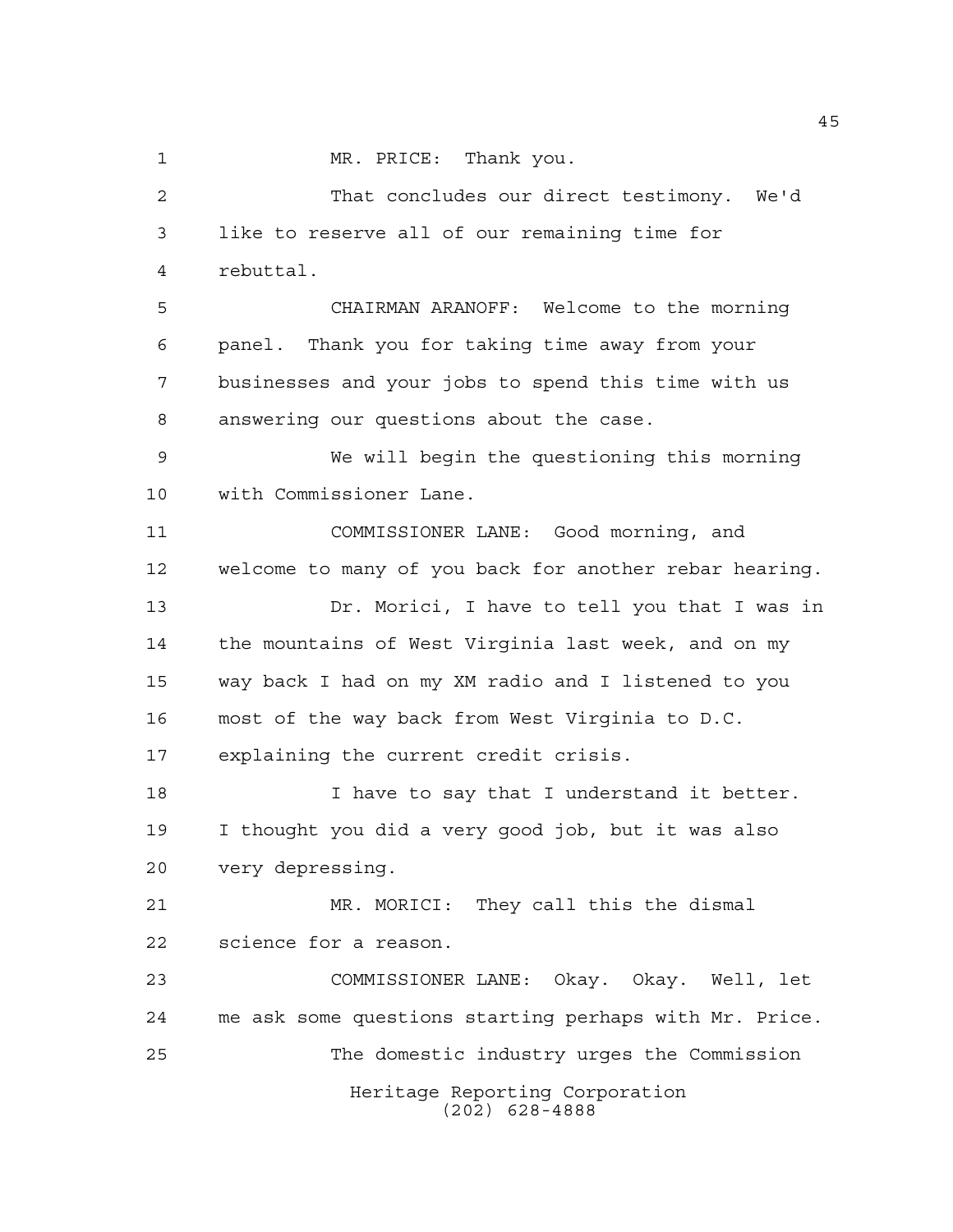to view the case on a total U.S. basis rather than on a regional basis. If the Commission made an affirmative determination, would there be any difference in the practical impact on the domestic industry? In other words, would it matter whether the decision was based on regional data or U.S. data?

 MR. PRICE: Just to address this as straightforward as I can, following the multi-country rebar case we think that it just is a matter of legal consistency at this point and factual consistency. It just makes sense to treat this case as a national case at this point in time.

 We have examined the record. We thought at some point of proposing an alternate region which included Texas in it. We realized that trying to collect alternate region data, given the complexity of what assembling this staff report has involved -- and I think the staff did an excellent job in putting that together -- would make it far more difficult and, frankly, given your recent finding, it would make a lot of sense.

Heritage Reporting Corporation (202) 628-4888 So while we believe that we should win on a regional basis and we believe that an alternate region might also be appropriate, we think that as a practical matter let's just address this on a national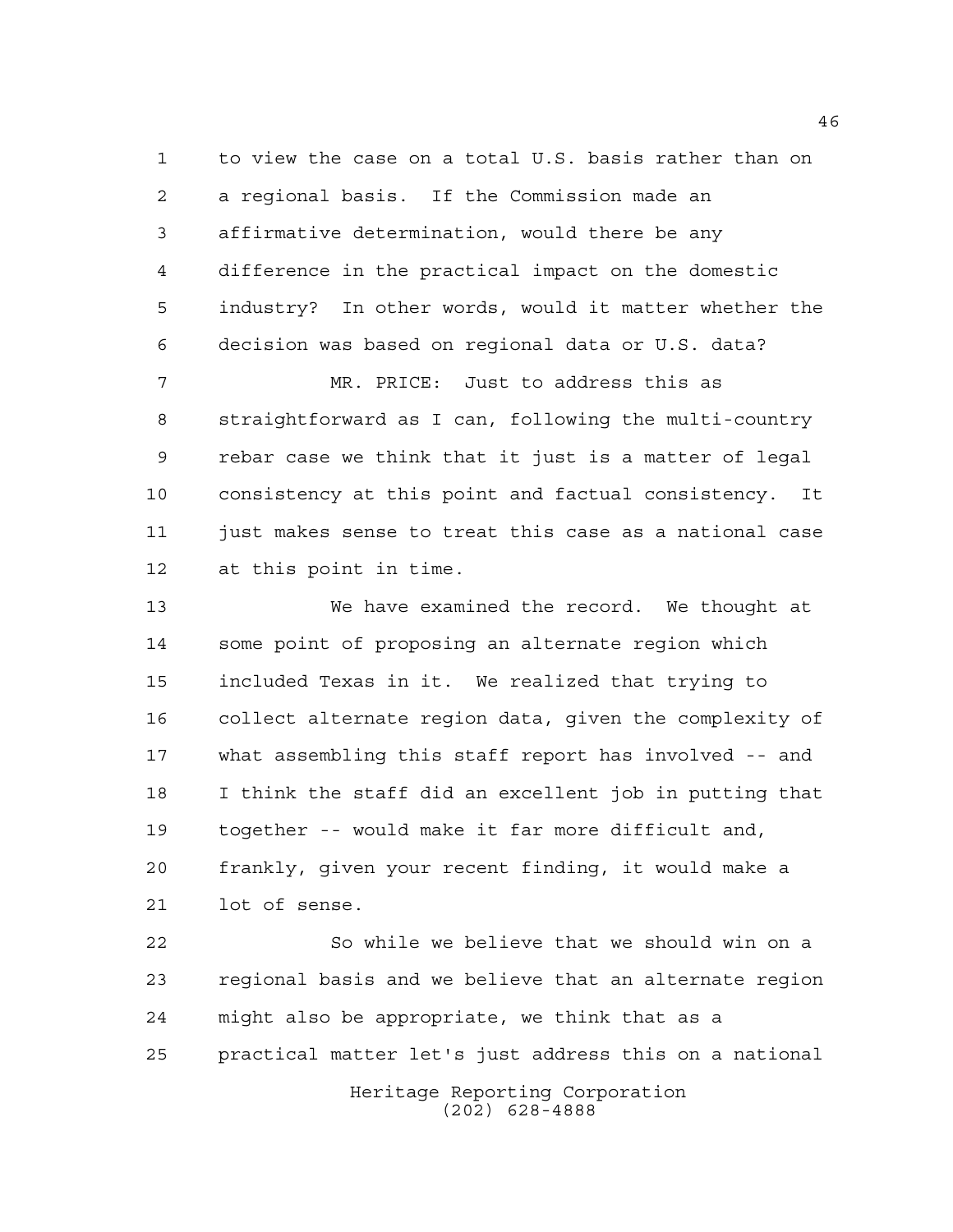basis.

| $\overline{a}$ | COMMISSIONER LANE: Okay. Thank you.                    |
|----------------|--------------------------------------------------------|
| 3              | Okay, Dr. Morici. Back to you. You                     |
| 4              | testified that nonresidential construction has started |
| 5              | to decline. However, the data from the Census Bureau   |
| 6              | as reflected in Figure II-1, page 2-2 of the staff     |
| 7              | prehearing report, seems to show that the absolute     |
| 8              | value of seasonally adjusted nonresidential            |
| 9              | construction continued to grow into mid 2008.          |
| 10             | Does the data depicted on Figure II-1, page            |
| 11             | 2-2 of the staff report, contradict your statement     |
| 12             | regarding a downturn in nonresidential construction?   |
| 13             | MR. MORICI: You think I of all people would            |
| 14             | The data there does not take into account<br>know.     |
| 15             | inflation. There was a significant increase in the     |
| 16             | cost of materials. Once that's pulled out, instead of  |
| 17             | increasing by 40 percent it's more than 19.            |
| 18             | As explained in our brief, nonresidential              |
| 19             | construction starts in August 2008 were 15 percent     |
| 20             | lower than in August 2007. Nonresidential              |
| 21             | construction trends generally follow those in          |
| 22             | residential construction by about a year. Residential  |
| 23             | housing starts peaked in 2007 and permits in May 2007, |
| 24             | so we have the conditions here for that to now         |
| 25             | contract.                                              |
|                |                                                        |

Heritage Reporting Corporation (202) 628-4888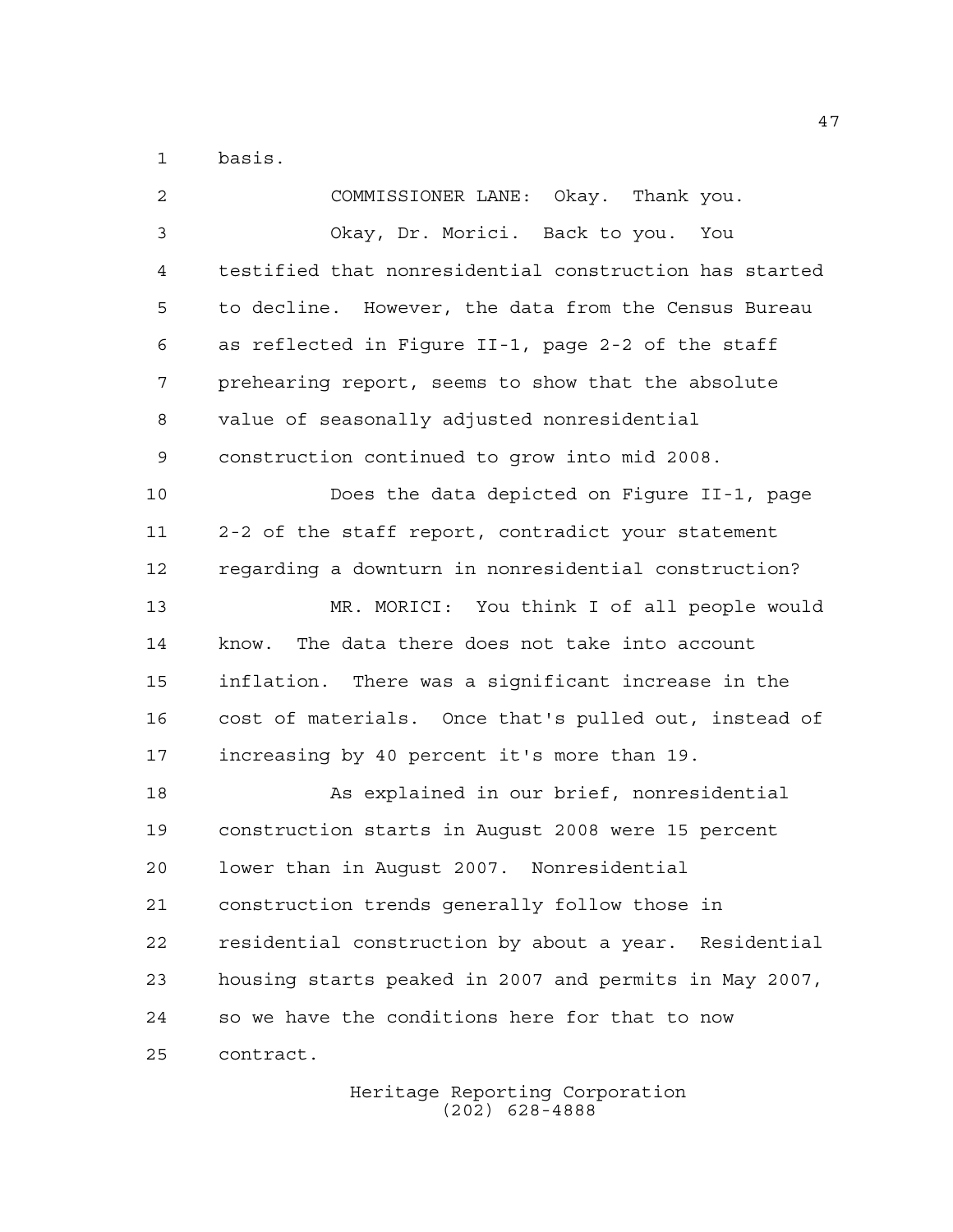Heritage Reporting Corporation (202) 628-4888 It might have been better if they had charted space put in place, if they had charted starts and if they considered some of the leading indicators of where we were going, but they did not. It is always not the best practice, not the most illuminating practice, to use nominal dollars in an industry such as this where there's a lot of fluctuation in the cost of material. COMMISSIONER LANE: Okay. Thank you. I want to refer to some information that Mr. Miller referred to, and perhaps, Mr. Price, in posthearing you can provide this. For the companies represented here today, I would like to see the specific data or how your operations have changed say starting in September up to the present date on the number of production workers that are actually working. The number of hours and all of that typical data that we have prior to that is already in the record, but we don't have any of the figures I don't think that reflect what Mr. Miller is telling us is actually happening at the various mills. MR. PRICE: We'll be happy to provide that information in the posthearing brief. COMMISSIONER LANE: Okay. Thank you.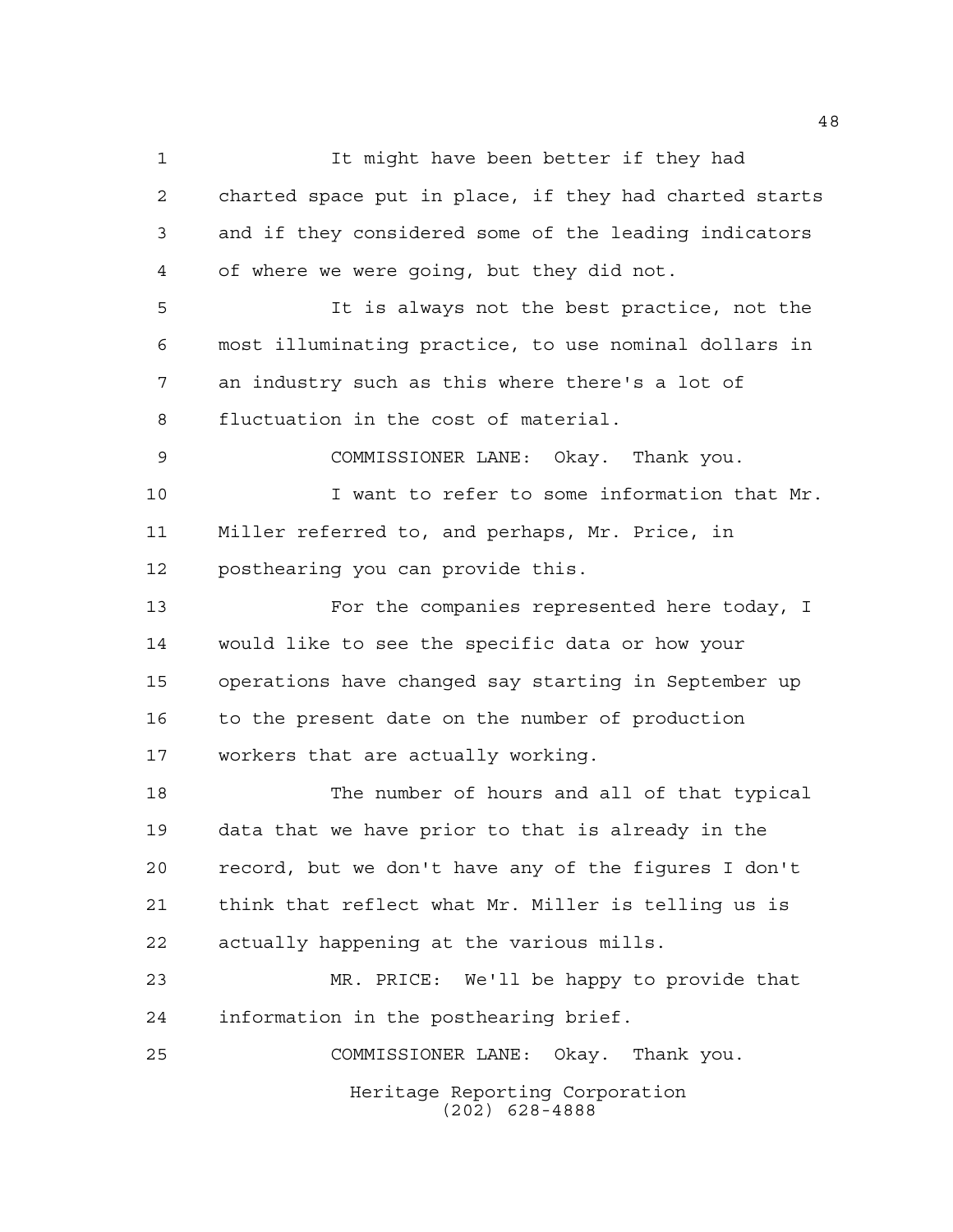Now, the data for imports from Turkey that are still under the order show mixed movement downward and upward. Do you have any opinion as to why those imports changed as they did, particularly near the end of the period of review?

 MR. PRICE: I think it's very clear from this record and looking at the Turkish producers' behavior in the world market that they are opportunistic and constantly moving around the global marketplace.

 They are as an industry entirely export dependent. They will constantly search out the best returns followed by wherever they need to move just to keep the mills operating, so we see constant fluctuations. It is that fluctuation in fact which is very important for disproving the claim that there's no interest in the U.S. market.

18 At the end of the period, frankly, in late '07/early '08, as our chart showed that I put up, the U.S. market was probably the lowest priced market in the world, so you see a downward fluctuation in product coming in here.

Heritage Reporting Corporation (202) 628-4888 That situation has dramatically shifted. The U.S. market is once again one of the highest priced markets in the world, which is its traditional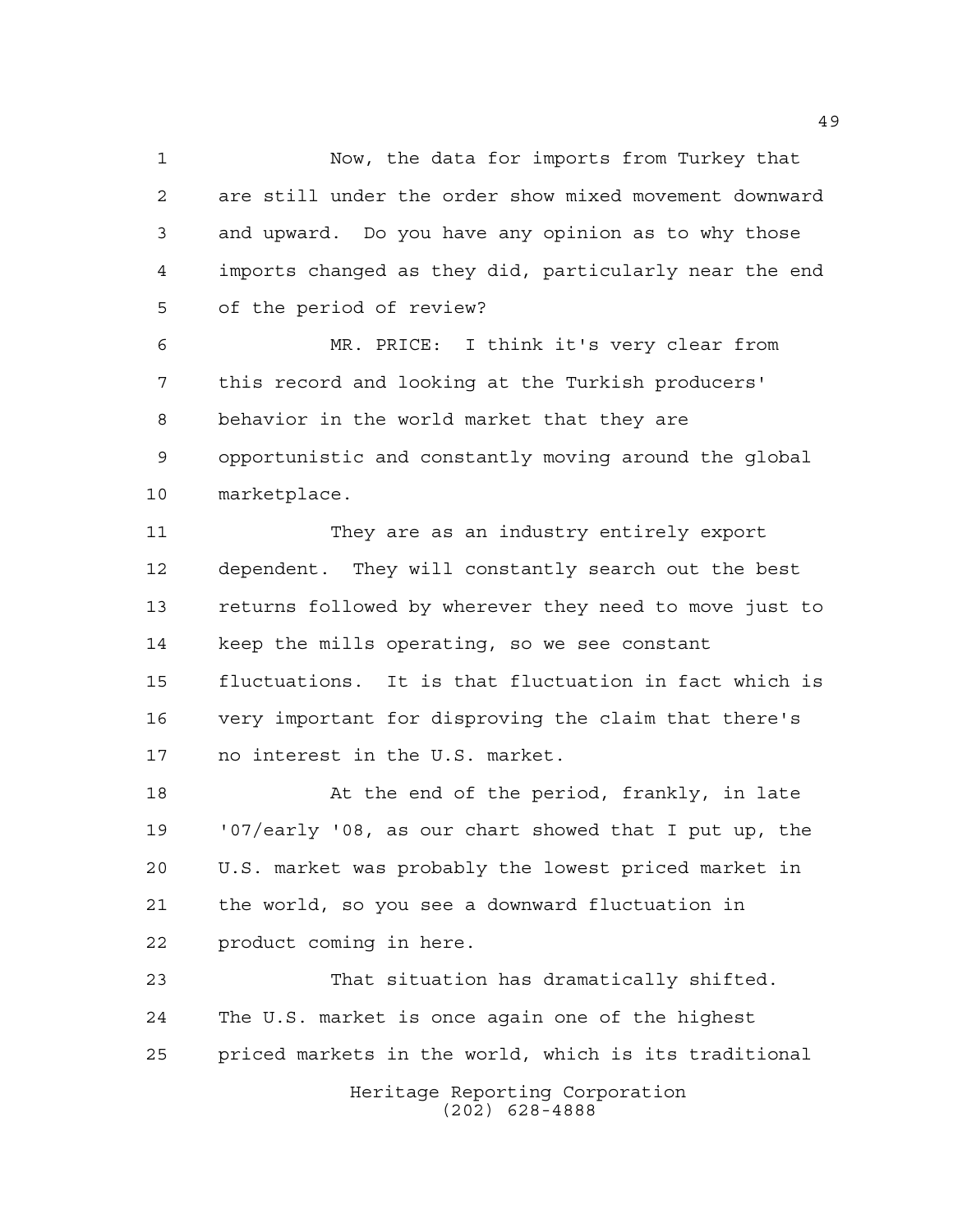place in the world market generally as an absolute statement. As a result, this market is attractive, and we fully expect a large increase in product coming into the U.S.

 Do you want to add to that? MR. KERKVLIET: Yes. This is Jim Kerkvliet with Gerdau Ameristeel.

 We have actually seen in the middle part of this year already a significant amount of imports being offered in North America, both in Canada and the United States. We have significant commercial operations in mills in Canada. We have a mill in Whidbey and a mill in Cambridge as well.

 Starting in July, we started to see really significant quantities of imports being offered into Canada at prices that were between \$200 and \$300 a ton cheaper than what our prices were being sold at domestically.

 Not only that, but the troubling commercial conditions relative to it as well were that the offers were being made with extended payment terms, i.e. pay a third, a third, a third, and that you don't have to take the material until April of 2009.

 So there's not only an injury today, but there's an injury in the future because our domestic

Heritage Reporting Corporation (202) 628-4888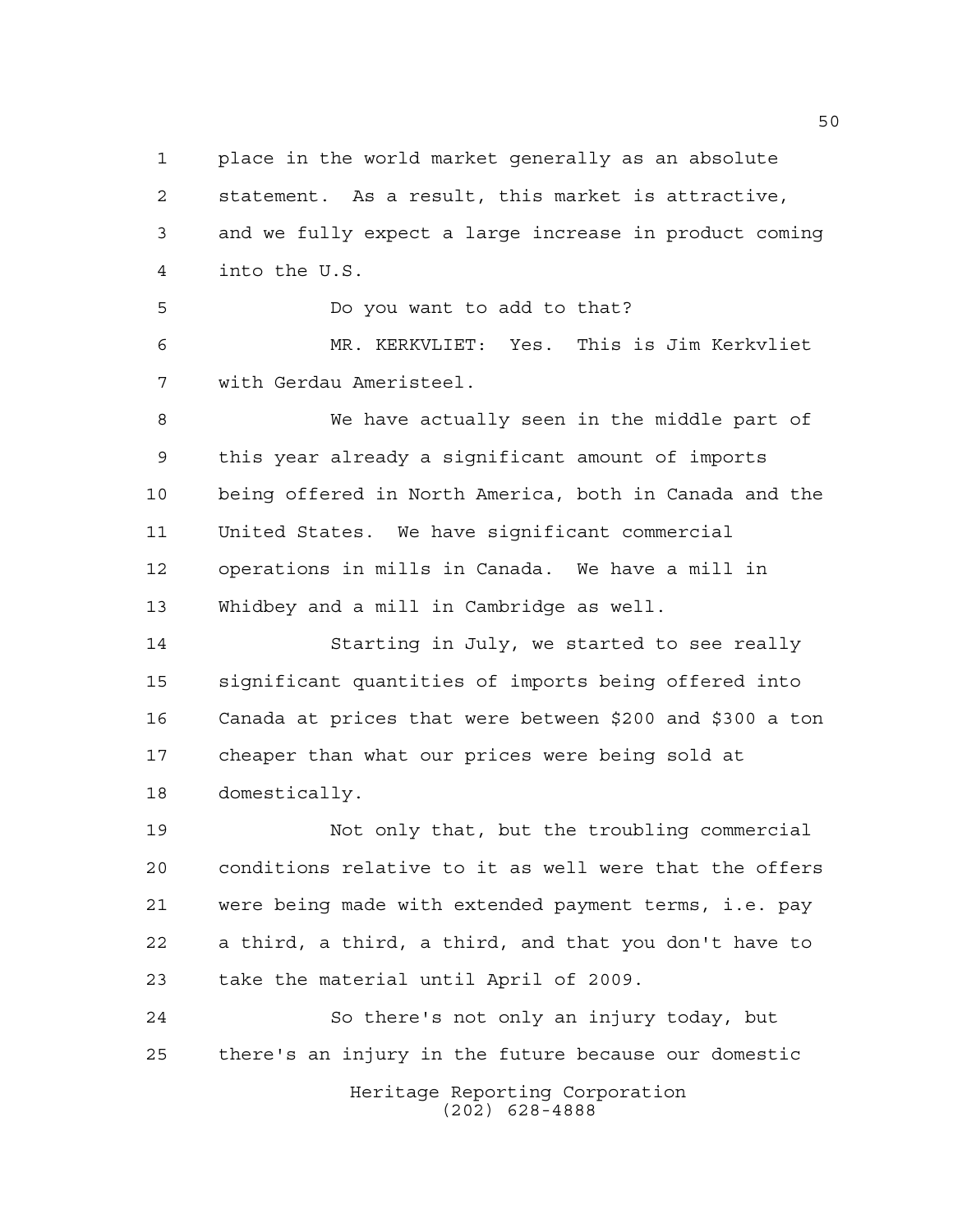customers or fabricators are going to be possibly, based just upon the price, drawing down from that inventory versus placing orders on our mills up in Canada. COMMISSIONER LANE: Okay. Thank you. Mr. Hilton? MR. HILTON: May I also comment, please? 8 COMMISSIONER LANE: Yes. MR. HILTON: Avery Hilton with Commercial Metals. Not only are we a steel producing company, but we are a major marketing and distribution company as well internationally and so we have close relationships with all the traders and all the producers in the world. We have received a number of opportunities out of the Port of Houston, for example, of Turkish rebar being offered for delivery in December at prices substantially below our price. The only hesitancy of the consumers to buy is what's going to happen in December to prices, but that will work itself out eventually, and those offers will be taken. COMMISSIONER LANE: Okay. Thank you. This next question is probably for Dr.

> Heritage Reporting Corporation (202) 628-4888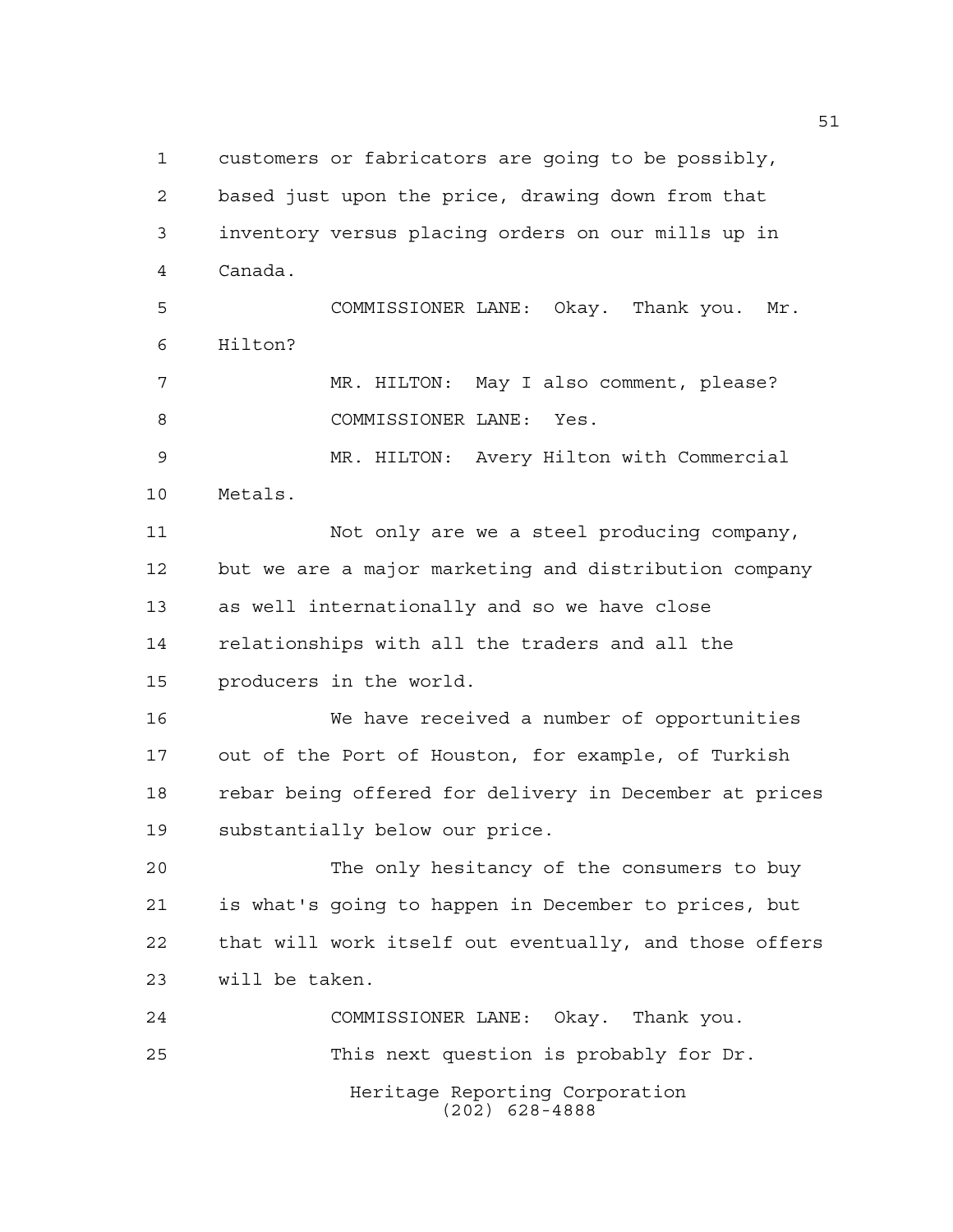Morici or perhaps Mr. Price. Can you provide any calculations quantitatively showing what you believe would be the combined volume and price impact of subject imports on the domestic industry's financial position and the effect on employment in the domestic industry if the orders were revoked?

 MR. PRICE: We'll do our best to do that in the posthearing brief.

 I think that the disruptions that we're seeing in the economy, the shock that's out there, will not only mean that what we've seen in the past doesn't necessary get forwarded to the future.

 We'll be working off a much lower base, so even small amounts of imports from the subject producers will have much more significant impact.

COMMISSIONER LANE: Okay. Thank you.

 MR. MORICI: I think that in an environment like the one we're in that economies that are not as market based in the world where fixed costs are often not fully factored in would cause a certain amount of push of product into global markets.

 That would not be the case if costs were fully taken into account and so I think that we are likely to see considerable downward pressure on prices that is not justified by the normal kinds of

> Heritage Reporting Corporation (202) 628-4888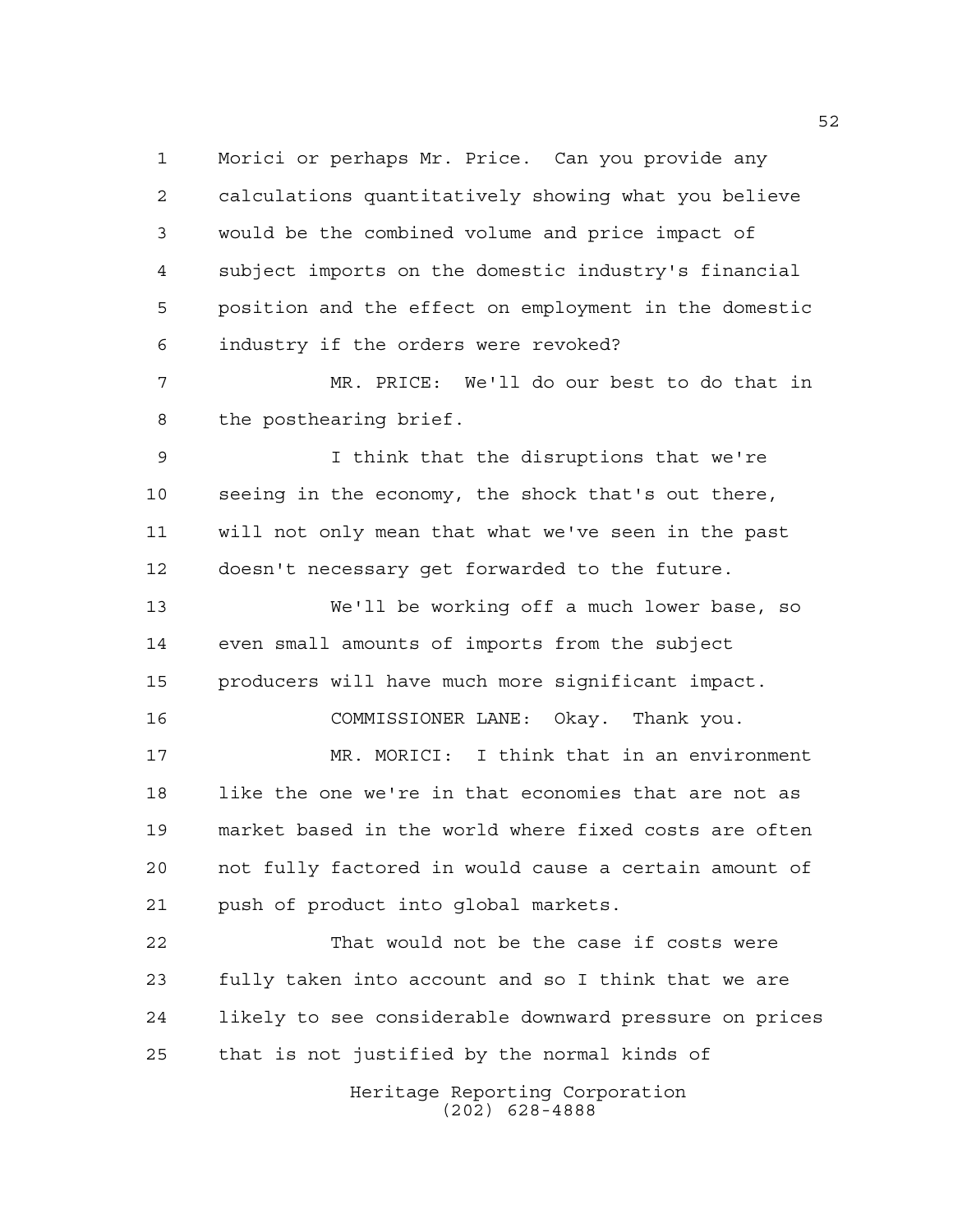Heritage Reporting Corporation (202) 628-4888 commercial decisions that we would make in the United States so that subject imports are liable to come in here at very low prices. COMMISSIONER LANE: Okay. Thank you. Thank you, Madam Chair. CHAIRMAN ARANOFF: Commissioner Williamson? COMMISSIONER WILLIAMSON: Thank you, Madam Chairman. I also want to thank the witnesses for their testimony. Mr. Morici, could you just clarify your last statement? What were you saying about what is happening in Turkey that would cause their prices to be lower? MR. MORICI: It's not just what's happening in Turkey. It's what happening throughout the globe. COMMISSIONER WILLIAMSON: No. I'm sorry. You were talking about something about I guess the nature of their costs. MR. MORICI: No. I was saying costs in the global economy. It's not just Turkey. If we start to see a general depression in commodity prices, a general contraction in construction globally, it means that we're going to start to see rebar move out of other markets and put pressure generally, which could then push in turn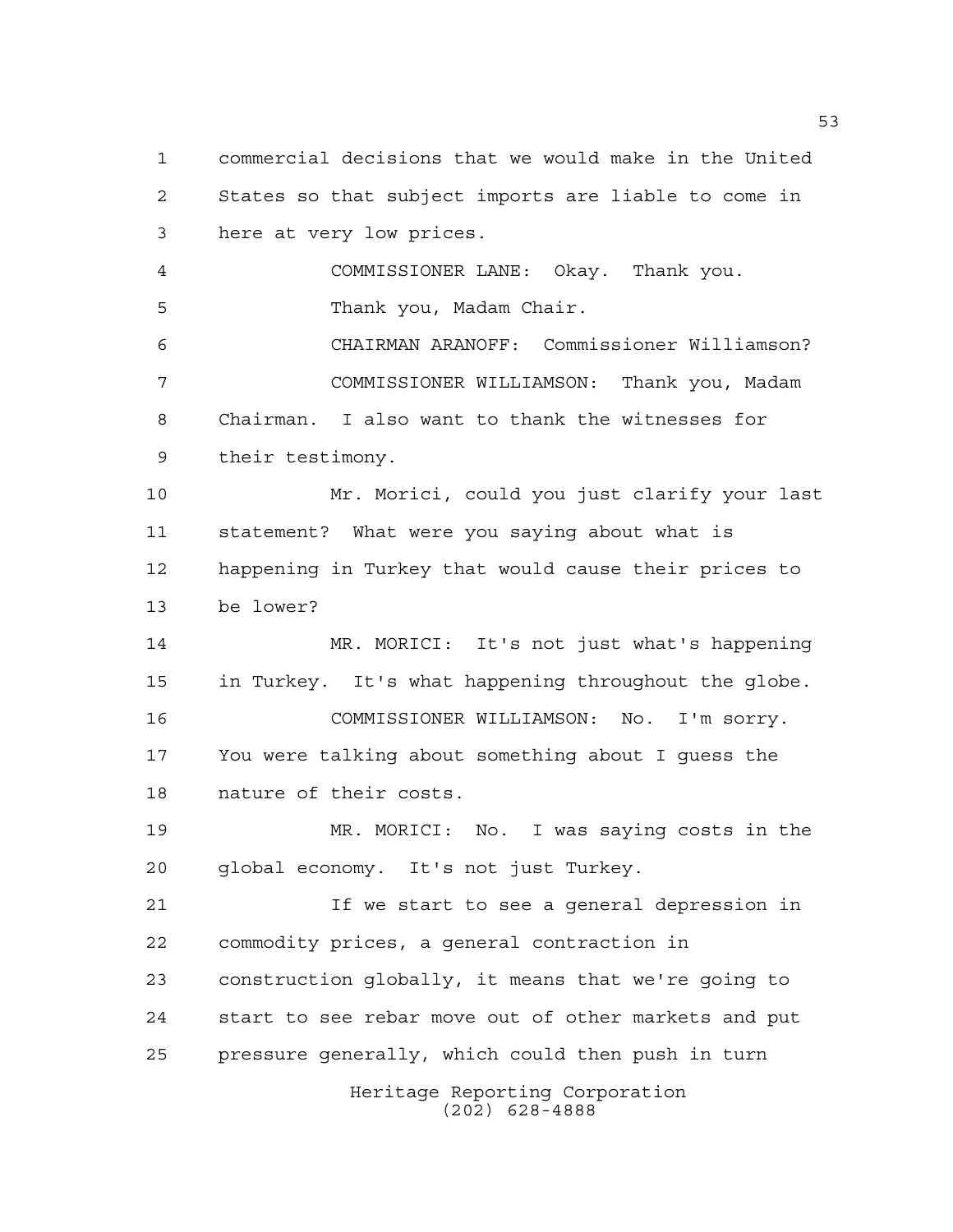Turkish products here. What comes into the country could be well below what we would consider a fairly traded price.

 In places like China, the costs of production are not adequately reflected in the price of exports at the time. Given their large capacity, that would tend to displace Turkish product in other places, and then the Turkish product could find its way here.

 I think it's very important to be very cautious in evaluating when you ask for something about the future, when you say what would be the effect.

 What I'm saying is we're likely to see some very low prices in the marketplace given what's going on in the global economy and that that could have an enormously disruptive effect on the domestic industry and that those prices would not necessarily be reflective of costs of production everywhere.

 COMMISSIONER WILLIAMSON: Okay. Thank you. Thank you for that clarification.

 Commissioner Lane has already asked as to Mr. Miller's testimony for more detailed data, but I was wondering, Mr. Miller, if you might recollect. You've given us quite a dramatically different picture

> Heritage Reporting Corporation (202) 628-4888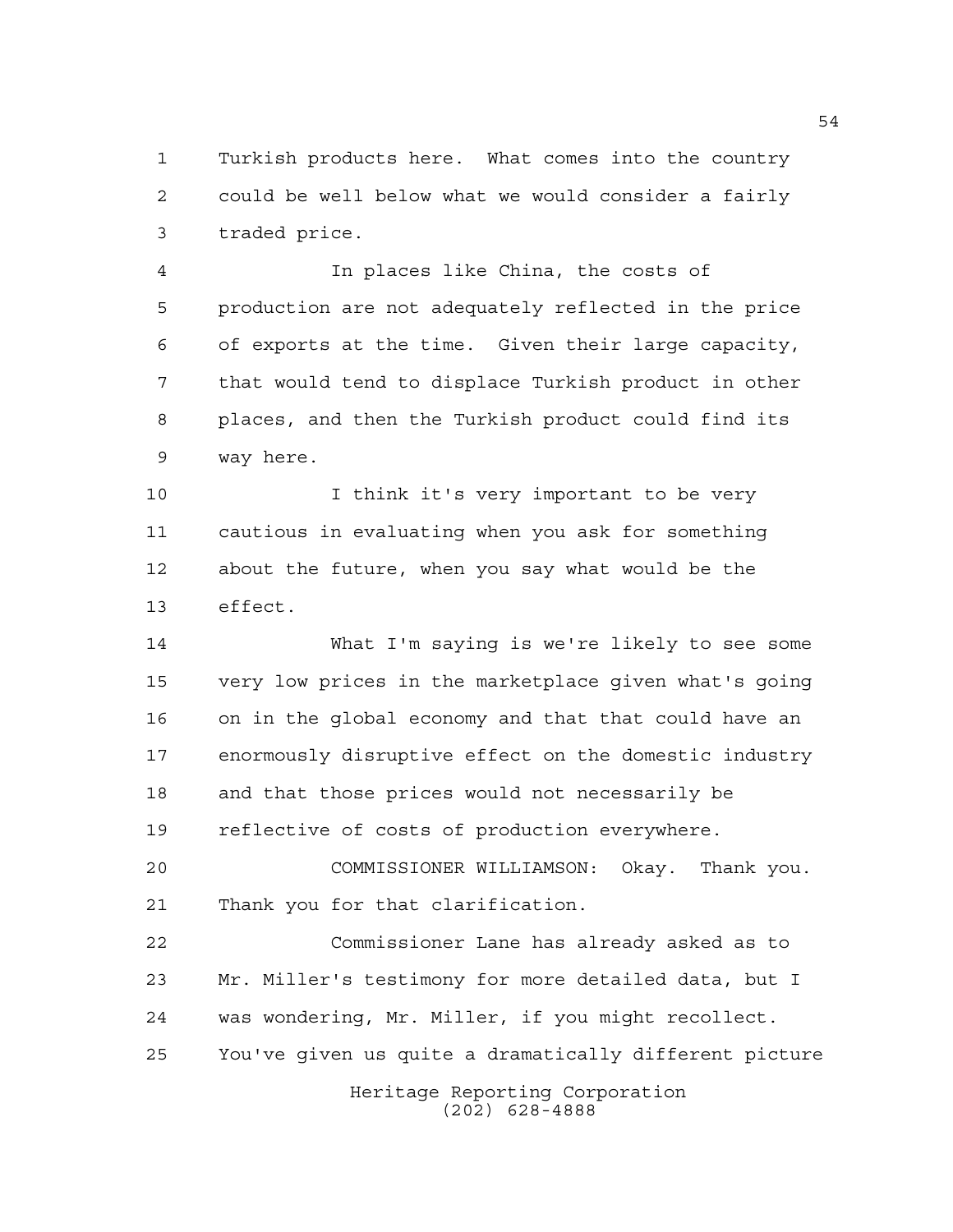from what we saw when we visited the plant a year and a half ago.

 I was just curious. When did the cutbacks start? I mean, was it like one month you were working four days a week, the next three days a week, or was it all very sudden?

 MR. MILLER: It started back maybe like three, four months ago. Like I said, we hadn't recovered from the last part of that, you know, when I was here.

 We got rid of one crew. We were working four crews. We got rid of one crew, and now we're working three 36 hour weeks and one 48 hour week. There have been times where we only produce one day a week.

 Quite frankly, you know, when you're making \$1,200 a week and then it's cut down to \$450 or \$500, you can't make it. If things get any worse, I'm afraid of what we'll be standing in. It's not good at all.

 COMMISSIONER WILLIAMSON: So all of this has happened in the period of June, July, August?

 MR. MILLER: It seems as though every week it's getting even worse. I mean, it's progressively just getting worse.

> Heritage Reporting Corporation (202) 628-4888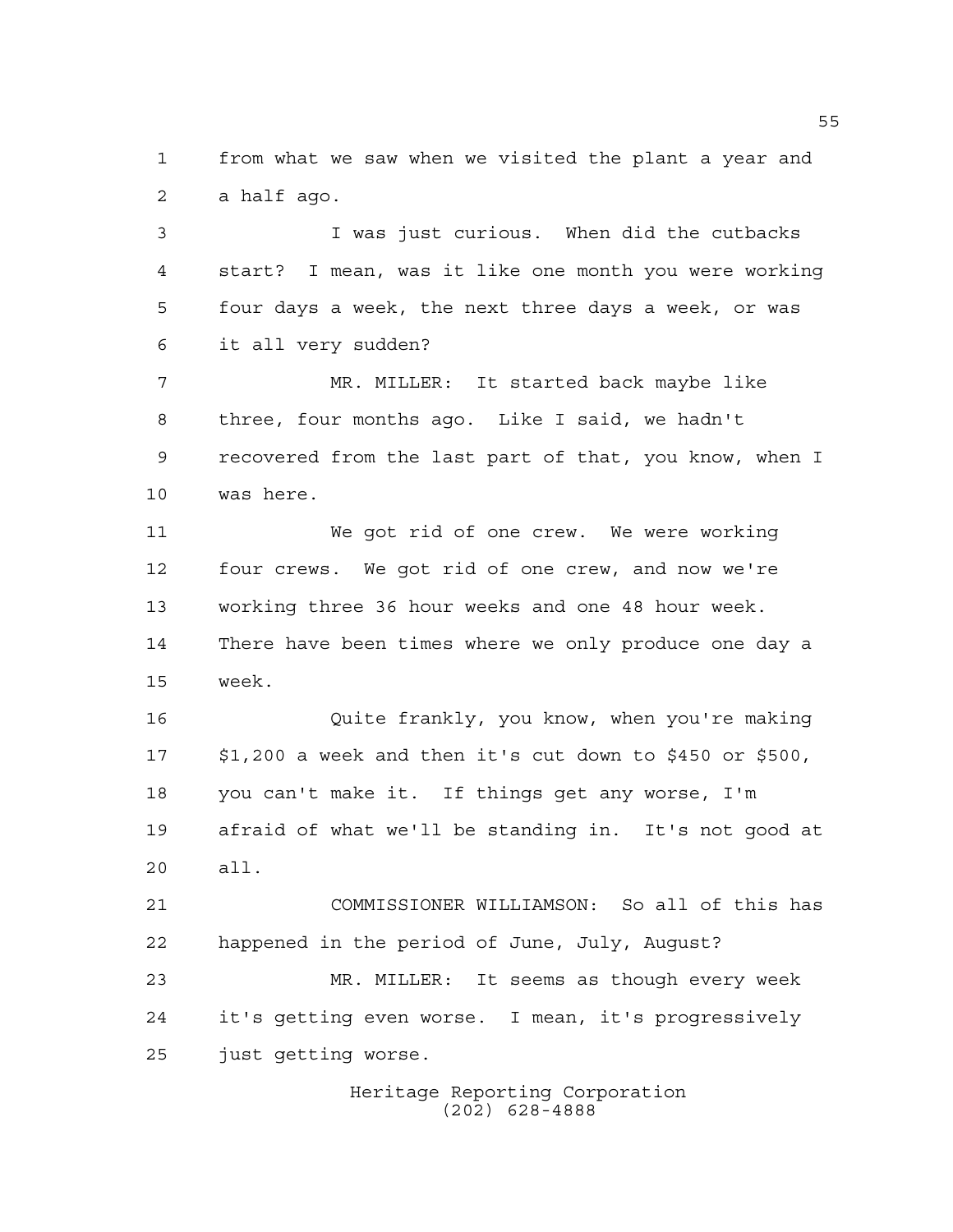MR. KERKVLIET: To build on Mr. Miller's comments, you can see it in the aggregate data for the industry as a whole.

 If you look at the SMA data, July/August are double digit decreases from the month before as far as shipments. In fact, I just got the SMA data for September, and the SMA data for September said that the apparent domestic consumption was just at 480,000 tons.

 If you annualize that, that's about 5.7 million tons, and that's the lowest level that it's been since January of '03, so it's really showing what the rapid decline has been in the shipments in the U.S. rebar industry.

COMMISSIONER WILLIAMSON: Thank you.

Mr. Miller?

 MR. MILLER: Yes. I think that it started right around August.

 COMMISSIONER WILLIAMSON: Okay. So it's really just the last -- August, September. Okay.

 MR. MILLER: It's critical at this point. I would like to invite you all back down again so you can take a look.

Heritage Reporting Corporation (202) 628-4888 COMMISSIONER WILLIAMSON: Thank you. I'm sort of jumping around here, but on the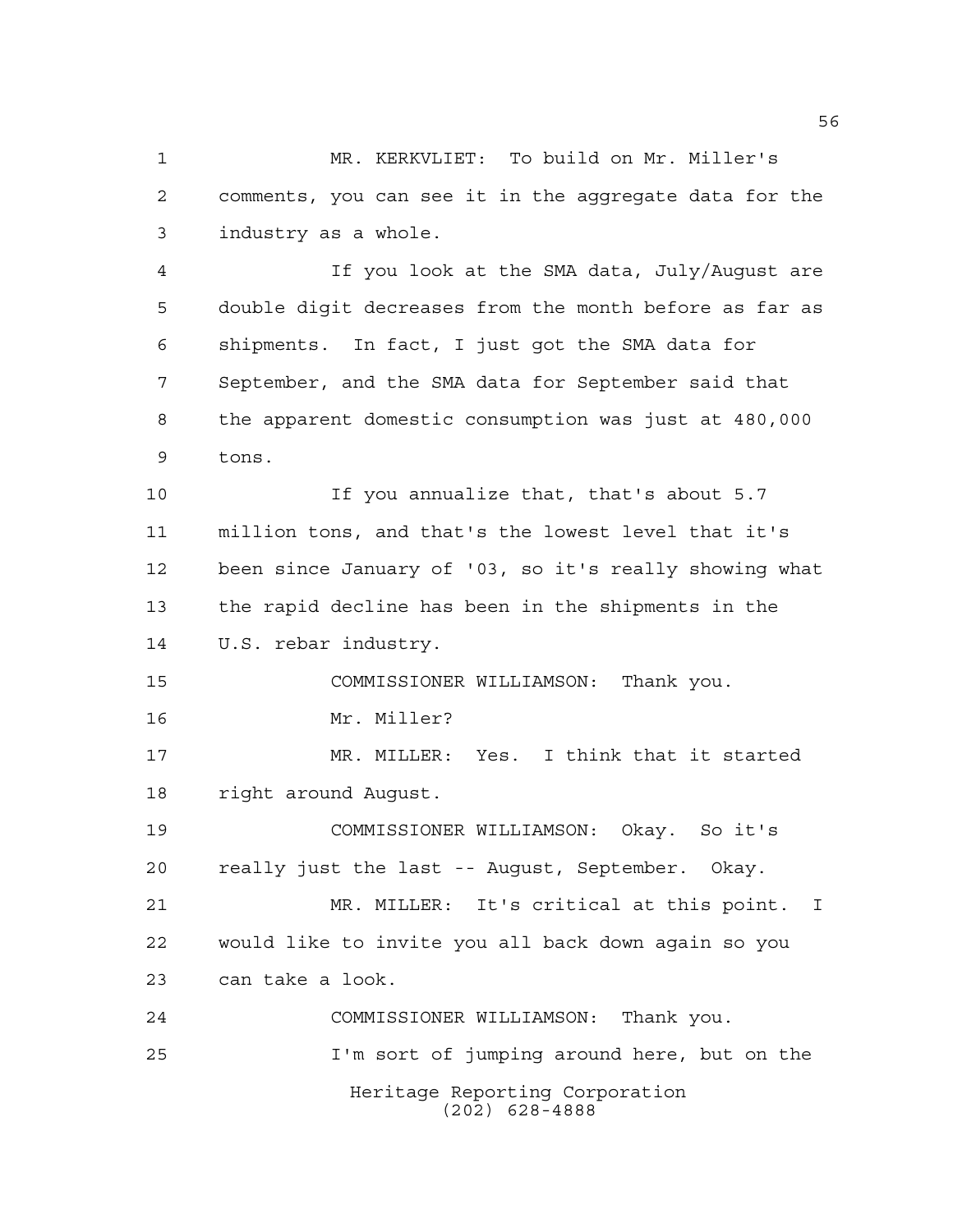slide presented where you said U.S. prices are

 attractive, I was wondering what accounted for that spike in I guess it was like January '08 to July '08 where Turkish prices were so much higher than U.S. prices. Is there a particular explanation for that? MR. KERKVLIET: Yes. Jim Kerkvliet again. I think part of it was talked about by Dr. Morici, as well as the buildup in the Middle East. There was a lot of speculative buying and building in the Middle East, and now that we see -- so there was a huge run up in price because they were 12 just buying, buying, buying, and there was a lot of speculative selling and buying in that arena. Today what we're seeing is that in the Middle East we just had an operative come back from Dubai, and there is over two million tons of rebar that's sitting at the docks. That's going to be a while before that gets used up. I think part of that was again that run up in the Middle East, and that's why there were a lot of markets that were shipping both from Turkey and other markets who were shipping into the Middle East. COMMISSIONER WILLIAMSON: Thank you. Staying with you, Mr. Kerkvliet, you

mentioned transport costs. Now, freight rates I guess

Heritage Reporting Corporation (202) 628-4888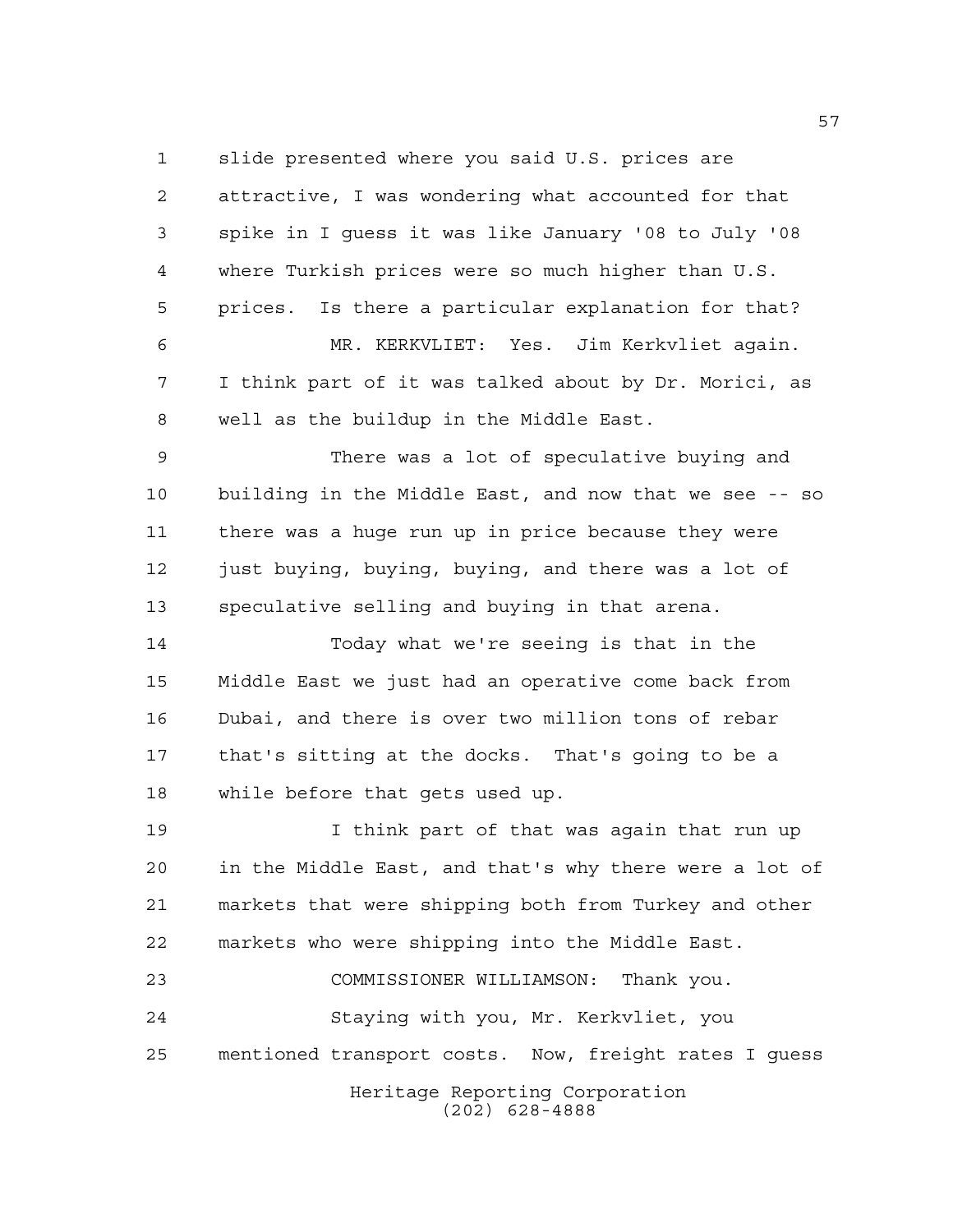have been going -- Professor Morici said they've been going down.

 I was a little surprised at that because most of the studies we've seen people are complaining about them going up with energy costs going up, particularly when there was so much demand for commodities that we saw freight rates going up rather than down. I wonder if you could elaborate on that?

 MR. KERKVLIET: There's an international index that you look at as far as tracking the oceangoing freight. It's called the Dry Baltic Index. The Dry Baltic Index in November was as high as 11990 or 970. I forget the number.

 But the number that just came out last week or the week before is at 2990, so that means it's had almost a fivefold drop in its price. That's really because of all the stop and movement of dry baltic or dry bulk commodities, whether it be coking coal, iron ore, steel commodities, et cetera.

 So what that reflects to me is that the ocean freight from a port in Turkey to a U.S. Gulf port or U.S. east coast port has probably been cut not only in half, but probably almost like two-thirds would be my guess.

Heritage Reporting Corporation (202) 628-4888 So what we're saying is that because the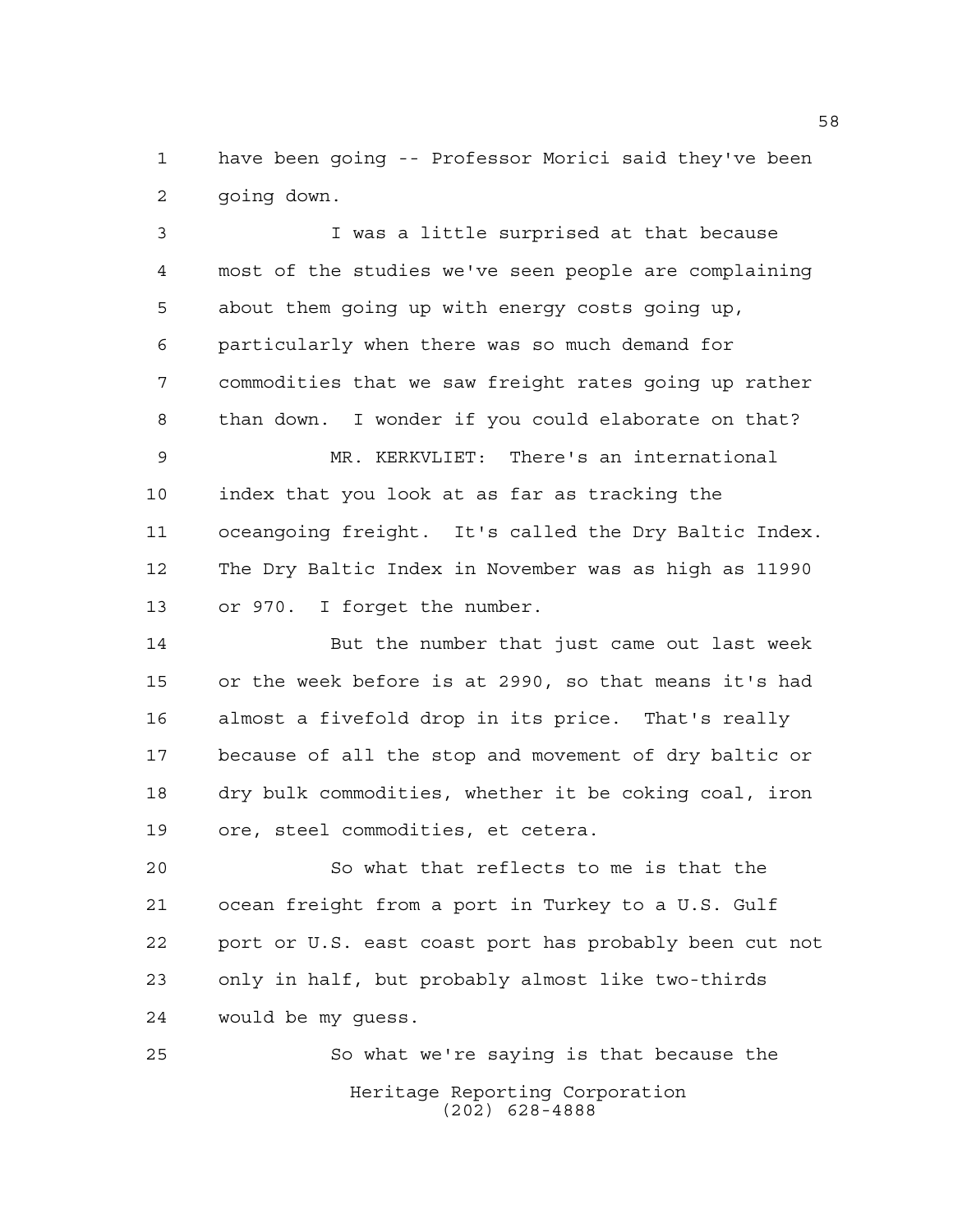Heritage Reporting Corporation (202) 628-4888 demand has dropped so suddenly is that that cost of freight to get it from a port in Turkey to the port in the United States has gone down substantially. MR. PRICE: I would just add that that drop brings the freight rates back down to their normal sort of historic low, sort of normal historic level. **And so I think what we saw was a speculative**  bubble in freight partially driven by a speculative purchasing of iron ore and coking coal and a whole bunch of other commodities by China, which helped drive -- 12 MALE VOICE: Grain. MR. PRICE: Yes, and grain, which helped drive all of those things up. All of that is being twisted out of the global economy, and things are falling back down to their normal level, which means again these freight rates are back down at their norm, probably about \$30 a ton to get a ton of rebar back to the U.S. MR. KERKVLIET: And the forecast is that they're going to go, again back to that Dry Baltic Index, to 1000 to 2000 in the next 18 to 24 months. COMMISSIONER WILLIAMSON: Is this information on the record? MR. PRICE: I believe we put the index on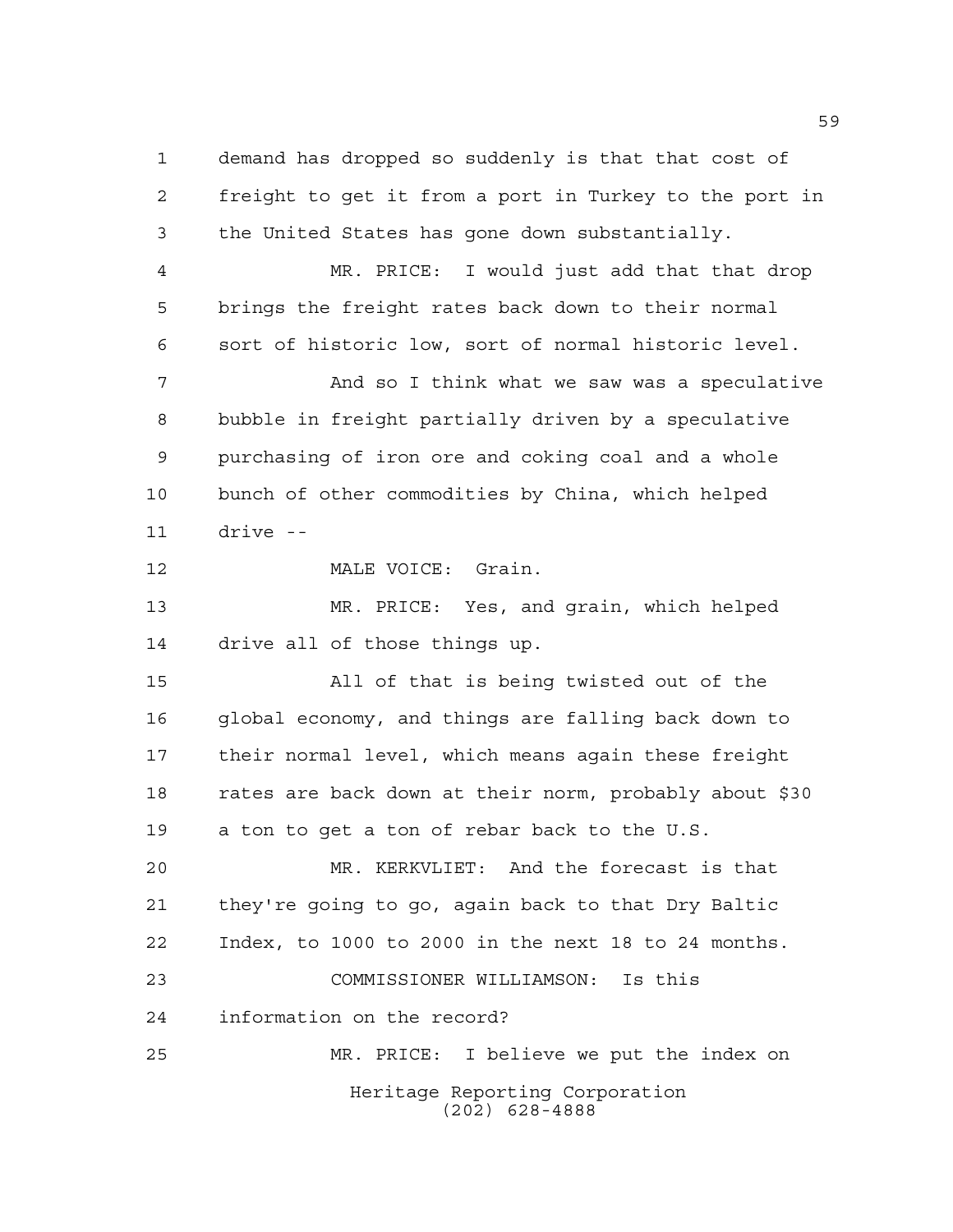the record.

| $\mathbf{2}$ | COMMISSIONER WILLIAMSON: We can get it.                |
|--------------|--------------------------------------------------------|
| 3            | MR. PRICE: But we can add it and make sure             |
| 4            | the additional information is there.                   |
| 5            | Some of the reasons why it's projected to              |
| 6            | decline so far is that the number of new ships being   |
| 7            | built is so large that it's now looking like it's      |
| 8            | vastly exceeding likely demand and so there's just a   |
| 9            | whole bunch of factors out there.                      |
| 10           | COMMISSIONER WILLIAMSON: Now, what is the              |
| 11           | significance of the fact that three producers in       |
| 12           | Turkey have been excluded from the order? How large    |
| 13           | are these producers, and what share of the import      |
| 14           | value during the original POI did they represent?      |
| 15           | MR. PRICE: Well, it's difficult to discuss             |
| 16           | some of the specifics from the original year because   |
| 17           | we're touching into confidential information when you  |
| 18           | get into individual shares and so I'm going to have to |
| 19           | avoid that in the public context of this hearing.      |
| 20           | But what I'll say to you, as long as this              |
| 21           | Commission does not sunset the order, DOC's precedent  |
| 22           | is very straightforward. There's been a whole series   |
| 23           | of recent cases from PET film to pasta to sebacic acid |
| 24           | where if the domestic industry finds someone who has   |
| 25           | been excluded starts to dump again then they will      |
|              | Heritage Reporting Corporation<br>$(202)$ 628-4888     |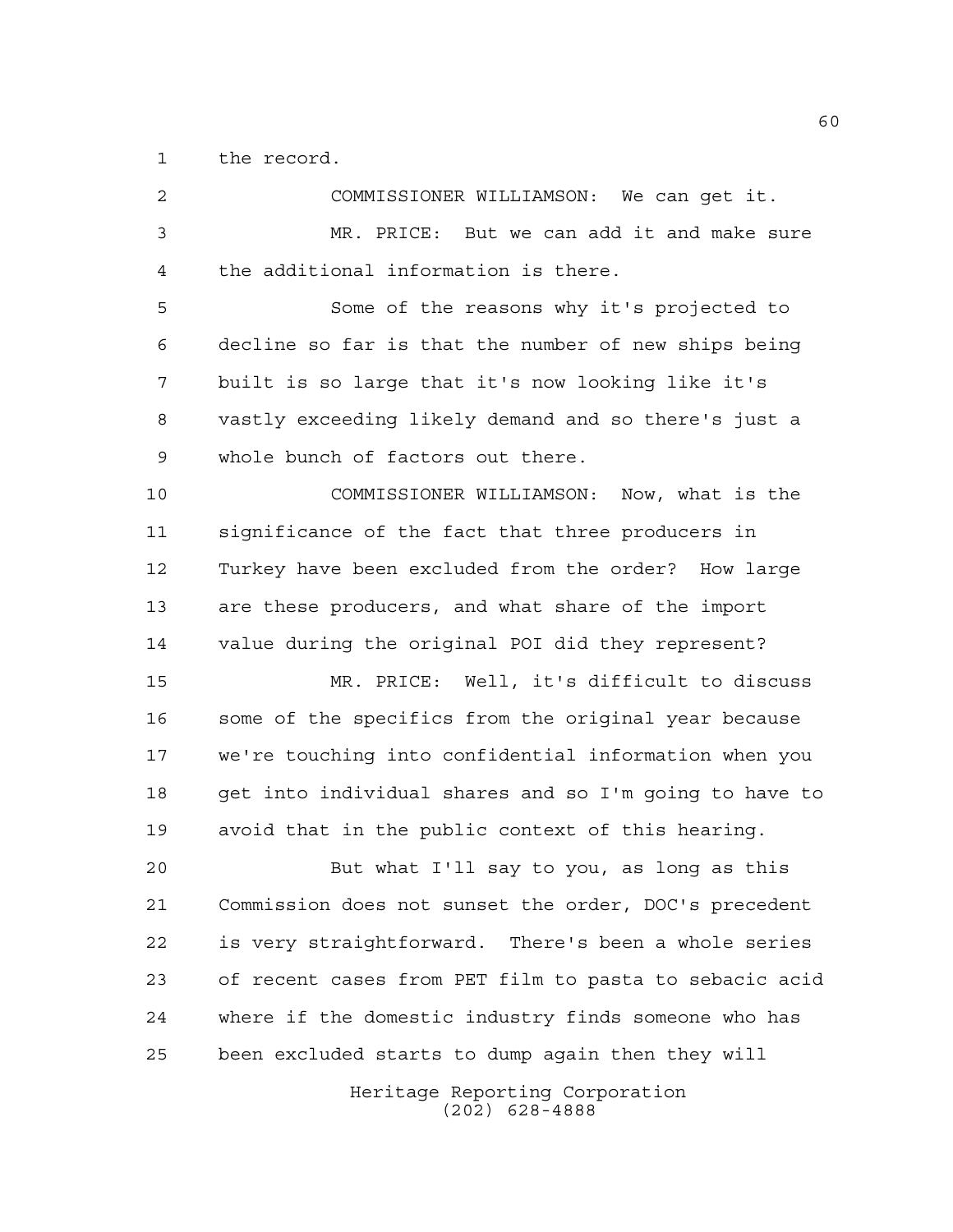reincorporated. Then if we present that evidence to Commerce they will be recaptured and reincorporated into the order.

 As a general matter, our estimates based upon public information is that more than 70 percent of Turkish production remains subject to the order in the first place, so that's the big number. Everything is basically subject. It's a massive amount of export capacity.

 Regarding that 30 percent, we would say that they are still subject to the pricing disciplines as long as this order remains in place or the concerns about pricing disciplines as long as this order remains in place.

 COMMISSIONER WILLIAMSON: Thank you for that. My time is about to expire.

Thank you, Madam Chairman.

 CHAIRMAN ARANOFF: Commissioner Pinkert? COMMISSIONER PINKERT: Thank you, Madam Chairman.

 I join my colleagues in welcoming you and thanking you for being here today to help us understand what's going on in the industry.

Heritage Reporting Corporation (202) 628-4888 I want to begin sort of with a follow-on to what Commissioner Williamson was asking, and in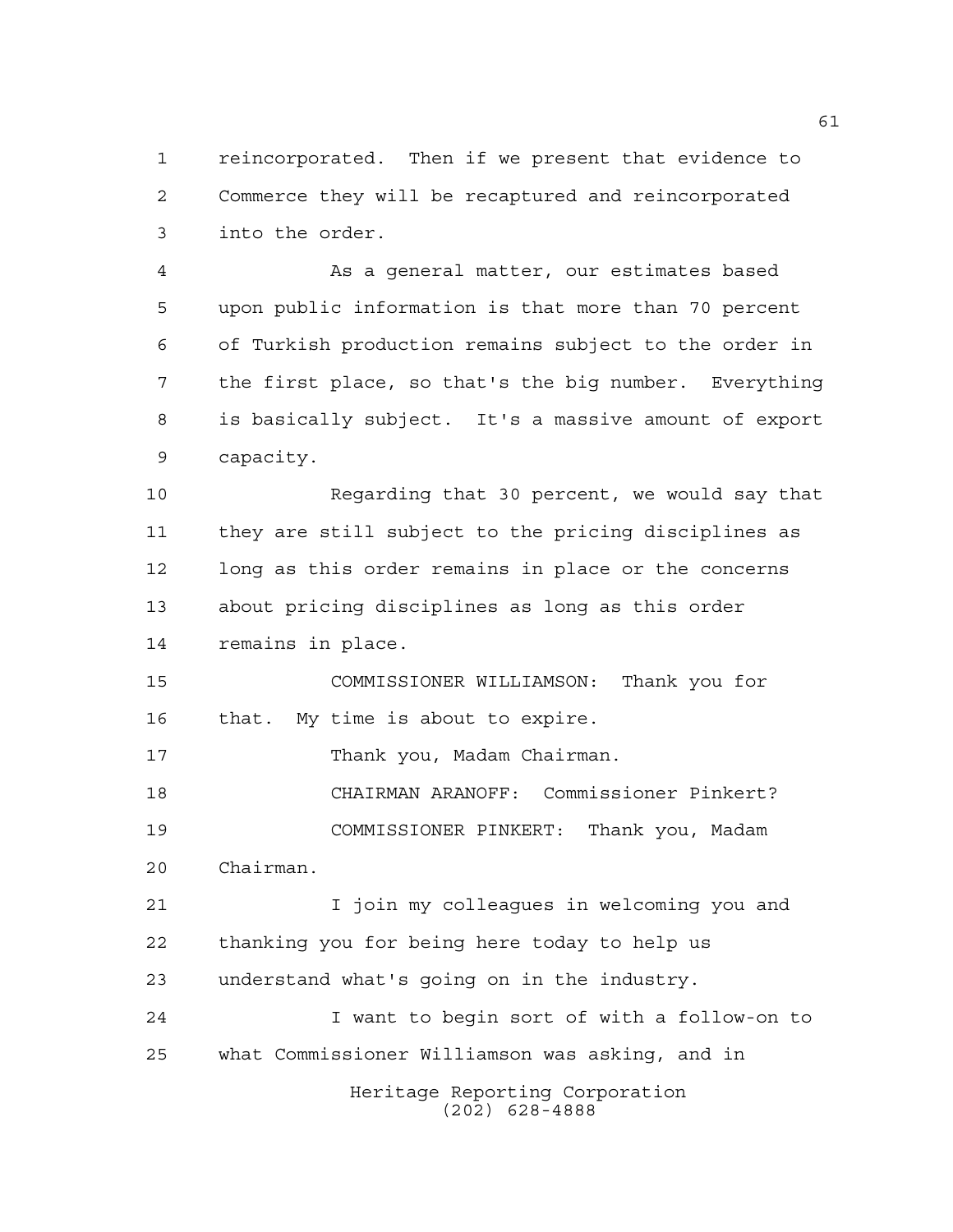particular I'd like to know what percentage of Turkish exports from subject producers is represented by the three cooperating producers. Do you have any idea what that might be?

 MR. PRICE: Again, A, I'd have to look exactly back in the record, but the three cooperating producers represent a small percentage of the total production in Turkey. And so again, we have most of the producers here are just not cooperative.

 COMMISSIONER PINKERT: Right. But I'm trying to match the numerator and the denominator here, so what I'm interested in is exports -- could be to any country, right -- by subject producers. That would be the denominator, okay?

 And then the numerator would be the exports by the three cooperating producers or the production by the three cooperating producers.

 MR. PRICE: Yes. Off the top of my head I really don't know that answer, so I will respond in the posthearing brief more completely.

COMMISSIONER PINKERT: Thank you.

 Now turning to the -- did you have something to add?

MR. PRICE: No.

Heritage Reporting Corporation (202) 628-4888 COMMISSIONER PINKERT: Okay. Turning to the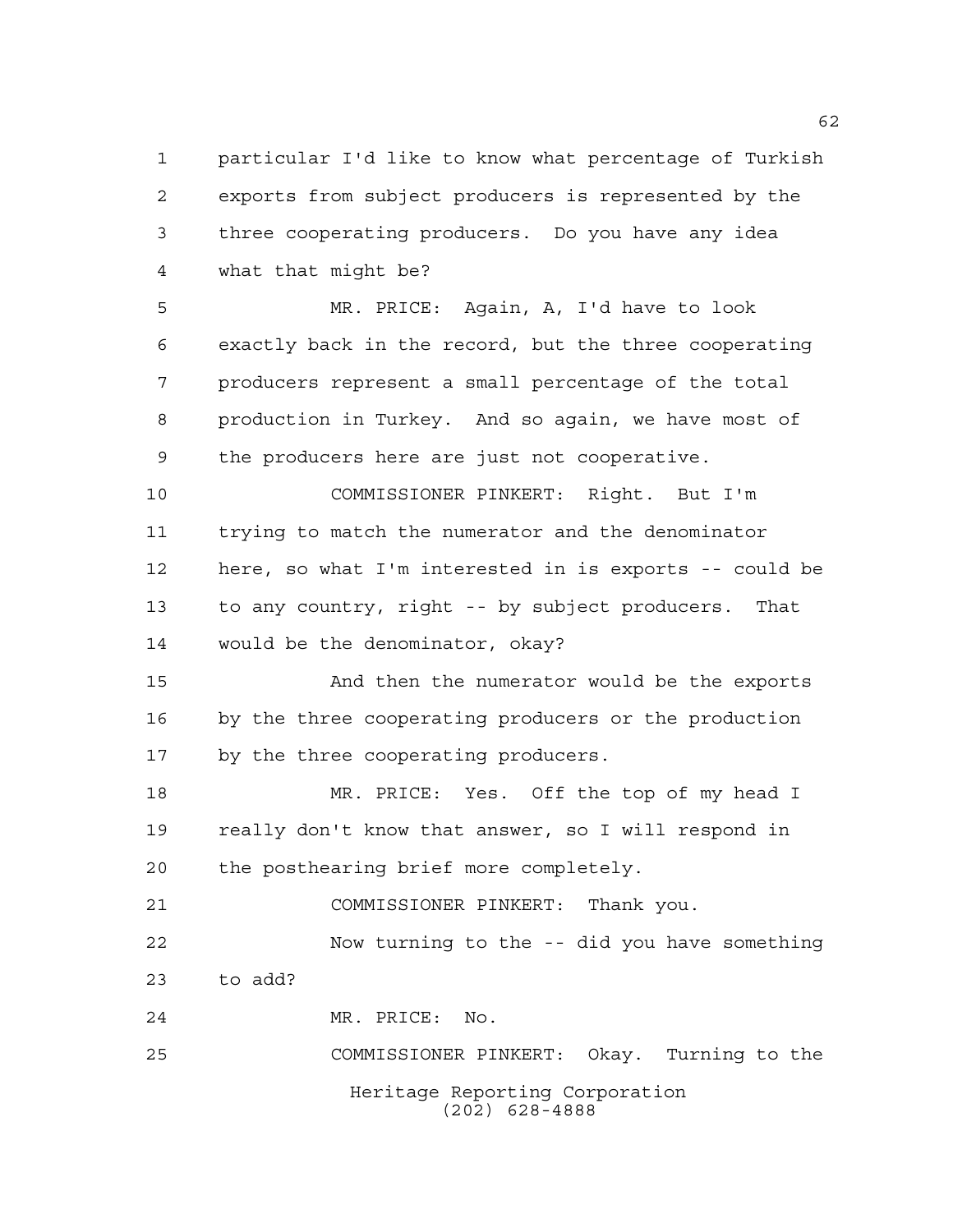conditions in the marketplace, I'm a little concerned about what I perceive to be a tension in the testimony between the discussion of the effect of a deep recession on the U.S. marketplace on the one hand and then on the other hand the assertions that are being made about how high the prices are in the U.S. market relative to the rest of the world.

 Can you help me to resolve what I see as a tension in those two kinds of assertions?

 MR. PRICE: I'll start. The U.S. market traditionally is a fairly wealthy market and tends to have as a result relatively high prices on average.

 The U.S. market actually started to weaken in '07, and you see that in your data. The weakening was not overwhelming in large part because you see this bubble that goes on in the rest of the world and things spike up and the U.S. actually moves well below the world market price.

 It never moves up as high because there are fundamental sort of weakness that was starting to develop here, and then when things collapsed in the rest of the world they collapsed faster in the rest of the world and harder in the rest of the world than they do in the U.S., believe it or not, and that's one of the scary things that's out there right now.

> Heritage Reporting Corporation (202) 628-4888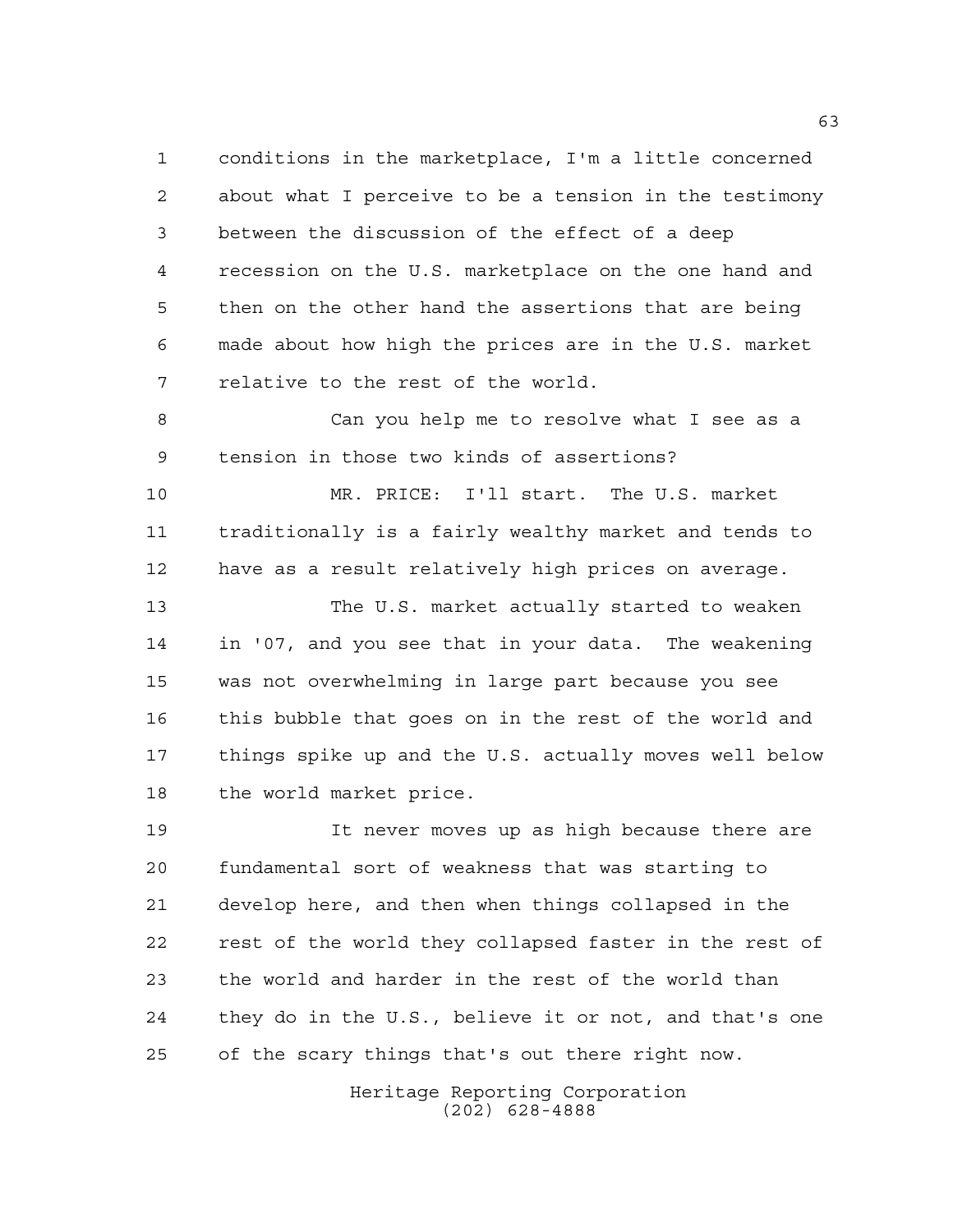So I think that you will continue to see the U.S. respond to market forces. You know, I don't want to discuss individual pricing movements and what's going on there, but I think there were additional price decreases announced by one of the domestic producers publicly yesterday or the day before.

 And so, you know, you are going to see prices go down in the U.S. I suspect as markets work. I think you're going to see import prices from Turkey continue to go down more as they continue to try to gain whatever share they can in a collapsing global situation to move whatever volume they can.

 MR. MORICI: If I understood your question correctly, you were also somewhat concerned as to why you're not seeing a reaction because of the recession.

 It's important to recognize that nonresidential construction, which is where the bulk of the market for rebar is, is responding to the slowdown with a lag.

 This recession began with the contraction in manufacturing employment because of Chinese imports, in residential construction because of the credit crisis, the housing bubble, all the things we're familiar with.

Heritage Reporting Corporation (202) 628-4888 And now we're seeing as a second effect and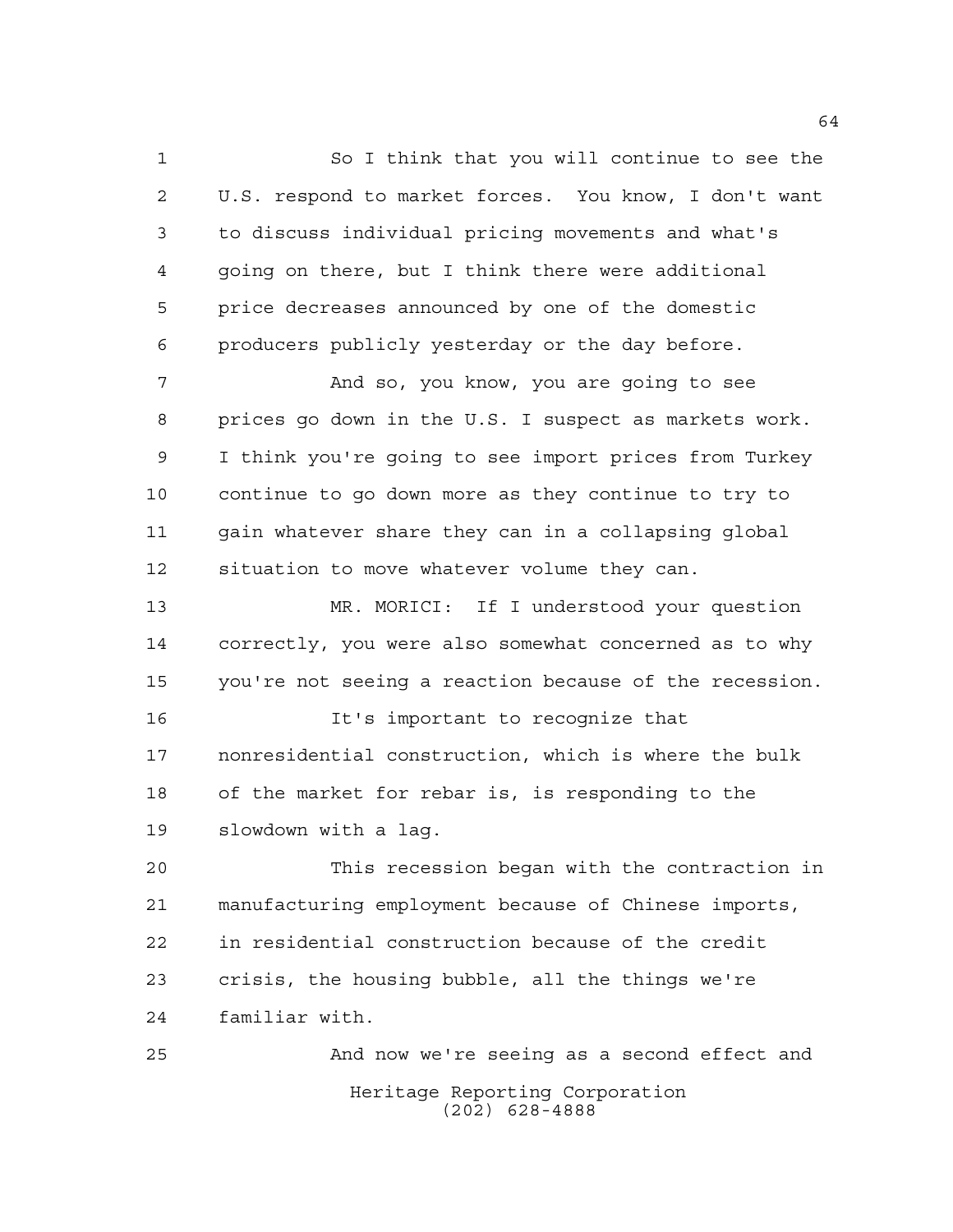as the recession picks up steam, if you'll excuse me for putting it in those terms, nonresidential starts have slacked off, permits have slacked off, and then construction has slacked off these last couple of months so there's a certain lag. It's one of the reasons that you're seeing things the way they are.

 All the pieces are in place now for a more restricted market for rebar in the United States over the next six quarters with contraction taking place over the next three -- the fourth quarter of this year and the first two quarters of next year -- at the very least. That's if we get things reorganized properly around here.

 And then things not really recovering adequately for another three quarters because of the lag between the slowdown in the economy and construction.

 This being a wealthy, mature market and projects being well financed, the scaling up of construction is slower in a recovery and the scaling down of nonresidential construction is slower as the economy contracts, but it inevitably does. It's a lagging indicator in my mind.

Heritage Reporting Corporation (202) 628-4888 COMMISSIONER PINKERT: Thank you. MR. HILTON: Yes. Could I also add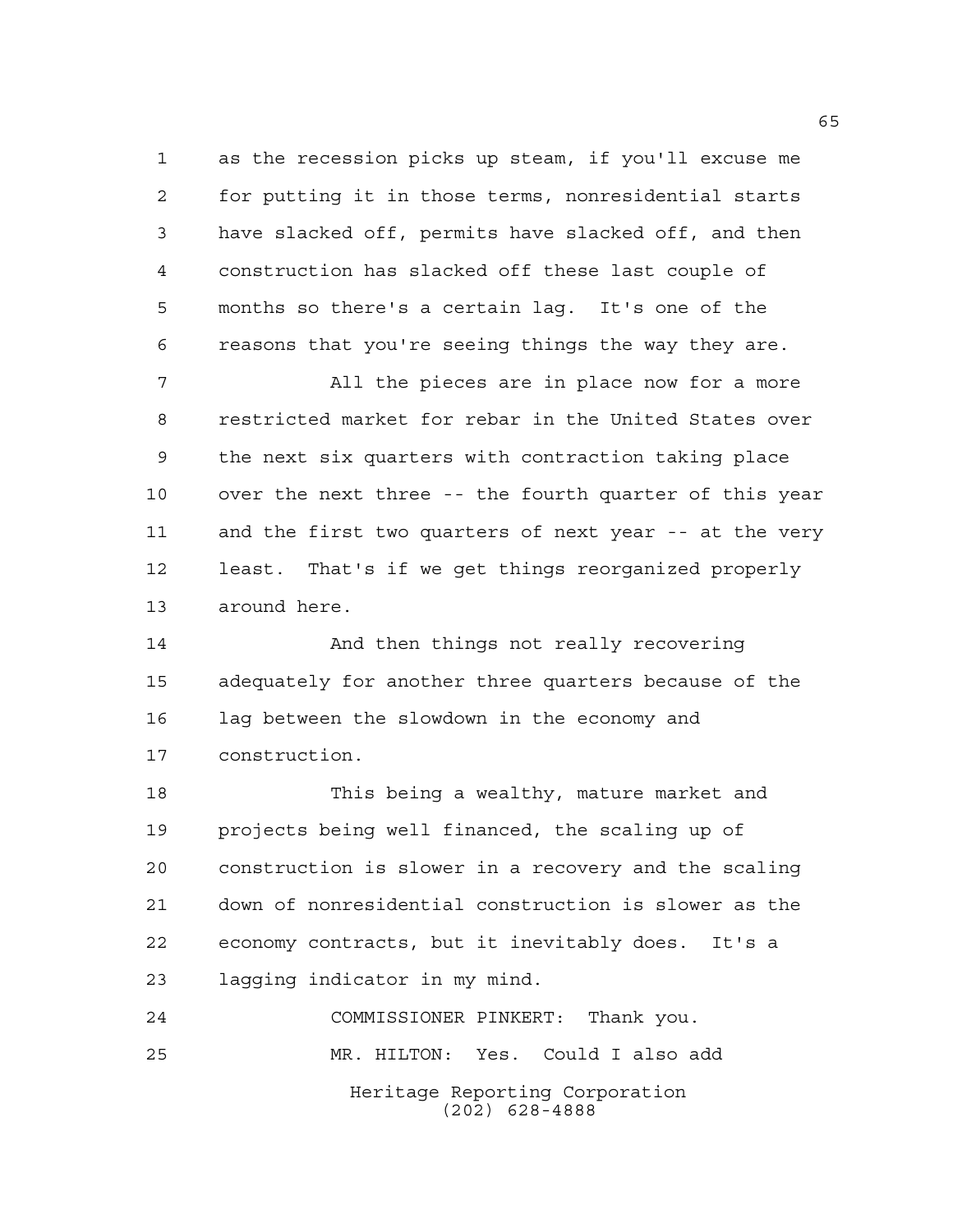something? Excuse me.

| 2  | COMMISSIONER PINKERT: Go ahead.                        |
|----|--------------------------------------------------------|
| 3  | MR. HILTON: Our company is also in the                 |
| 4  | joist business, which is primarily nonresidential      |
| 5  | commercial type construction -- WalMart, Target        |
| 6  | stores, that type of thing -- and we look at that as   |
| 7  | really a good indicator of what's going to happen in   |
| 8  | the future as far as that business is concerned.       |
| 9  | The joist business -- and this is not only             |
| 10 | our company, but the whole joist industry -- is down   |
| 11 | 20 percent. Their volume is down 20 percent this year  |
| 12 | over last year. It's down 30 percent the last three    |
| 13 | months over the same three months of last year, so     |
| 14 | it's pretty dramatic. They're projecting even further  |
| 15 | reductions in their volumes of joist products.         |
| 16 | Rebar prices dropped \$130 a ton in October            |
| 17 | and I think \$230 a ton since August. That's pretty    |
| 18 | doggone dramatic for us steel makers no matter what    |
| 19 | relative terms you put it in and so it's a pretty      |
| 20 | serious situation.                                     |
| 21 | Rebar is bought on price. I mean, you can              |
| 22 | have great service, but you better have the same price |
| 23 | or you're not going to get the business. It's          |
| 24 | definitely a price dictated market.                    |
| 25 | COMMISSIONER PINKERT: Let me ask the                   |
|    | Heritage Reporting Corporation<br>$(202)$ 628-4888     |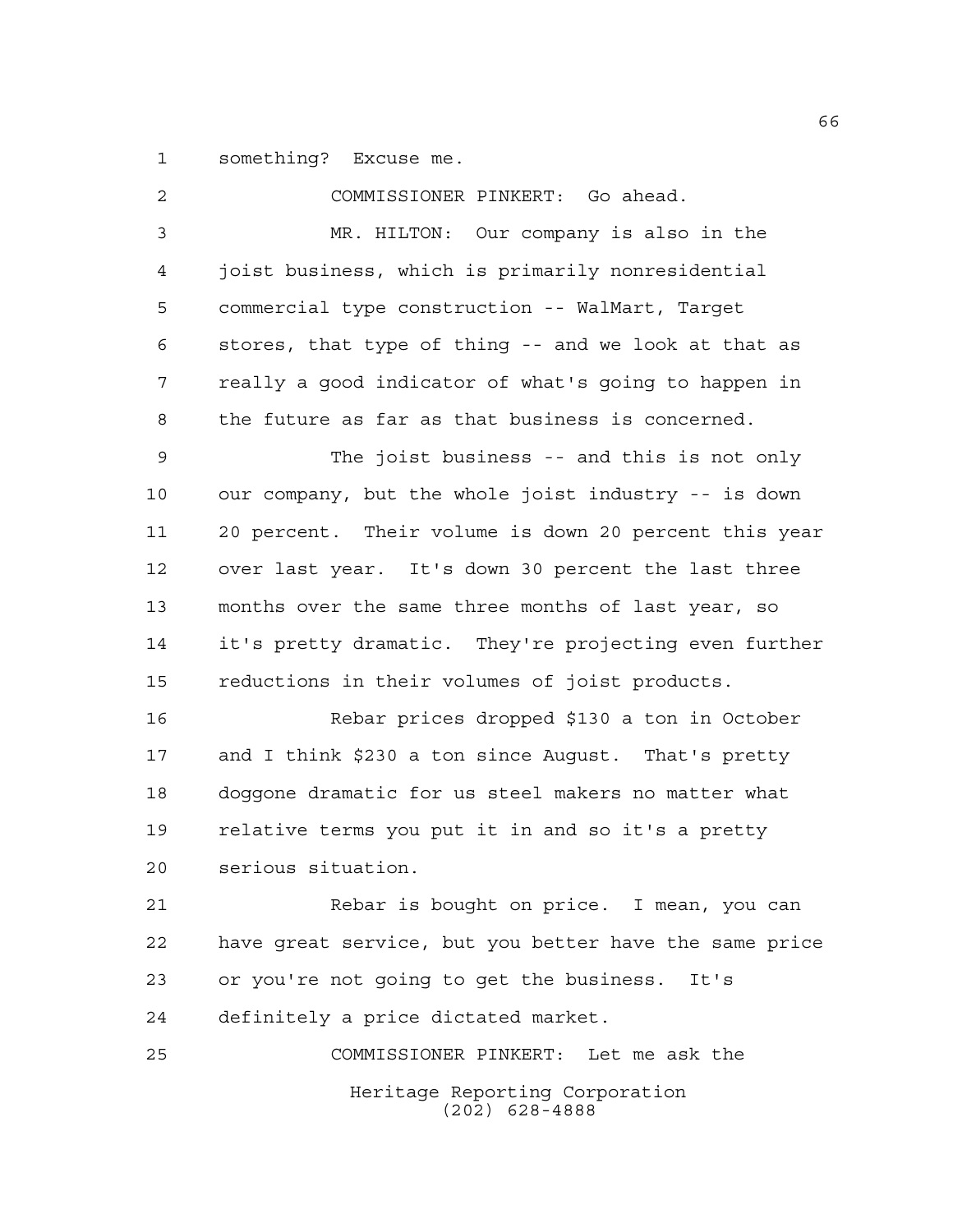business people on the panel here to give me an

Heritage Reporting Corporation (202) 628-4888 estimate of where prices in the U.S. market will be in six months, assuming that we're in a deep recession. MR. PRICE: If possible, I'd like to have them do that in confidence. You know, I think there are issues out there that individual producers need to give their individual views on. COMMISSIONER PINKERT: That's fine. Thank you. Now, again with the business people on the panel, how do current levels of investment in the industry compare with preorder levels? Is the investment up? Is it down? Is it perhaps in some sort of an up and down relationship to preorder levels? Where do you see investment and capital expenditures going? MR. KERKVLIET: That was going to be my clarifying question. Are you talking specifically about capital expenditures at the mills? COMMISSIONER PINKERT: Capital expenditures in the industry as a whole. MR. KERKVLIET: Yes. I would say that subsequent to the order the capital expenditure are higher. We've had the ability to -- you know, adequate earnings to be able to invest back into the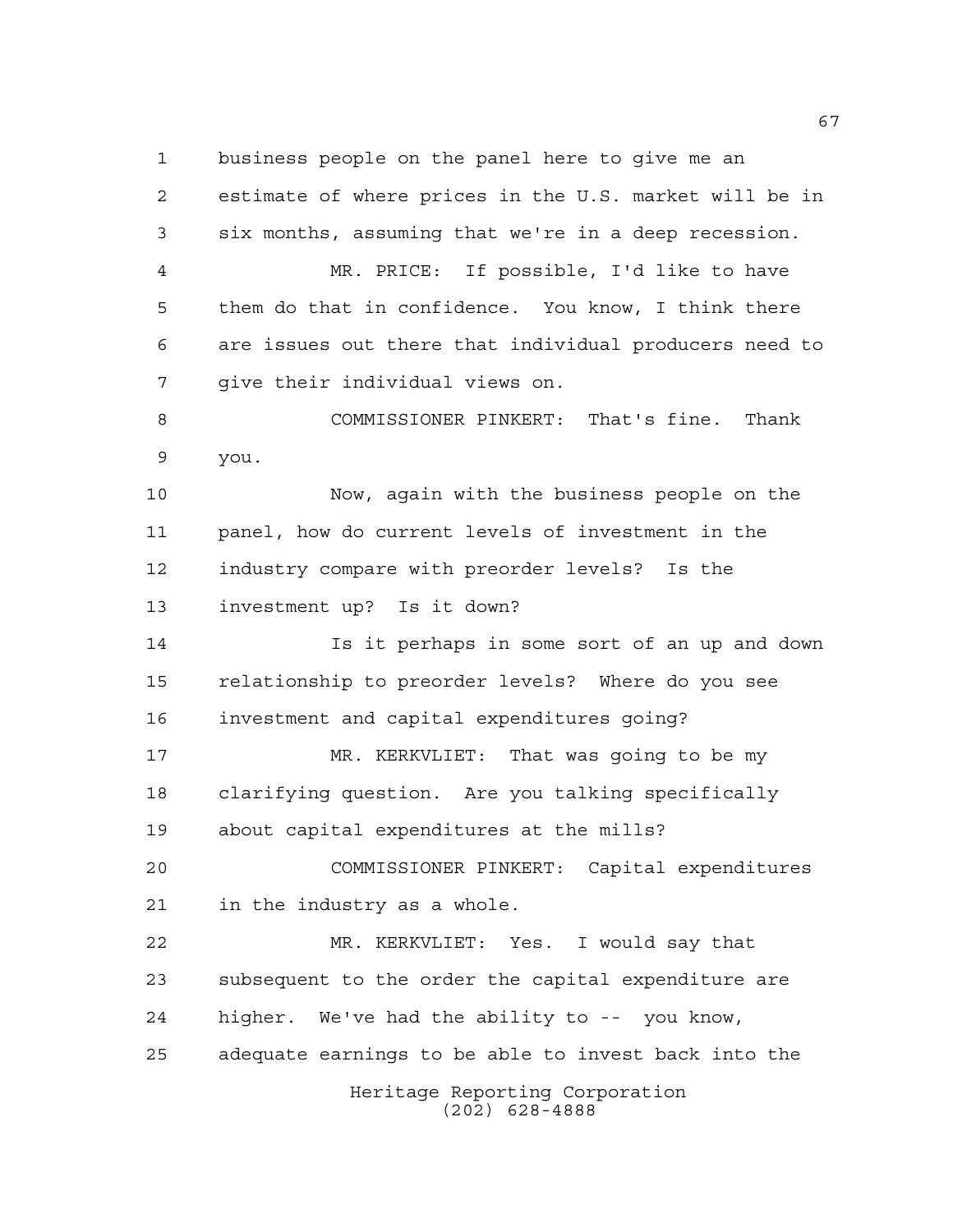business to help us to be more competitive on a global standpoint.

 There are also things that are relative to the United States market and the mode of operating that are not as relevant to other economies or other regulations. For instance, in this next coming year we have probably \$80 to \$160 million -- somewhere in that range -- that we're going to have to put cap ex investment just to be environmentally compliant.

 It doesn't make us that much more competitive, but because of the EPA rules here as far as baghouse dust, et cetera, we're going to have to invest in a couple of our mills.

 So long story short is that postorder we've been able to invest more into our businesses than we were preorder.

 COMMISSIONER PINKERT: But right now? I was asking about current levels, so compare right now with preorder levels.

 MR. KERKVLIET: Well, I would say right now there are probably several capital expenditures that, given the market and what we're seeing as far as the imports that are potentially coming in and the economy, that we are in the process of finalizing our budgets for 2009, '10 and '11, and we are very much --

> Heritage Reporting Corporation (202) 628-4888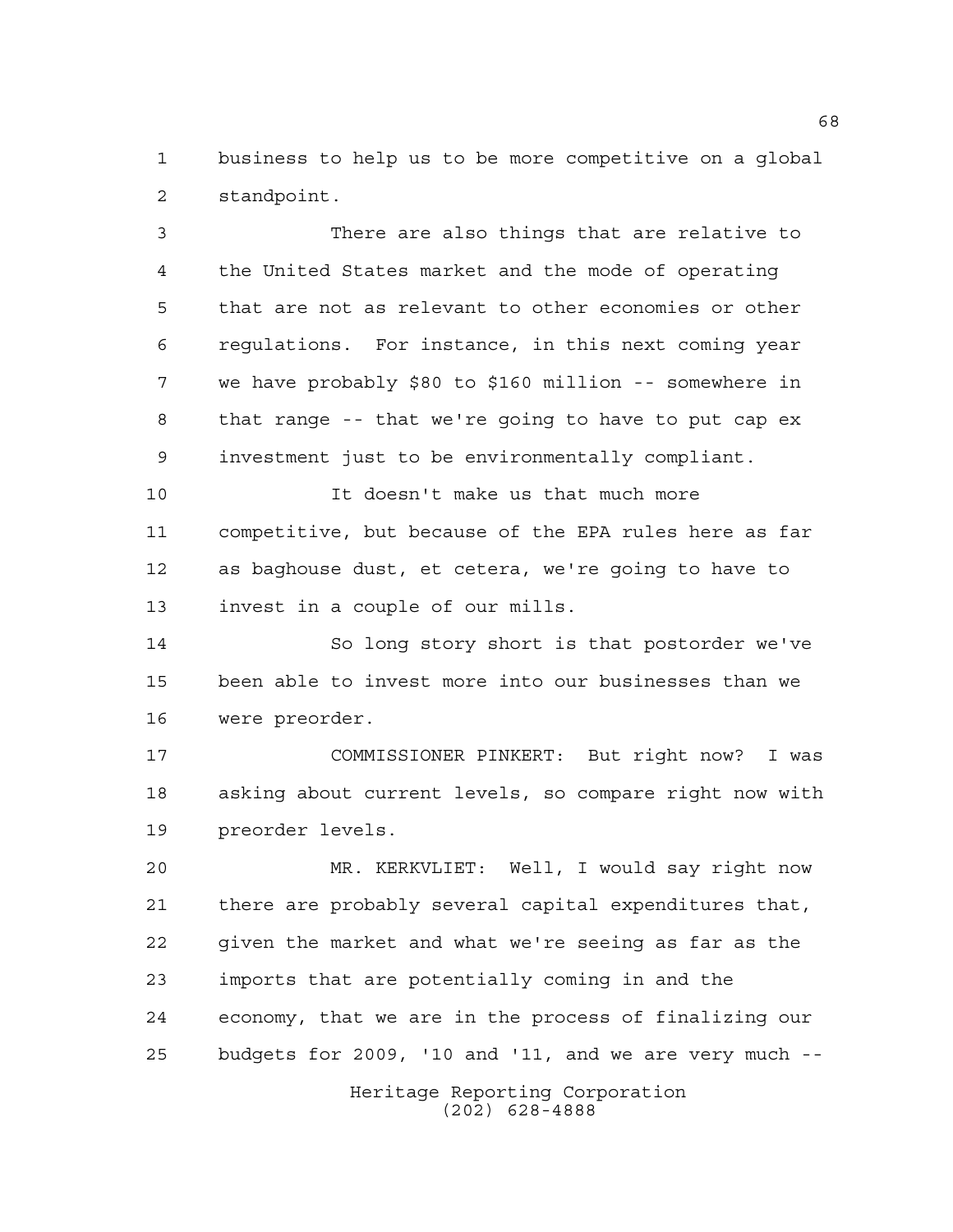looking very carefully at very capital expenditure to make sure that we can pay for it going forward. COMMISSIONER PINKERT: I can come back to this in the next round. Thank you. Thank you, Madam Chairman. CHAIRMAN ARANOFF: Thank you. One of the arguments that the Respondents make in this review is that the domestic industry, because it has integrated somewhat into scrap and also into purchasing fabricators, that that makes the industry less vulnerable to certain market fluctuations. So I wanted to start by asking each of the producers who are here if you could tell me approximately what percent of your scrap needs you now control through any kinds of acquisitions -- you may want to do that based on 2007 production levels because that's probably easier -- and whether that leaves you less exposed to swings in the spot price for steel scrap than you were the last time that we reviewed this order. MR. HILTON: I'll address that first if it's okay. We are in the scrap business, as well as in the rebar fabricating business, as well as the rebar production business.

Heritage Reporting Corporation (202) 628-4888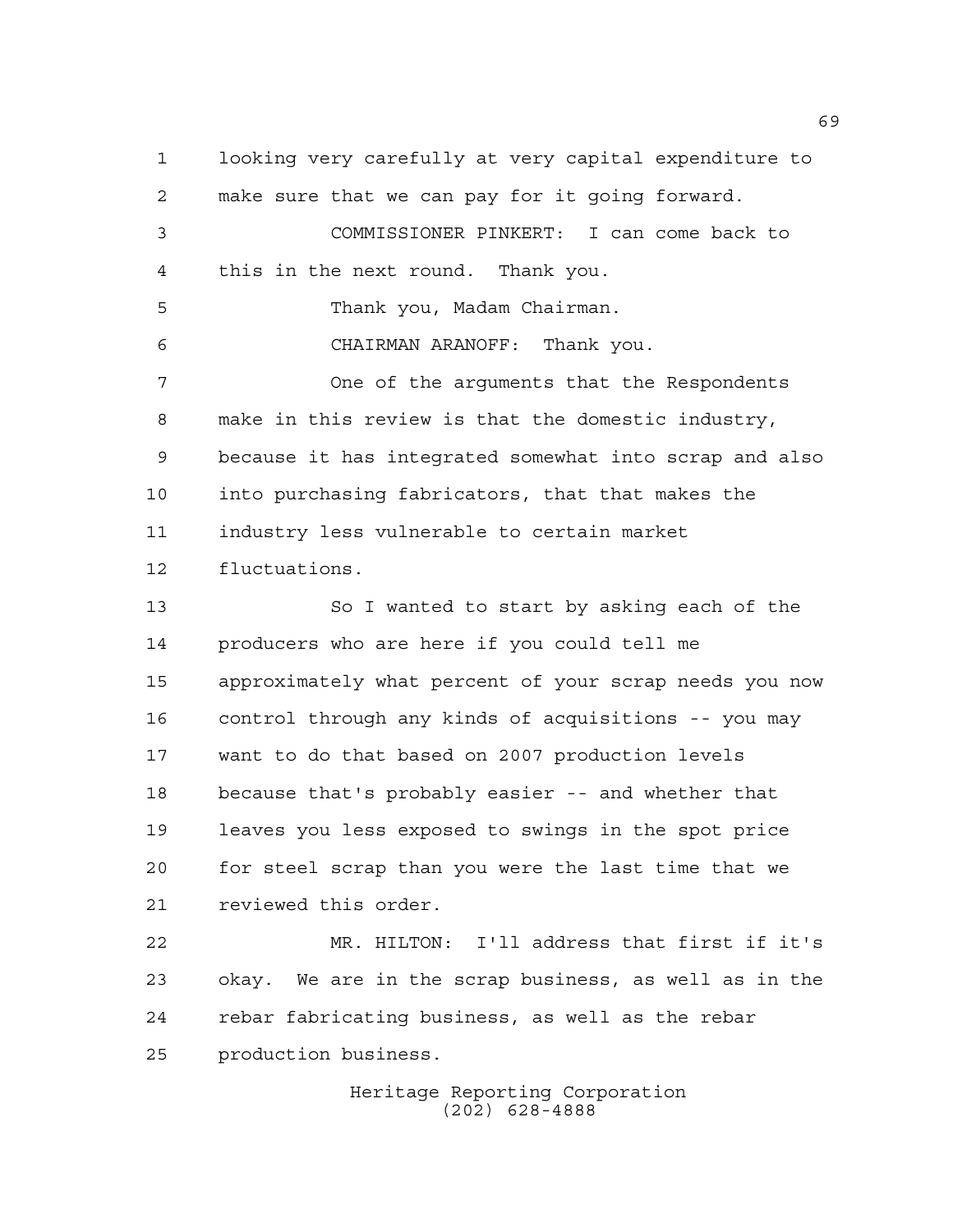We use about 50 percent of our scrap

 internally. The rest of it we buy outside, but we produce more scrap than that. Much of our scrap is sold out on the open market.

 We're a very decentralized company, and our scrap managers have always been free to sell outside if they can get a better price than they can get from our internal mill.

 The same thing on the rebar fabrication side. We supply about 50 percent of our fabricated rebar producers' needs, and the rest they buy outside, both to some of our competitors and also imports as well. Our culture again has been an entrepreneurial type culture where the managers at the rebar fabrication plants have been allowed to buy from whomever has the best price.

 All of these managers are compensated based on return on net investments or return on net assets for their own division, so obviously if they can buy rebar cheaper than from our mill then that's what they're going to do and that's what they've done in the past.

Heritage Reporting Corporation (202) 628-4888 CHAIRMAN ARANOFF: Okay. MR. PRICE: Mr. Stone, would you -- MR. STONE: Does Peter want to go first?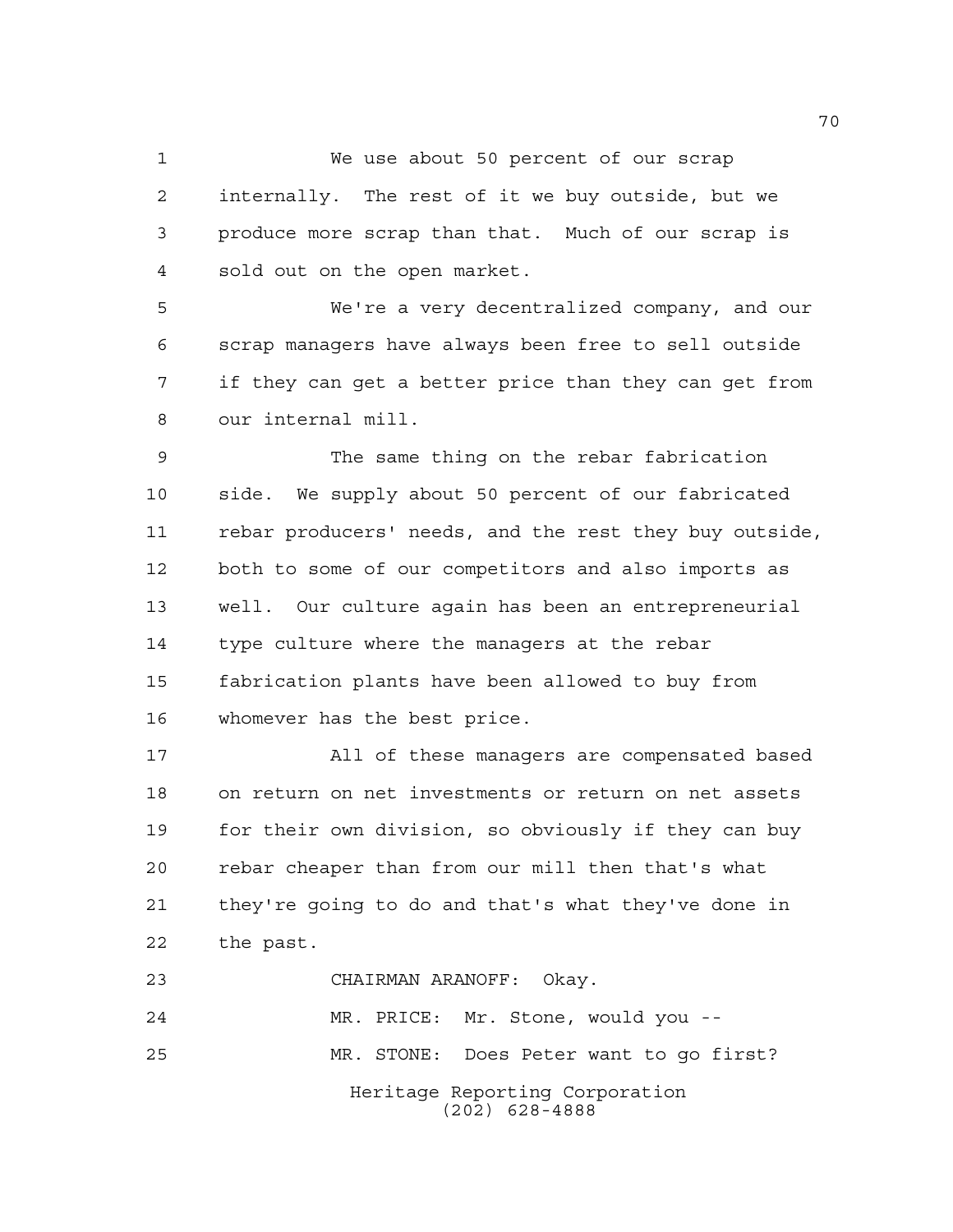1 MR. MORICI: Yes. I want to caution you that economists are very careful not to draw the kinds of conclusions that just because the supply chain in segments of the industry are integrated that changes the cost structure of those segments.

 First of all, the scrap producers, when the price of scrap is up, have to pay more for what they collect and so forth. The bidding process goes down the chain. Their costs are higher. If they pass it along to a fabricator within their ownership structure at a discount then they take a loss.

 In reality, if they're not free, as is the case in these companies, to sell it where they can get the best price, as opposed to being a captive supplier, they will be harmed and so it's not really that reasonable.

 Now, if you had a whole industry that was integrated this way it might be another story. You'd have to look at it in different terms. But in the context that they're in, they really have to sell that scrap were they can get the best price, and if their fabricators don't pay for it, then the loss is just going to be pushed into another part of the accounting of the integrated firm.

Heritage Reporting Corporation (202) 628-4888 CHAIRMAN ARANOFF: Right. That's the reason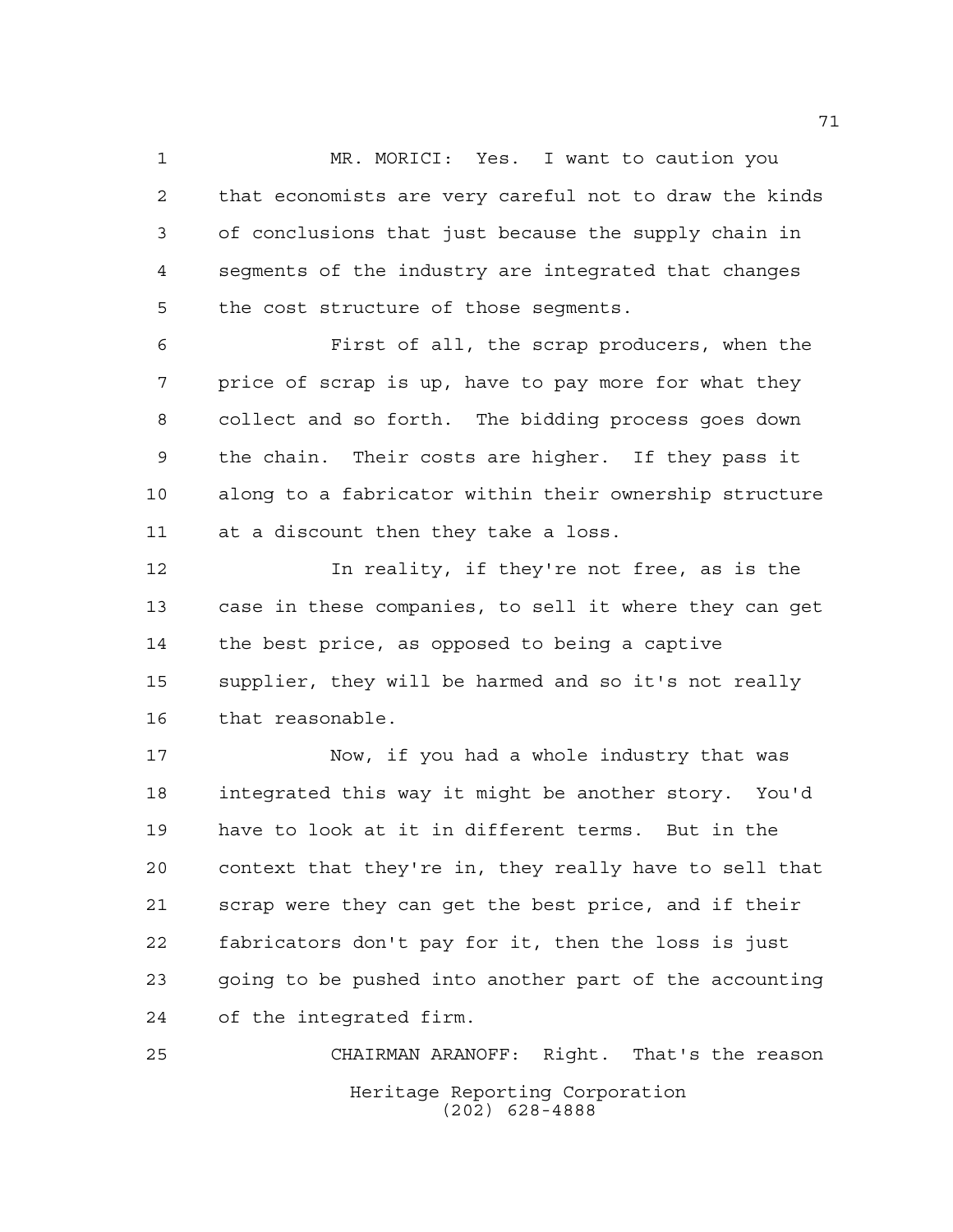why I wasn't asking them if they were getting it cheaper. I was asking them if there was less volatility.

 Can I go back to the business people and have them answer the question?

 MR. STONE: Yes. Yes, Commissioner. From the Nucor perspective, I'd have to give you the information you were asking for in terms of the percentage that we would supply in posthearing brief. I do not have that on the top of my head at the moment.

 CHAIRMAN ARANOFF: Okay. I appreciate that. MR. STONE: I will tell you that, similar to what Avery had said, they operate as independent business units. They buy and sell at market.

 Lower dumped imports aren't just only going to affect the market price. It ultimately affects all the things we've talked about earlier, so I would make that general statement there.

CHAIRMAN ARANOFF: Okay.

 MR. KERKVLIET: From a Gerdau Ameristeel perspective, it will range between 35 and 40 percent of our scrap is generated internally.

Heritage Reporting Corporation (202) 628-4888 Building on the other comments, I would say that the volatility in the market -- scrap is a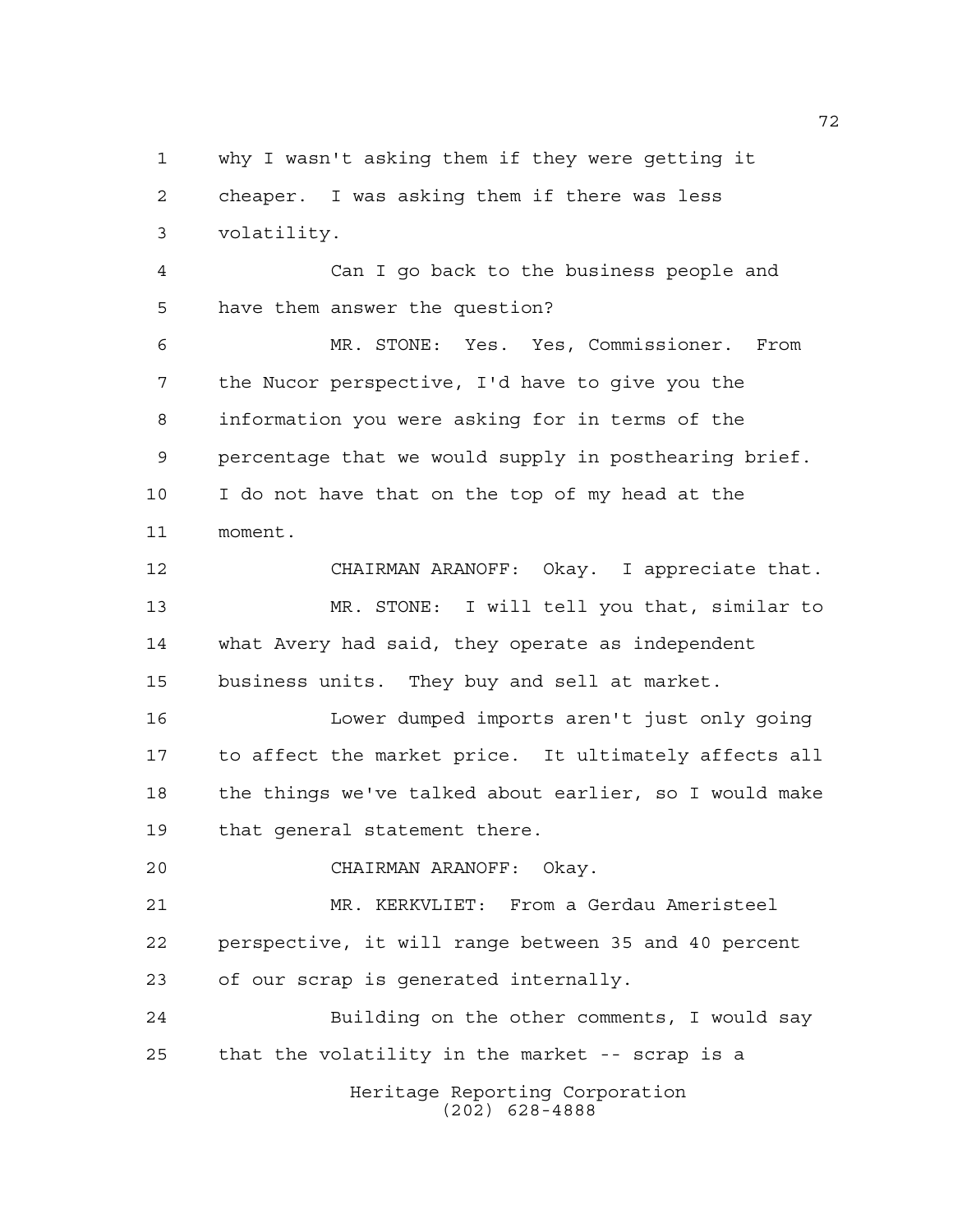commodity, and the scrap goes up. The scrap goes down. It really doesn't insulate us from that because you have to buy the inputs that go into it, and you're competing at the marketplace.

 MR. HILTON: Could I also add that even if we supplied all of the steel or said to our fabricators you have to buy everything from Commercial Metals, there are hundreds of independent fabricators out there that are going to buy the cheap imports.

 And then they're going to go out and compete with our fab shops on bidding jobs and they're going to have a lower price from the Turkish or from the imports, so we're going to have to lower the price to them, to our fabricators, to keep them competitive so we lose either way.

 MR. PRICE: And just to close the loop, this issue has been argued several times in the multi- country case, and again essentially the Commission has found that there really is no insulation in the marketplace because of any consumption from downstream producers.

Heritage Reporting Corporation (202) 628-4888 CHAIRMAN ARANOFF: Okay. Turning to another argument that the Respondents have raised in this review, they have argued that because raw material prices are somewhat lower in the most recent period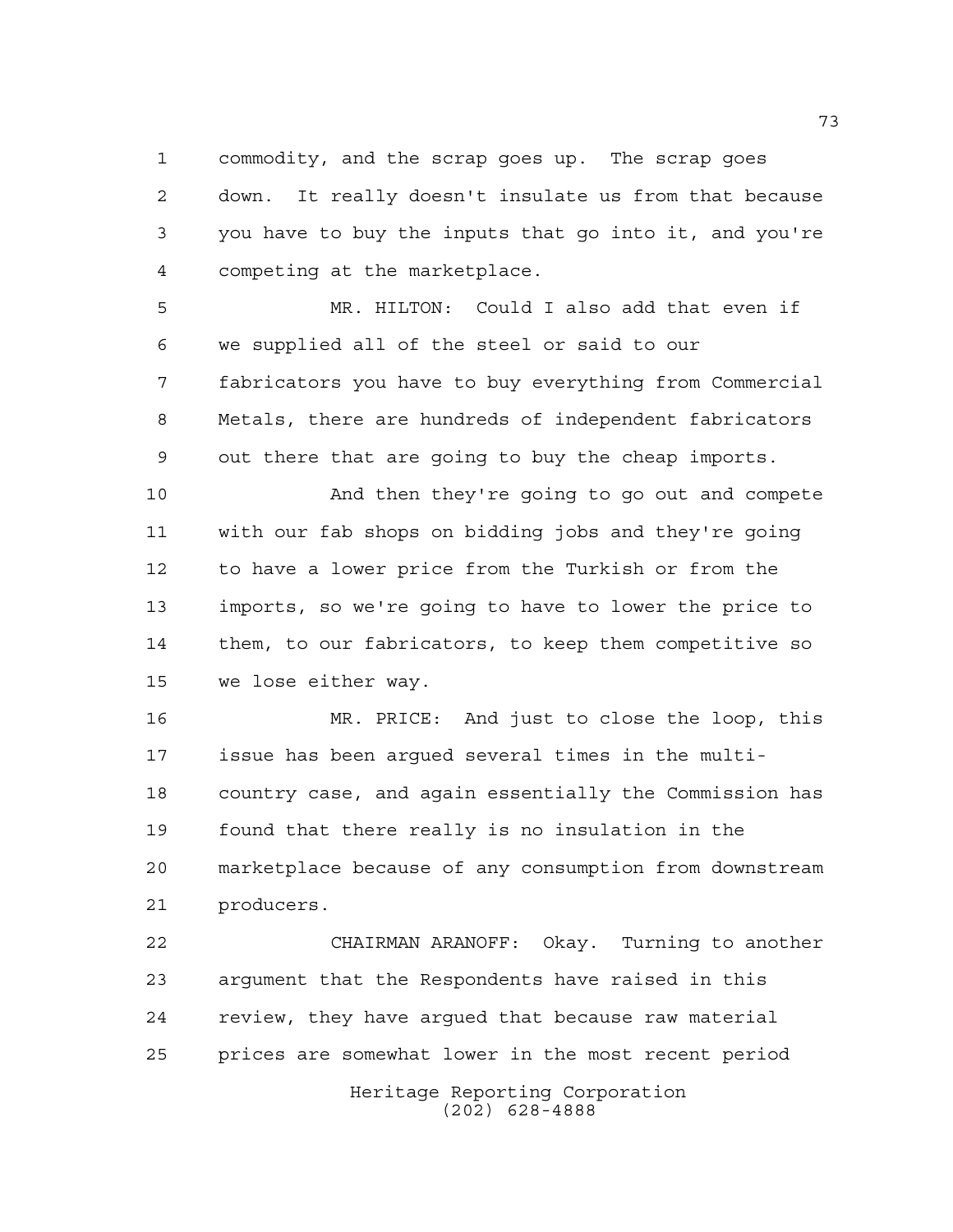than they have been that domestic producers are seeing higher metal margins despite prices that are below their peak levels.

 Does this phenomenon put domestic producers in a position to hold onto their profit levels even if prices fall or are falling now and they continue to fall in the near future?

 MR. KERKVLIET: I would say that metal margins are a component of doing business, but the end game is operating income and the operating income is significantly impacted by your volumes that you can push through your mills, through your business operation.

 I would say given the prices and how they've collapsed or how they're dropping and how the volumes, as we just talked about on the SMA data, how that's just dropped so dramatically and Mr. Miller had said relative to stacking levels, we're seeing the operating income per ton or the operating income margins go down substantially from what they were previously.

Heritage Reporting Corporation (202) 628-4888 CHAIRMAN ARANOFF: Okay. Just to clarify, because they make this factual statement that the metals margins are larger, would you agree with that? MR. KERKVLIET: Over what period? I'm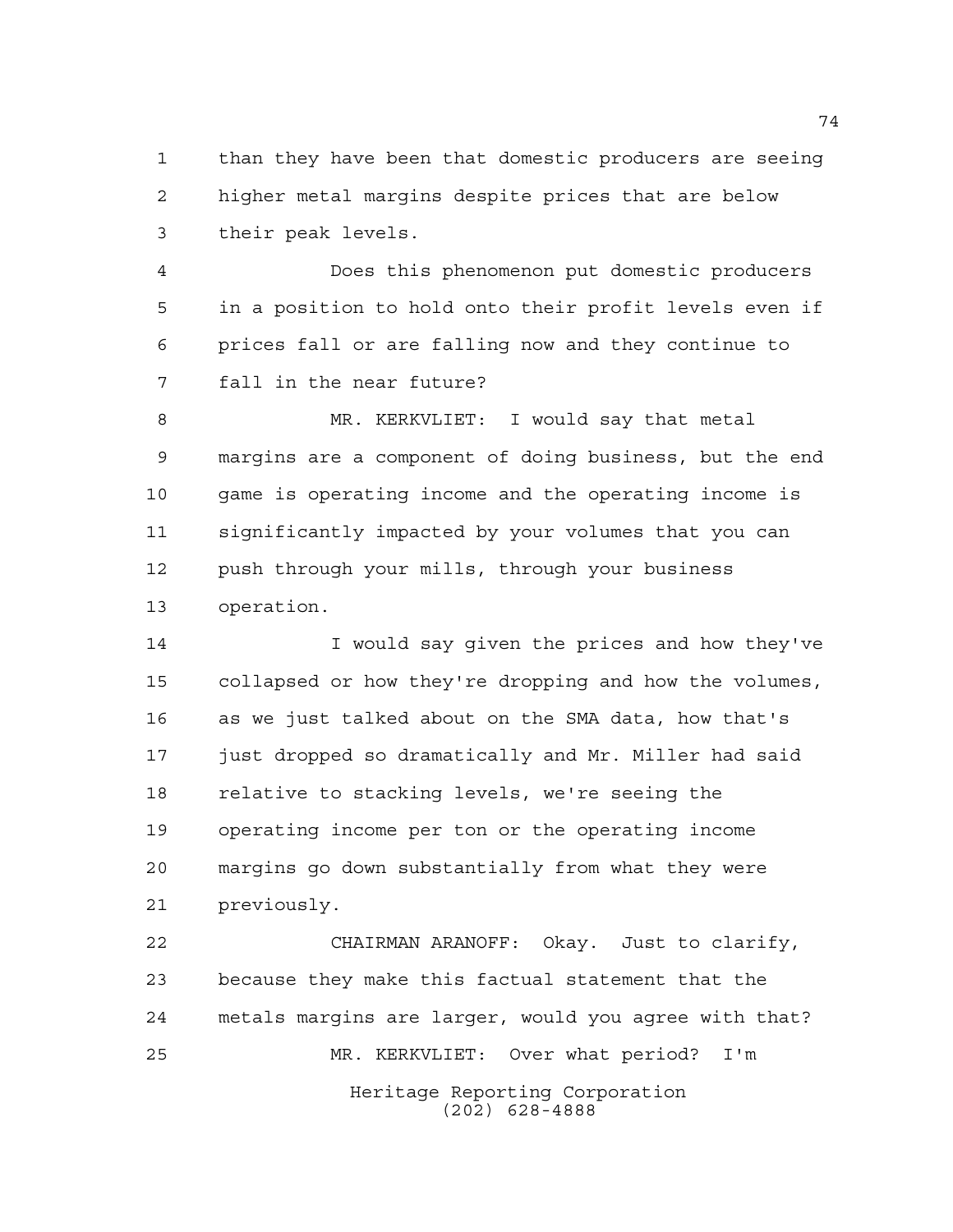sorry.

 CHAIRMAN ARANOFF: Let's just say in 2008, I guess, because they're talking about the most recent period.

 MR. KERKVLIET: Again, probably due to a lack of imports that were coming in, our metal margins have been higher.

8 CHAIRMAN ARANOFF: Okay.

 MR. HILTON: I would agree that the metal margins are high today and have been high. However, it's a lag factor.

 When scrap prices start going up, our selling prices don't go up as fast as the scrap prices do, so we lose. When the scrap prices start coming down, they come down faster than the selling prices so that's where -- we're in the middle of that cycle, but you're seeing metal margins for sure come down dramatically.

 CHAIRMAN ARANOFF: All right. My next question has lots and lots of parts. I'm almost afraid to start it because I don't know when my light is going to turn yellow, but I'll start and then we can come back to it. This goes to the issue of demand in the Middle East, which you know the parties have painted very different pictures of.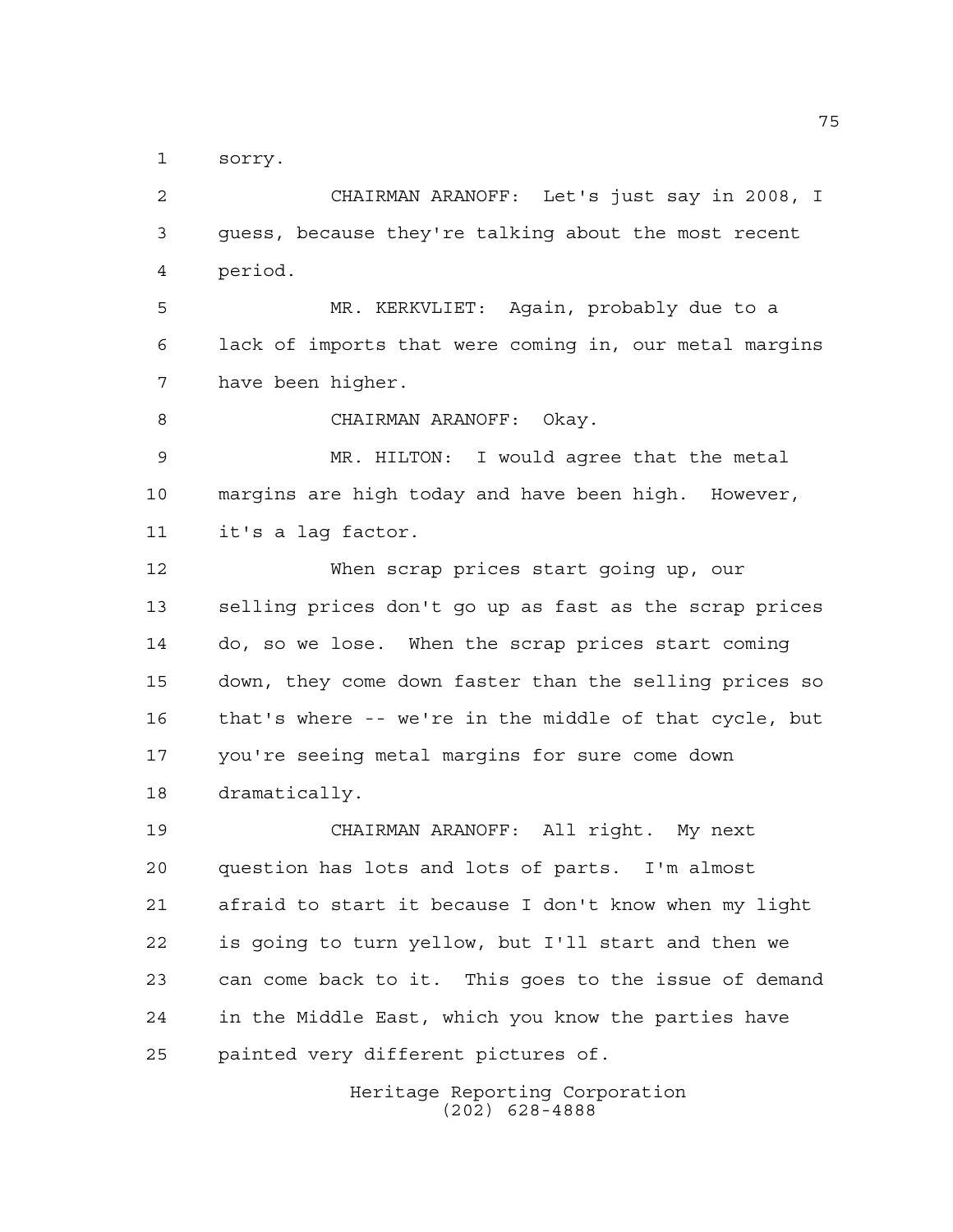We're frequently in the situation in these reviews where something seems to be turning down. Prices, demand seem to be turning down, and it's hard from the vantage point where we are to determine whether this is an inventory adjustment and it's going to be over in a couple months or whether it's really a downturn in demand.

 You know, you might tell me -- you have told me, looking at what's going on in the global economy generally -- this one is the real thing. You know, we've had that come up a number of times before, and I feel like I need just a little bit more to get me over that concern.

 Some of the things that I know are going on is that construction in the Middle East traditionally slows down in the summer because of the high temperature, but picks up in the fall; that construction activity in the Middle East can slow in September because of Ramadan; that buying activity in the Middle East may have slowed because distributors are working off high inventories that were imported from China. All those are short-term things.

 My light turned yellow as I expected it would, but does anyone want to comment on aside from saying look, this time the global economy is really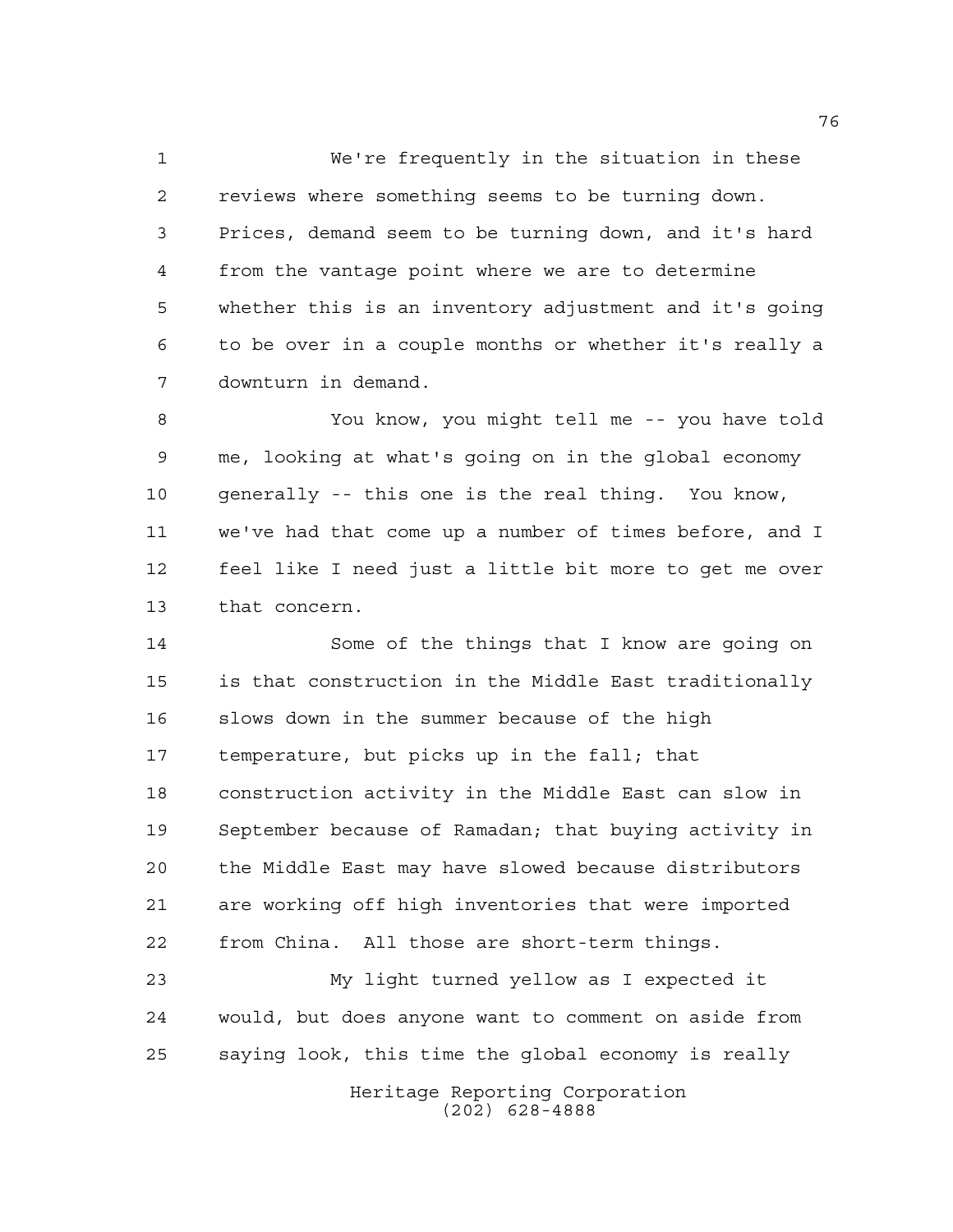bad?

Heritage Reporting Corporation (202) 628-4888 What else can I look to in order to say no, it's not the short-term factors; here's actually going to be a long-term decline in construction in the Middle East? MR. MORICI: Well, look at the price of oil. A good deal of what goes on in the Middle East is driven by the price of oil. We've had a couple year increase for a variety of reasons in the global economy, and those are now reversing themselves. I think it's very reasonable to assume that the price of oil is going to be lower over the next 24 months than it has and be going in a very different direction unless it gets there all at once and stays there than it has been over the last 24 months because of what's happened. The conditions in the global economy are 18 such that I think we can expect that we are seeing major adjustments in stocks of all kinds, including the stocks of building space, and that is going to reflect itself in the market for the materials that make that space. MR. KERKVLIET: I would make one other additional comment. It's been very well stated that the intention of Dubai and the Middle East to build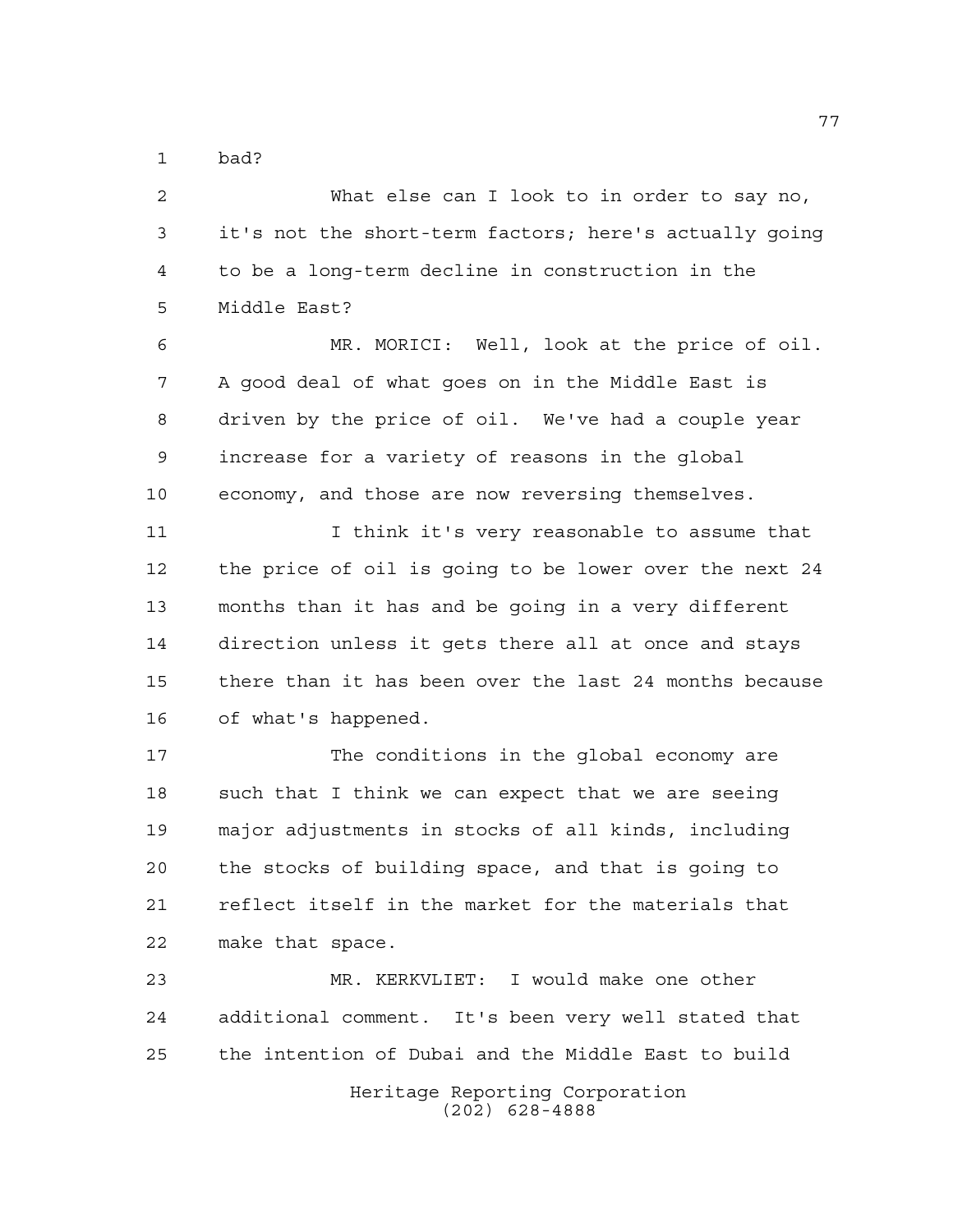other -- what they're doing as far as building is to drive other economies, other means of economies for driving the future versus oil. One of them is going to be tourism.

 With the economy being the way that it is and going forward the way that it is, you can expect that the tourism industry as we've seen in the United States is going to drop off the cliff, so I think that we're going to see the demand in the Middle East is probably going to slacken because of that.

 MR. PRICE: And I would just add one other comment, which is I don't think what we're seeing happen with China is a short-term phenomena going on in the Middle East. China itself started a major construction slowdown in February of '08 or so, which has really not been paid attention to by a lot of policy advisers.

 Auto build in China right now is at a 40 month low, so we're seeing a major economic slowdown as all of these factors seem to have come together around the world.

Heritage Reporting Corporation (202) 628-4888 China has so much capacity available I think that's a much more long-term effect, coupled with all of these new mills coming up in the Middle East. CHAIRMAN ARANOFF: Okay. I'm going to come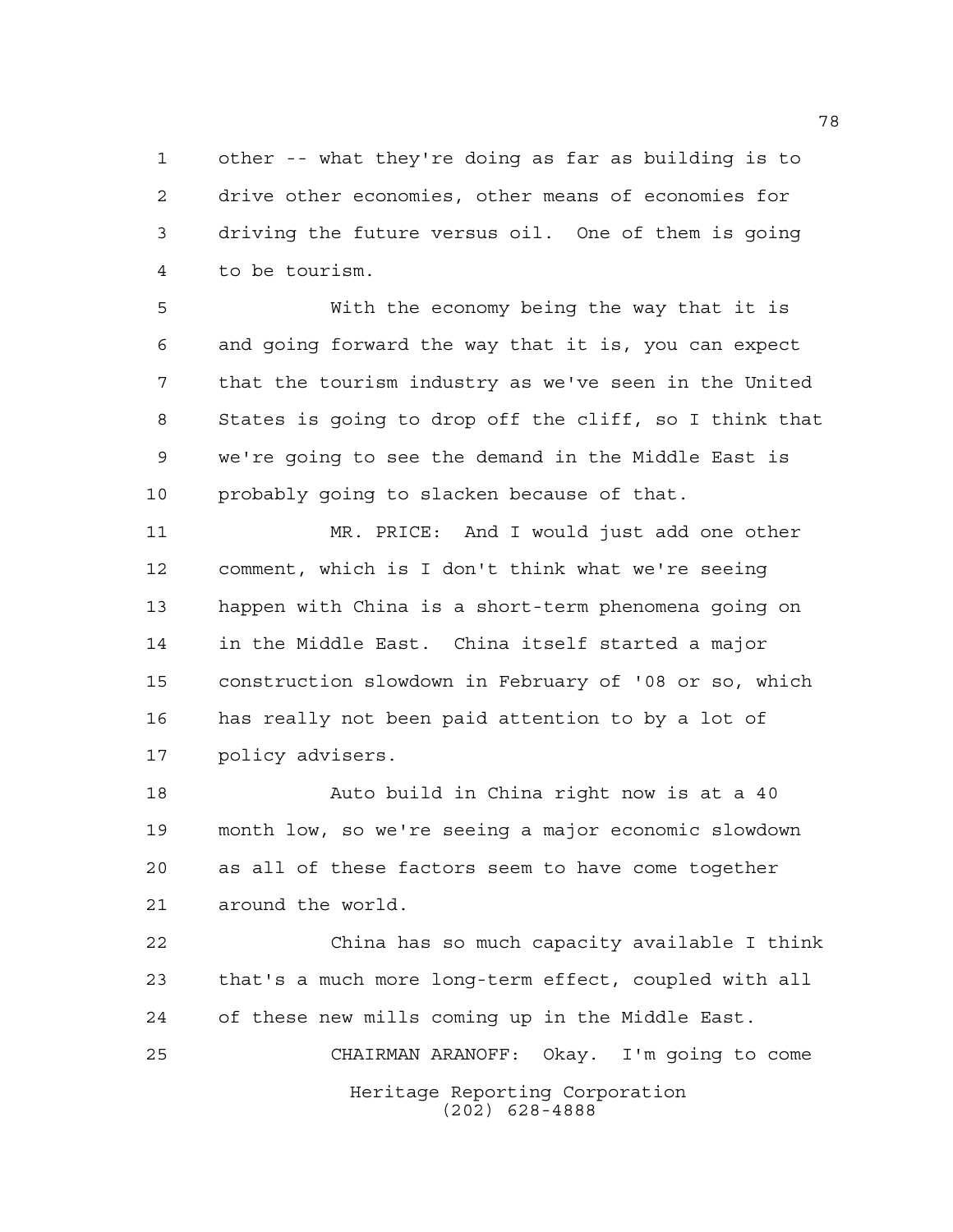back to this, but my time is up and then some so I'm going to turn to Vice Chairman Pearson.

 VICE CHAIRMAN PEARSON: Thank you, Madam Chairman.

 It's a pleasure to see all of you again. You've probably all been in front of us at one time or another for one of our occasional discussions on rebar or other issues. I'm interested in the state of broader economy and its implications for the rebar industry. There are plenty of precedents for U.S. and international financial crises and economic slow downs. We're certainly familiar with them. What seems to me to be unprecedented about today's circumstances is the very robust response by policy makers to try to keep the financial system and the broader economy on track.

 Given these active interventions by governments, wouldn't it be reasonable for us to assume that they actually might succeed and that any downturn would be shorter and less severe than you are projecting? In other words, are you bringing us too much gloom and doom?

 MR. MORICI: Well, I would point out to you that if you look at my forecasts and those of other economists, that I'm hardly Dr. Gloom.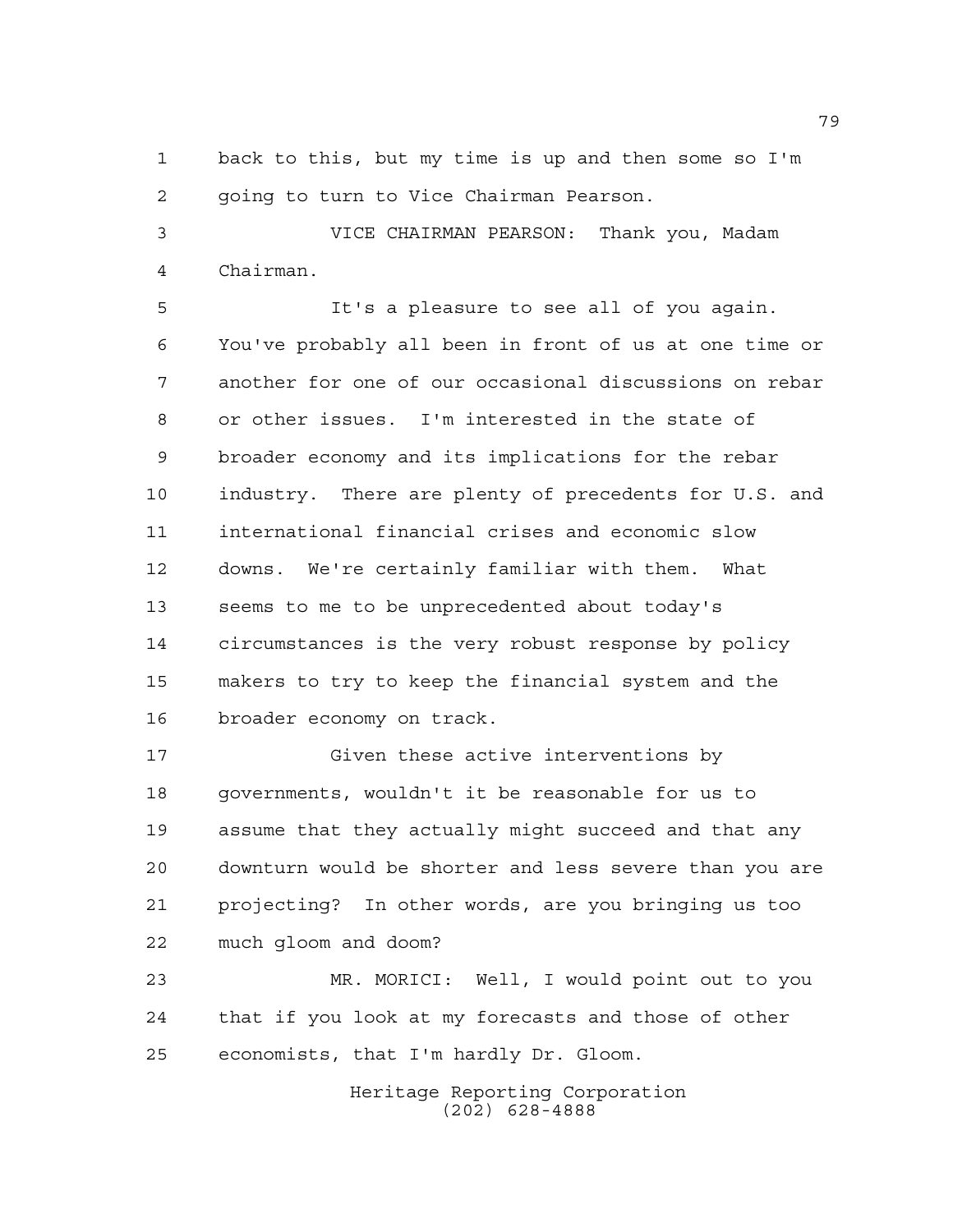VICE CHAIRMAN PEARSON: I'm sorry, I didn't hear the comment.

 MR. MORICI: I am hardly Dr. Gloom. VICE CHAIRMAN PEARSON: Okay.

 MR. MORICI: I think it's important to recognize that Ben Bernanke has thrown everything, including the kitchen sink, down the kitchen sink and not gotten the response that he wants. Repeatedly the government has come forward with what it says are bold actions to resolve foreclosures, the inadequacy of credit availability for home building and construction, for business loans.

 Repeatedly we've had the folks on the White House lawn saying they have now done it. On Monday we had what we usually have. Over the weekend the Treasury Secretary announced that we were going to buy equity in the banks, something we haven't done since the Depression, and on Monday we had a stock market 19 rally and you saw what happened yesterday.

 That has been the repeated pattern, that these measures have not appeared to quell concerns that the economy is moving into a significant recession. The reason for that is that the normal conduits of monetary policy are severely disrupted and have been for at least 36 months and with increasing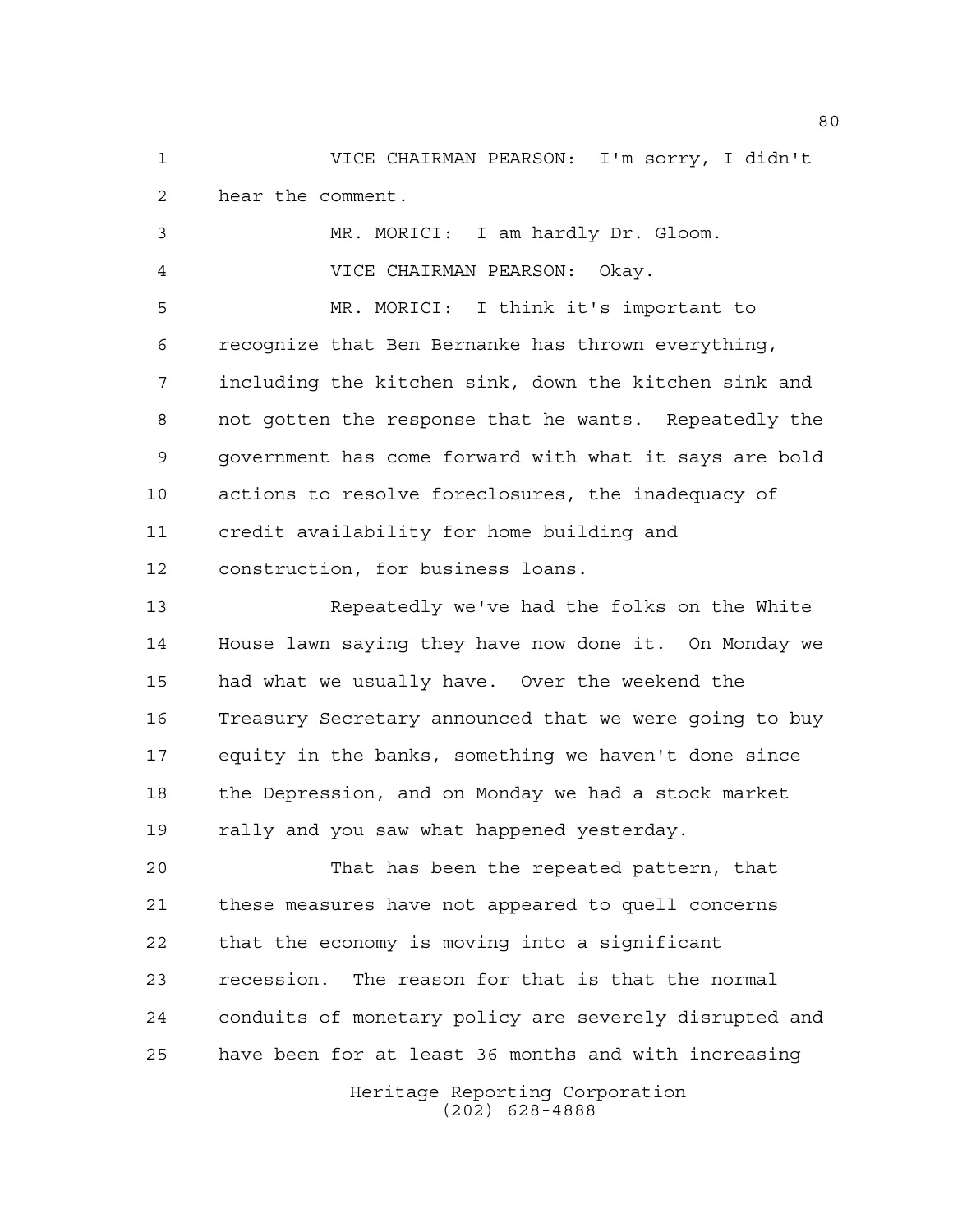severity so that if Mr. Bernanke cuts interest rates again, it probably won't have much affect on the mortgage market or the availability of conventional financing to home buyers.

 The traditional roles played by the New York banks in the securitization of loans, Point No. 5 in the G-7 communique on Friday, was that the government would take steps to reestablish the secondary market for mortgages and generally for securitized assets. That has not happened or materialized.

 The principal conduits for liquidity as provided by the federal government to find its way into the real economy have been severely restricted, so that is why we're all so concerned, because, frankly, you still can't get sufficient credit out there. Until that happens, the economy is not going to recover in a reasonable way.

 VICE CHAIRMAN PEARSON: Okay. Well, I would have to confess that I've considered you to be generally in favor of government interventions in the marketplace, although that might not be entirely a correct statement, and so you're now somewhat negative on them.

Heritage Reporting Corporation (202) 628-4888 MR. MORICI: I'm not negative about it. VICE CHAIRMAN PEARSON: Let me get some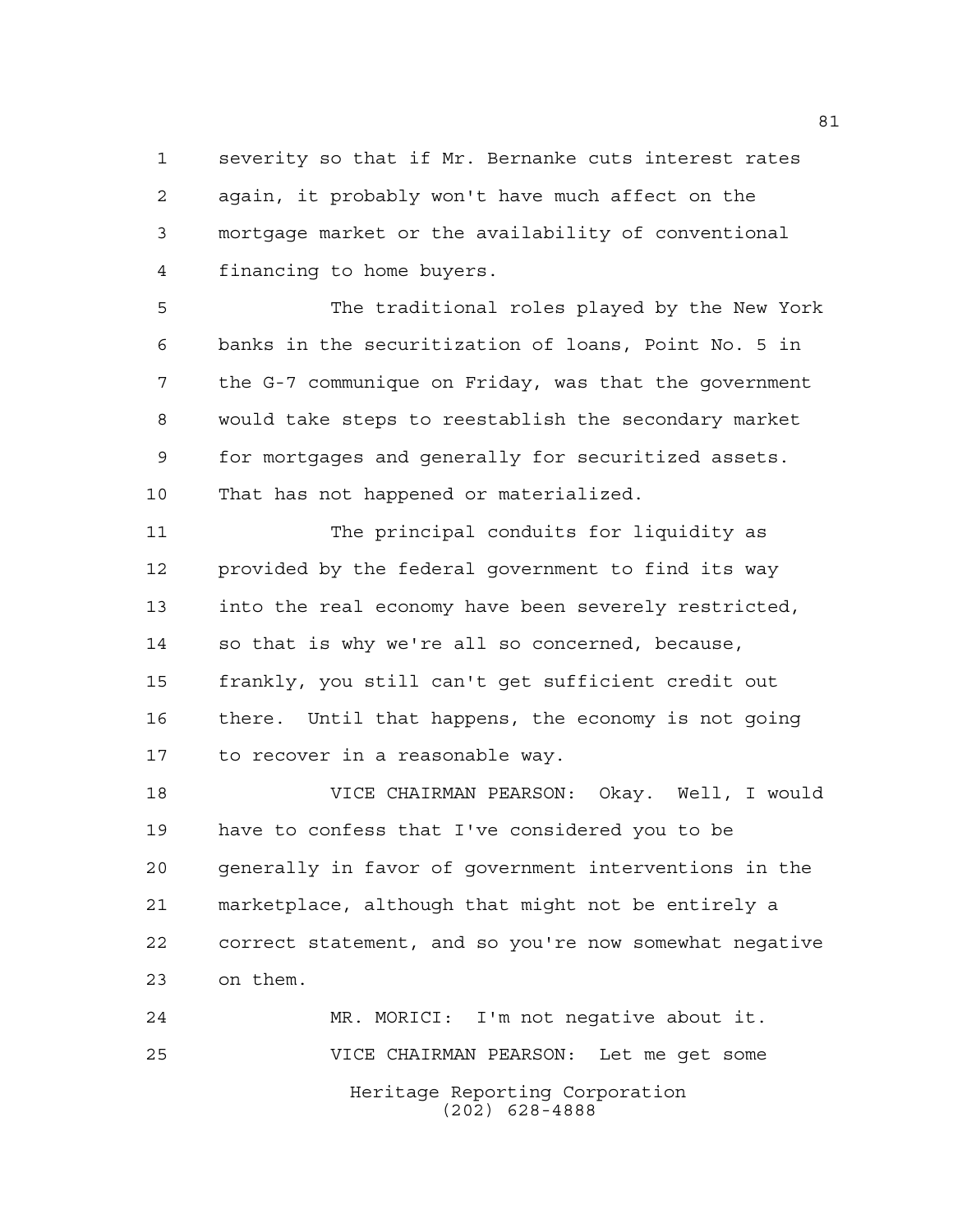responses from --

 MR. MORICI: I'm not negative. I just want to say that I don't think that we need to do even more than the things that we have been doing, and I've been asking for those things to be done. What we have done so far is not a bad thing but we need to do additional things. VICE CHAIRMAN PEARSON: Okay. Thank you. Could I get some responses, particularly from the people who work for multinational companies, in terms of how your firms have seen the current circumstances playing out in terms of the ability to produce and trade product? MR. KERKVLIET: Yes. I would say that Gerdau, as a global company, we have operations in North, South America, Europe and in Asia, and what we've seen as far as this crisis and the economic crisis and the liquidity is that it's just had a huge impact on demand around every one of our operations. VICE CHAIRMAN PEARSON: Excuse me. Can you tell, is that just kind of a temporary curtailment in orders until things settle down or is this projects being entirely canceled at this point?

 MR. KERKVLIET: Projects being canceled. I mean, and I can speak probably with greater clarity as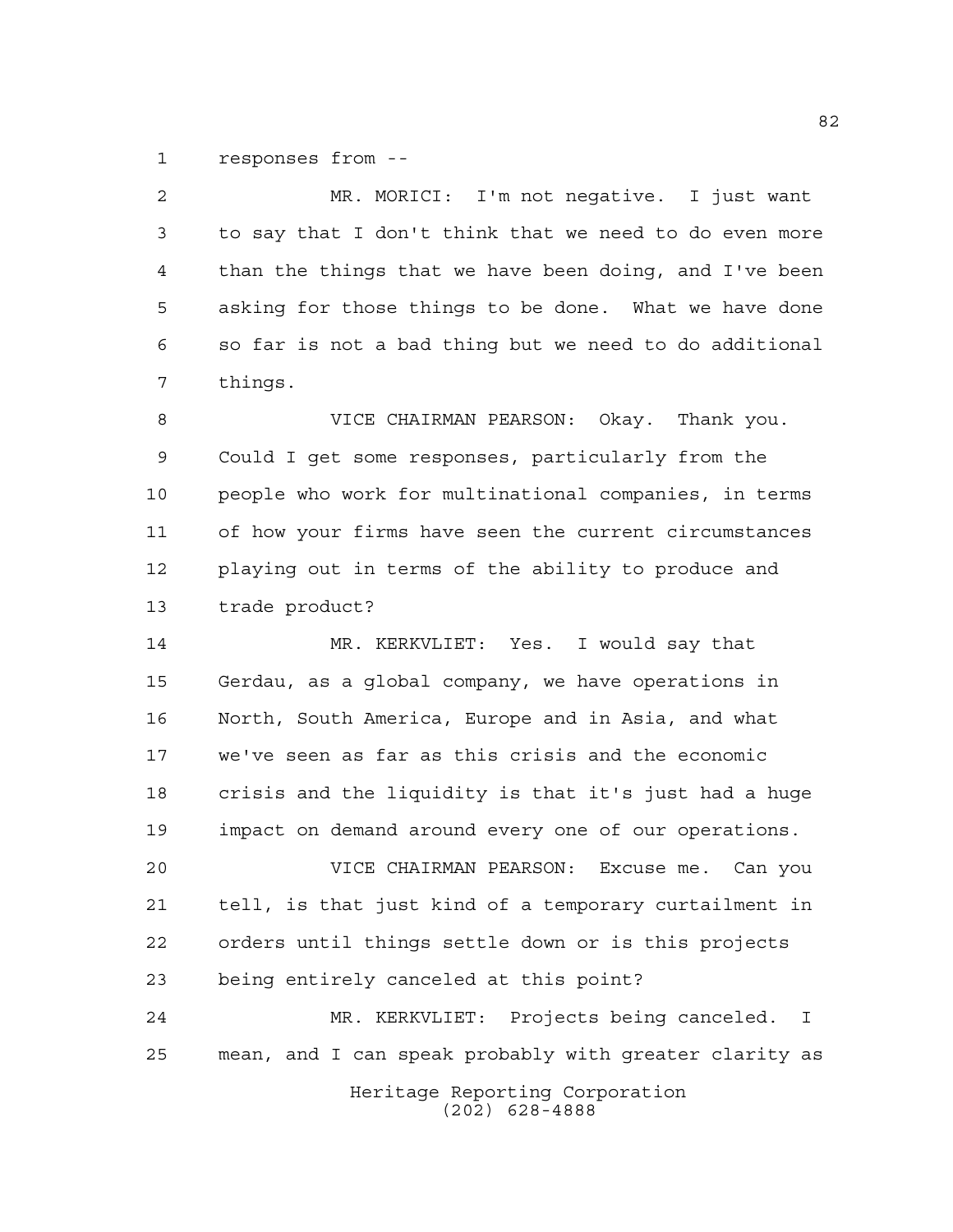it relates to the United States than I can of course in India or Europe, but I think the whole overall economic sentiment and confidence has an impact not just on construction for our business, but everything. So you see the automotive build is way down.

 I think in the United States it's going to be in the 13 million, as Alan was saying, in Asia it's down substantially for the last, the lowest level for quite some time, so that has a huge impact on special bar quality into other markets. I think to answer whether or not it's going to come back sooner than later, I think we're really in uncharted territory.

13 13 I think if you have to look at what the people, like Dr. Morici, the other people that are more knowledgeable than a simple steel guy. You know, the international monetary fund just came out last week and said that they're expecting the global recession to last for 2010, 2011. I mean, I guess that's the best way I can answer. That's the only way I can answer.

Heritage Reporting Corporation VICE CHAIRMAN PEARSON: I would just say that simple steel guys who are trying to make a living in the global market actually know a lot of stuff. MR. HILTON: Well, we have two mills in eastern Europe and their order books as well have

(202) 628-4888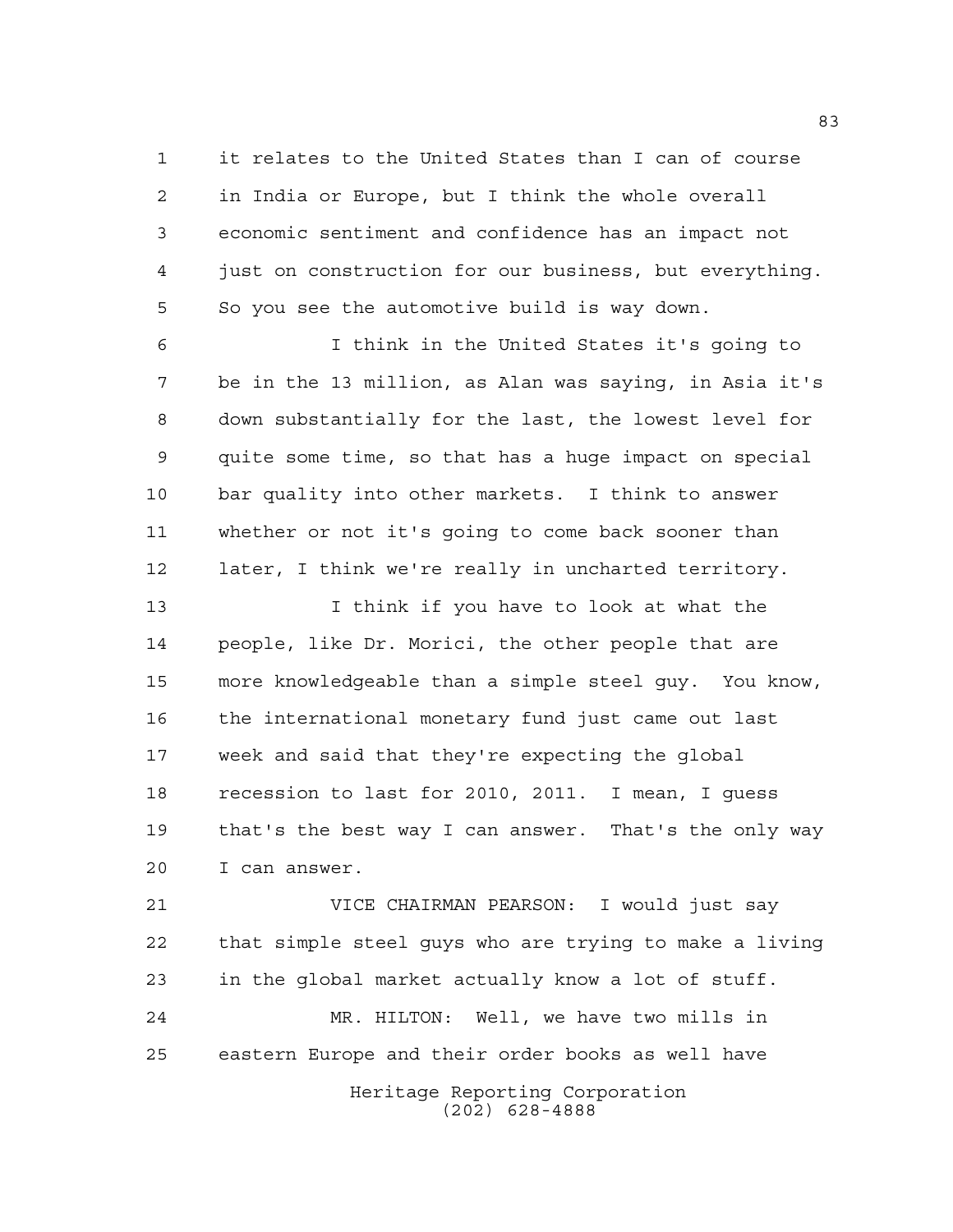dropped dramatically. You know, as managers we have to plan for the worst and hope for the best, and that's basically what we're doing.

 VICE CHAIRMAN PEARSON: Okay. Fair enough. These are challenging risks to manage and I don't envy the situations that any of you are in. We recall well enough the recession in 2001, 2002. I mean, at this time seven years ago the sky really did seem to be falling and I think in my view the circumstances then seemed at least as intense as what we have now, although different people might see that differently.

 We look at the data in terms of what happened to apparent consumption for rebar at that time and between 2001, 2002 we saw a drop in apparent consumption in the United States of about five percent, so five percent of the sky fell and the rest of it stayed there. Are we to assume that the circumstances are worse now, different now? How worse? I guess that would be the operative question. MR. MORICI: From a macroeconomic perspective we have a 12 month -- VICE CHAIRMAN PEARSON: Do you have your

microphone on, Dr. Morici?

Heritage Reporting Corporation (202) 628-4888 MR. MORICI: Yes, I do. Excuse me. From a macroeconomic perspective we have a 12 month excess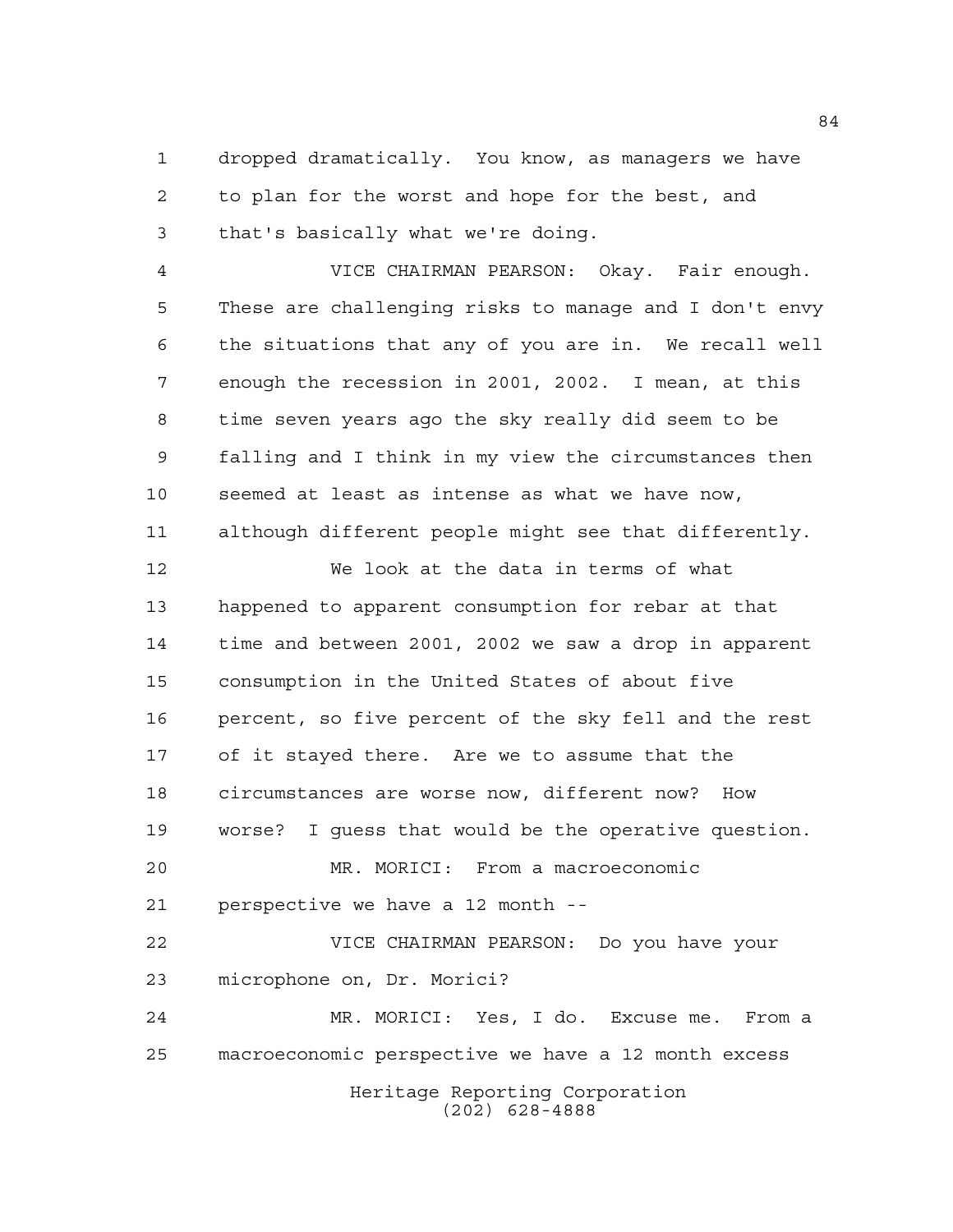supply of residential homes, new homes. I think we can expect that the severity with regard to the recession itself and then its multiple affect on residential and nonresidential construction will both be larger because of the systemic problems in New York.

 The market for securitized debt, as Ben Bernanke has said over and over again, has shut down. That is a systemic breakdown. The breakdown of that market means that financing for construction is limited. Doesn't mean it's nonexistent. That's why we use the word shortage. There's a shortage of financing.

 That makes this more severe. The last recession was characterized by three negative quarters interrupted by three positive quarters. That is a moderate slow down by any historic standards. What economists are predicting now -- now, we're not perfect, I acknowledge, it's an imprecise art -- is three negative quarters in a row.

 That's tougher. On top of that, we have the basic problem of structural breakdown in the New York banks. That's why Henry Paulson sat down with the largest nine bankers in America and pushed a piece of paper across the table and said we're not requiring

> Heritage Reporting Corporation (202) 628-4888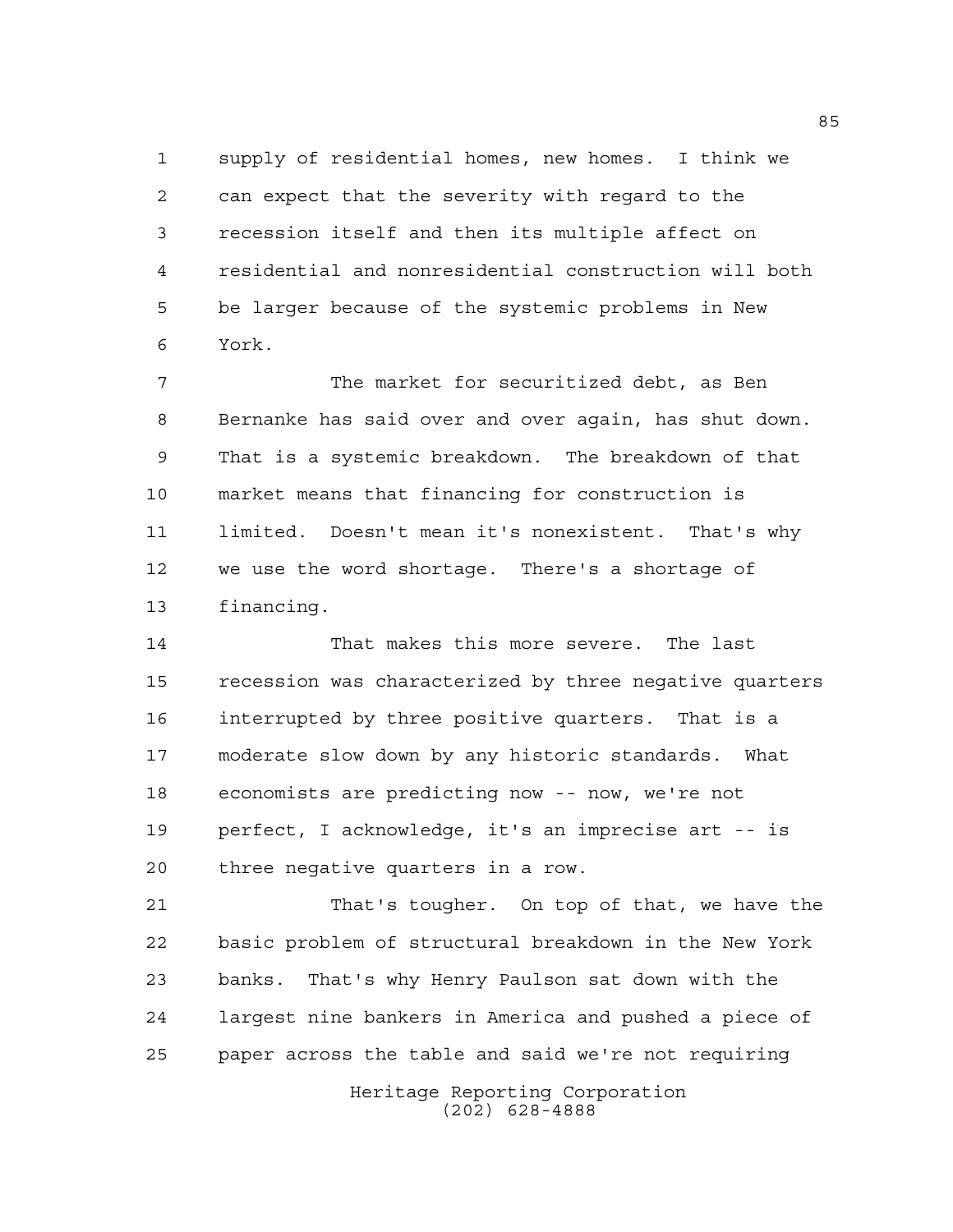this, but we strongly suggest you accept this deal. Now, he wouldn't be taking actions like that if this was not an unusual situation.

 I would suggest to you we are in the most unusual macroeconomic circumstances since the 1930s.

 VICE CHAIRMAN PEARSON: Well, perhaps, but the difficulties with the economy in 2001, 2002 were in some respects related to the market problems experienced by the high tech sector. The stock markets took a big whack then, too. Perhaps smaller than now. I haven't looked.

 MR. MORICI: There's a difference between the high tech sector taking a whack and the banks experiencing dysfunction because it's like the electric company going down in the city. If there's no electricity, the city dies. If there's no credit in a capitalist economy, there's no investment and construction is investment.

 VICE CHAIRMAN PEARSON: Okay. Well, my light is changing but I think it is fair for us to try to take somewhat of a broader view of the circumstances that we're in now because it's so very easy to get wrapped up in the current moment. I certainly do that myself.

Mr. Kerkvliet?

Heritage Reporting Corporation (202) 628-4888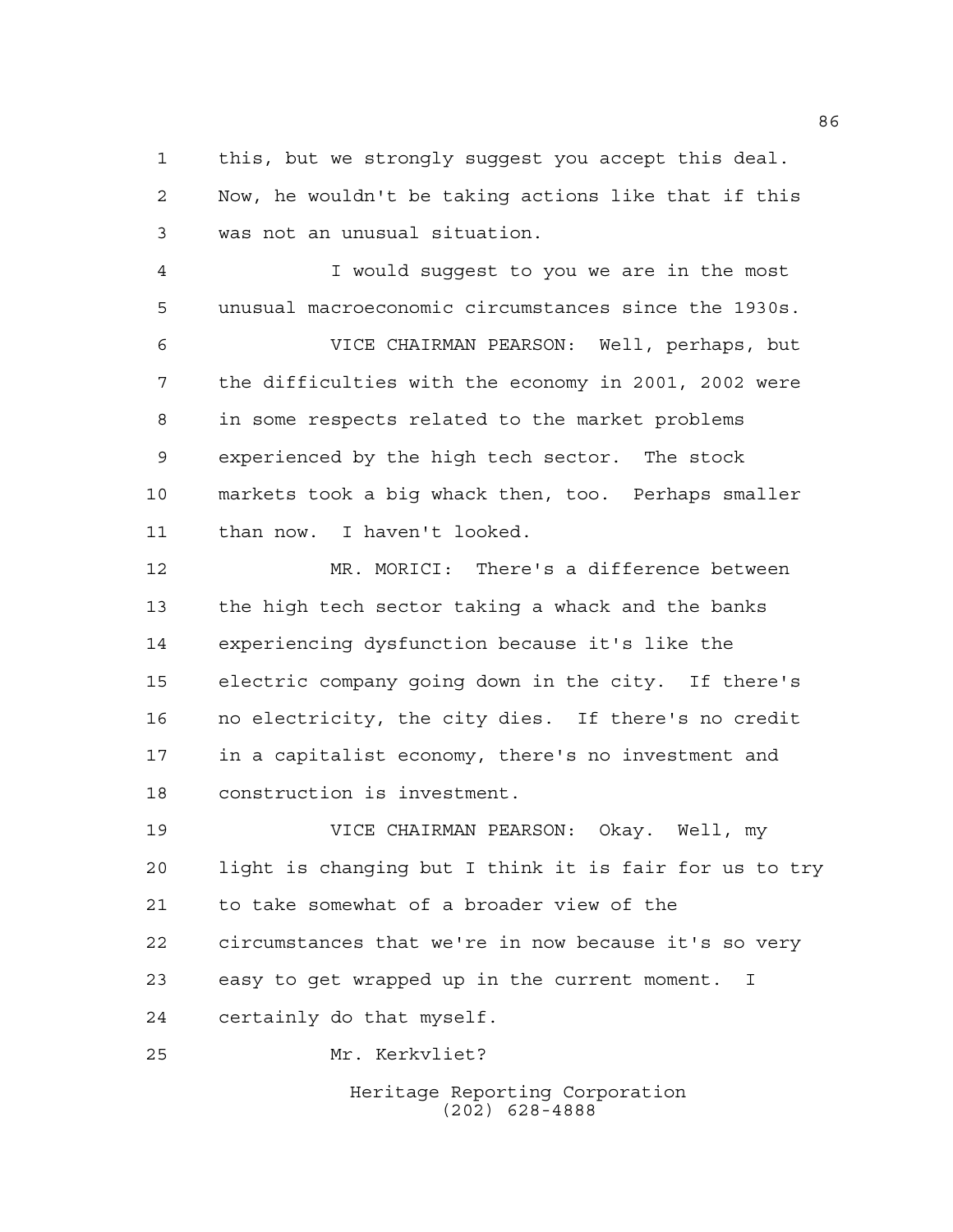MR. KERKVLIET: I'm not as knowledgeable, and maybe the professor can look back and comment about this, but if you go back and you look at what was deemed the lost decade in Japan, the lost decade in Japan was because there was not enough action taken, not the right action taken, and so that whole economy went into really a state of moderate recession for almost a whole decade.

 So 2001, 2002 being an exception relative to the equities market on a tech bubble, if you will, this is much more systemic and probably closer to that lost decade in Japan than it is that tech bubble in 2001, 2002.

 VICE CHAIRMAN PEARSON: Right, but part of the reason the Japanese lost the decade was that their policy makers did not respond in a way that allowed a work out and a correction of the system. To a large extent, they papered over the problem. I have the impression that Messrs. Bernanke and Paulson are very much not wanting to paper it over.

 They're trying to fix the systemic issues that Dr. Morici --

 MR. MORICI: I did not see anything in what they did in the last week that will fix the securitization issue.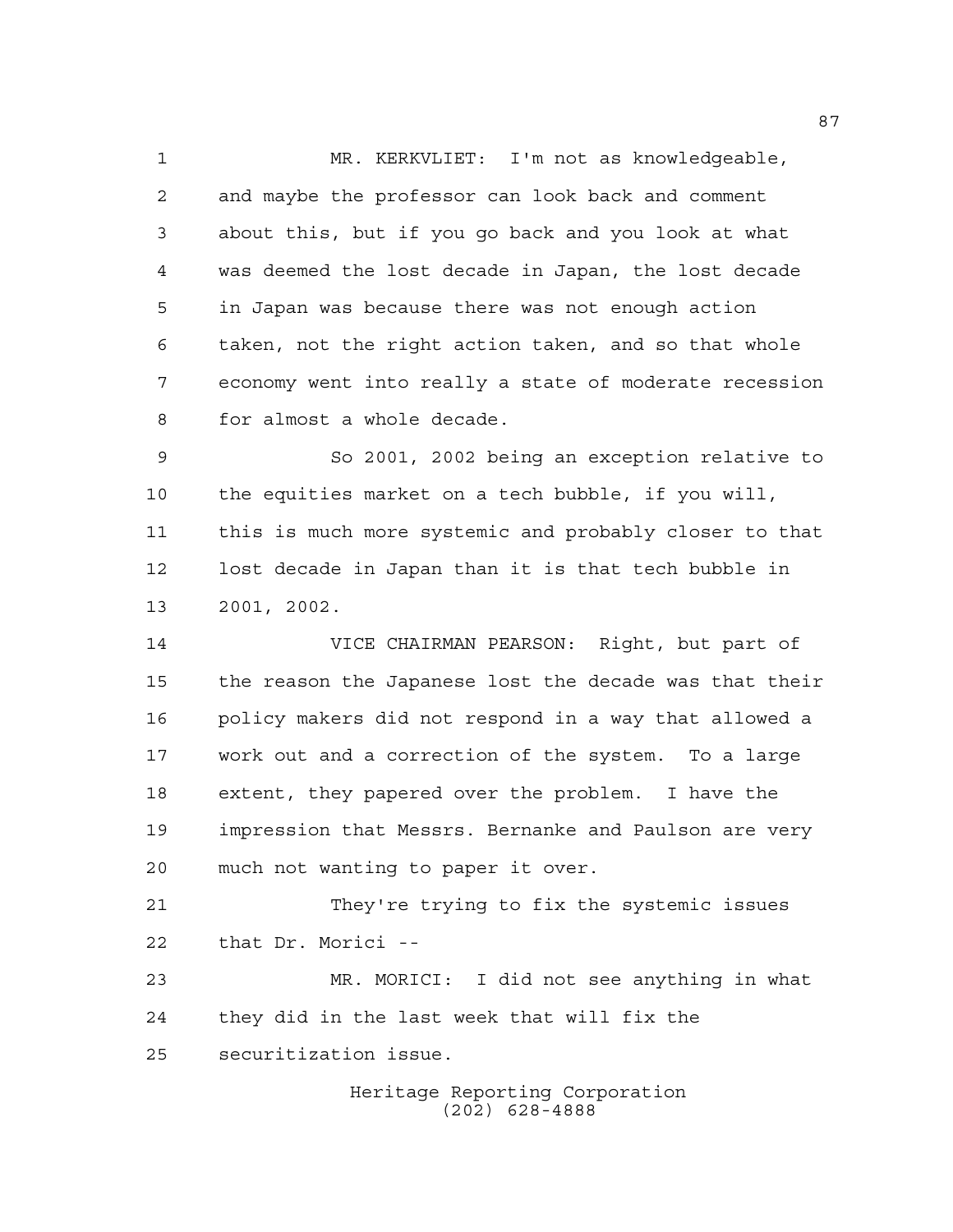MR. PRICE: Let me bring this back to the legal question --

 VICE CHAIRMAN PEARSON: Please, because my red light is on.

 MR. PRICE: -- which is, you know, if we revoke this order and there's an increase in dumped imports, will it have harm in a weakening market, which I think everyone acknowledges it's weakening. It's probably weakening for at least the moderate term. Frankly, there is a four or five year minimum downturn cycle that we keep on seeing in all these things.

 Recession cycle, after recession cycle, after recession cycle. It's pretty clear we've gone over the edge and heading down. I think it's pretty clear additional imports are just going to cause material injury if they're at dumped prices.

 VICE CHAIRMAN PEARSON: I will contend that point with you on my next round of questions because I'm not sure that the data we have support your four or five year downturns idea. Madam Chairman, apologies for the extended overrun.

Heritage Reporting Corporation (202) 628-4888 CHAIRMAN ARANOFF: Commission Okun? COMMISSIONER OKUN: Thank you, Madam Chairman. I join my colleagues in welcoming all of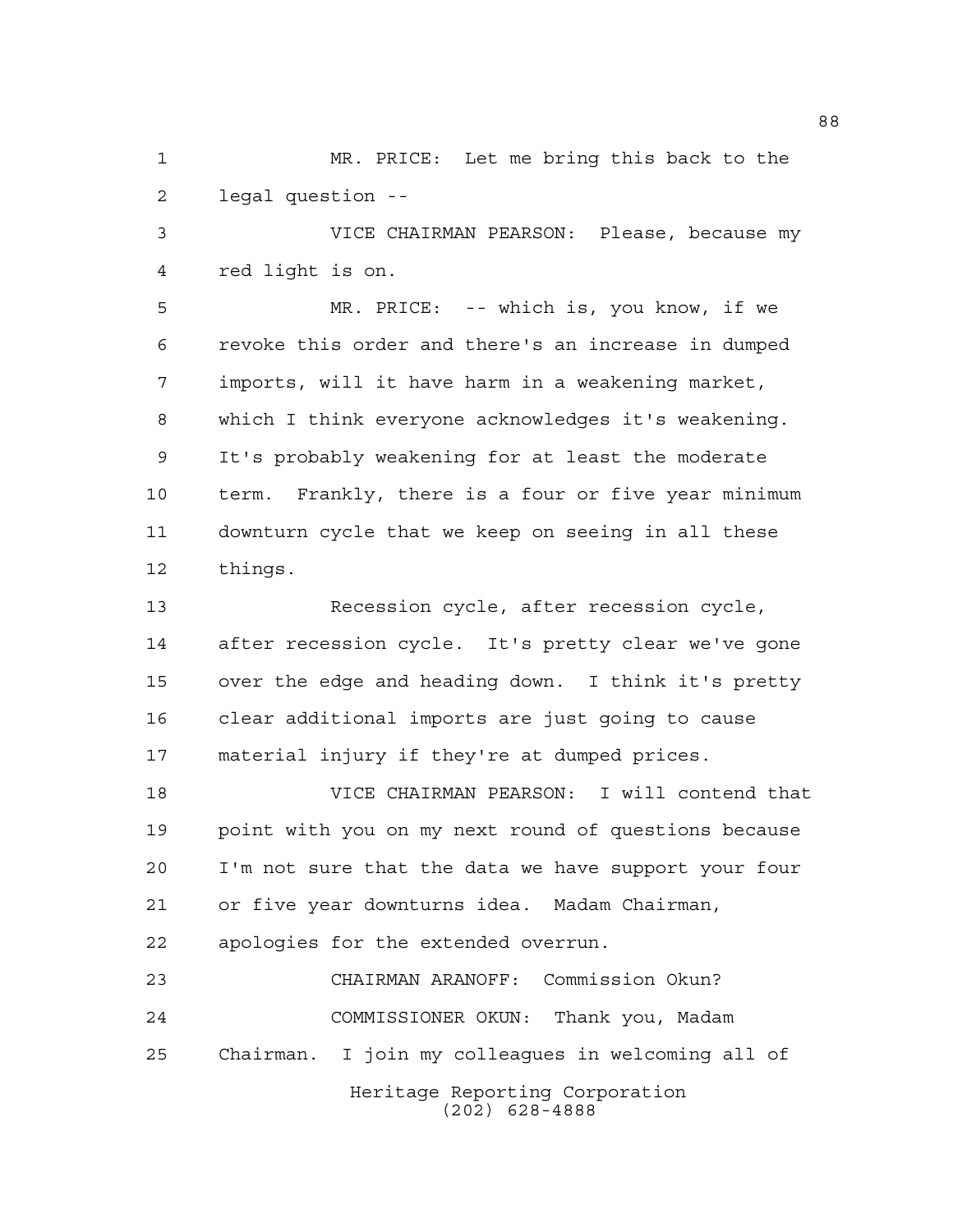you here. In fact, for many of you, and in particular Mr. Miller, to say appreciate seeing you back here again. It's always helpful to hear a worker's perspective on what's going on on the ground.

 I guess picking up a little bit where the Vice Chairman finished but just with respect to the data, and I guess my question is several of my colleagues have asked for additional data that would reflect both the production cut backs we've heard you talk about and Mr. Miller reflect on what's going on in the workplace.

 For purposes of our analysis, do you think the data post what we have in the record, the post- June data, is more indicative of what we should be looking at? Should we give it more weight than what is on the record, what we collected in what would be our normal process in a review?

 MR. PRICE: Well, this analysis is a forward looking analysis, and so looking back over the last period is not always answering what the statutory question is, which is if you allow dumped imports in in the current market environment that we see going forward, will there be a recurrence of material injury? I think the answer is yes.

Heritage Reporting Corporation (202) 628-4888 I think it's pretty clear that you start to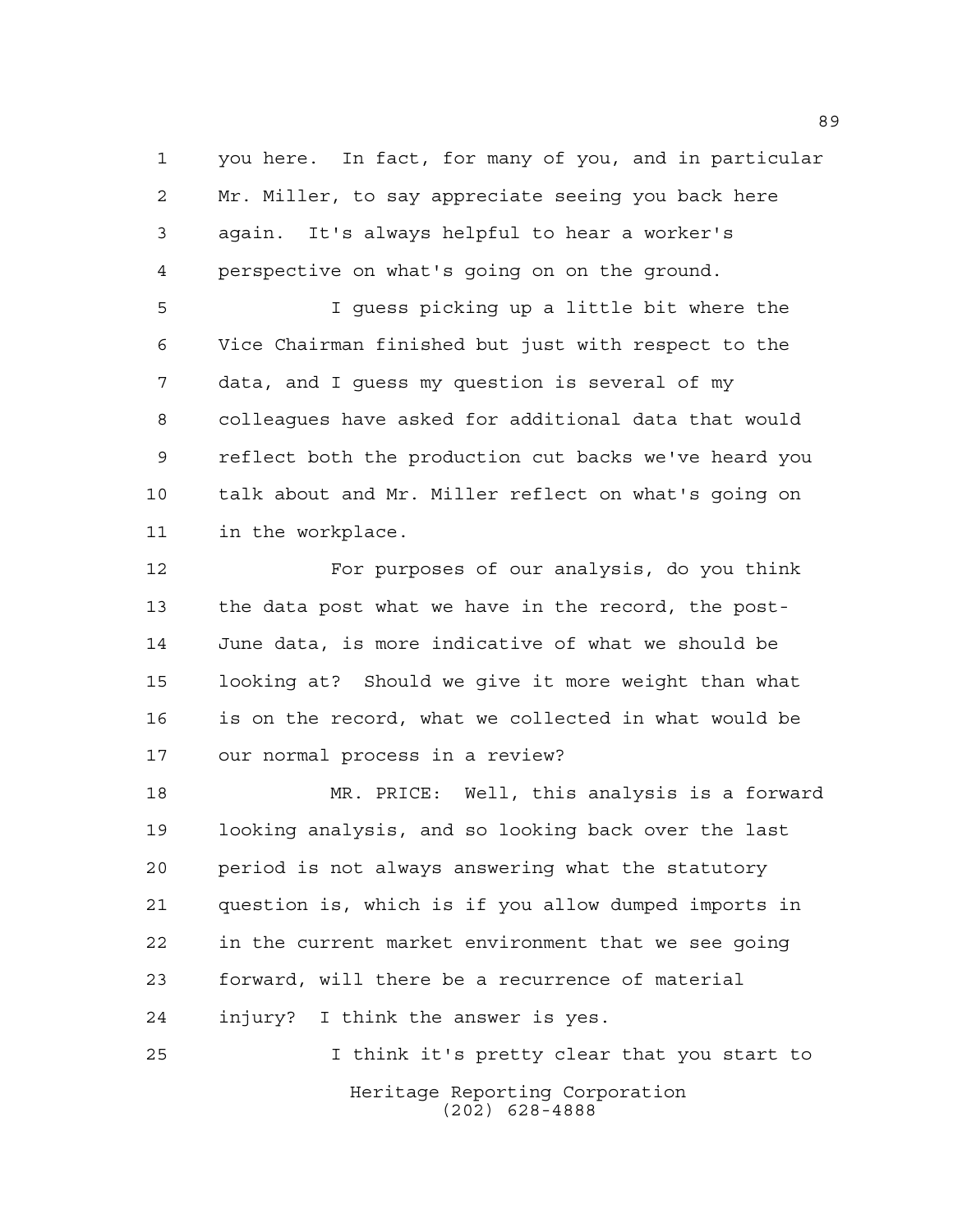see consumption decline in the United States starting in 2007. That's what your data shows. It's pretty clear that you're seeing a global implosion of construction going on after a demand bubble outside the U.S. that really lagged the U.S. demand bubble that occurred here.

 So we're moving into almost a real time situation. We're seeing things equally go down step, by step, by step, but no matter what you look at, you see a sustained pattern that once the U.S. goes into one of these construction down turns, as we are in, that it takes several years until -- you go through the trough before you see a recovery.

 We can sort of look at each recession to get slightly different numbers but this looks like it's one of the more severe ones. The question is what is the impact of imports that are dumped and subsidized in that period? I think there's little question that the Turkish producers are already making additional offers right now in the U.S.

 They're making very low priced offers at very concessionary credit terms in Canada, as Mr. Kerkvliet has testified, lower prices than I think we're probably seeing here or even more concessionary terms because they don't have the dumping order

> Heritage Reporting Corporation (202) 628-4888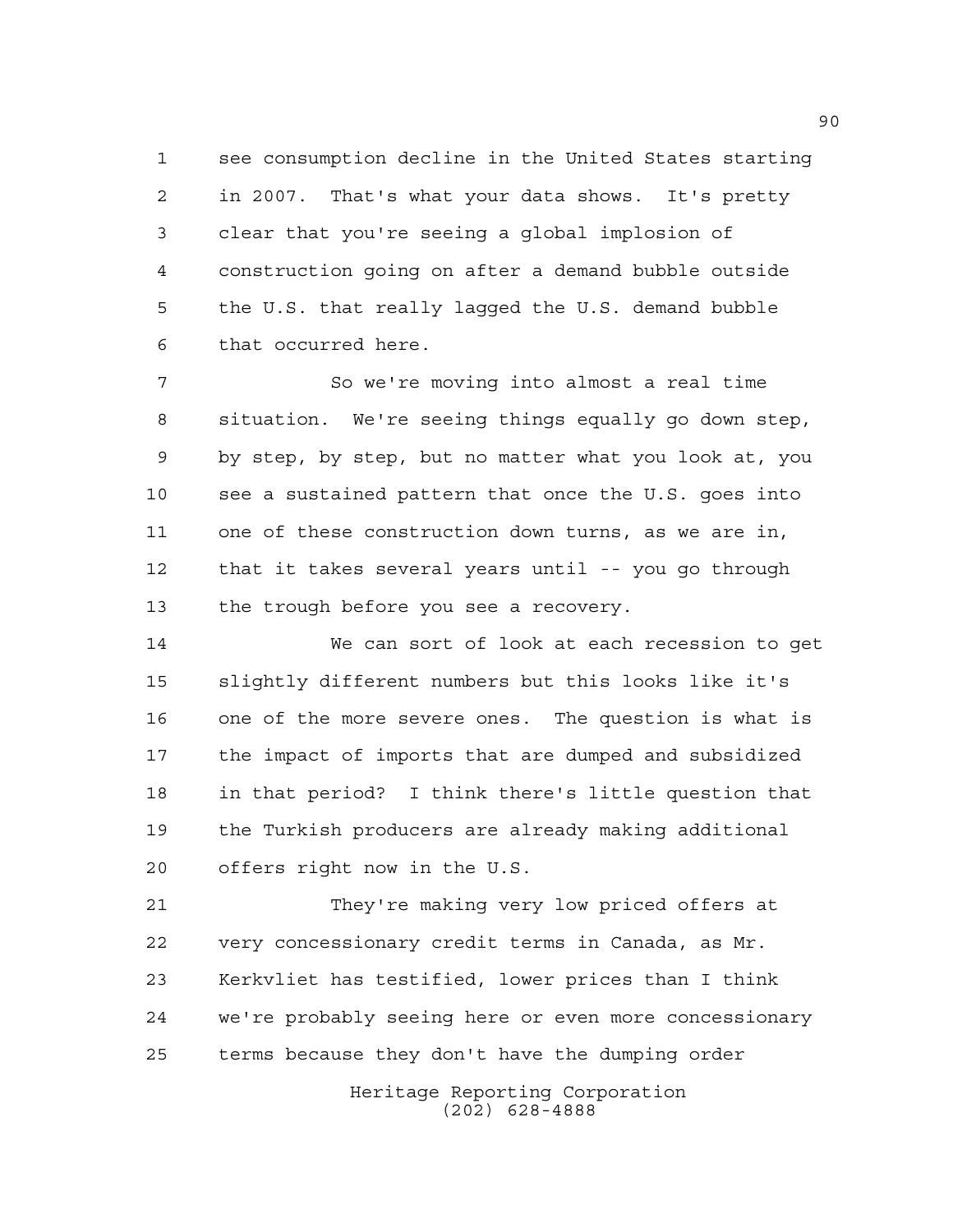around. If you lift this order things will be worse. It's that simple. Material injury will occur.

 There will be even less time for the workers at the mill, there will be less investment capital, even less profits. That's what your statutory question is and I think it's pretty straightforward.

 COMMISSIONER OKUN: Okay, but, you know, one of the reasons I asked of course is, and I'm going to ask the producers to respond to this, which is in the Respondents' brief they cite the statements of the CEOs of your respective companies, many of them made in July and August, and at that time we have the data that we have on the record.

 We knew there was a downturn in residential. It was well-known and the record reflects that, yet, there were very bullish comments from or what's reflected here, and, again, I want your response. So very bullish comments looking forward at that time. So that's why I'm asking the question do you think that -- well, let me ask Respondents first.

 So we have the Respondents in their brief have put forward the statements of your CEOs about what they saw, the very strong demand in the third quarter comments that they, I think it was from Mr. Gerdau, saying our customer base has shown resilience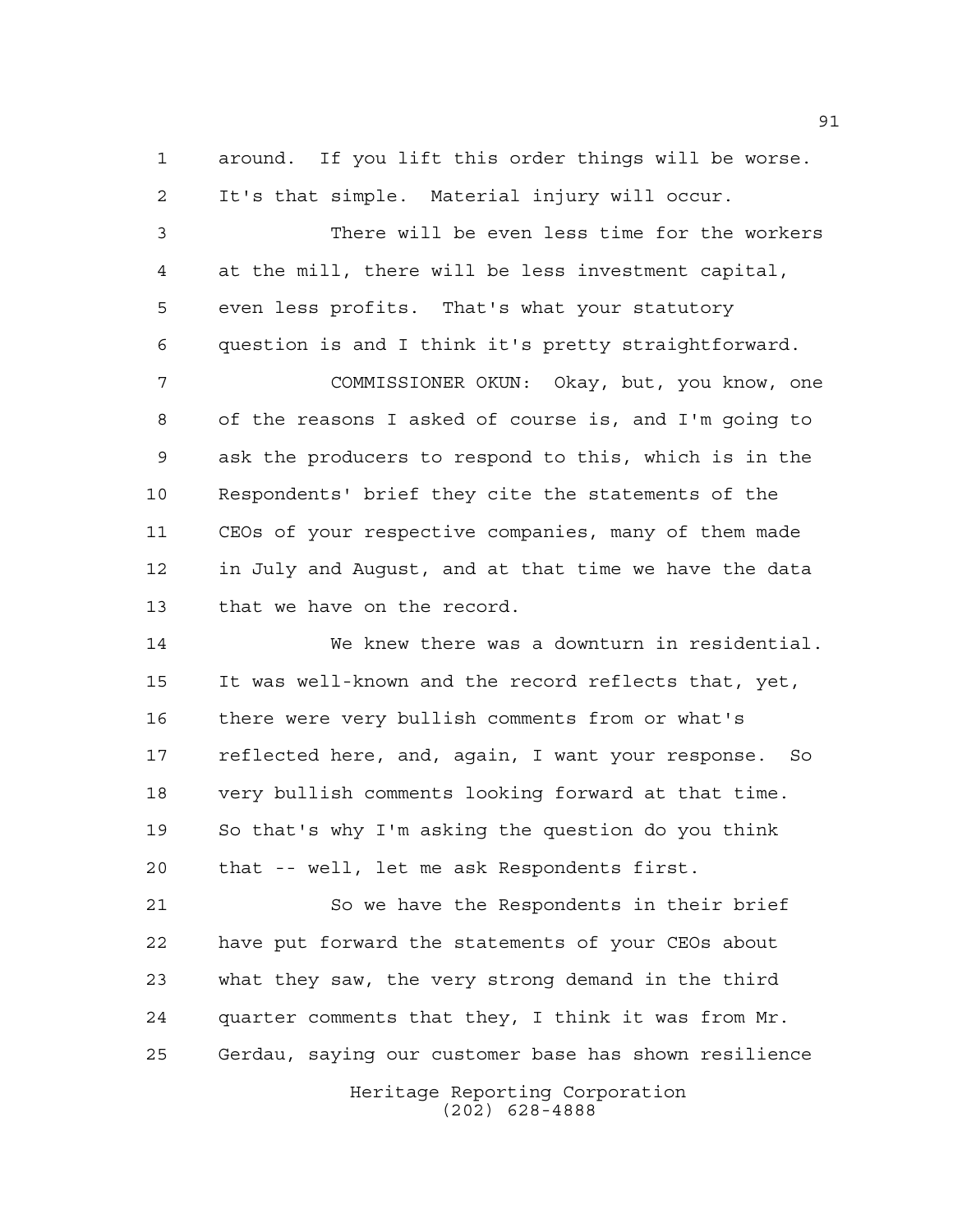of a general weakening of the North American economy as our order backlog remains solid and new contract activity continues in our downstream businesses.

 So let me just ask you to respond. Is that in fact not reflecting what is now current reality for your companies?

 MR. KERKVLIET: If I restate and hopefully ask it in the right way, what you're asking is is our business outlook third quarter, fourth quarter, first quarter next year, less so than what it was prior to July?

COMMISSIONER OKUN: Correct.

 MR. KERKVLIET: Absolutely. Absolutely. We're seeing from our fabricator base, they have a thing that they work off their backlog. So right now in our fabricator business, which like Commercial Metals and like Nucor is an independent business, it's 18 run on their own, they are living off their backlog.

 Their backlog is not increasing. So once their backlog pretty much shrinks up, they don't have any business going forward. I guess I just want to take this opportunity to talk about how long this cycle might possibly be.

Heritage Reporting Corporation (202) 628-4888 The Portland Cement Association, I just want to read from them specifically because I don't think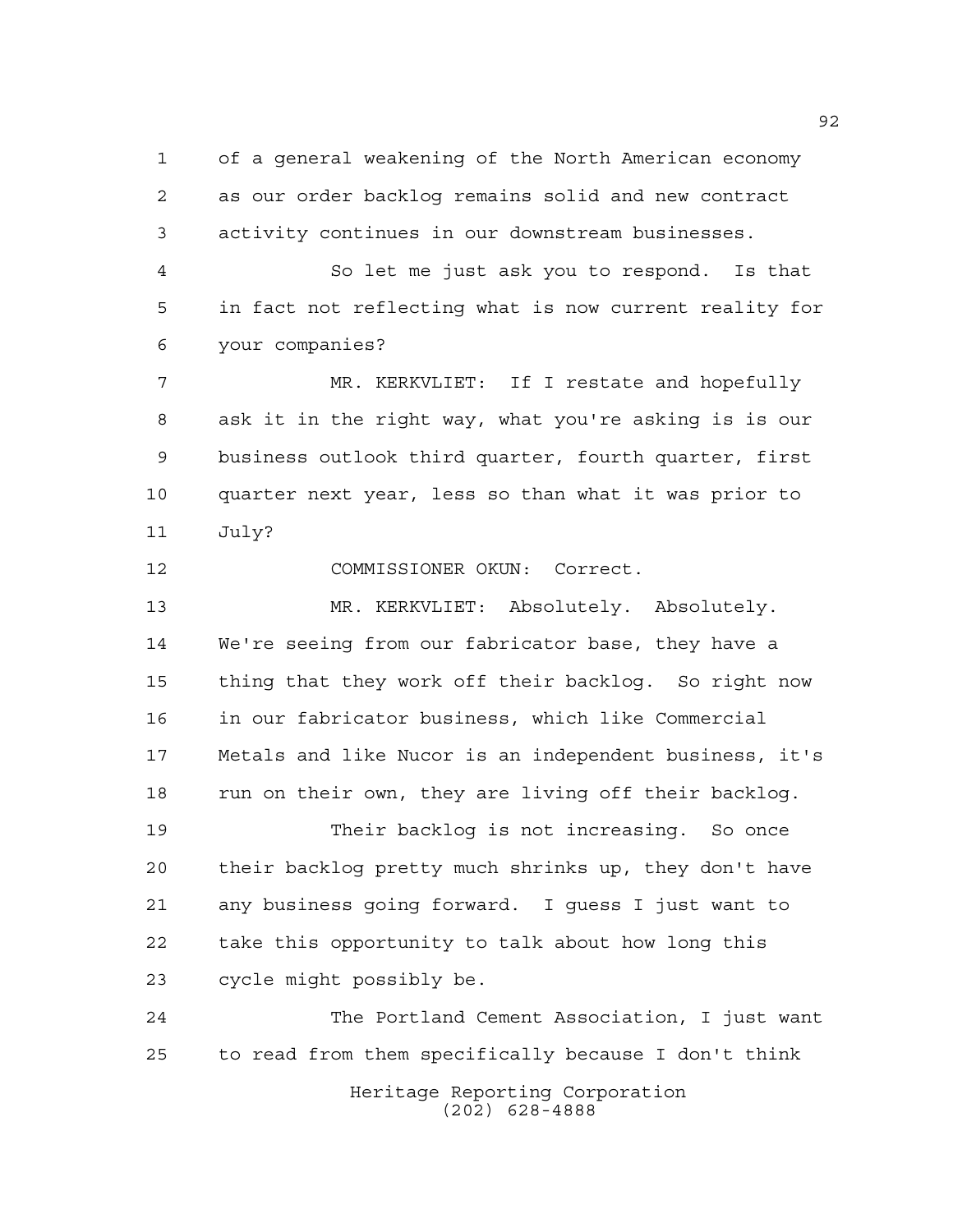you could have said it any better, but it says the combination of lower expected returns on investment, tighter lending practices and a dramatic erosion in business confidence are expected to result in a significant decline in nonresidential construction activity during 2008.

 Unfortunately, once nonresidential construction contracts it typically takes at least 18 months for recovery in nonresidential construction materialized from the onset of better economic conditions. This implies that the nonresident construction will probably decline further during 2009 before tepid growth materializes in 2010.

 COMMISSIONER OKUN: Okay. So I just want to be clear. So to me, because your response on that, and that's why I was asking Mr. Price the question, the response on that is if the president of Gerdau was saying on August 11, 2008 that things look really good for us and they now don't look good, then it seems to me it's reflecting data that is not in our record.

 That's what I'm trying to understand for purposes of our analysis. Are we really being asked now to look at analysis that starts post what we have here? Because these statements all reflect what was already on the record. That's what I'm trying to

> Heritage Reporting Corporation (202) 628-4888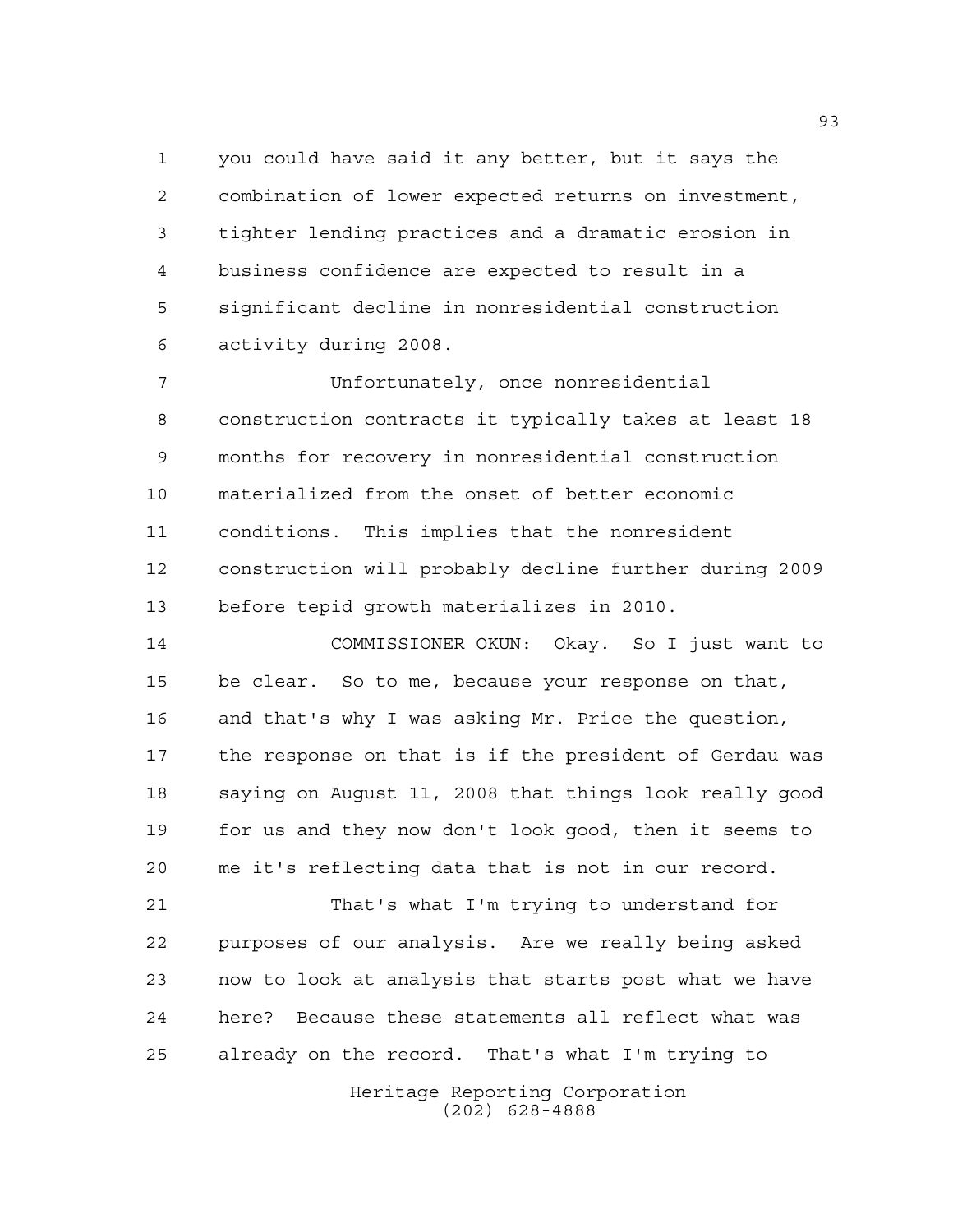illicit here.

 MR. PRICE: Yes. The PCA document is on the record. We've put together multiple articles, all from various news publications, all on the record. This is actually quite extensively documented in all of the secondary materials attached to our brief. COMMISSIONER OKUN: Right. And so you've put data on the record and in your exhibits post-July reflecting what's going on. I'm just saying for what we've collected, you know, in the normal course of business is not yet reflected. That's what I'm trying to understand. So if I could just ask the other producers, Mr. Hilton, just to comment, which is has your company changed its forecast based on data that's happened since July, and, if so, what's that reflected in? MR. HILTON: Well, our company is in the process of changing our forecast for sure. One of the things that you have to be a little careful about when you make projections or hear projections from a CEO from a company that is diverse, like Commercial Metals, is when some of our segments are down, others are up, and vice versa. So, for example, the past year has been a good year for the mills because of the metal margin,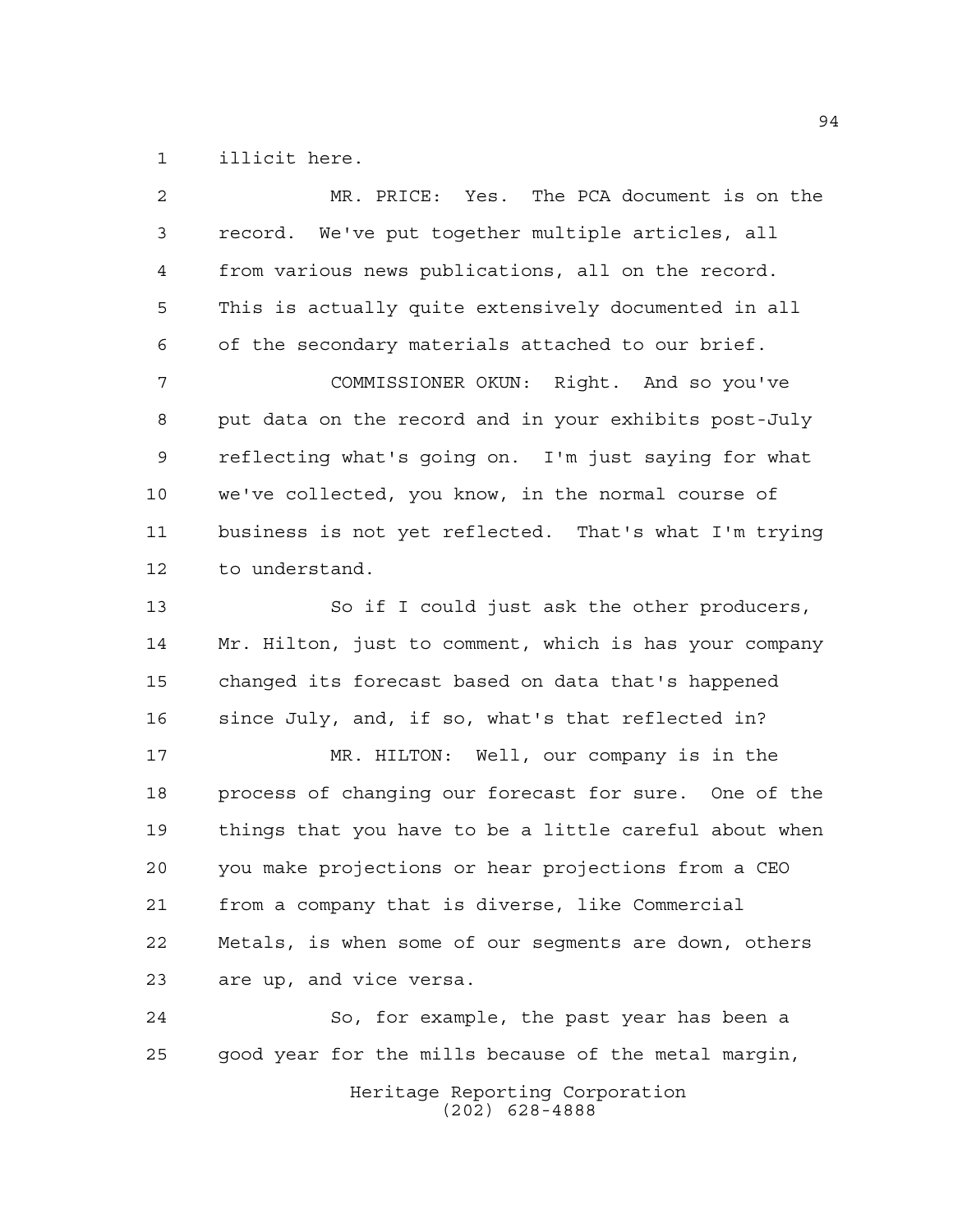it's been an unbelievably good year for scrap division because their prices just skyrocketed unexpectedly, but it's been a very poor year for the joists business and a not so good year for the rebar fabrication business because they've been caught with backlogs at low prices and then the price of their steel went up significantly.

 So they've had a lot of difficulty in trying to fulfill these orders and make money because they're at such low prices compared to what their prices of steel. You know, without this economic crisis and unexpected turn of events, looking forward we would see the fabricating business really doing well as prices start coming down because now they've got backlogs and they've got orders at very high prices and they're going to be buying at lower prices.

 So, you know, you have to factor all that in when you listen to the CEOs and what they're projecting.

 COMMISSIONER OKUN: Okay. Mr. Stone? MR. STONE: Yes, Commissioner. Part of this thing, when we look at, you know, projecting for the next quarter, it's based upon what your order book rate is at the time. As Jim had said earlier, part of the thing was you work off of the orders that you have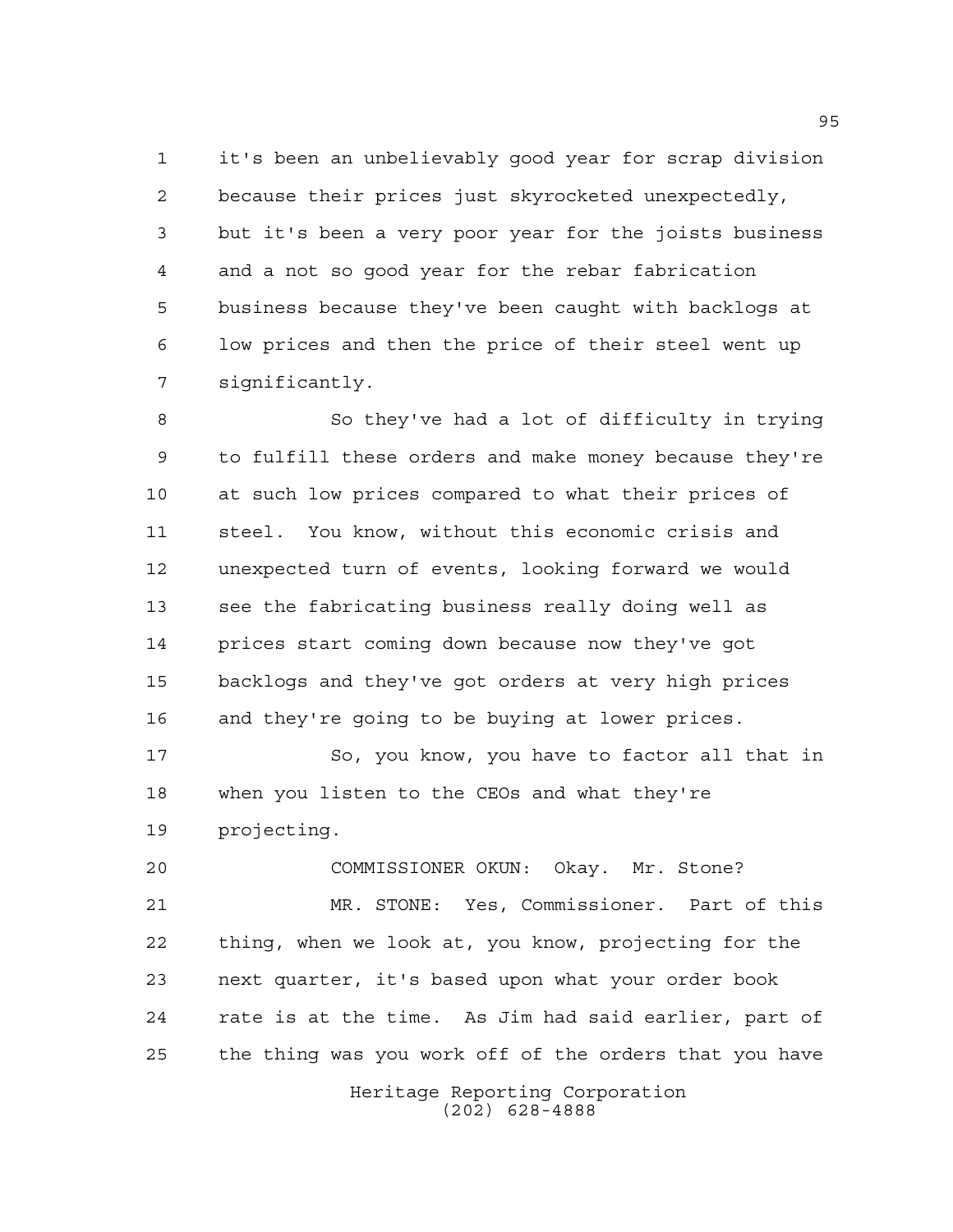on your books, your backlog. So I would tell you back then second quarter looking at third quarter we were still relatively optimistic.

 I will tell you now we're not optimistic, as I will tell you now that we've put all future expansion plans on hold, okay? We're shipping less steel. I could tell you our shipping rates in the last month were off double digit figures from where they were a month ago. So everything has gotten a lot worse in the last two months in particular.

 Everything that these other gentlemen have said was if you look at future business, future business outlook was declining four months ago, five months ago. Nonresidential construction was affected four or five months ago. Not reflected in the figures because of backlogs.

 The reality is is that we did say back in the May hearing six to nine months we thought nonresidential would follow to the decline in residential. We weren't quite right but we were close. We've seen that decline happen, and we were still bullish because of the backlog that we had, I guess in the short take to your question, but as we progressed forward throughout the quarter, we got a little bit more hesitant about that bullish and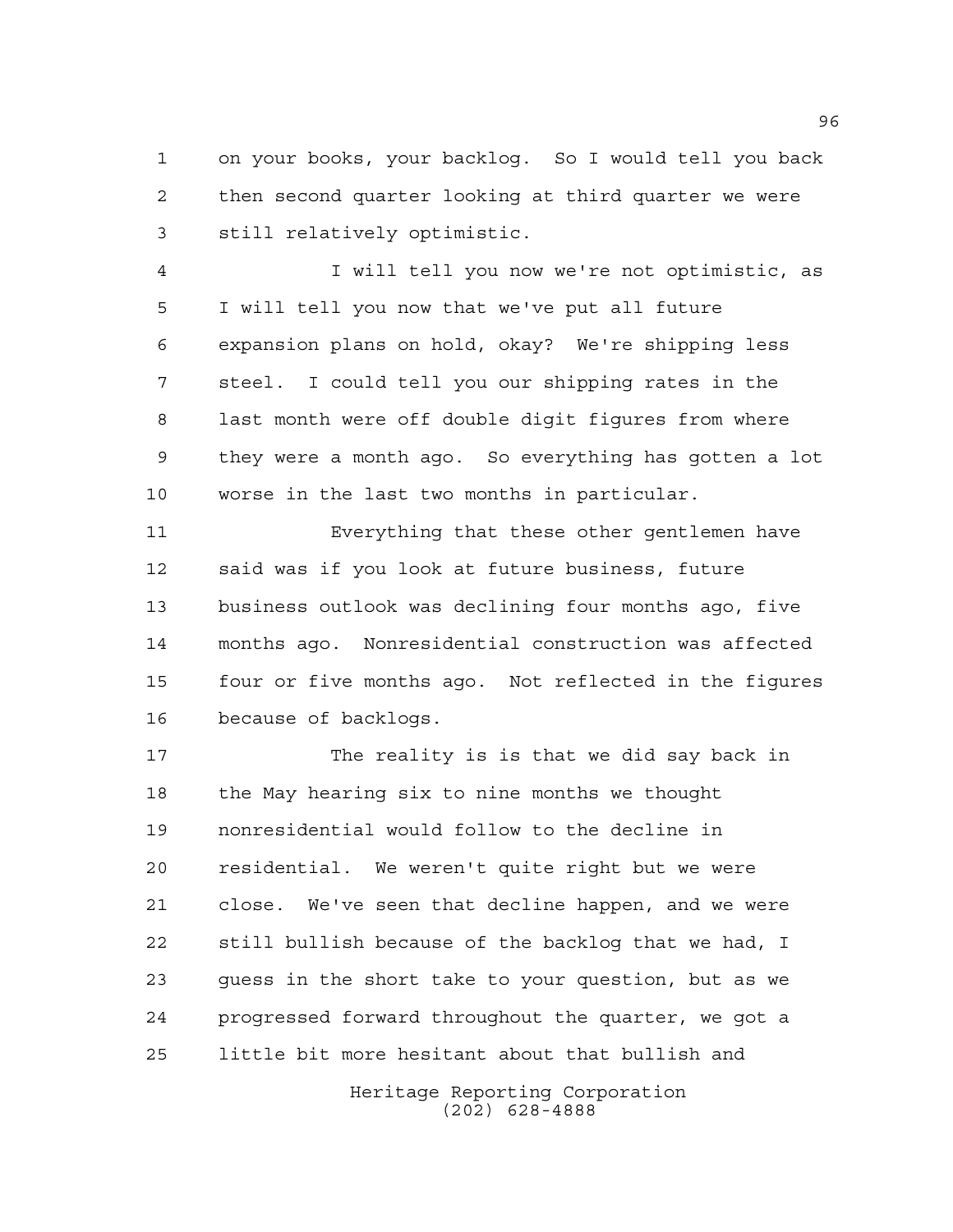optimism because --

Heritage Reporting Corporation (202) 628-4888 COMMISSIONER OKUN: Mr. Kerkvliet, you had talked about the Baltic Seas freight rates and I had looked back at, you know, the information. Obviously it would be helpful to have the actual index put on the record for us. But just to this point that was raised earlier of trying to figure out, you know, are we looking at corrections that are short-term or not, you know, it talked about what happened to freight rates in the plunge and then, you know, again, you have on the other hand. Some analysts said the correction was overdone and it would recover in the seasonally stronger fourth quarter. Prices have peaked on winter demand in recent years. Like January 2008, we believe that the freight market has overreacted to the negative sentiment in the financial market analysis, and as the investment bank, Goldman Sachs, said in the report, don't know who to believe these days. In our view, the BDI looks technically oversold, but more importantly, we see fundamental support as well. So I guess just for purposes of the posthearing, both the historical index could be put on the record and then, you know, anything further you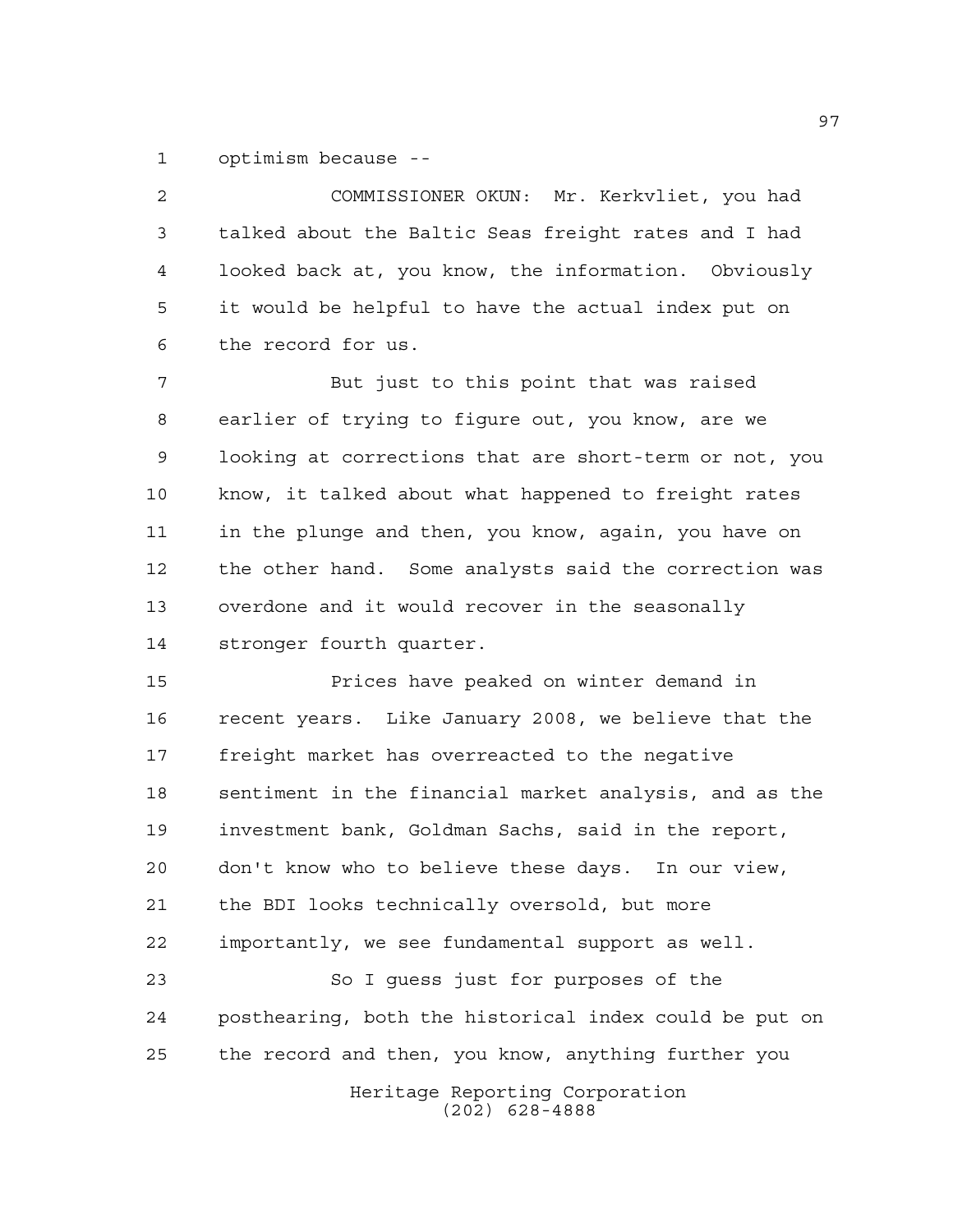Heritage Reporting Corporation (202) 628-4888 can add on if there's any other analysts out there or other information looking at this to say whether going forward freight rates are going to stay at that. I think that deals with the commodity market. My red light's come on. I'm so sorry. I got carried away with reading that. I will come back on my next round. CHAIRMAN ARANOFF: This is another trend that we can document. We're all going over time today. Commissioner Lane? COMMISSIONER LANE: Mr. Stone, you may have answered this but this is a question for you and for Mr. Hilton. On page 3-4 of the staff report there are two 2008 projects listed, one for Nucor and one for Commercial Metals. Are those projects still on schedule? MR. HILTON: You're talking about the plant in Arizona? COMMISSIONER LANE: You know, I can't remember what it was. MR. HILTON: Yes. Okay. COMMISSIONER LANE: It's on page 3-4, though. MR. HILTON: Okay. Well, I didn't want to have to look it up but I'll assume that's what it is.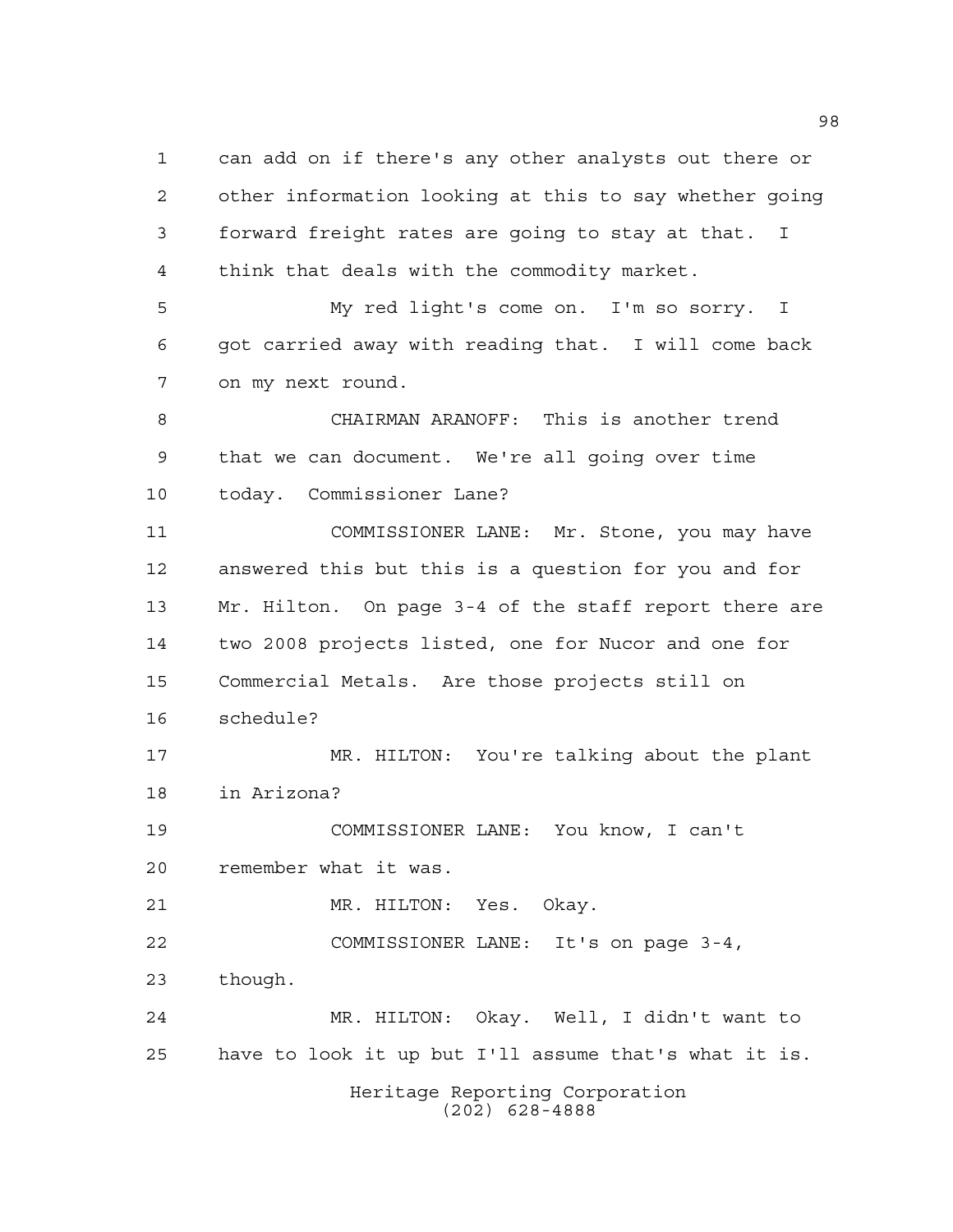Yes. We started doing the planning for this project about five years ago, we got approval from the board about two years ago. We saw a real opportunity for us in Arizona in the Phoenix market. There were no operating steel mills in that area and a rapidly growing area in Arizona.

 So we planned a new mill, it's called a micromill, which is probably a third of the capacity of a normal steel mill, and it's just to take care of a niche market. It's about \$180 million project that has already begun.

 We've already got most of the equipment on site and a lot of the foundation is in, so at this point in time our plans are to continue with construction of the project and hopefully by the time it's completed, which is about a year from now, maybe things will look better.

 As far as any other projects are concerned, we've pretty much canceled all of our capital expenditure projects that we had planned for this coming year other than those related to safety, environmental compliance or just necessary things just to keep the business running.

 We had planned on building more of these micromills in areas of the country and the world that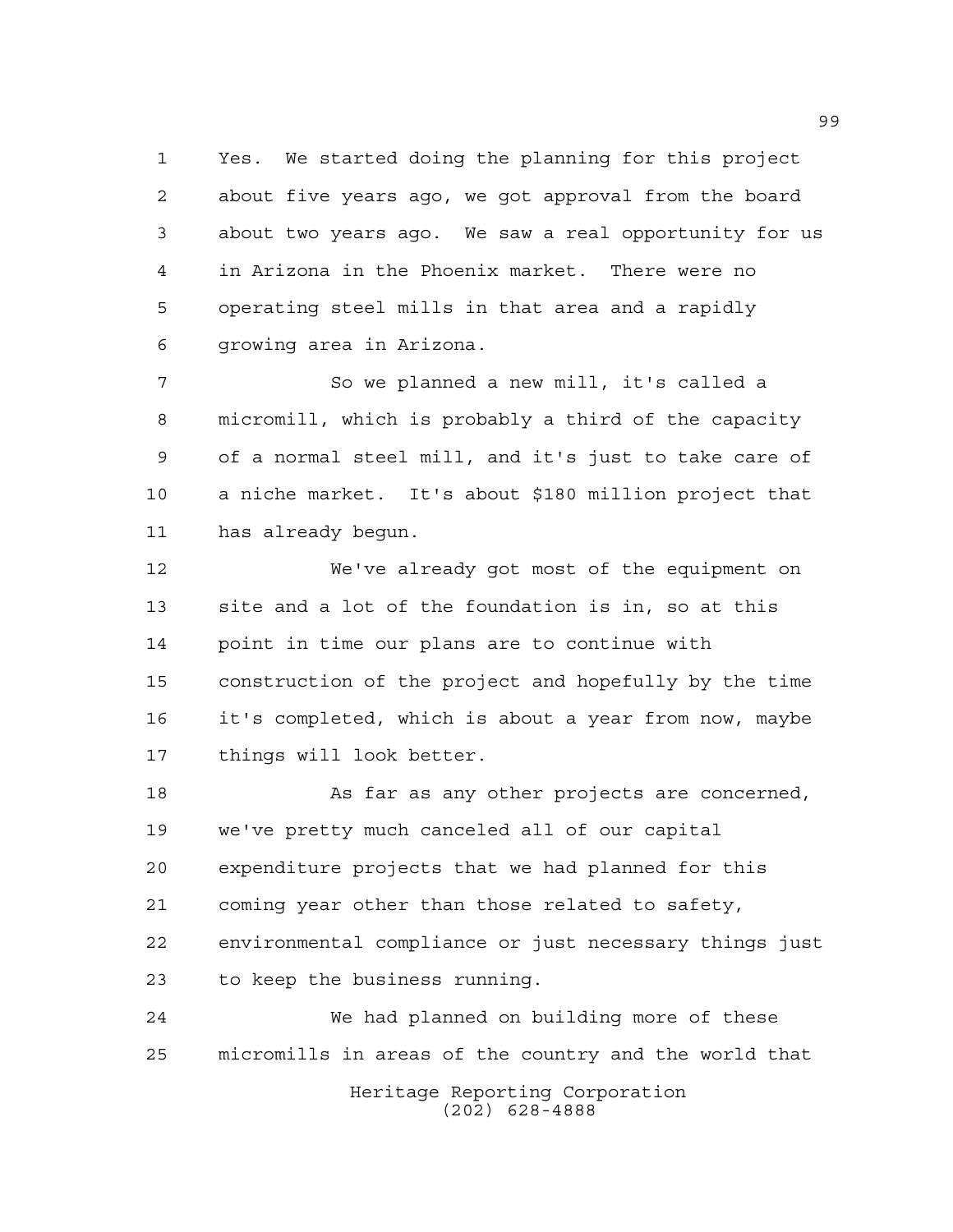we thought were similar niche markets but we put those all on hold at this point.

 MR. STONE: Commissioner, in regard to Nucor, we announced several months ago about the opening of a mill in Arizona as well. Actually, we had the mill there since 2002 when we had purchased the assets of Birmingham Steel. We did market studies and demographics suggested Arizona is a growing area, that whole southwest was a growing area, and it made some sense to us to go forward.

 Taking back to Commissioner Okun's question, we were much more bullish six months ago than we are today. That mill, when we decided to announce opening it, the plans were to manufacture rod and rebar. Rod was going to be the overwhelming percentage for the production of that mill and rebar was going to be a very small percentage, about 20 to 25 percent.

 Since everything that's happened, that project is on hold. I will tell you this. There was only going to be minimal investment in the mill because it was only going to roll billups that we would send from one of our other facilities so there was no major real capital expenditures have to be made.

Heritage Reporting Corporation (202) 628-4888 It was thought at the time there was a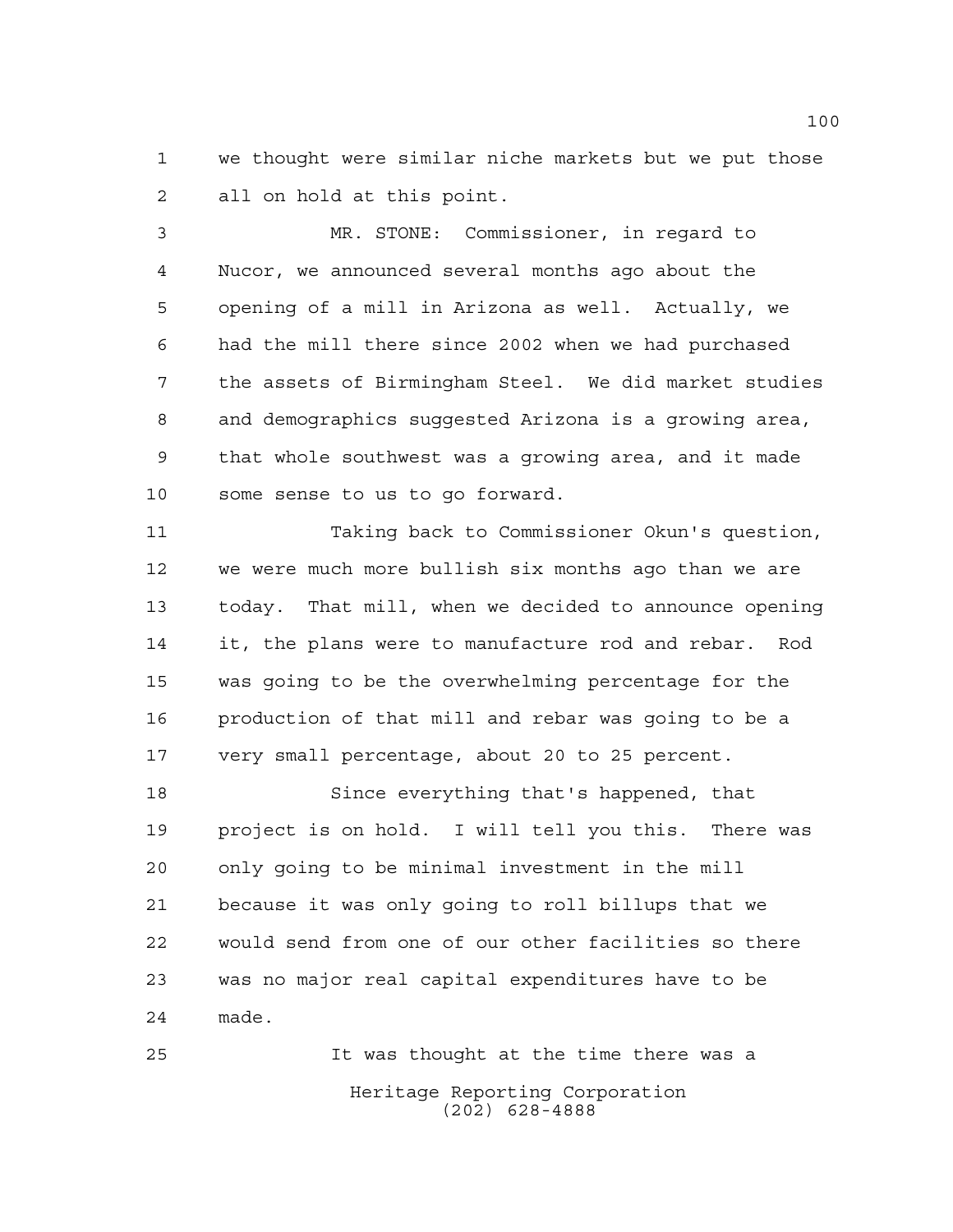market there to be served. Quite frankly, right now all that's put on hold as we speak.

 COMMISSIONER LANE: Okay. Thank you. Dr. Morici, back to you. I understand that you have said that what has been proposed probably isn't enough to deal with the current credit crisis and that more needs to be done.

 I've listened to the news and I understand that there are members of Congress who are proposing a second stimulus package that is to address infrastructure spending and infrastructure development, including I guess roads and highways and other items such as that. Now, if that would pass, would that have an affect upon this industry, and how soon could we expect that to get into the pipeline, so to speak, to affect the rebar industry? MR. MORICI: Well, I would point out a

 couple of things. We're not likely to get passage of a stimulus package until the new year. By that time, the recession will be in full flower with all of its ramifications.

 COMMISSIONER LANE: Could you pull your microphone a little bit closer.

Heritage Reporting Corporation MR. MORICI: Sorry. We are not likely to get passage of the stimulus package until the

(202) 628-4888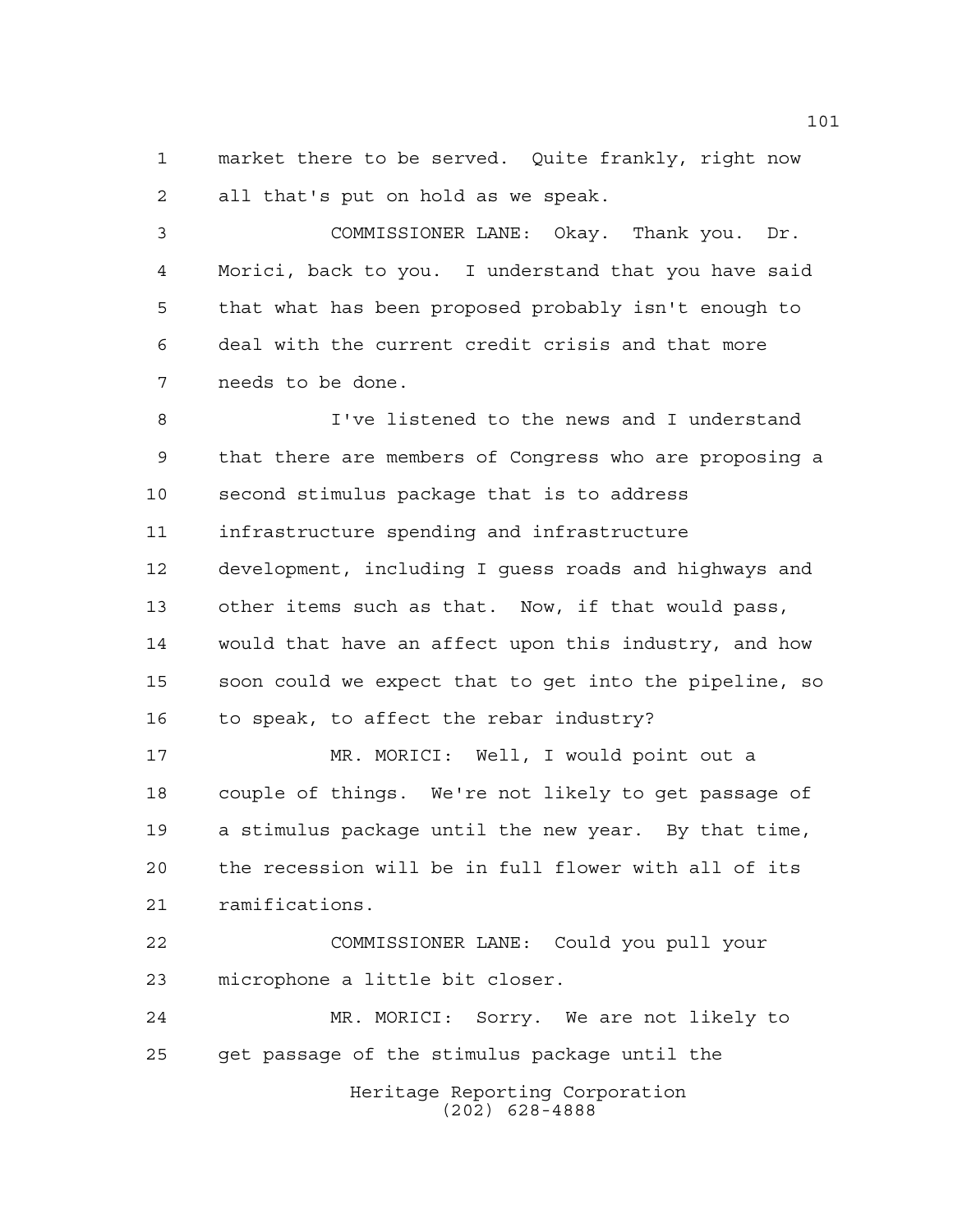beginning of the year or after the beginning of the year. By that time, the situation will be in full flower, so to speak, the recession. It's going to be really upon us.

 If you look at the stimulus package that we got that just gave people money, look at how long it took to give people checks. It took several months just to give ordinary people checks. It's going to take that kind of time to give municipalities checks, just the problem of the Congress deciding how they're going to divide the money up and all that debate, so it takes three or four months to do that.

 My feeling is you probably would not see any new construction of any meaningful consequence until we were three-quarters into this recession and so that it would not likely have a significant affect on new construction starts, and new construction, and the rebar market until we were in what was already the recovery.

 My feeling is that if it's going to have a positive affect, it's going to be in the latter half of what you might call the foreseeable future, not the front half.

Heritage Reporting Corporation MR. PRICE: Alan Price. I might just add to that. There's an architectural design time and

(202) 628-4888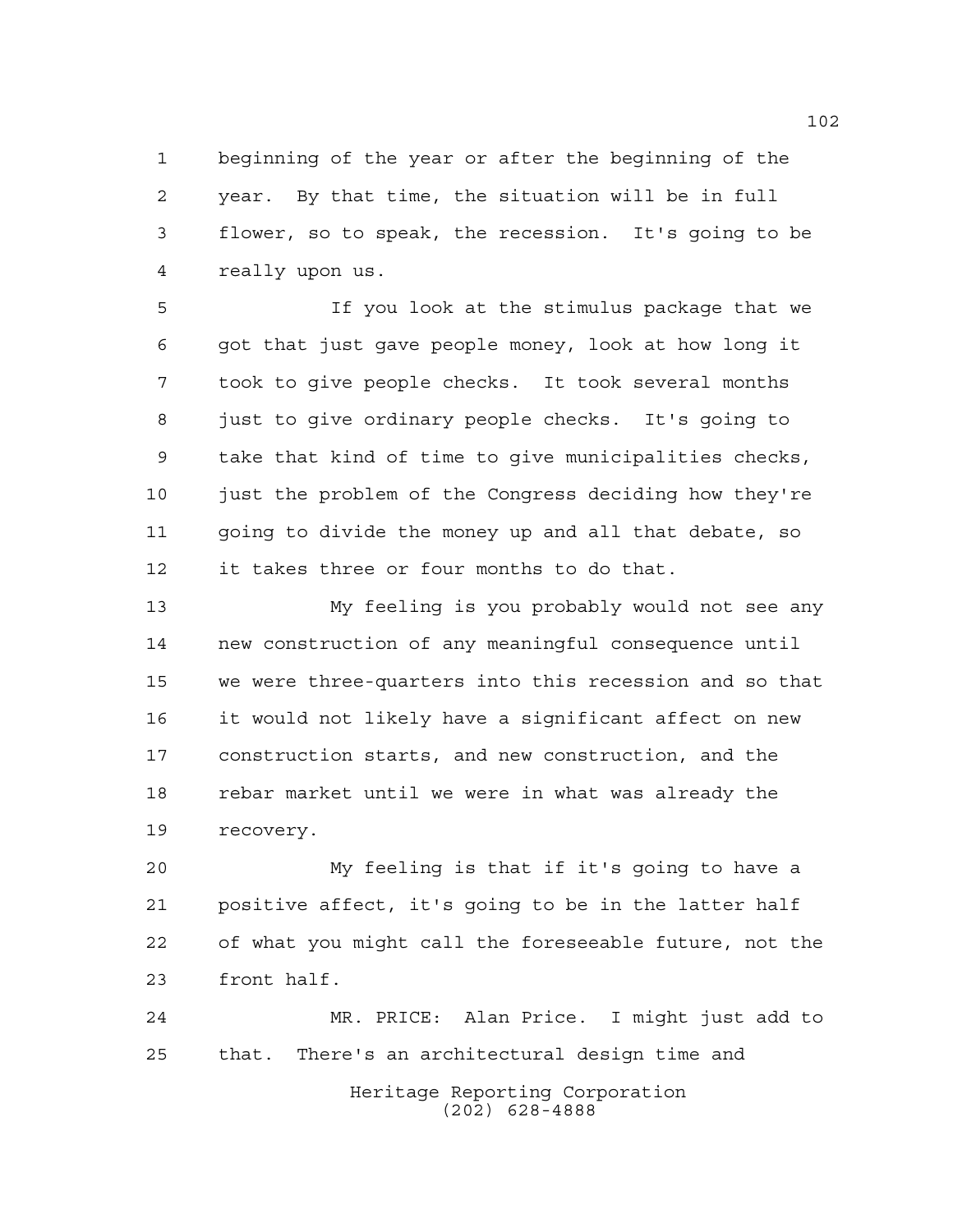engineering time for any type of project. You don't just hand out money. I think it's entirely speculative to say that Congress might pass a bill and it might have infrastructure money into it versus all the other ideas that are floating around right now, and I don't think that speculation at this point can be relied on or warranted.

 Given the design times that are involved, and there is something called, you know, there's an AIA index that people look at in this industry that essentially say, you know, how long are things down for? Given where we are now, pretty much down for at least 18 months. It's hard to get those things turned around and designed in anything less than that.

 You have to permit it, you have to do environmental citing, you have to do all the engineering. There is a lead time. So you can sprinkle all the money you want. If it passes, it would be a long time before it happened. The latter half of the reasonably foreseeable future is probably optimistic at this point.

Heritage Reporting Corporation (202) 628-4888 COMMISSIONER LANE: Okay. Since you brought up the terms reasonably foreseeable future, what do you think in this particular case and in the circumstances that we are seeing here, what would you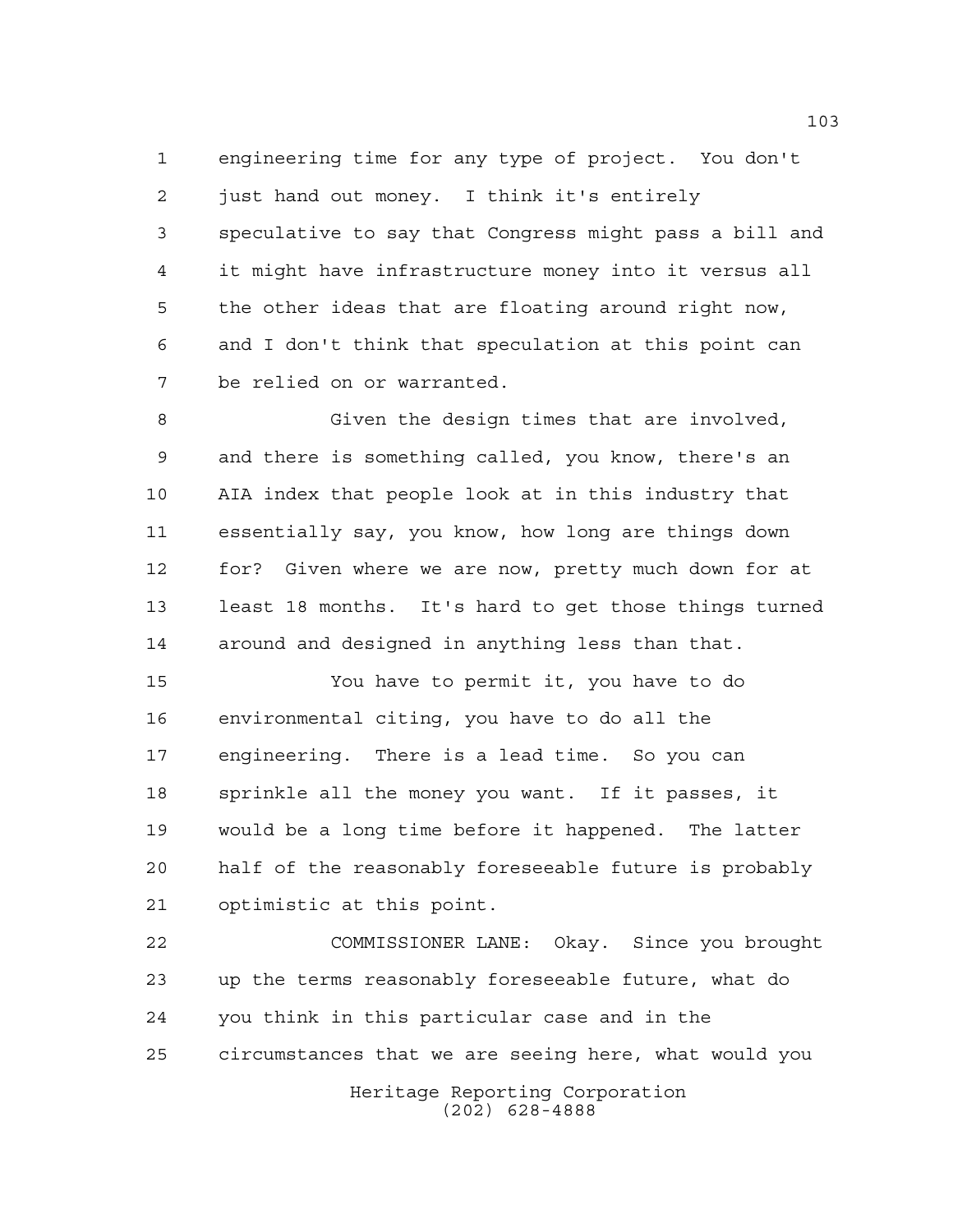ask us to look to to be the period of time for the reasonably foreseeable future?

 MR. PRICE: The Commission precedent steel cases has been about 18 to 24 months, so that pretty much takes us into 2010, latter half of 2010, at the rate things are -- given the time you vote in this case. In this case I have little question that there will be material injury within that period if you lift this order.

 There have been cases where we have suggested longer periods to take into account the capital cycles, but, you know, honestly, in this case I have little doubt that if you lift this order even a modest influx of dumped imports will have a material adverse affect at first and I think it will be a lot more than a modest influx.

 COMMISSIONER LANE: Okay. Going back to a question that I asked Mr. Miller earlier, and if I wasn't specific enough, maybe it can be answered now or in the posthearing, with the cuts in production and the number of employees who are working less hours, what have the employees been told as to how long this reduced periods of production will last?

Heritage Reporting Corporation (202) 628-4888 MR. MORICI: Very little. COMMISSIONER LANE: I'm sorry. Could you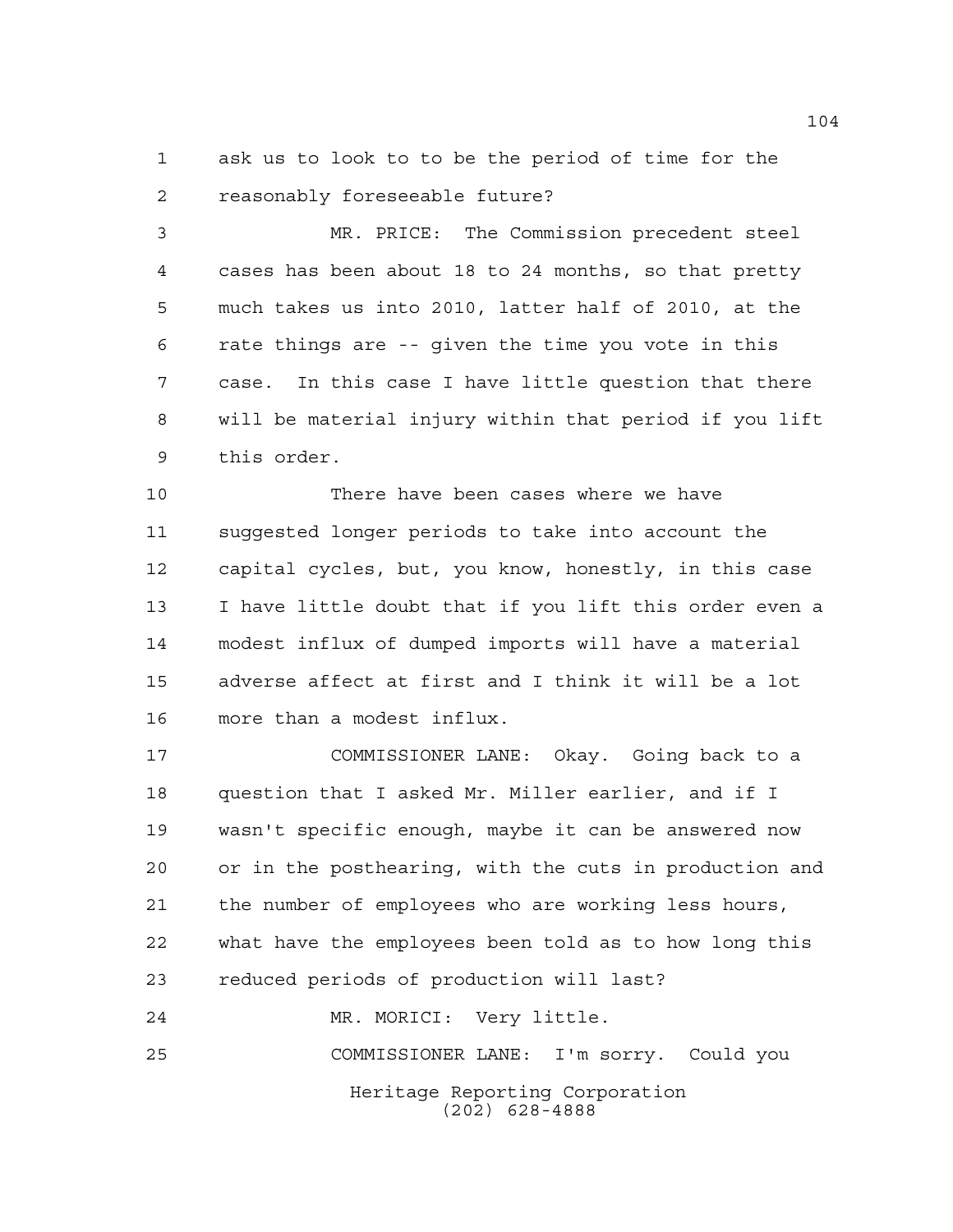1 get closer to your microphone?

Heritage Reporting Corporation (202) 628-4888 MR. MILLER: Very little. I mean, no one can give us a definite answer as far as how long it will be before I can see a turnaround. COMMISSIONER LANE: And so are most employees then just taking each week as it comes and see what happens? 8 MR. MILLER: Exactly. COMMISSIONER LANE: And is that pretty much true across the entire rebar industry? MR. MILLER: I don't know about the entire rebar, I just only know about Nucor Steel and Birmingham. MR. HILTON: Well, we're basically just telling our employees that we don't know what the future holds. We know that our demand has definitely dropped off, and we know that we're going to experience lower prices. It's definitely going to affect our productivity. It already has, as I mentioned in my brief, that most of our mills are going down at least a week to two weeks this month alone. There will be more shut downs in November and December, and we've told them that, and just to be prudent but to be positive and to be thankful that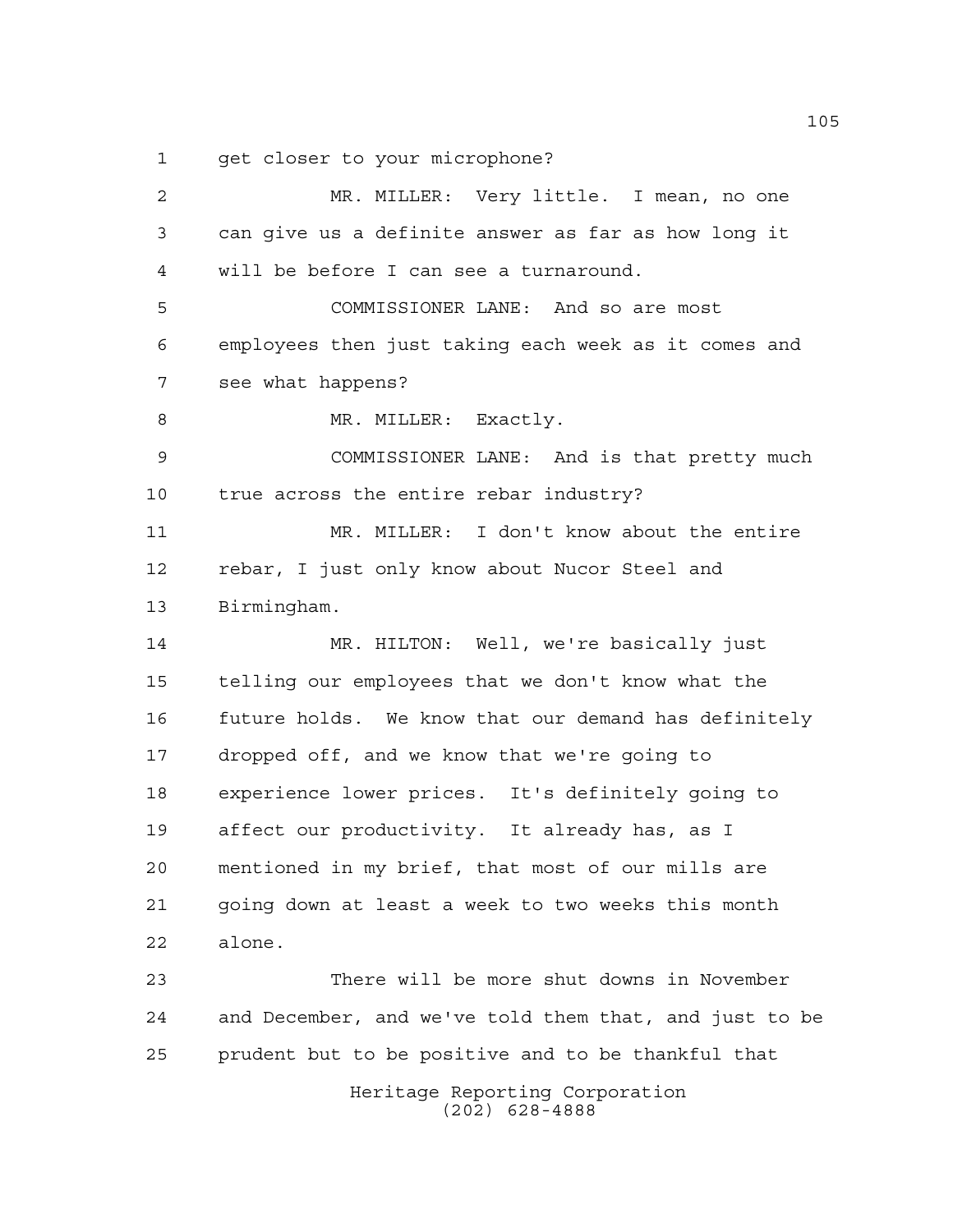they are working for a solidly financial company and that we're going to do whatever we need to do to try to get through this.

 COMMISSIONER LANE: Mr. Stone? MR. STONE: Yes, Commissioner Lane. Just to follow-up. One, we are having talks with our employees, but the fact of the matter is we don't know what to say about when this thing is going to turn around. Our employees are having a difficult time rationalizing what's going on. So are we.

 Going back to the comments, you know, several months ago we were all fairly bullish about things. We did expect a decline in business, but we didn't expect this to happen. Normally what we do, the first thing we do to insulate people like Louis and others is if there are other markets that are a little bit stronger than the market he's serving -- and the market he's serving is the southeast.

 Florida is a big part of where their steel would normally go to. You heard about Jim's comments about the Florida situation. So what we try to do is shift products from that mill to some other location so that we could service our customers and do what we need to do so that we kind of try to keep the mills working and the people working.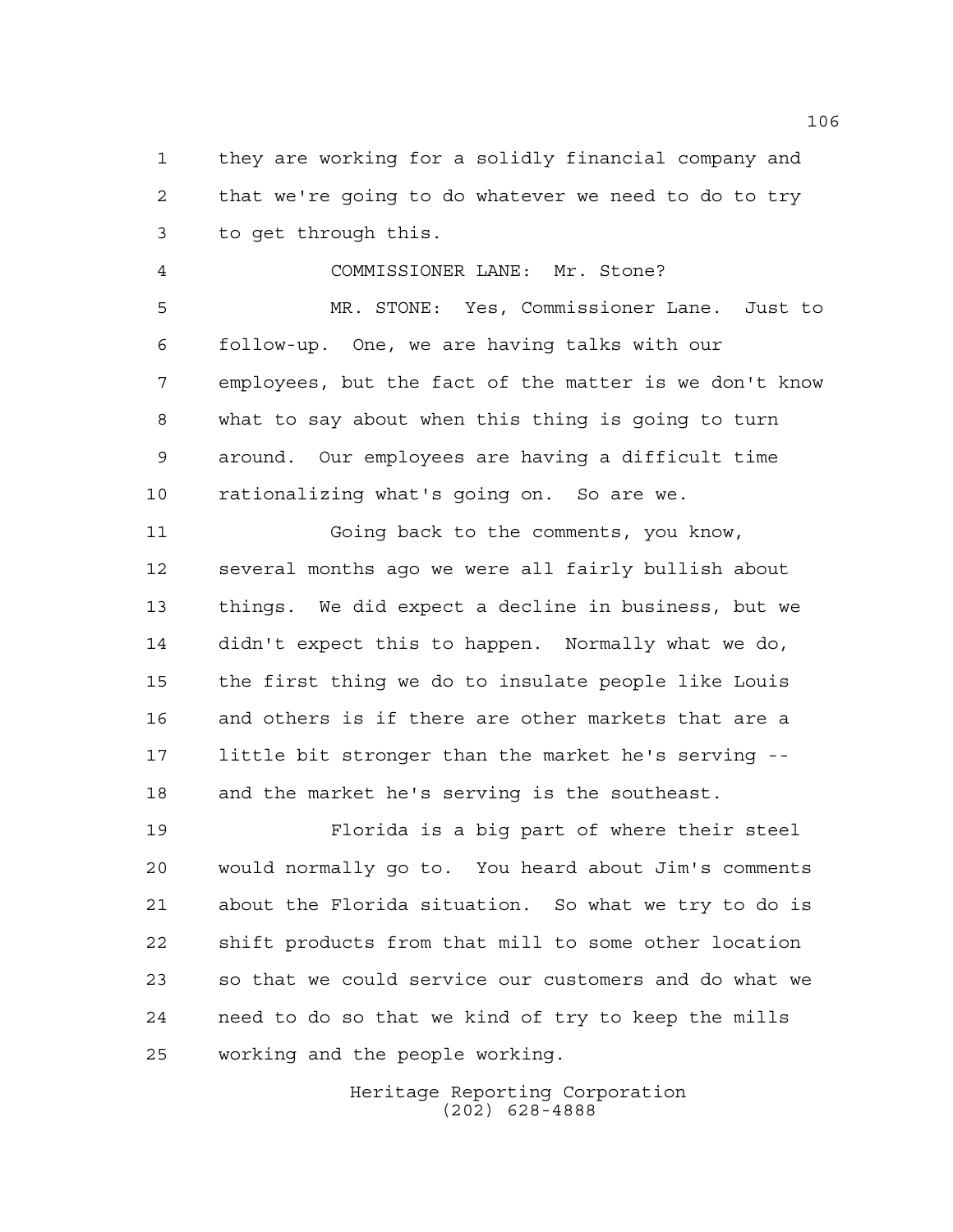Where we are now, there's no more rabbits left in the hat, and that's unfortunately where Louis' mill is, in that position. Our other mills now have all taken cuts across the board, okay, in terms of production. So we do have some tough times. So what are we trying to do?

 We're trying to make sure that we're competitive in the marketplace, we have announced price increases across all our product lines publicly the other day, so it is public, and so we've announced, you know, decreases in our prices. We've done that because we need to stay competitive. What drives a lot of this is the fact that you look at international pricing, the imports that are offered, so we're trying to do what we can do.

 So the bottom line is this. We're trying to work hard not to lose market share so that we could keep our employees working. That's the long and the short of it.

 COMMISSIONER LANE: Okay. Thank you. Thank you, Madam Chair.

 CHAIRMAN ARANOFF: Commissioner Williamson? COMMISSIONER WILLIAMSON: Thank you, Madam Chairman. To continue along that line of questioning, the industry did have extremely robust profits and

Heritage Reporting Corporation (202) 628-4888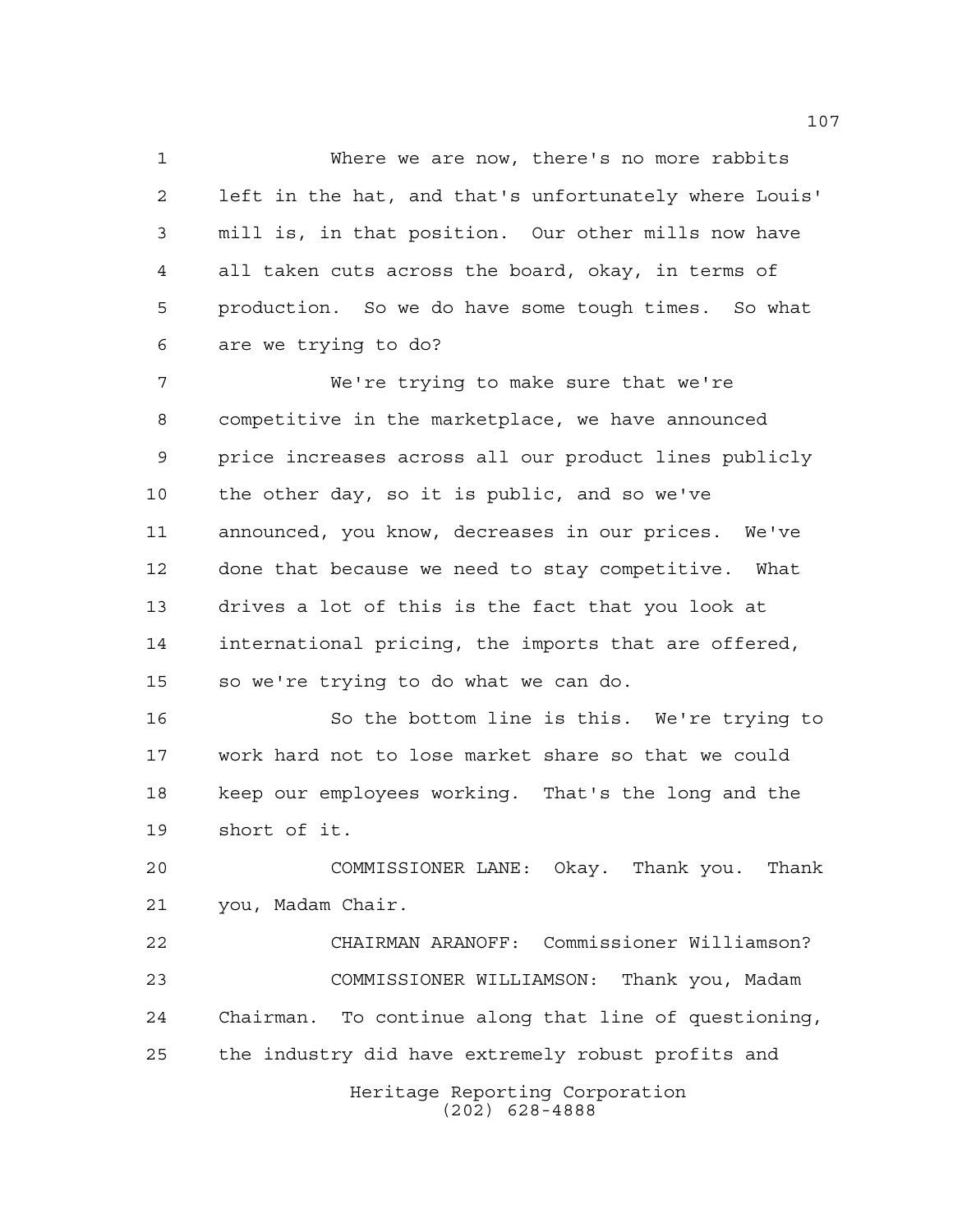have had since 2004, and yet, you're arguing that, you know, you're vulnerable based on the present financial crisis. How should the Commission take into account this period of robust profits?

 MR. HILTON: Well, first of all, I don't think there's anything wrong with making profits. That's what we're here for. I just wanted to make that clear. We're not ashamed of making profits, but the fact is that our profitability obviously directly affects our employees.

 We have what we call at our plants a profit and performance bonus, and we pay that out in a check to them at the end of the year and it's based on their total take home pay for that year. The past three years we've paid out the maximum of 11 percent. Years before that, in 2001, 2002, most of the mills made zero percent.

 We also have profit sharing plans where we pay a percentage of the profits to the employees. The past couple of years our employees, through P&P, through profit sharing, through 401(k) match, those type of things, got over 20 percent of their pay in addition because of the profitability of our company. That's likely to go away if the realities of the current times materialize.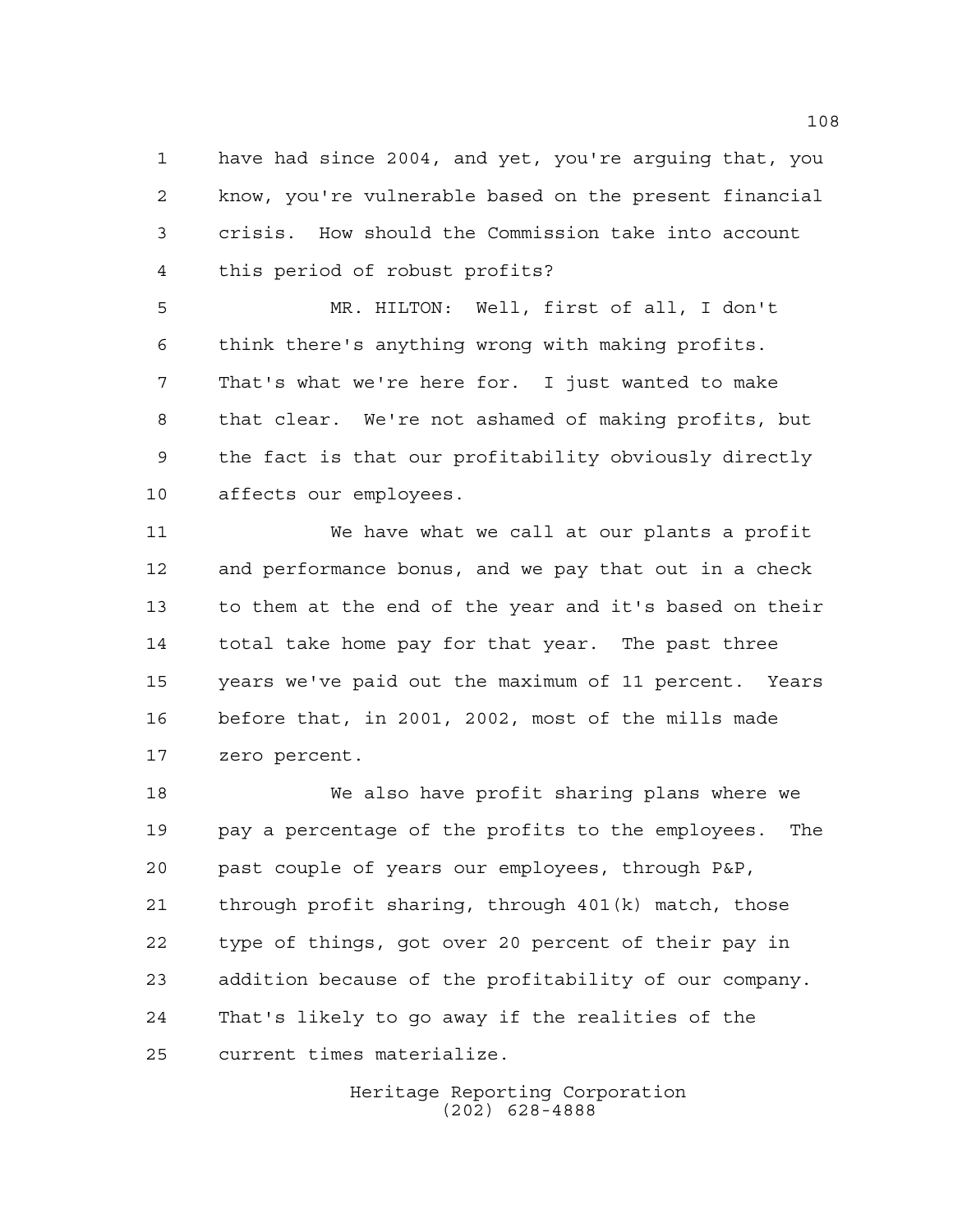COMMISSIONER WILLIAMSON: Does anyone else want to add to that?

 MR. PICKARD: Just a quick comment. This is Stan Pickard from Wiley Rein. Commissioner, I would also point you to the statement of administrative action in regard to its discussion of sunset reviews where it specifically discusses that the health of the domestic industry improves during the period of review. That can be viewed as evidence of the efficiency of the order, that the remedy is working exactly like it's supposed to. The order came on, domestic industry benefits, and that it can also be used as evidence that upon revocation, the health of the domestic industry would again teeter.

 MR. STONE: Commissioner, as well, Nucor, not to be arrogant, we don't apologize for our profits. That's our job, number one. I know you haven't suggested that. The bottom line is we take that money and we're investing it back into our business. We're investing it in our business to ensure that we could return good returns to our shareholders, to our employees, the communities around us.

Heritage Reporting Corporation (202) 628-4888 Quite frankly, we have had a good run. It's been a good run. Part of it is because of the actions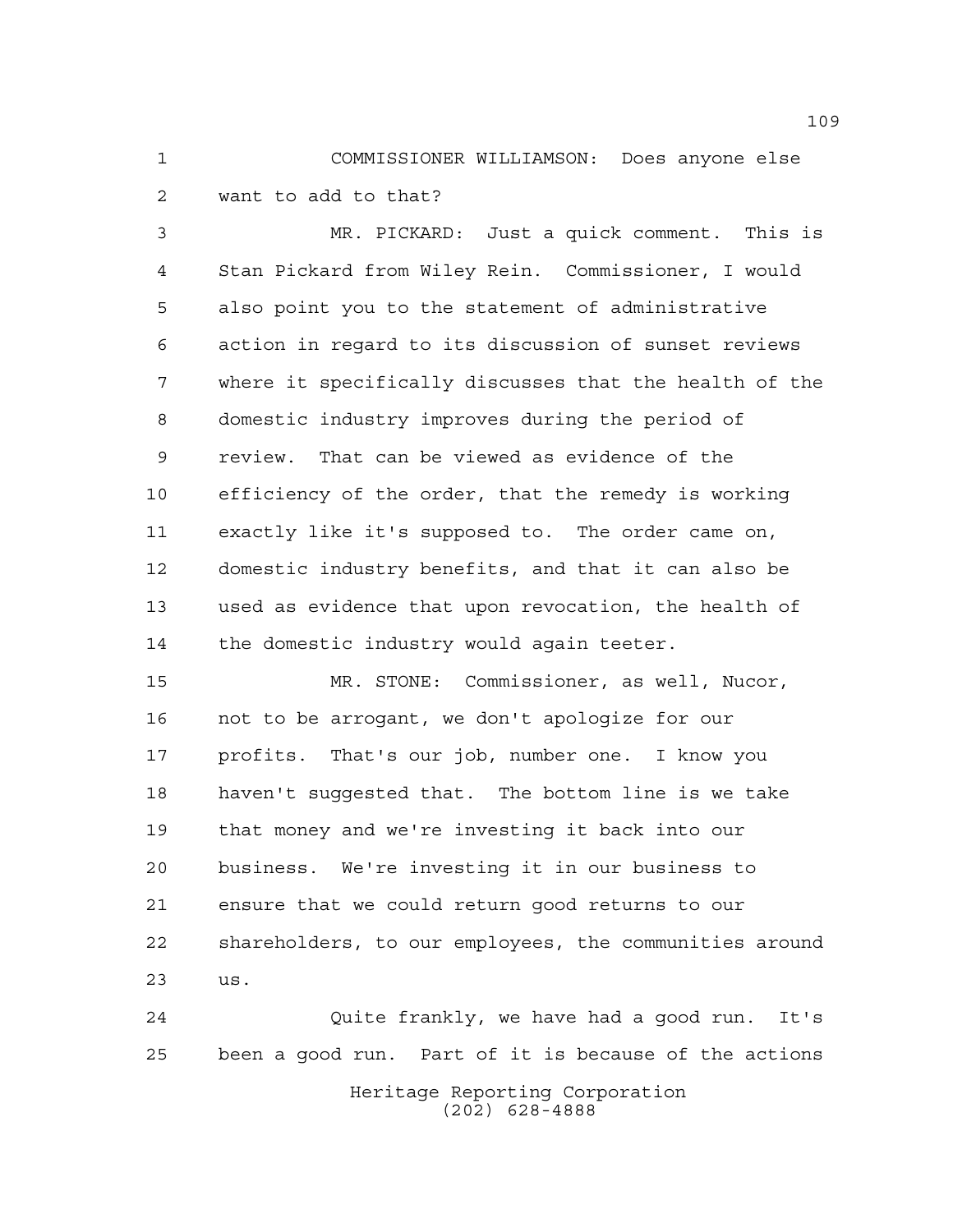we all take together. Part of it is just, quite frankly, rising economy floats all boats. Global economy continued to float all boats and it caused the rise in commodity prices, the commodity prices fueled the rising steel prices. We had all kinds of things happen that, quite frankly, we never foresaw that either, okay?

 So things have happened for a positive nature and everybody rose to that. The fact is that at this point going forward we have to nestle down, hunker down, stay competitive, and now we have to protect everything that we build our asset base around. It's really, for us, we've tried to have a better control of our costs and do the right things for the communities, our employees and the environment.

 So looking forward, bottom line, what we see is the declining market, a smaller market, that this economy was led by consumerism, it's not going to be there, you've heard all the other parts. So we see a smaller marketplace, so we need to make sure that we could at least try to capture as much of the marketplace that's going to be available to us. That's where we're going to be.

Heritage Reporting Corporation (202) 628-4888 COMMISSIONER WILLIAMSON: Okay. Thank you.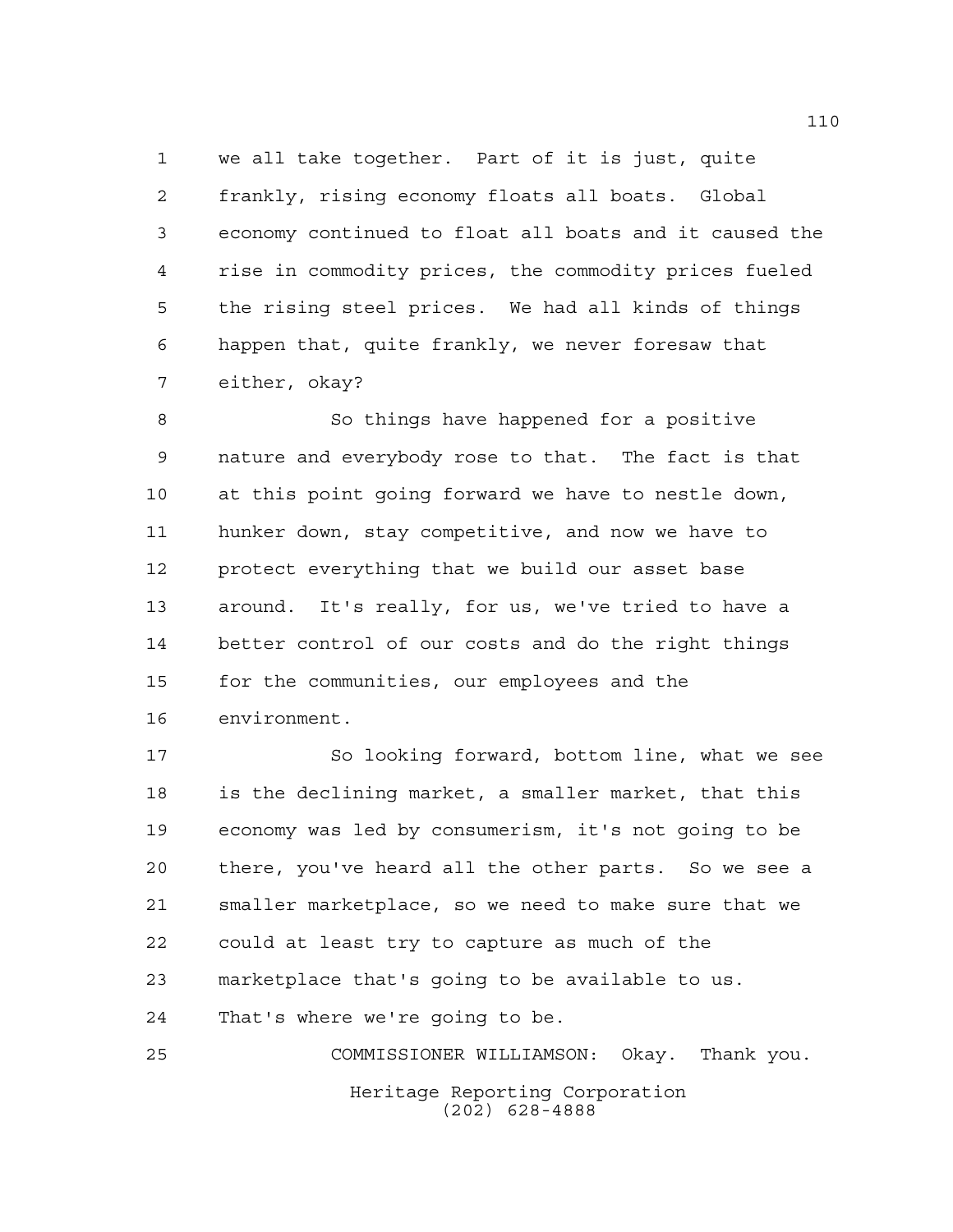When I was first going to ask this question I was thinking about, you know, whether that period of profits have helped you cushion the impact of this current turmoil, but then when I talked to your employees I realized that there's no cushion for them.

 I think your answers have sort of explained to me why it's not and maybe a measure of how much cushion you have. That was the thought behind the original question.

 MR. STONE: I would say this. For this year, you know, there will be profit sharing that Louis and his family will get, and I will get, and our employees will get based upon the first nine months' results for the company. That's the long and the short of it, okay? Going forward, it's a whole new year, you start the game all over again.

 Quite frankly, what we're looking at going forward is no 11 percent profit sharing, okay, or you could face that, and that's the thing that I think we're talking about is looking forward. Looking forward is it doesn't look good. The situation could get as desperate as you could shut facilities down.

 I'm not saying that's what we're going to do but we're looking at things now and we're evaluating all kinds of options because we have to. That's our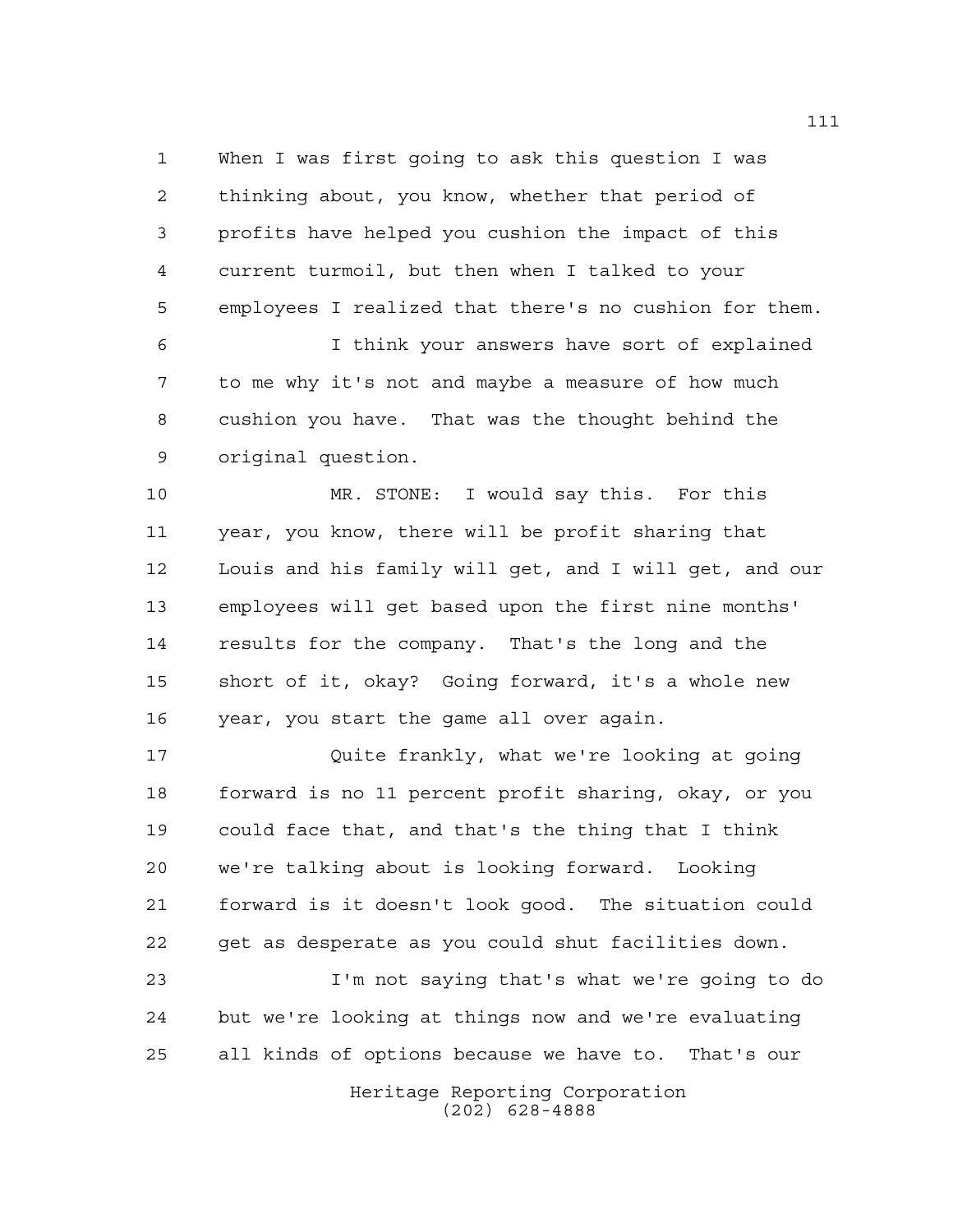jobs, to look at what does this economy -- it's going to deal with us. Right now it doesn't look good, but nobody really knows.

 We would I guess hedge on the side of conservatism and say it's not going to be good, bottom line is we're going to have less markets, less tonnage available to sell, or not to sell, but a smaller purchasing, I'm sorry, a smaller market, less market demand and we're going to have to deal with that and adjust accordingly. That's what we're faced with. Thank you.

 COMMISSIONER WILLIAMSON: Thank you for those clarifications. I was wondering if you could describe the industry's consolidation, both its horizontal going vertical aspects, and address what effect this has had on your competitiveness. In particular, what is the advantage of vertical integration to a producer in the rebar industry?

 From what you said, you know, the scrap is operating separately, the fabricators are operating separate, the profit centers. It looks like there might not be any advantages to this vertical integration.

Heritage Reporting Corporation (202) 628-4888 MR. STONE: Commissioner, from Nucor's point of view, we're ont only in the rebar business, we're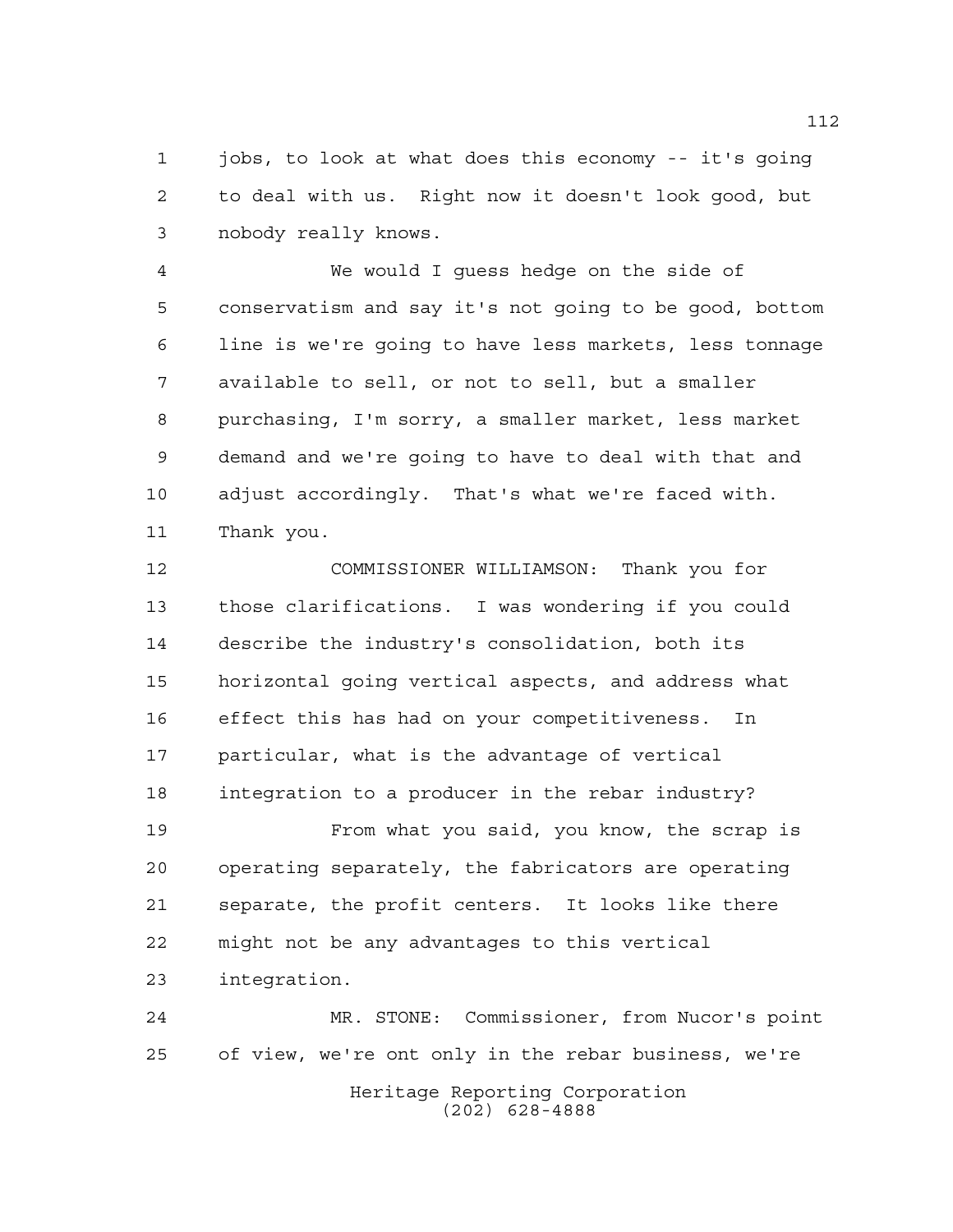in the flat-rolled business, we're in the plate business, and in some of those businesses we compete with integrated mills. Integrated mills have been having a better control of their raw materials due to

 they need orders and everything else like that. There's times when, quite frankly, we're not cost effective. What we needed to do, one, because of the rise in commodity, what was going on in the

 commodity prices for all raw materials, we thought at Nucor it was best to try to secure more, I don't want to say more control, but have a better handle on raw material costs. So we invested and we got in the scrap business.

 So we did go some downstream there because, quite frankly, we just felt that we would know a lot more being in the business than not being in the business and it would help to insulate us to see what's going on in the marketplace. The other part was we did get into downstream fabrication for reinforcing bar, one, because, quite frankly, it gets us closer to the customer.

 At the end of the day it's about the contractor, or the project owner, and architects, and design people just providing rebar and not having that insight to where it's going just helps us. At the end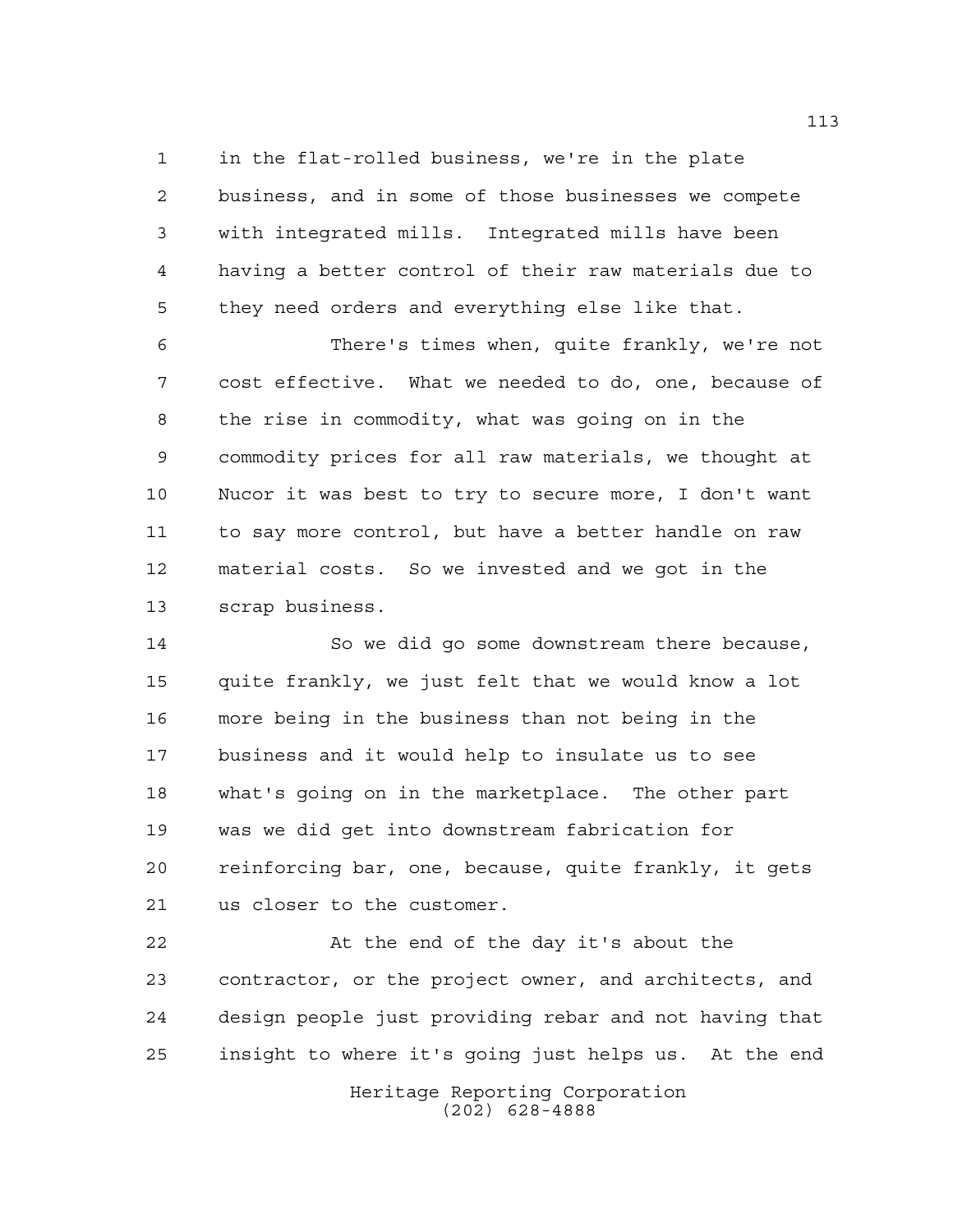of the day the price of steel is ultimately affected upon with supply and demand and we get right down to the chain as fast as possible.

 So we invested in the rebar business because, quite frankly, we wanted to protect our assets at the mill and try to service our customers better, but it does not insulate us, okay? I have state, does not insulate us against cheap imports and the ultimate price for steel.

 I mean, our fabricators still have to compete in the marketplace, and ultimately, we have to compete because the ultimate buyer is going to buy at the best price. That's what you have to do. So that's where we are.

 COMMISSIONER WILLIAMSON: Thank you. Mr. Hilton?

 MR. HILTON: Our company, Commercial Metals, has been vertically integrated for many years. We got in the scrap business in 1919, and we got into the mill business in 1947, and we got in the fabrication business around the same time, so we've been that way for many years. Being vertically integrated insulates us from when one segment of the business is up and the other one is down and vice versa, it keeps us from -- I mean, we've gone, our company has only had one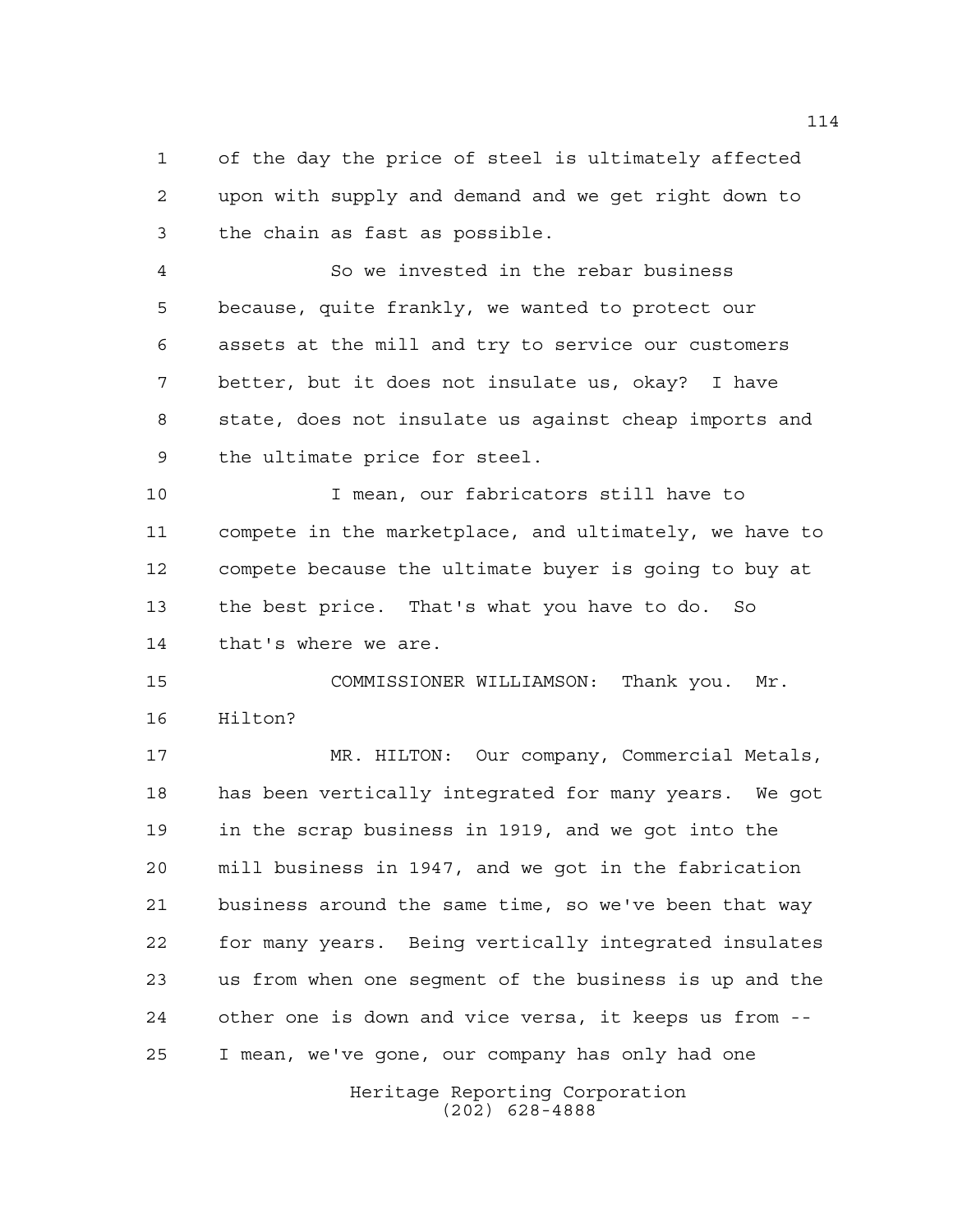losing quarter in its history.

| 2  | That's hard for steel companies to say.                |
|----|--------------------------------------------------------|
| 3  | It's because of our vertical integration and the fact  |
| 4  | that we're able to do well in some segments when the   |
| 5  | other ones are doing poorly. Also, it gives us a lot   |
| 6  | of market information. We think that we know what the  |
| 7  | scrap market is. We don't have to depend on scrap      |
| 8  | brokers to tell us what the prices are, we know what   |
| 9  | they are.                                              |
| 10 | Same thing with the rebar fabricated prices.           |
| 11 | We're in that business so we don't have to worry about |
| 12 | an independent fabricator telling us what the market   |
| 13 | price is. We know.                                     |
| 14 | MR. KERKVLIET: Just to add, I don't think              |
| 15 | there's any vertical integration as far as the         |
| 16 | benefits are which gives you greater visibility that   |
| 17 | allows you to do some things from operational          |
| 18 | efficiency in having touch to the marketplace. But it  |
| 19 | doesn't insulate you from the market. If the market    |
| 20 | has a volatility that goes up or goes down, that's     |
| 21 | felt all the way through the value stream.             |
| 22 | So I think there are some natural benefits             |
| 23 | of the vertical and horizontal integration, and allows |
| 24 | you to have greater visibility to the various end      |
| 25 | consumer markets. But at the end of the day, that end  |
|    | Heritage Reporting Corporation                         |

(202) 628-4888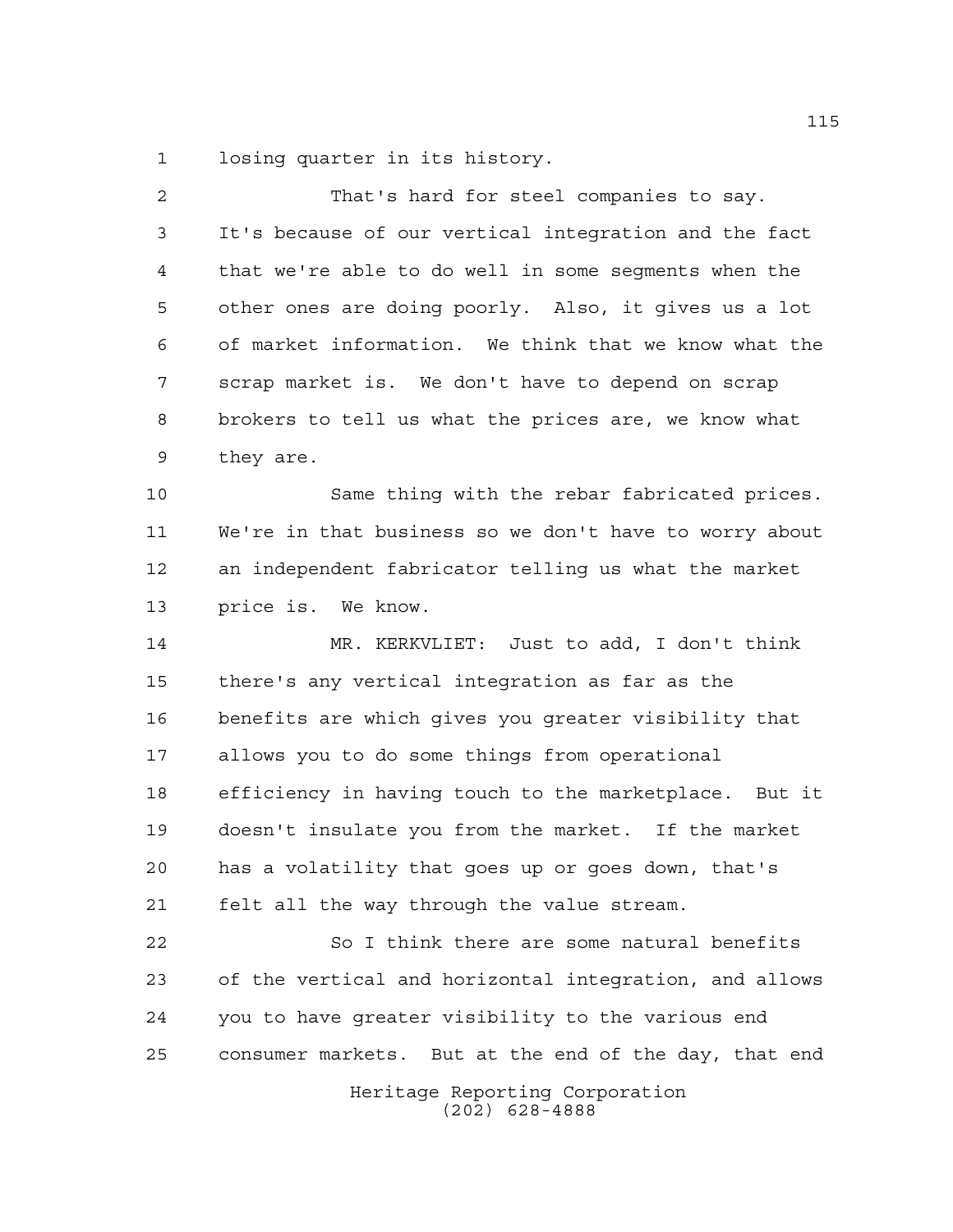consumer market is driven by lower-priced imports,

you're still subject to that vulnerability.

 MR. MILLER: Okay, I'd like to reiterate something that Mr. Stone said.

 Our company sits on 30 acres of land, approximately. And we are diversified, you know, so some of our other plants can run other products. We're strictly rebar.

 And like I said earlier, rebar is stacked to the ceiling. We've got, in our plant there are two parts, a melt shop and a rolling mill. Well, if the orders are not there to ship, then we're not working.

 But now, the melt shop the last 10 days before I come up here, they have been down for 10 days. They don't get, they're not getting an average, they're not getting anything. They're not even coming in. And I'm quite sure, and they make more money than we do, and I'm quite sure they're hurting, you know, twice as bad as we are.

 And like I say, rebar, that's our money, but it's not going out.

 COMMISSIONER WILLIAMSON: Okay. Thank you for that very clear clarification. Thank you.

Heritage Reporting Corporation (202) 628-4888 CHAIRMAN ARANOFF: Commissioner Pinkert. COMMISSIONER PINKERT: Thank you, Madame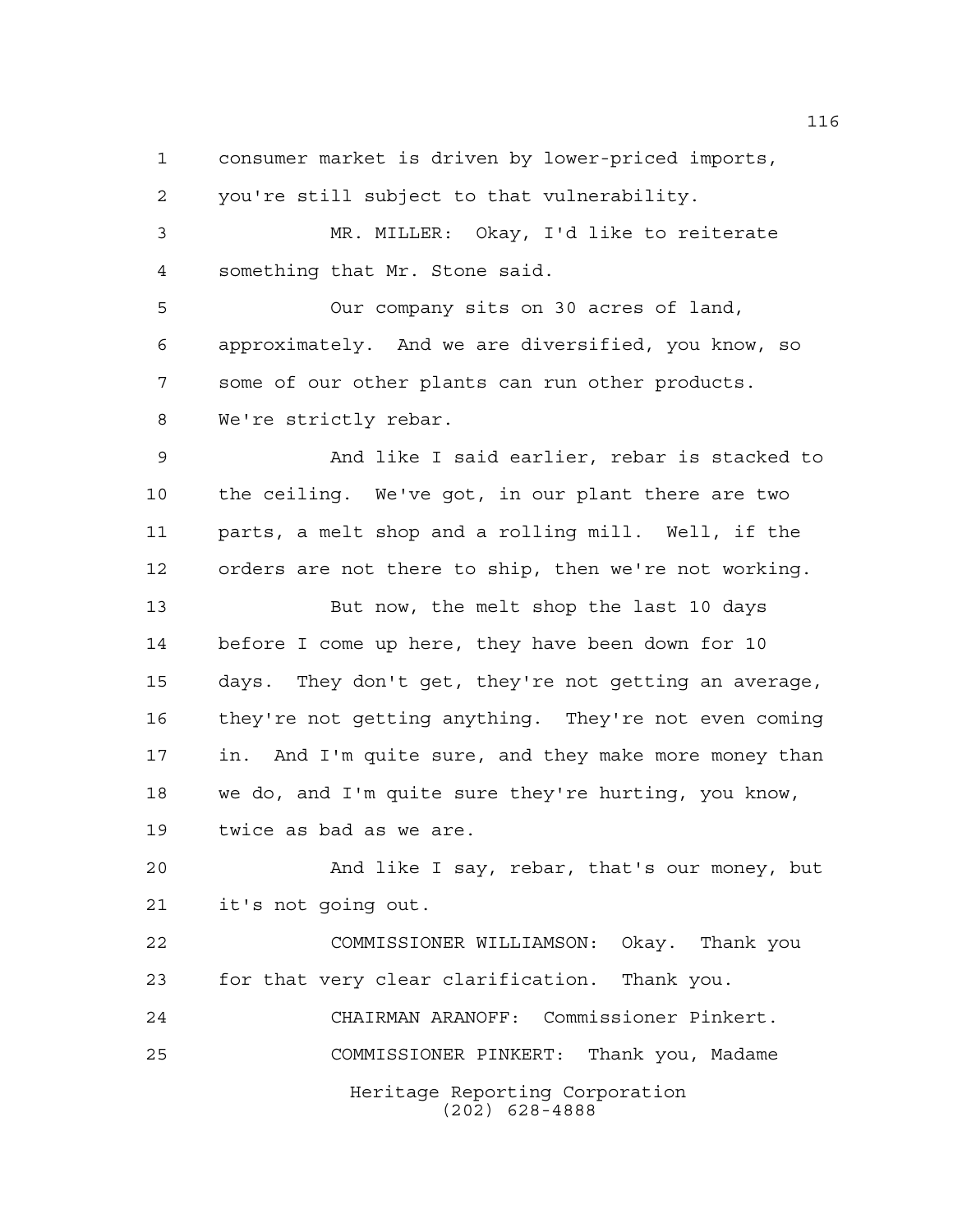Chairman. I want to go back to that question that I was asking about current levels of capital expenditures relative to the pre-order levels. Now, you just testified a minute ago, Mr. Stone, that the profitability of the industry has enabled you to make capital expenditures. So I'm wondering, you know, can you give me some relatively sense about that? MR. STONE: Yes, Commissioner. Not having them all in my head, but the one that's most apparent to me, we elected to build a mill in Memphis, Tennessee, which is a large steel mill in Memphis, Tennessee, for several hundred million dollars. This year Nucor alone will spend over \$800 million in investments. Part of it was downstream acquisitions; we purchased a large fabrication company, rebar fabrication company, not too long ago, just about a month ago. We're also doing plant upgrades, things of that nature. So I would tell you that prior to -- we've been spending money as we've been making money to invest in the plant and the equipment. I could tell you this. Going forward, right now, everything is on hold. I mean, we're looking at it. We announced the pig iron project in Louisiana;

> Heritage Reporting Corporation (202) 628-4888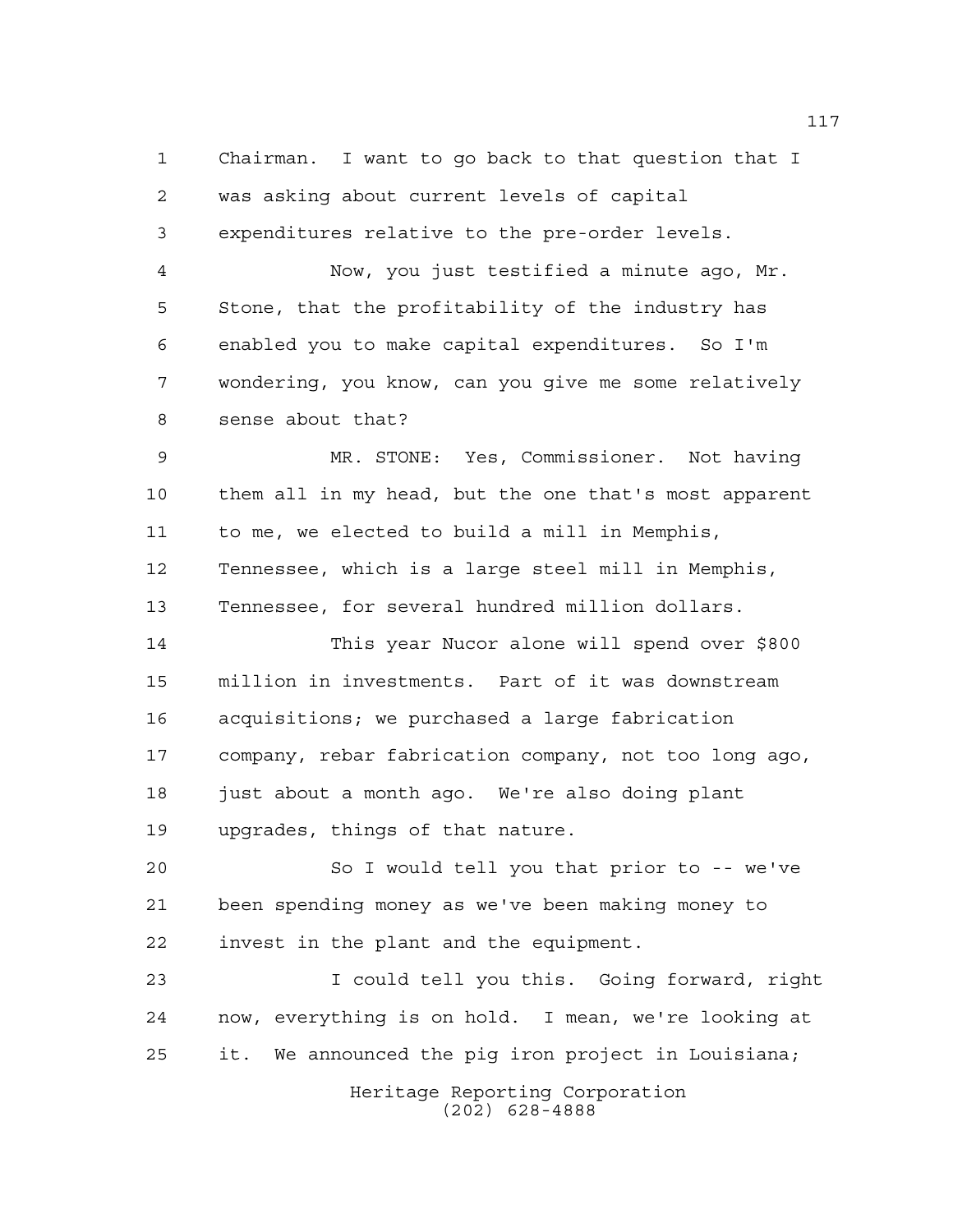that's on hold. Everything that we've talked about that we announced, we've put on hold due to what we're concerned about going forward. Because it's something we've never seen before, it's totally unexpected. So, if that answers.

 MR. MORICI: Thank you. Also, going forward into the foreseeable future, if there are dumped imports in the markets, what profits there are to be had, or what monies there are between here and other places in the world to cover fixed costs, to improve productivity, and to emerge two or three years from now as competitive or more competitive than you are now will be impaired in the U.S. industry.

 If dumped imports come in here, there will be even less money for productivity improvements, which will leave the industry injured and impaired two or three years from now. But not the rival industry that gets to dump, because they will have more monies to engage in those kinds of activities. That is something I would ask you to consider.

Heritage Reporting Corporation (202) 628-4888 It's not going to be that there's going to be less or more rebar sold in the United States. We can argue about how much the economy is going to contract, but the market is going to be limited. The real question is how much of the fixed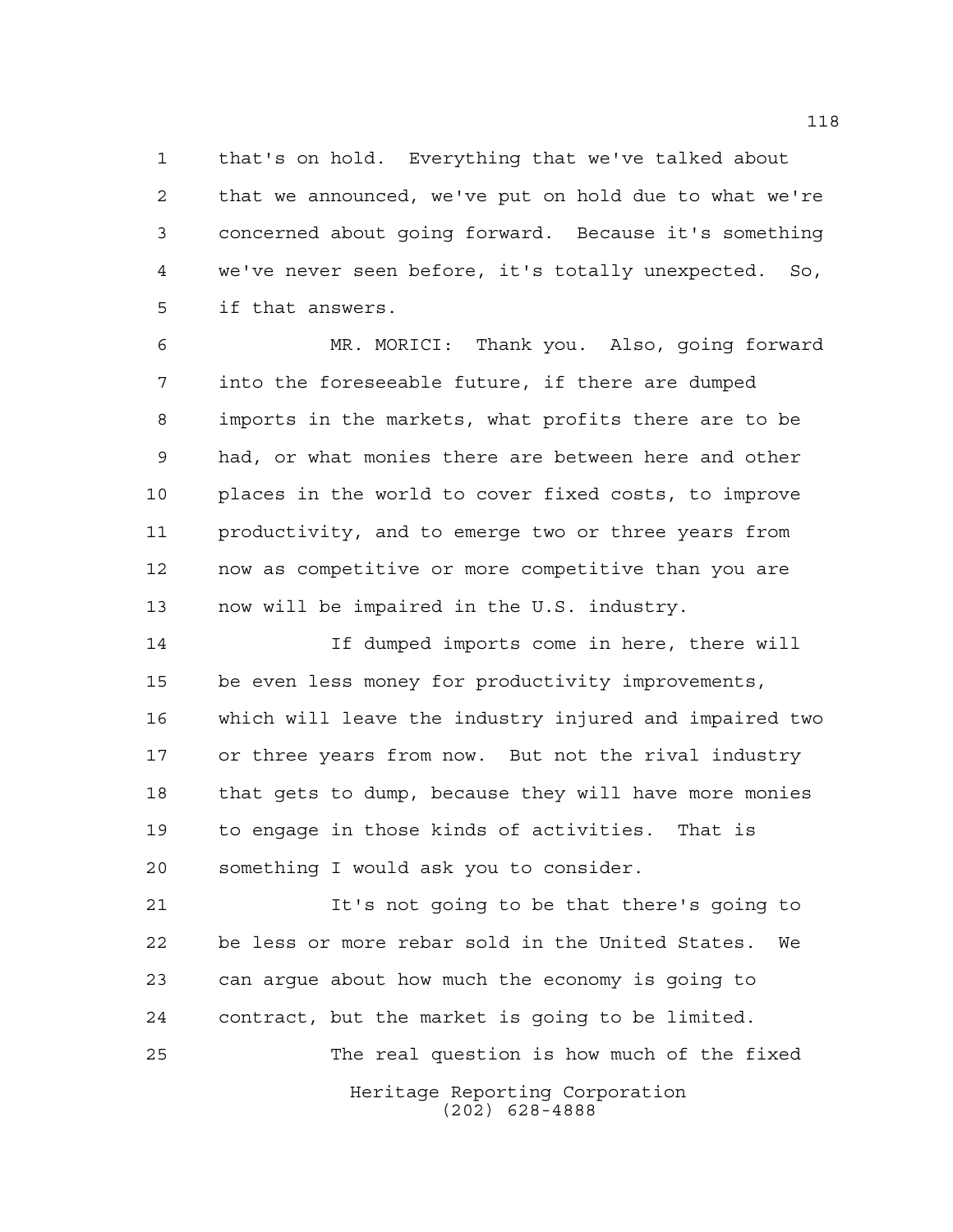cost is going to be covered. The variable costs are going to be covered. How much of the fixed cost is going to get covered, and how much will we just let the mills run down because it's not. And that will be dramatically affected by whether there is dumped product in this marketplace.

 MR. KERKVLIET: Just to add a comment. I mean, a company from a strategic standpoint is going to continue to reinvest a certain amount of their operating income or retained earnings back into the business. That's the basis for an individual company.

 But as the professor said, as those earnings are depleted because of reduced operating income because of having to compete against unfairly dumped imports into the United States, that therefore restricts your opportunity to invest back in the business.

 On top of that, with the liquidity crisis that's right now, the availability to fund that either from lending or from your cash is very much restricted going forward. So it's, you're kind of hit on both sides of the equation. If we don't continue to have production -- protection, excuse me, from the imports coming in from Turkey.

Heritage Reporting Corporation (202) 628-4888 COMMISSIONER PINKERT: So let me see if I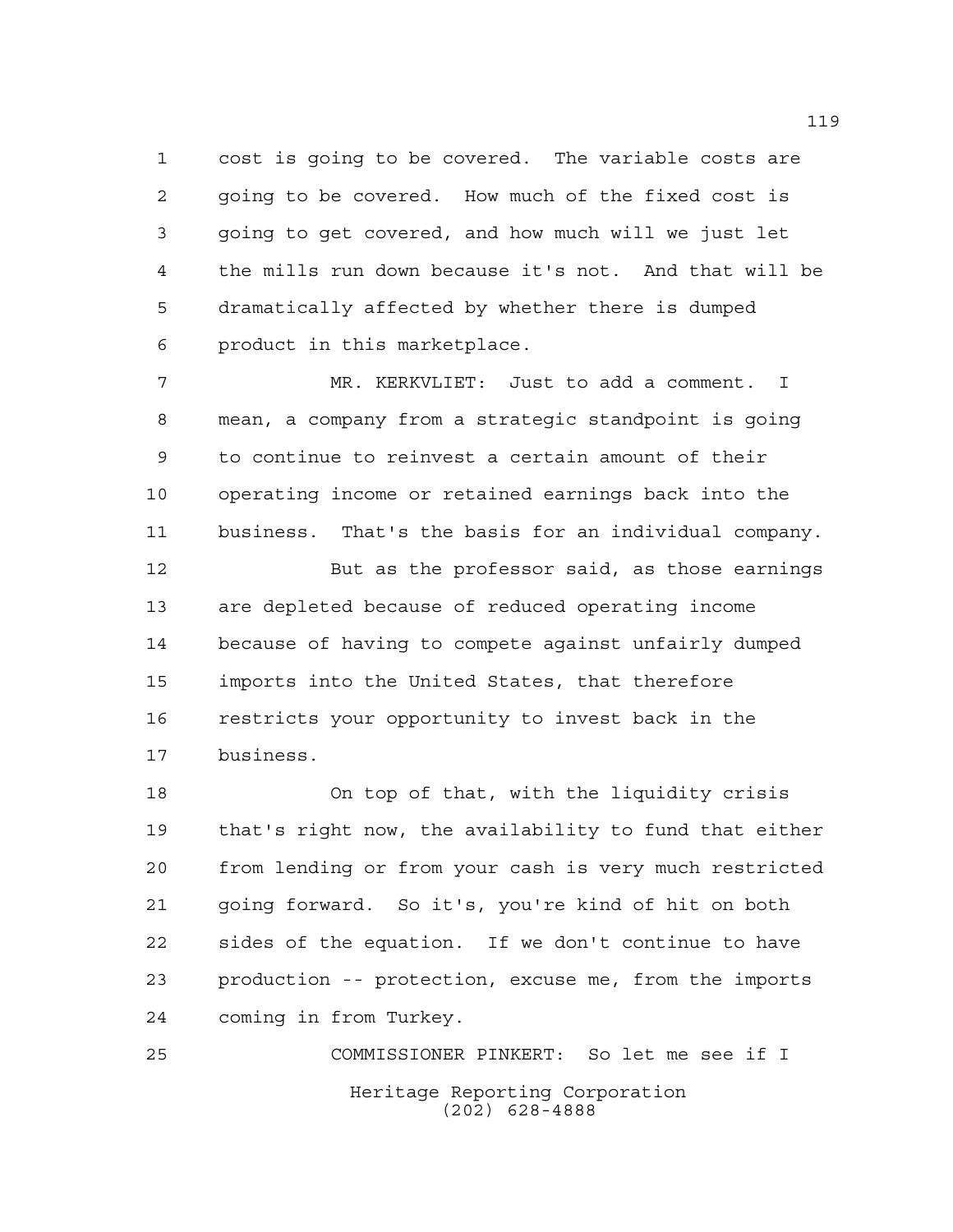understand your testimony. Are you saying that given the restricted credit conditions in the industry, that you don't expect capital expenditures to proceed, regardless of whether the order is in effect? MR. KERKVLIET: To clarify, if you don't make money, if you don't have positive operating income, the only other way that you can do it is to

 try to pay it from a lending base. And if that lending base is at a, as we've seen now, with the 10 price of credit being very high, it makes it very hard to pay back for that investment.

 COMMISSIONER PINKERT: Thank you. Turning to the questions that Commissioner Williamson was asking about the integration in the industry, I'm particularly interested in whether anybody has any economic modeling or economic information about the effect that consolidation has had on pricing in the U.S. market.

 Perhaps, Dr. Morici, would you like to tackle that one?

 MR. MORICI: Not here and now. I suggest that's something that we're going to have to submit to you later, to the extent that we can.

Heritage Reporting Corporation (202) 628-4888 MR. PRICE: To the extent that that information is available, we'll supply it in the post-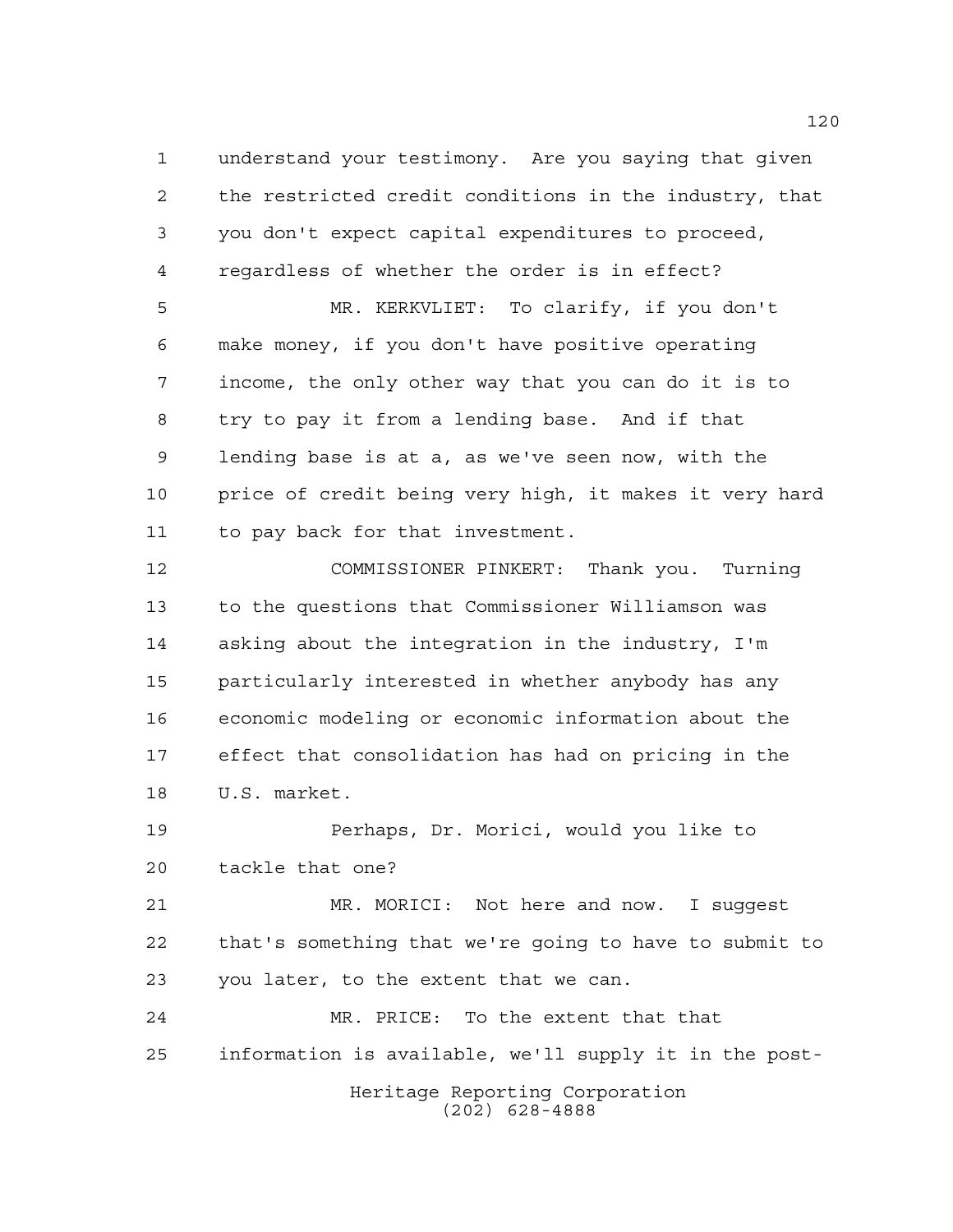conference brief. That is not a small question.

 COMMISSIONER PINKERT: It wasn't intended to be small. Okay, we're living large on some of these issues.

 Now, as far as the operating income issue, I'm just wondering if the businesspeople on this panel can give me some historical perspective on how 20- percent operating income stacks up against historical levels of profitability in the industry.

 I understand that you've testified that there is a downturn that's already underway, but I'm just trying to get an understanding of where 20 percent might fit in the broader scheme of what you've experienced in the industry.

 MR. KERKVLIET: Honestly, that would be something that I'd have to do in post-hearing briefs, just because, from a memory standpoint, I can tell you that it's been higher than it has been in the past. I mean, directionally you can take that away from this.

 But as far as the specifics as to two times, three times, I would have to do that in post-hearing brief.

 MR. STONE: Commissioner, we would request to be able to do the same in post-hearing brief. Thank you.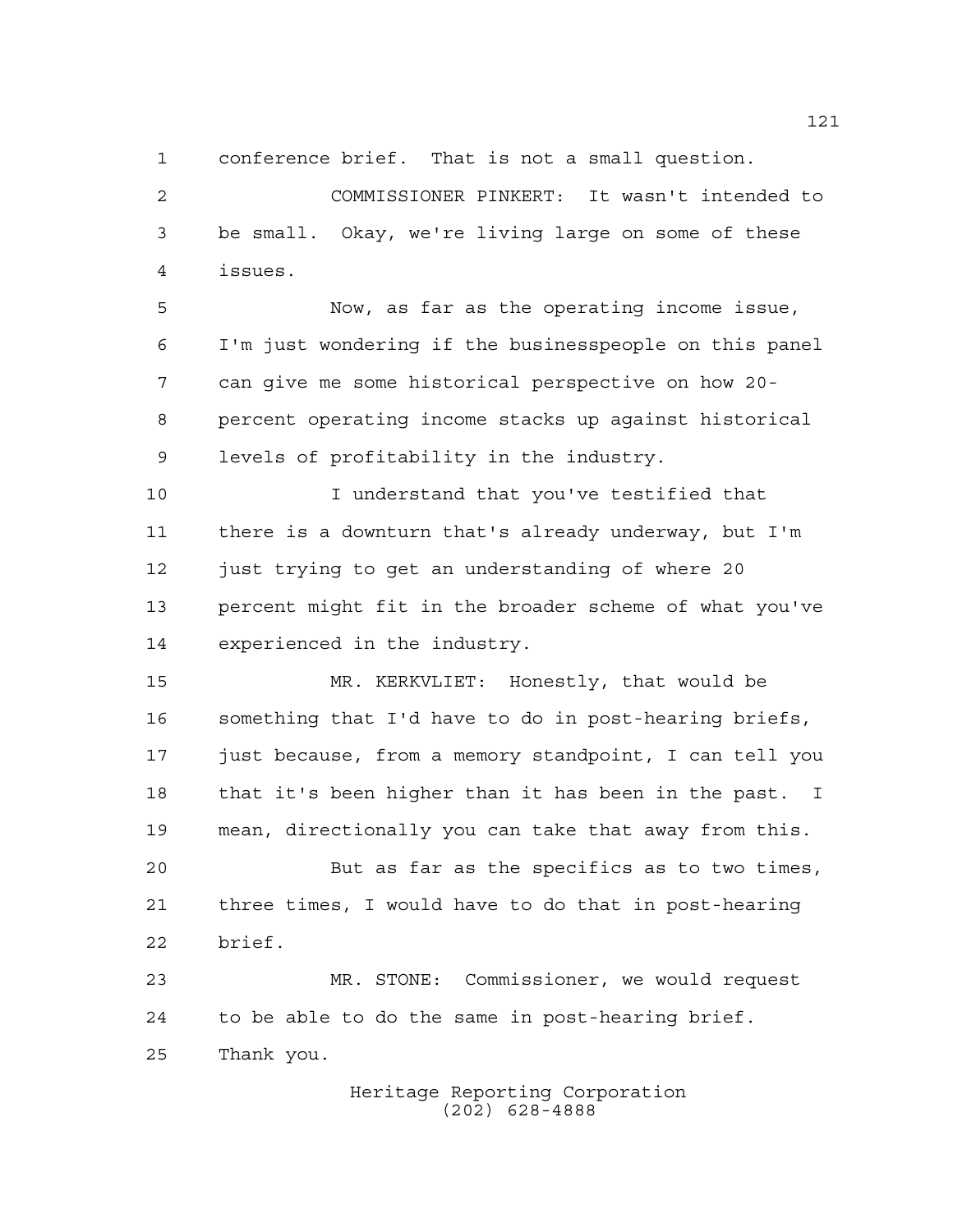MR. HILTON: I would like to think that the profits that we've generated in the last few years have been due to superior management, but I have to really admit that the huge increase in metal margins due to the increase in scrap, unexpected, I might add, huge increase in scrap has benefitted us all. And we've just been able to take advantage of that, and to make good profits.

 But you go back to 2001, when our metal margins were below \$200 a ton, we were losing money. In the mills, anyhow.

 MR. MORICI: I would ask you also to exhibit some caution in making historical comparisons. Because we've come through a favorable cycle, we'll acknowledge that. The last cycle drove most of the companies, many of the companies to bankruptcy.

 So I don't know that it's reasonable to compare these margins to a period in which the end conclusion was for companies to go through Chapter 7 and Chapter 11.

 COMMISSIONER PINKERT: Thank you. Another issue that we've touched on today, but I just want to get your reaction to in a more concentrated way, is, what relevance does, do the affirmative sunset determinations we made last summer have on the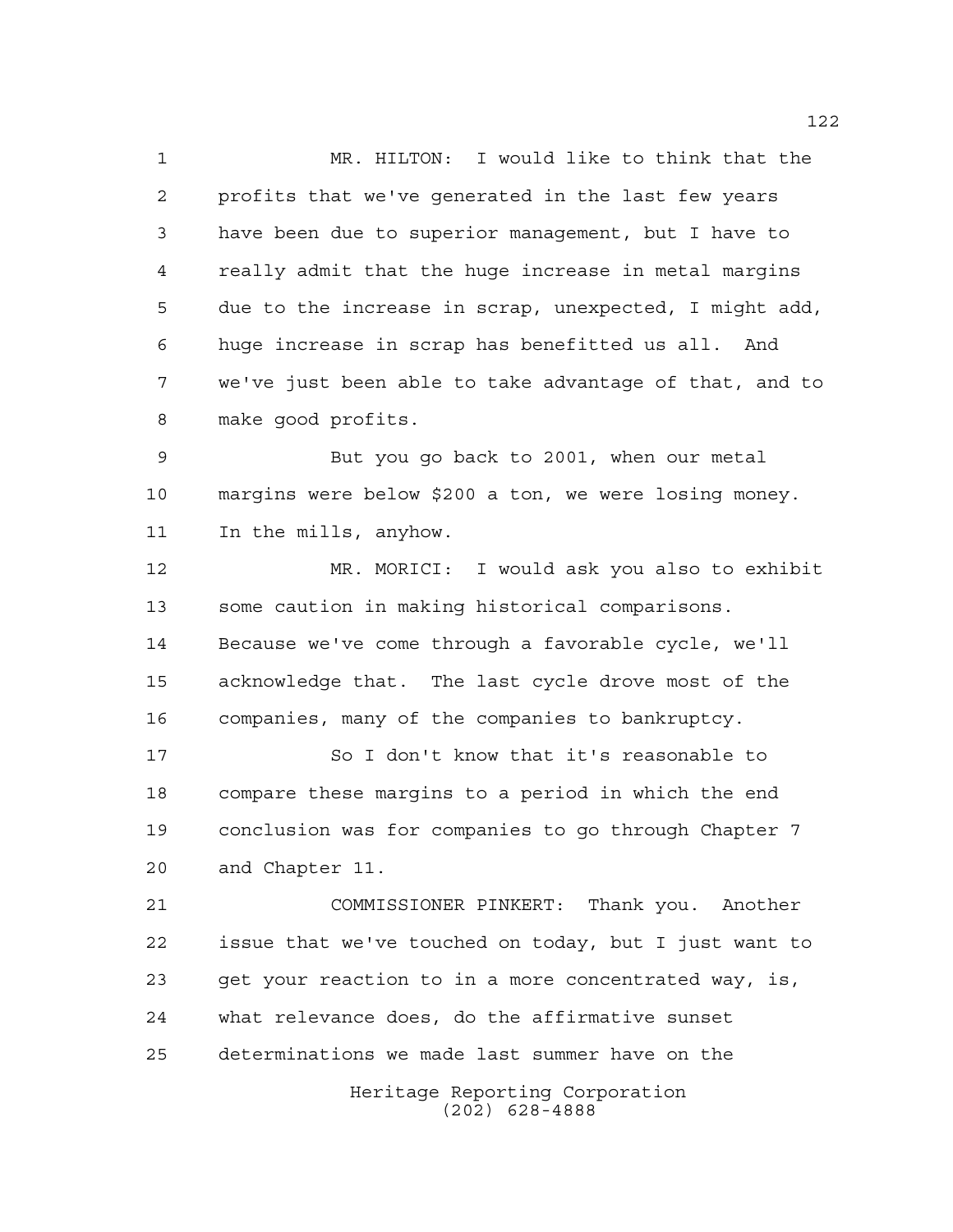determination that is in front of us in this

proceeding?

 MR. PRICE: Sure. First of all, there are, in the global market there are three real export platforms that are countries that are so, that have so much export capacity that they can swamp the U.S. market and the world market and have major impacts out there. Those are China, Ukraine, and Turkey, okay, with Turkey actually being the most export-dependent and exporting the most volume.

 The Commission last year made an affirmative determination that all three, two of those three, finding on some basis cumulated, but in Commissioner Okun's case with regard to Ukraine on a non-cumulated basis, that those countries could and would export enough to have, to materially injure the U.S. market.

 I believe that that decision is, speaks a lot to what you should do here. I think that decision basically says while every decision is sui generis out there, the same vulnerabilities that existed then exist here, only more so, given the dramatic changes in the marketplace.

Heritage Reporting Corporation (202) 628-4888 And so I submit to you that the situation is probably even more warranting of an affirmative determination; that, in fact, when we came in last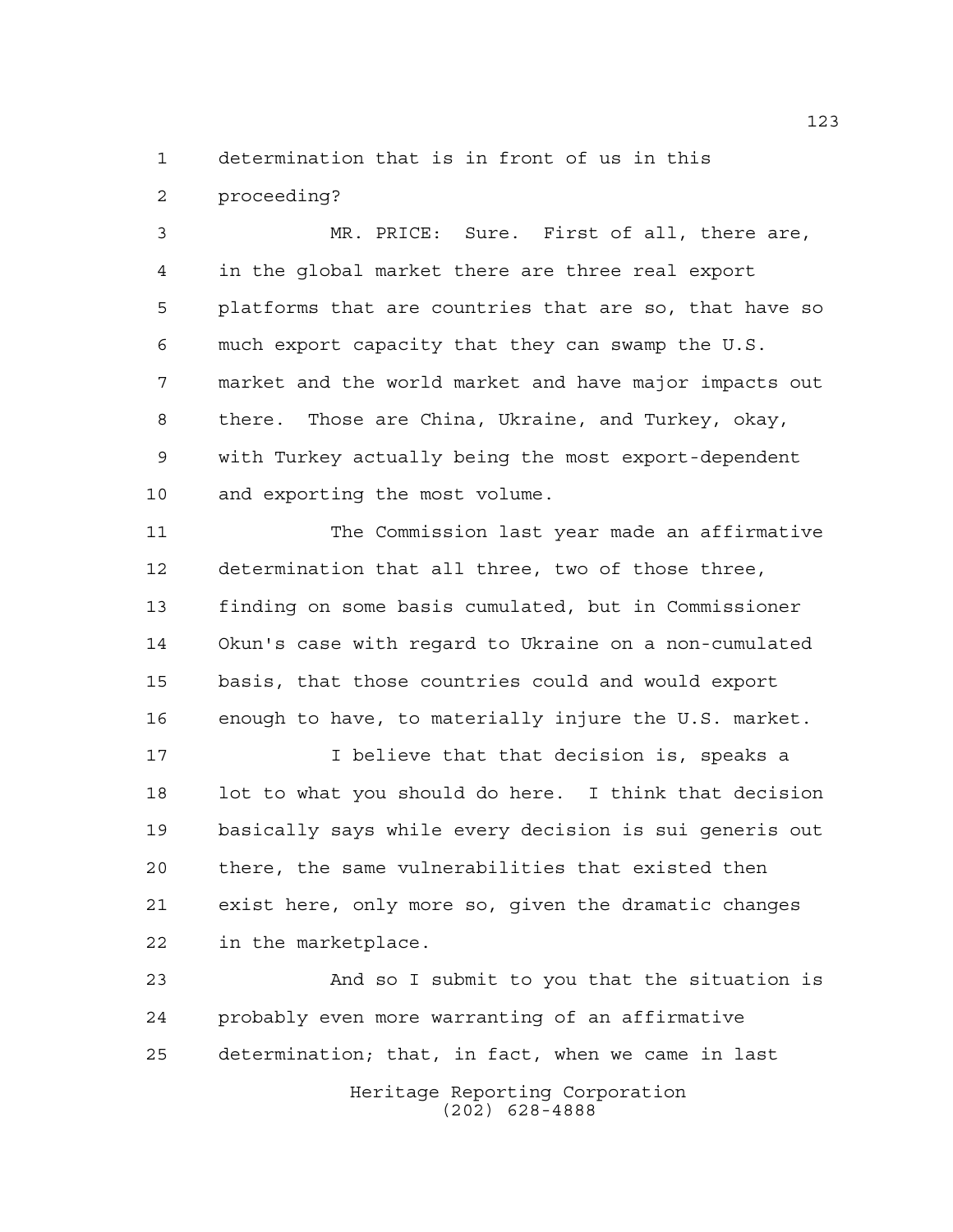year and we said things were not perfect, and if you let these imports in, we would have a disaster, we were right. In fact, things are much worse today. And in fact, construction trends are heading down and demand levels are heading down. Believe me, I wish I'd listened to my own analysis and sold my entire portfolio last year.

 You know, things are pretty bad out there. And I think that you should make an affirmative determination here, and I think for the reasons you found so last year, I think you should do so again this year.

 COMMISSIONER PINKERT: Thank you. Thank you, Madame Chairman.

 CHAIRMAN ARANOFF: As long as we're talking about last year's case, in the rebar review that we completed last year, one of the findings that I think was important, I know it was important to me, was the Commission finding that exports from the subject countries to the United States were handled by global trading companies that purchased product from all over the world, and arranged transportation to whatever market offered the best spot price at the time.

Heritage Reporting Corporation Are Turkish exports to the U.S. generally handled by global trading companies, or by a different

(202) 628-4888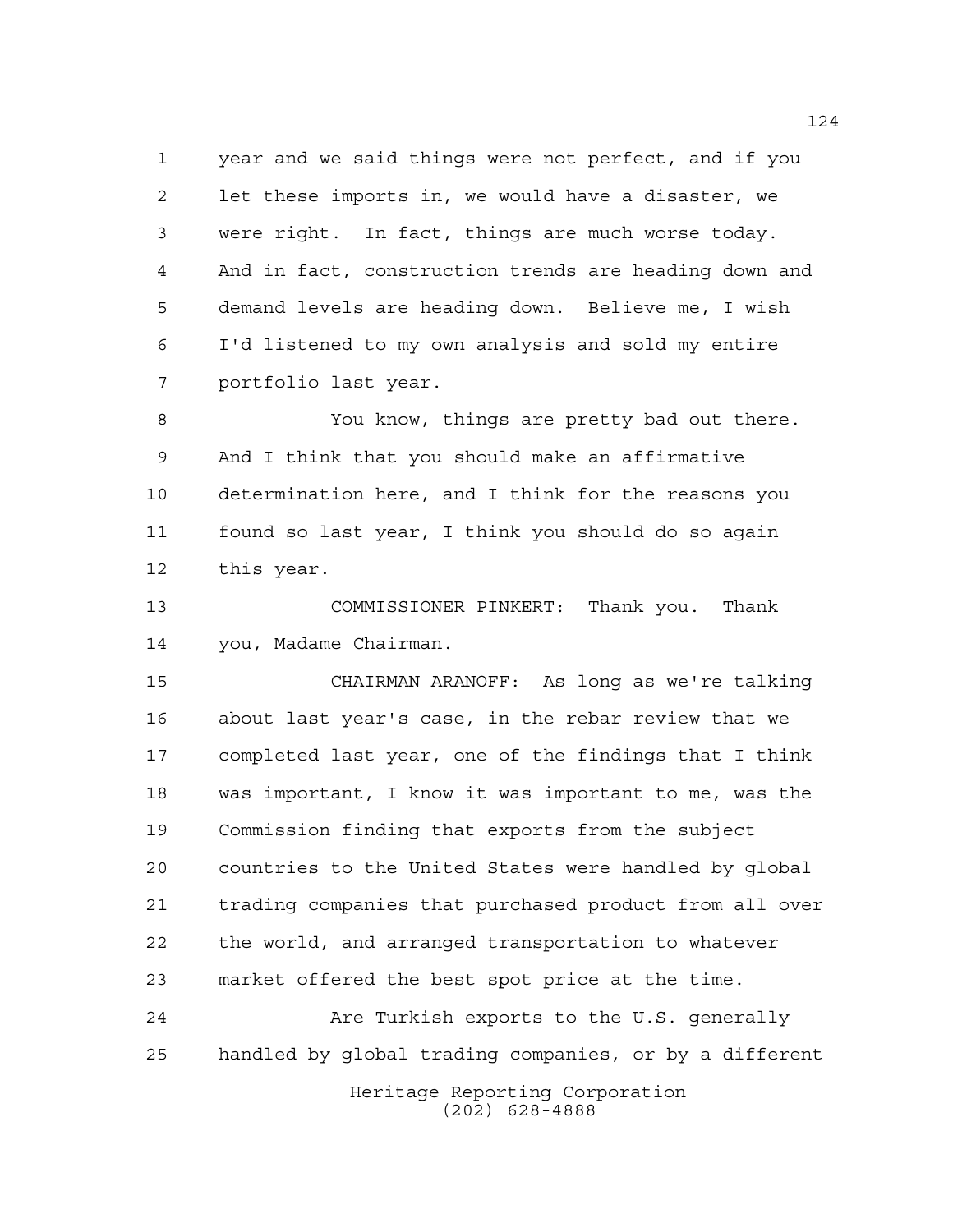means?

 MR. KERKVLIET: Traditionally, by a trading company, whether it be regional or global. MR. PRICE: I would add that, add that they're traditionally handled by trading companies. There are some Turkish producers actually with selling agents in the United States. So the fact, this is, you know -- so in fact, in many sense they are even more able to aggressively enter the U.S. market. Because the infrastructure is not only facilitated by the trading companies, but by their own employees or agents on the ground here. CHAIRMAN ARANOFF: Do we have on the record which of the Turkish companies actually have sales agents in the U.S.? I know there's a reference to it in the brief, but I'm not sure there's actually a list. MR. KERKVLIET: I will, I will go back, and we will provide you as much as we can. You know, I wish all the Turkish companies themselves were responsive to your questionnaire because you would actually have more of that data. But you don't, so we'll fill in what we can. CHAIRMAN ARANOFF: One of the sort of things that followed from that finding in last year's review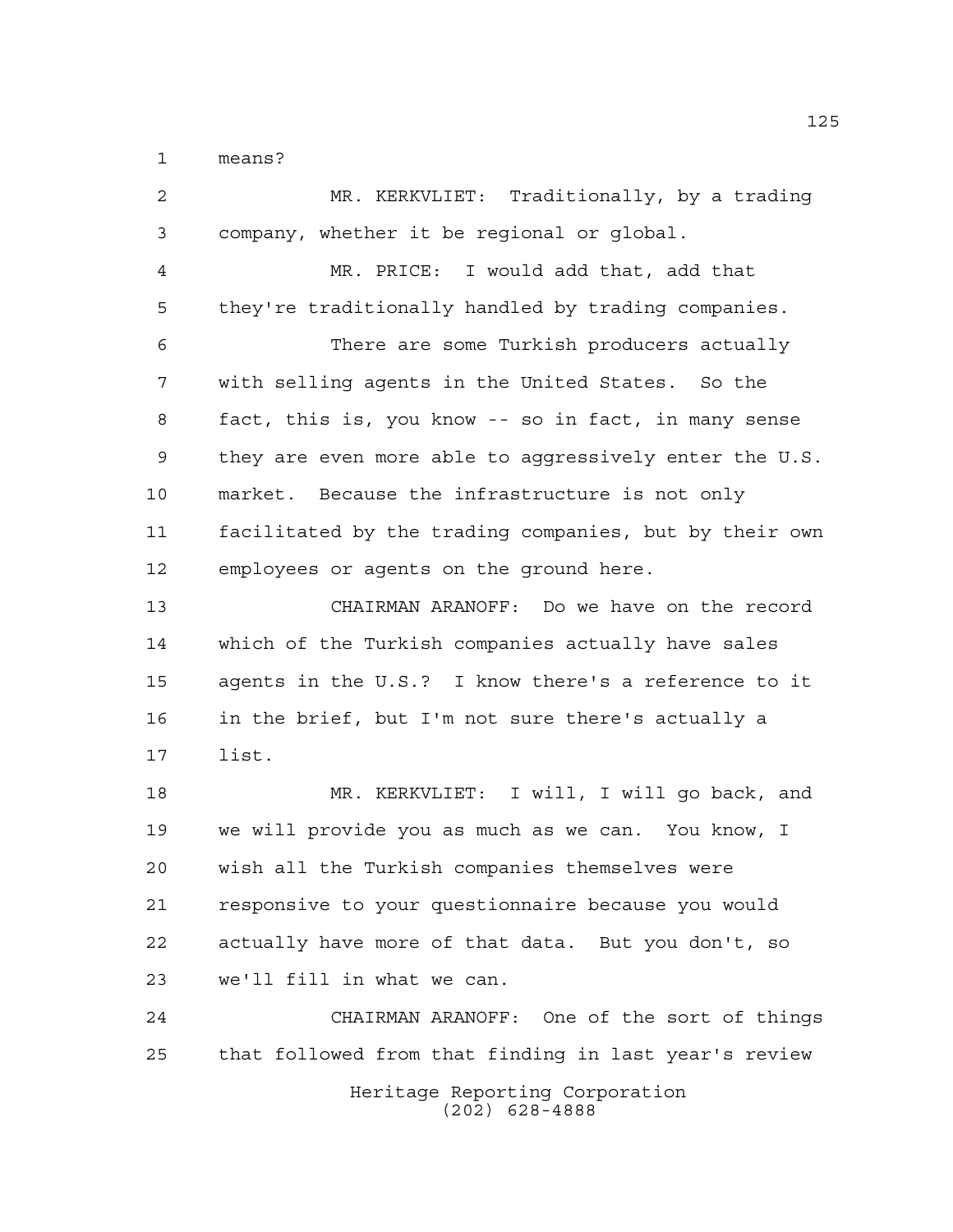where we found that the trade wasn't really controlled by the foreign producers themselves, they were, as you said, you know, they were large exporters; they would sell as much as they could to global trading companies, but they didn't really have any control over where the product went after that. That was a decision made by the trading companies. And those trading companies weren't related to the producers.

 And so what we saw was that the specific markets in which a particular producer, say a Ukrainian producer's product would be sold, would change every year; that there was no relationship with customers in the end use market.

 Is that also the case with respect to Turkish exports? Because the idea that Turkish producers might have sales agents in the U.S. actually suggests the opposite: that in this market, and perhaps in other markets, they do develop long-term relationships with customers, and you don't see these wild swings in where the product is going from year to year.

 MR. PRICE: I will let one of the industry witnesses answer, also. But in fact, there have been wild swings in Turkish volume in the United States over these periods.

> Heritage Reporting Corporation (202) 628-4888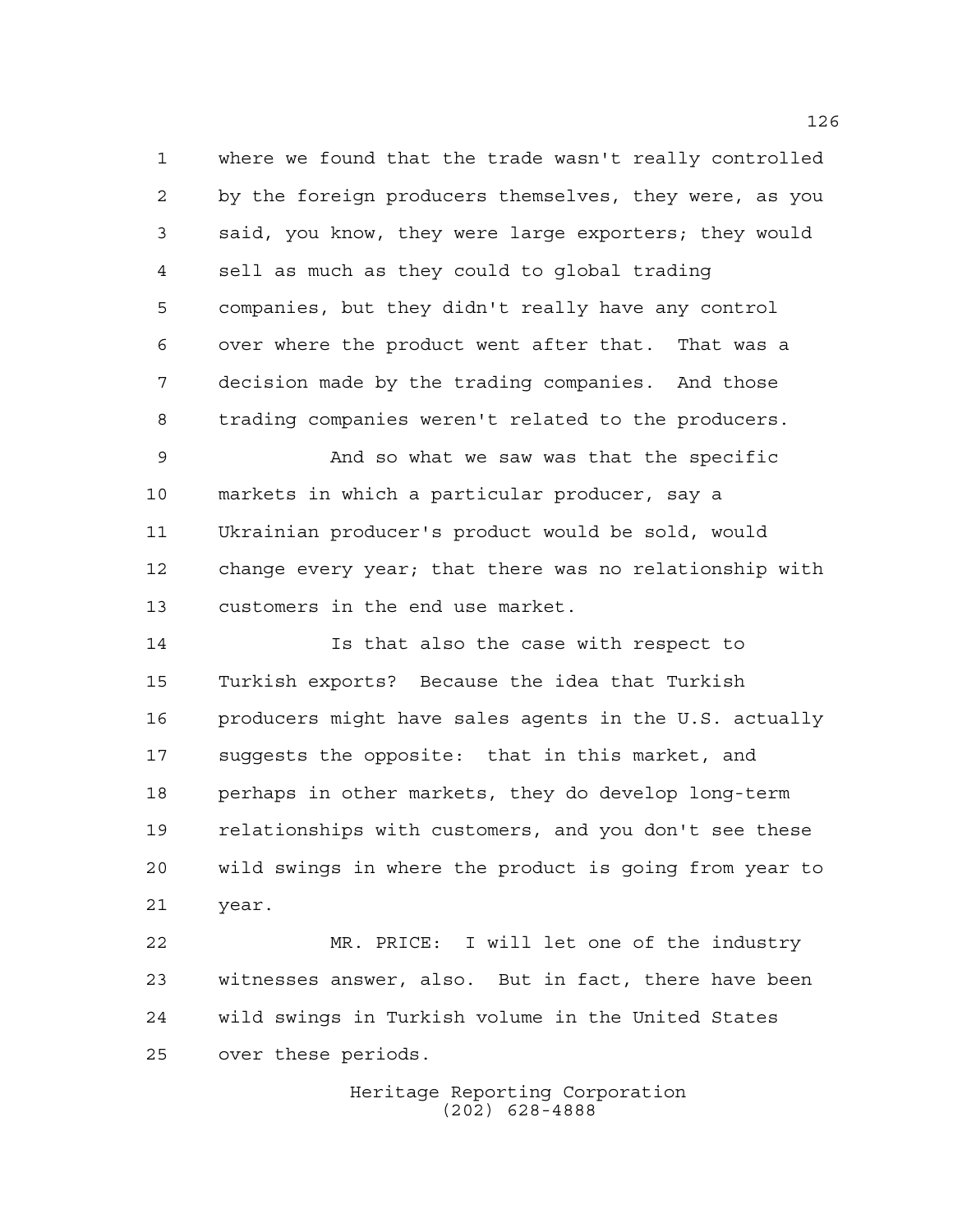So again, I see the Turkish producers as moving in and out of markets at, you know, very rapidly around the world. They'll be in Spain, they'll be out of Spain. They'll be in Dubai, they'll be out of Dubai. The Chinese show up in the UAE, they'll go to the U.S. if they, you know. The bottom line is they're trying to keep their production going. They have about three to four million tons of consumption in an annual year; they have about 12 million tons of capacity. And they're just going to run it, and they're going to move it, until they get it wherever they can. They're aggressively offering right now in the U.S. again, they're aggressively offering in Canada, as Mr. Kerkvliet just testified, at very, very concessionary terms, trying to move what volume they can. MR. KERKVLIET: To me, one of the indications of a relationship is that you can sell basis-to-value. And we'll provide in our post-hearing brief some of the stuff that comes through some of the traders. And the comment is our next offer will knock

 your socks off, quote-unquote. Things like offering terms and conditions just because that's the only way that they can sell it.

> Heritage Reporting Corporation (202) 628-4888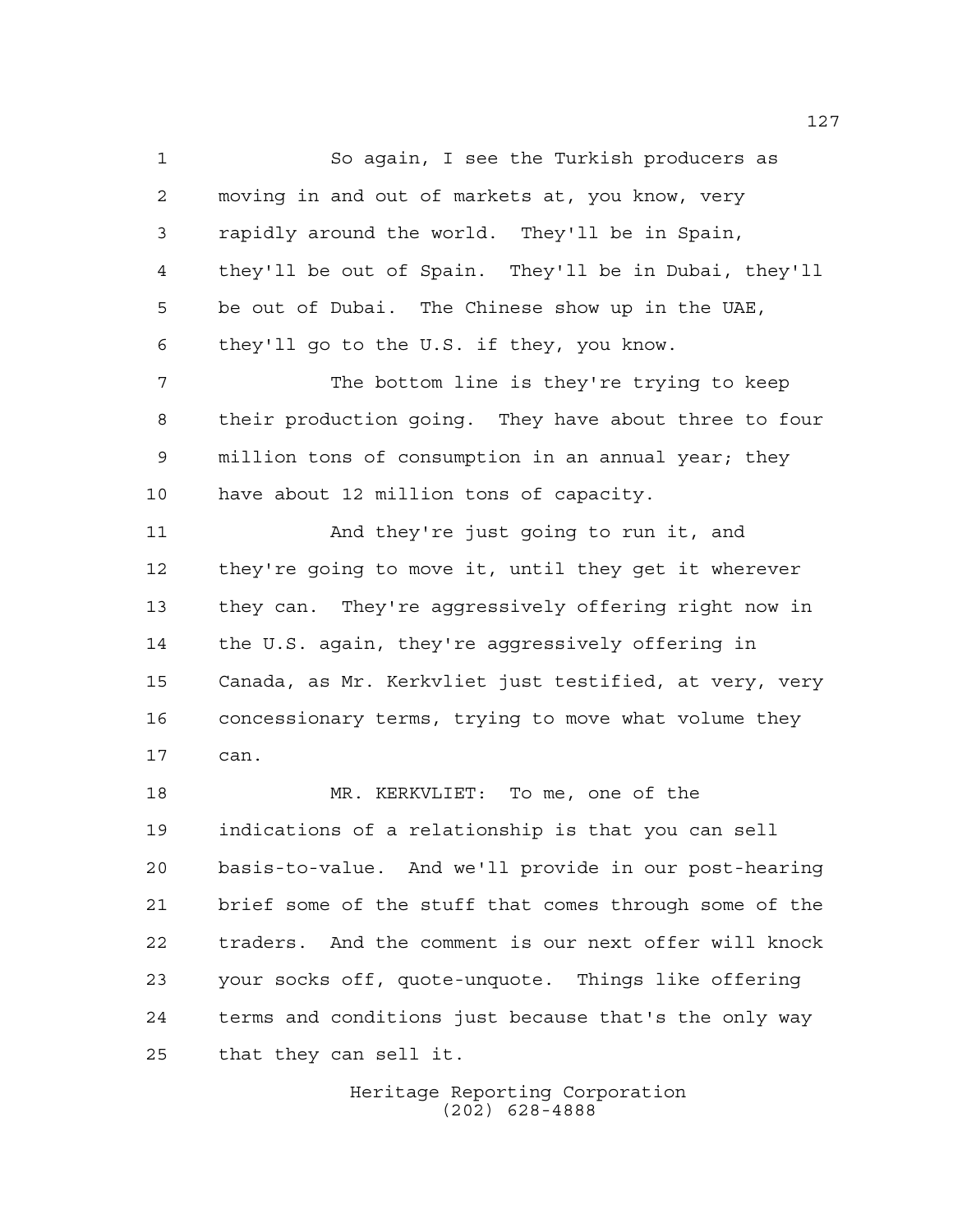So I guess I would be cautious in saying that the relationship, you know, gets them something, because they've pretty much sold almost, they have sold predominantly on price.

 MR. PRICE: And I think your record is clear, on rebar in particular, more than any other steel product, that price is what moves, what moves this product.

 I mean, basically it's sort of a joke, we've used it before, but you have scrap and then you have rebar. I mean, there's not a lot of quality; it's all standardized, you know. And so that's one of the things. It's very easy to produce. And quality is accepted, customer relationships are not a big deal. It's a price business.

 MR. KERKVLIET: And one other thing building on that. There's a difference in the marketplace on the size of rebar, whether it's 8-millimeter up to 35- millimeter, whether it's weldable or weldable and bendable. And what will happen is the offers that come from Turkish producers are, they're an all- inclusive net-effective price. Which indicates that they don't have a real knowledge about the market, what the value is for each one of those.

Heritage Reporting Corporation (202) 628-4888 So I would again just go back to say they're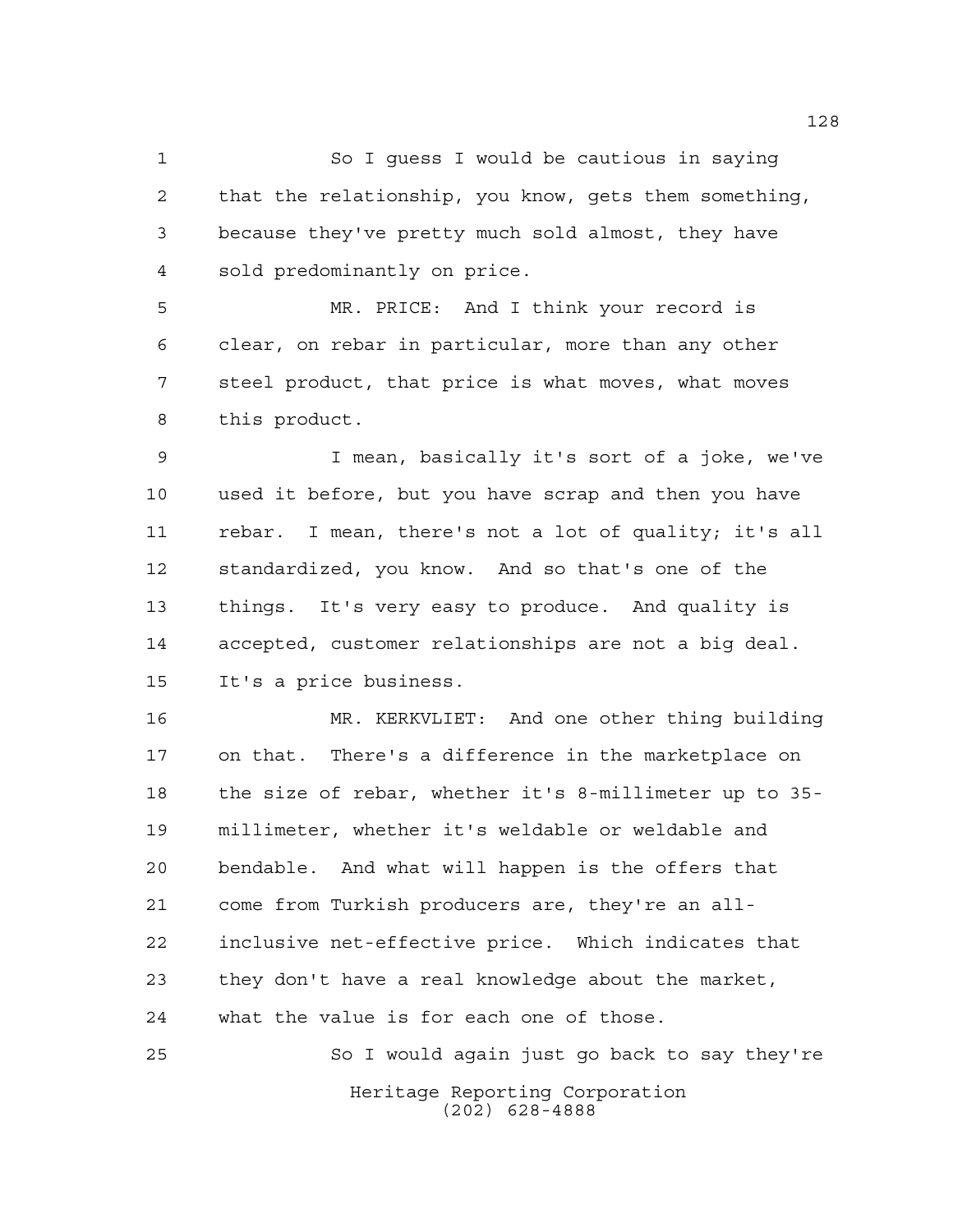selling on a net-effective price basis and all-

inclusive size range and grade range.

 CHAIRMAN ARANOFF: Okay. Mr. Stone, did you want to add something?

 MR. STONE: Yes, Chairman Aranoff. The only thing I would add is, the situation is that the trader ultimately has the relationship with the buyer here in the U.S. They're pretty much the liaison.

 That trader basically bids and offers out there in the marketplace to find out what price he can get, okay, to create business here, and vice-versa. The buyer here will say hey, I don't like what I'm paying today, I'd like to see what else is out there. And that's how this thing goes back and forth. It's a bid-and-offer-type situation is what happens.

 But basically what we've seen recently is the fact that what's going on in the market today is 18 the fact that the traders are just trying to drum up business, because historically the trader would take a position that they have the steel presold.

 What happened in the last six to nine months, traders have taken the position themselves unsold, because they don't want to lose the contact with the mill, or they felt that that customer is going to turn around and want to buy from them later.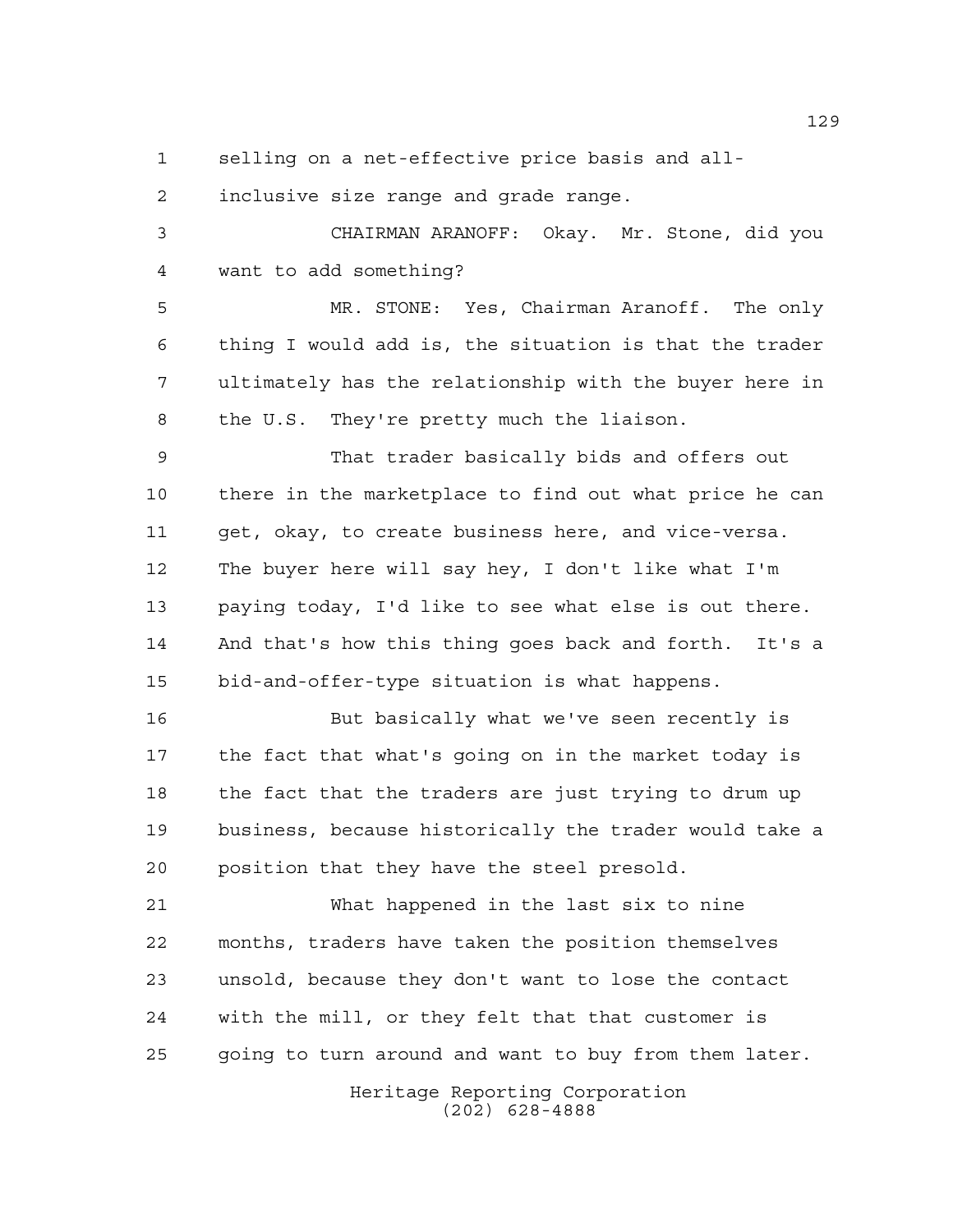So the dynamics have changed a little bit because of the fact of the market uncertainty today. So, but the trader needs to make a living. So if the trader doesn't do anything, he doesn't make a living. So that's how it works day to day.

 CHAIRMAN ARANOFF: Okay. I mean, I didn't ask the question because, you know -- well, I asked the question because this was such a big issue in the review last year, and there wasn't really any mention of it in the briefs this time around.

 So asking this afternoon, you know, this is all preview, where I'm going to ask the Turkish producer to tell me, you know, how they market their product, and whether it's committed for the foreseeable future to sort of definable customers with which they have a long-term relationship, which, as you know, is something that we tend to look at in these sunset reviews.

 And it works better in industries where people tend to contract over time for product. This is a product that's sold on the spot market, but I'm still interested in seeing if it's going to the same markets all the time, or moving around. So you have sort of had a chance to rebut that before hearing the afternoon's conversation.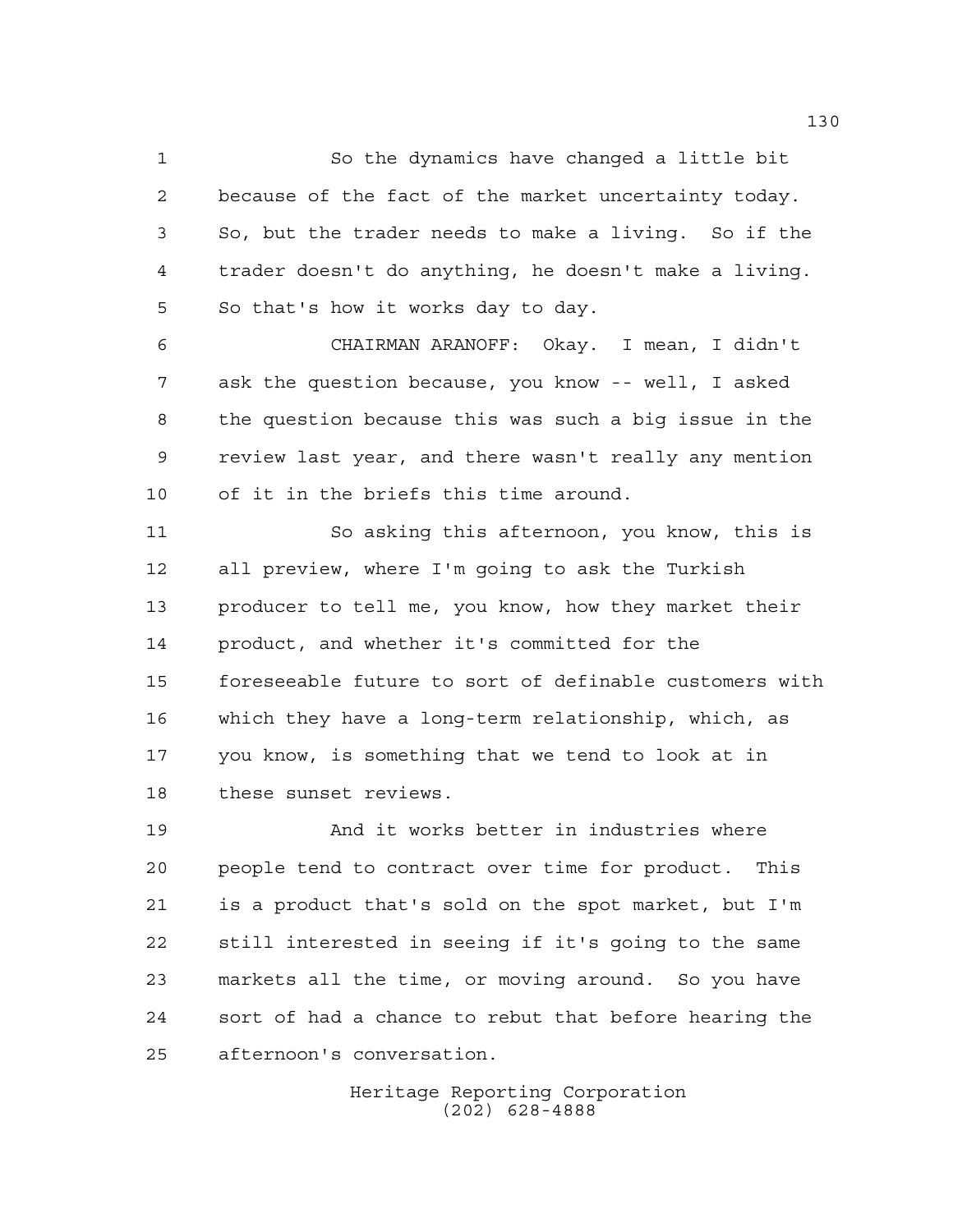MR. PRICE: And just to add one more point on this, which is ultimately all rebar goes into fabrication. So you can go through a trader, you can go through a distributor. But the bottom line is, is that it all ends up in the same end use market. And if you have dumped imports coming in affecting those markets, affecting entire market price, it doesn't matter, you know, the exact little details in the distribution chain. The bottom line, it has a pretty dramatic effect.

 CHAIRMAN ARANOFF: Okay. I have one more question. I want to get to it before my light turns yellow.

 What weight should we be giving to the fact that imports from the U.S., from the three Turkish producers for whom their order has been revoked, have not flooded the U.S. market, or really increased significantly since those revocations took place? Should we look at that as a good example of what might happen if the orders were revoked on the other producers? And if not, why not?

 MR. PRICE: Again, we have to be a little careful because of the confidential records. I'm going to try to give you a very abstract answer for a second, and I'll give you a more detailed answer in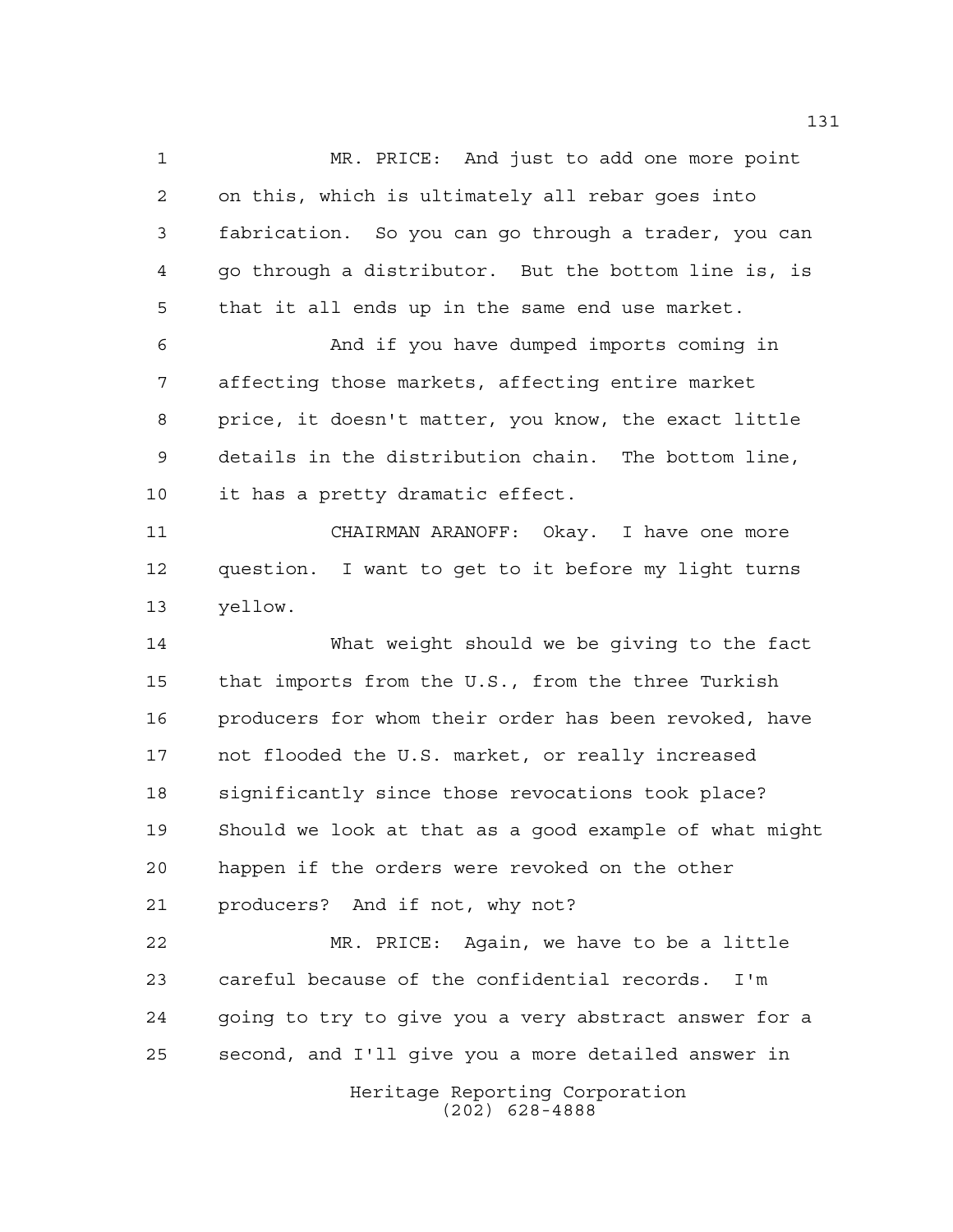the post-hearing brief.

| $\overline{2}$ | But the reality is, is that certain                    |
|----------------|--------------------------------------------------------|
| 3              | importers have at least had a record, or exporters, of |
| 4              | trying to sell at share values. Other producers,       |
| 5              | frankly, have either been locked out of the market     |
| 6              | because of the dumping order, or they've had to deal   |
| 7              | with the discipline of the order.                      |
| 8              | I think that no matter what, if you reduce,            |
| 9              | if you eliminate these orders, we're going to see      |
| 10             | certainly from the subject producers lower prices,     |
| 11             | more aggressive offers out there.                      |
| 12             | From the non-subject producers, if they re-            |
| 13             | enter at dumped prices, they can be reincorporated     |
| 14             | back in the order. And I can assure you that I think   |
| 15             | I'm pretty good at zealously representing my client    |
| 16             | here.                                                  |
| 17             | CHAIRMAN ARANOFF: Okay. I'll look forward              |
| 18             | to anything you have to say in the confidential        |
| 19             | record. And with that, I have concluded my questions.  |
| 20             | And I want to thank the panel for your answers this    |
| 21             | morning.                                               |
| 22             | Vice Chairman Pearson.                                 |
| 23             | VICE CHAIRMAN PEARSON: Thank you, Madame               |
| 24             | Chairman.                                              |
| 25             | Mr. Price, a minute or two after our time              |
|                | Heritage Reporting Corporation<br>$(202)$ 628-4888     |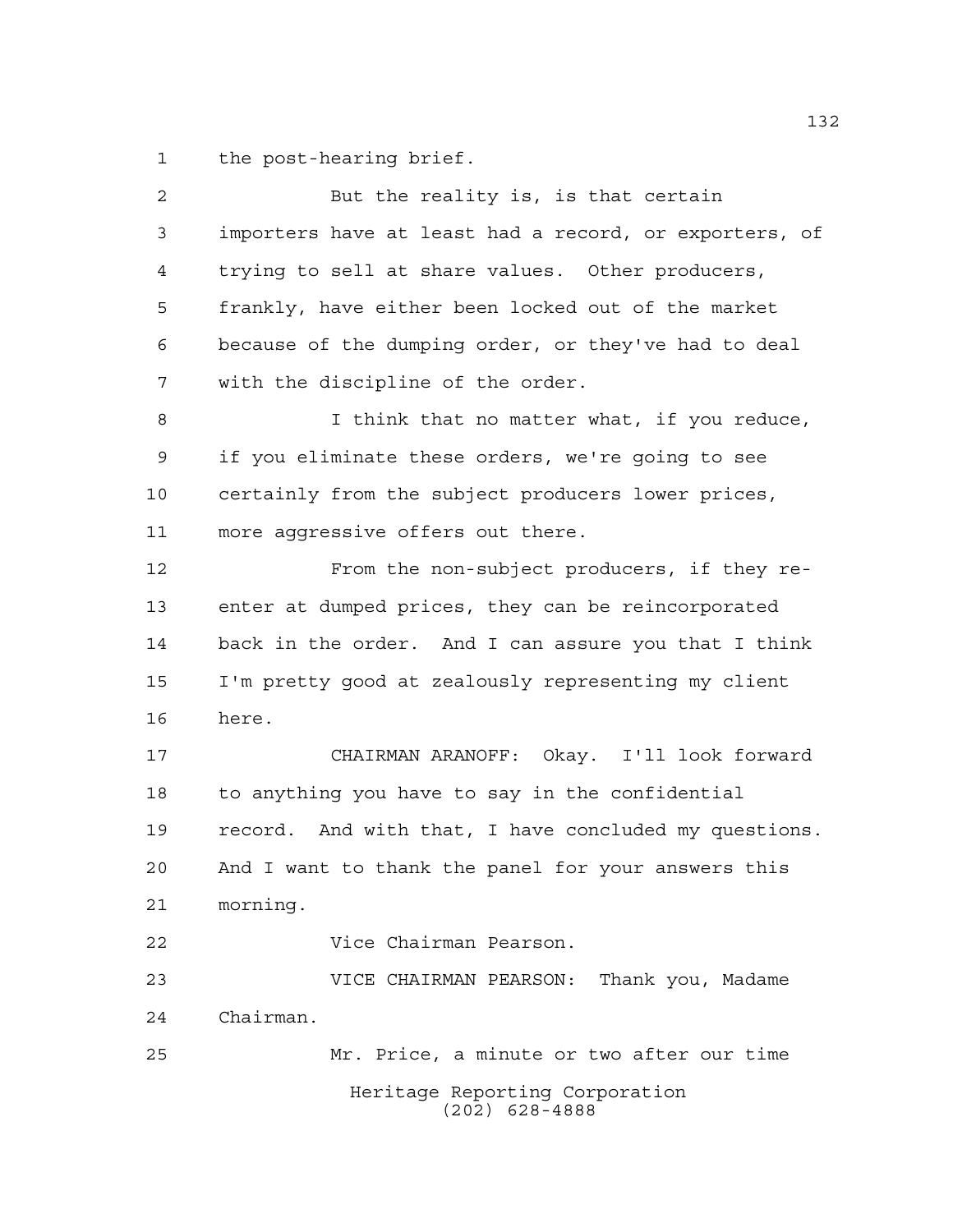ran out the last around, I think you were making a point about Dr. Morici's chart no. 4 that shows non- residential recoveries normally taking four to five years. At least, I think that's what your reference was.

 My question really is, how much emphasis should we place on that in this investigation? And the reason that I ask that is that we have, in the public staff report table 1-2, the apparent consumption going back to 1994. We have 14 data points, and they have been relatively modest. We had about a five-percent drop in 2002 relative to 2001, and then something less than a three-percent drop in 2007 relative to 2006.

 So is this four- to five-year cycle in non- residential construction really relevant here? There's got to be a lot of other things going on that are actually driving consumption.

 MR. PRICE: Well, you have non-residential construction, you have residential construction. And so you have both of those laying in here.

 And actually right now you're seeing before, before you have a one-year decline in consumption from '06 to '07. You already have already a half-year decline, when things were not terrible, from '07 to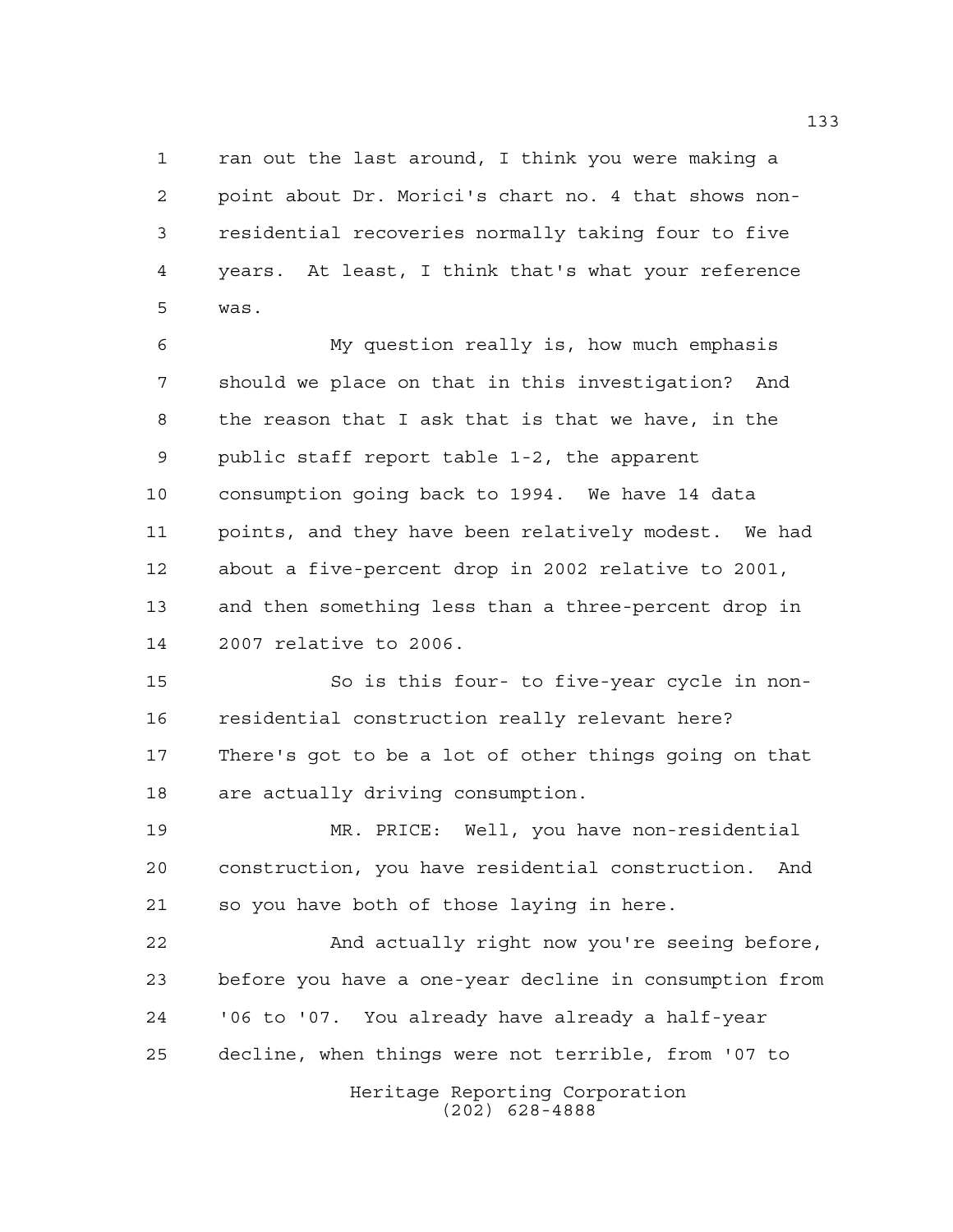'08. You're already seeing a continued downward decline.

 So I think it's pretty clear, based upon the testimony you're hearing, that '08 is likely to be down, and probably down a lot sharper than anything you're seeing, because the SMA data, as you look at it month after month, is starting to show just massive fall-offs in production.

 And one of the things we look at in this industry, or the people in the industry advise me they look at, is like the AIA index. And there's nothing in the pipeline behind it.

 There's an office building on 17th and Connecticut that was taken down last year. Our friends at Arent Fox probably know it very well actually. It was scheduled to go up with a new building right now. The most valuable piece of real estate in Washington, D.C., literally. I mean, it's sitting there in the best location you can be.

 The only tenant they could find for that building was four years out. It happened to be Arent Fox. So they delayed building. They put it off for two years. And we're seeing this happen time after time in this economy right now. You're seeing massive slow-downs.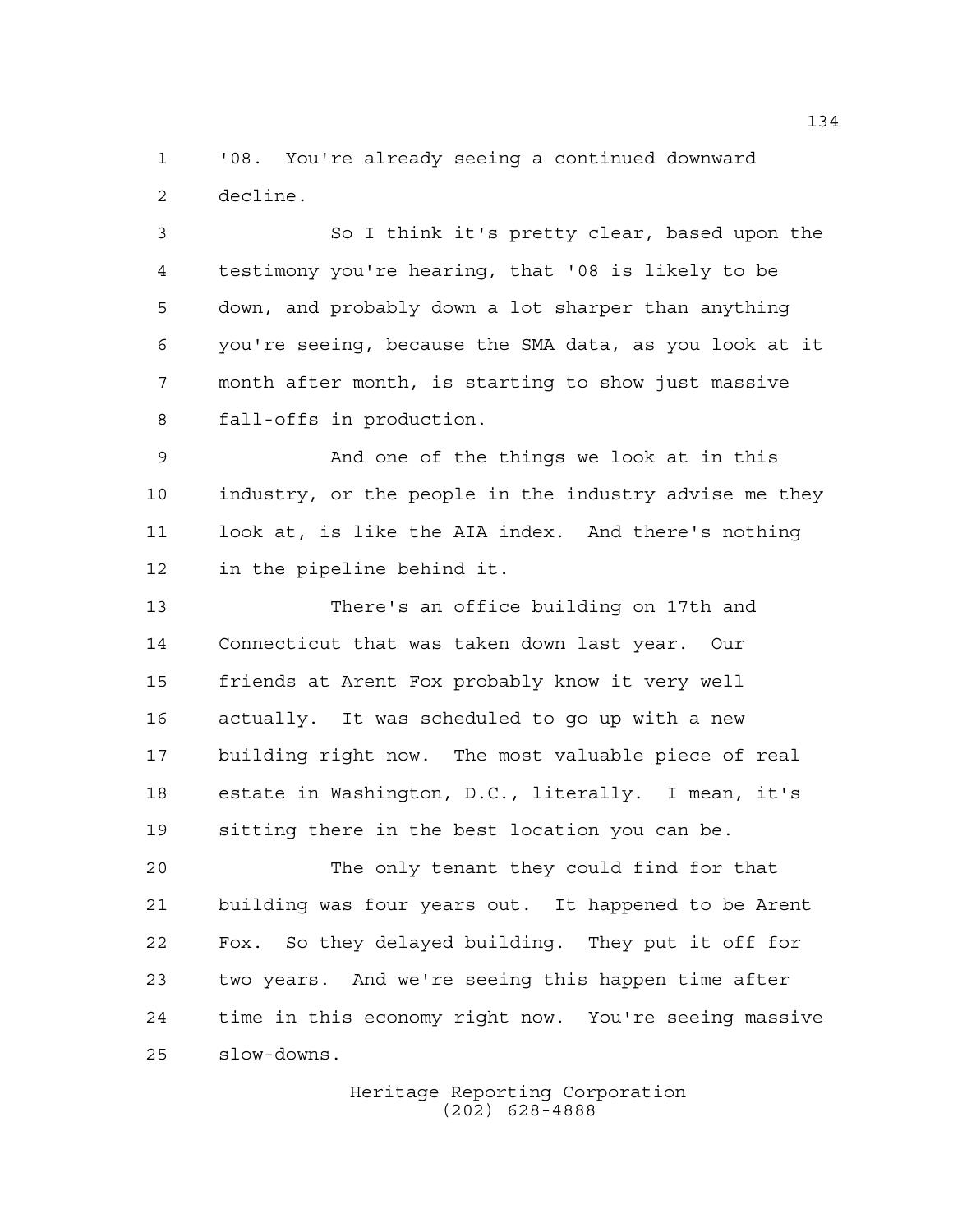You talk about the disruption of this event here, but the signs of it, with 20/20 hindsight, probably have been out there for a while, and the severity of it are going to be there for a significant period of time.

 Now, do we have to sort of come in here, and sort of say well, this data point and that data point? I guess we could, at some point. I think there is a pattern here. I've been working in construction products for a long time; we generally see this pattern roll through it. It varies a little bit by residential, it varies by non-residential. But the bottom line is we're in a sustained downturn here that I don't think is going to snap back like that. I think it's all pretty -- that I think should be transparent at this point.

 VICE CHAIRMAN PEARSON: Okay. Well, I'm just concerned that you may have put too much emphasis on this non-residential recovery chart, based on what we see in the staff report for actual apparent consumption. And so I, I don't think you're trying to mislead us, but it was out there given to us perhaps without sufficient context.

Heritage Reporting Corporation (202) 628-4888 MR. PRICE: Commissioner Pearson, I appreciate the insight in your comments. But I think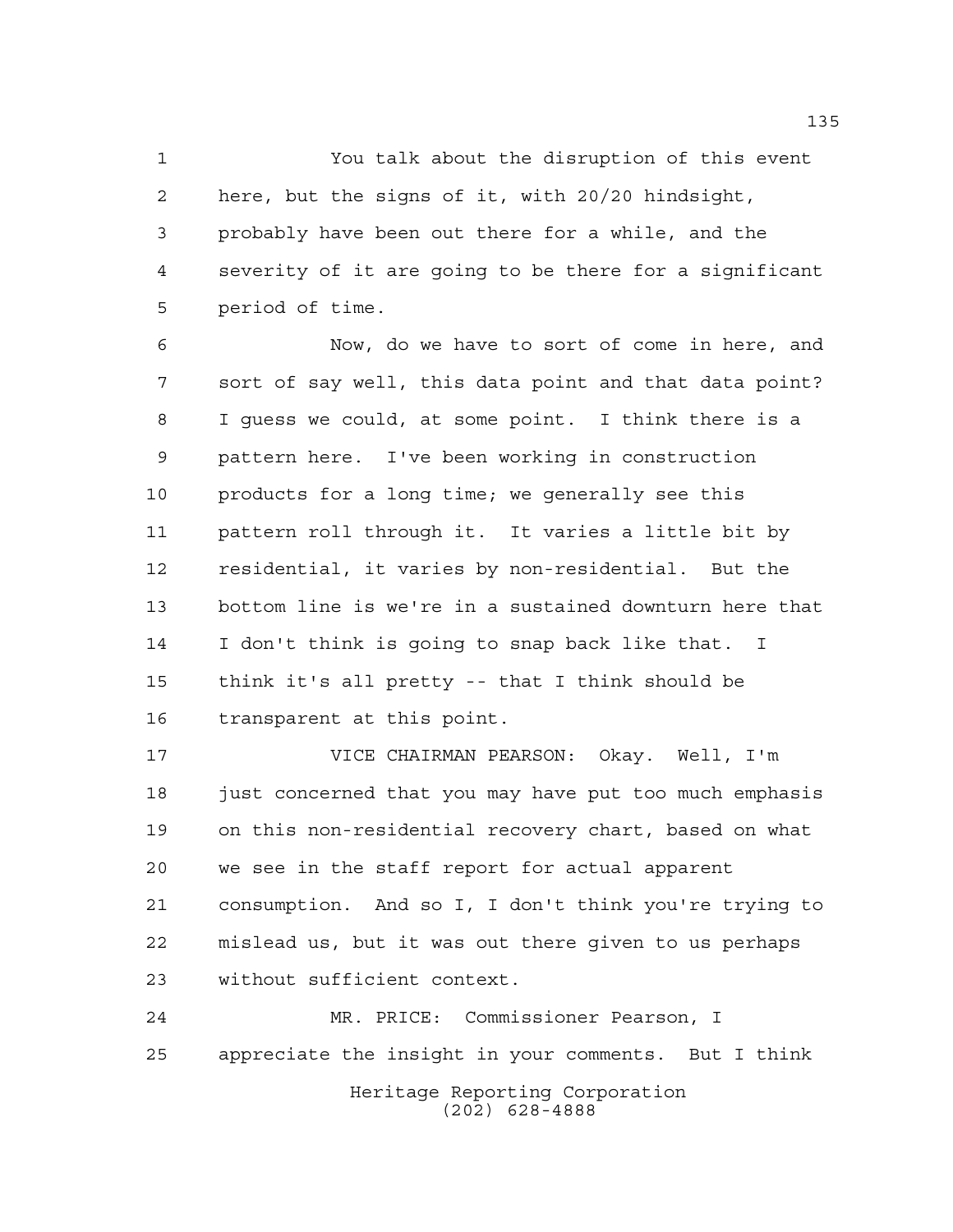as we look forward here, no matter what, when we see, when we see these sets of declines going on and the disruptions going on, I think it's pretty difficult for anyone to be very optimistic in assessing demand going forward for a sustained period.

 VICE CHAIRMAN PEARSON: Mr. Stone. MR. STONE: Yes. Commissioner Pearson, just to follow up on that.

 Jim indicated earlier the SMA stats are showing off, I think it was four percent or so for the first six, seven months.

 I can tell you our best guess now is we think the industry will be off about seven to 10 percent when this year concludes, based upon what we're seeing today, okay?

 I can also tell you in the last month, and the outlook looking forward for the balance of the year, we're looking in the range of -- and this is, you know, I've got to be careful here -- but double digits. I'll just say double digits.

 So what I would tell you is this. Our view of consumption for next year just at this point, based upon how we're seeing this thing fall like this. And just remember one other thing. The early parts of the year were very strong, showed very strong numbers.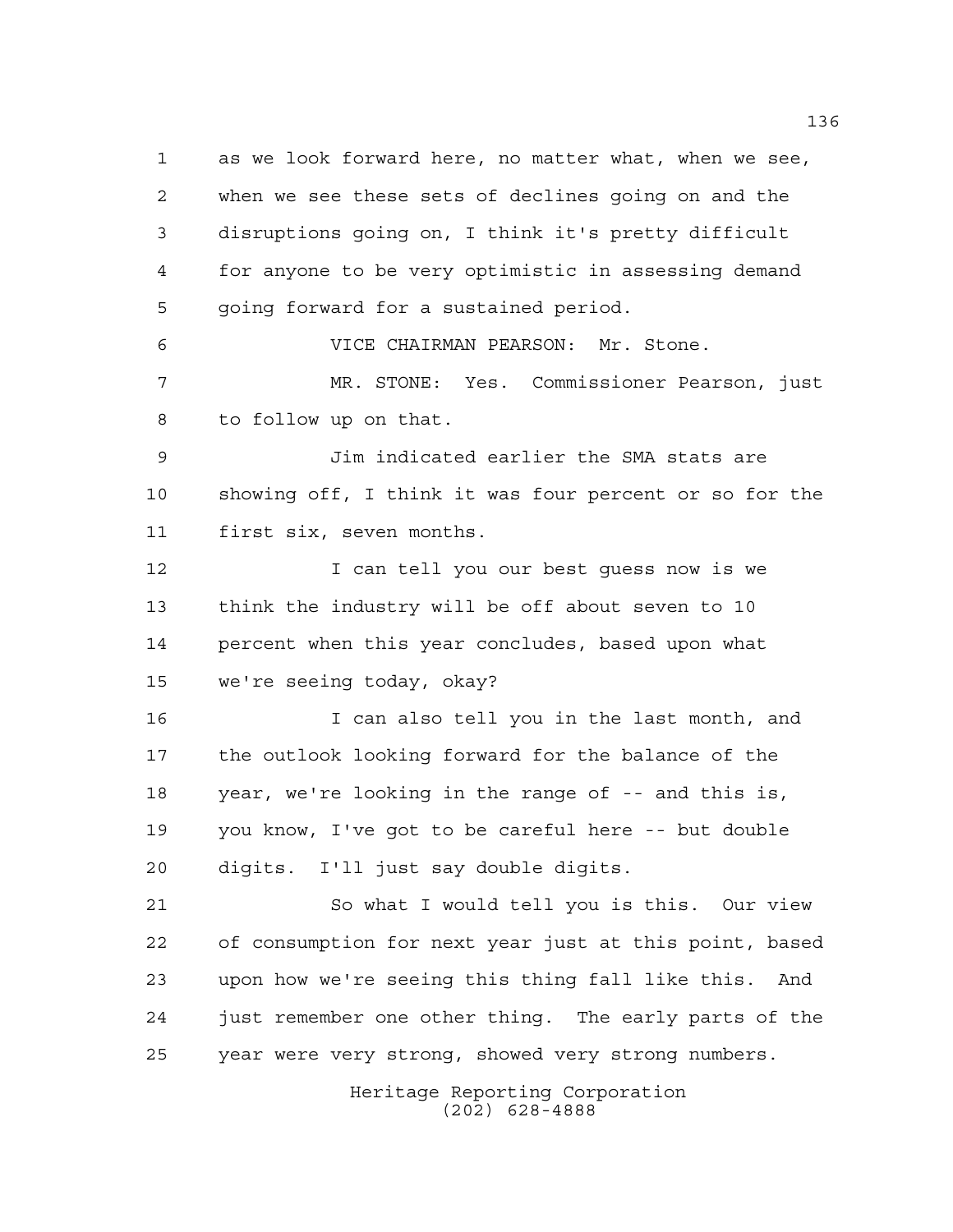And part of that was the inventory build that

 occurred. Because as prices are rising, people have a tendency to build inventory.

 And that's what makes sometimes looking at real-market demand a little bit challenging. Because, you know, you live in the moment. And if you see things going this way, you feel pretty bullish, okay? And that goes back to projections that we talked about earlier, as well.

 So I would tell you next year, you know, we could be looking at a market that's 20-percent less. We could be looking at an eight-million-ton market, maybe less. But somewhere in between there, the market's going to be down. I think that's the point that we're talking about. And I think that cycle will not go to 10 million tons back in one years. It's not going to happen; we don't believe that's going to happen. So I was just trying to support --

 VICE CHAIRMAN PEARSON: Okay, no, I appreciate that.

 MR. KERKVLIET: I just pulled up the SMA stats, and we track two things. We track the year- over-year, and then the three-month, so it's kind of the relative same time period. The relative time period, three months, June, July -- I'm sorry, July,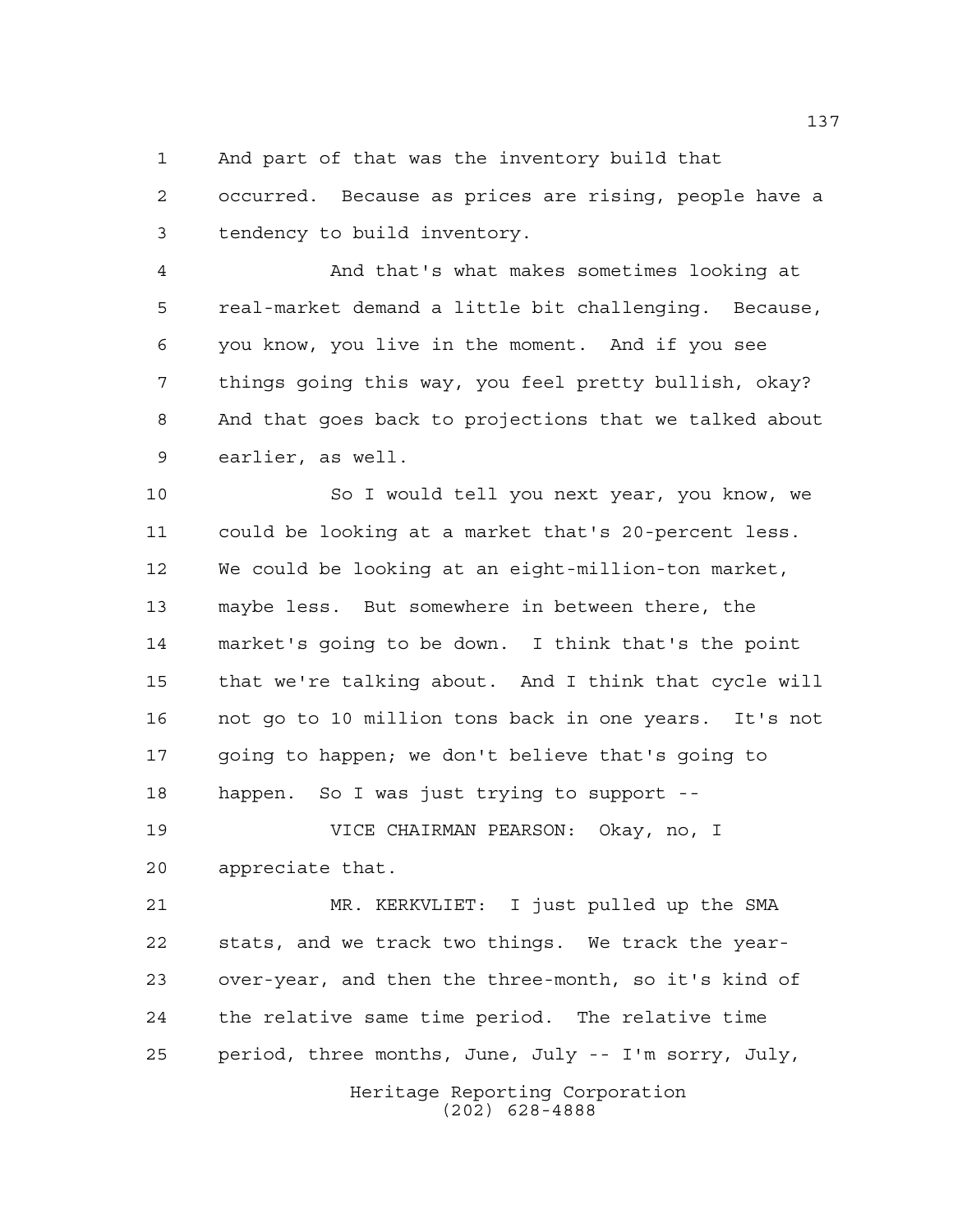August, September. Year-over-year is down 24.3 percent. So you can see the decline has been rapid, as Bob had said. And that when you start then down from a slower piece, or a slower trough I guess, or lower trough, you come back up, back to the traditional nine-and-a-half- to 10-million-ton consumption. It's going to be very difficult in the next two years to get to that same, that same level.

 So rebar consumption is going to be down. If you talk whether it's the industrial information resources, the commerce data, lead, Dodds, McGraw- Hill, AIA, or PCA, everyone's outlook is that it's going to be a longer cycle.

 VICE CHAIRMAN PEARSON: Okay, I appreciate those elaborations.

 Going back to table 1-2 in the public version of the staff report. I've looked at that, and I've been trying to see some evidence that the order actually has had much effect on the domestic industry. And perhaps you want to do this in post-hearing.

 But you know, can you point me to what in the record would show that the, that the order had much effect? I would not, just for an example, that this is good news. Fourteen years in which operating margins for the industry were positive. We haven't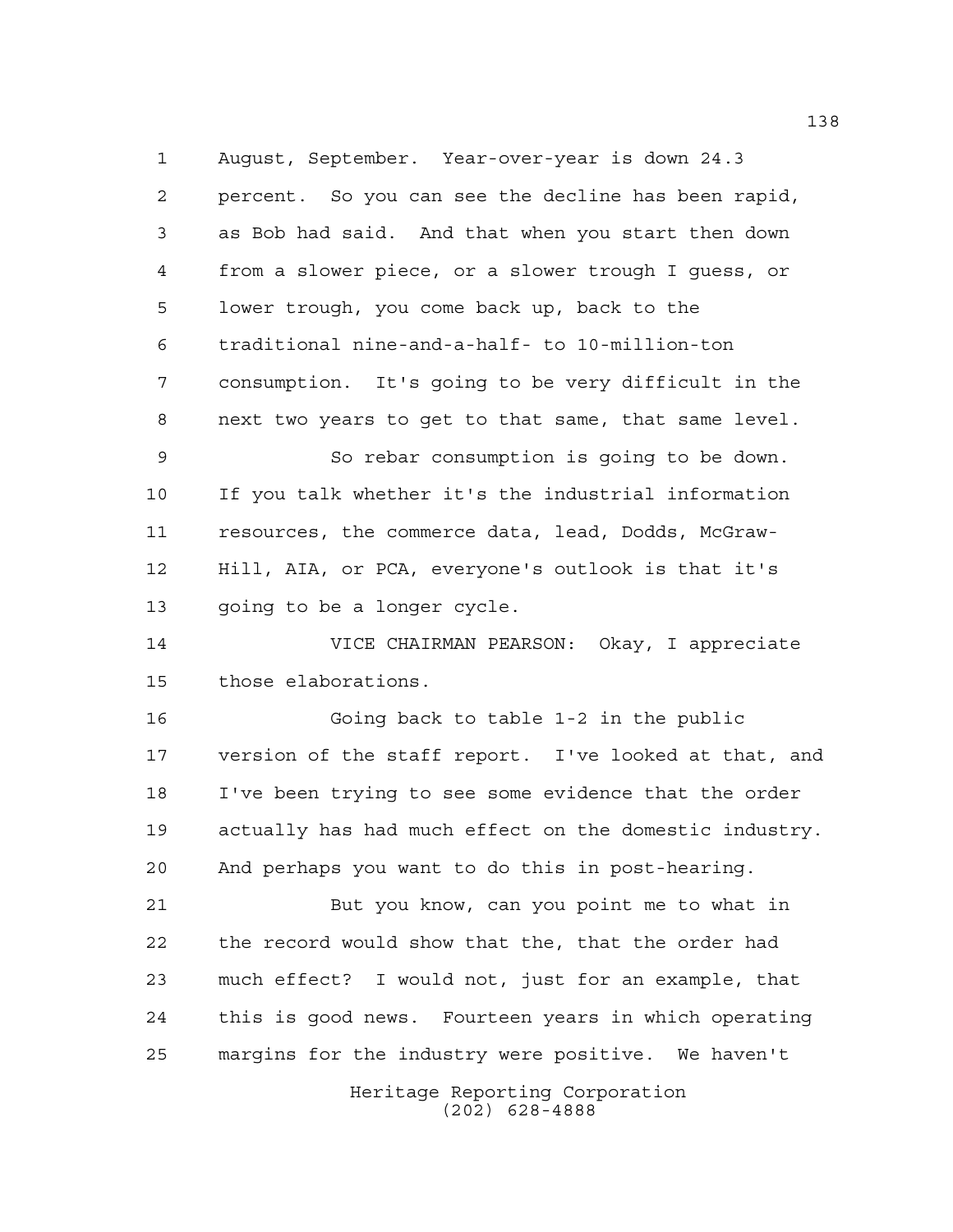seen that in all steel businesses, or in all other businesses. I mean, it's not uncommon that firms come in front of us where they're losing money. We aren't seeing this on this record.

 And so I'm wondering if we actually revoked this order, would it make any difference going forward to the industry?

 MR. PRICE: Well, first of all, I think you should ask Mr. Miller that, you know. Because if you see additional volume, it's going to affect the workers very directly. That's number one.

 Number two. You get into issues related to survivor bias in some of the ways these records are, frankly, collected and maintained, which is, you know, very big and very substantial in this type of situation.

 There is little question if you look at this record, if you allow additional volume of dumped imports -- this is forward-looking analysis -- additional import volume into, I think, what the witnesses just testified is a contracting market for a period of several years, it's going to have a substantial negative effect.

 Now, I always like the fact, you know, we can, you know, it's just pretty much a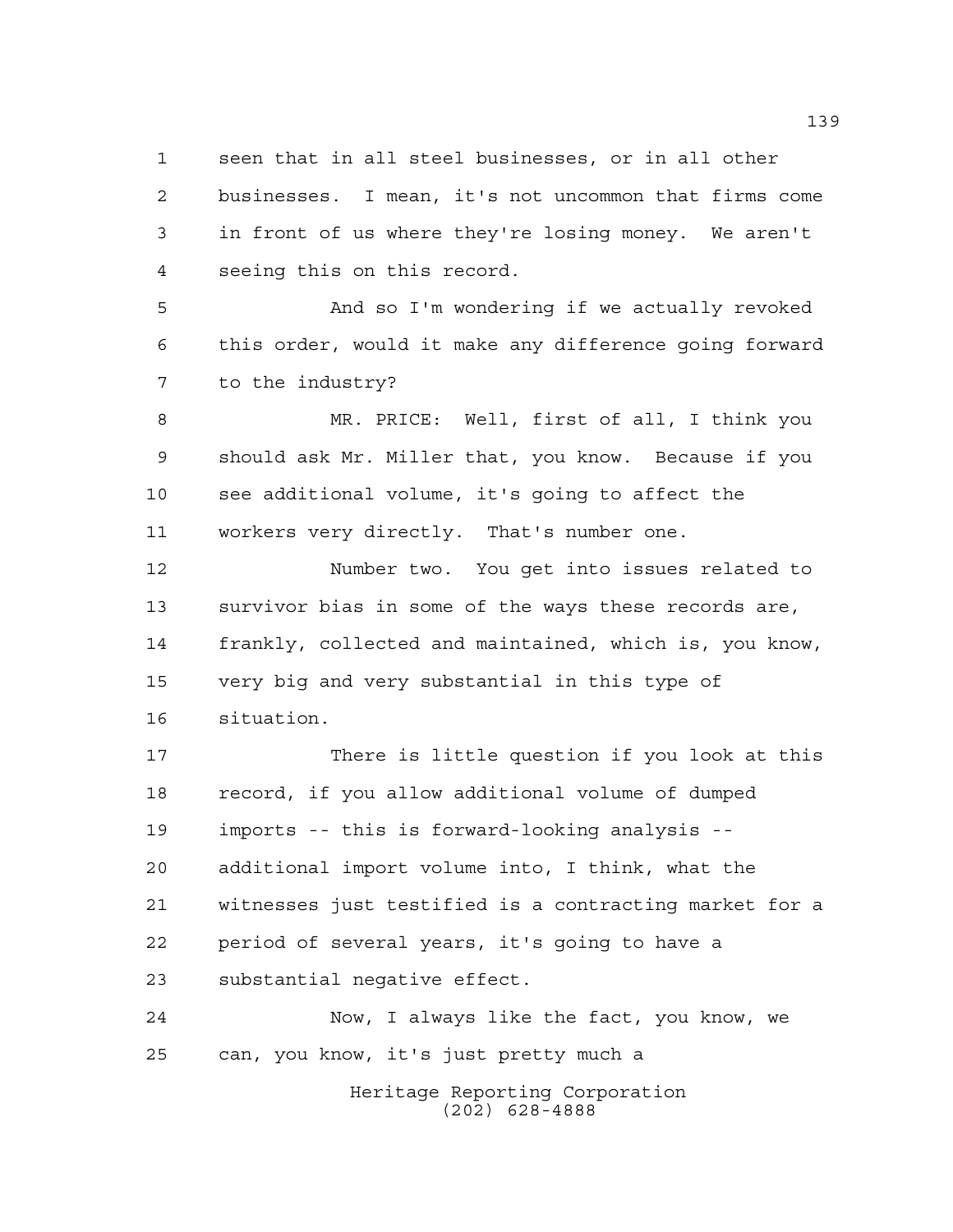straightforward, common-sense economic conclusion. We can come up with all kinds of models, and you know, I've gone back and forth very extensively in elaborate modeling in my career before the Commission. And then the models say well, you know, everyone critiques the model and all that.

 But you know, the bottom line here is that this order has been effective, particularly when coupled, frankly, with the China/Ukraine/multi-country order in helping pull this industry together, and get it on its feet.

 And if you revoke this, this part, this leg, this critical leg at this juncture in time, which is probably the worst time to consider a revocation. I think there is no question that there will be material injury.

 VICE CHAIRMAN PEARSON: Yes, but the order was in effect for eight years before the industry achieved an operating margin that was in double digits. So you know, it was in effect for its first time and then into the first review, okay.

 And that's why I'm saying, I look at this, I don't see that this particular order has been that big a deal for the industry. But my time is expiring, and I'm going to be quiet.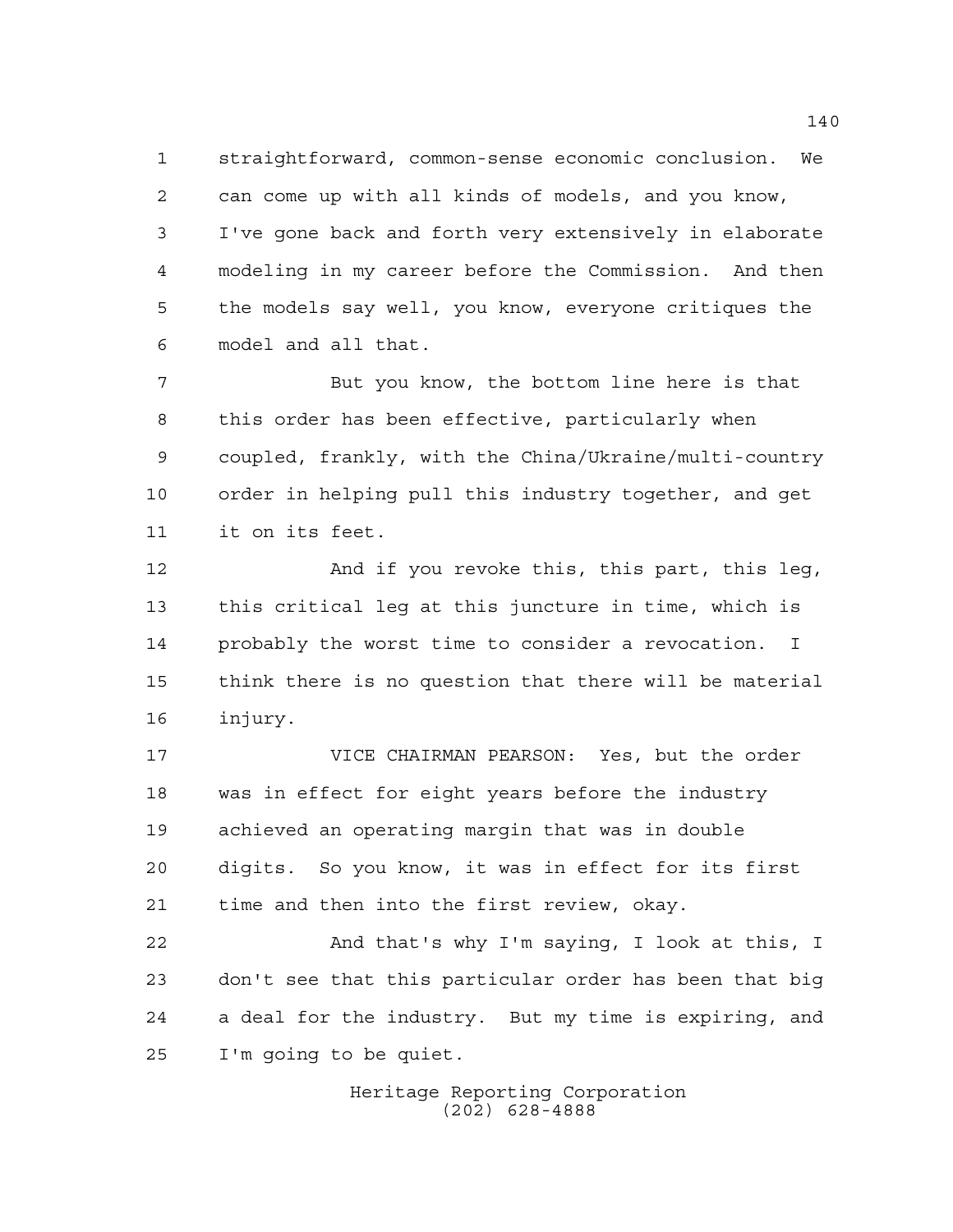1 MR. MILLER: Excuse me. You revoke this order, you're welcome to come to my house. And where we would normally eat maybe steak, chicken, we'll be eating party meat and peanut butter and jelly sandwiches, because I won't be able to make it on the job that I have now. I'd have to seek other employment. And right now, it takes two, maybe three paychecks just to pay my house note, you know. And if you revoke this order, I guess that will be it. VICE CHAIRMAN PEARSON: Yes, well, that assumes that imports actually come in. And that's what's terribly clear from the record. 13 Madame Chair, back to you. CHAIRMAN ARANOFF: Commissioner Okun. COMMISSIONER OKUN: Thank you, Madame Chairman. Dr. Morici, can you, do you have in front of you, when the IMF provides their growth statistics for the world, where do they put China now, and where do they put the Middle East? MR. MORICI: They lowered their growth statistics. I'd have to go look, to be honest, but I think they're in the range of like eight percent now, as opposed to where they were growing in the range of 11.

Heritage Reporting Corporation (202) 628-4888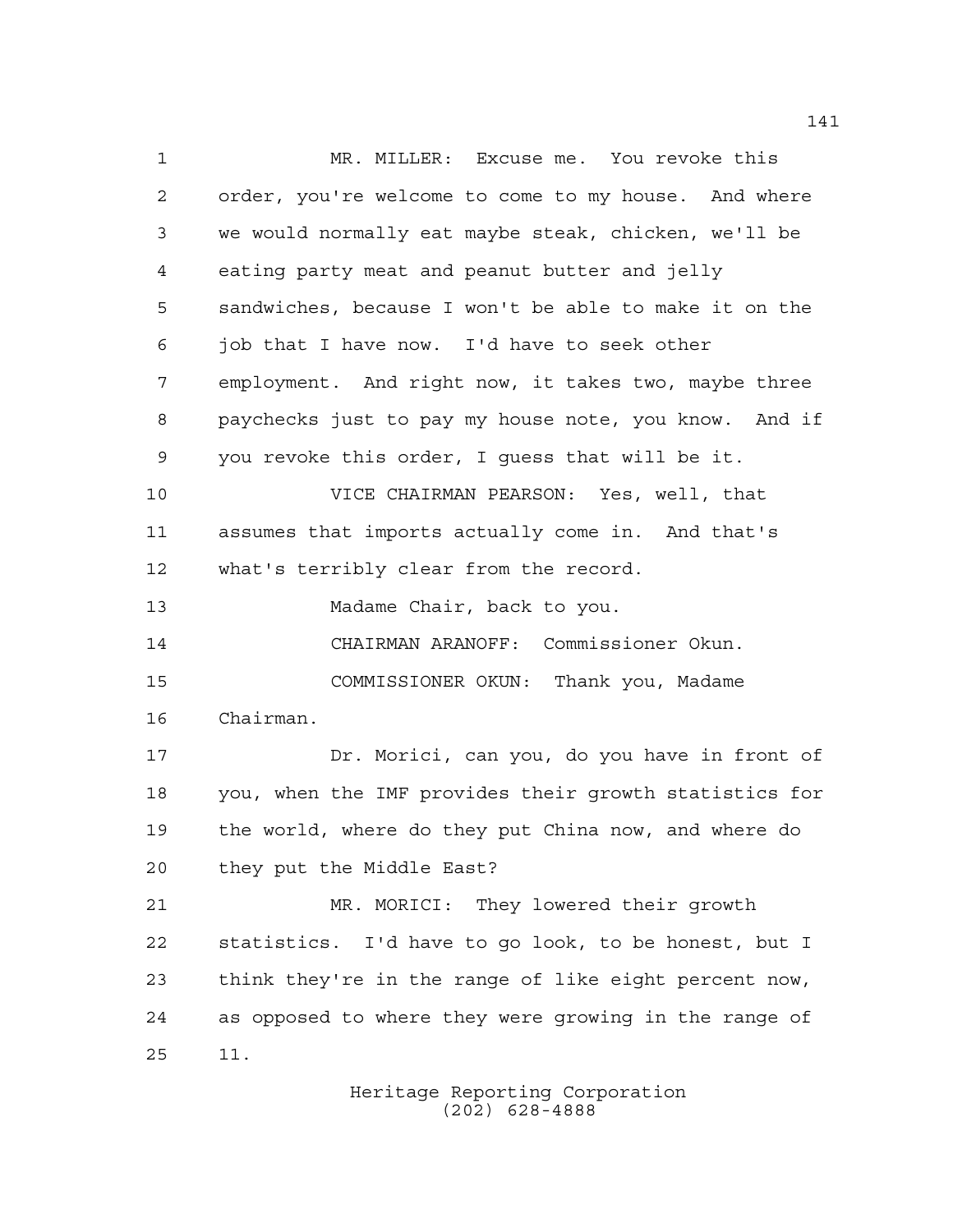COMMISSIONER OKUN: For China?

 MR. MORICI: For China. The Middle East, I just don't have a recollection at all.

 COMMISSIONER OKUN: Okay. If you could just submit those for purposes of post-hearing?

 MR. MORICI: Sure. I would point out to you that whatever you see for the Middle East, you're going to have to just take with a grain of salt. Because with the price of oil falling so dramatically, they didn't have that when they did those numbers in October.

 COMMISSIONER OKUN: Right. And I know you talked about the price of oil and the drop of it several times. And I guess, you know, one thing that I'm curious about is, I mean, obviously it's dropped, but it's still way above most historical averages except during the war.

 So I'm trying to figure out, are you saying that \$70-a-barrel oil will not lead, that Dubai is going to quit, or the Middle East will quit investing, quit expanding its capacity?

 MR. MORICI: What, with regard to oil? COMMISSIONER OKUN: Yes. I mean, you keep saying the price of oil is what drives the demand, and I'm trying to say is that really the case when the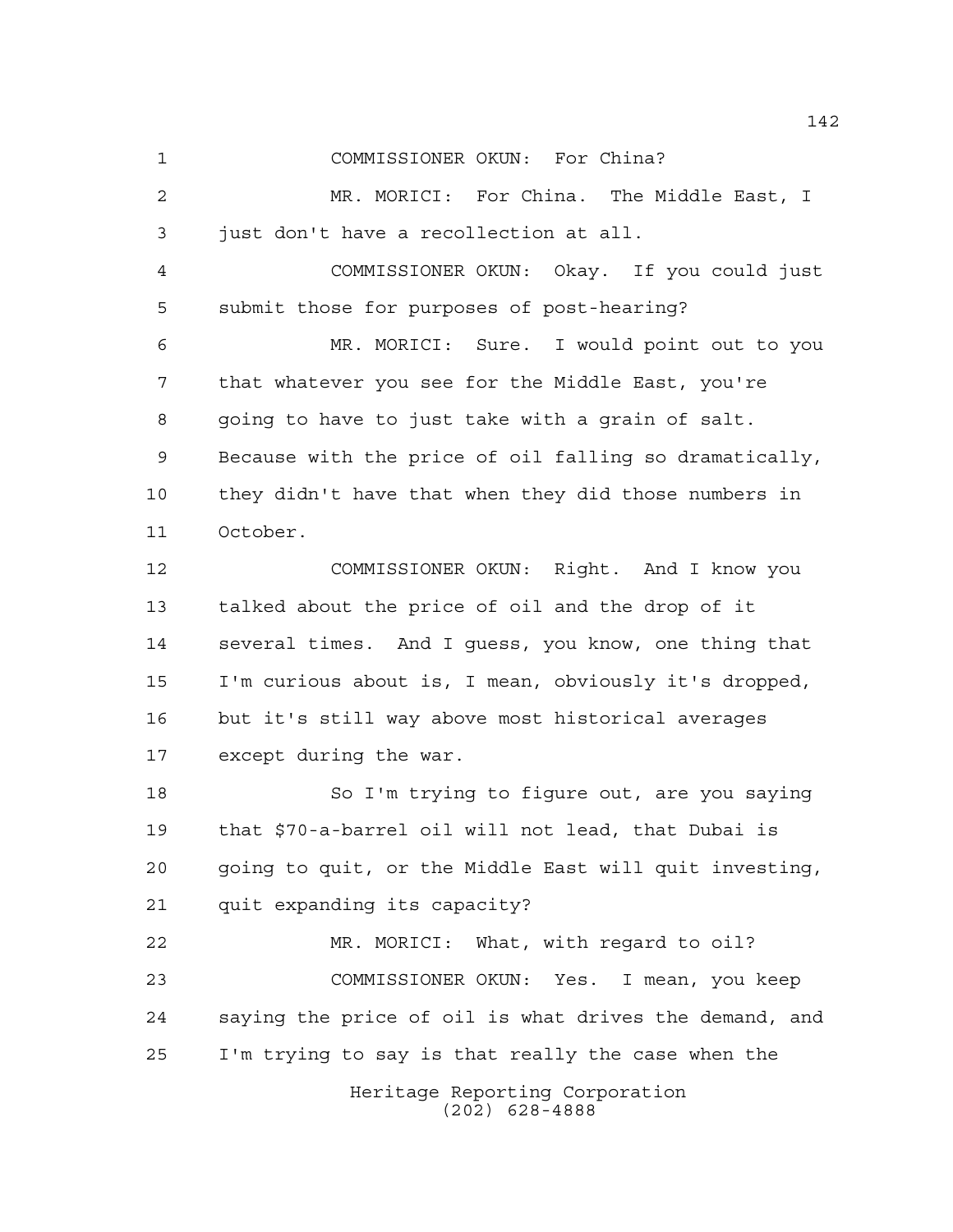price of oil is still very high relative to historical standards?

 MR. MORICI: I don't know that at \$70 a barrel, \$75 a barrel, you're going to see much additional capacity come onstream.

 COMMISSIONER OKUN: Do you have any data that suggests that? I mean, it used to be again, we look at the gas industry or the oil and gas industry in the United States that, you know, people bring on capacity for pipelines or other things.

 MR. MORICI: I can't present myself to you as an oil economist, okay.

 COMMISSIONER OKUN: Okay. Well, I was just trying to figure out, to the extent that you keep saying, you keep harping on the oil price, I want to know if you're saying capacity --

 MR. MORICI: No, what I am harping -- let me be clear. What I'm harping about is just that the price of oil determined -- I can't speak to you about how much additional oil capacity will come onstream. But we've already seen construction slow dramatically in the Middle East. And with the price of oil going down, the monies available to rekindle construction will be severely constrained. Because that's where they get the money to do it. So you have that issue.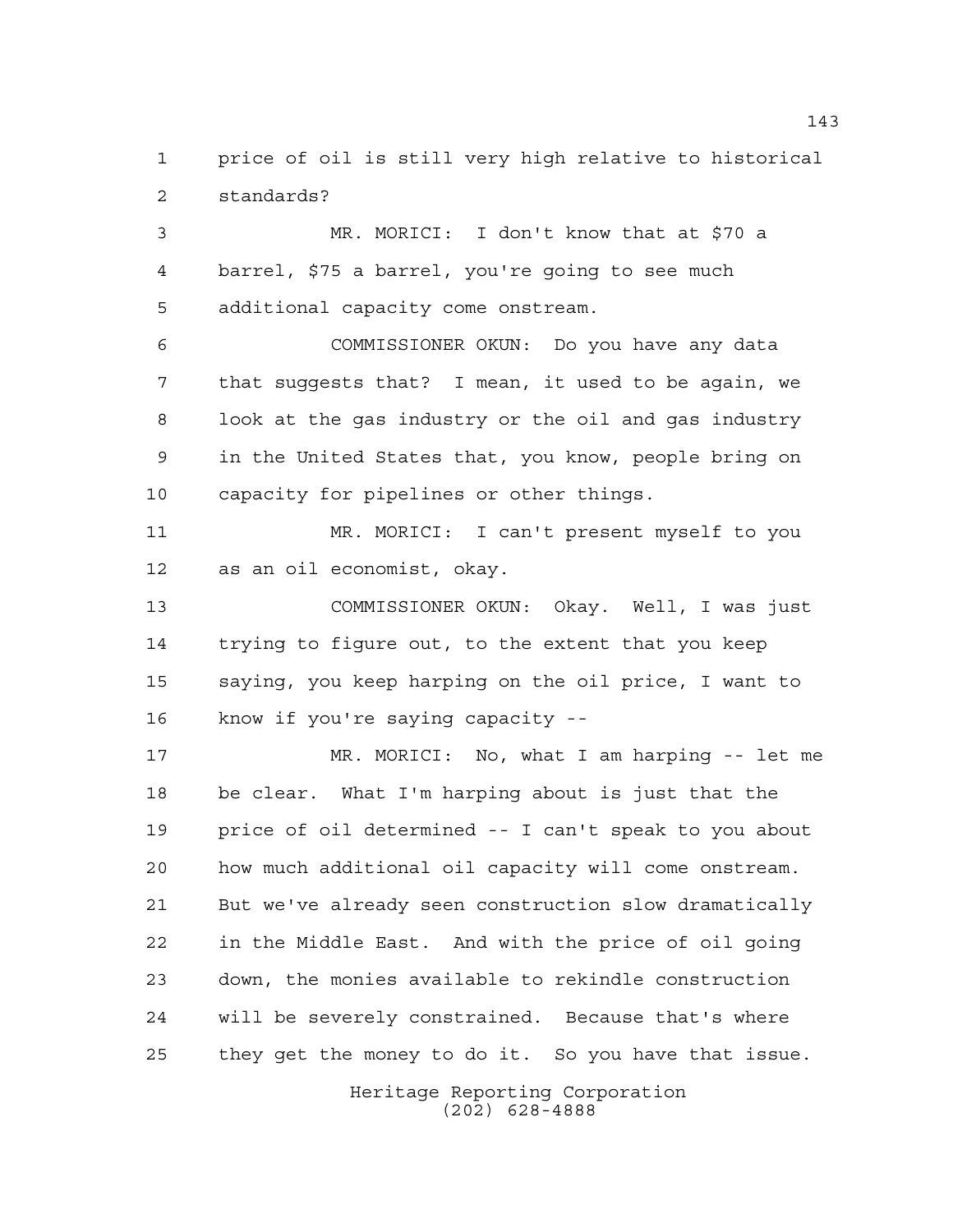COMMISSIONER OKUN: Okay. Mr. Price?

 MR. PRICE: You know, one of the things that happens is you see this huge bubble-up in exports and prices in the Middle East. It so happens, it happens right around December/January.

 It so happens the Middle East created a futures market with hard delivery of rebar going on right in October of '07. And so what happens that, that you create this future market with hard delivery, and you get this enormous speculation going on.

 You get this enormous bubble that develops that has, that disconnects, as so many of these future markets seem to have done, from underlying demand going on.

 So then all of a sudden you get hard delivery. Hard delivery comes in, is sitting on the docks. I mean, just think about this for a second. Two million tons in Dubai. That's roughly 20 percent of U.S. consumption.

 COMMISSIONER OKUN: On the reference of the two million tons, I've heard it a couple of times. Is there evidence of that? Or is that just, are the traders reporting it?

Heritage Reporting Corporation (202) 628-4888 MR. PRICE: The traders are reporting it, the trade press is reporting it. We've put the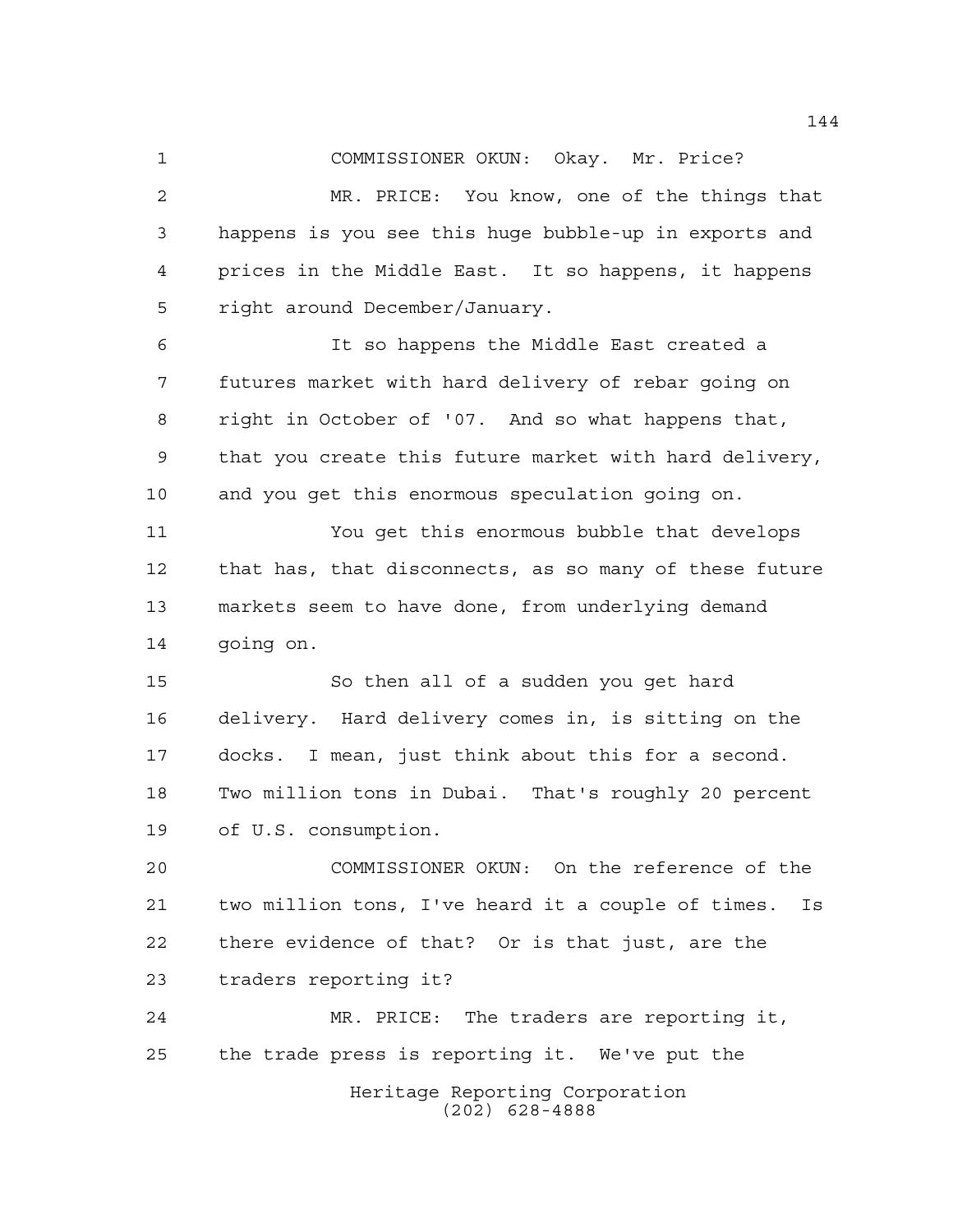articles on the record. We have, there is substantial inventories on the ground in the UAE.

 It doesn't mean that there's not some, you know, some purchasers out there potentially, because, you know, markets always have things going on. But the inventory is running around.

 The speculation that goes on is huge. It's like any bubble. People want to beat the price increase. So you keep on going, and you get this speculative bidding market based upon futures contracts, in part adding to this new dynamic. It shoots up, it collapses.

 It collapsed, and none of the demand underlying it appears to have been sustained, or necessarily real.

 COMMISSIONER OKUN: Okay, that's one of the questions I had. You put a lot of articles on the 18 record with respect to Middle East production and capacity, and Middle East demand and pricing, a number of them very recent articles. And I know that the staff has the data in chapter 4 that hopefully we'll have updated data as well about consumption and production demands in the Middle East.

 But what I'm trying to understand from your argument is, is it that you think the Turkish exports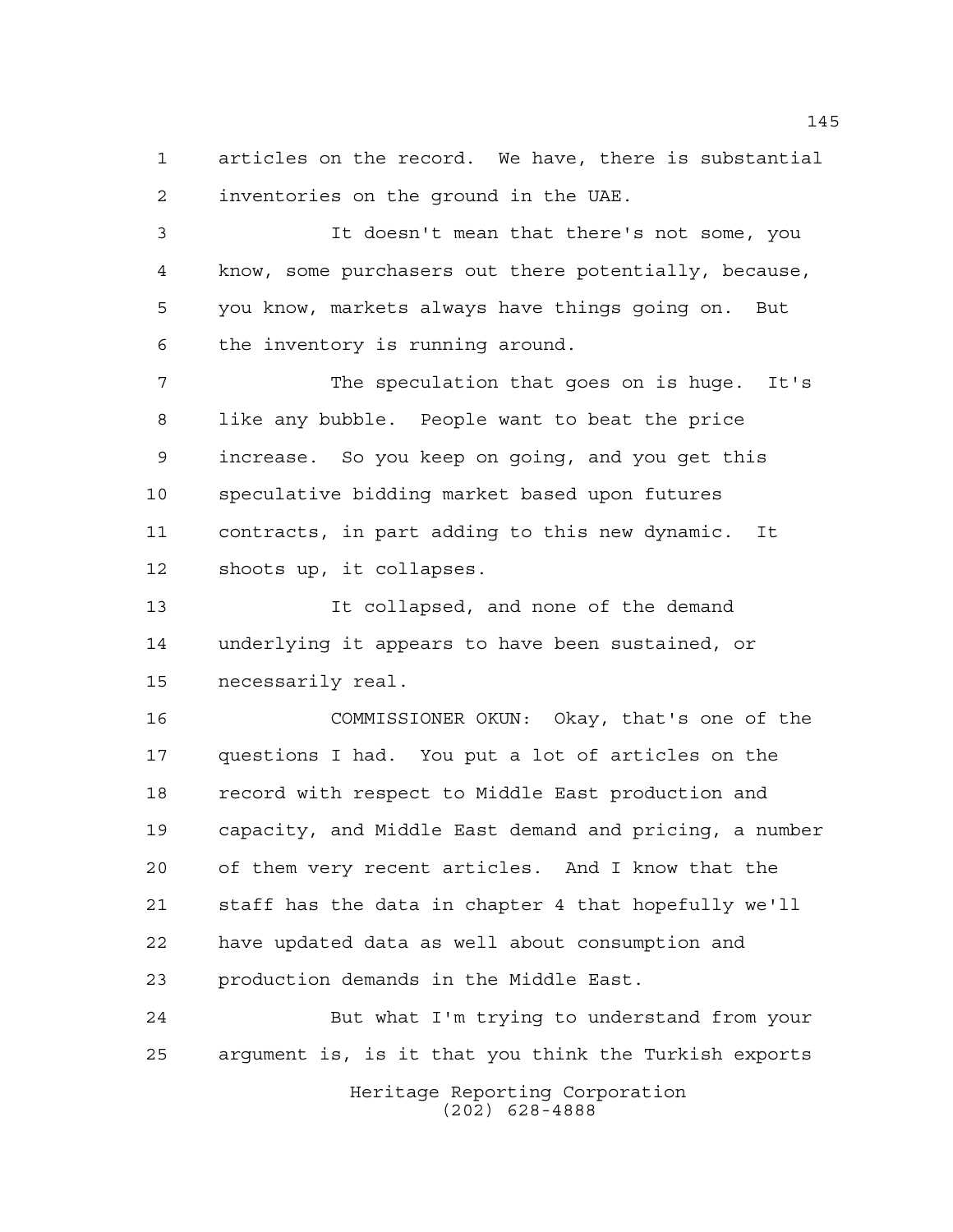won't be going to the Middle East because all this capacity that they're projecting is coming on line? Or because demand for rebar is going to go down.

 MR. PRICE: I think it's saying that, I don't think it's one single factor out there. I think it's a combination or a network of factors happening.

 I think you're seeing, you're seeing excess, first of all, excess buying that occurred at a massive level. This isn't a small inventory adjustment going on. You're seeing the same speculative over-building that you saw develop in the United States with a credit crunch and a credit problem going on in the Middle East that's going to reform lending standards there, just as they are here. You have to remember, you get money back in the system to lend; but no one is going to lend on no money down and a pie-in-the-sky dream any more.

 You're going to see, you're going to see declines in consumption as projects are being taken off the board. And I think you just heard testimony to that earlier. And they're being taken off the board not just in the U.S., but globally, including the Middle East.

 You're going to see the fact that there is money not available, because the petro-dollar

> Heritage Reporting Corporation (202) 628-4888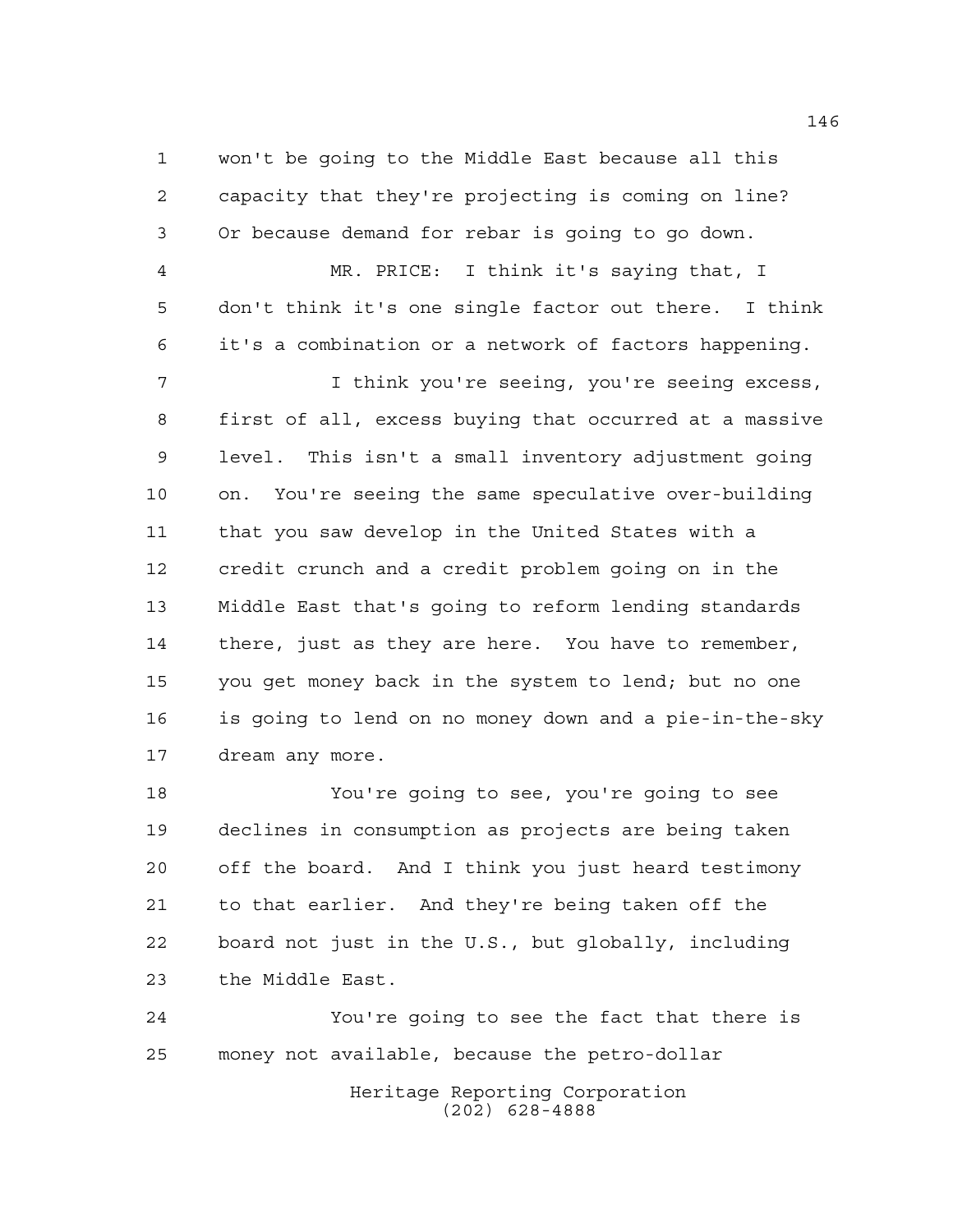speculation that all of this was, in part, based upon, has now also declined.

 And so the demands that were anticipated were not, are simply not there. The inventories are going to take a long time to work off. The construction pipeline, you know, there will also continue its own set of slowdowns, or certainly less growth.

 Meanwhile, you see capacities coming on line in the Middle East on production that are by themselves stunning, huge, and frankly logical, given I think what people, what demand levels were.

 COMMISSIONER OKUN: Based on that, Mr. Price, on those capacity increases, do you have -- I know you have your kind of global chart that you had in your overview today. I'm just trying to go back through your exhibits again.

 Do you have, for 2007/2008, because this chart has the projected price increase from 2007 to 2010.

MR. PRICE: Right.

 COMMISSIONER OKUN: Do you have available to you a breakout of what actually come on line? I mean, I'm trying to get a handle on what's projected versus came on line.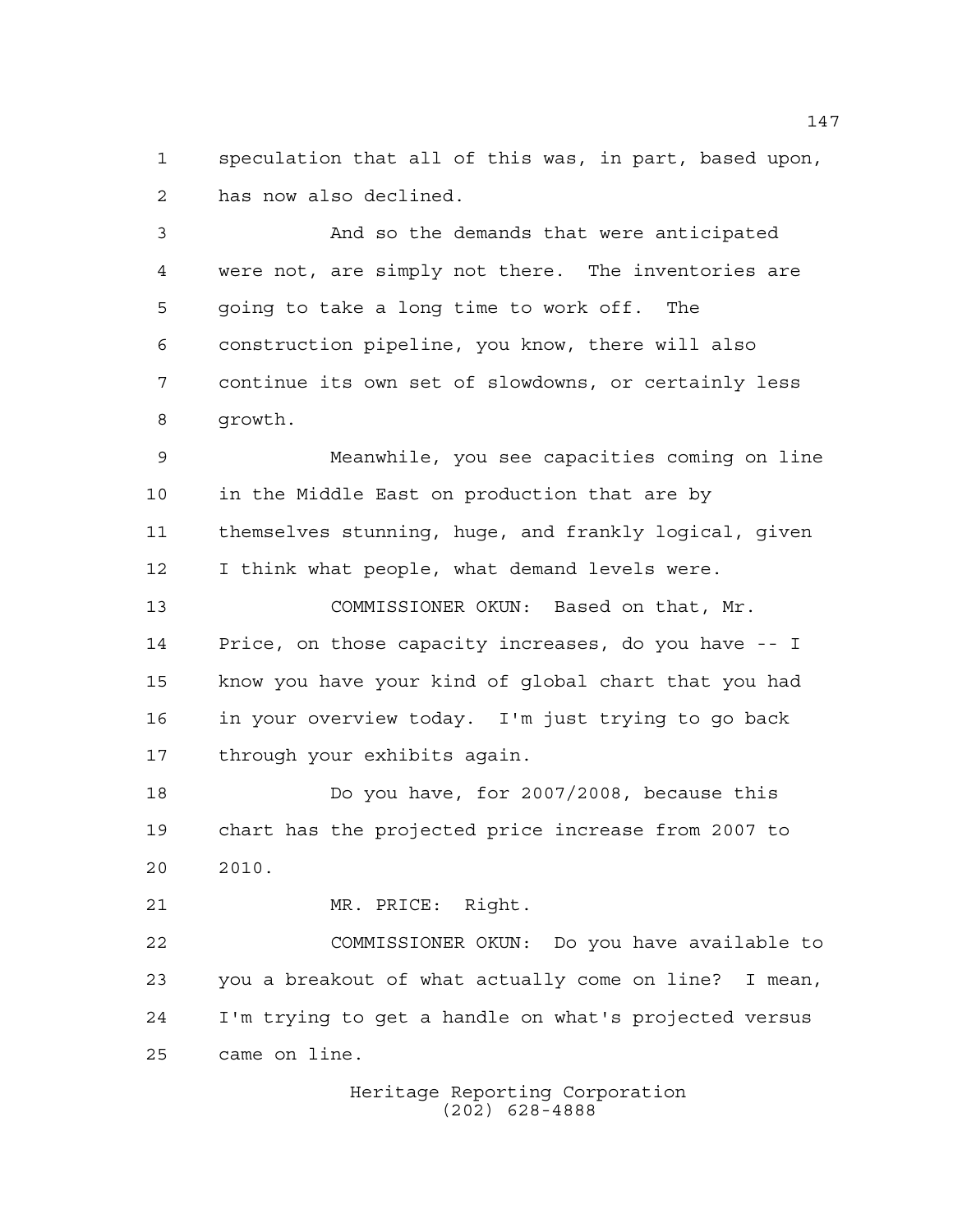Heritage Reporting Corporation (202) 628-4888 MR. PRICE: We will provide that to you in the post-conference brief, okay? COMMISSIONER OKUN: Okay, that would be helpful. And I see Mr. Stone has had his hand up back there, trying to say something. MR. STONE: Thank you, Chairman Okun. I would just like to say one thing. COMMISSIONER OKUN: I'm a has-been chairman. MR. STONE: You're not a has-been. Thank you. I just wanted to add one point. What we've got to also keep in mind is the fact that Turkey displaced a lot of the tons that were formerly supplied in the Middle East by China. And that had occurred because China was building for the Olympics and the huge construction boom that they had. Turkey's an export economy. Turkey did not ship in the United States because, quite frankly, they can get a better return in the Middle East. It makes sense. That's what companies do, okay? The fact of the matter is China's economy is falling. China's mills in China are going bankrupt, if you read the paper. China is going to export again, and China is going to export to the Middle East. Taiwan just recently opened their doors to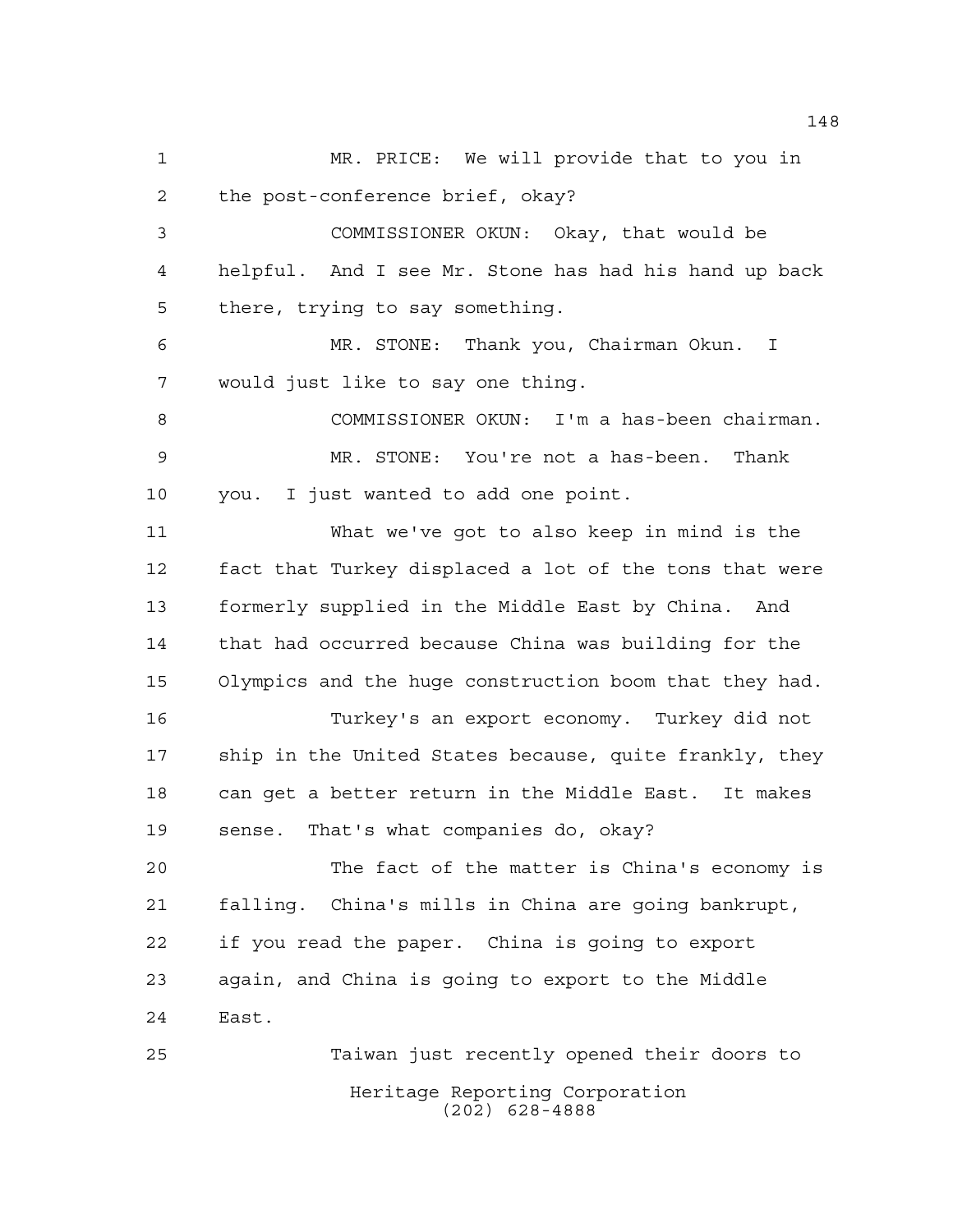export, which they were not exporting earlier because they were worried about supplying their own industry. They just opened their doors, and they're starting to make more export offerings, as well.

 So what we see is, quite frankly, Turkey built a business that is overbuilt, it's built on an export platform. And quite frankly, we're looking to be penalized, because they built a business, okay? So they could export anywhere they want to. And we're sitting here building our business, investing in our business, putting our money in our business to satisfy consumers here in the U.S. We don't export our product, or very little do we export.

 And what we're asking ourselves is, will these dumped imports hurt us. Yes, they will. What we're saying is, bottom line is demand is going to be less. And these dumped imports will have an impact.

 And yes, your sunset reviews did help the industry. They've been a positive effect. But it's difficult to say, pinpoint exactly where and why, but the industry has gotten better because we've been able to be responsible and allow responsible players in the marketplace. And you've had responsible players.

 But you've had dumped players, is what we're talking about today. And that's why we're asking for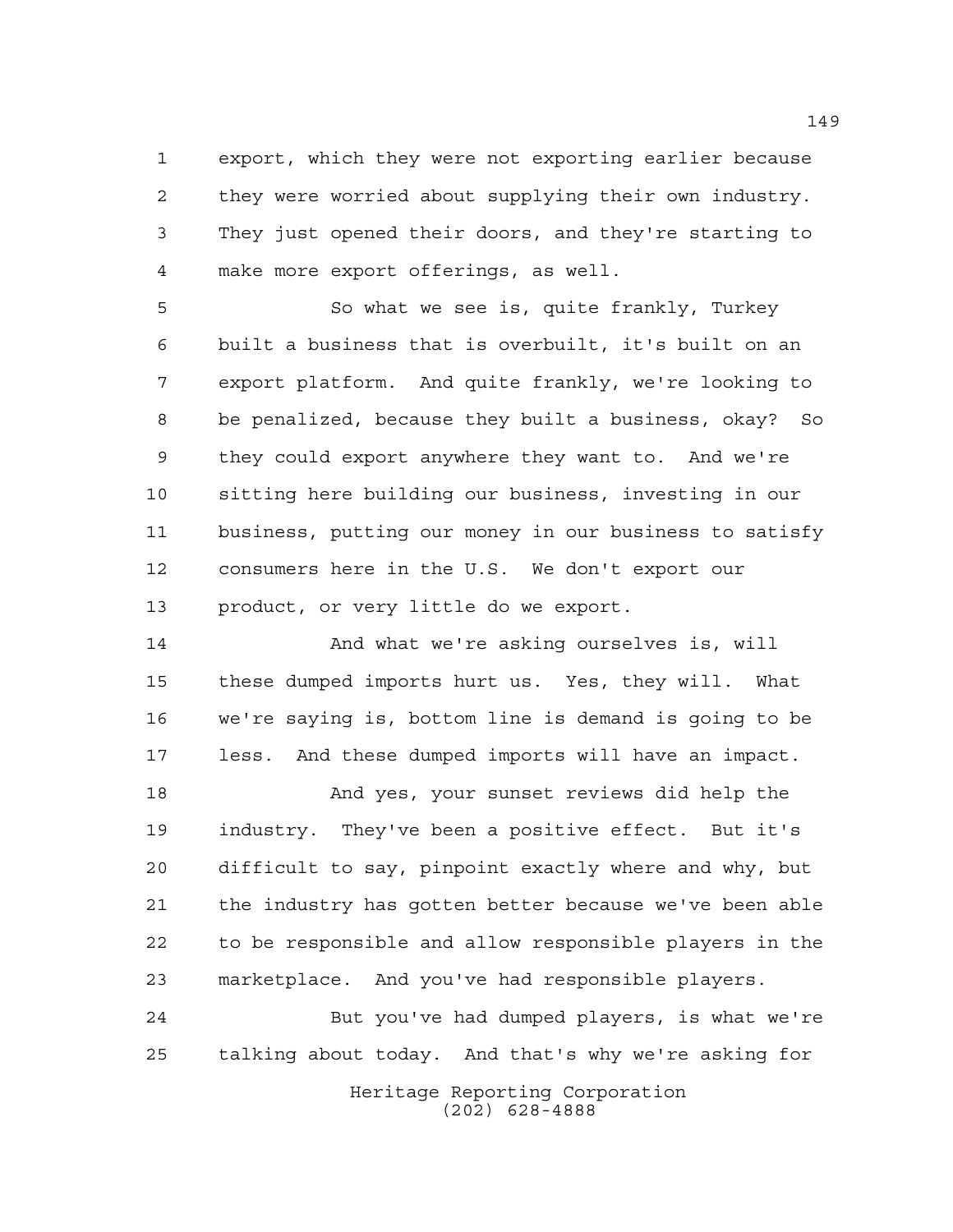this relief. Thank you.

 COMMISSIONER OKUN: Okay. The purpose of the post-hearing, perhaps you can help connect the dots a little bit more for me on the Middle East, where the Turkish exports have been going, what you see the Chinese exports doing. You know, again, I think there's pretty good information about the change in pricing over time. But it's less clear to me, and if we can just get these things drawn out about capacity increases and demand. I'm just trying to make sure I understand exactly where it is, versus what some of the projections are out there. And that would be helpful. I would also ask, for purposes of post- hearing, on the regional-versus-national analysis, I heard your responses earlier. To me, as we've approached these different cases where I've done a regional analysis in the past, as I did in this case, I would appreciate in the post-hearing if you can address the actual statutory factors with regard to regional, the regional analysis factors, as opposed to just assuming we would do a national based on, you know, we did the national in the other one. If I could see that, it would be very helpful to me, putting that in a -- well, I may have some other ones.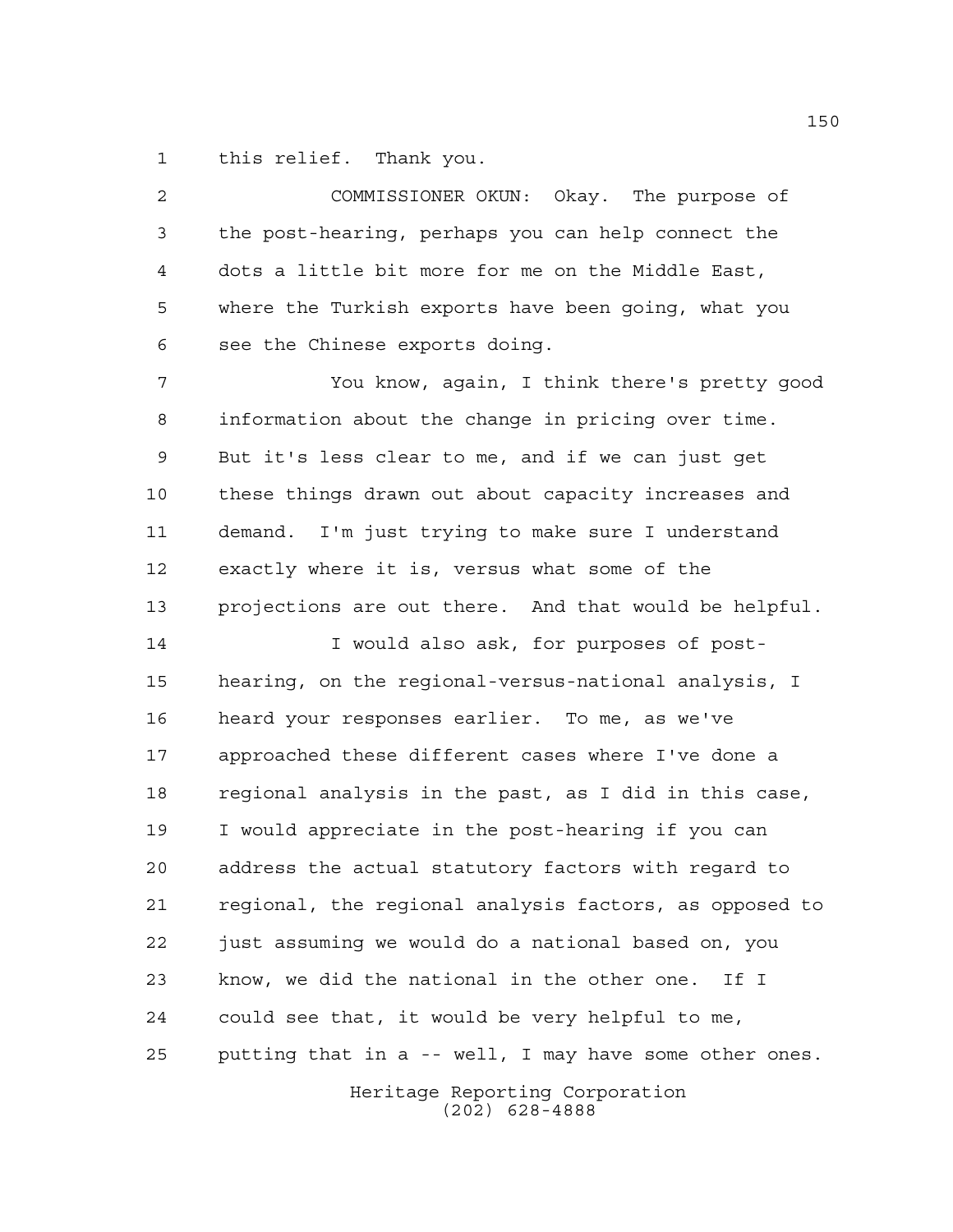But that I would like to see, for sure.

Heritage Reporting Corporation (202) 628-4888 CHAIRMAN ARANOFF: Commissioner Lane. COMMISSIONER LANE: Mr. Stone, I want to go back to you, the last question I asked you in the prior round. Did you say that Nucor had announced price decreases? MR. STONE: Yes. COMMISSIONER LANE: Okay. Mr. Price, is that on the record? And if it's not on the record, could we be provided with the most current information on announced price decreases or actual price decreases throughout the industry, to the extent that you have access to that? MR. PRICE: We will provide the information 16 for each producer, in confidence, in the post-hearing brief. COMMISSIONER LANE: Okay, thank you. Now, can you indicate what percentage of the rebar market is represented by residential construction, non- residential building construction, and non-building construction such as roads and bridges? MR. PRICE: We actually have I think fairly precise data that would be, that we can just provide you in the post-hearing brief. This is tracked; I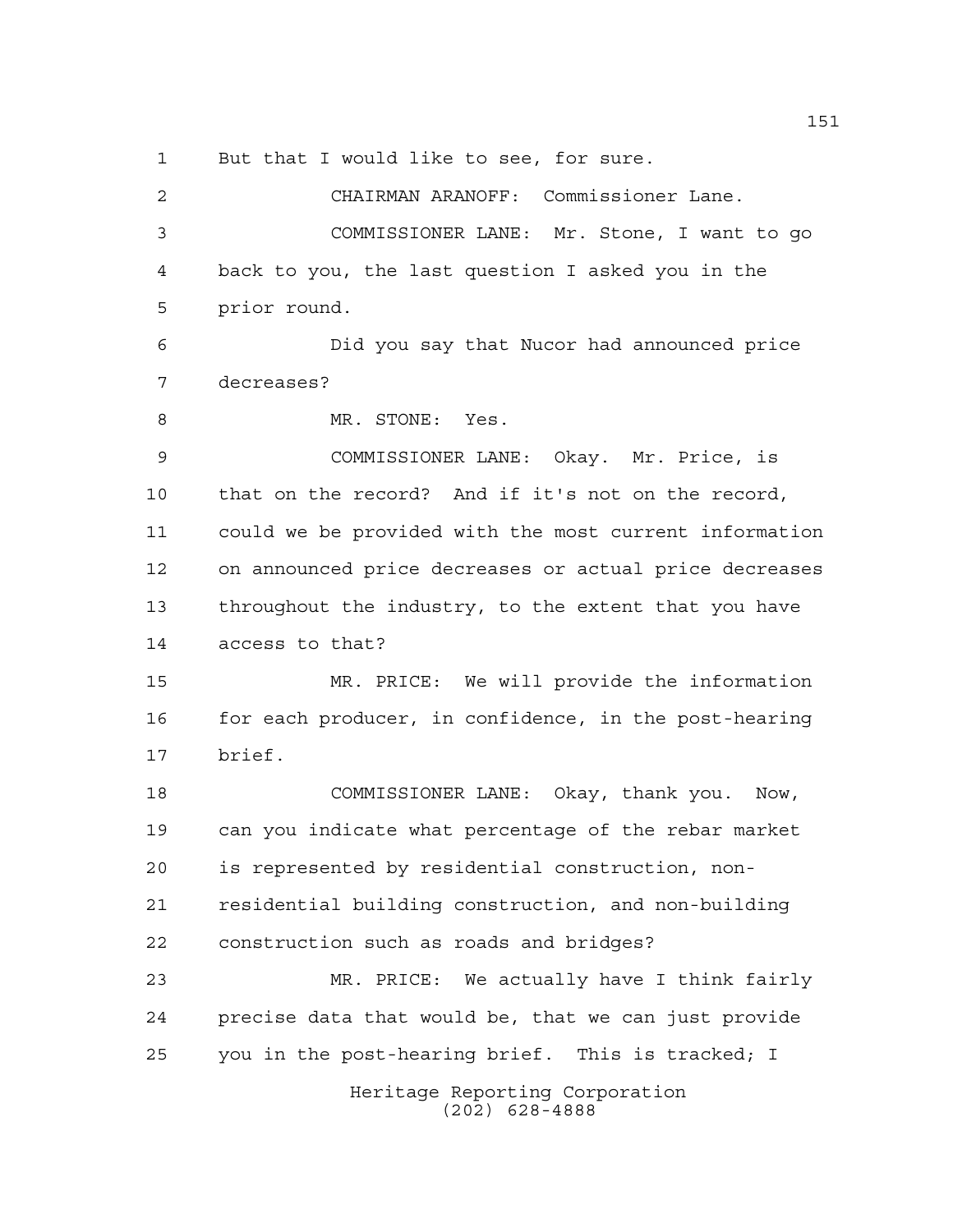don't have it off the top of my head.

Heritage Reporting Corporation (202) 628-4888 COMMISSIONER LANE: Okay. Okay, that is quite helpful. And then, and if you've answered this question, just tell me. What sizes of rebar are typically used in residential construction, non-residential construction, or other non-building, non-residential construction such as roads and bridges? MR. KERKVLIET: Residential nomenclature would be probably threes, fours, and fives; probably more threes and fours. The non-residential construction is going to vary depending upon what type of project it is. For instance, nuclear projects take 18-bar, and it's very closely packed together. Highway is probably six, seven, and eight, you know; it depends upon the spacing. But the residential tends to be lighter in weight, lighter in size. 18 Again, the staff report provides details on Turkish shipments by size, and domestic shipments by size. And you'll see that the core size is threes, fours, fives, and sixes. There is very extensive overlap. CHAIRMAN ARANOFF: Okay, thank you. And thank you all for -- MR. KERKVLIET: And I might say that 50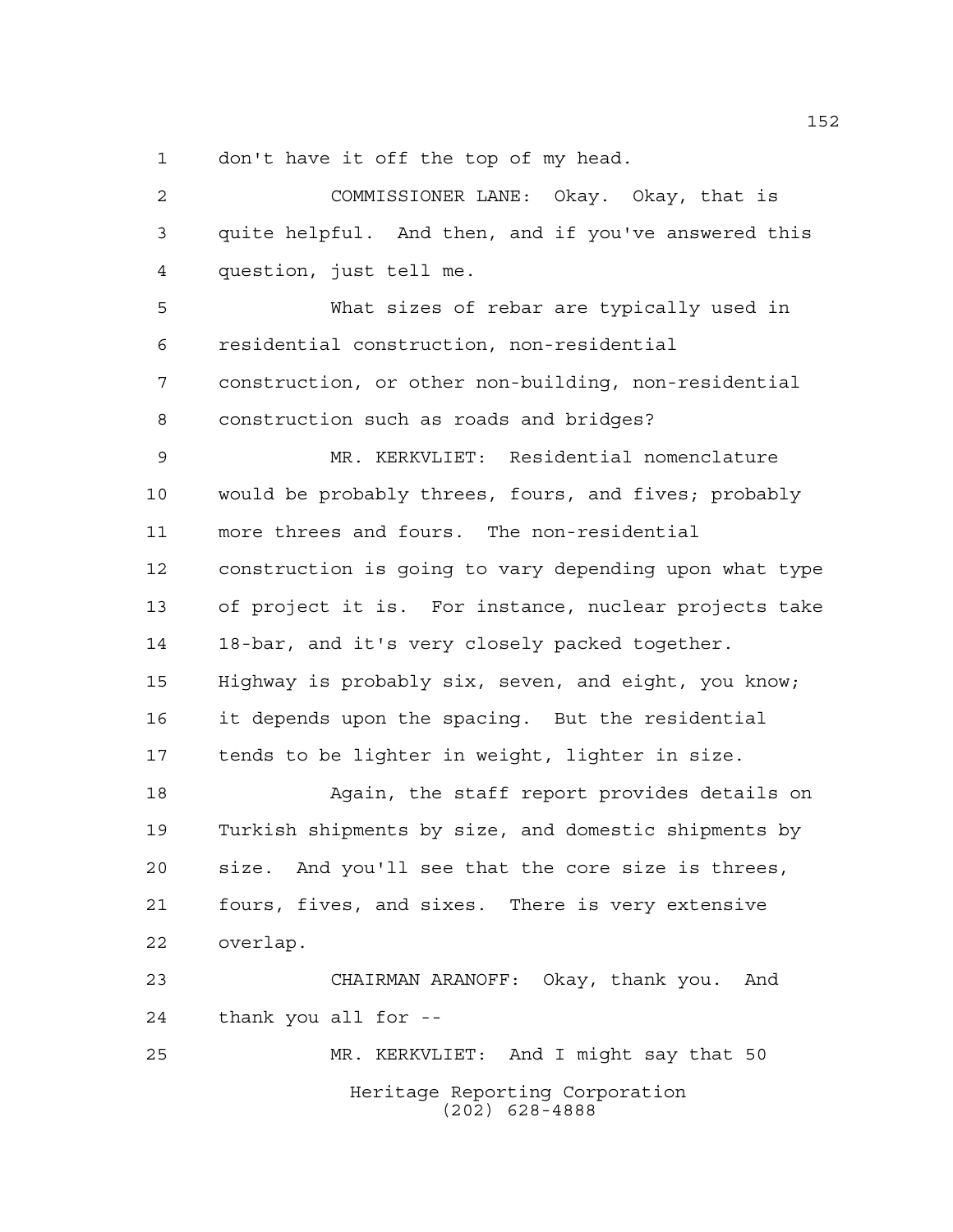Heritage Reporting Corporation percent of our shipments are fours, fives, and sixes. CHAIRMAN ARANOFF: Okay, thank you. And thank you all for answering our questions this morning and this afternoon. Commissioner Williamson. COMMISSIONER WILLIAMSON: Thank you, Madame Chairman. Just a couple of questions. First a legal question for Mr. Price. At page 6 of your brief you state that, "If the Commission finds that subject imports would likely have a material adverse effect on any of the factors that it is required to consider, it should find that revocation of the orders would likely lead to a recurrence of material entry to the domestic industry." And I was just wondering, how does this best statement square with the statute which says, in 752(a)(5), that, "The presence or absence of any factor which the Commission is required to consider shall not necessarily give decisive guidance with respect to the Commission's determination of whether material injury is likely to continue." MR. PRICE: Well, what I'm saying here is obviously the Commission has a great deal of discretion to put weight, or lack of weight, on any

(202) 628-4888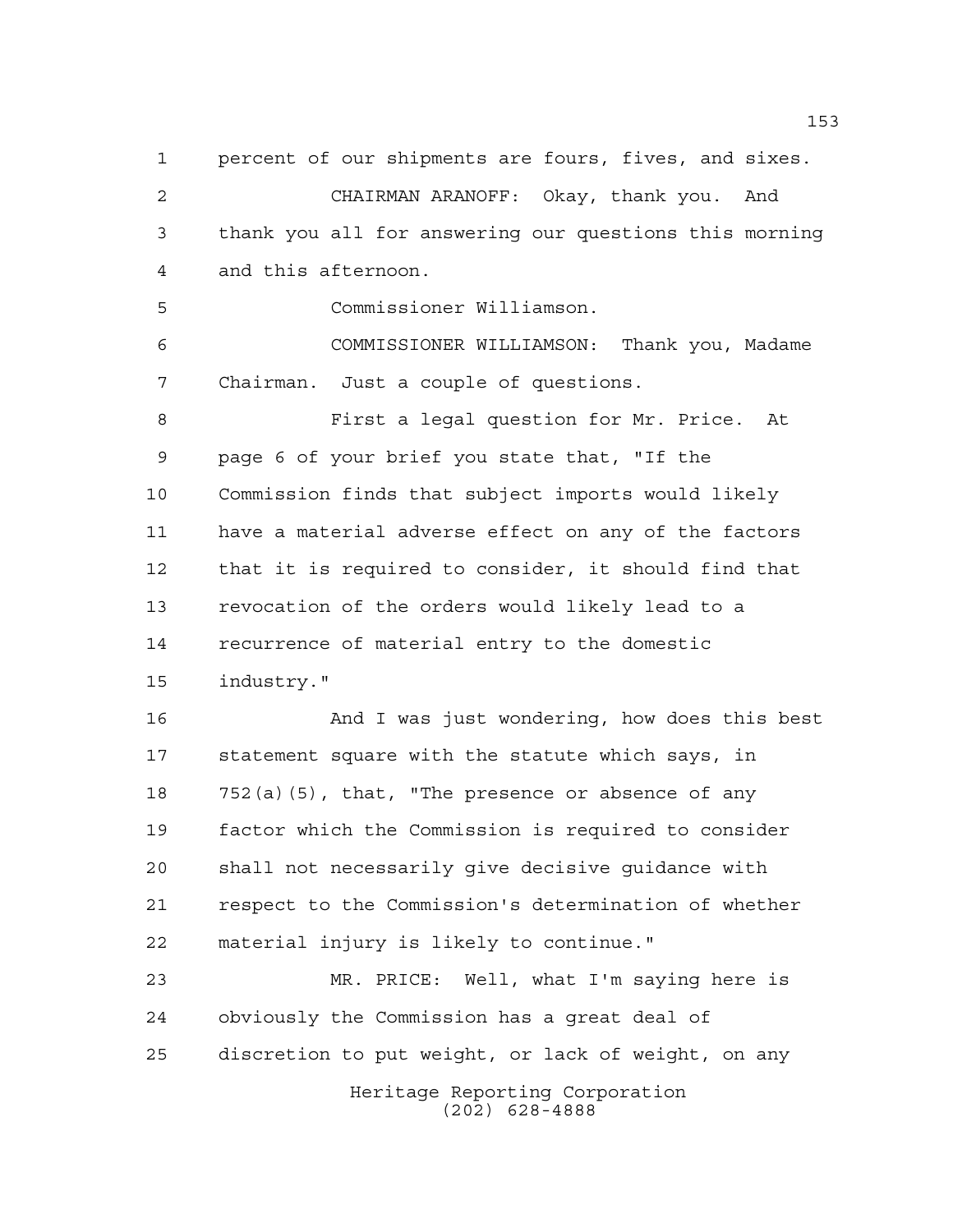individual factor. And one factor alone can be enough to warrant an affirmative determination on your judgment.

 I think in this case there is a lot more than one factor going on here; that there are multiple factors that all show deteriorations. That if the order is revoked, then therefore there will be material injury to the industry. And that injury will happen in the recently foreseeable future.

 COMMISSIONER WILLIAMSON: Okay. So in other words, if there's any factor, we have to find. But the way --

 MR. PRICE: No. I'm saying that you have the discretion.

 COMMISSIONER WILLIAMSON: Okay, good. Okay, thank you. I just wanted to clarify that.

 Mr. Kerkvliet, you had mentioned earlier that, I think particularly regarding Canada we asked about here, that Turkish rebar sales were being, I guess given more generous financing. They were offering more generous financing terms.

 And I was wondering if you could give more information on that, either now or in post-hearing; and whether or not, how should we factor that into account in considering the price at which they may be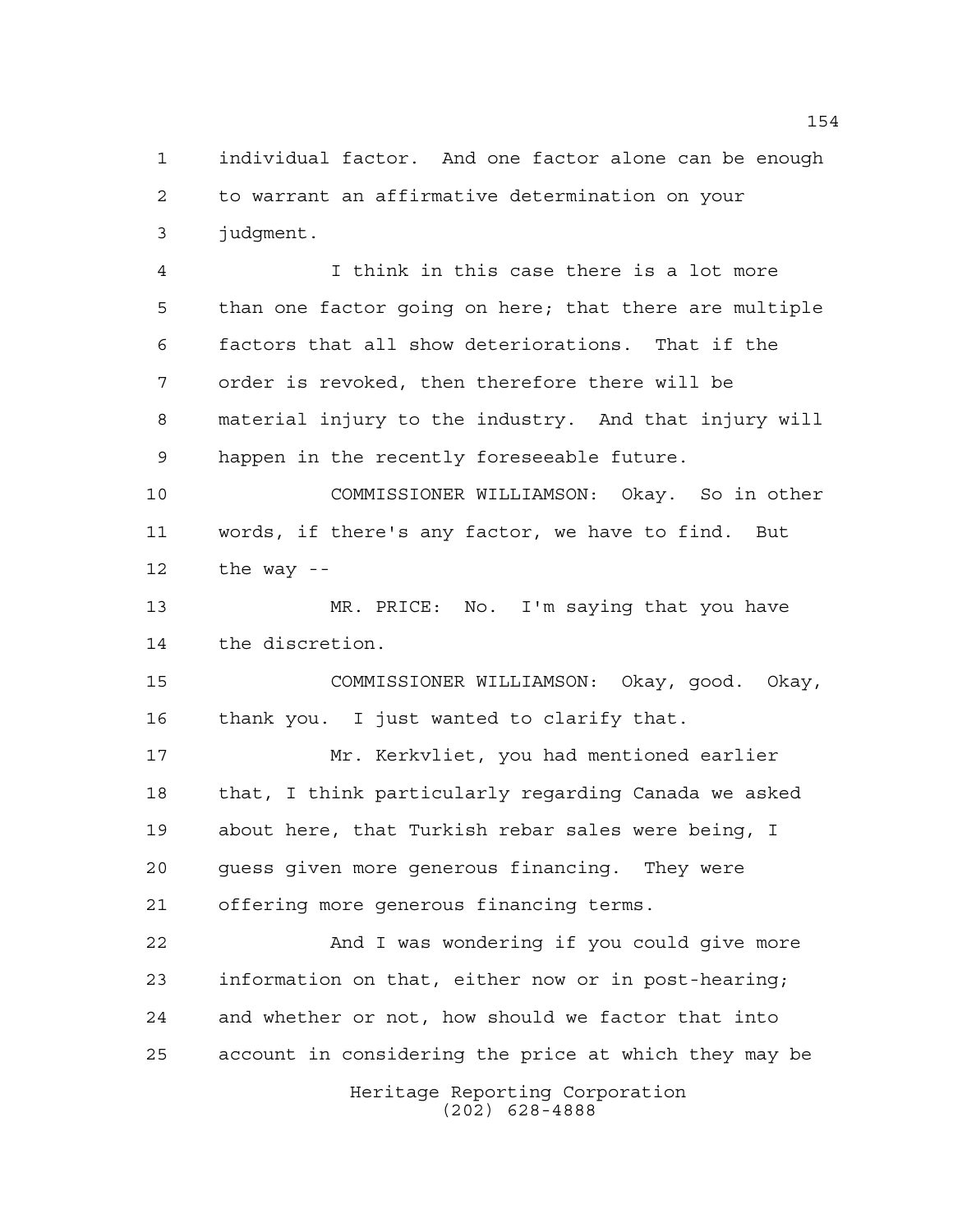offering product in the U.S. Market?

| 2  | MR. KERKVLIET: I can put it in the post-               |
|----|--------------------------------------------------------|
| 3  | hearing brief. But I guess a general comment would     |
| 4  | be, is that payment terms are a commercial condition   |
| 5  | relative to price. So I think, you know, relative for  |
| 6  | what, how we sell our product domestically, it is on,  |
| 7  | you know, net-30-day terms.                            |
| 8  | So that financial benefit for the buyer,               |
| 9  | having a third, a third, a third, and being able to    |
| 10 | hold it on the docks until April of next year.         |
| 11 | MR. PRICE: And not only is that essentially            |
| 12 | an equivalent to price, which is the way the Commerce  |
| 13 | Department looks at it in calculating dumping margins, |
| 14 | if you have concessionary financing that's a discount  |
| 15 | off the price, and in calculating dumping margins.     |
| 16 | But the fact that there are aggressive                 |
| 17 | offers in Canada was very relevant in the              |
| 18 | determination this Commission had on hot-rolled steel  |
| 19 | from, I'm going to say Russia, China, and another      |
| 20 | country back in 2005, where the, where the Respondent  |
| 21 | came in and testified, well, we're selling more in     |
| 22 | Canada because it's just, you know, the prices are     |
| 23 | attractive, so of course we went in there quickly.     |
| 24 | Well, and therefore the Commission realized            |
| 25 | they'll come into the U.S. quickly, because the U.S.   |
|    | Heritage Reporting Corporation<br>$(202)$ 628-4888     |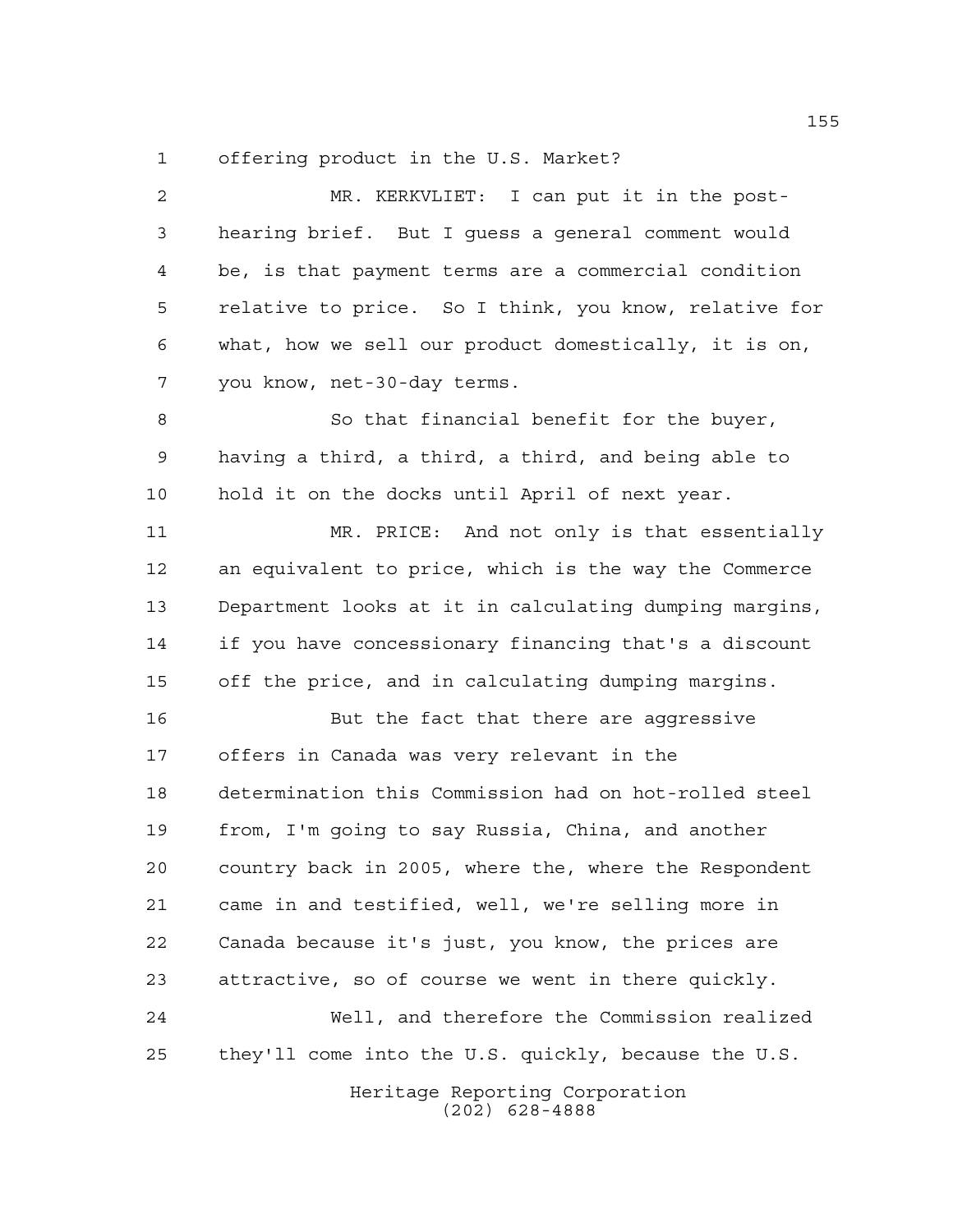prices are attractive.

| 2              | What we're seeing here and saying to you is,           |
|----------------|--------------------------------------------------------|
| 3              | we know that the Turkish producers are not only        |
| $\overline{4}$ | aggressively offering in the U.S., but they're even    |
| 5              | more aggressively offering in Canada, where there is   |
| 6              | no dumping order. That's a pretty good indication      |
| 7              | that they're going to come in. They're going to come   |
| 8              | in at very disruptive prices if the order is removed.  |
| 9              | COMMISSIONER WILLIAMSON: To what extent do             |
| 10             | you think the tightening credit situation will affect  |
| 11             | their ability to do that, or the ability of U.S. and   |
| 12             | Chinese firms to offer financing?                      |
| 13             | MR. KERKVLIET: You know, I think liquidity             |
| 14             | is going to be an issue across the board. You know,    |
| 15             | there could be -- and this is speculation, so take it  |
| 16             | with a grain of salt -- there could be some            |
| 17             | arrangements subsidies-wise as far as financing that   |
| 18             | the government, they can't give back on financing they |
| 19             | can't provide.                                         |
| 20             | You know, I know that there have been                  |
| 21             | subsidies in the past relative to freight and other    |
| 22             | manufacturing components for Turkish producers.        |
| 23             | But to answer your question I think in                 |
| 24             | general, tighter credit is going to be universal.      |
| 25             | Having said that, the fact in a<br>MR. PRICE:          |
|                | Heritage Reporting Corporation<br>$(202)$ 628-4888     |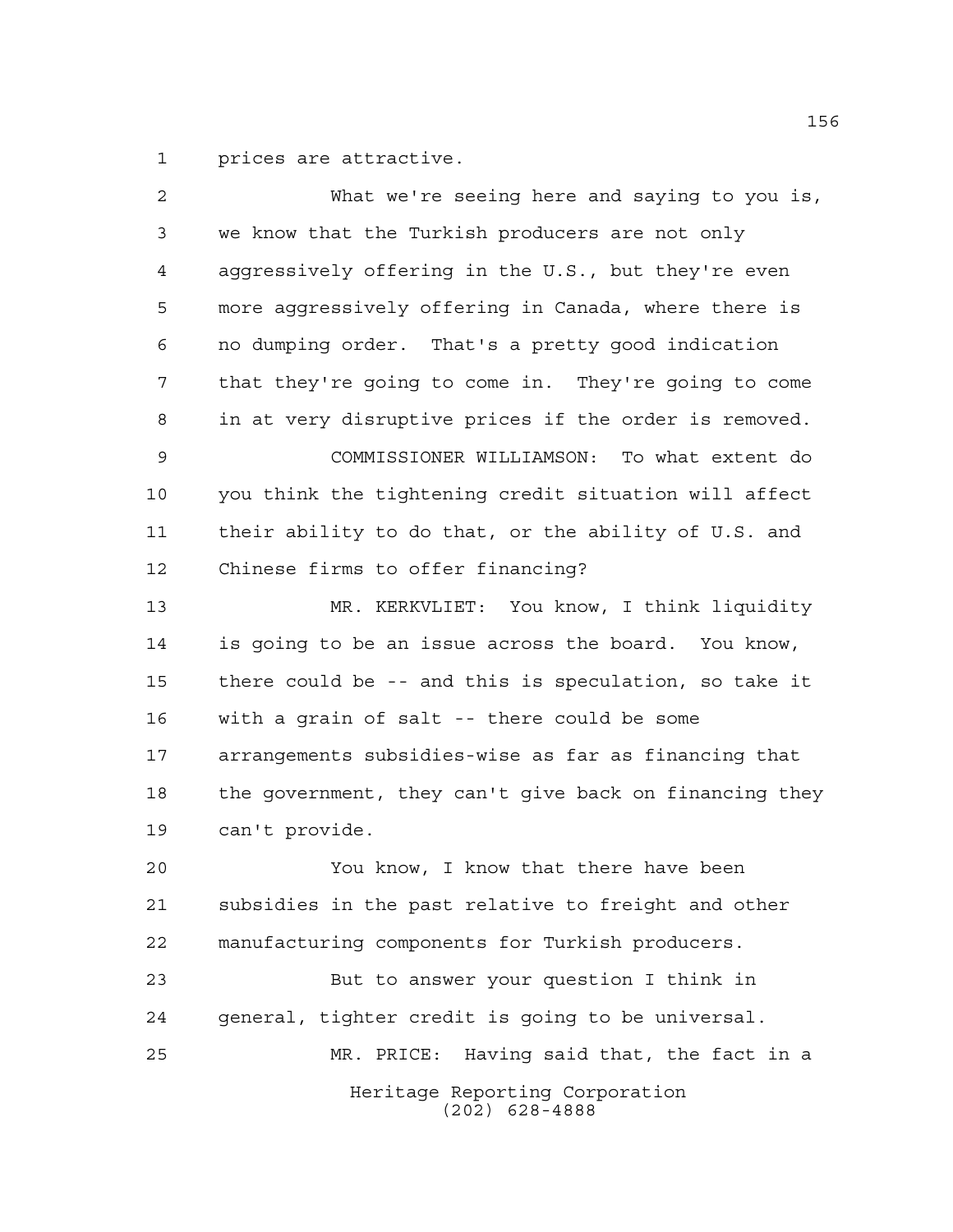tighter credit market, they're offering concessionary credit terms, I think basically tells you that volume is, that they have an ability to access at least enough credit to one source or another to be able to offer concessionary terms, which are essentially a price factor in this industry.

 COMMISSIONER WILLIAMSON: Okay. Thank you for that clarification. And with that, I have no further questions. And I want to thank the panel for their testimony this morning.

 CHAIRMAN ARANOFF: Commissioner Pinkert. COMMISSIONER PINKERT: Thank you, Madame Chairman.

 Would this panel agree, looking backward, that the Turkish producers that are still subject to the order have never been a major factor in the U.S. market?

 MR. PRICE: Looking at the confidential record, I think the Turkish producers that have been subject to this order, some of them have been, participated in the market; some of them have been excluded from the market due to the order itself.

 You know, we have 30-odd Turkish producers, a very large number of them, of which three have submitted questionnaire responses. So you know, you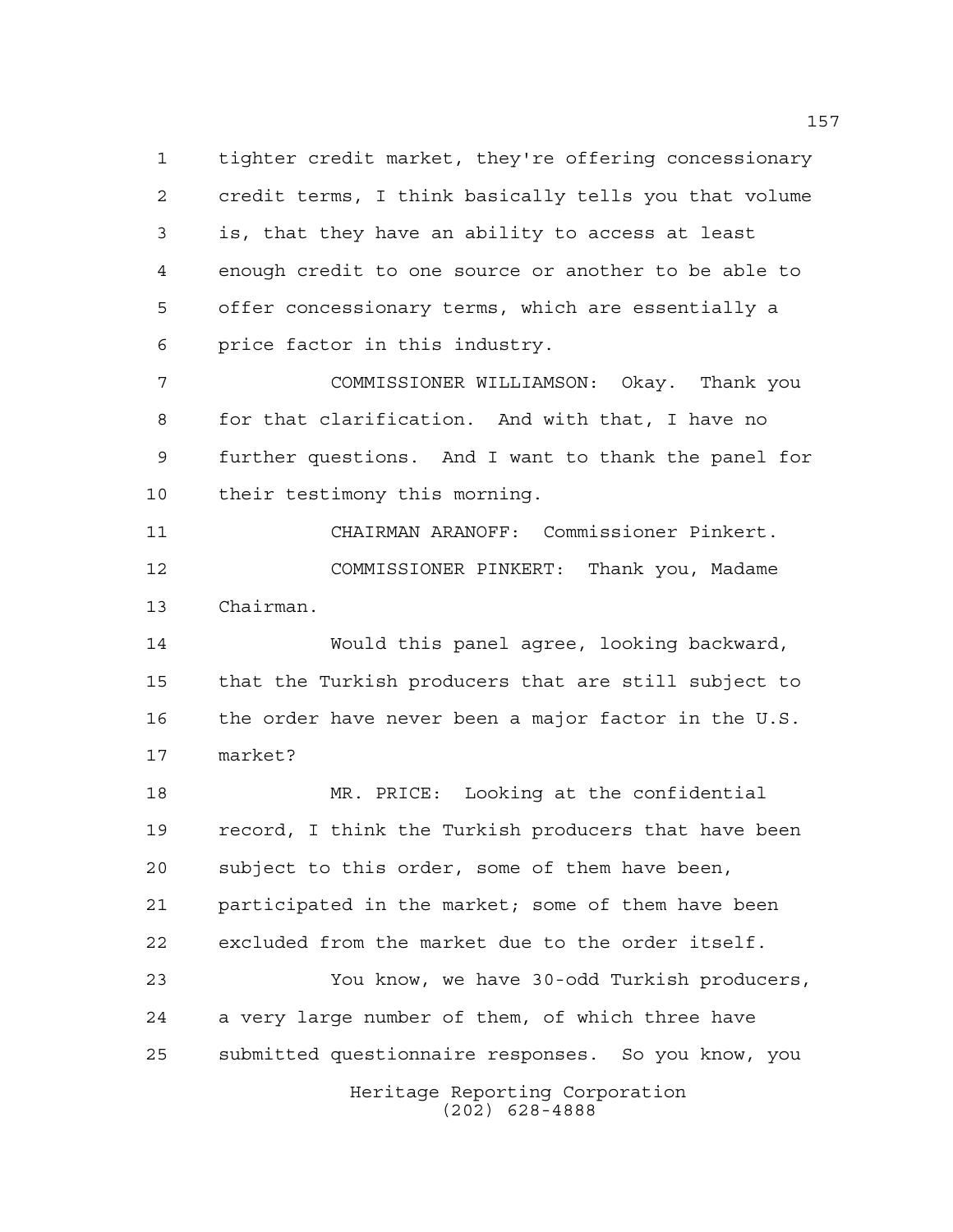Heritage Reporting Corporation have a multi-layered issue here. You have capacity that has never been in the U.S. market that we think will come here. You have producers who have come here, and we think will come here at more aggressive prices, and in higher volumes. So I mean, I think both of those are true here. COMMISSIONER PINKERT: I'm sorry, Mr. Hilton? Did you have something to add? MR. HILTON: No, I was just going to say that the record here for imports in the U.S. is 2006. And it was at 2.6 million tons, and about half of that was Turkish. COMMISSIONER PINKERT: And of that, how much was Turkish producers that are still subject to the order? MR. HILTON: I don't have that information. COMMISSIONER PINKERT: In the post-hearing you can -- MR. KERKVLIET: I would answer it maybe a little bit different way, in that when you talk to your buyers generally in the marketplace, they don't generally know -- and this goes back to that relationship -- he says well, whether it's Dosh, Kentalier, they just know that it's Turkish rebar. So sometimes I don't know. And it's Turkish

(202) 628-4888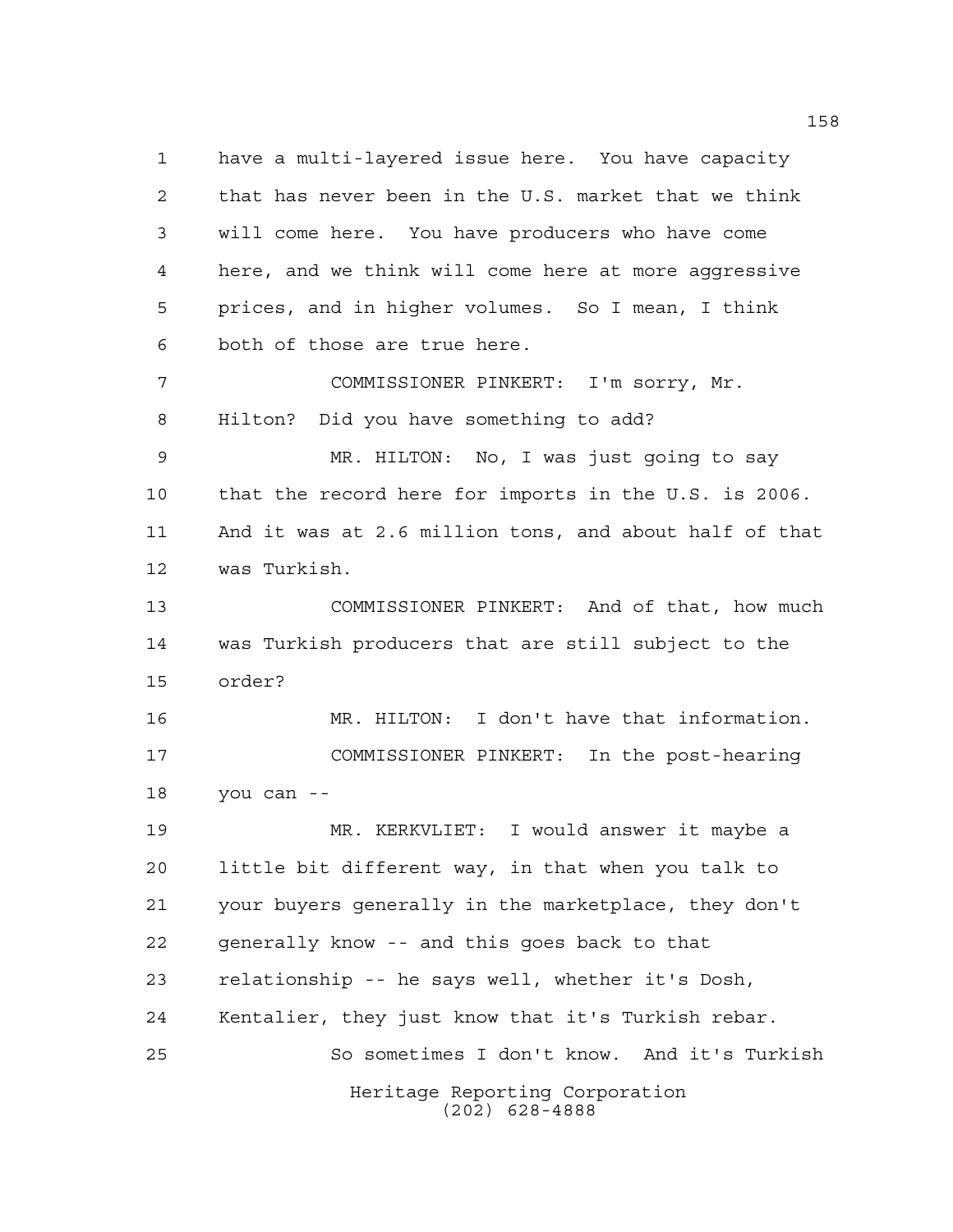rebar at X price. So I don't know that sometimes there is that great a determination. And myself, honestly, I don't know that I could say the determination, going back, that it never had an impact. So I think it's more Turkish rebar are being brought in at X price. COMMISSIONER PINKERT: Okay. Now, turning to a point that Mr. Price made earlier about the possibility that companies currently excluded from the order could be brought under the order. What's the legal relevance of that to our determination? MR. PRICE: I think that it is relevant, in that as you evaluate what the impact of removing the order, I think it also allows you to consider that if you remove this order, not only does it affect the mechanisms of the subject producers, which are 70 percent of the product out there. The 70 percent, for that 30 percent we're talking about, the fact is that they have to be mindful of the order, or they can be brought in. So one would think, as Commissioner Pearson often points out, that sometimes people monitor the prices if they're subject to a dumping order or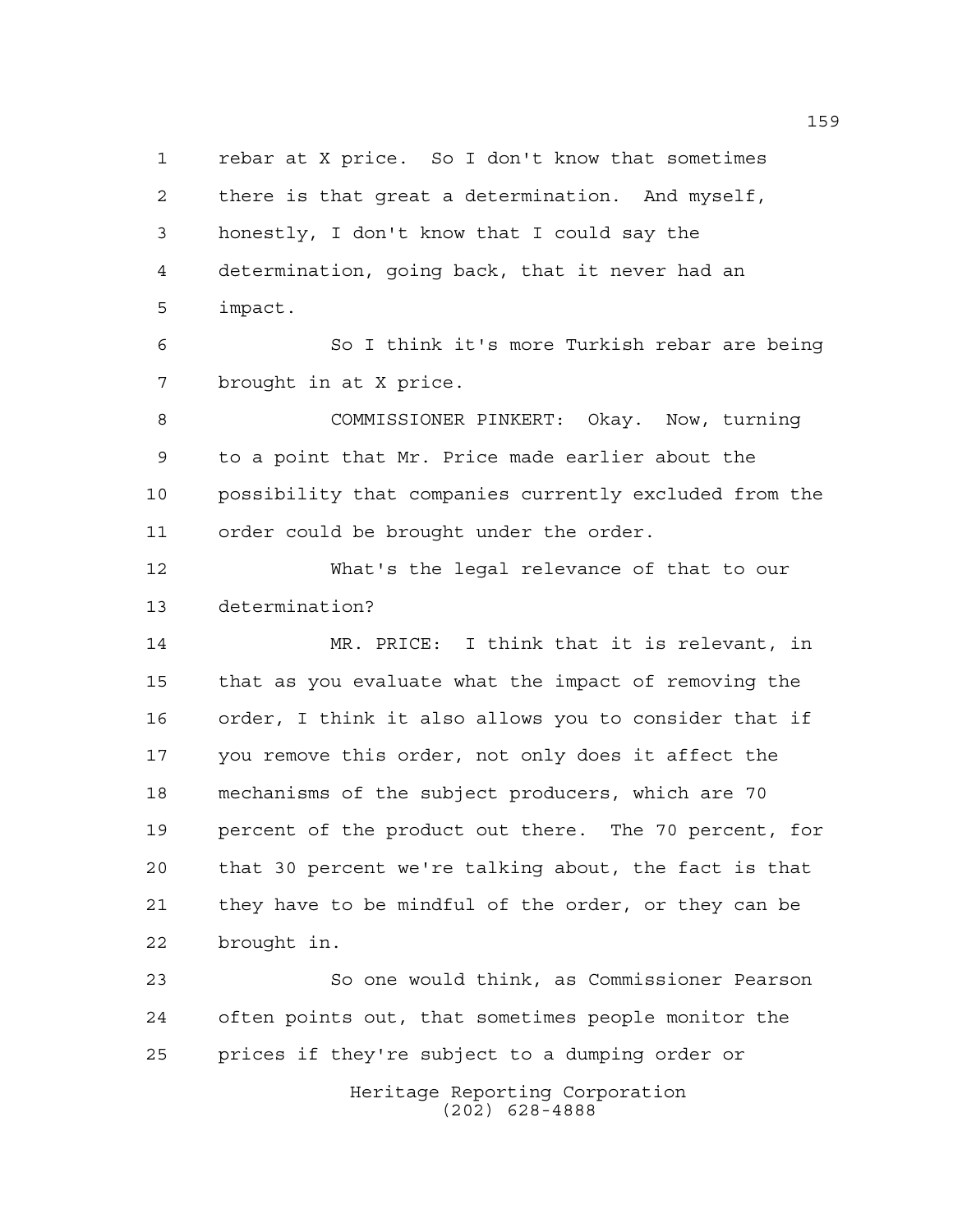potential dumping order, that the keeping of the order in place will also encourage those currently excluded producers who continue to price their product in a fair manner.

 COMMISSIONER PINKERT: Well, given that they are currently excluded from the order, how would their incentive to monitor their prices be any different from the incentive they would have even if there were no order? Because an order could be brought into play at some point in the future.

 MR. PRICE: There is a very different position if, in fact, there is already an injury finding. And all of that versus having to go through the process of, of letting injury occur, suffering it, filing the case, and litigating it. It's quite different in time and scope and risk factor.

 The Commerce Department's precedent is very clear. Once an order is sunset, absent a fraud situation, such as that may come up in the Goss issue in printing presses, this order of sunset went to the ITC sunset.

 But if the order is not sunset by the ITC, then they can bring a producer in, if there's evidence of dumping, and bring him in much quicker than if there's a new petition filed where you have to prove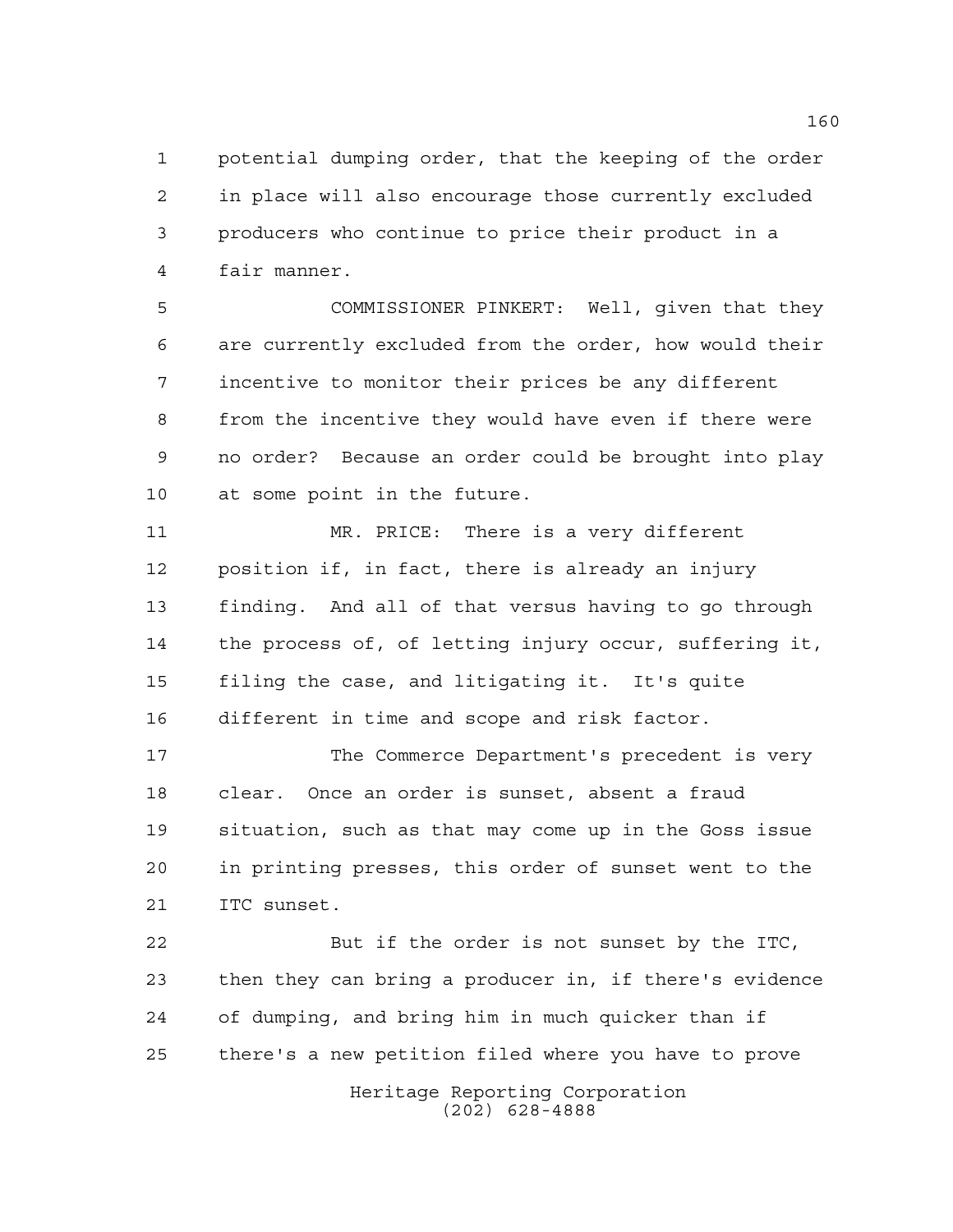injury and start all over again.

Heritage Reporting Corporation (202) 628-4888 COMMISSIONER PINKERT: No, I understand that. But I'm just wondering what the bottom line here is. Are you saying that they wouldn't have any incentive to monitor their prices in the absence of an order on other producers? MR. PRICE: I think they'd have a lot less incentive. COMMISSIONER PINKERT: Thank you. That's all I have. And I appreciate the testimony today, and I look forward to the additional submissions. CHAIRMAN ARANOFF: Vice Chairman Pearson. VICE CHAIRMAN PEARSON: Thank you, Madame Chairman. The structure of the U.S. steel industry was much different during the 2000/2001, 2001/2002 recession than it is now. There were more firms. Some were not in good financial shape. There was, at times, undisciplined selling by firms that were producing to try to maintain cash flow. You guys all know this too well, okay. We now have what seems to me generally a better situation. And the reason I think it's better is that the previous circumstances were simply not sustainable. Something had to happen. So the current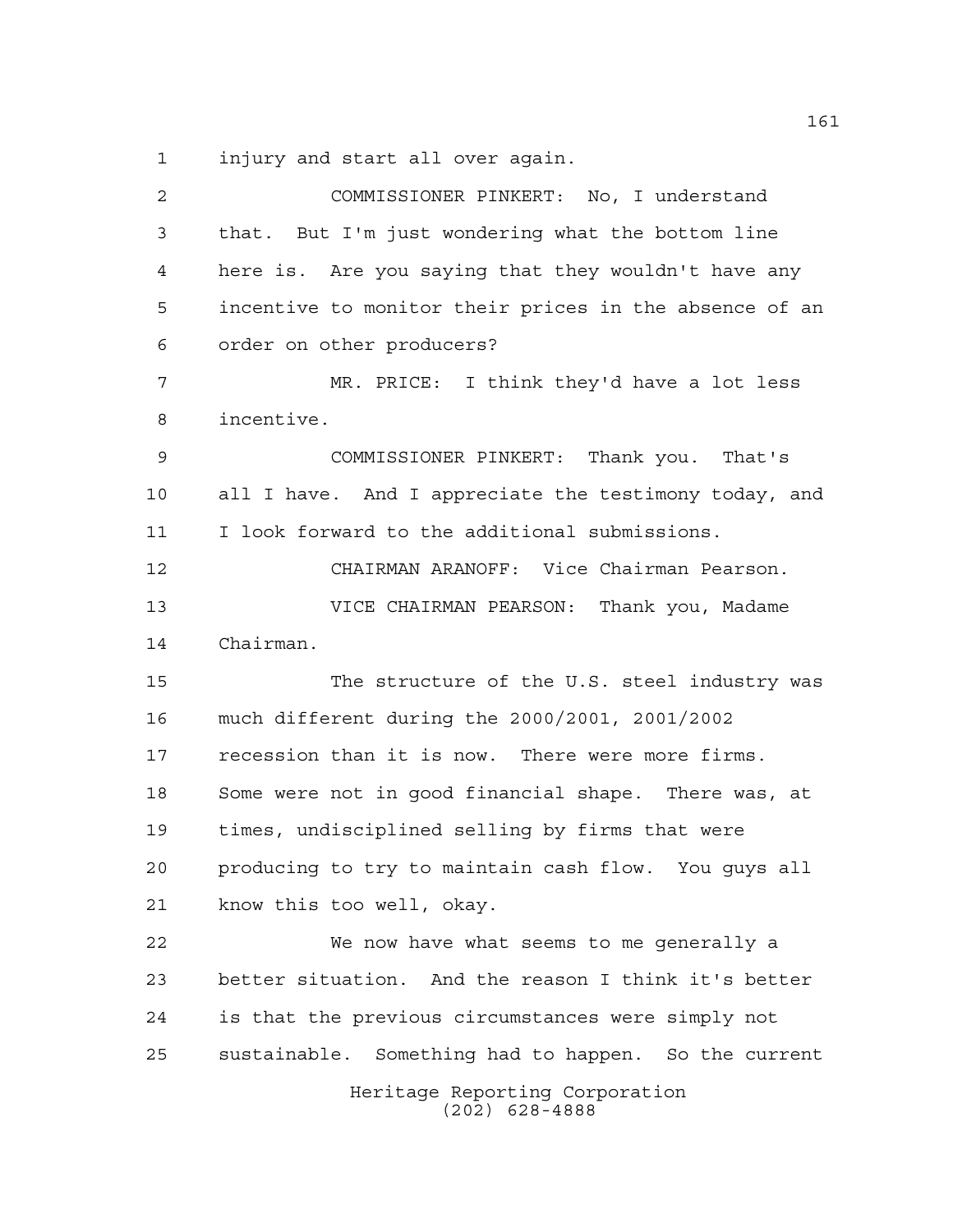circumstances are better. We have a somewhat smaller number of firms, perhaps in stronger hands, and a generally more healthy outlook.

 So quite recently I've read that at least one major steel company now had publicly indicated that it might reduce its output to help maintain margins at this time of where they perceive some reduction in demand. That's something that could not have happened in the previous recession.

 Could you comment on that? I mean, because under these circumstances -- and you don't need to comment specifically on that firm, I mean, on the firm that had said this publicly. But is it reasonable to think that the steel industry, either in the United States or globally, will restrict its output to avoid bleeding a lot of red ink? And does that have implications for our analysis on this case?

 MR. PRICE: We'll address that more completely in the post-conference brief.

 VICE CHAIRMAN PEARSON: Okay. No one wants to comment? I mean, to me it's an interesting issue, so I hope you address it with some degree of thoroughness.

Heritage Reporting Corporation (202) 628-4888 MR. PRICE: It's an interesting question. I think that, you know, and I think it has a lot of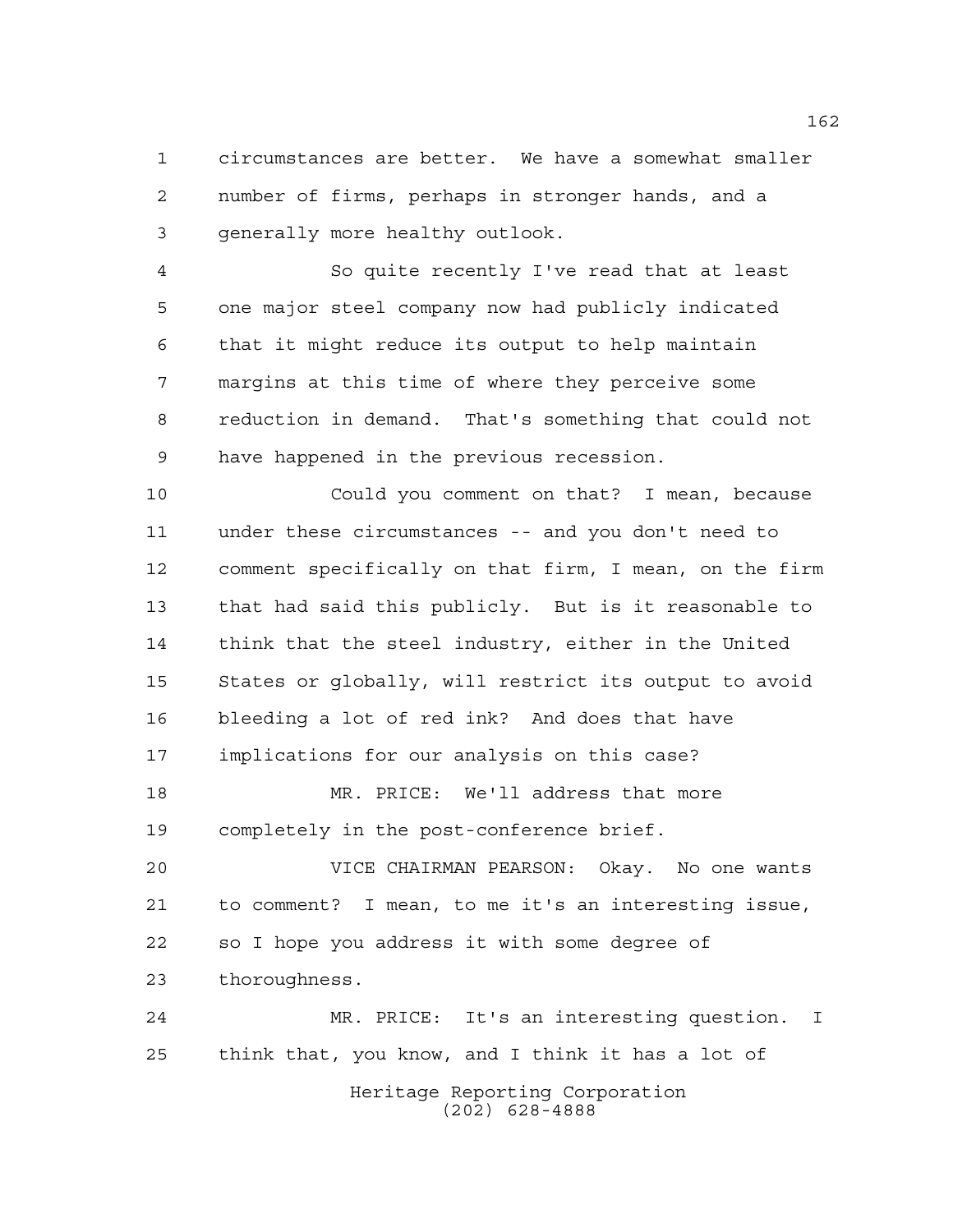complications to it. There's no simple answer to it right now. So we will address it more completely in the brief.

 VICE CHAIRMAN PEARSON: Okay, fair enough. I certainly respect that.

 My last comment is just, I'd like to direct to you, Mr. Louis. I was concerned that I may have seemed overly harsh, and that's not my intent.

 The problem as I see it is that we can see there's a whole lot of change in the world of rebar, and perhaps in the world of steel or the broader economy. We've got a lot of pieces in motion right now. And our job, unfortunately -- I don't know if it's unfortunate -- but under the law, what we have to try to determine is not whether things are bad for firms, but whether, if this particular order is lifted, things are going to get worse. And it might seem entirely obvious to those of you on this panel that that's the case.

 From where I sit, it's not quite so obvious. So we wrestle with these things to try to understand. I very much appreciate that you're here. I certainly enjoyed the time in your shop back in 2007, and I hope that you're able to come here again and talk to us about better times.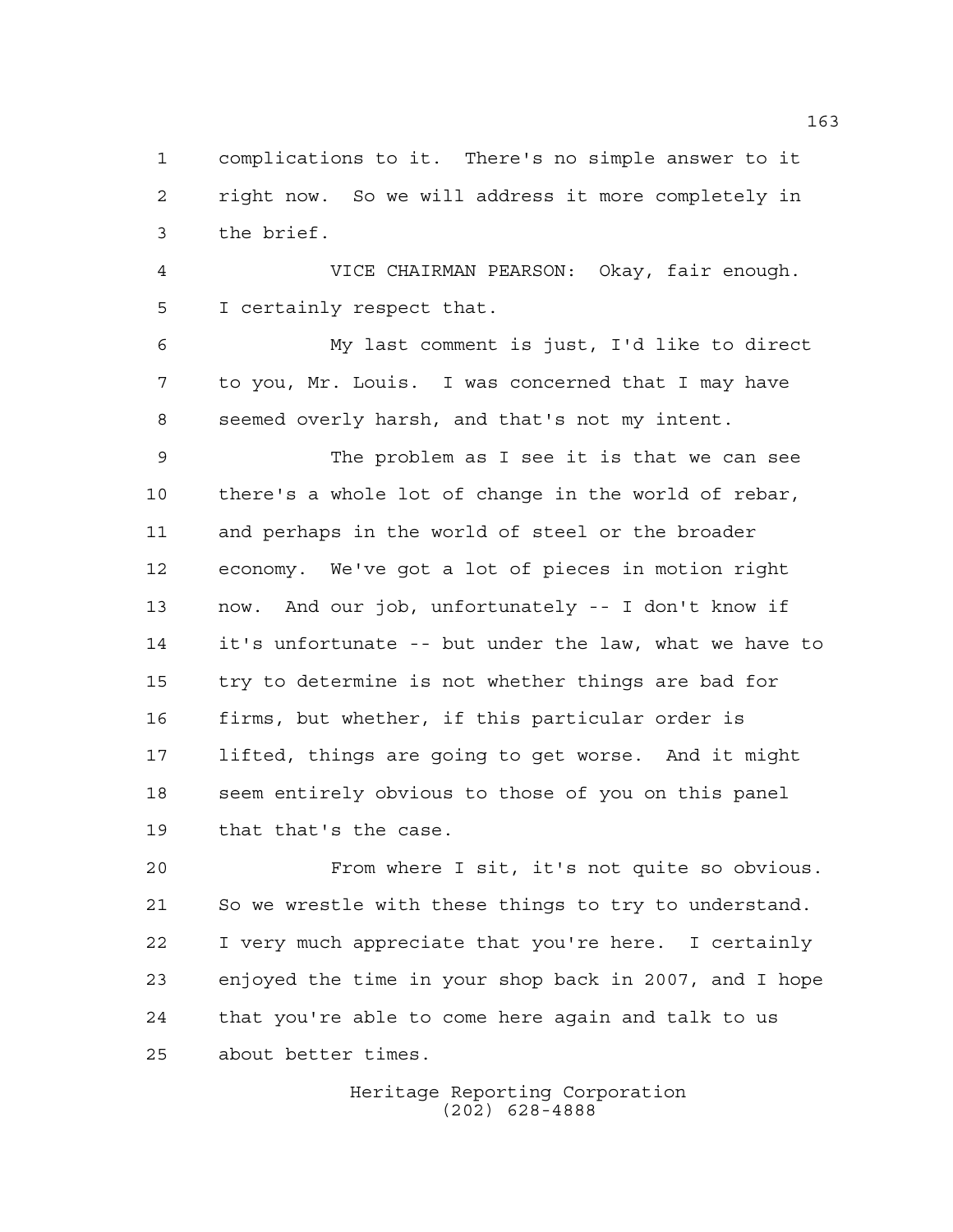Heritage Reporting Corporation (202) 628-4888 Madame Chairman, I have no more questions. CHAIRMAN ARANOFF: Are there any more questions from commissioners? No. Does the staff have any questions for this panel? MR. TREAT: Hi, good afternoon. My name is Alan Treat, from the Office of Industries. I have a question for Mr. Miller. First of all, Mr. Miller, thank you for coming today. We appreciate it. Earlier this morning you had mentioned that the Nucor bar mill where you work has been reducing its shifts, and that the bar mill, or the warehouse rather, is "packed full of steel." My question is, is this production, is this Nucor bar mill producing predominantly to inventory? Or is this product that's sitting in the warehouse, has it been produced to order and it's just awaiting shipment? Thank you. MR. MILLER: We're producing -- we can only carry a certain amount of inventory. And right now we're tapped out. I mean, we can't produce any more. And if we can't produce and they can't ship, the melt shop side, which is the other side that supplies the billet for the rebar, they're just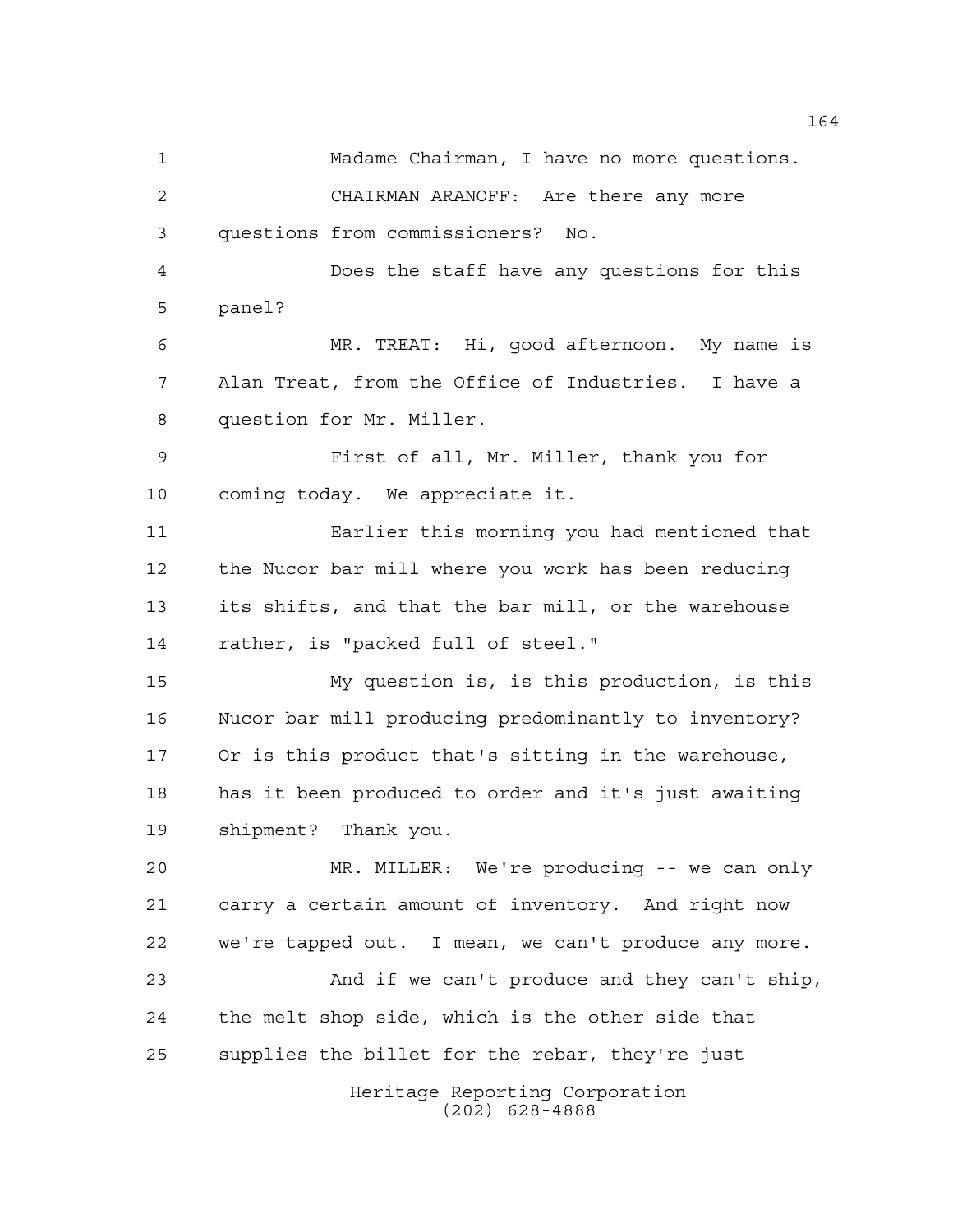strictly out of business right now, not doing

Heritage Reporting Corporation (202) 628-4888 anything. They're waiting on us in the shipping part. MR. TREAT: So your inventory that's sitting in the warehouse, is that billet or rebar? MR. MILLER: That's rebar. MR. TREAT: Okay. MR. STONE: Mr. Treat, if I might add, as well, we produce to order. And so when things get slow like this, you, you know, things back up. Now, we had orders on the books, and we had orders that were canceled. That results in some of this that's going on at this time. We also have some other steel supplies are at a distribution point in Florida so we can better service that market. And quite frankly, the sales have not kept up with the expectations. And what you have is the backup. And that's exactly -- it all goes back to demand, ultimately. But that's the position they're in. MR. CORKRAN: Douglas Corkran, investigations. I, too, would like to thank the panel for their presentation. I have a few very brief questions or requests. The first one is you requested to provide announced price changes in a recent time period. I'm just wondering, if you could, when you provide those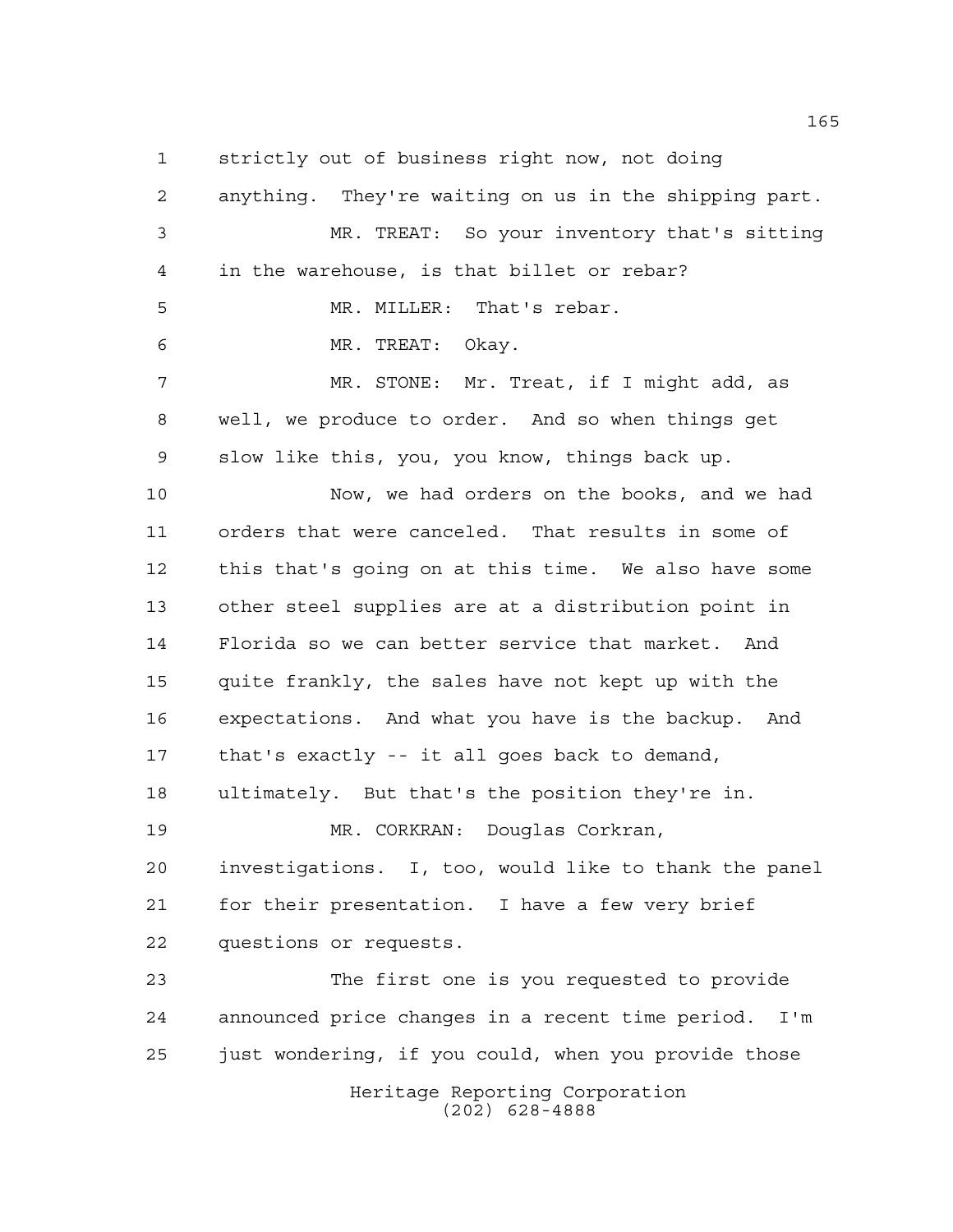data, would you please distinguish between price changes that are taking place as a result of changes in the surcharges, that are tied to the underlying raw material prices, versus changes in base prices? That's the first request, just to be specific in terms of your price data that you're providing.

 The second was a clarification for me. Some of the monthly data that's been referred to today, and it seems like we're looking at almost everything on a month-by-month basis right now, ties into the SMA price data.

 As you continue to provide that data or reference that data, could you just explain why you focus on that, as opposed to AIFI shipment data, for rebar?

 MR. PRICE: First of all, it's SMA volume data, not price data.

18 MR. CORKRAN: Oh, I'm sorry.

 MR. PRICE: We'll be happy to explain all that in the brief and put it all in the record, okay? MR. CORKRAN: And the third is just asking for forbearance. We may need to get in touch with you to make sure that everybody is reporting recent data that was requested earlier in the hearing on the same basis, so it's all comparable.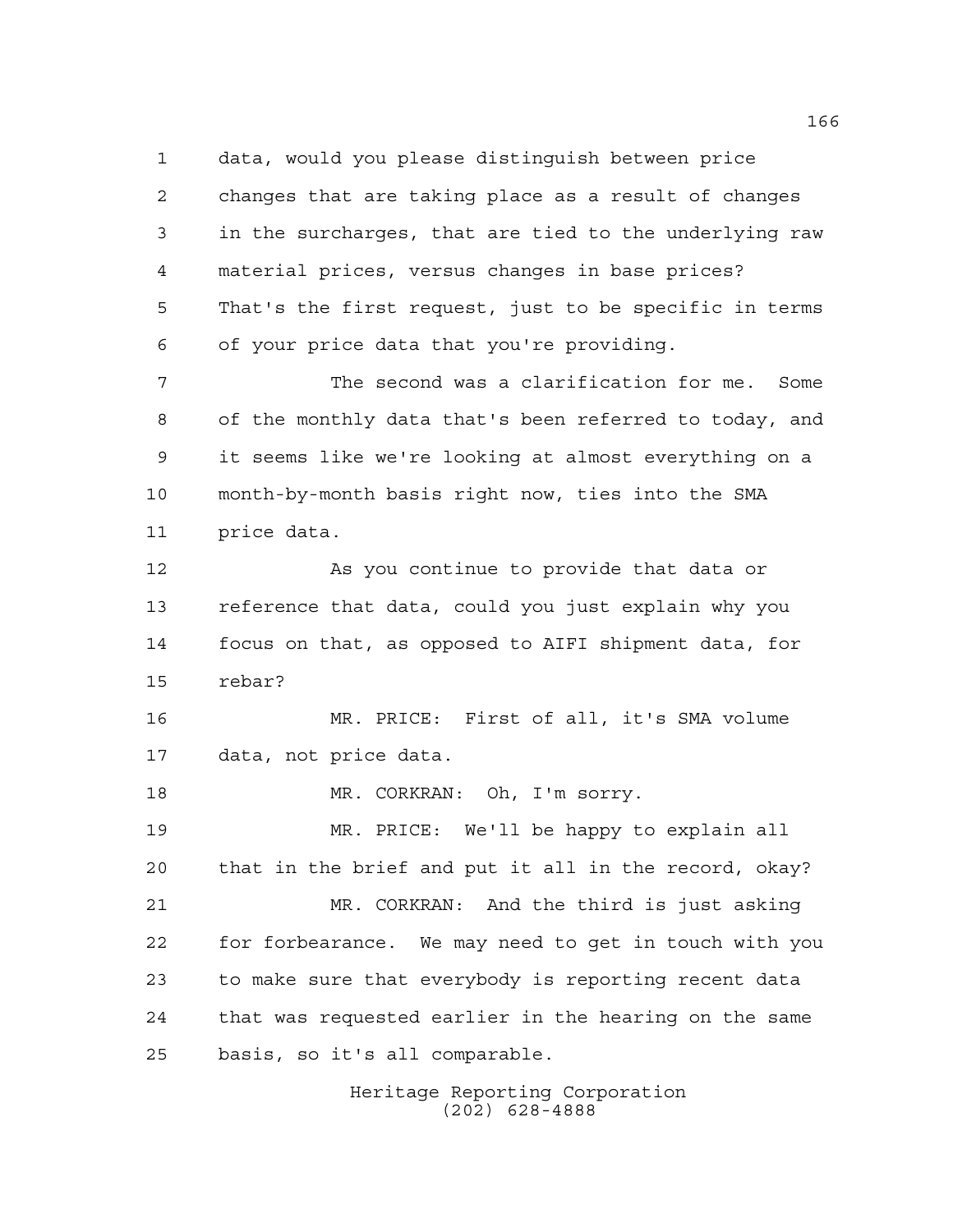And with that, thank you very much. And the staff has no further questions. CHAIRMAN ARANOFF: Thank you. Do those in opposition to continuation of the orders have any questions for this panel? MR. NOLAN: Thank you, Madame Chairman. Not at this time, no. CHAIRMAN ARANOFF: Okay. We will take a lunch break. I need to remind everyone that this room is not secure; please don't leave any confidential information behind you in the room. We are going to break for one hour and return here at five minutes to 2:00. Until that time, we stand in recess. (Whereupon, at 12:54 p.m., the hearing in the above-entitled matter was recessed, to reconvene at 1:55 p.m. this same day, Thursday, October 16, 2008.) //  $20 /$  $21 /$  $22 / /$  $23 / /$  $24 /$ //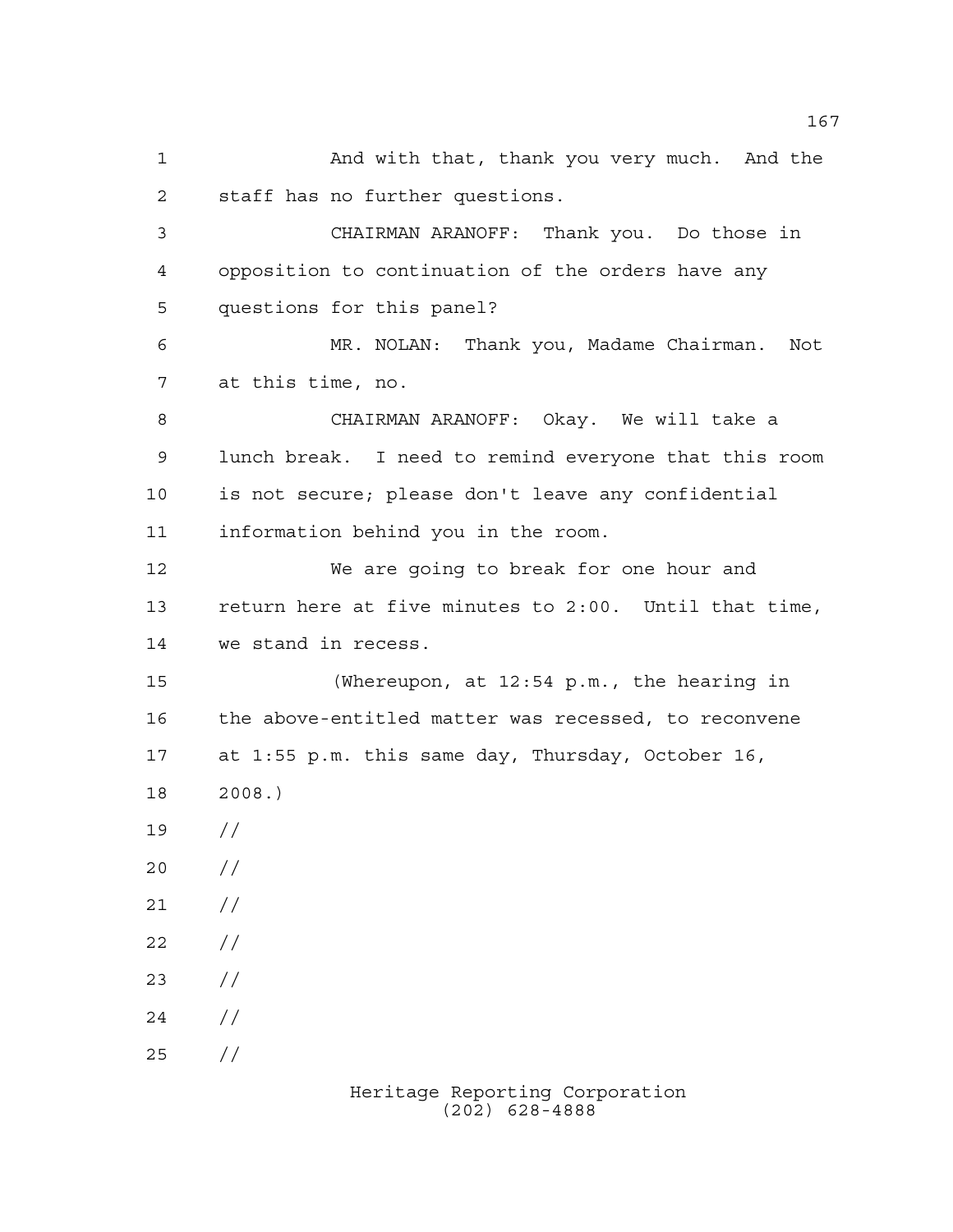Heritage Reporting Corporation (202) 628-4888 1 A F T E R N O O N S E S S I O N (1:58 p.m.) CHAIRMAN ARANOFF: Good afternoon. I hope everyone had a pleasant lunch break, and we are prepared to continue the hearing. Mr. Secretary, are we ready to proceed with the second panel? MR. ABBOTT: Yes, Madame Chairman. The second panel, those in support of continuation of the anti-dumping duty order, have been seated. All witnesses have been sworn. CHAIRMAN ARANOFF: That would be those in opposition. MR. ABBOTT: Yes, I'm sorry. Those in opposition to the continuation. CHAIRMAN ARANOFF: Please proceed, Mr. Nolan. MR. NOLAN: Thank you, Madame Chairman, members of the Commission. We hope we are in opposition; I sure feel that way. Just so we get started again, my name is Matt Nolan. I'm an attorney with the law firm of Arent Fox representing the Respondents in this case, who are in opposition to the order. Joined with me here today is Omur Sukan, the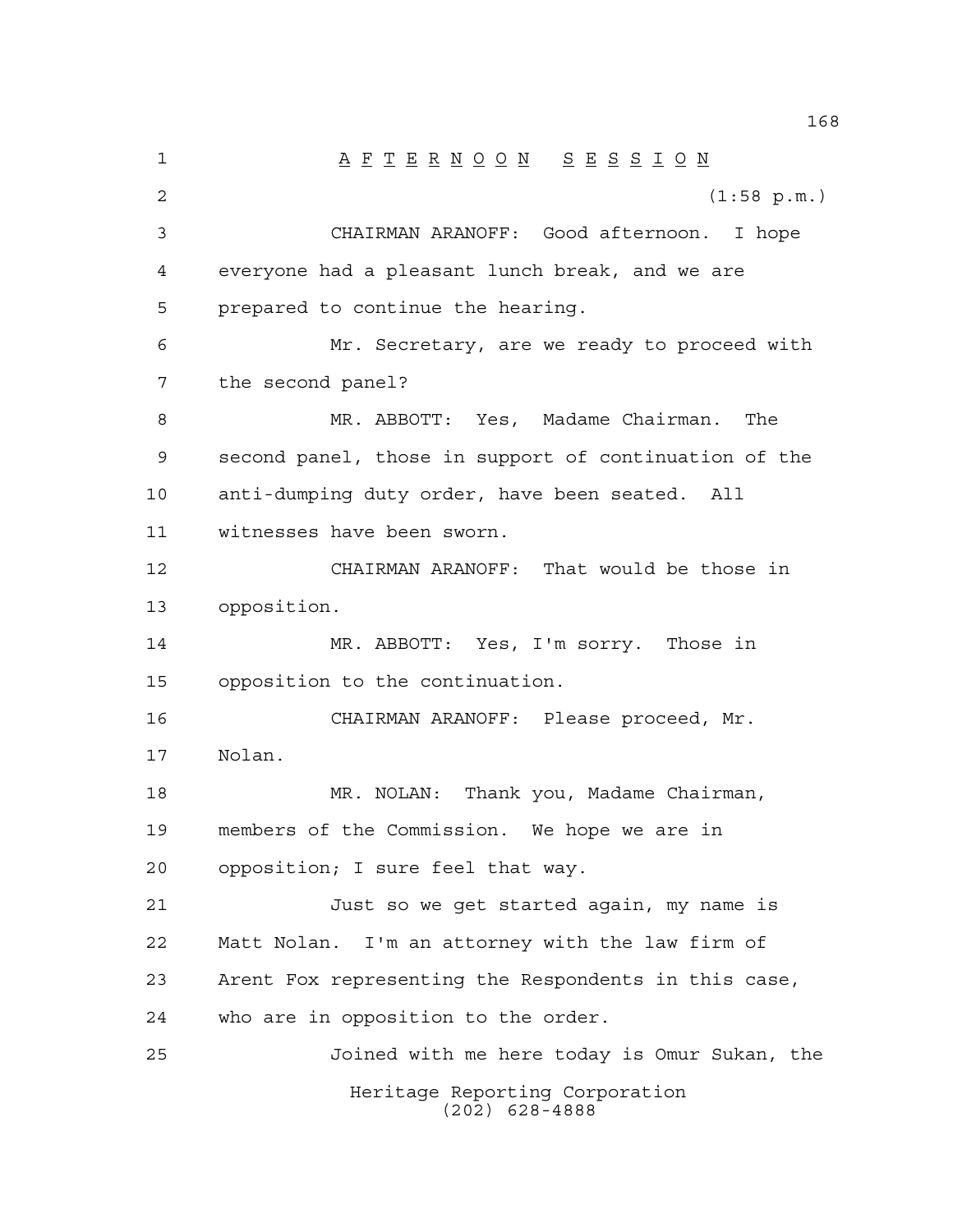General Manager for Ekinciler, one of the major

 producers in Turkey; and Ali Ekinci, the Foreign Trade Manager, who also happens to be a member of the family that owns Ekinciler.

 Also with us is Ilker Ulu, Assistant Reporter for IMMIB, the trade association that is the chief trade association for exports leaving Turkey. Mr. Umit Ozyagci is not here. He could not make it. The only change in the schedule is the closing will be done by my colleague, Myles Getlan. I always like having a closer on the staff.

12 As we get started, with all the doom and gloom we had this morning from the Petitioners, I tend to want to go to my happy place afterward. And this is a slide of my favorite place in the universe, which happens to be my screensaver. And so I figured we'd kind of start there, and get everybody to loosen up 18 just a little bit, because it was pretty, pretty dire, what we heard this morning. Probably a little more dire than I think is warranted under the circumstances.

 Obviously, I'm no economist. I'm not a PhD. I think I have a pretty good grounding in business and finance, but I'm not a professional economist. But what we heard this morning was a whole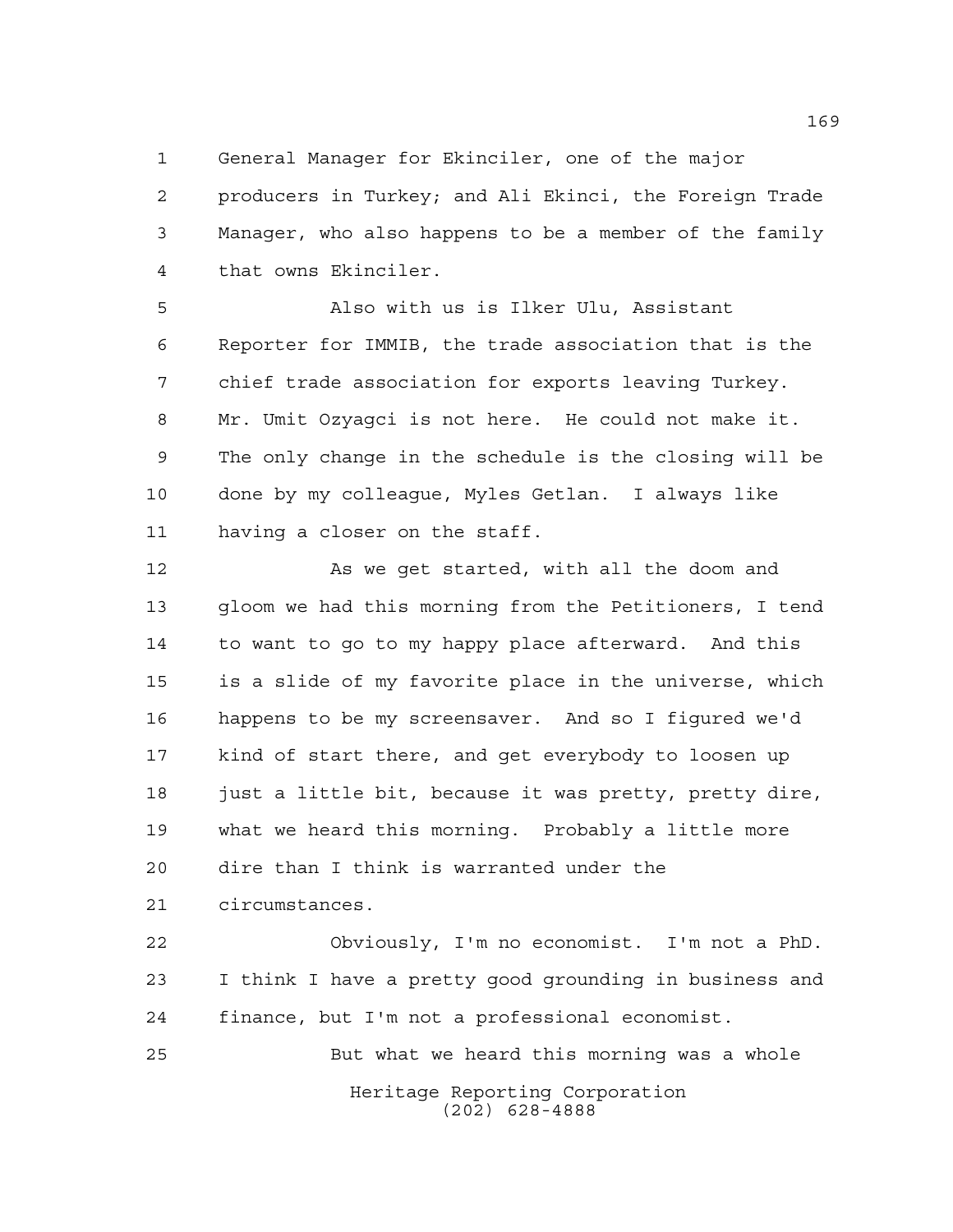lot of speculating, a lot of speculation. And the speculation is over where the economy is going, and what the crisis is going to mean, and what does it mean for imports.

 And what it seems to be coming out of this is the current financial crisis equals recession. Recession equals material injury. Material injury means Turkey imports, the order must continue.

 I submit to you that the causal relationship has never been established. We have a current financial crisis, there is no doubt about it. Has that frozen the market? There's no doubt about that. Is it likely we're going to go into an economic slowdown? I think that's a pretty good bet.

 How big it's going to be, how long it's going to be, nobody knows. And so making the dire predictions about that now is a little bit, a little bit to specious to me.

 Eight years ago we had oil at \$11 a barrel. Three months ago we had oil at \$140 a barrel. Today we've got it at \$80 a barrel. Nobody believes it's going back to \$10, and nobody believes it's going to go back up to \$140 at any time soon. Is it going to stay at \$70 or \$80? Yes. Did the Dubai building boom start when oil was at \$35 a barrel? Yes. So think

> Heritage Reporting Corporation (202) 628-4888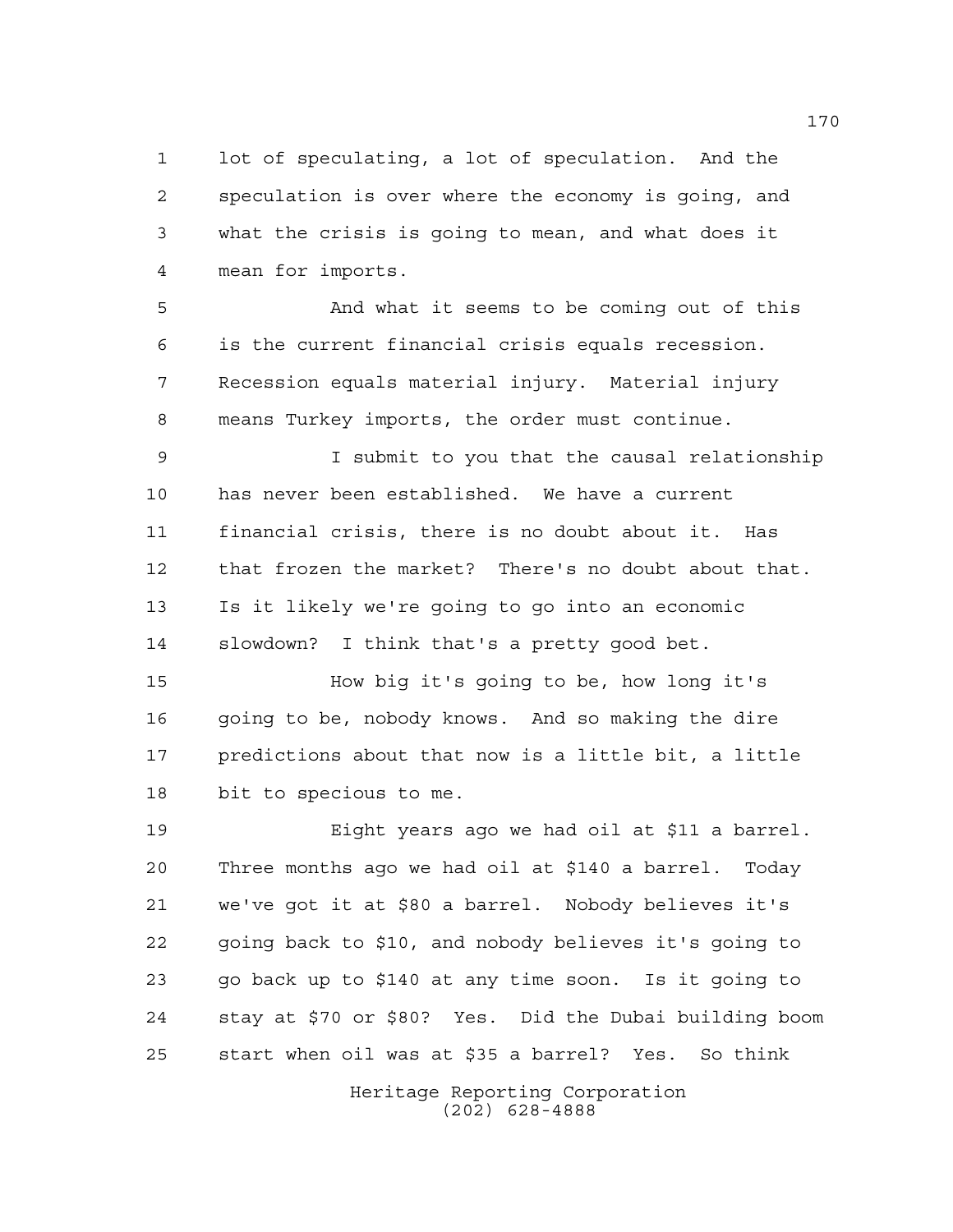about what impact the change in oil prices really has here.

 Now, I'm going to get out of the way and let the business folks talk for a while, because you don't want to hear too much from the lawyers. And I'll have a presentation later on with some lovely graphs to show you.

 But I would like to start and turn it over to Omur, who would like to talk to you about the Turkish industry. Omur.

 MR. SUKAN: Thank you, Matt. Good afternoon. My name is Omur Sukan. I am the General Manager of Ekinciler Holding Company.

 I'm here today with my colleague, Ali Ekinci, our company's manager for foreign trade. And I would like to thank you for giving me the opportunity to present our view of the current rebar market, and our past, present, and expected report activity for rebar.

 My colleague and I have been in the steel business for many years; at Ekinciler we are working for more than 10 years. As the General Manager I have several responsibilities, including ultimate responsibility for export sales.

Heritage Reporting Corporation (202) 628-4888 One duty is to monitor the performance for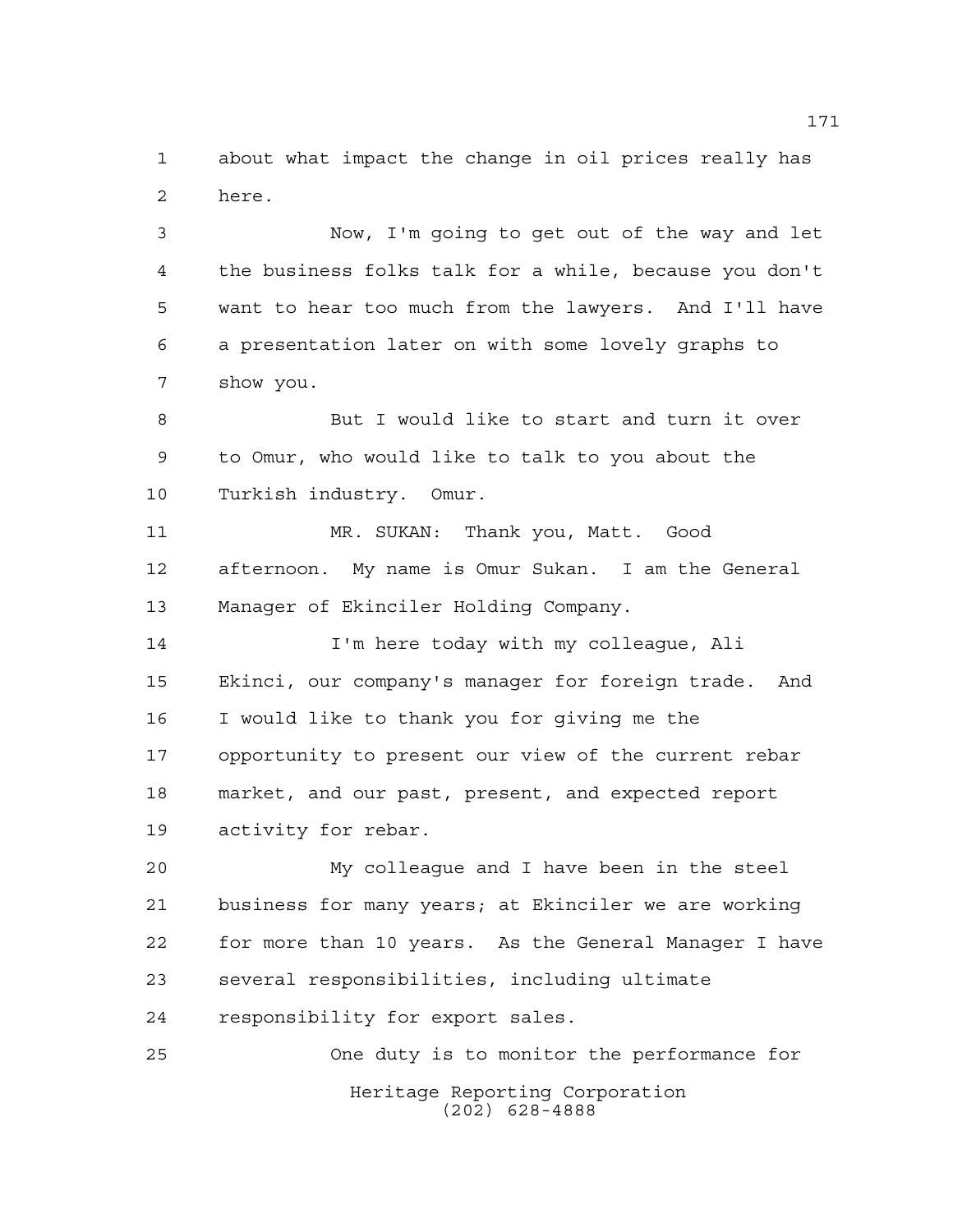the sale source of Ekinciler, both domestic and

 export. Another duty is to monitor the profitability of our sales. I'm directly involved with decisions concerning Ekinciler's sales strategy, profitability, and strategic plan for the future.

 I would like to address the following five measure points. First, I want to address Ekinciler's sales strategy, particularly with respect to export sales. Our focus is not only on the U.S. market. Our main export market is in the Middle East. We expect that it will be our largest export market by far also in the future.

 The second point that I would like to address is the demand for Turkish rebar in our export markets. I understand Petitioners' claim that the Turkish producers are facing increased demand in their export markets.

 You will see today about our real experience in our export markets, and it's very different from what Petitioners are saying.

 Third, I would like to correct Petitioners' statements from this morning that the U.S. market is a very attractive market for rebar, and that the U.S. prices are among the world's highest. This is simply not true.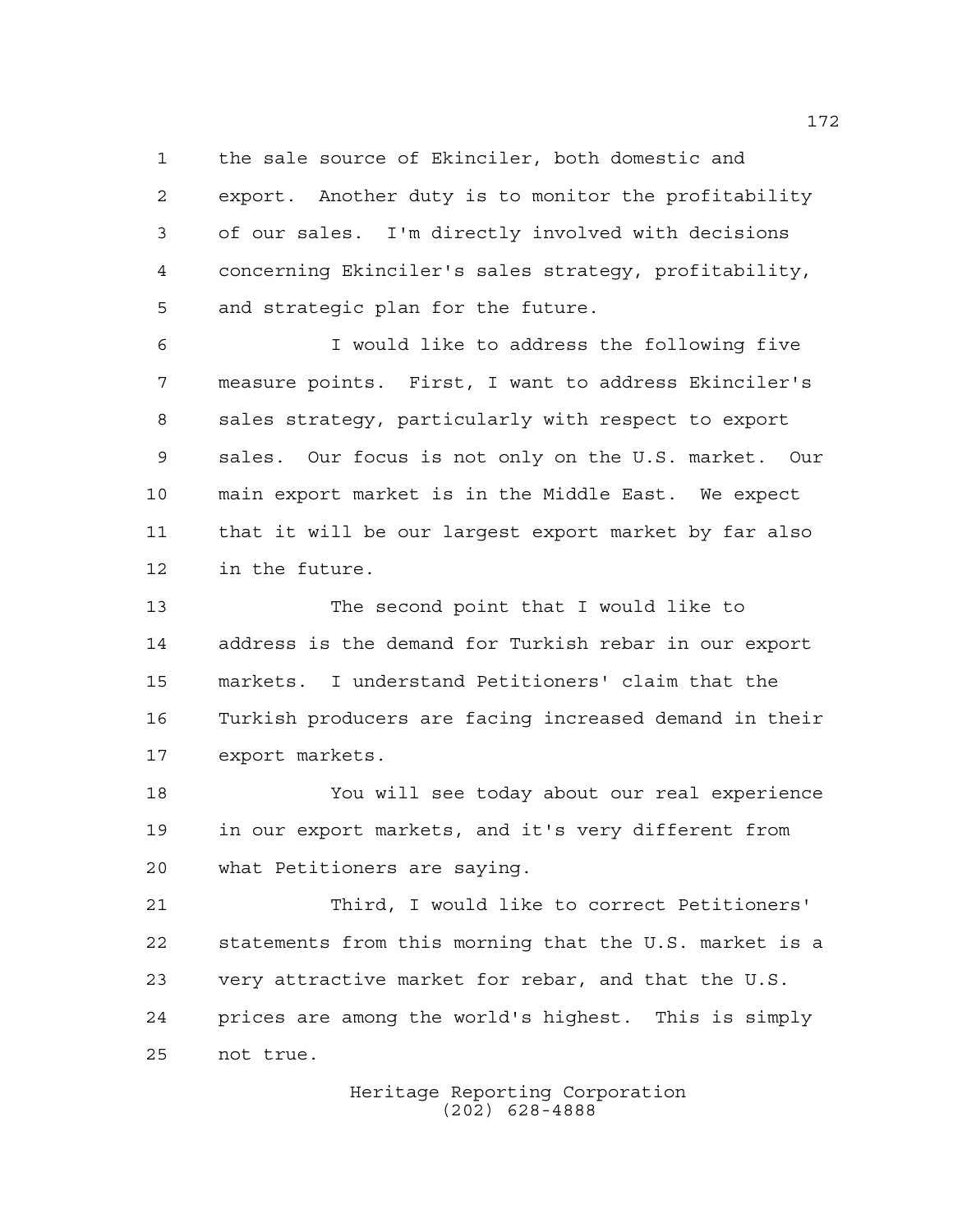Fourth, because of capacity and price issues, it's not likely that we will export large volumes of rebar to the United States if they order rebar.

 In fact, not only it's unlikely that we will ship large volumes to the U.S., it's a practical certainty that we will not be shipping large volumes to the U.S.

 And my fifth and last point is that exports from China are not impacting our business in the United Arab Emirates or in the home market in a negative way.

 I'll begin with my first point, regarding our sales strategy. Because I'm sure you know and expect Ekinciler, like many rebar producers in the U.S. and worldwide, has had a successful year. We have been running at full capacity in order to keep up with our growing order book.

 While we increase production capacity utilization and sales, we also increased our prices. At the same time we started to ship less and less product to the United States. Ekinciler has not shipped any rebar to the U.S. since March 2008, even as the dumping duty margins continued to decline almost to zero.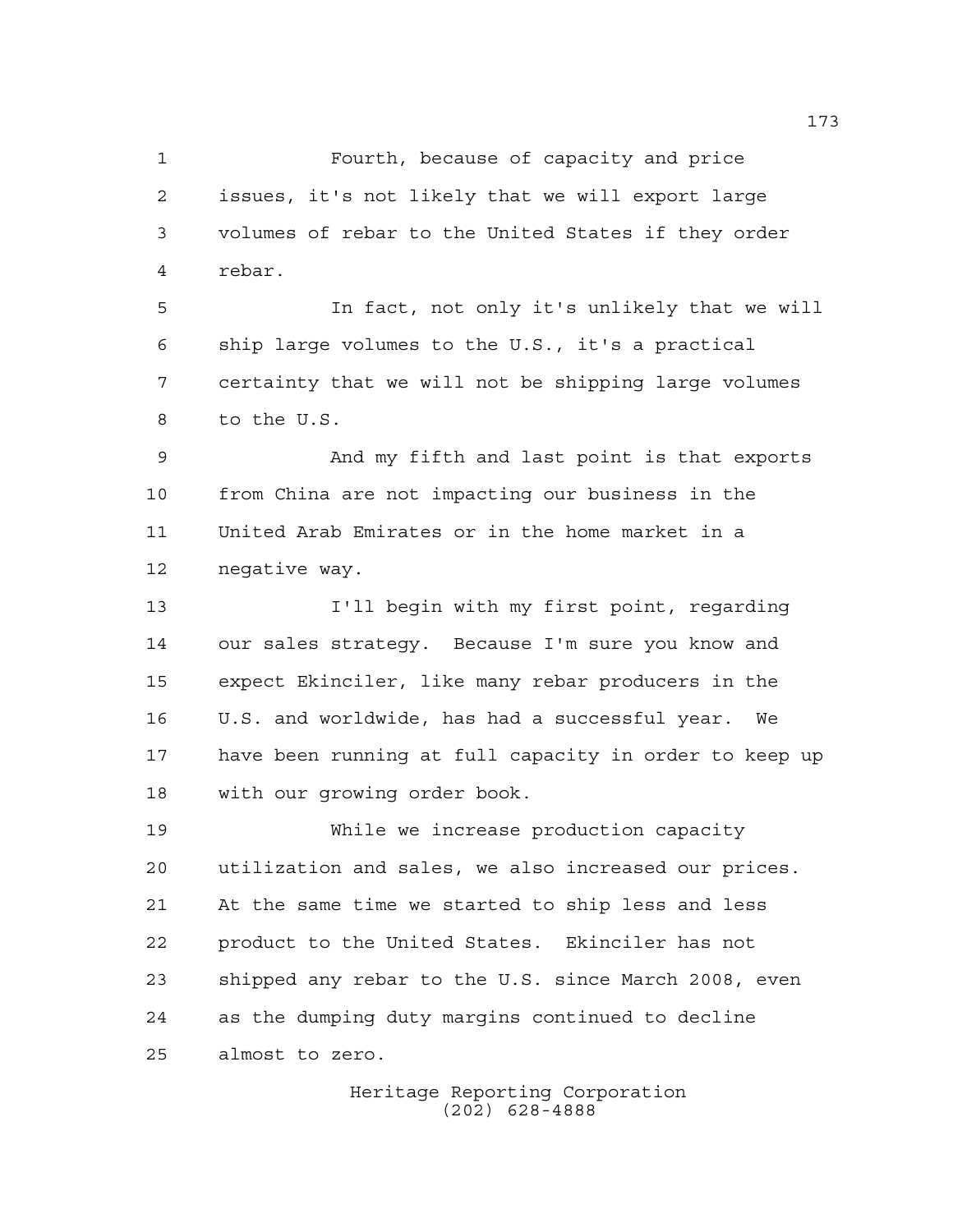This is not by accident, and it is not related to the anti-dumping order, either. What happened is that we have delivered to other markets that are growing faster and offer us more opportunity. In particular, the United Arab Emirates and the whole Middle East.

 We directed our marketing resource to the Middle East countries, which are growing economies, where the consumption rate for rebar is sky-high. We are also positioned well to ship to Iraq, which will require increasing amounts of rebar to rebuild after the war.

 The construction boom in the Middle East is extraordinary. Currently, Dubai is a huge consumer of rebar, which we expect to last for several years due to mega-construction projects, such as the Berje Tower, Dubai Marina, Dubai Sport City, Dubailand and many others that will continue for several years.

 In Abu Dhabi, a different emirate, new projects have been announced for construction next year, for 450 towers and 7,500 villas.

 Specifications are important for sales to projects in the Middle East, and we are a certified supplier. It's not surprising that we are selling to the United Arab Emirates rather than the U.S. Already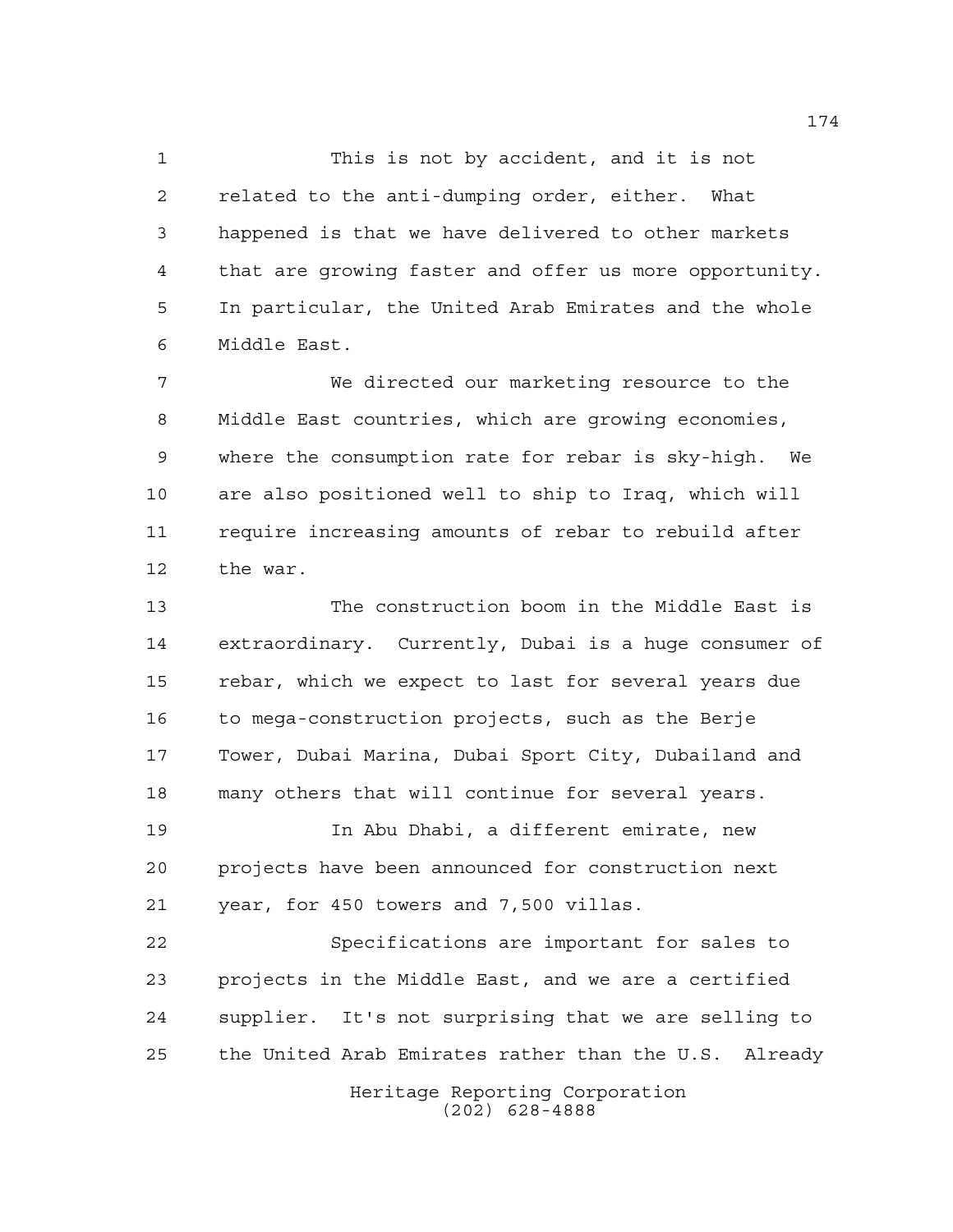our home market and the Middle East represent more than 75 percent of our sales. Our home market continues to be strong, and the Middle East market, which has been very profitable for us, keeps growing. Another market we have developed is in Eastern Europe. Since joining the European Union, countries in Eastern Europe are required to use rebar certified to European standards. Our rebar is certified to the standards used in the European Union. In summary, compared to the last sunset review, Ekinciler is following a new business strategy. We make high-quality rebar certified to the highest standards, and we have directed our marketing resources to develop the Middle East market. At the same time in 2007/2008, we significantly decreased our shipments to the United States. The United States market is not where we are focusing our attention, and will not be, even if the anti-dumping order is revoked. My second point is that since the first sunset review in this case, there has been an incredible worldwide increase in demand. This summer Ekinciler sold its entire production capacity for

several months in advance.

Heritage Reporting Corporation (202) 628-4888 Yet, as I was saying earlier, you hear that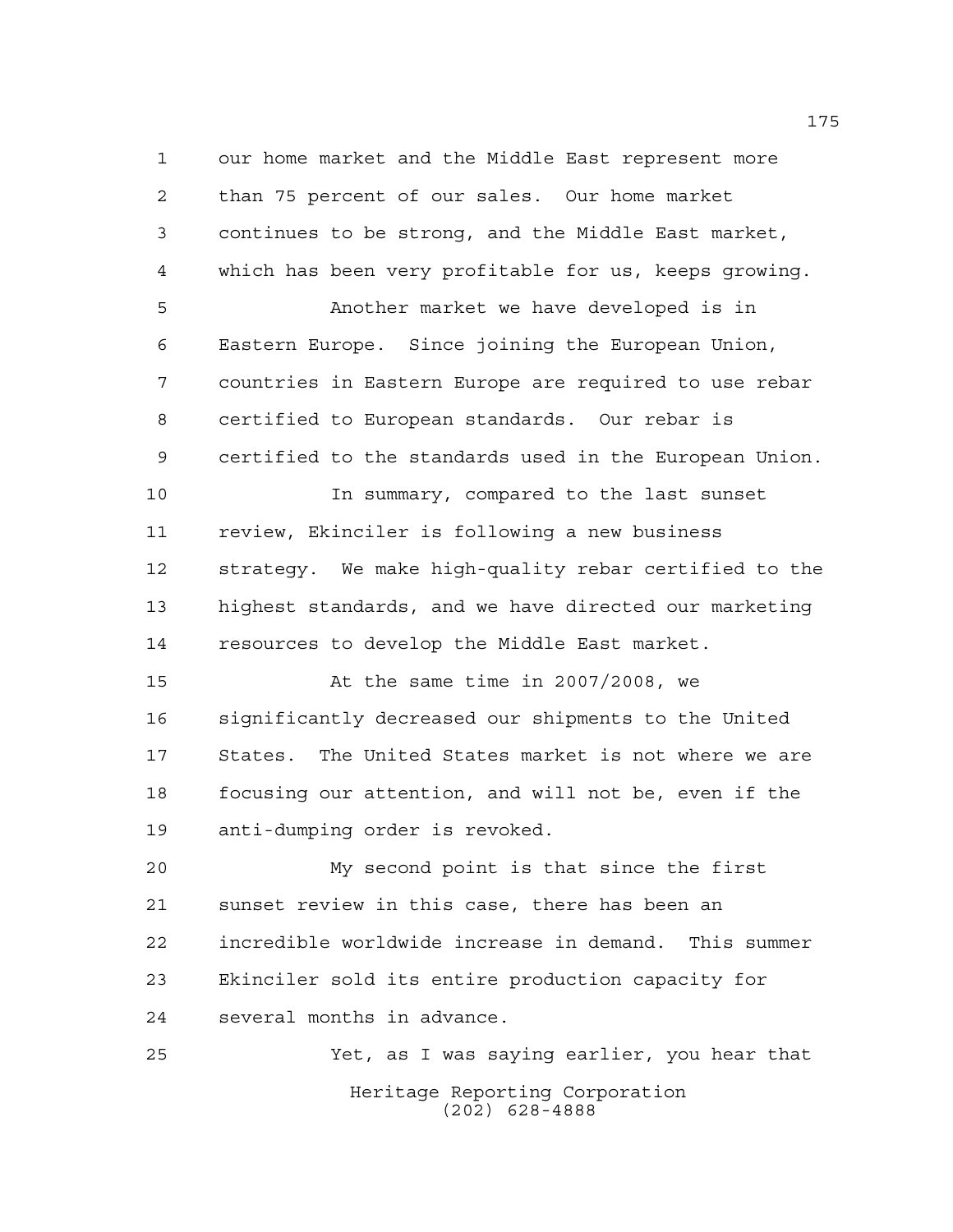the Petitioners claim that the Turkish producers are facing increased demand in their export markets. I even heard that Petitioners wrote in their prehearing brief that Turkish rebar producers are desperate for markets sufficient to absorb the enormous production, and that we will cut and cut and cut prices in order to buy market share.

 These statements are false and ridiculous. As a Turkish producer, I can tell you that the reality is far from how Petitioners describe it. Ekinciler is not desperate for markets. Ekinciler sold in the United States about 150,000 metric tons in 2007, and we have shipped zero tons since March 2008.

 Our orders from the United Arab Emirates have been growing every year. Our questionnaire response shows that the volume of our exports to the United Arab Emirates, Qatar, and Bahrain in 2008 are higher than our 2007 exports for the same period.

 Let me give you an example how un-desperate we are. In 2008, on separate occasions, two clients, the Government of Abu Dhabi and a rebar trader from the United Arab Emirates, contacted us asking to buy one or two years of Ekinciler's production of rebar. I will repeat this: Two separate clients from the United Arab Emirates asked to contract our

> Heritage Reporting Corporation (202) 628-4888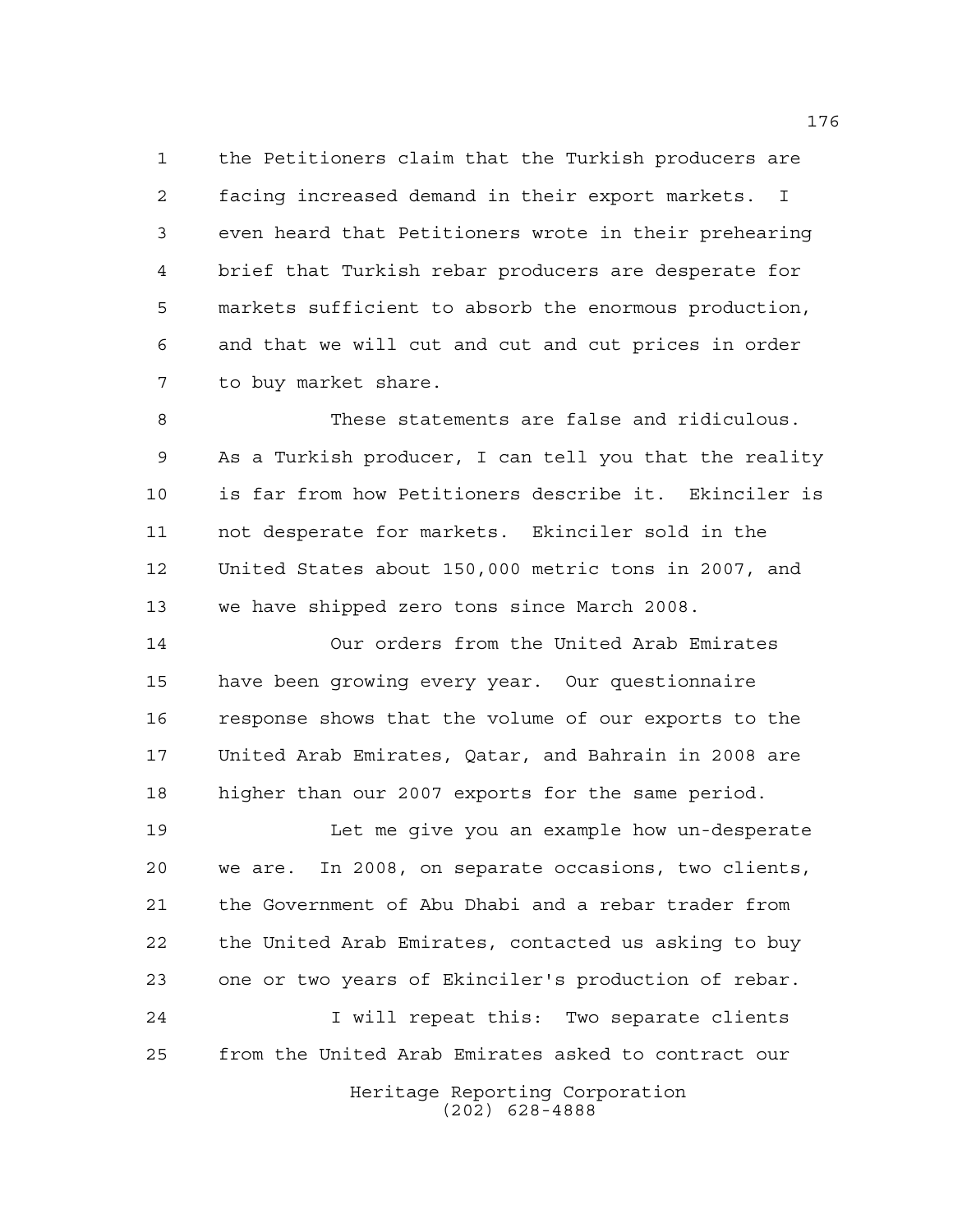entire rebar capacity for the next one or two years.

 We were sorry to turn down these offers. We could not accept because we could not anticipate what the scrap prices will be. We are not as vertically integrated as U.S. producers are, who have better control of their scrap prices.

 Moreover, yesterday we were contacted by a third client, just yesterday, for the United Arab Emirates, requesting to buy all of our production for the next year.

 So coming back to Petitioners' comment, are we desperate for markets? I personally think not.

 Demand for rebar in the United Arab Emirates has been extraordinary, and it continues to be. Demand has not gone down. The reality in the United Arab Emirates is different from the U.S. reality. In fact, only last week Dubai Government announced another huge project of \$95 billion U.S. to build a new city.

 Construction in the United Arab Emirates at all levels, whether building cities, offices, hotels, or infrastructure, is booming. We have visited our customers in the United Arab Emirates. There are cranes everywhere you turn, and our rebar is being used in many complex constructions that will need

Heritage Reporting Corporation (202) 628-4888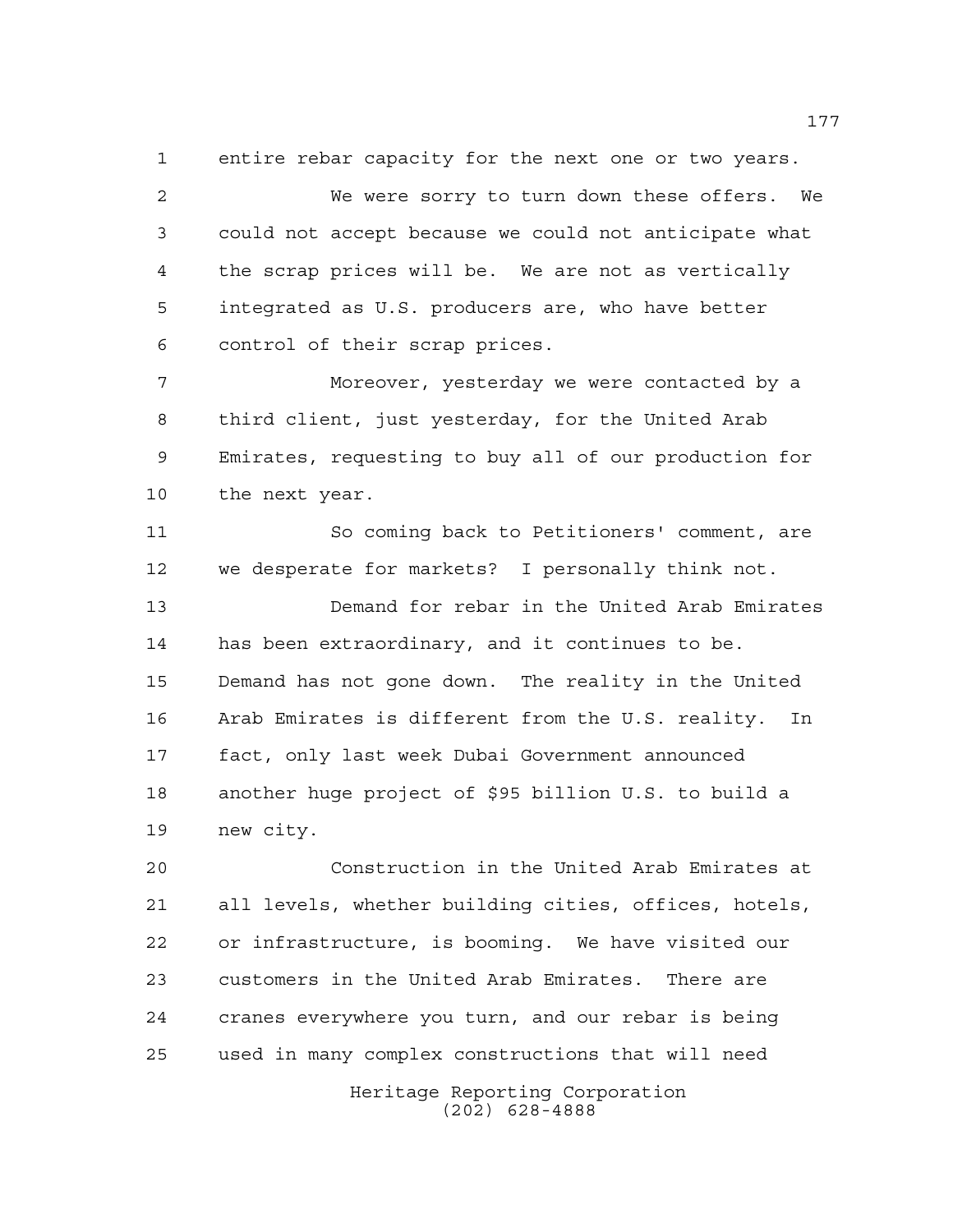several years to finish.

 Our entire production capacity if we exported to the United Arab Emirates would be enough for only a small part of the new construction buildings that are being erected each year. A rough estimate is that one building of around 50 stories consumes at least 20,000, 25,000 metric tons of rebar. The prices in the Middle East were at an all-time high of 1,500 per metric tons this summer. The United Arab Emirates' traders are waiting for the scrap prices to drop, and the rebar prices to come down, before their next purchase. The construction sites and the construction plans in the United Arab Emirates, Bahrain, and Qatar have not operated in the last month or two. There is still huge demand for rebar, and we continue to sell rebar to the UAE very profitably. As we speak, construction activity continues. My third point that I want to make today is that the U.S. market is not very attractive. Regarding price, I must be frank with you. The U.S. market has not been competitive with our other export destinations. Ekinciler sold to the Middle East at a price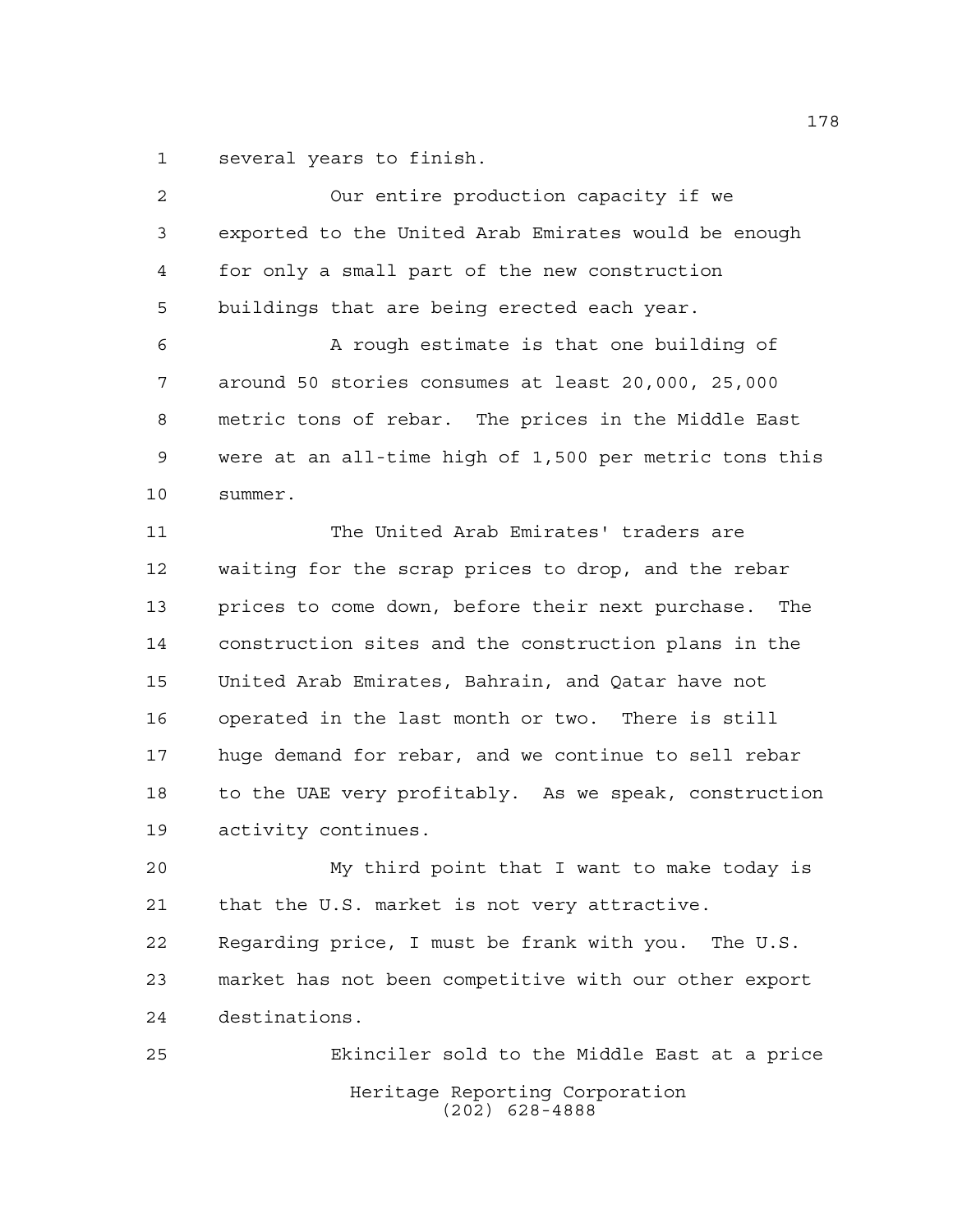in excess of 1,300 metric tons. Our export markets, United Arab Emirates, Bahrain, Qatar, have price levels comparable to or higher than the U.S. prices during 2002 to 2007 period.

 In 2008, the United Arab Emirates' prices jumped far above the U.S. prices. The U.S. producers don't seem to deny that. In the United States we would like to supply a reasonably small number of customers with our product and maintain our good name and brand recognition in the market.

 Ekinciler has had very good relations with U.S. clients. We do not produce without a firm order, and we do not sell from inventory. We do not keep inventory in the U.S. Therefore, if spot prices drop, we do not have to drop prices to dispose of inventory. We do not lower prices to capture markets.

17 17 I will turn to my fourth point. Capacity and price issues do not make it likely that we will export large volumes of rebar to the United States if the order is revoked.

 Regarding capacity, speaking for Ekinciler, I can say that we increased our capacity from about 800,000 metric tons to 1,100,000 metric tons in the last couple of years. And compared with and considering the big surge in steel business volume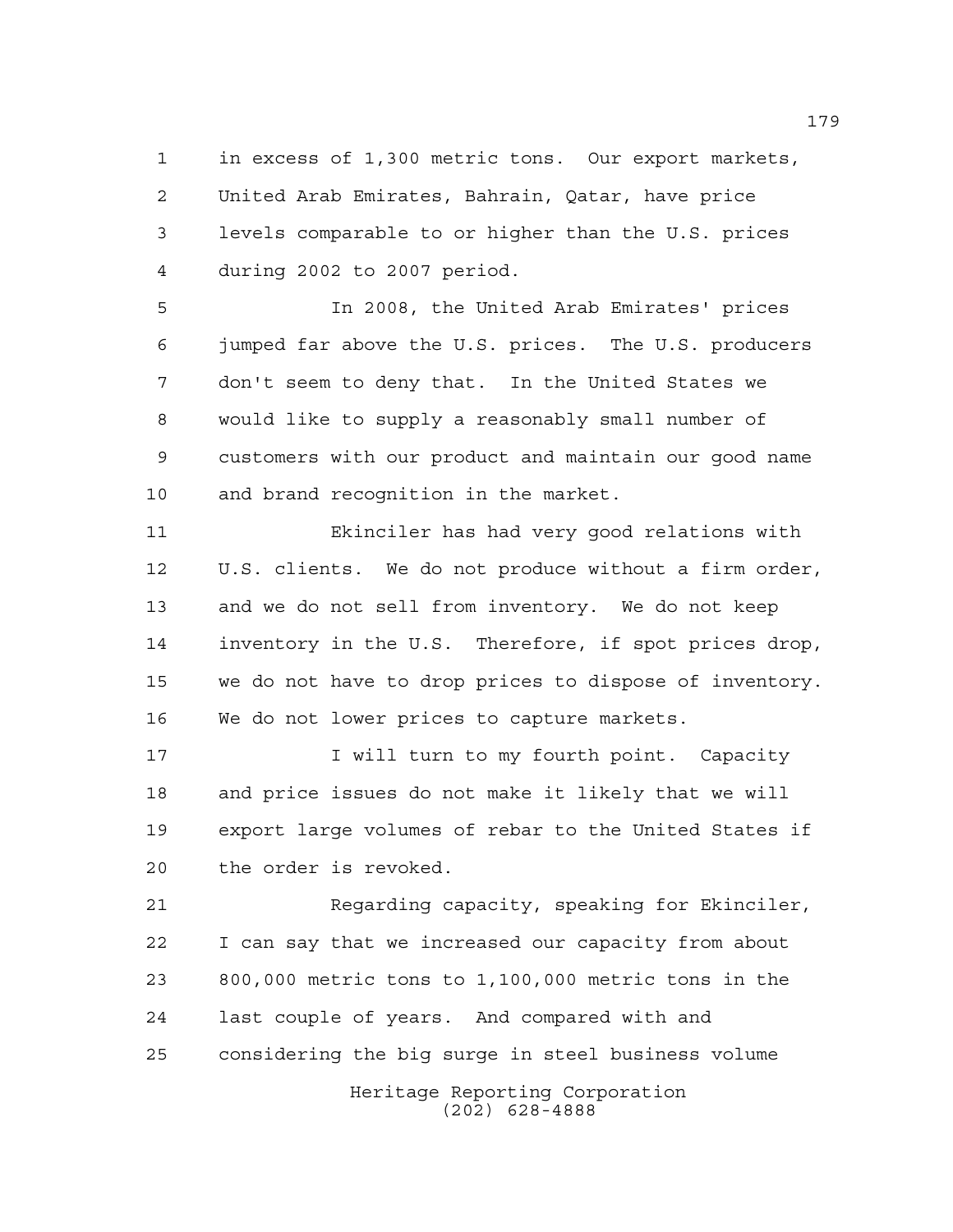since 2003, a 20- to 30-percent increase in capacity should not be deemed as a huge increase that should distort the balance of market.

 Regarding capacity, we need to correct Petitioners' statement in the prehearing brief that Ekinciler plans to increase the capacity for rebar in the future. That is not true. We cannot even discuss here today the exact numbers alleged by Petitioners because they choose to treat these rumors as confidential.

 In a world market where rebar demand increases exponentially from year to year, and price excluded, many rebar producers worldwide and the U.S. increased capacity, production, and capacity utilization. It only makes sense, just as the U.S. producers invest in new acquisitions or expansion in order to maximize profits, we also made our investments where we think we can earn the highest rate of return.

 We made an increase in capacity because we knew that we can increase production and sales. We saw which were the most active markets, and met increasing demand to profitable sales. It would have been illogical for Ekinciler or any company to invest in a capacity increase, only to drive down prices.

> Heritage Reporting Corporation (202) 628-4888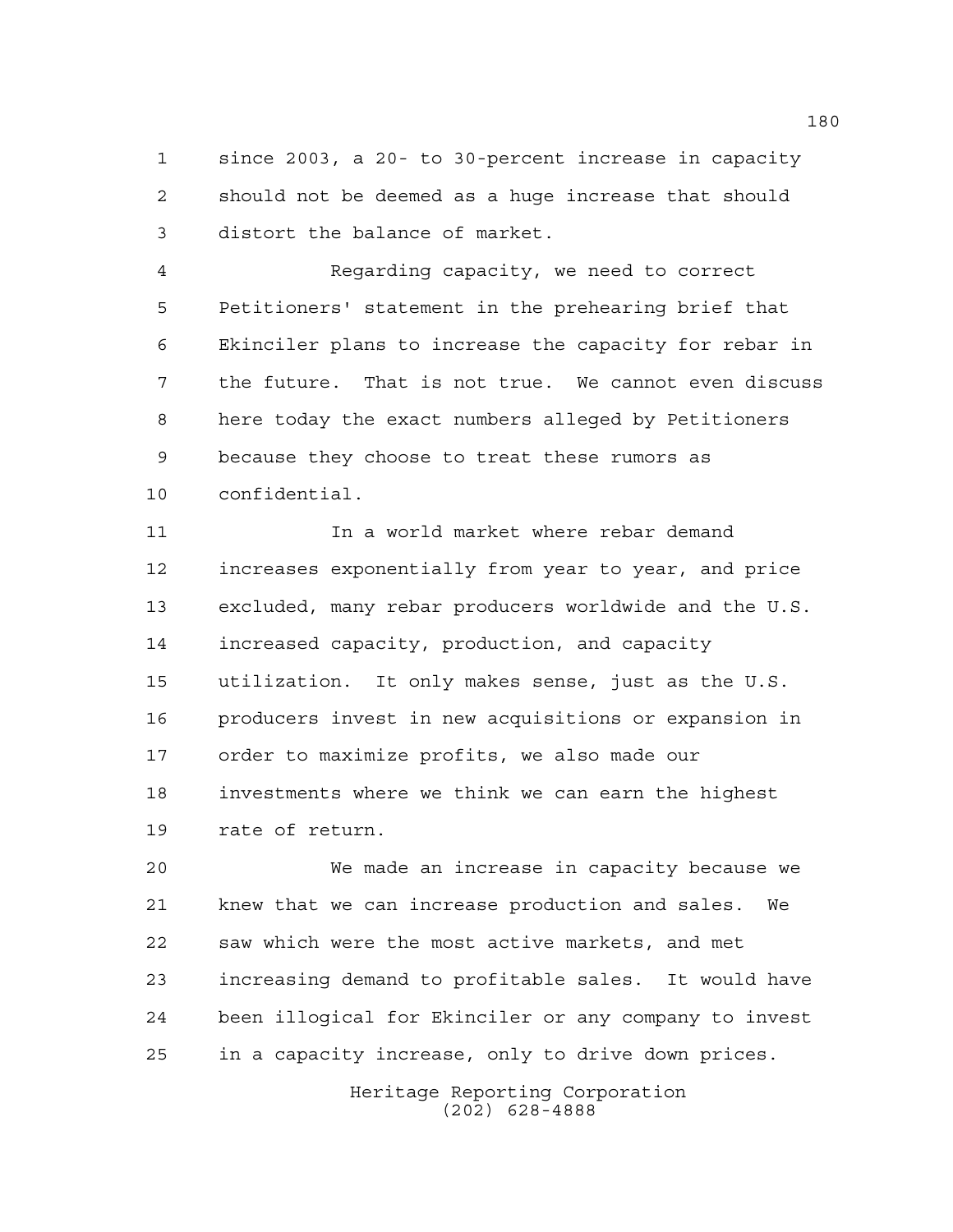The increased production raised, not lowered, our prices in line with the international trends.

 Chairman, we are operating at full capacity. We are running three shifts a day, seven days a week. We have been selling our full capacity for rebar for months in advance. These commitments limit the capacity we are able to produce rebar.

 I also note that we face no trade barriers in other countries. Petitioners say that the U.S. market is attractive even if the pricing is not competitive, because the size of the market is sufficiently attractive. That is not how we make sales or investment decisions. But if that were true, we should still be selling first to the Middle East, not to the United States.

 And my fifth and last point is that exports from China are not impacting our business in a negative way. I feel the need to make this point because Petitioners claim in their prehearing brief that we are facing fierce competition in the United Arab Emirates and in Dubai from China's imports of rebar.

Heritage Reporting Corporation (202) 628-4888 China's rebar producers cannot compete with us in the United Arab Emirates and in Dubai. There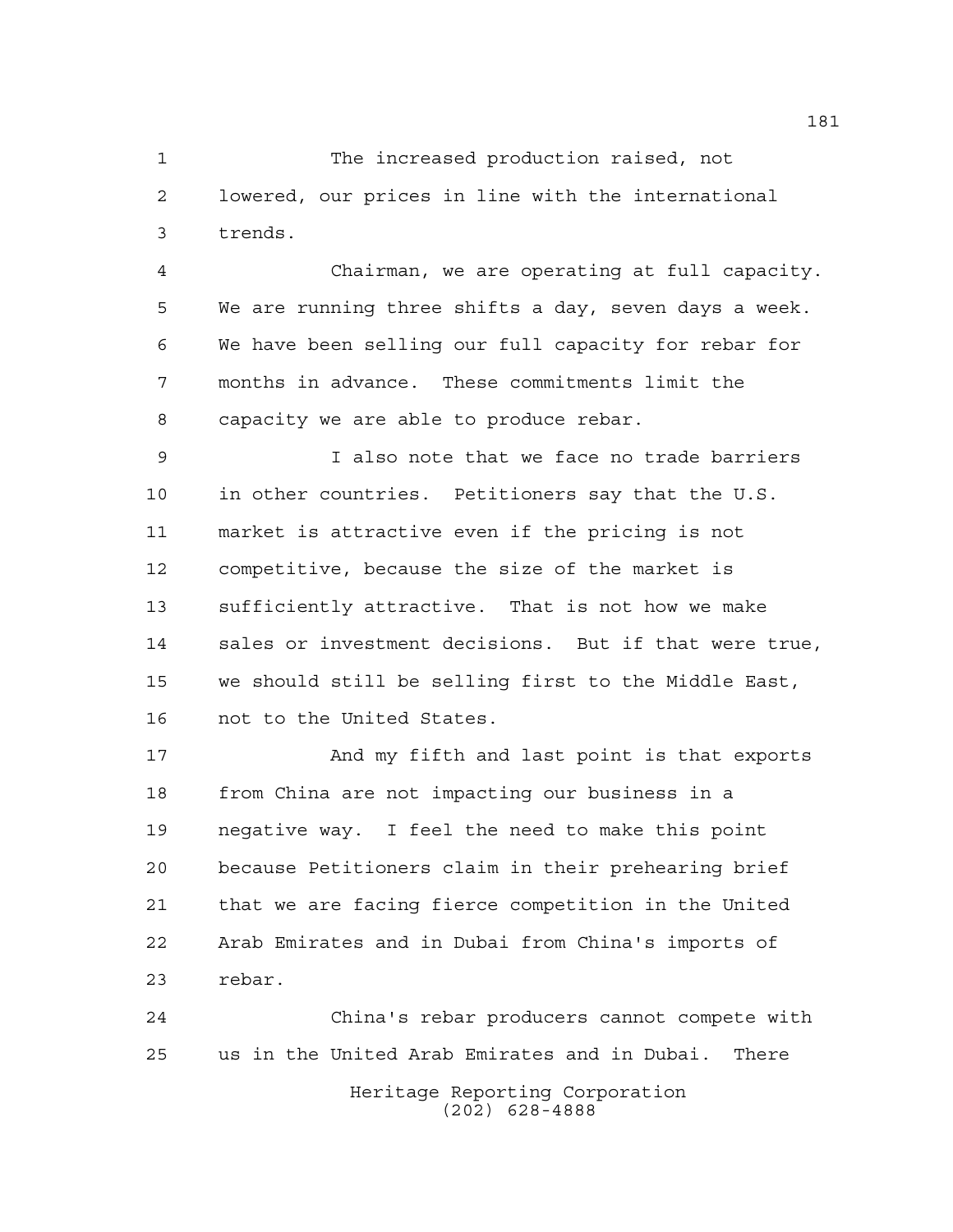are two principal reasons for this.

 First, certification of rebar supplies is important in the Middle East market, where the majority of projects require certification to the UK share standards. Rebar that's certified to UK shares means rebar that meets the requirements of the British certifying authority.

 The United Arab Emirates purchasers demand this certification. Ekinciler can produce rebar to high standards for the United Arab Emirates, and we do so. The Chinese normally cannot. It's not easy for most of the Chinese mills to meet the standards.

 Chinese producers cannot produce or offer the same quality of rebar. These certification requirements by United Arab Emirates purchasers effectively limit the Chinese producers' ability to compete in the United Arab Emirates market.

 The United Arab Emirates purchasers don't want any rust and low-quality rebar. They just ask for blue rebars. Blue rebars are very important for the United Arab Emirates market. We can supply that material. And this is the second reason why the Chinese producers are not our competition in the United Arab Emirates.

Heritage Reporting Corporation (202) 628-4888 Turkish rebar has market recognition in the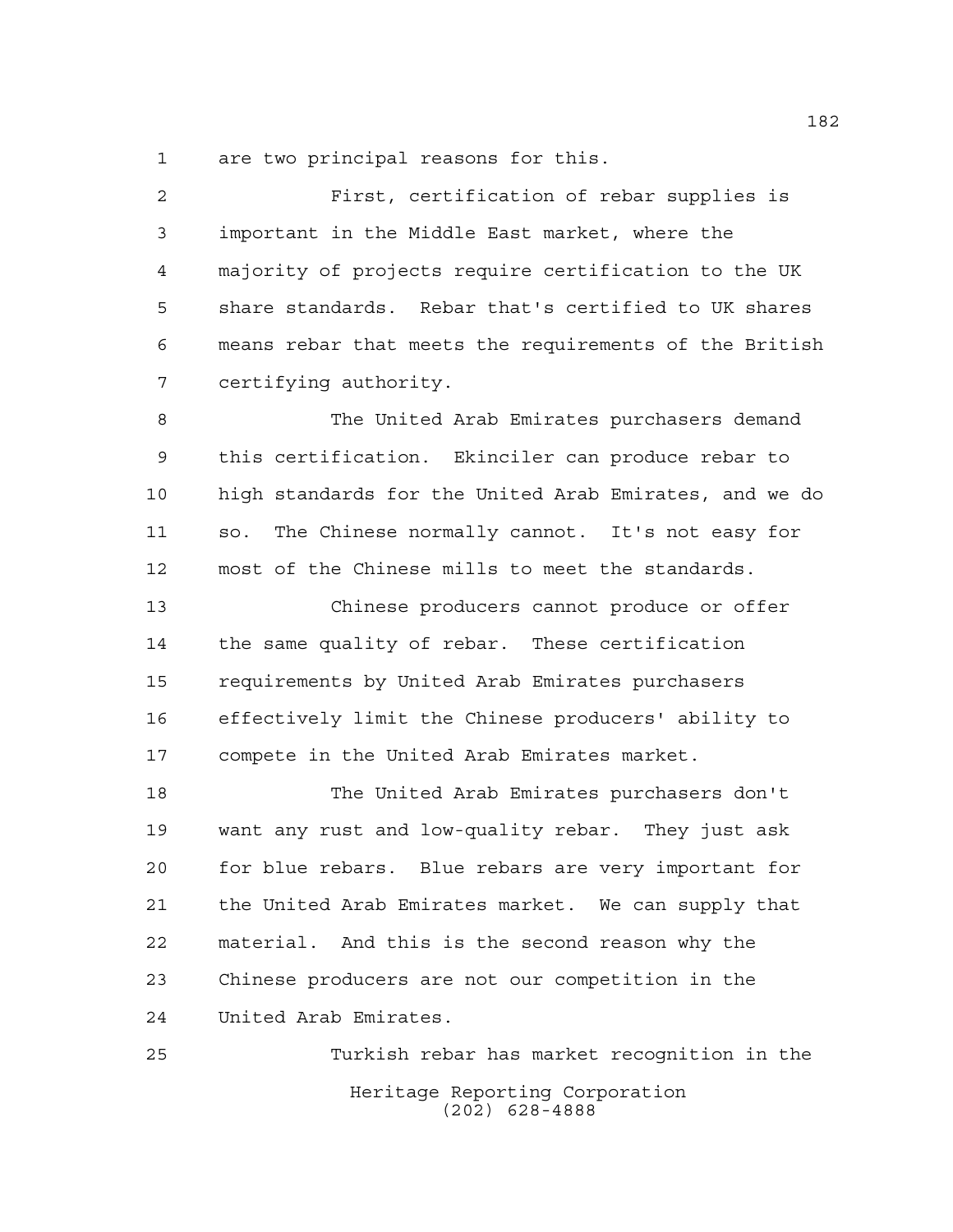United Arab Emirates. We have longstanding

 relationships with United Arab Emirates traders who know that we are a reliable and quality-oriented supplier.

 Each year they keep coming back with large orders. In 2008 our shipments to the United Arab Emirates and Dubai went up compared to 2007. As I told you earlier, we had offers to contract our entire capacity for one or two years.

 Turkish rebar is the most widely used rebar in the United Arab Emirates. The Chinese producers may occasionally supply small quantities to the United Arab Emirates or Dubai, but the rebar sold in the Middle East must be certified to the project it is used for. Chinese mills are generally not certified, and they cannot ship certified rebar on a constant basis throughout completion of the project. Chinese rebar is not present in our home market, and it is not competitive in our regional markets.

 So thank you for listening to me. And my colleague Ali and I will be happy to answer your questions. Thank you.

 MR. NOLAN: Okay, thank you very much, Omur. I'd like to now turn it over to Ilker to read his statement.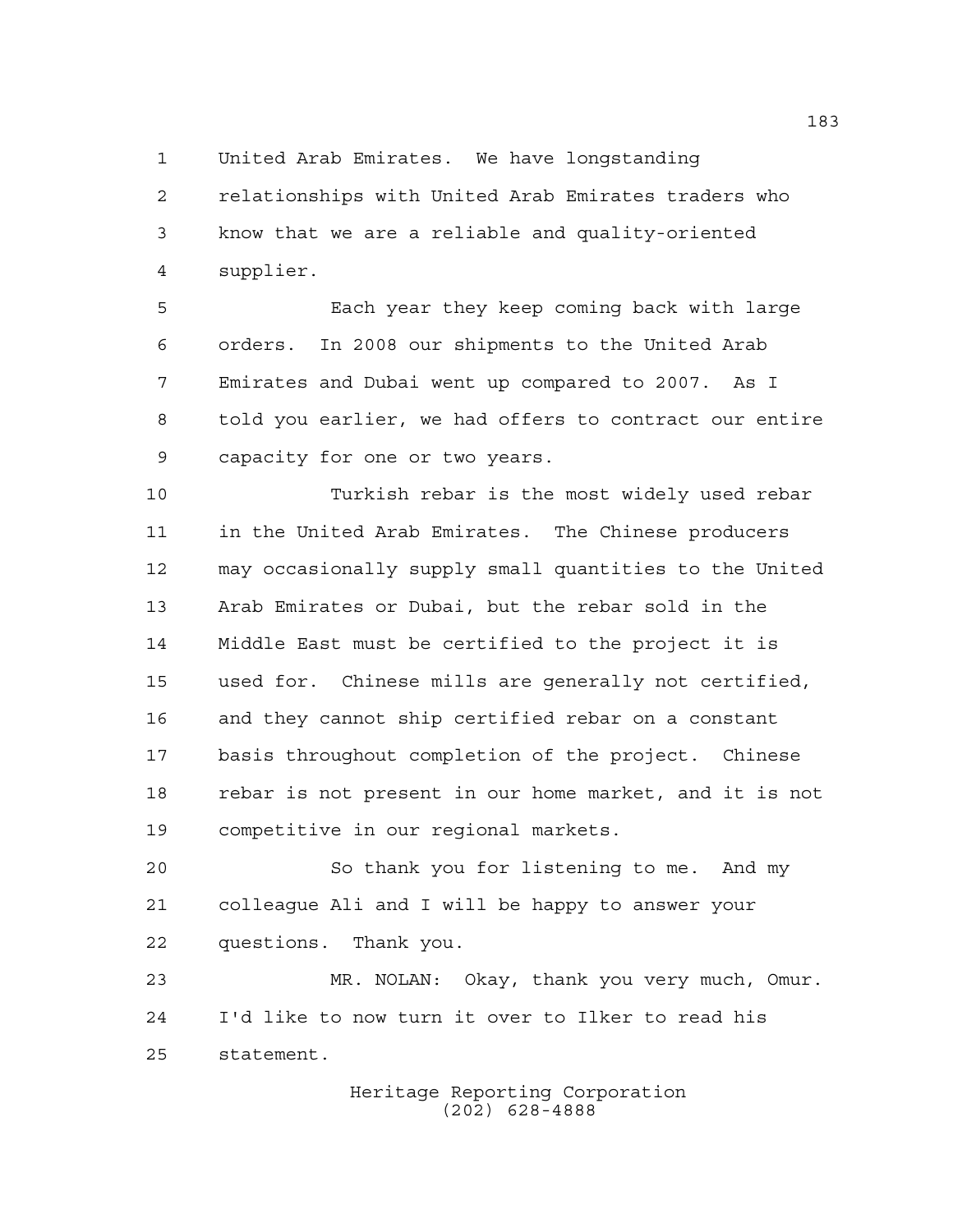MR. ULU: Good afternoon. My name is Ilker Ulu. I'm here today as a representative of Istanbul Miners and Metals Exporters Association, in short, IMMIB. My position is in Research and Development Department of IMMIB, and I work closely with the Secretary General of the Association.

 IMMIB, and more specifically the Istanbul Iron and Steel Exporters Association, is a business association of producers and exporters in the Turkish steel industry and is directly affiliated with the Undersecretary for Foreign Trade of the Turkish Government. We normally collect and provide information on an industry-wide basis, so my comments today are to be understood to refer to all Turkish rebar producers.

 My purpose here today is to offer to the Commission our comments regarding the Turkish domestic market for rebar and the export activity of the members of our association.

 We have heard this morning several incorrect statements about the Turkish market and the export markets for all rebar producers. The Petitioners in this case state that the Turkish domestic market has collapsed. They also state that Turkish major export markets for rebar, the Middle East and Europe, have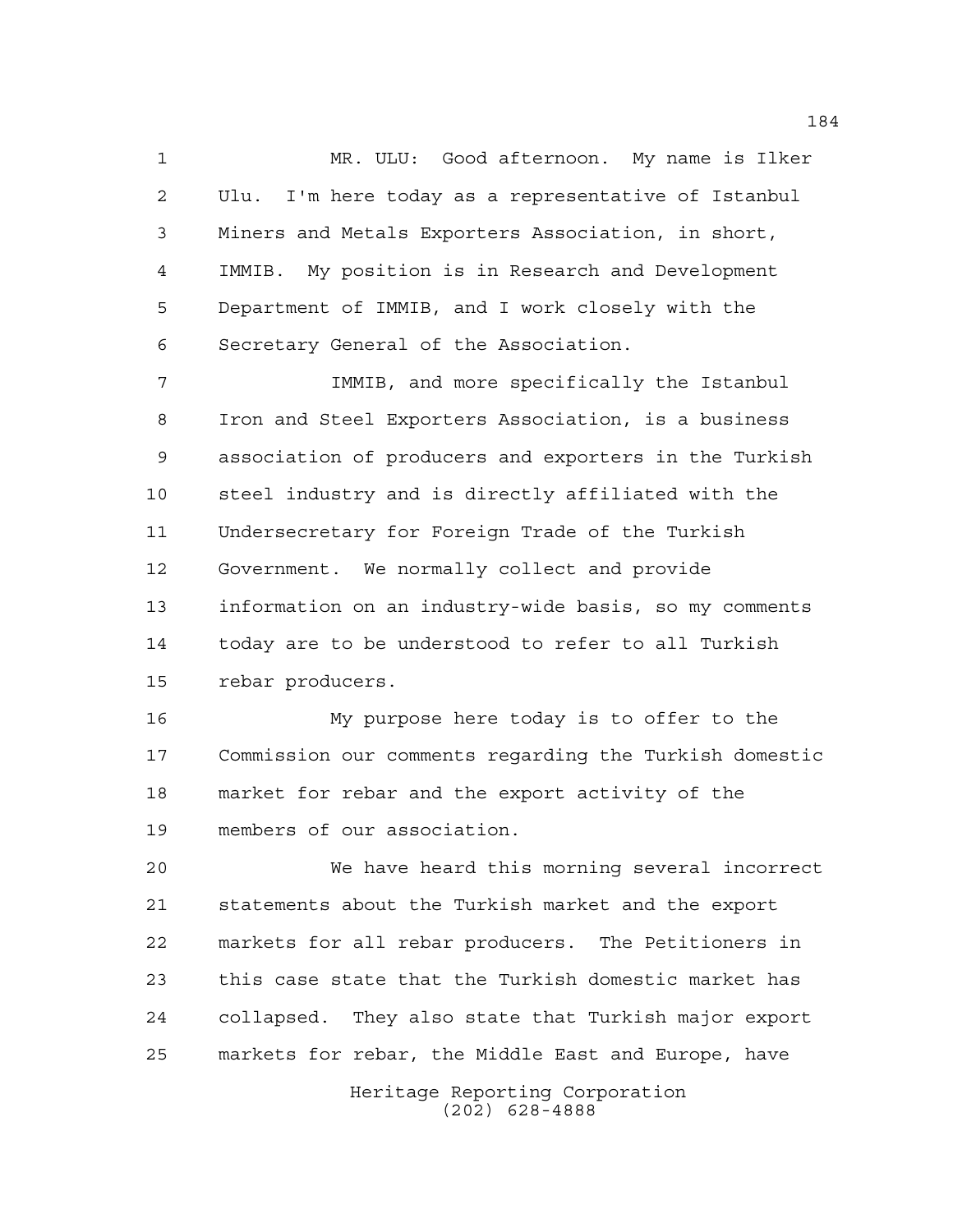collapsed. They go as far as to say that these markets have disappeared. These statements are clearly not true.

 Imports from Turkey have declined by over 50 percent since 2006 and in fact are at their lowest point since 2003. Imports from Turkey are not likely to increase should the order be revoked, as all of the significant Turkish rebar producers have developed other markets: the domestic market and third-country markets. Turkish shipments to the United States have declined as a proportion of total Turkish production.

 First, I would like to provide the Commission with some background on the market situation in Turkey. Since the time of the last five- year (sunset) review of the antidumping order on rebar from Turkey, U.S. and global steel markets have changed considerably.

 The Turkish economy has grown significantly, which creates a strong domestic market for rebar produced in Turkey. Turkey is a developing country, where the construction sector has been growing constantly in the 2002-2007 time period of the sunset review.

Heritage Reporting Corporation (202) 628-4888 The construction boom in Turkey started in 2005. With the growth in GDP, the introduction of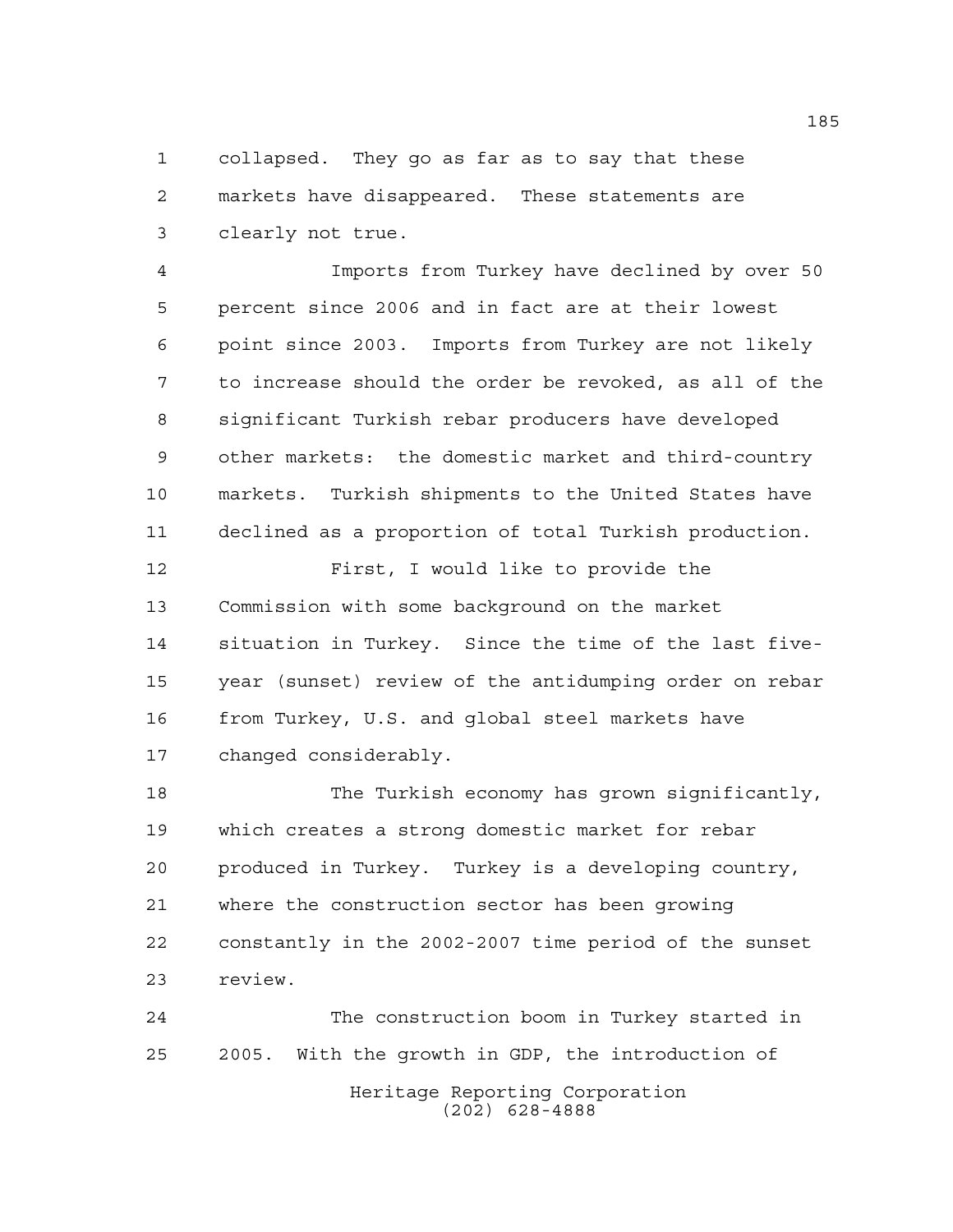mortgages, the construction sector grew each year. Compared with 2003, rebar consumption levels, the per capita rebar consumption in Turkey increased by 110 percent in 2007. These are data from IREPAS, the International Rebar Producers' Association.

 In Turkey, demand has increased approximately 15-20 percent annually and is expected to continue to increase at this rate for the next several years. Since Turkey is a developing country, we anticipate that growth in all construction sector will continue, which in turn affects the conception of rebar.

 My next point is about capacity increases of the Turkish producers. I understand the Petitioners claim that the Turkish rebar producers have substantial excess capacity. First, we expect that capacity increases are for liquid steel, for hot- rolled and flat products as Turkey currently has to import these products. We believe that total supply of Turkish rebar will likely to continue to be stable or even decrease in coming years.

 Several major rebar producers, such as Habas, Colakoglu and ICDAS have announced plans to invest in flat steel products, so any increases in liquid steel production that have occurred recently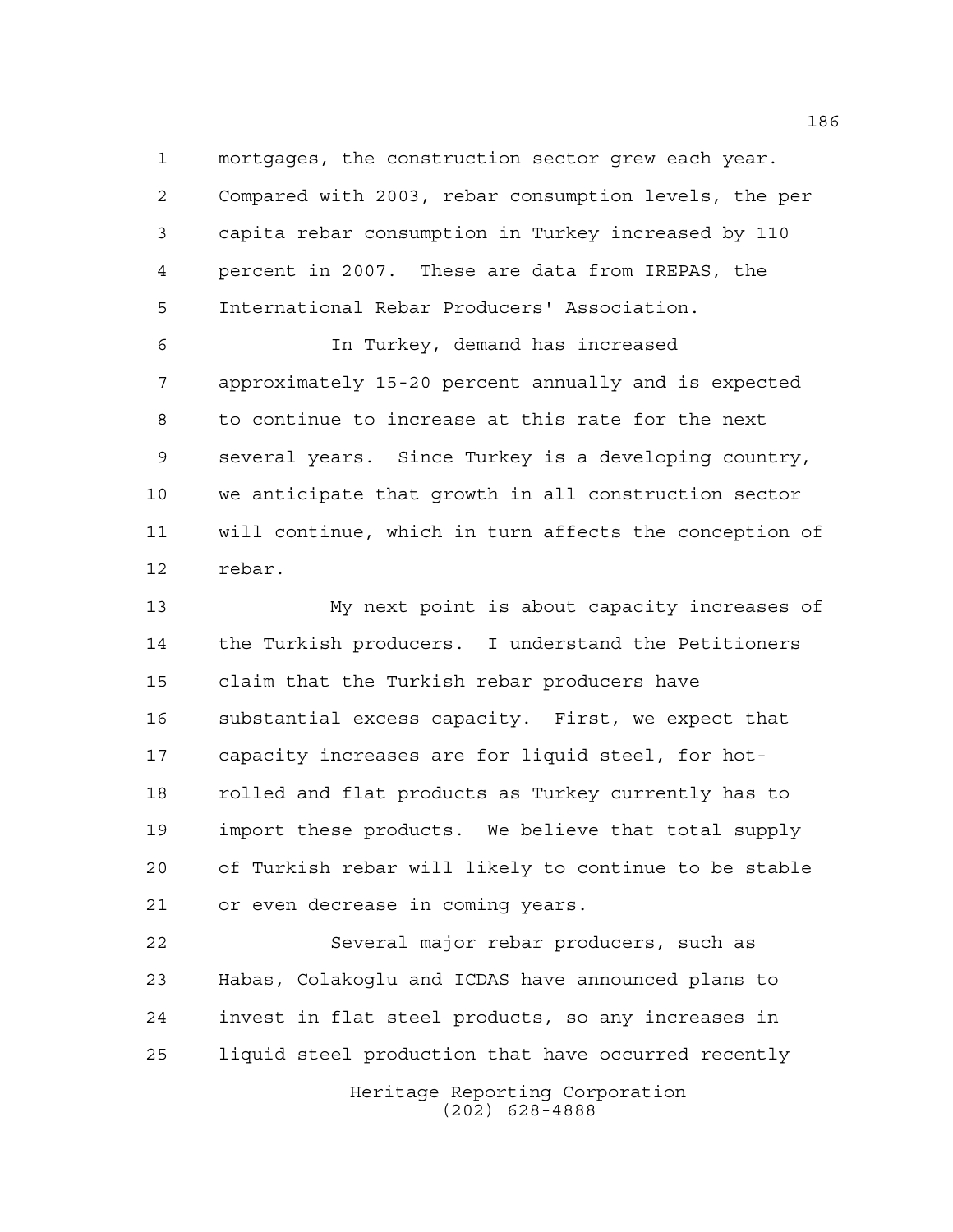have been or will be absorbed by the production of flat steel products. In addition, some major producers, such as Colakoglu and Isdemir have announced plans to abandon production of long products, including rebar.

 Second, Turkish production capacity and utilization rates for rebar are such that an increase in exports to the United States is unlikely. The Turkish rebar capacity has increased capacity utilization in recent years and therefore does not have substantial additional capacity to commit to U.S. markets. The volume of shipments to the domestic markets and the export markets has also increased. Therefore, all the new rebar capacity added during 2002-2007 has already been absorbed by the domestic market and export markets.

 Now I turn to the situation of the Turkish exports. The reality is that Turkish exports in 2008 continue in higher volumes than in 2007. Turkish major export markets for rebar remain some of the most dynamic in the world. For example, the volume of Turkish exports to the United Arab Emirates during September 2008 is already more than 50 percent higher than the volume of exports to the United Arab Emirates for all of 2007.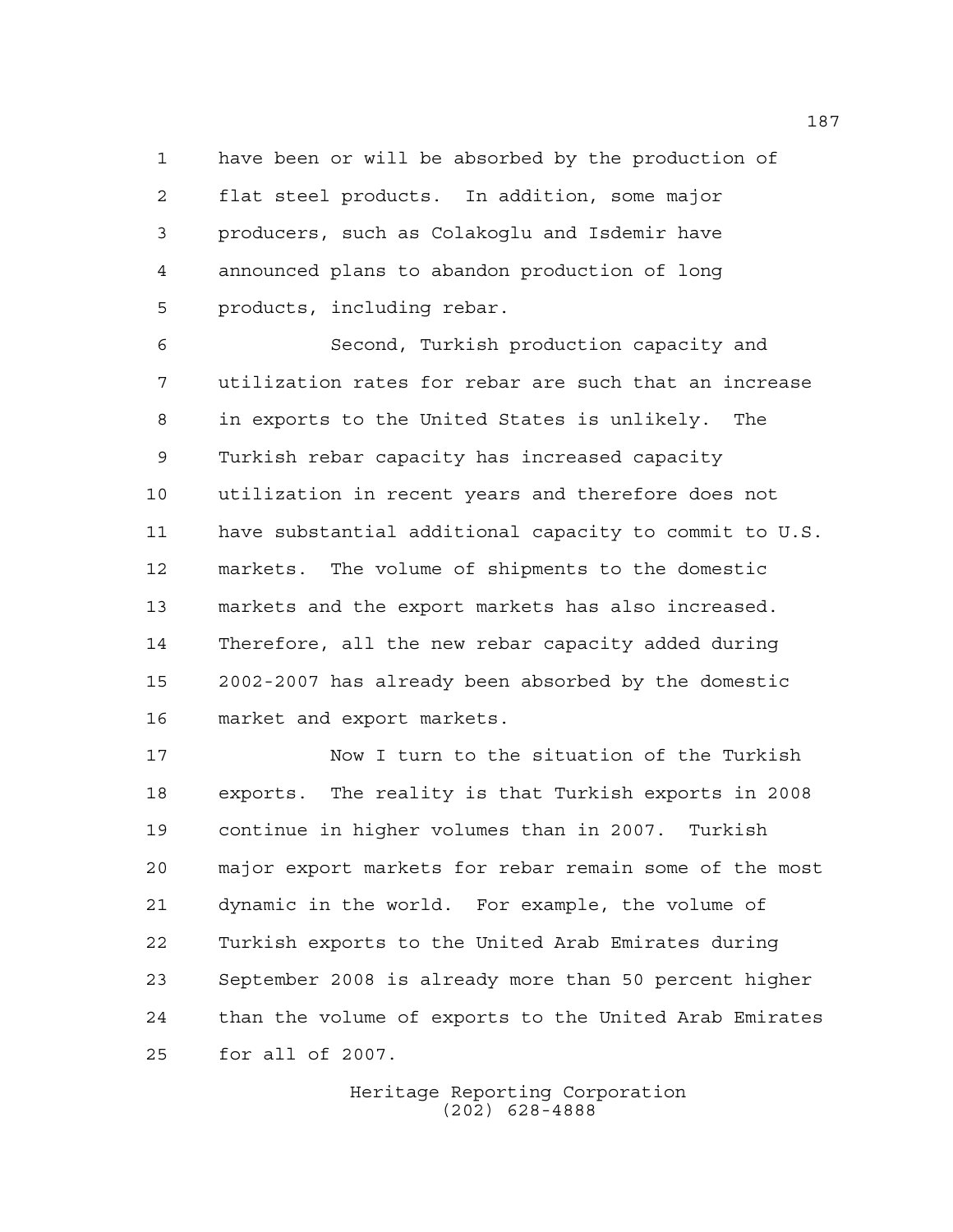This is export data from official Turkish statistics of the Turkish Undersecretary for Foreign Trade. The Turkish producers have had large volumes of exports to the United Arab Emirates in each month of 2008, and the capacity of many of our mills has been contracted for several months in advance.

7 1 In the sunset period third-country demand has increased dramatically. Turkish rebar exports went up to countries in the Middle East and Europe and expanded to other parts of the world, including Africa and Asia. These will continue to be strategic markets for the Turkish rebar industry.

 This demand is driven by large investments in infrastructure, higher infrastructure budges and large-scale construction projects in the Middle East and in growing and developed economies in Europe.

 The volume of Turkey's rebar exports to the United Arab Emirates increased by 342.43 percent between 2002 and 2007. As stated earlier, our rebar exports to the United Arab Emirates in 2008 grew at an even faster pace.

 The last point I would like to make today is that the three major Turkish rebar producers can export to the U.S. They have obtained zero dumping margins and the order was revoked. Petitioners say

Heritage Reporting Corporation (202) 628-4888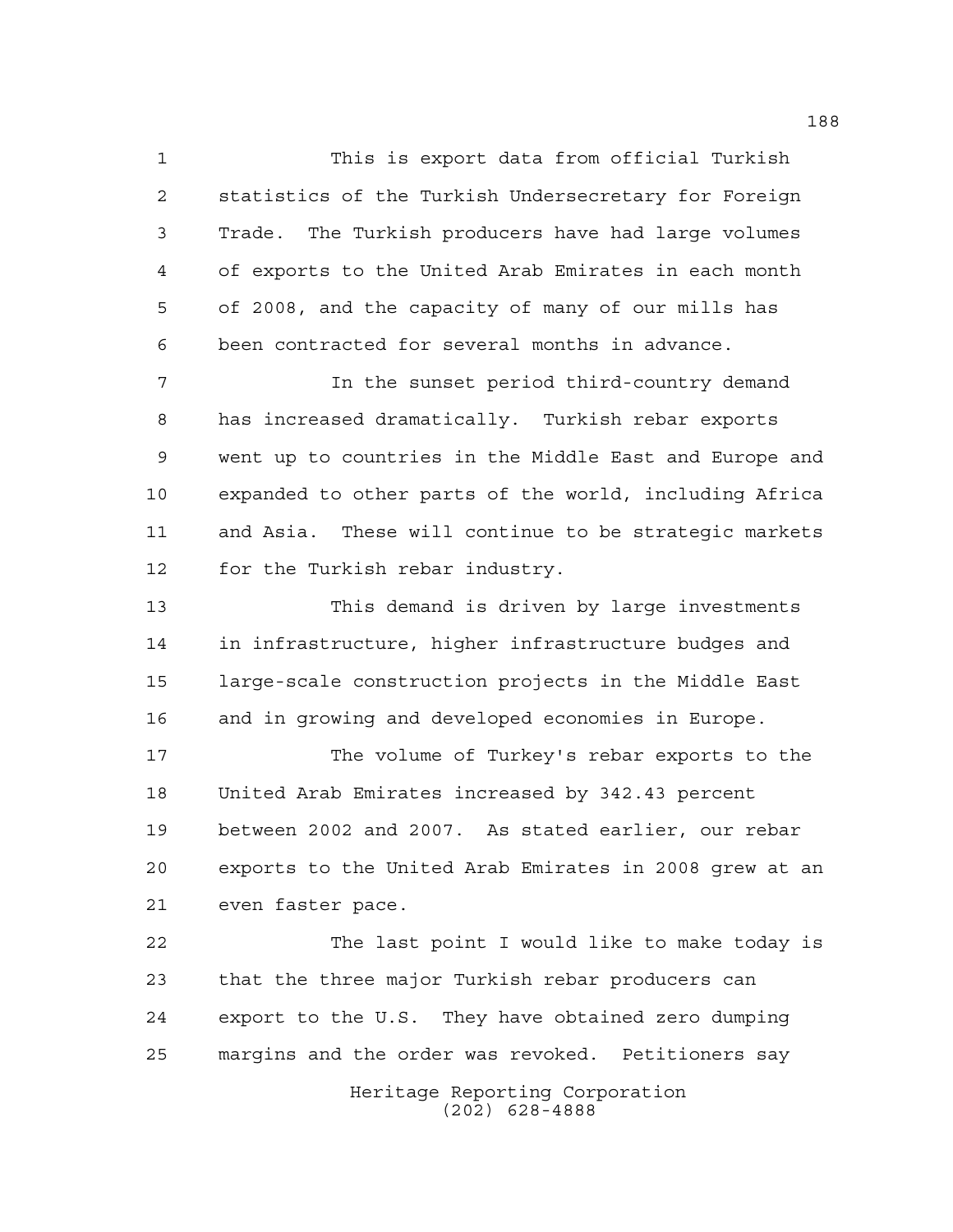that many of major Turkish rebar producers are effectively shut out of the market by high antidumping duties. That is false.

 The major Turkish producers of rebar are ICDAS, Colakoglu, Habas, Diler, Ekinciler, Kaptan, IDC. Three of them are already revoked: ICDAS, Colakoglu, and Diler. Habas, a major producer, obtained two consecutive zero dumping margins and has obtained a third preliminary zero margin in the last review, 2006/2007 review. Habas will likely be revoked next. The other producers which are participating in the sunset review have very low dumping margins.

 In conclusion, the major Turkish producers have very low margins or are completely outside the dumping order. Considering that many Turkish producers have enjoyed zero or low dumping rates in 2007, it will seem natural for imports to increase.

 On the contrary, despite zero and low dumping rates for many producers in 2007, Turkish exports actually declined by over 50 percent in 2007. That is no better proof than this that the Turkish producers are not targeting the U.S. market.

Heritage Reporting Corporation Given the current, limited impact of Turkish rebar imports on the U.S. industry, the fact that

(202) 628-4888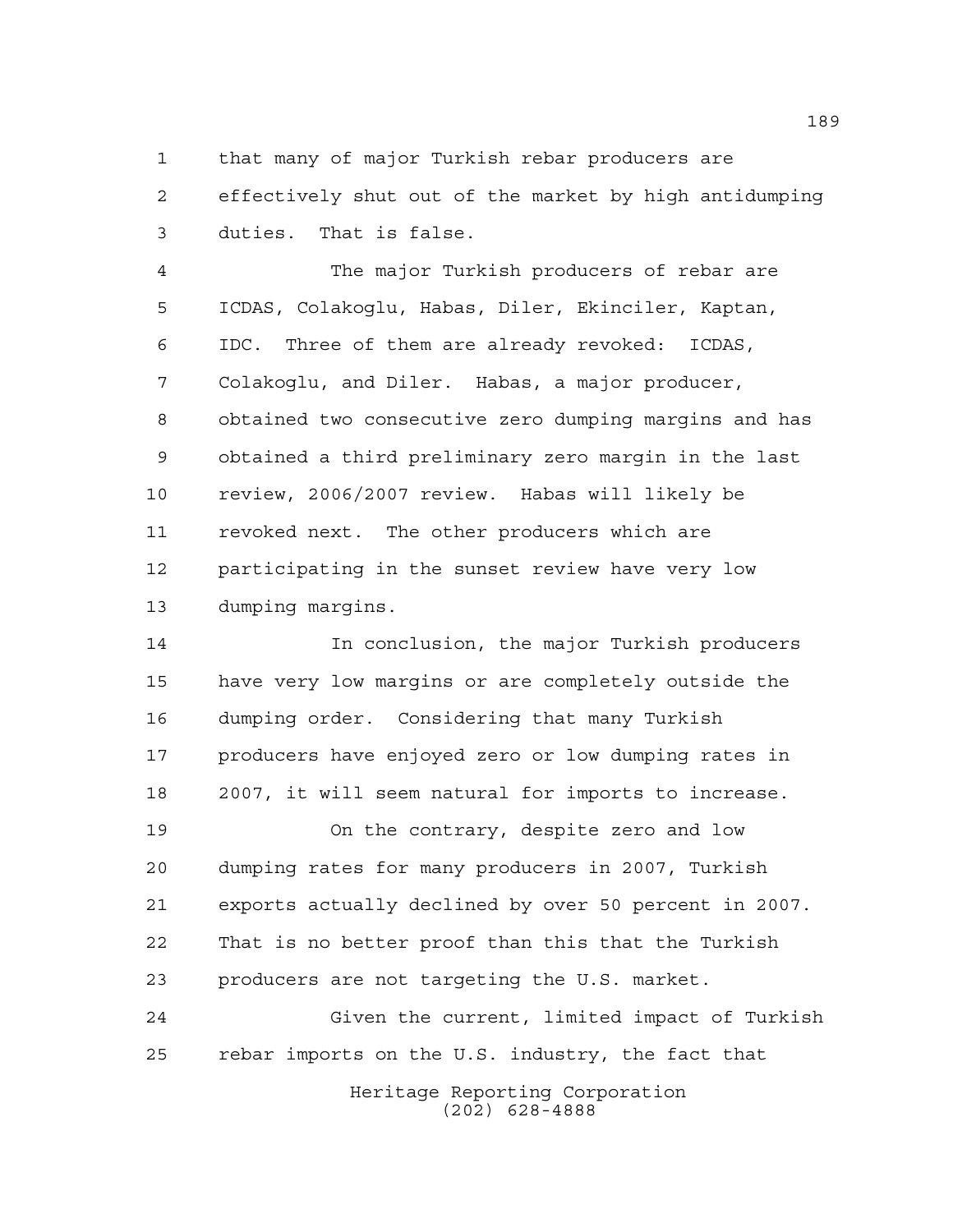demand is still strong in our major export markets, and the Turkish producers are already producing at high capacity utilization, the revocation of the antidumping order on rebar from Turkey will not have a meaningful impact on the U.S. industry.

 Thank you for your attention. I will be glad to answer any questions you may have.

 MR. NOLAN: Thank you very much, Ilker. Now we're going to get a little slideshow prepared.

 A couple of things, housekeeping matters. I would like to recognize a couple of officials from the Turkish Government that are visiting here with us today. Guldin Colakoglu is from the Turkish Undersecretary for Foreign Trade, and Kadir Ebol from the Embassy are here because the Turkish Government is quite interested in the outcome of this proceeding. They are a strong ally, but they also believe in trade, and there is a principle they would like to establish here.

 IMMIB, by the way, is an affiliate of the Government of Turkey. So in part, you may ask the question why are we bothering to fight this if we're not shipping very much. The answer to that question is, it's a matter of principle for these folks. Turkey cares deeply about free trade. It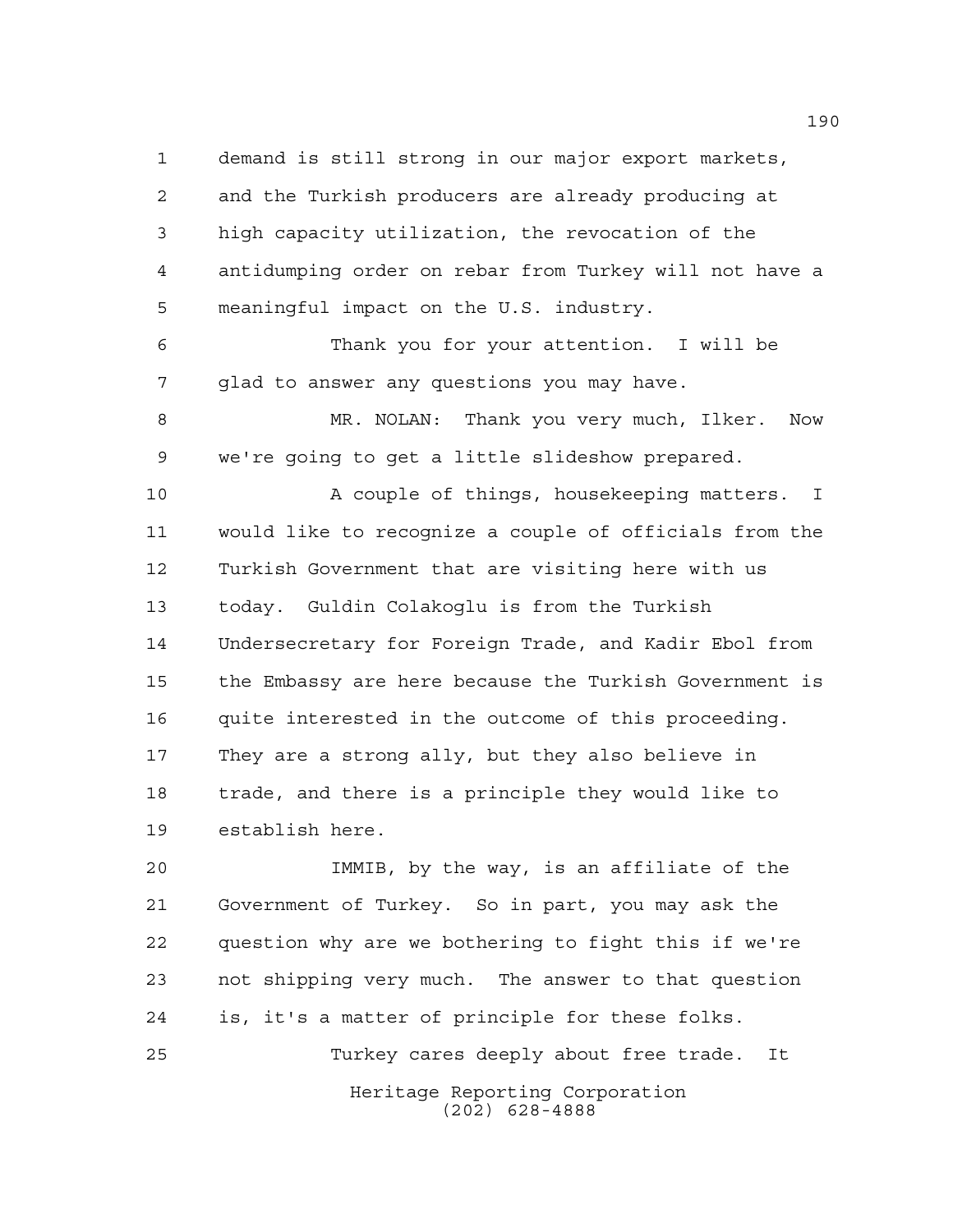believes, and we believe, this older order is no longer relevant and is no longer necessary. And we believe the evidence on the record supports that finding. And the Government of Turkey and IMMIB and Ekinciler and the other producers would like the order removed.

7 So, proceeding on with our presentation. You know, I've been listening, and again, I'd like to focus everybody's attention back on why we're here. Because this morning we spent a lot of time having a debate over the state of the U.S. economy. And it's clear that the economy has a significant relevant part in the discussion we're having, but there's a causal nexus that needs to be established here.

 Just because the economy is in recession, 16 just because we have an economic financial crisis, does not automatically, automatically lead to the conclusion that Turkish rebar imports are, A, going to increase; and B, are going to be unfairly traded. There has to be some evidence on the record to support a causal connection between the recession, which is going to happen -- we are going to have good times and bad times in this country -- and the fact that there is some increased danger or threat from Turkish imports if this order is removed. So I would like to

Heritage Reporting Corporation (202) 628-4888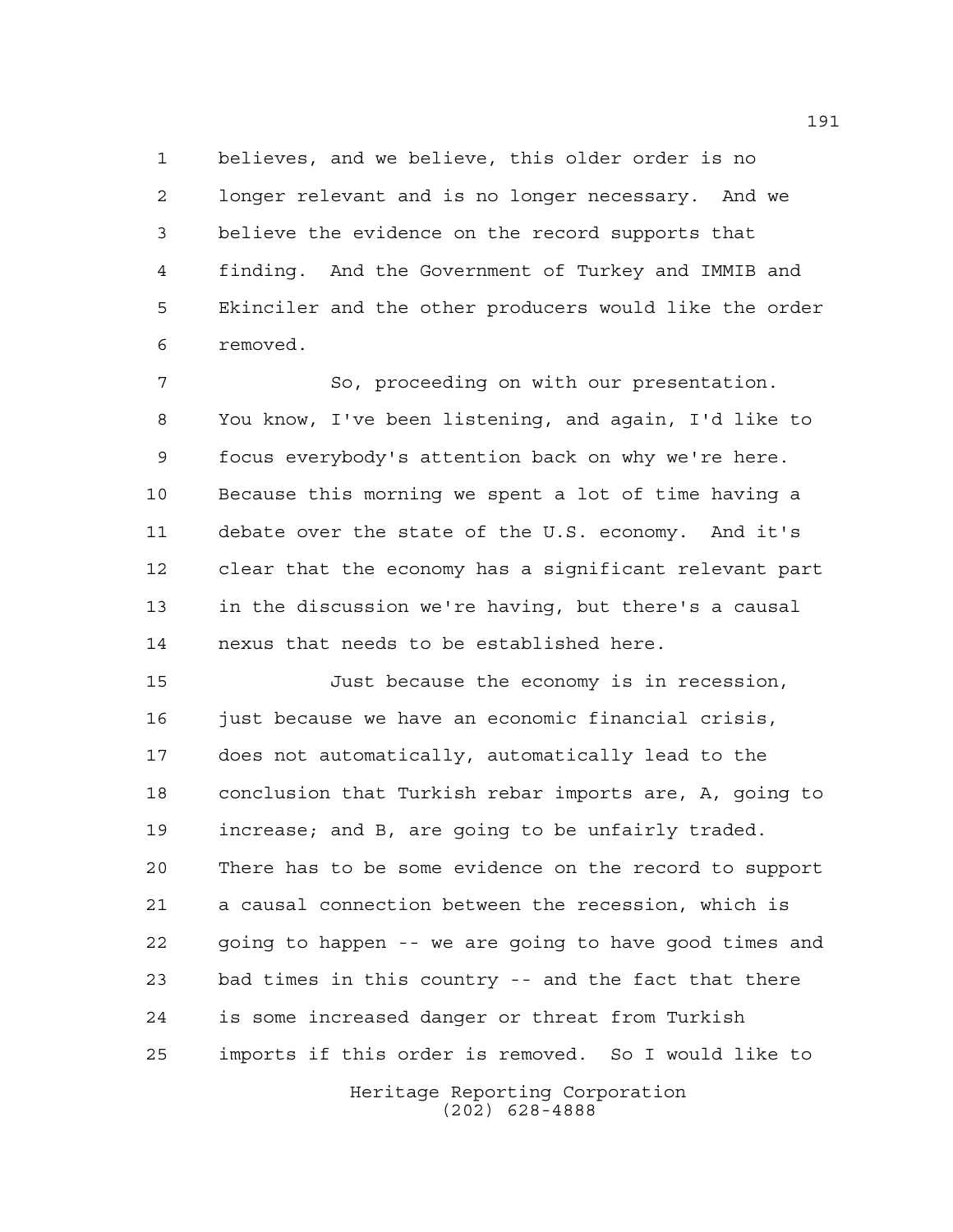consider everyone to keep that in mind as we proceed through these slides.

 The first slide, obviously you've seen this before. These are some of the statements that have come out not three months ago from the U.S. industry. This is coming from Ken Busse, Chairman of Steel Dynamics. "We see a strong third quarter, a pretty good fourth quarter. Import activity is muted. I don't see an enormous change in that. The economy is perhaps teetering on the edge of recession; even so, I don't see prices changing a heck of a lot. They may even go up."

 Now, I'm not saying that statement didn't prove to be a little bit grandiose in the end, but in July of this year, that was the standard operating principle. That means there was a shock to the system that nobody could have anticipated.

 This is not a case of where a change took place gradually, and the economy sort of gradually went into a down mode. We went into a full-blown crisis, and it was not predicted by the CEO of that company. Next item.

23 A few other quotes. Chairman of Nucor. "The reality is that we are forecasting that the third quarter will be a record quarter for Nucor." This is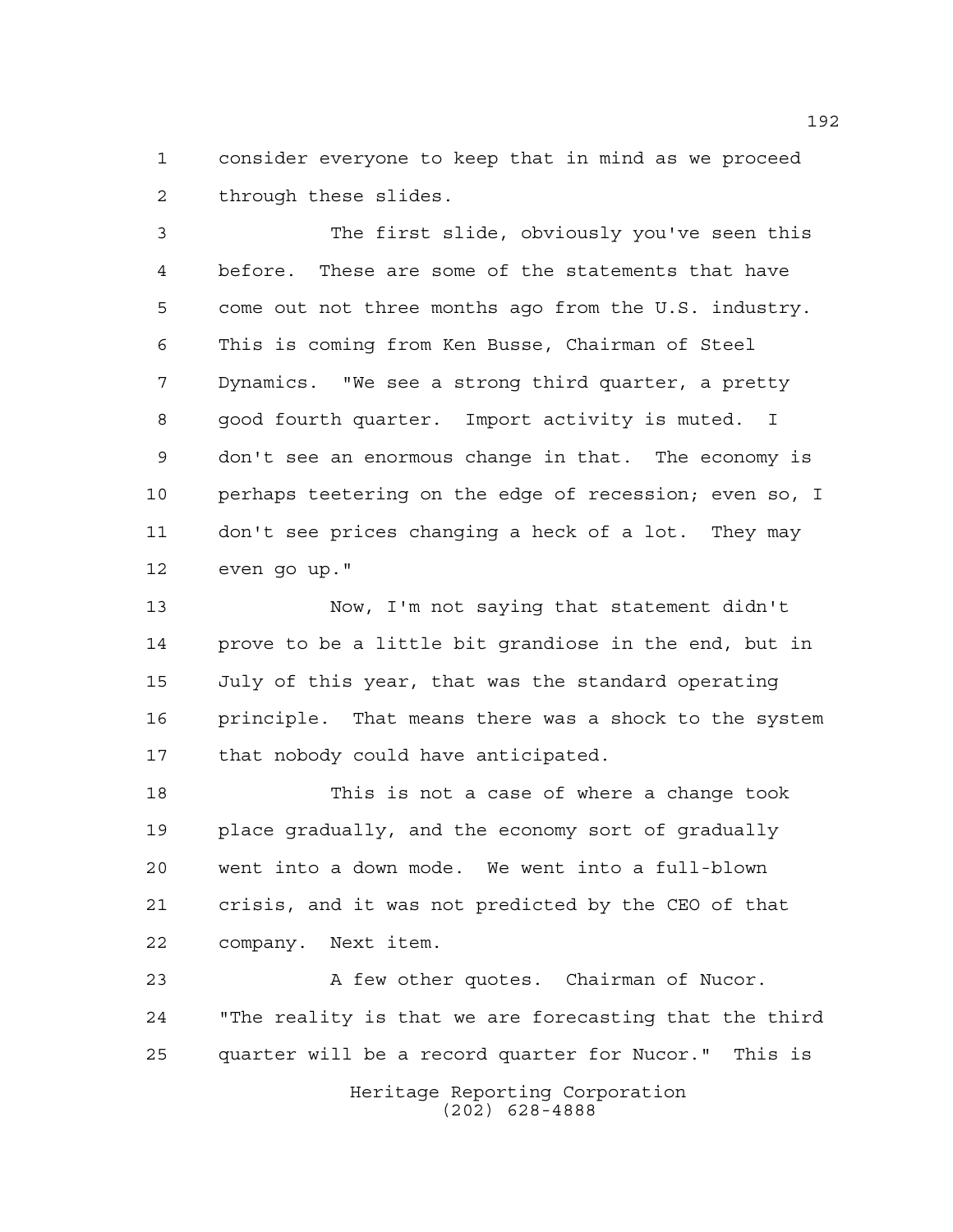in the middle of July. "It will not just be a record third quarter, it will be a record quarter for any quarter in the history of this company."

 And then we have Gerdau. "We recorded the highest quarterly level of shipments, revenue, and earnings in the history of Gerdau during the second quarter. Attributable to the successful execution of our strategic plans over the past several years, North American demand remains solid across our named product lines, including rebar." August 11, 2008. That's a little over a month ago. Two months ago, I'll give them that much.

 That's not very long. So, I mean, you have to ask the question, have things changed so much so radically that now they're going to be faced with an unbelievable level of injury or material injury that requires that this order stay in effect?

 And the question then comes, well, why? Why should we make that causal connection? I would like to take you down the path and show you why we don't believe it can be established.

 Here is a photograph, or a chart that shows U.S. domestic prices. You will note that U.S. domestic prices skyrocketed starting in October 2007, end of 2007, and into the middle of 2008. Now, they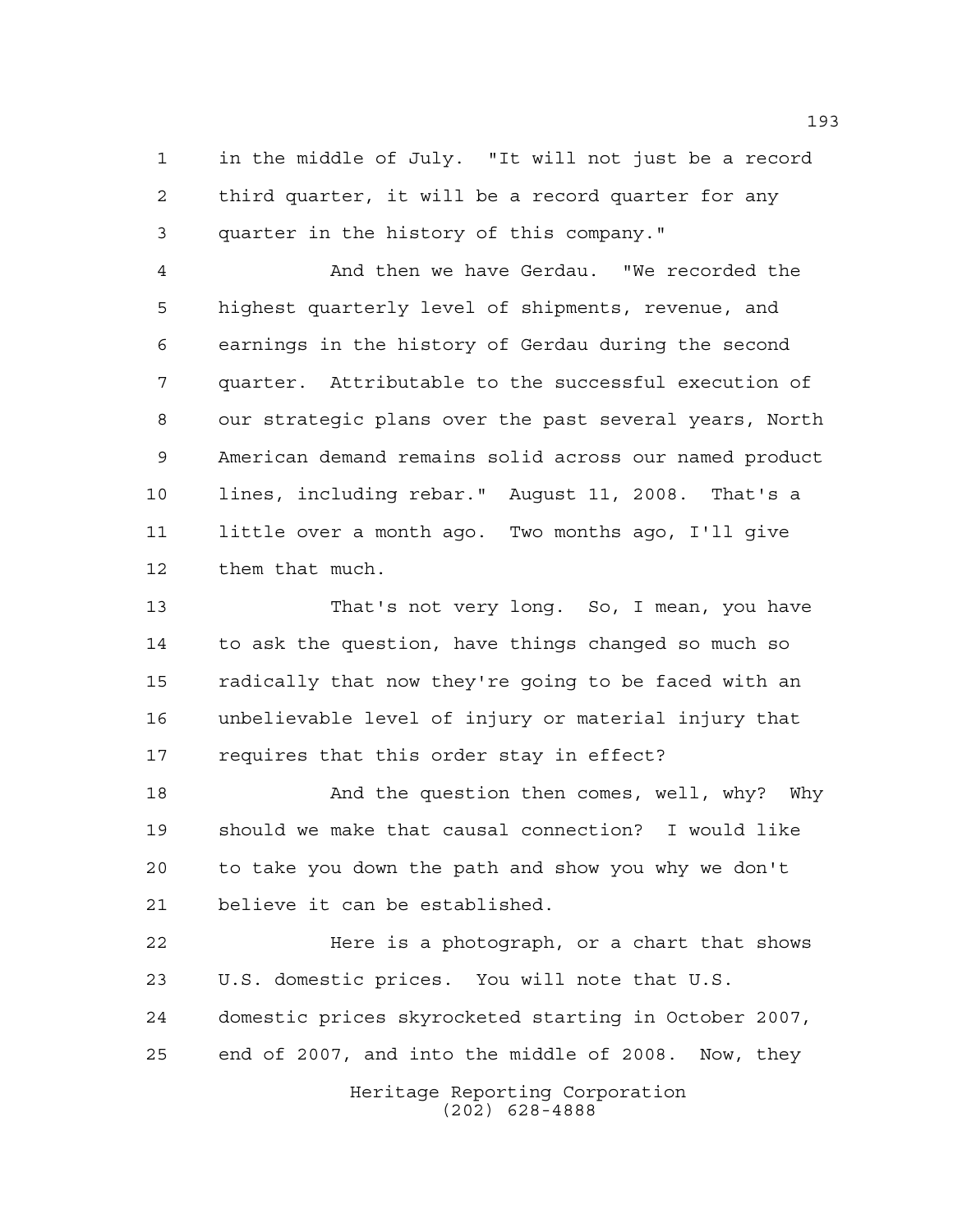have gone and retreated some recently, I agree to that.

 But these price decreases, the more important point is, when these price decreases were going on, Turkish import levels were dropping. Why would the Turks, if they're so keen on this market, leave the market when the prices are skyrocketing? The only answer to that question is there's a better market out there for them. A better, long-term, stable market.

 U.S. import prices. We have another photograph. This is similar to the last photograph. It shows again the spike in prices going up, and then very recently the retrenchment from those prices, due in large part because of the crisis that we're in right now.

 And again, the price drop at the end isn't coming from Turkish imports. The rise up didn't cause imports to come in, and the move down wasn't caused by any Turkish imports. You've heard the Ekinciler hasn't shipped a stick of rebar since March.

 I submit that this is characteristic of most of the industry in Turkey right now. That number should be going down, by virtue of the Petitioners' logic, because imports from Turkey are coming in, not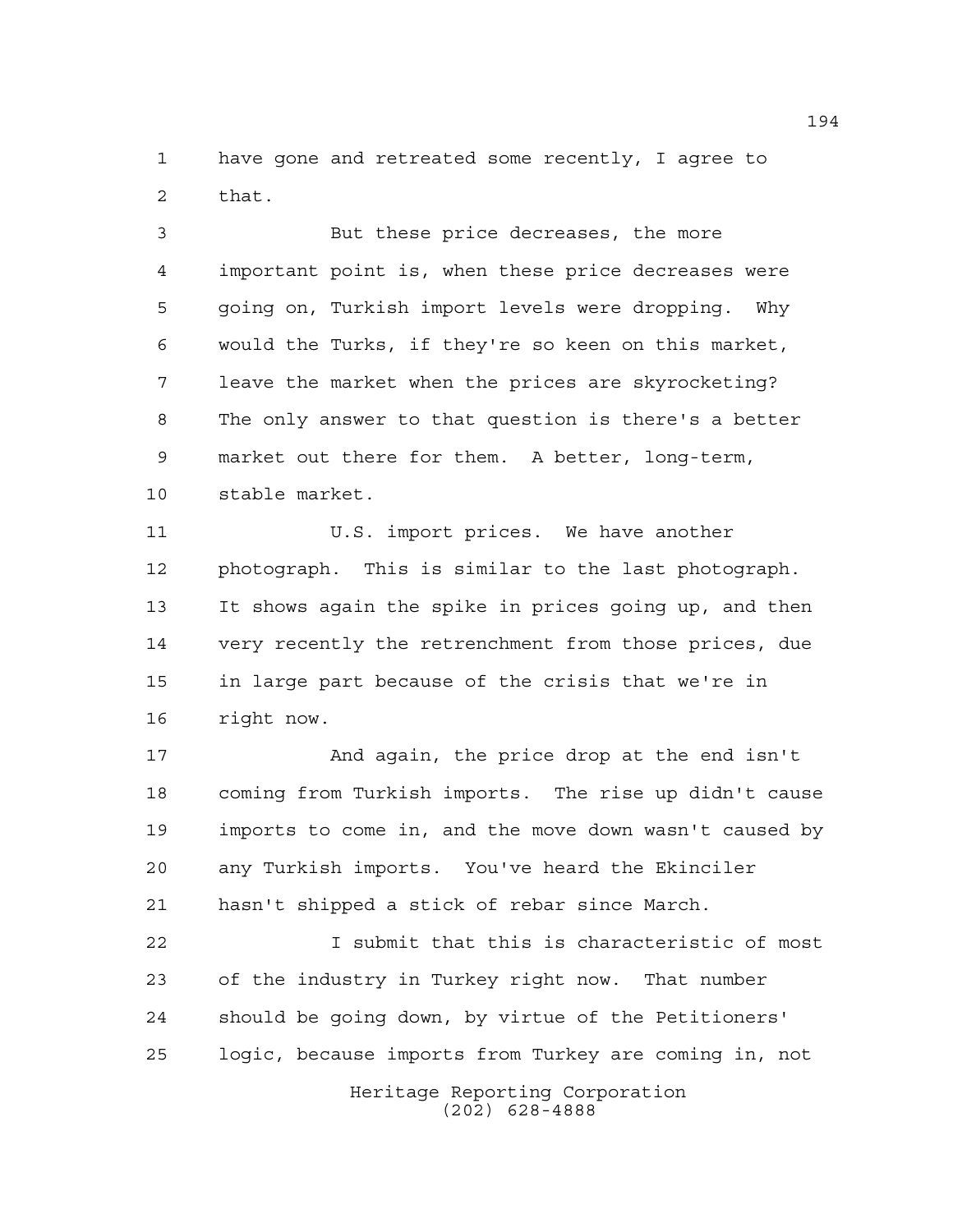because they're not coming in. Next slide.

 This is a slide of the revocation, we call it the revocation timeline. It's one of my favorites. What it shows is U.S. imports from Turkey coming in, by year. And on the bottom, an impact of when orders are being revoked.

 You will note that the amount of rebar does go up significantly in 2006, just after ICDAS's revocation takes place. But then something very strange starts to happen. Imports start dropping very, very quickly. And by the time you get to the revocation order for Colakoglu and Diller, they are in free-fall, and they are not going up afterwards.

 Why? Why is it that when you have three major producers in Turkey faced with a revocation of the order, they're no longer subject to the other, why wouldn't they bring more product into the United States? Because they have a better alternative.

 And I will just say as a comment, we heard the Commissioner's questions this morning about production. And we did a little back-of-the-napkin, and we'll give you something more specific in the post-hearing brief.

Heritage Reporting Corporation (202) 628-4888 But of the folks that have been revoked, ICDAS accounts for about three million tons of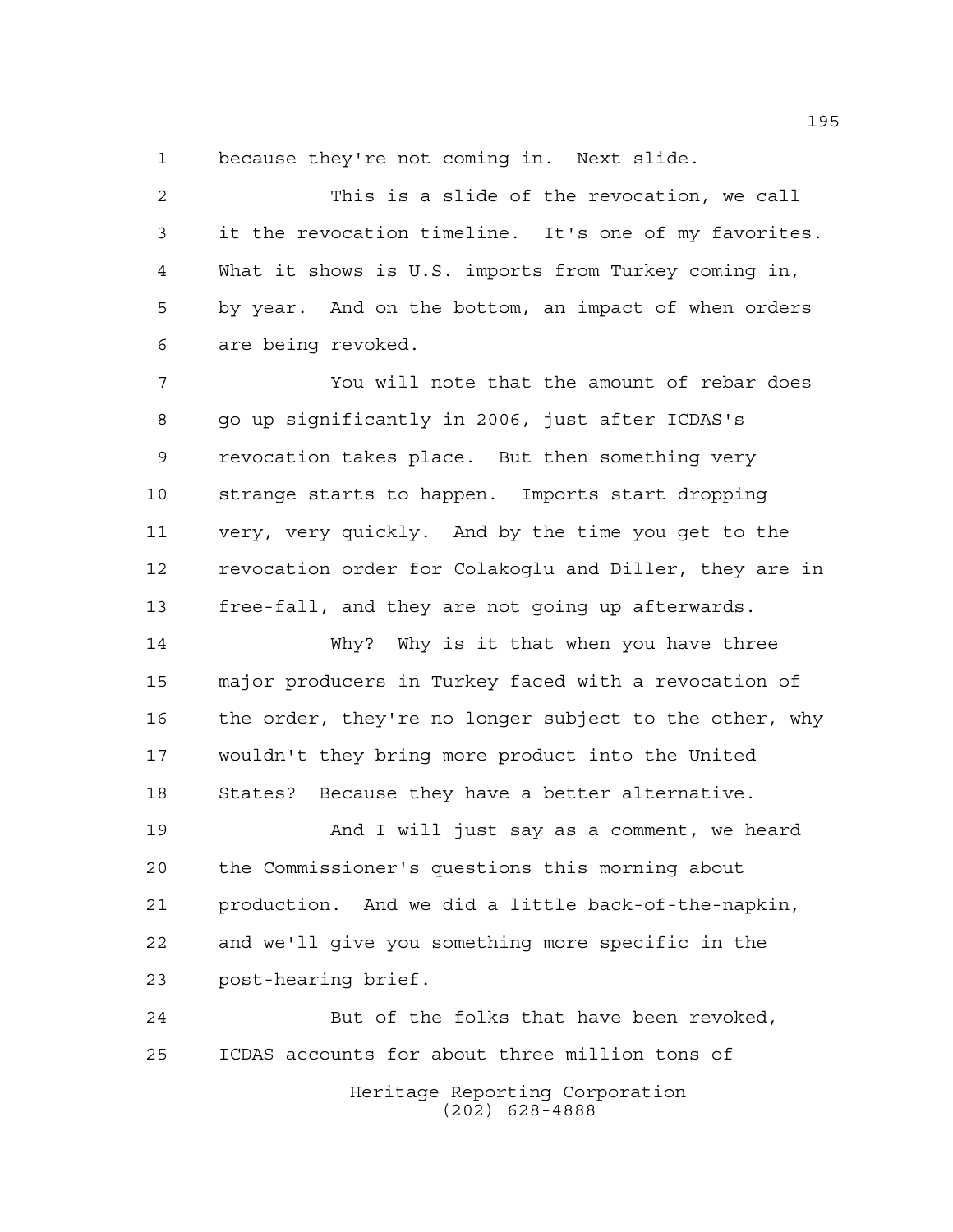production in Turkey. Diller accounts for about two million tons of production. Colakoglu, about a million and a half tons of production. That's six and a half tons of production that's been revoked. It's not 70 percent still under order, it's 30 percent under order once Habas is gone. Because Habas accounts for another two million.

 So when you take those out, if Habas is released, 70 percent of Turkish production is no longer subject to this order. And over 50 percent is not subject to the order as we speak.

**Here is a chart that we have received from**  official Turkish statistics. Again, we will give the specific numbers in our post-hearing brief. This is an indicator of Turkish rebar exports going to the United Arab Emirates. You will notice a gradual increase taking place from 2004 to 2006, and then it starts to skyrocket in 2006, 2007, and in through 2008. This coincides almost precisely with the decline in exports to the U.S. market. And that trendline has not ceased.

 Why? UAE is closer to Turkey. It is a more natural market for the Turks. They are certified under the UK standards to meet the requirements under the UAE. They have a high long-term-demand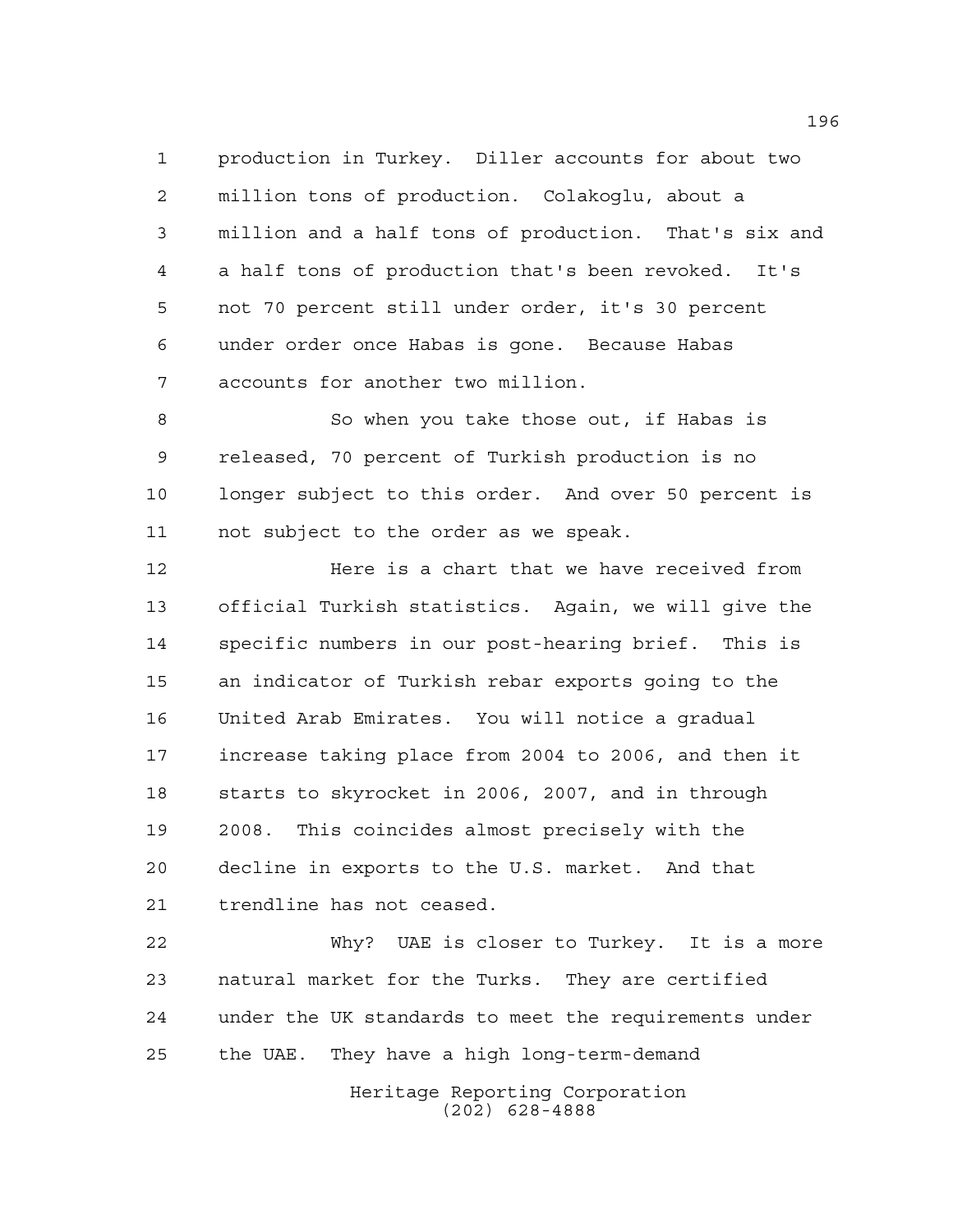environment on their hands in the UAE, and they enjoy very strong prices. At one point in July, they were getting more than \$1,500 a ton. The United States has never broken, 12, ever. That's a pretty strong market. Why wouldn't you want to sell and keep selling there, as long as the demand holds up?

 Another chart, Turkish rebar exports to the UAE. This indicates the value and total dollar shipments going to that country. Again, not surprisingly, starting in 2007 you've got a tremendous increase, an order of magnitude increase in the total value of shipments going to that country. Again, coinciding with a rapid decline in product going to the United States.

 Next chart. Turkish rebar exports to the UAE, average prices. Another good indicator of why that market is so attractive. Average prices are rising significantly and continuing. This is average; this isn't the high-end prices, this is just the average. It takes high and low.

 The price trend is much higher, and continuing much higher than the U.S. market. And I think Ekinciler would be fair to say that they get much higher than the average in terms of their prices into the market in the UAE. Next slide.

> Heritage Reporting Corporation (202) 628-4888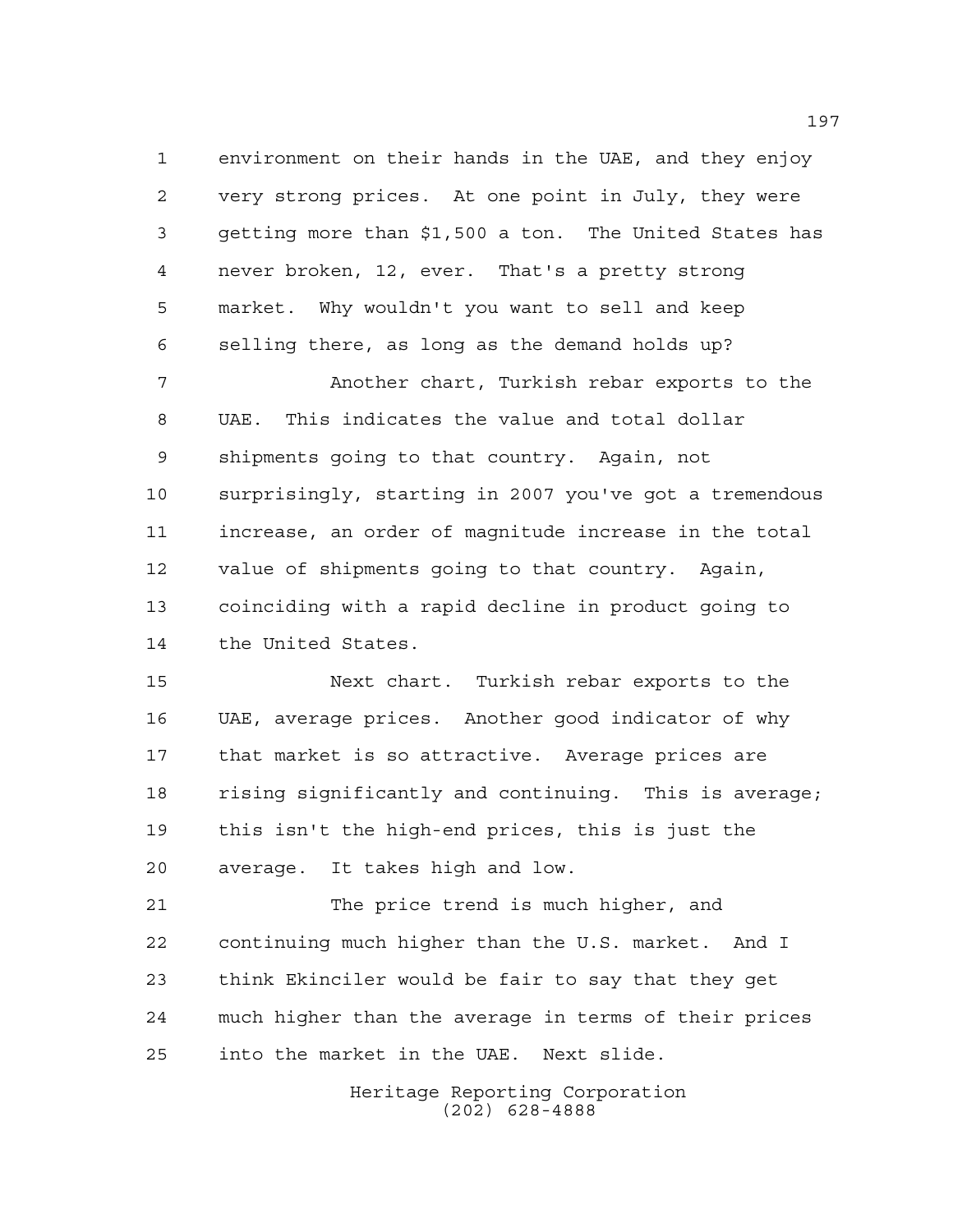Okay, we're going to take you through a little tour of the Dubai market, shall we say. I don't know if the Commissioners have had the opportunity or good fortune to go over and see Dubai in the last couple of years. I've been lucky enough to be there twice. And it is like Disney World for adults. It is the most unbelievable scene. I think, somebody told me when I was there last, that something on the order of 25 to 30 percent of all construction cranes are used in the Middle East and in Dubai right now. That's all being used for building things. The construction activity is of such a magnitude that it's really hard to describe for you. This chart just gives you a few snippets, examples of what's going on. At the end of 2007, just the end of 2007, \$32.8 billion in construction contracts were awarded. These weren't put on hold; these were awarded, and are ongoing. Within some of these contracts you have everything imaginable. And beyond these contracts, other projects that are going on -- here's a quick listing. The Berje-Dubai development, a \$20 billion project. The Dubai Marina, a \$10 billion project. Dubai Land, a \$5 billion project. Biloti, a \$54

> Heritage Reporting Corporation (202) 628-4888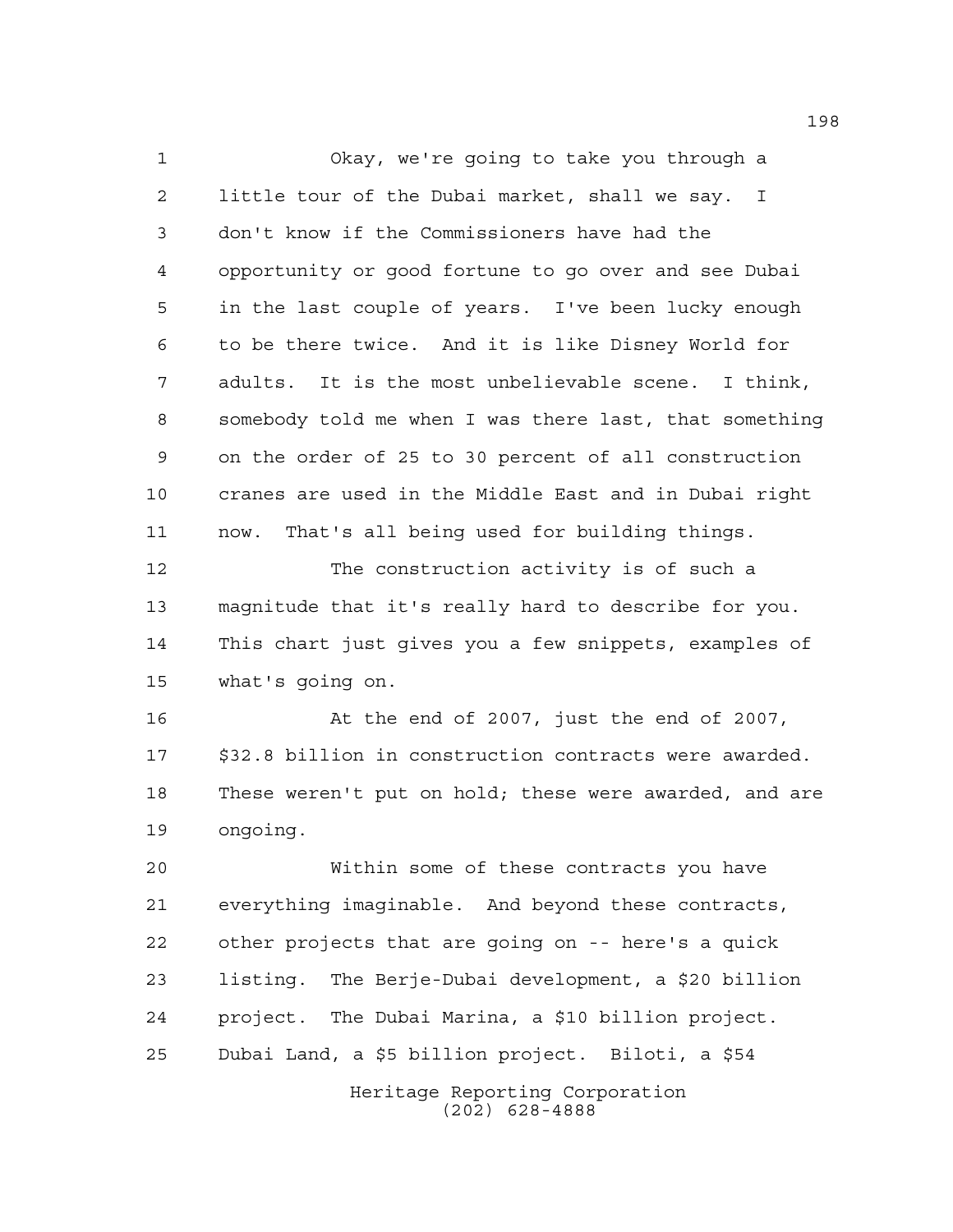billion project. That's enormous. That's not going to be built in six months; it's going to take years to finish these things.

 The Dubai Waterfront Project, \$50 billion. Sandayat Island, \$27 billion. The Al Raja beach development, \$14.6 billion. And it goes on and on and on. And this doesn't even consider Saudi Arabia, that has announced plans to build a new city. I think you've probably all seen that in the news. Qatar, the other Emirates that are all building things.

 And you've heard from Mr. Sukan already that because of all this activity, they've been given offers to take their entire production capacity and devote it to one project, or one customer. And they've actually resisted doing this because they don't want to get caught and set in a price margin when they don't know what scrap prices are going to be.

 Because, as the Commission may already know, between 70 and 80 percent of the price of rebar is based on the price of scrap. And scrap prices have been fluctuating more significantly than the price of rebar lately. I think scrap prices hit 225 yesterday. They were running over 450 not very long ago. We can get specific data on scrap prices for you, but the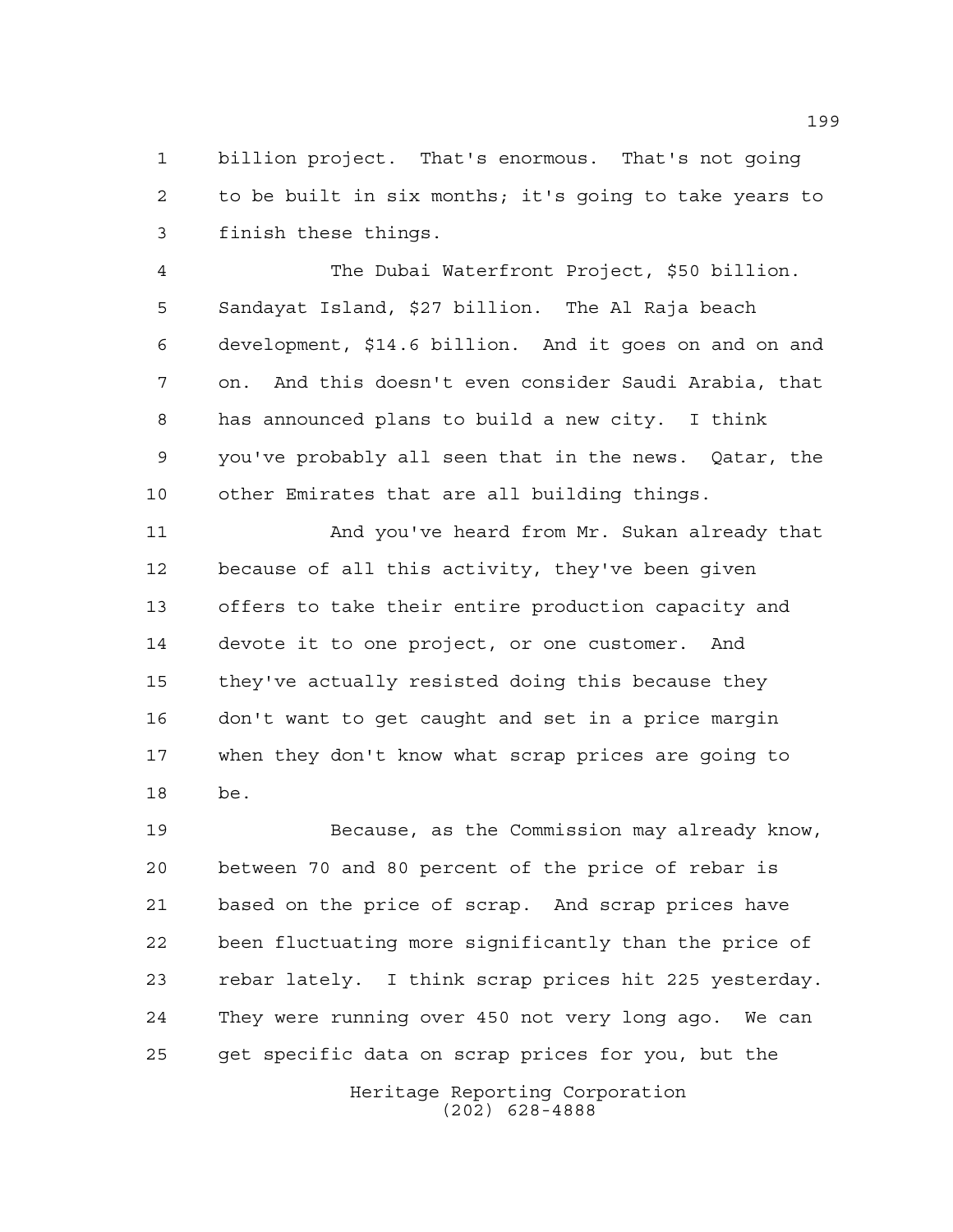scrap prices are collapsing faster than rebar prices right now.

Heritage Reporting Corporation (202) 628-4888 Now, if scrap is 70 percent of the cost of rebar, somebody is getting a margin between the difference in price and the difference in cost. Continuing on with our little tour of Dubai. Here are a few of the projects that are going on. This is a picture of the Dubai Marina: \$10 billion, and over 200 highrise buildings. I say 200 buildings; not floors, buildings. Is this speculative? The Berje-Dubai and downtown Dubai project. This is a picture from 2006. It's the best one we could find. This is an enormous, enormous project. Is this speculative? I don't think so. Next project. One year later, here is the Berje-Dubai, still in construction but a lot further along. The Berje-Dubai, that tower is 129 stories high, \$20 billion project. Next, Berje-Dubai residences in 2006, another picture of part of the Berje-Dubai development project. Next a picture of it when it's been completed. That's one that they finished. Here's a picture of the Dubai Metro, which was just getting started when I was there last year. This is a massive infrastructure development project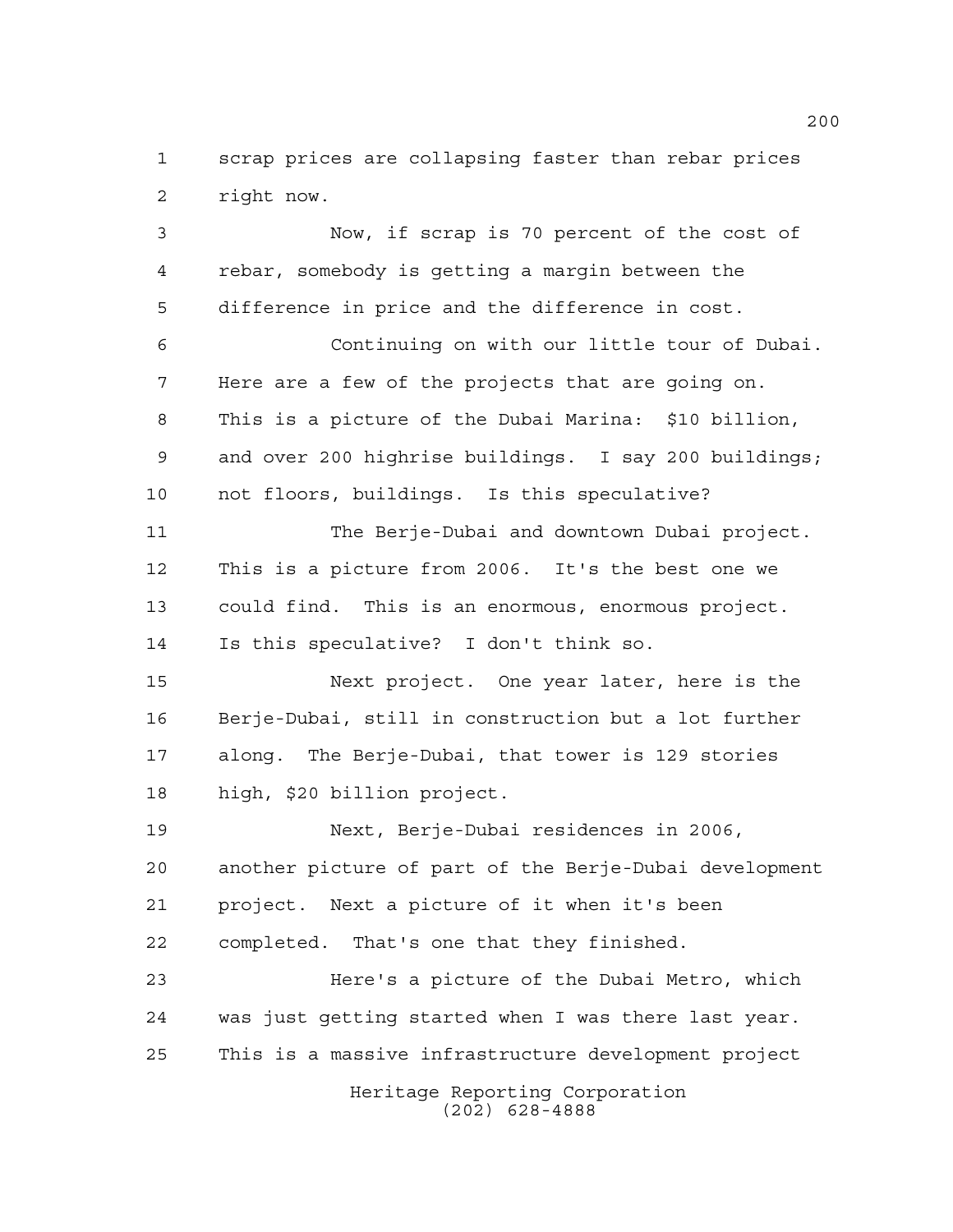that is ongoing in the country.

| $\overline{a}$ | Dubai Media City. Here is a similar project              |
|----------------|----------------------------------------------------------|
| 3              | under construction in Abu Dhabi, in the Abu Dhabi        |
| 4              | media zone, many large towers being constructed, all     |
| 5              | of which use lots and lots of rebar.                     |
| 6              | The Dubai International Airport extension.               |
| 7              | This is going to be I think the first airport that's     |
| 8              | devoted exclusively to freight traffic.                  |
| 9              | The Dubai World Central International                    |
| 10             | Airport, which is currently under construction, is       |
| 11             | estimated at a cost of \$82 billion. And we have the     |
| 12             | Dubai Festival City, a city within a city. Estimated     |
| 13             | time is 12 years. It's ongoing. Is this speculation?     |
| 14             | And of course, these are ones that everybody             |
| 15             | probably recognizes either from The Economist Magazine   |
| 16             | or from various publications. You've got the Palm,       |
| 17             | the Palm Jumera, which was built between 2005 and        |
| 18             | 2007. Very recognizable. They see it from the space      |
| 19             | shuttle when they're going up there, or on the space     |
| 20             | station. This is one of several Palms that's being       |
| 21             | built. This isn't the only one.                          |
| 22             | You'll notice on the right there the Berje               |
| 23             | Tower, which is I think the only six-star hotel in the   |
| 24             | It has, it's an experience, if you ever get to<br>world. |
| 25             | see it. There's nothing like it.                         |
|                |                                                          |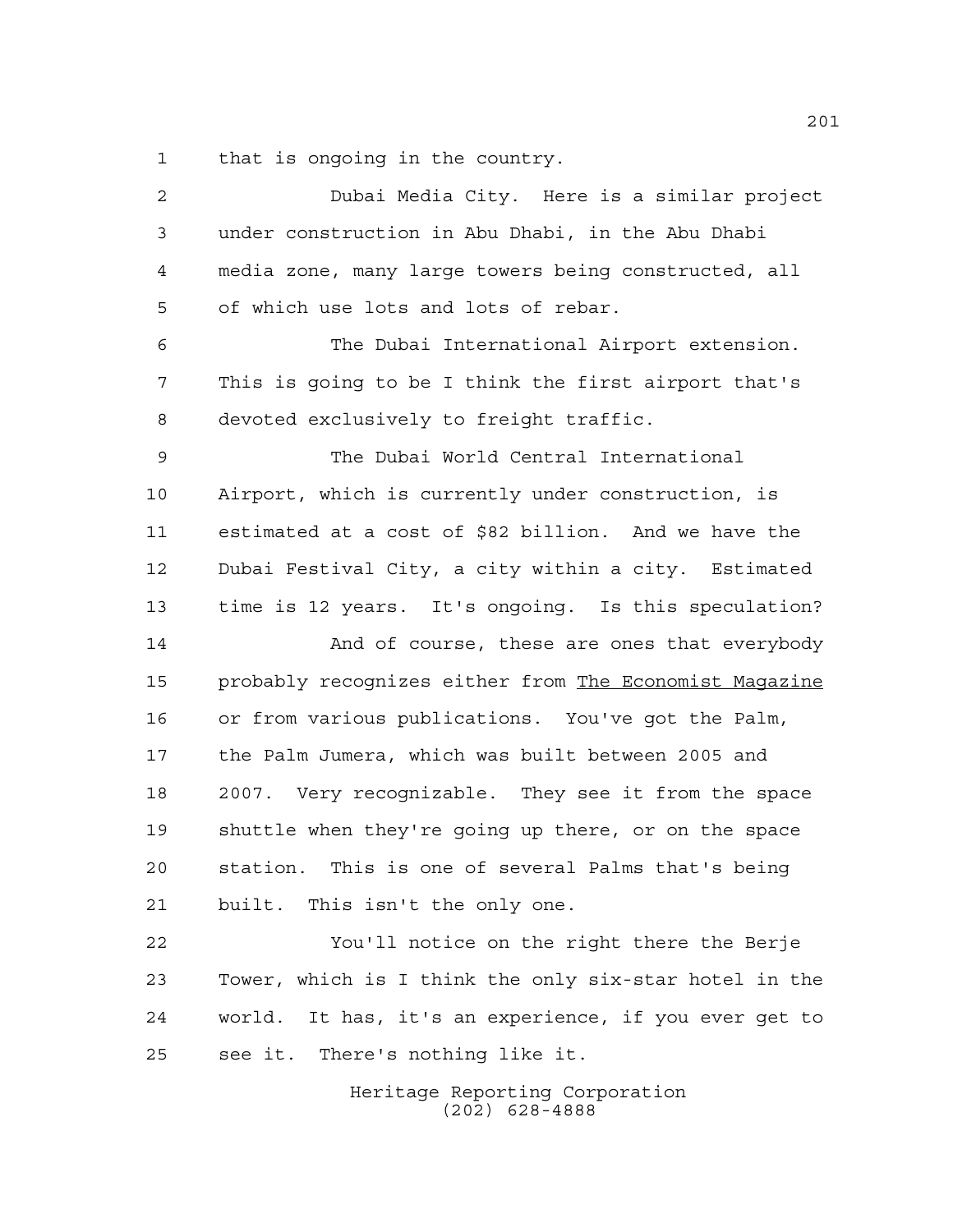Next, this is a photograph of the manmade islands of the world that they constructed. On the right is Greenland, and I think Rod Stewart bought the United Kingdom, if I'm not mistaken. Dubailand, this is truly Disney World in Dubai. This is a \$5 billion project that they've just started. On the right are the desert entrances that were put up a few months ago. This project is on schedule. Then we have Bawadi, the new Las Vegas. I'll tell you this much: In Dubai they don't do anything small. They do everything as high and as glittery as they can make it, and this is a good example of that. So what does all this tell you? There's lots of good photographs. I always like a good photo

op.

 The Petitioners want the Commission to focus on the last month or two months of what's going on in the market, and ignore the last five years. And I implore the Commission to consider carefully and resist this for several reasons.

Heritage Reporting Corporation (202) 628-4888 We have five years worth of data that has been collected and analyzed by the staff, an able-bodied group who has done a phenomenal job with a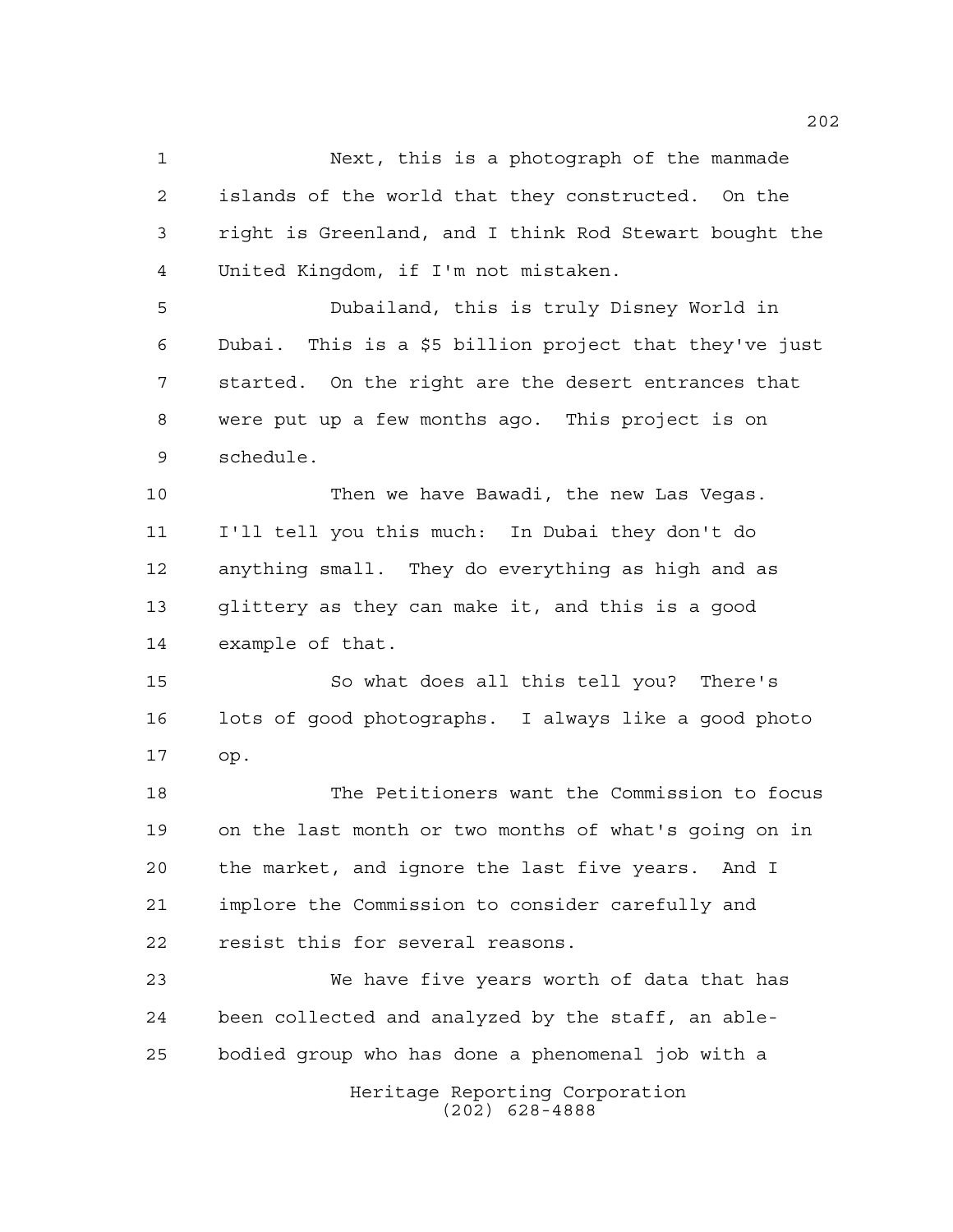great deal, and a great deal of work. We cannot just throw out the staff report and look at what happened in the last two months.

 We don't have complete data. It is an evolving situation. It's like quicksand right now. We really don't know what's going to come out. And I don't think it's a good indicator for what the future is going to bring, unless there is something else going on that you need to be concerned about.

 The other point is, when do we stop collecting the data? Are you going to collect data through today? Are you going to wait until December? Suppose there's an uptick in the market in December; will we be permitted to come back in and put a whole new round of data in?

 At some point we've got to say enough is enough, you've got to look at the record the way it is and make some decisions. And I would ask that we consider carefully how far open the record stays, and how much information is collected.

21 By the way, I would like to iterate one other project, which came in yesterday. This is Dubai, this was in the news yesterday. Dubai announces \$95 billion new city development. Mr. Omur Sukan alluded to this.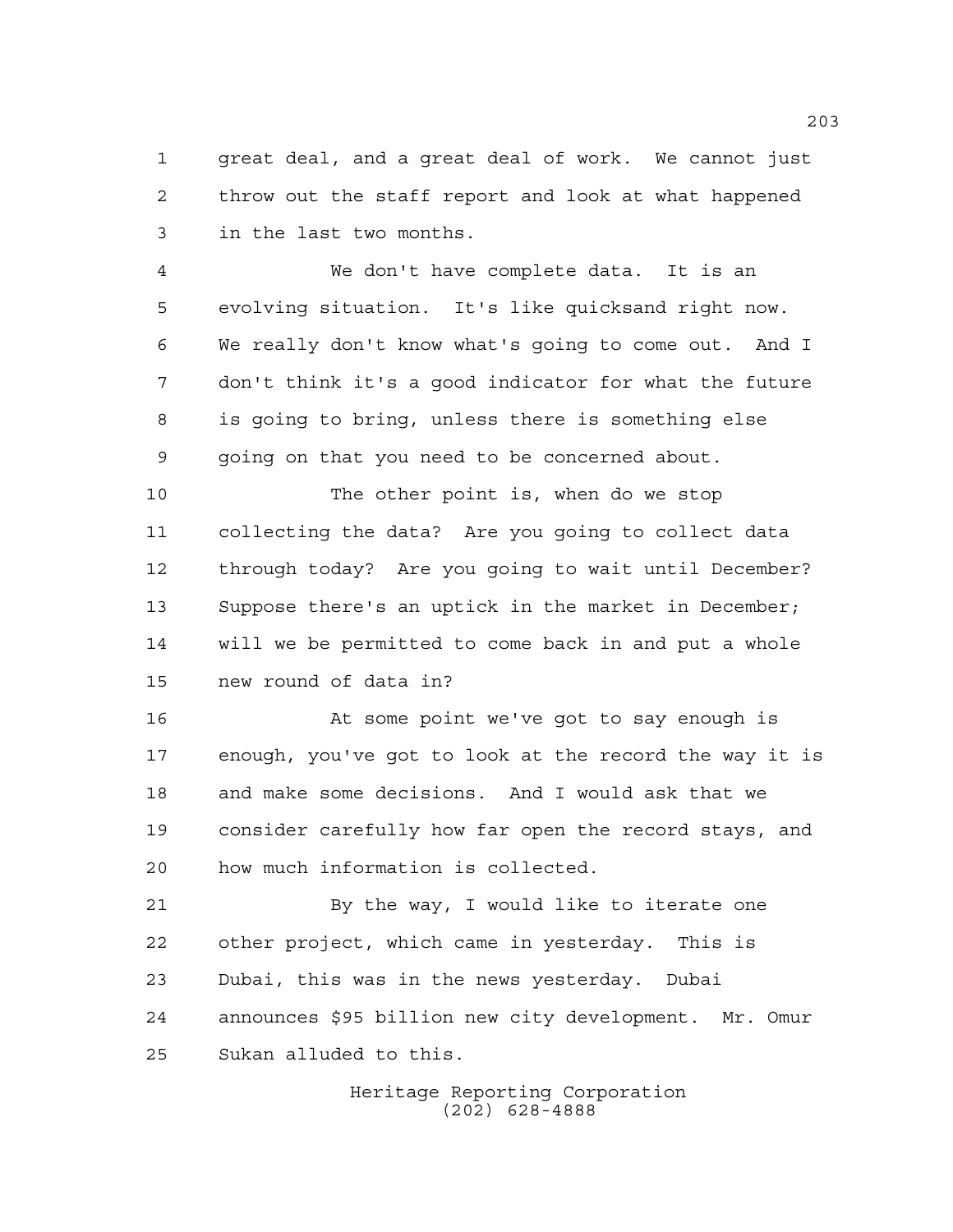The Dubai Government on Monday announced its intention to build a new city in the Gulf Emirate, projected at a cost of \$95 billion, shrugging off the current global financial turmoil. The next use, Gemira Garden Development will be an integrated city within a city, to be built over the next 12 years. It will be developed as part of the opening of Cityscape, a four-day international real estate exhibition. That was in the announcement. This comes right after a day after Dubai developers said they intended to build a tower which would stand one kilometer tall, beating the city's current record. They do things big.

 So, we have, clearly we have a softening of the market in the United States, but prices are still much higher than they were in 2007. And I will look at American Metal Market from yesterday. It says decline for rebar, let's see, \$900 a ton. Now, we're off \$1,000 a ton, but \$900 a ton is still pretty high. And that's also being accompanied by a few other factors. The 36-percent drop in scrap prices. So we have a 15- to 20-percent decrease in the price of rebar, with a 36-percent drop in the price of scrap. Think about the math on that.

Heritage Reporting Corporation (202) 628-4888 It's not so simple as prices are dropping, and we're going to be hurt. It's an industry that is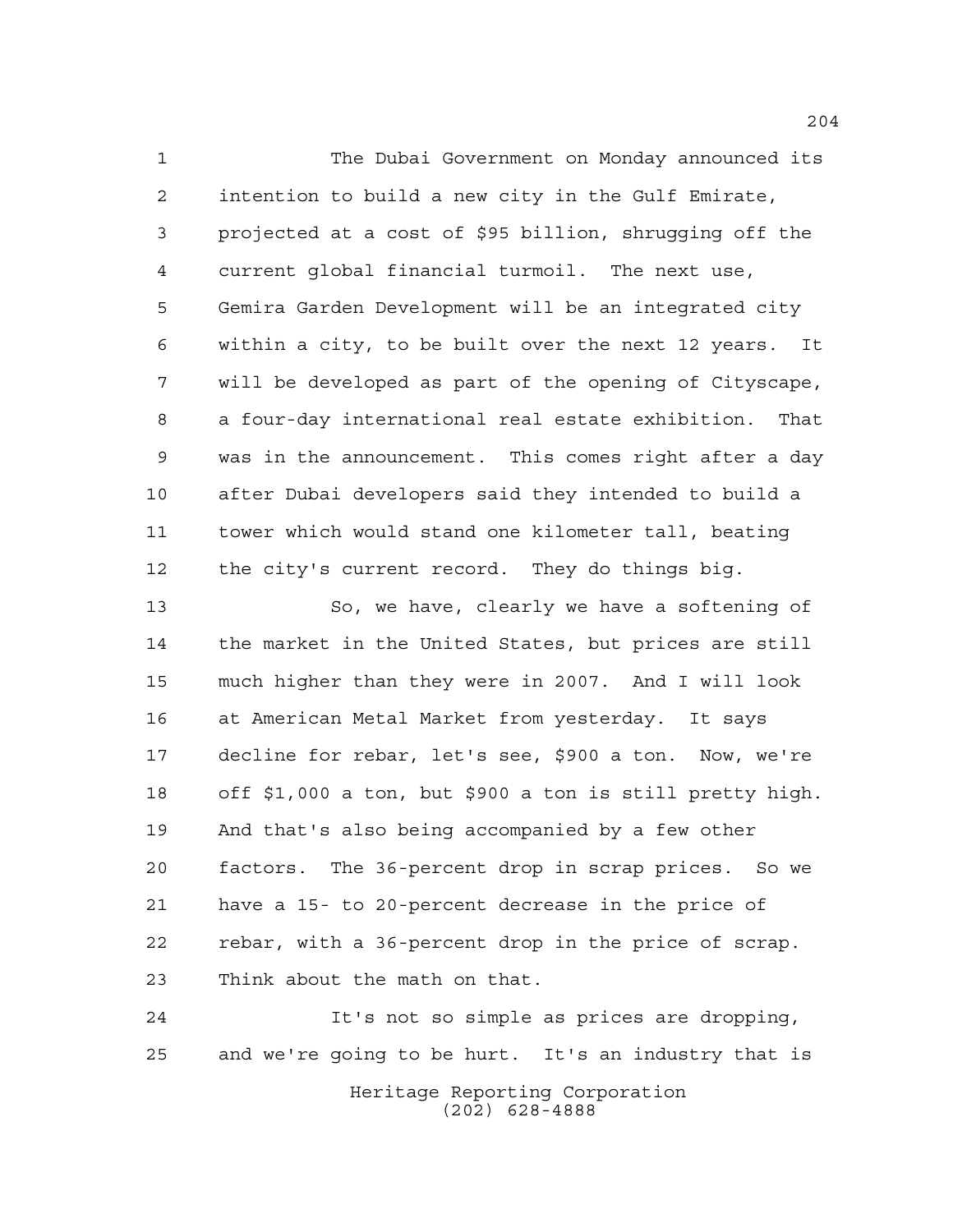dependent on scrap for production, and scrap prices run in tandem with rebar prices.

 So, Turkish rebar producers are going to continue to export to the Middle East. There is nothing -- I repeat, nothing -- on this record to suggest any other course of conduct. I mean, we will provide you with more articles. We will bury you, if we need to, in what's going on in Dubai right now. Because there is no way there has been a collapse in demand in that region. It is robust, it is ongoing. We're talking about a minimum of a decade of construction in that area of the world.

 And unless oil goes back to ten bucks a barrel, and I don't think anybody here believes it will, they have the money to do it. Capacity for Turkish producers is contracted months in advance for sale to the UAE. They have all the demand that they need to continue. This market simply is not that significant to them any more, except for the fact that they have some long-time established customers that they want to establish and maintain the relationship with. They want to maintain their name in this market.

Heritage Reporting Corporation (202) 628-4888 And frankly, there's a bit of principle involved, because we've been fighting this for over 10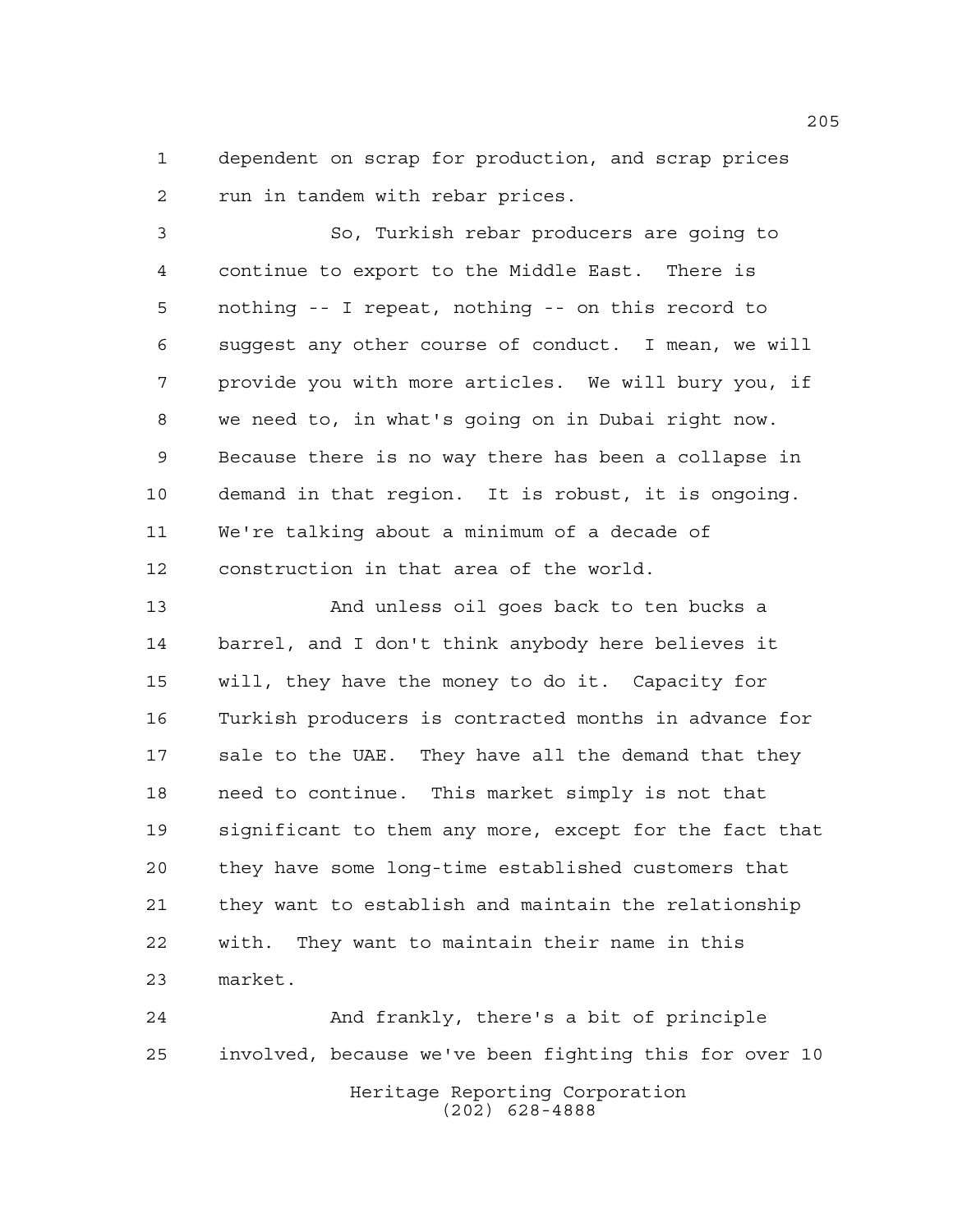years now. And this is the second go-round for a sunset review.

 So let's just talk for a few minutes about what else has been going on in the U.S. They like to say, as I said, we have put a whole bunch of projects on hold. But let's take a quick look about what they've been doing the past few years with this limited amount of success they've had.

 Nucor went from four mini-mills in 2000 to 11 mills in 2007. In January 2004, they acquired rebar and bar mills from Slater Steel. In 2005 they acquired Marion Steel. In 2007 they acquired Harris Steel for \$1 billion, adding 11 reinforcing steel fabricating plants in the U.S. And more importantly, 23 fabrication plants in Canada.

 One comment I had. They spent a fair amount of time today talking about how things are going on in Canada, and how prices in Canada are being undersold, or that there's offers there.

 This case is about rebar in the United States; this is not about rebar going into Canada. They seem to want to think, they want to pull Canada in to show indices of injury in this market by trying to use Canada market as a surrogate, which is not proper.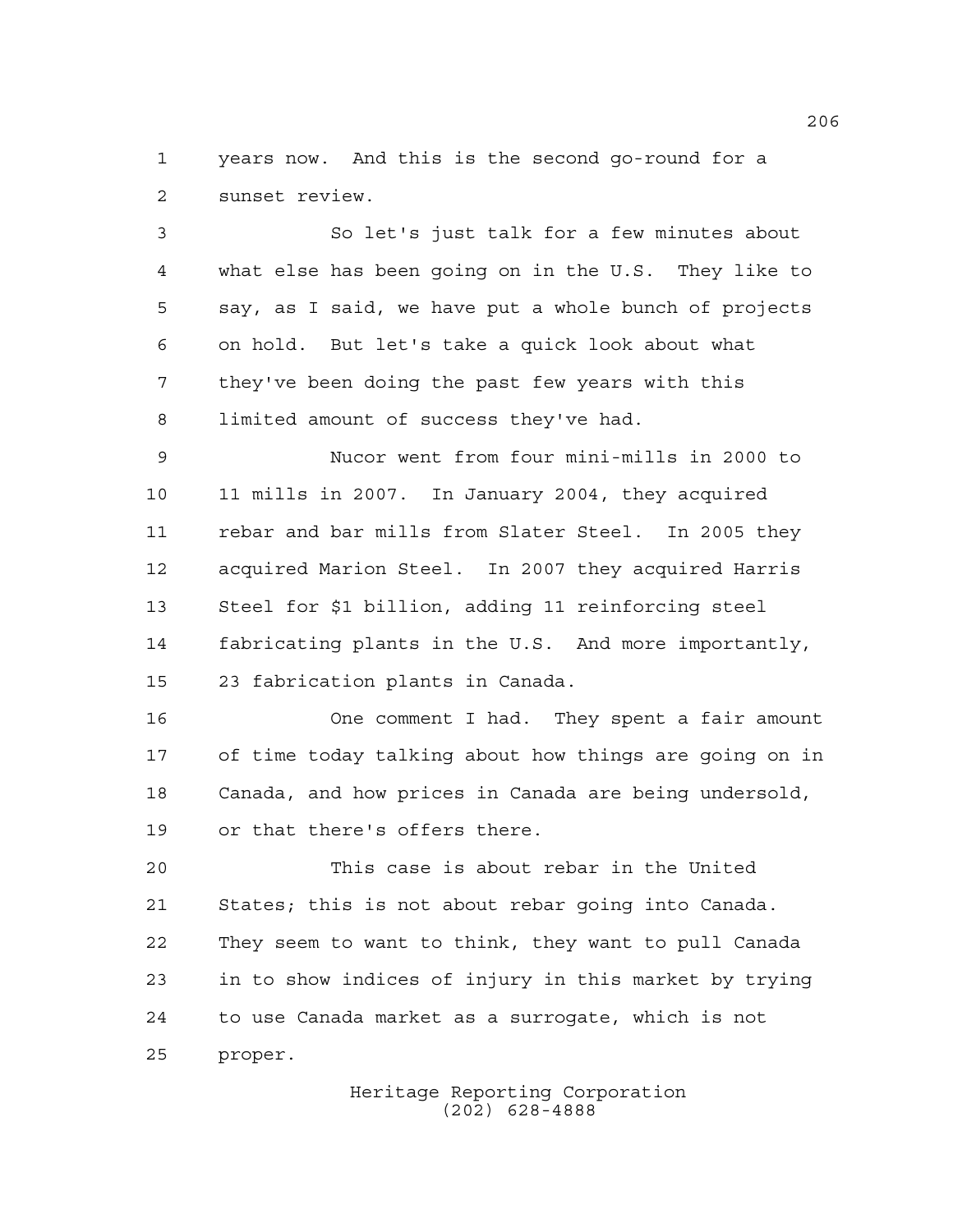More importantly, there is a bit of a conflict of interest here, because they want to collect and protect their Canadian mill operations. That's not your job.

 They have 23 fabrication plants in Canada that they want to supply and maintain. That's a countervailing factor in my mind about how much industry, U.S. industry we're actually protecting here.

 And then you have the acquisition of David Joseph Company, a scrap purchaser, for \$1.4 billion in March 2008. And I have to tell you, I do not buy the notion that they laid out this morning that these purchases of this vertical integration was not done with a plan in mind. Why would they buy these scrap market producers? Just because it makes more money for them, or because they may have a strategic plan?

 In fact, if you go on the Nucor website and look at their materials, the CEO of Nucor says that they are vertically integrating to protect themselves and integrate themselves in the marketplace. We will provide that to you in the post-hearing brief.

 But there is a method to these acquisitions and the consolidation. It wasn't as simple as well, you know, everybody does their own thing. They are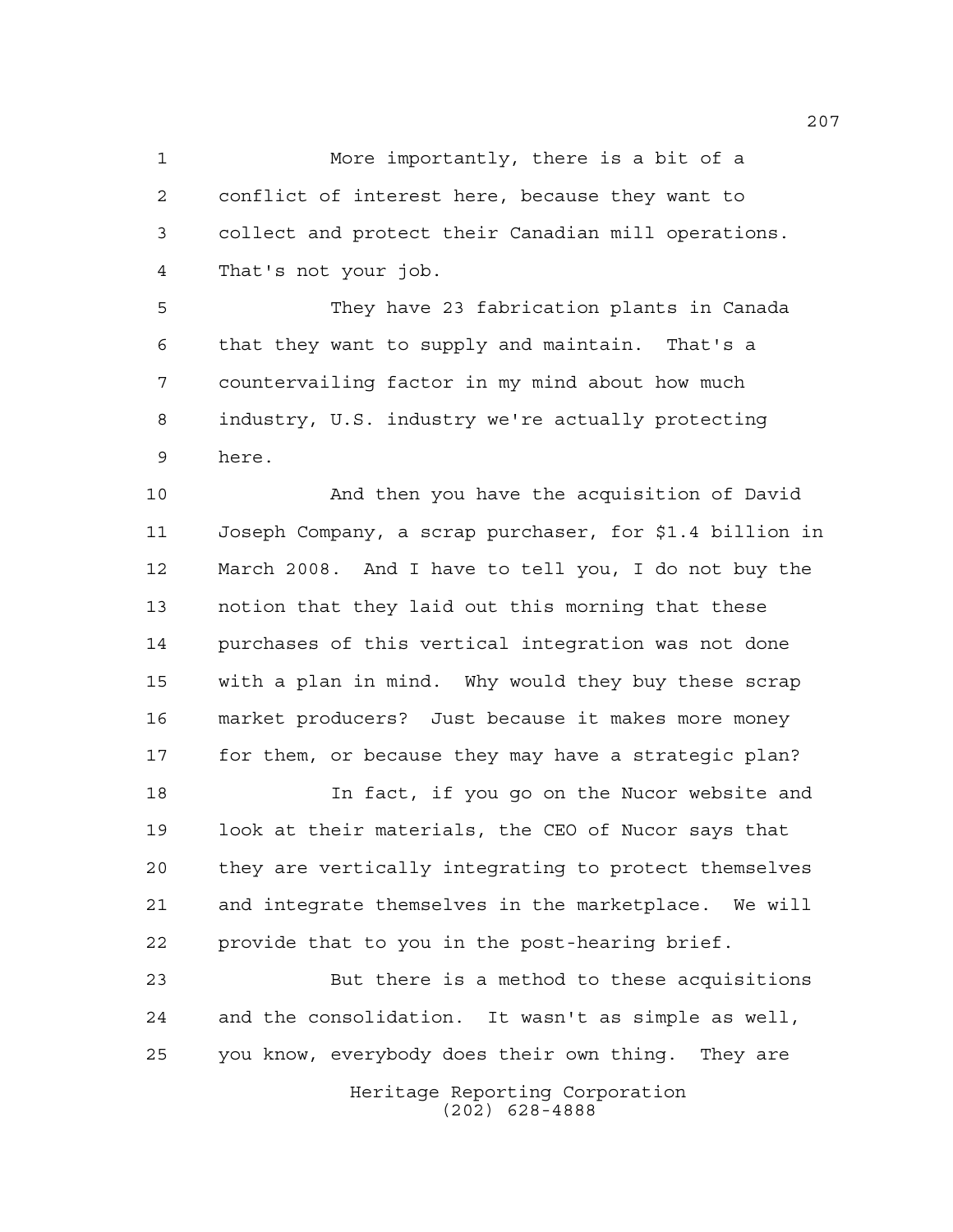doing this, what they planned, and they are doing it to insulate themselves from external supply shocks.

 In August 2008, they actually restarted this rebar and wire rod mill in Arizona. And they said, sitting here this morning, that they are going to finish it. They're not going to mothball it, they're not going to put it on hold. They're going to put this new production capacity in operation, and hope things get better in a year. Somebody is planning out when they think things are going to get better. And the economists will tell you it's going to be two or three years from now. That mill says it's going to be up and running inside of a year.

 Next point. Gerdau, in November 2004 they acquired rebar mills for North Star Steel. In 2006 they acquired Sheffield Steel. In 2007 they acquired Chaparral Steel. They currently own 19 mini-mills, 19 scrap-recycling facilities, 68 downstream operations in North America. And they have annual sales of \$10 billion. This is not the mark of a company that's had bad times.

 CMC, expanding from coast to coast. In March 2000 they bought a Polish mill. In 2008 they bought a new rebar mill in Arizona. And they have an interest in a Croatian mill. This industry has gone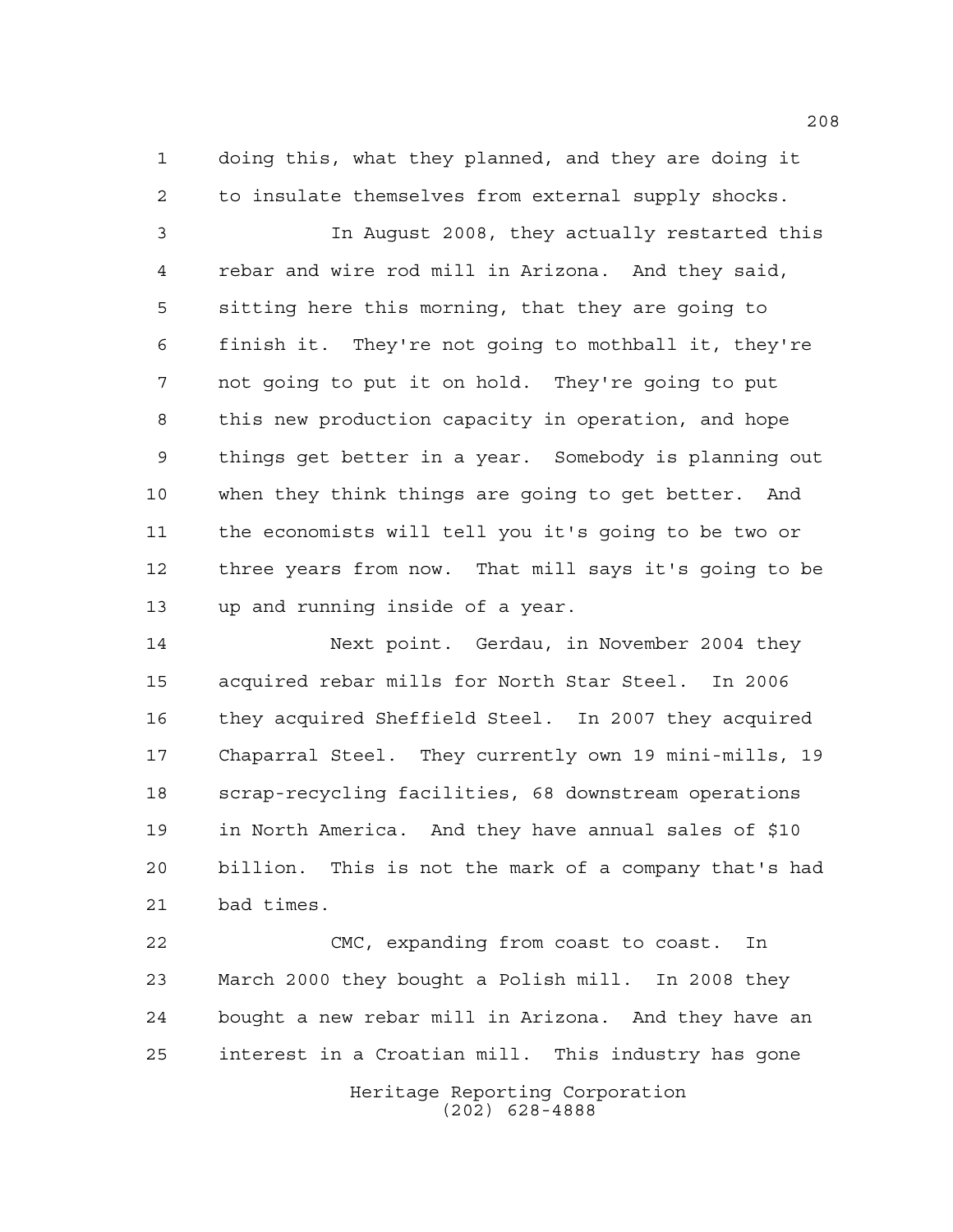international. It's not as simple as the domestics versus the internationals any more. Like so many things we've seen in steel, it's hard to find out who is on what side any more, because everybody is globally integrated.

 So the mechanics and the calculus involved in these cases is changing rapidly. U.S. producers, again we go back to the statements. I won't belabor this; the statements are on the record, and they are, they still stand. Again, that's the Chairman of Steel Dynamics speaking.

 So, question. How can the status quo change so quickly? Petitioners would like the Commission to believe that they went from their strongest quarter ever to a depression. Is it physically or theoretically possible for that to happen in two months?

 We are in a financial crisis right now, induced by a meltdown in the credit markets. And when the credit markets freeze up, what happens? Nobody buys anything. Because if you can't get credit on a short-term basis, you can't make a purchase order. If you can't make a purchase order, you can't send it to the mill. If the mill doesn't get that, it doesn't produce after a while.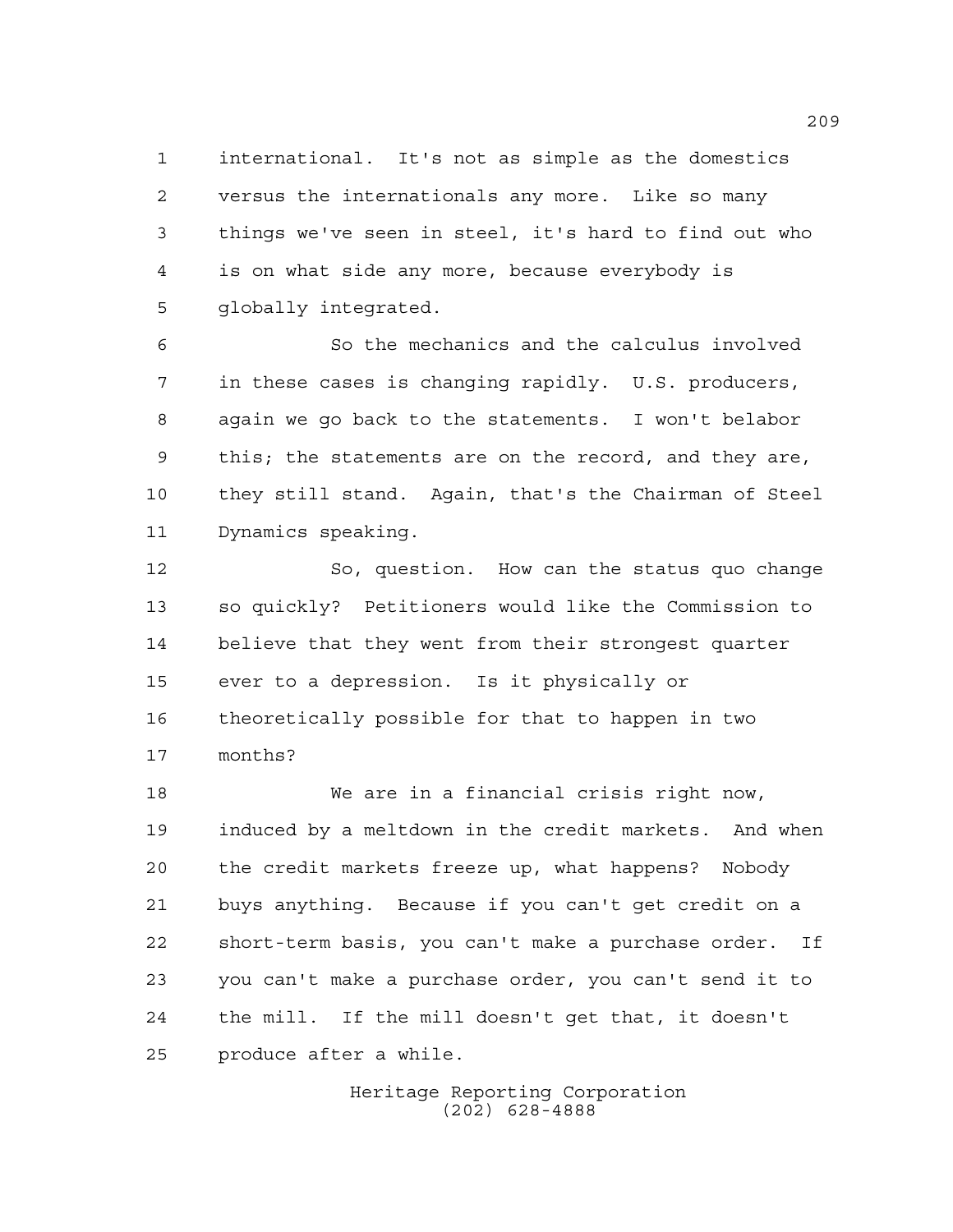This has got to get resolved. We have a \$700 billion bailout that's just been approved. It's going to take a little while for that to take effect. Other measures need to be taken into account and take effect for this to get resolved.

 But what's happening right now is a freeze- up in the market. It's happening in rebar, and it's happening in pipe, and it's happening in every other aspect of the steel industry or places where credit is important. It's even impacted Turkey. Because these folks use letters of credit that are issued or confirmed by Western banks, and Western banks have gotten very skittish.

 So it's not so simple. This is a global phenomenon we're talking about. They're able to overcome it, because they're selling to the UAE. They don't need to worry so much about Western banks.

18 So in our view, whether we have a recession, how deep that recession is, I don't know. I'm not an economist, and that's not really my purview or purpose here today.

 My purpose is to tell you that Turkish imports are not a factor in the current recession. They are not a factor in what's causing any problems for the U.S. industry. They didn't cause it, they're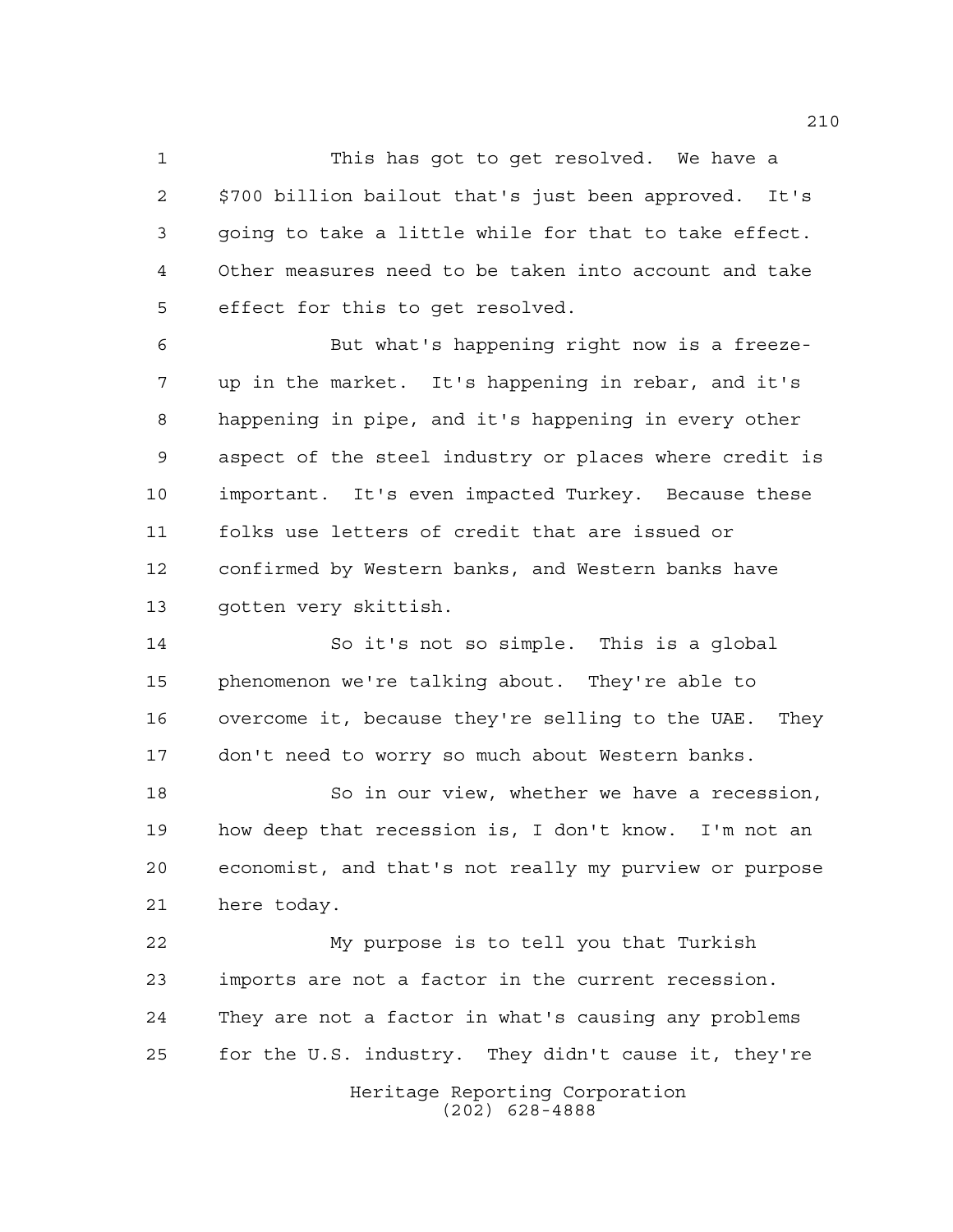not the result of it, and they're not going to start coming in as a result of a recession in the United States. They have an alternative market which is far more attractive to them.

 They have the capacity, and it's completely taken up. They don't have any inventory. There are no conditions necessary for assigning of recurrent or continuation of material injury if this order is revoked.

 I thank you. And we reserve the balance of our time for rebuttal.

 CHAIRMAN ARANOFF: Thank you very much. And welcome to the afternoon panel. I particularly want to thank you for traveling so far, the witnesses who came from Turkey to be here. It's extremely helpful 16 to us to have knowledgeable witnesses representing foreign producers, and we really appreciate that you took the time and made the effort to be here today.

 I also want to acknowledge the visitors from the Government of Turkey in the back. We appreciate your interest in the case.

 We are going to start the questioning this afternoon with Commissioner Williamson.

Heritage Reporting Corporation (202) 628-4888 COMMISSIONER WILLIAMSON: Thank you, Madame Chairman. I, too, want to express my appreciation to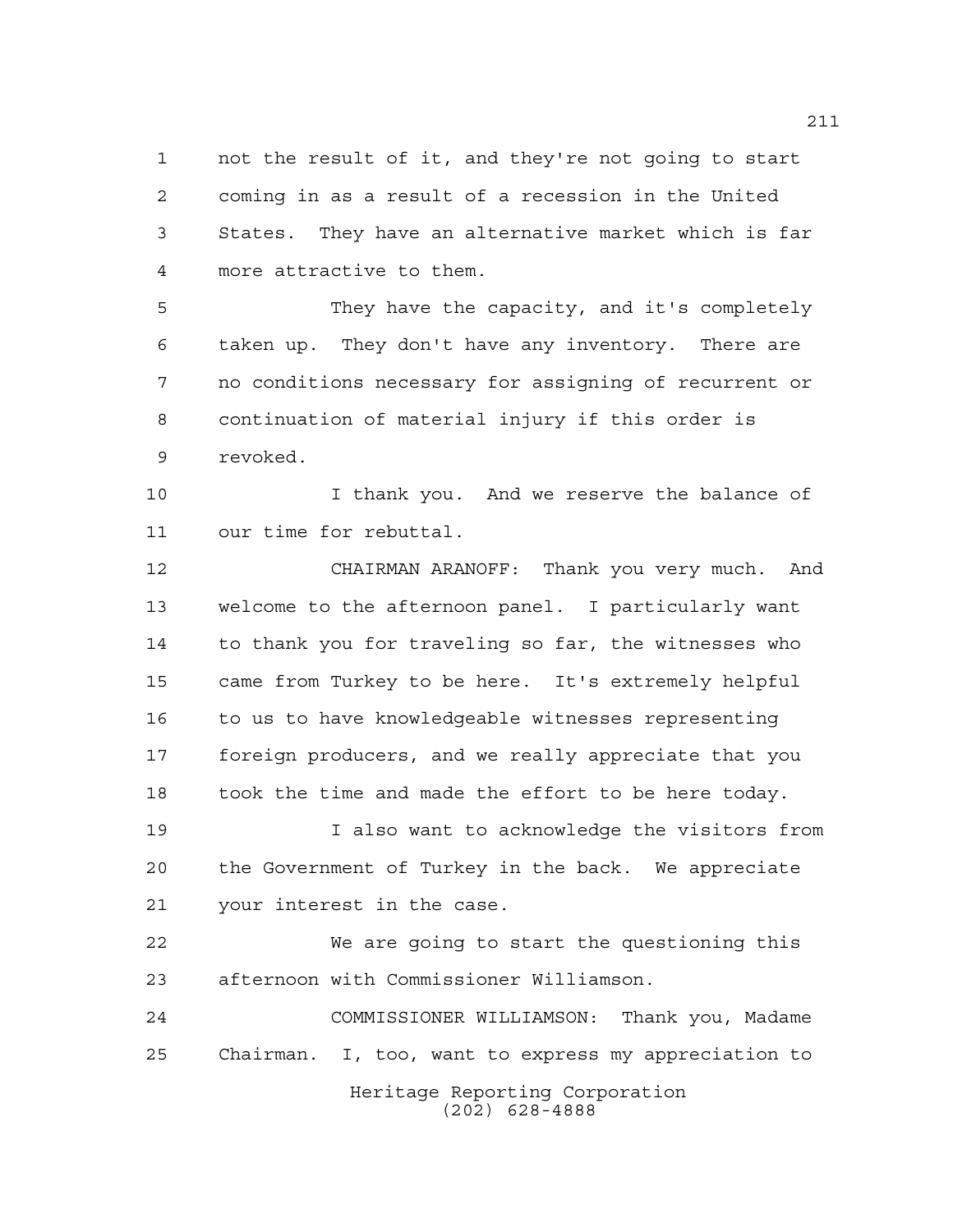the witnesses for coming today and giving their testimony.

 Just to clear up first a small point. Mr. Sukan, did you make a reference to a blue rebar? And if so, what is blue rebar? MR. SUKAN: Blue rebar is a high-quality rebar, let's say. The rebar demanded by the Middle East purchasers. It's just a phrase, blue rebar. MR. EKINCI: I can add something to that. Blue rebar is newly produced rebar. It's not rusted, it has not changed colors. When you produce the rebar at first, it's blue. That's what it means. No rust, not any sign of rust on it. COMMISSIONER WILLIAMSON: So the purchaser wants you to deliver -- MR. EKINCI: Right away, yes. COMMISSIONER WILLIAMSON: What about, I think you talked about the British certification or British standards. Do all projects in the Middle East

require that? Or what percentage do?

 MR. EKINCI: I can say almost all of them require this. Basically, the municipality definitely requires this. And actually they're putting up a new certification for just Dubai, Dubai Municipality, which they're only giving to the Turkish producers.

> Heritage Reporting Corporation (202) 628-4888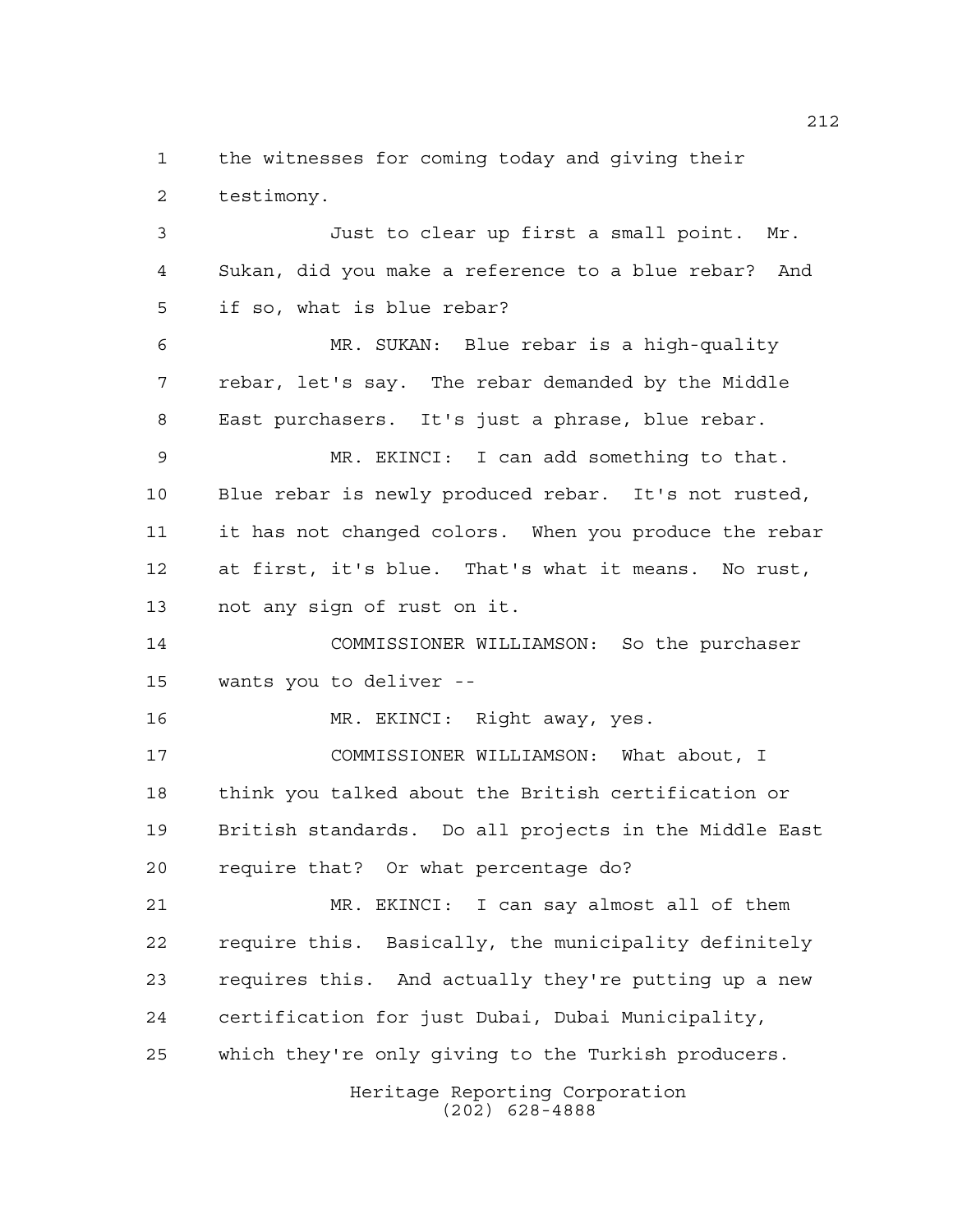And that will be a problem for Chinese producers to sell even more.

 MR. NOLAN: And just one, two items that we wanted to correct. The Petitioners made reference to 2 million tons of rebar sitting on the docks. We disagree with that statement. We think the figure is much closer to 1 million tons, if that much, and a fair bunch of that is Chinese material that's having trouble getting sold because it's not certified.

 COMMISSIONER WILLIAMSON: How long does it take to get certification, and why can't the Chinese be certified?

 MR. EKINCI: Because they don't have the right quality to make anything. Only one or two, I think one is currently certified by UK cares. That's it.

17 And it's not about timing. It should take about probably six months to a year. But the problem is they don't have the right quality to produce the right precision to produce the quality. Because someone from the certification comes every six months to check if you're doing the right thing or not.

 COMMISSIONER WILLIAMSON: I thought rebar was fairly basic -- MR. EKINCI: Well, that's what the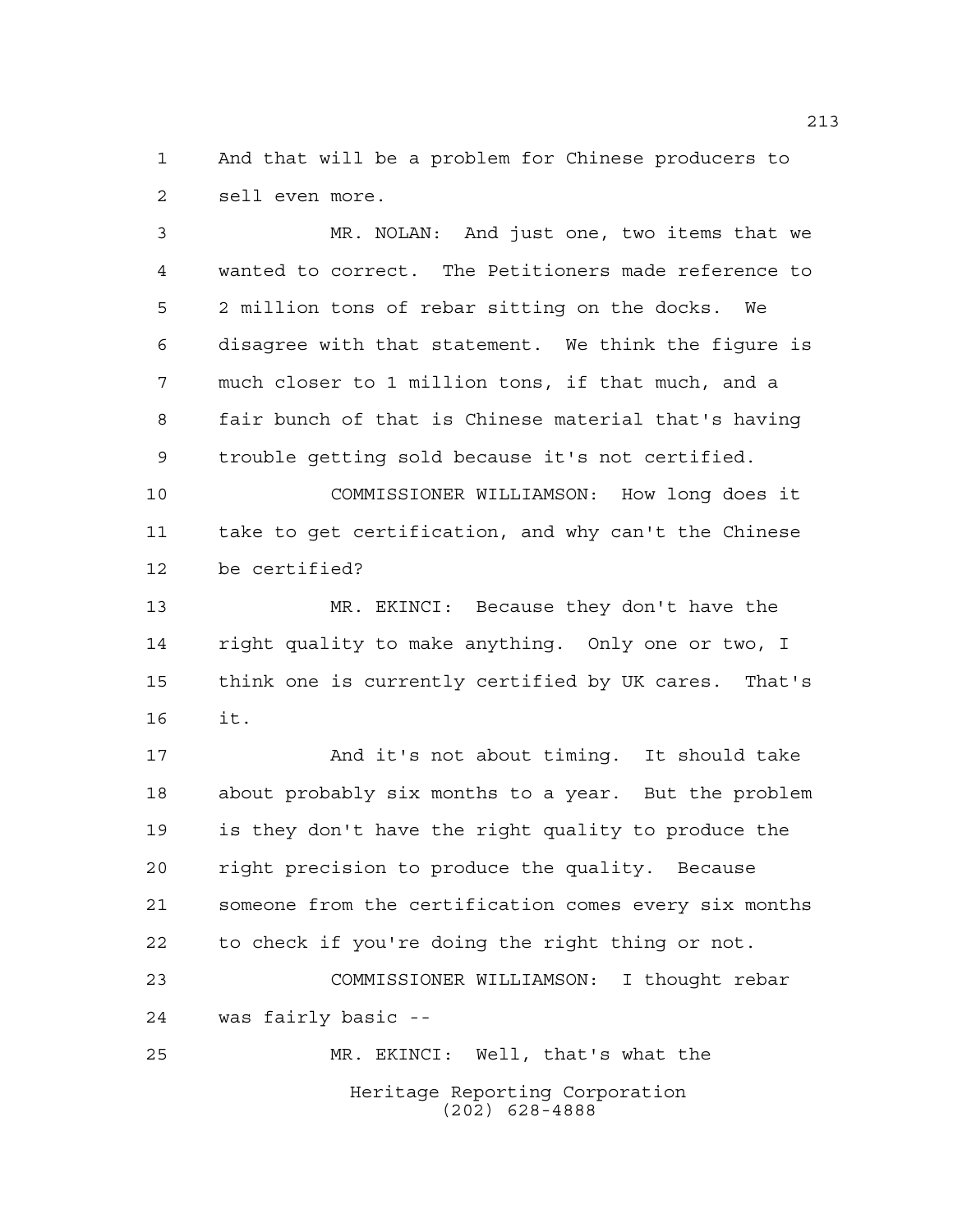Petitioners are saying, but I don't think it's correct. Because, I can speak for Ekinciler, all the European countries, each one of them has their own certification: Spain, Portugal, France, Holland. Each country has their own certification. And they have different kind of production. Everything changes in each bar, let's say. And Ekinciler has the most of certifications that is needed to sell to Europe, also.

 COMMISSIONER WILLIAMSON: I've been hearing for 20 years about the single-market organization standards. If you meet the standard in one place, you can meet it anywhere. Is this not true with rebar?

 MR. EKINCI: No, no. Actually, Romania recently, after getting too eager, they have their own certification now. Just like the other Western European countries. And we just received that, and I've sold our second shipment to Romania, also, which will be shipped next month.

 COMMISSIONER WILLIAMSON: So when Turkey is going around collecting, or satisfying, the producers are satisfying the standards of each one of these countries?

 MR. EKINCI: Not every one of them. But I can only speak for Ekinciler. Ekinciler has almost all of the certifications, because of the quality.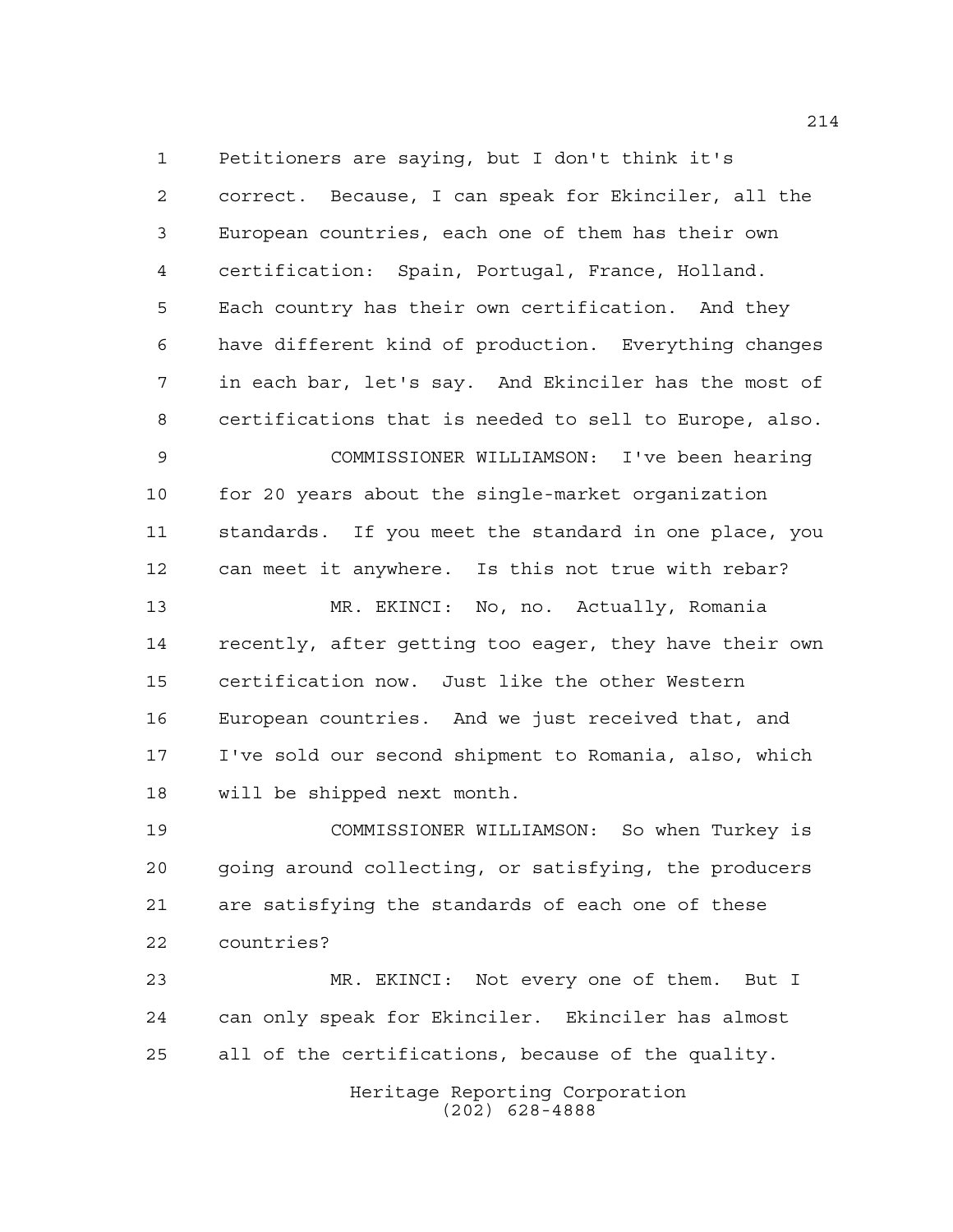And we've been selling to about 60 countries in the whole world.

 COMMISSIONER WILLIAMSON: Okay. Okay, thank you. That's a trade policy issue. That's not up to this session, so I'll skip that.

 Okay. You state that the UAE demand continues to be robust. And the domestic producers recite, and attaches various press articles, which indicate it's slowing. The article in Exhibit 11, the footnote is 114 and 116 in the brief, points to -- and there's also the chart that I think they showed this morning, showing that prices have gone down in the last couple months. I wanted you to address that question.

 MR. EKINCI: The price in the whole world has been going down in the last, let's say two months, at most. Since the prices have been going down, basically in the UAE they were following the whole world, also. Scrap price has been going down, which, as Mr. Nolan said, has a big effect on our production costs.

 And everybody today in the world follows everything. Our buyers are following scrap prices, also. And as long as the scrap prices are going down, you're going to bring the rebar prices down, also.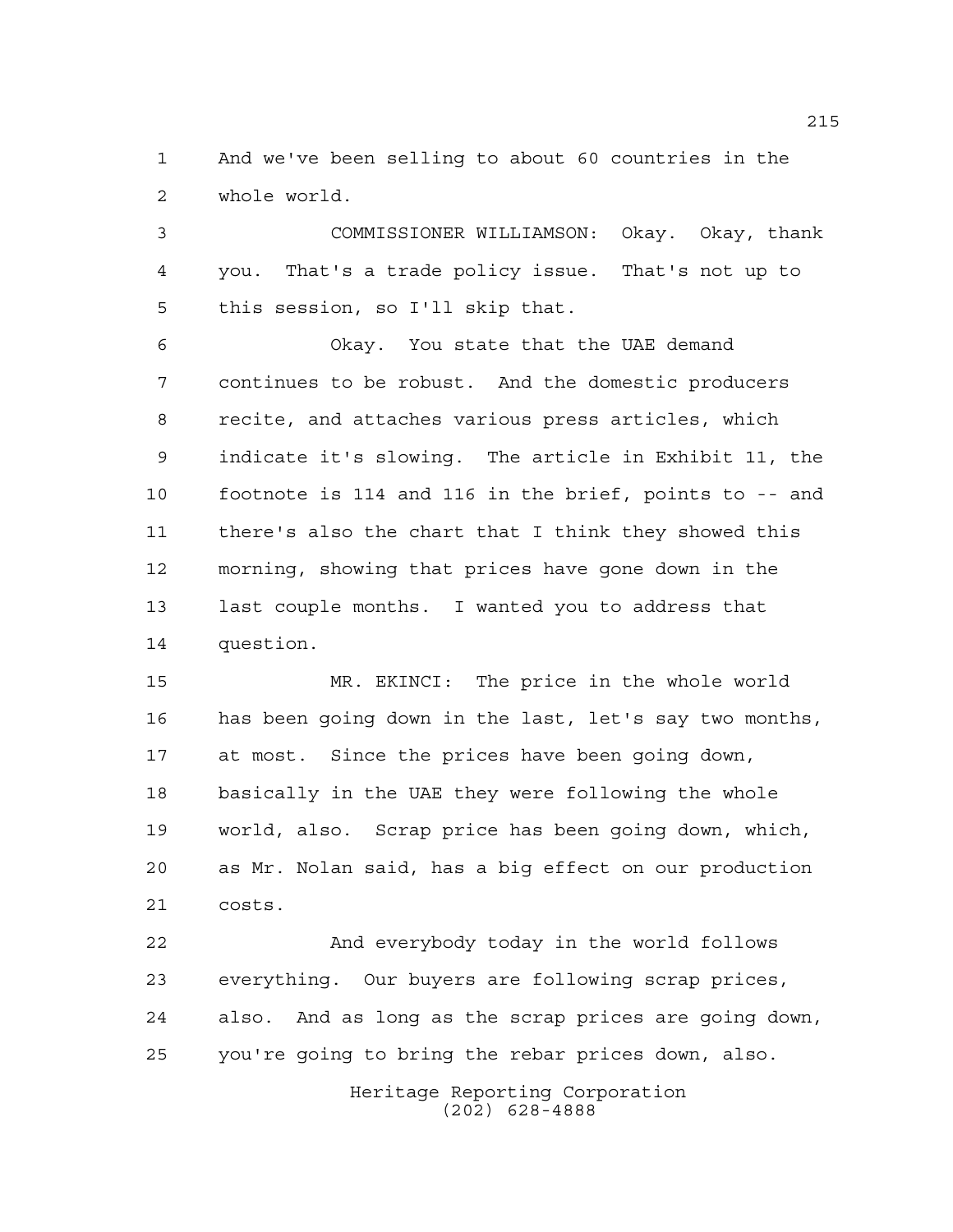Another point is there was Ramadan, which is a religious holiday. It was in September, the whole month, and there was a 10-day holiday after that. It took about 40 days, where people didn't work that much. And the consumption in that period was only about 250,000 tons. When you compare it, regularly it's about 600,000 tons.

 And when you compare that with the stock currently in the Dubai area, it's about one million tons. It's only less than two months of stock. It's not a big stock, as explained earlier by the Petitioners.

 COMMISSIONER WILLIAMSON: I would have to say it's impossible to say that the contagion of the credit crisis in the United States hasn't impacted the global market. That's a fact. And one of the things it does is, it causes markets to fluctuate.

 And in this case, it did cause some fluctuations in the world market. And bear with me, I'll try to explain it, because I'm not a good economist, but I'll do my best, and you can take it for whatever you want.

Heritage Reporting Corporation (202) 628-4888 When the credit crisis hits, and we get a freeze-up in the market, then people in the U.S. stop buying things, including rebar. That starts incurring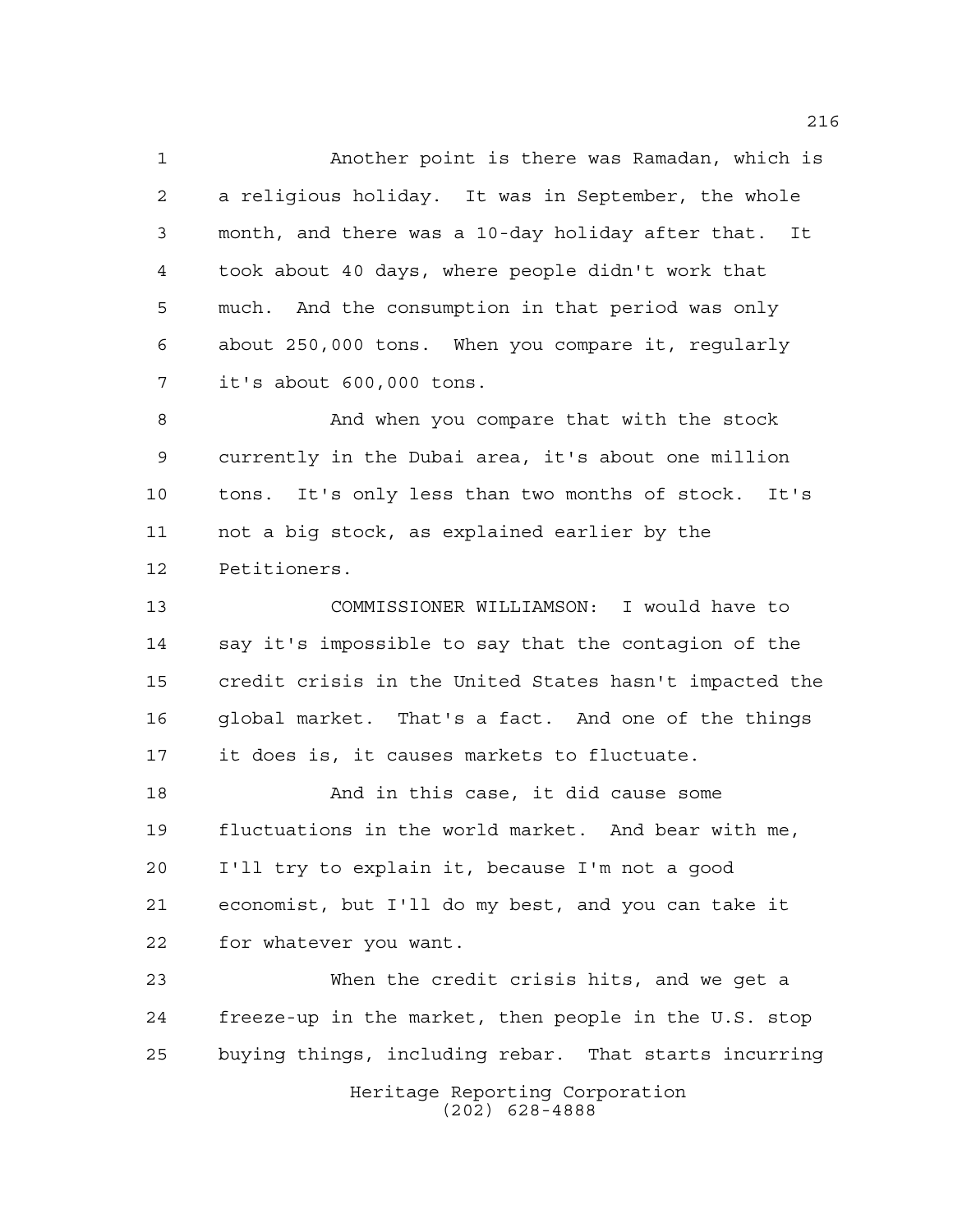weakness in the rebar market in the United States.

 Traders around the world start seeing there's weakness in the rebar market. So it's a little bit like going over a waterfall. There's a cascade effect that then takes place, because the scrap prices will start to fall with it.

 The buyers in Dubai, who are now paying \$1,500 a ton, look at this and say well, if we just hold out for 20 or 30 days, we'll watch the market go down, and come back in and start buying it at \$1,100 a ton. So it's a little bit of a game of chicken.

 On top of that you have Ramadan, which is a period of time, a religious holiday, where things are slow. Also, characteristically it's hot, summertime, end of summer, and months where things tend to slow down there. So you sort of have the conditions for like the perfect storm for a reduction in prices.

 We don't expect that to stay. This is a phenomenon. It will probably go down somewhat and stabilize at a lower price, but it will be directly proportional to the decrease in price of scrap.

 So if scrap stays at 225, you'll see a reduction in the price of rebar in all markets that have like effect.

Heritage Reporting Corporation (202) 628-4888 COMMISSIONER WILLIAMSON: I guess they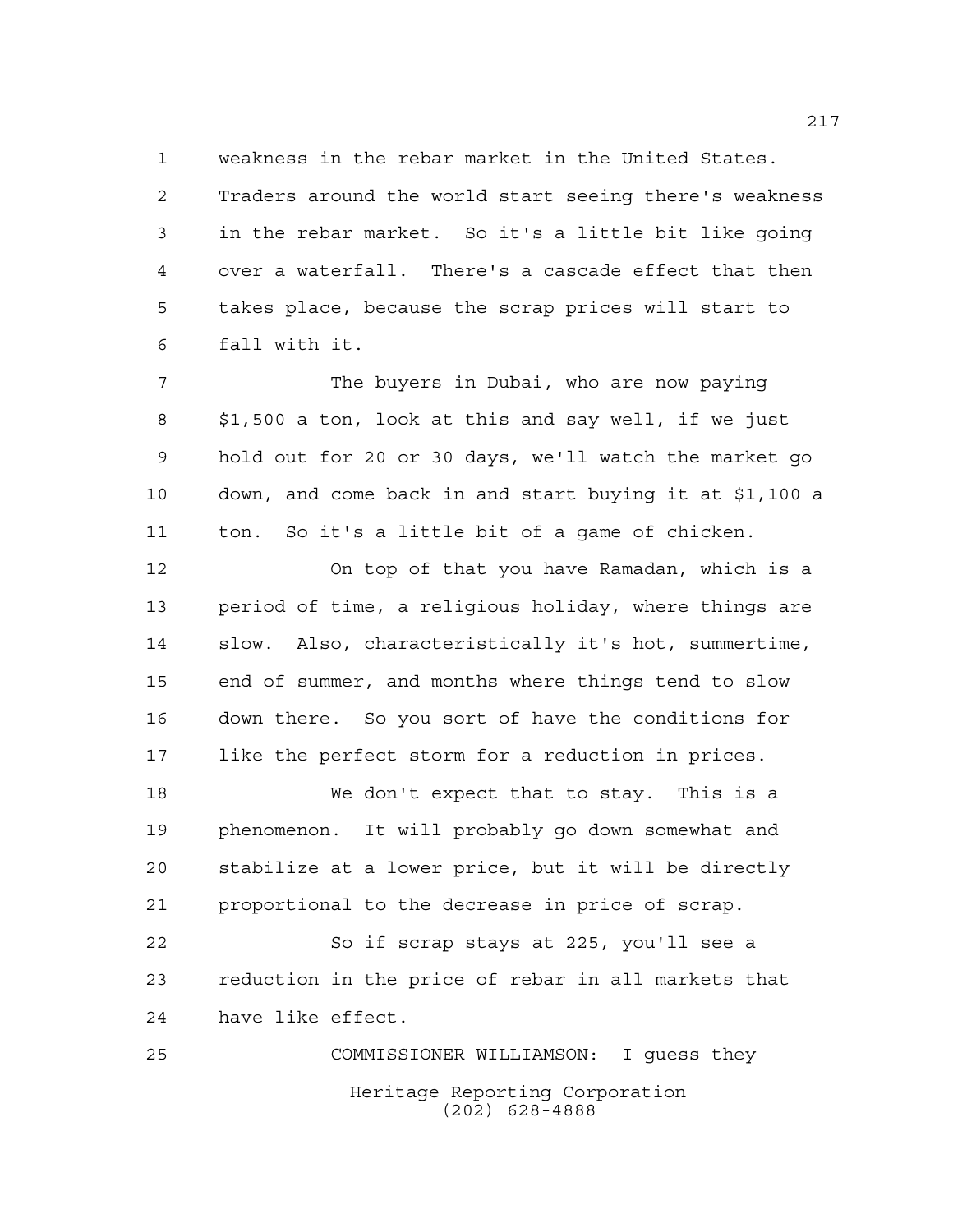Heritage Reporting Corporation (202) 628-4888 authorized this question. Where does Turkey, the Turkish producers, get their scrap from? Is that a market -- MR. EKINCI: We mostly receive scrap from U.S., Europe, and small quantities from Russia and Ukraine, which is going down each year. But mostly from Europe and the U.S. COMMISSIONER WILLIAMSON: So in a sense, your costs of your major raw materials is the cost of raw material here. 11 MR. EKINCI: Excuse me? COMMISSIONER WILLIAMSON: I mean, if the U.S. is a major source -- MR. NOLAN: The U.S. is a major source. And it is a, I'm not going to say a source of weakness, but a greater source of volatility for producers in the Turkish industry, because they don't have captive scrap suppliers. They buy everything on the open market. And so whatever scrap prices are they have to deal with, as a practical matter, day in and day out. And they do buy, I think they've probably bought scrap from the Petitioners. MR. EKINCI: Probably. MR. NOLAN: In fact, I think they've sold to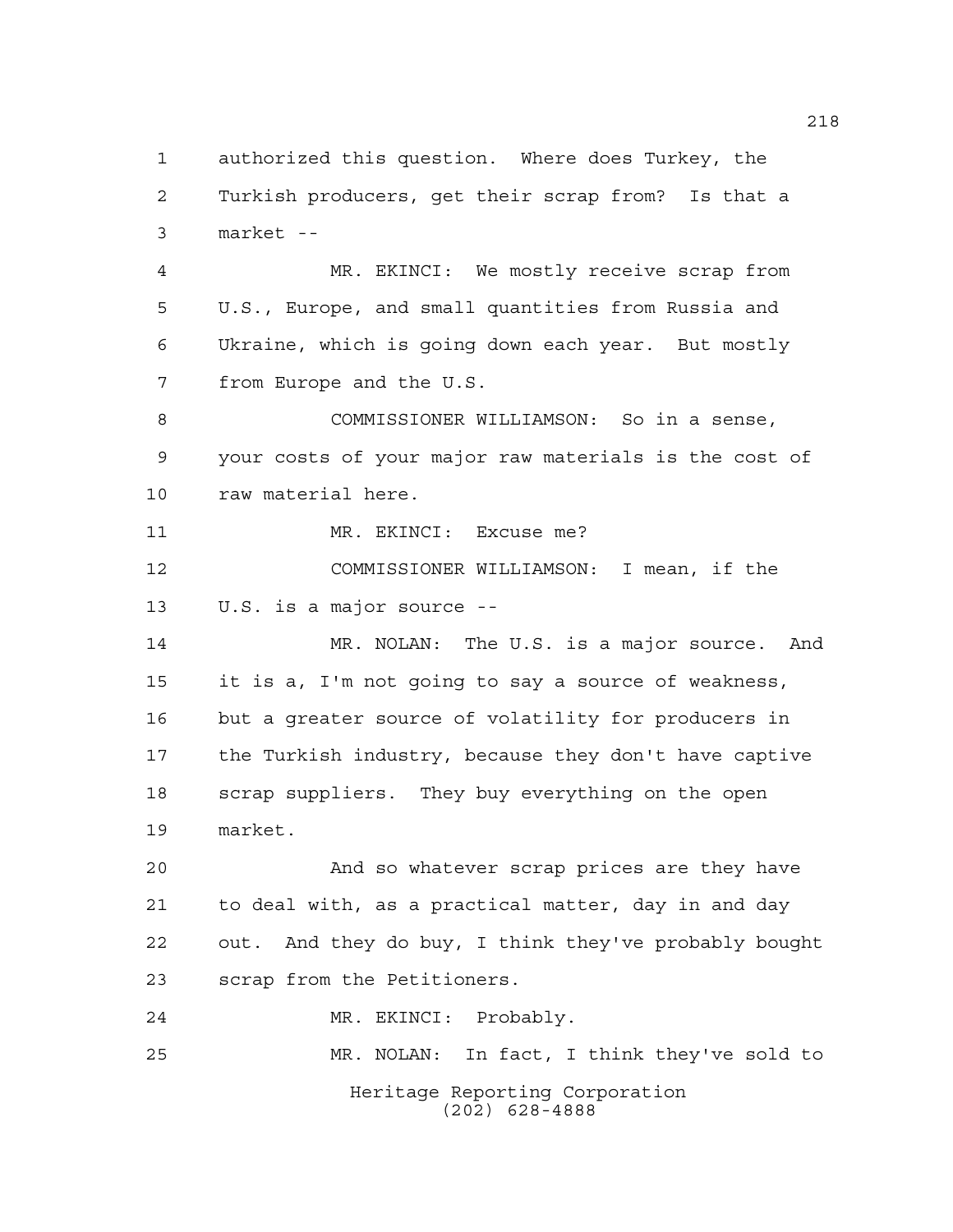the Petitioners rebar.

| 2  | COMMISSIONER WILLIAMSON:<br>Thank you for              |
|----|--------------------------------------------------------|
| 3  | that. Okay, this is regarding your 2008 shipments.     |
| 4  | In your post-hearing submission, could you please      |
| 5  | explain the changes in Turkish producers reported      |
| 6  | exports to the EU and Asia between the interim 2007    |
| 7  | and interim 2008? This is as shown in the staff        |
| 8  | report table 4.6, and what it means for future         |
| 9  | shipments.                                             |
| 10 | And also, could you also address shipments             |
| 11 | post the interim period? If you could give us data on  |
| 12 | Because I think some of the charts you showed<br>that. |
| 13 | us stopped at the end of the interim period.           |
| 14 | MR. NOLAN: Right. I would be happy to do               |
| 15 | that. Obviously we had to stop the charts, when we     |
| 16 | were trying to get production in, and you have to get  |
| 17 | the data. And the data doesn't come like every         |
| 18 | You've got to collect it and pick it up.<br>second.    |
| 19 | We'll be happy to do that, though.                     |
| 20 | COMMISSIONER WILLIAMSON: Thank you.<br>And             |
| 21 | Madame Chairman, thank you.                            |
| 22 | CHAIRMAN ARANOFF: Mr. Pinkert.                         |
| 23 | COMMISSIONER PINKERT: Thank you, Madame                |
| 24 | Chairman. And I join my colleagues in welcoming this   |
| 25 | group, and thank you for being here today to testify,  |
|    | Heritage Reporting Corporation<br>$(202)$ 628-4888     |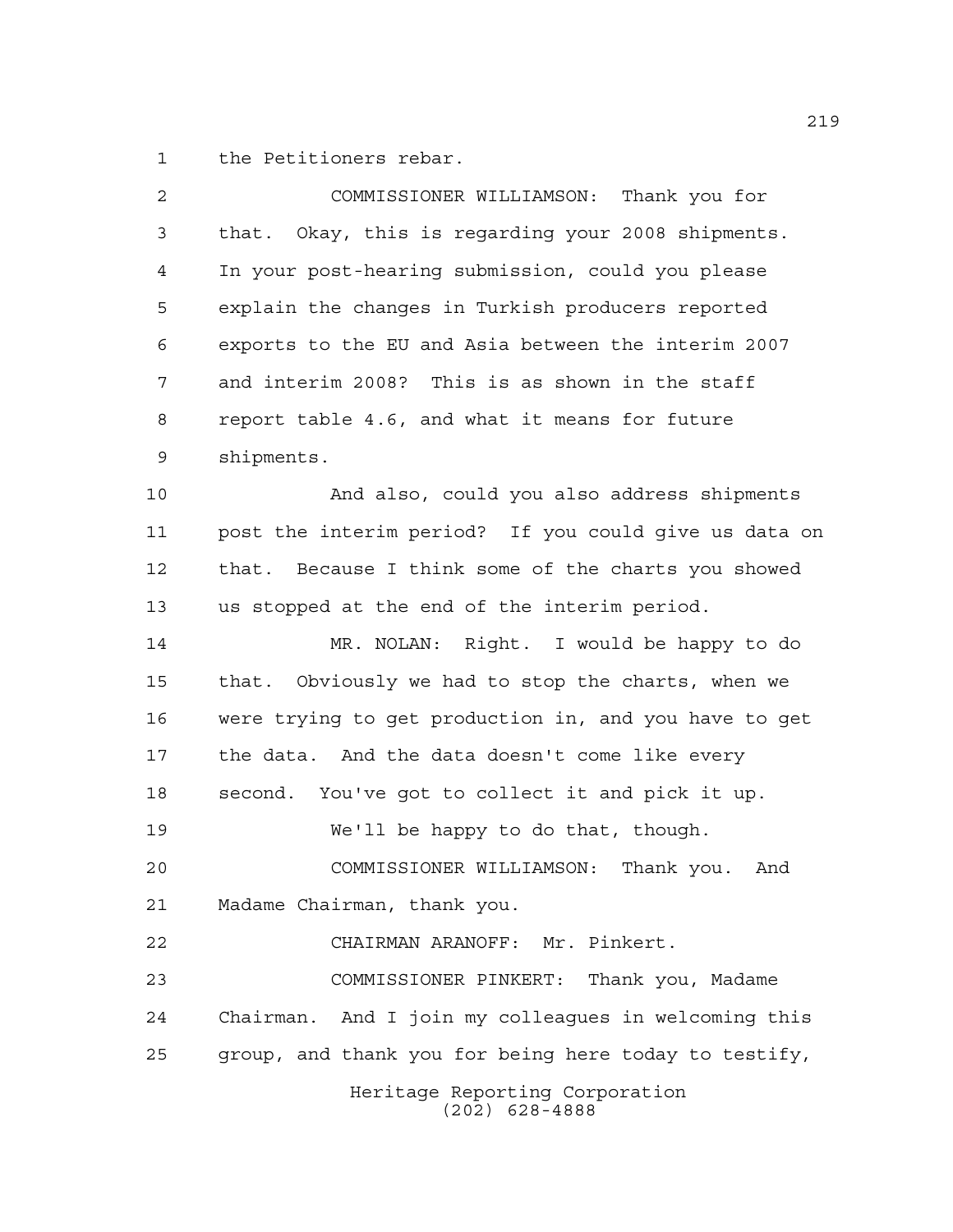as well as the folks from the Turkish Embassy who are here today.

 I want to begin by asking you a question I asked earlier about how you would quantify the level of participation of Turkish producers in this review, relative to exports by producers who are still subject to the order.

 MR. NOLAN: Well, that's a good question. Thank you for that, Commissioner Pinkert. I'll try to answer it. I'm not sure we'll be able to be precise about this; it will be a little bit like the debates last night.

 Production. Ekinciler accounts for a little over a million tons a year in production of the total. So at 12 million tons, it will be eight percent maybe of production. Kaptan and IDC each account for about a million tons each, so a total of about 3.1 million 18 tons is accounted for at the table today.

 I also listened to the Petitioners rail on about, you know, how we have to take adverse inferences for those who are not here today.

 The fact of the matter is that Isdemir, Diler, and Colakoglu did not appear today because they don't need to. Right? They've been revoked. In their minds, the game's over. And they're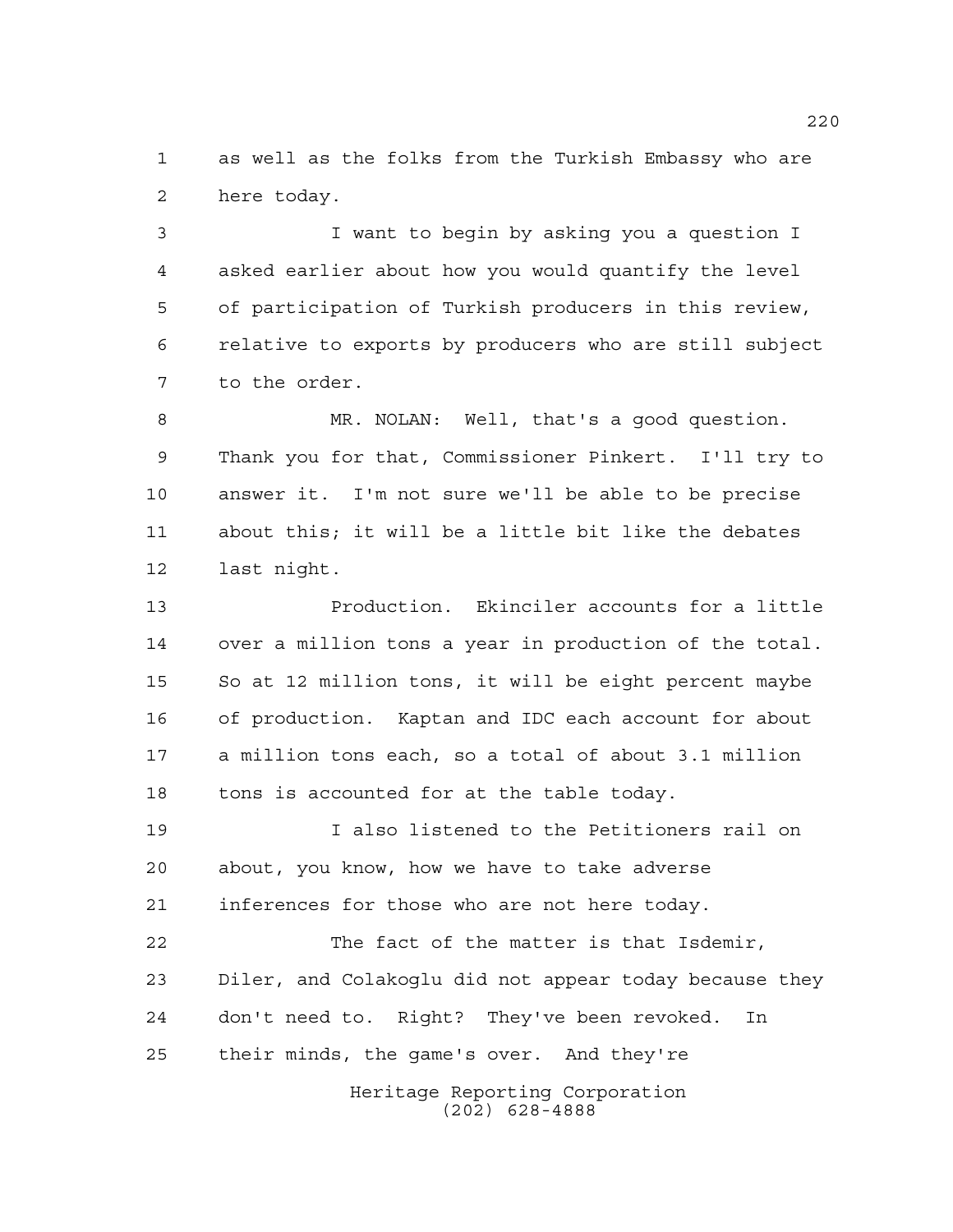automatically fairly trading in the current

 environment. Yes, they're all watching their prices, as everyone does. But they don't see the need to participate in a proceeding when they've already gotten a revocation.

 COMMISSIONER PINKERT: Well, that's why I said relative to exports by Turkish producers who are still subject to the order.

 MR. NOLAN: And of the producers that are, let's start with those that are not subject to the order. Isdemir, Diler, Colakoglu are not subject to the order. We will give specific numbers, but that would account for about 6.5 million tons of production a year; over half.

 Habas, which is in a preliminary state of being revoked, accounts for another two million tons, approximately. That takes it to 8.5 million tons out of the total.

 The balance, 3.1 million tons, is still under order. But of the 3.1 million tons under -- well, it's more than that, because there's about a half a million tons that isn't accounted for anywhere. It's the other 30 players or 38 players that the Petitioner loves to allude to.

Heritage Reporting Corporation (202) 628-4888 As in any industry, there are five or six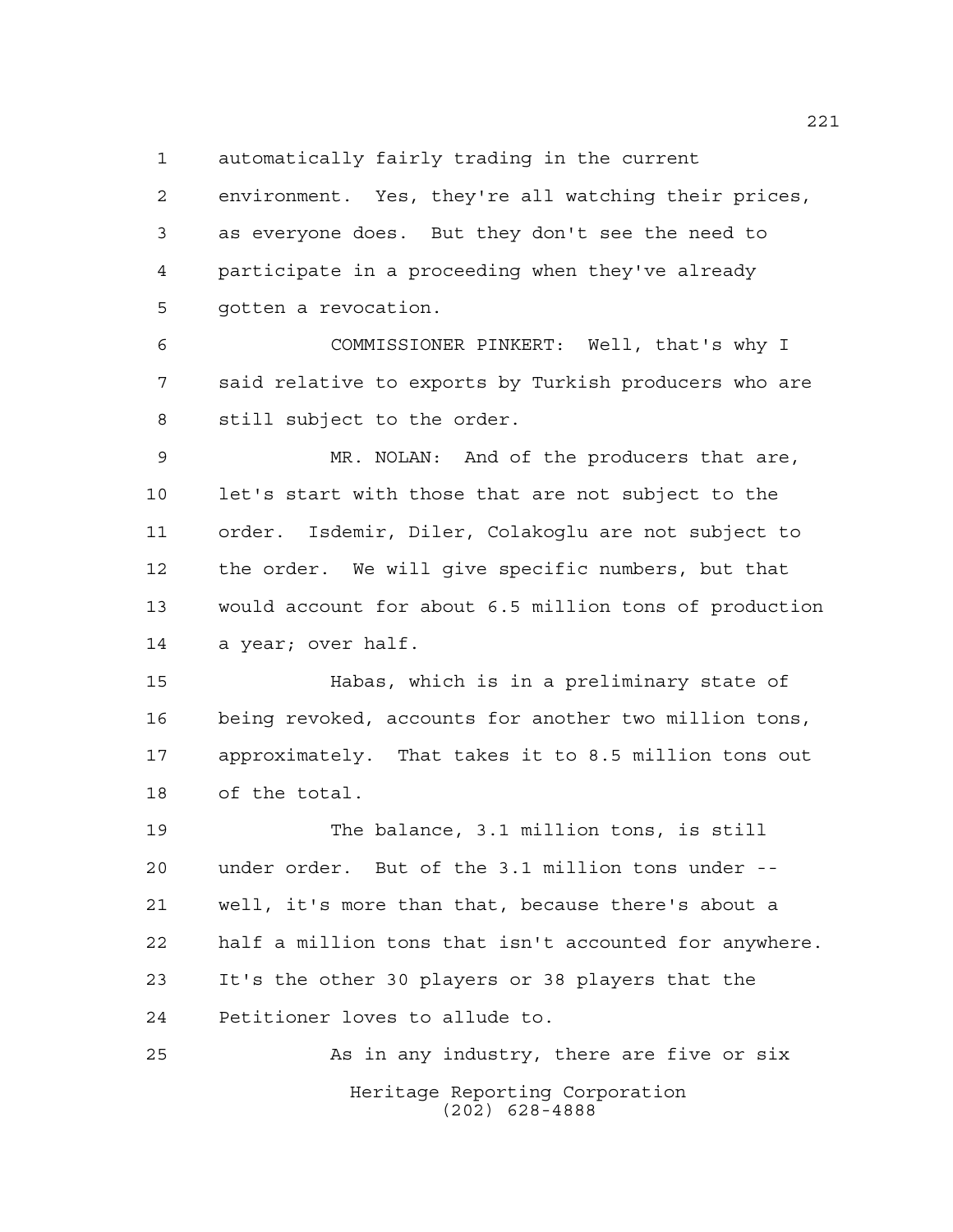major players, and then there are a lot of very small players. And in Turkey that's no different. There are many small rebar producers that just produce in Turkey. They're just domestic producers. They have no export operation, no ability to do it, no desire to do it, but they do count as part of the overall production statistics. So of the 12 million tons, about a half a million tons are those small producers.

 Of the 11 and a half that we are concerned about, that we've recorded here, eight and a half are either revoked or about to be revoked, and the other three have gotten zeroes, de minimis, or 1.6-percent margins.

 So it leads to a question. What's the purpose of the order? If Isdemir, Diler, and Colakoglu, who are one, two, and three in terms of production size, pretty close, are revoked; and Habas has gotten two zeroes, three zeroes with the preliminary, and potentially will get revoked, so that you have 70 percent of production revoked; and the other three producers that are active that account for 98 percent, 95 to 98 percent of the rest of the production in Turkey, are getting zeroes or close to it, what's the purpose of the order? What's it going to do?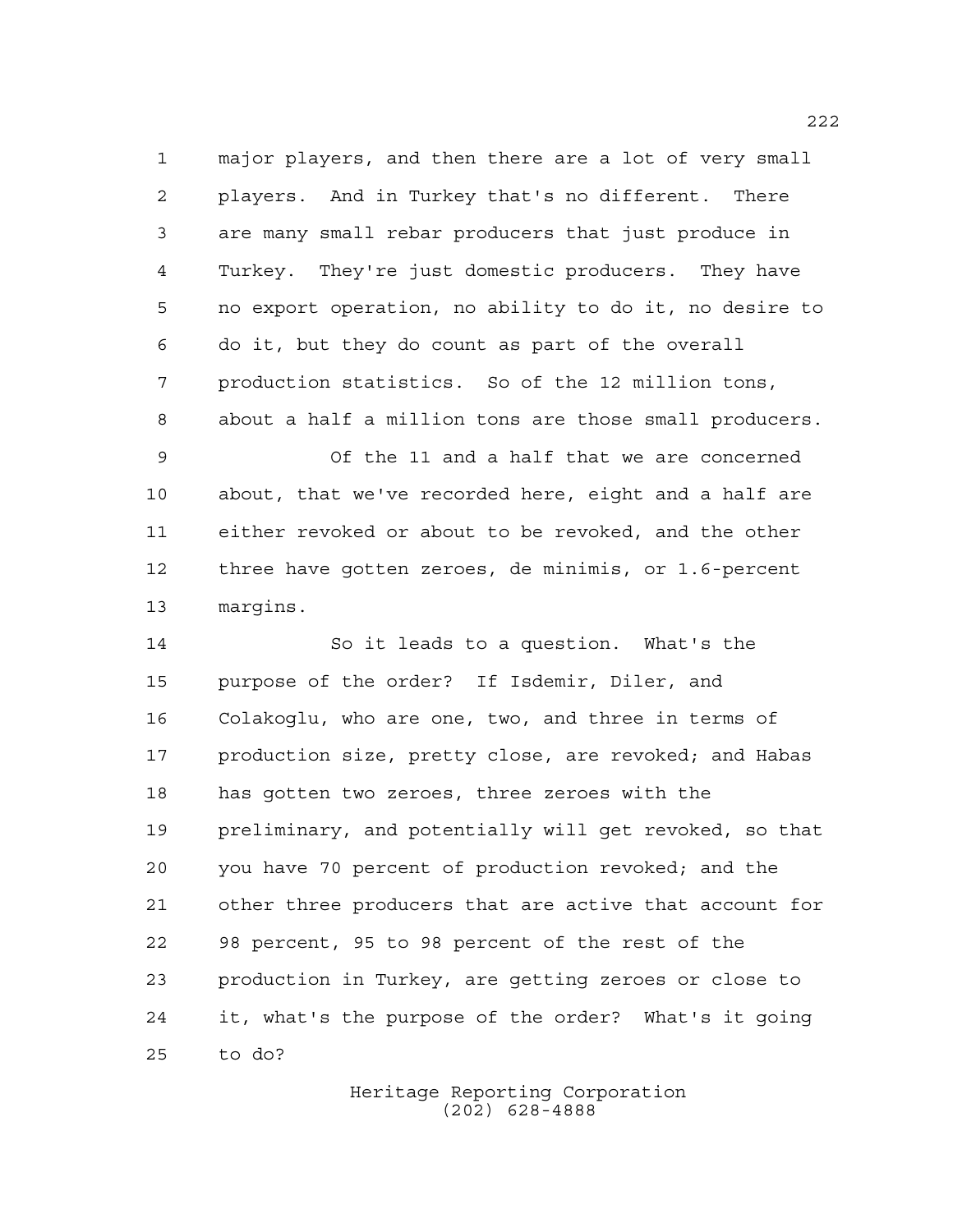**I** submit that it's no longer necessary.

 COMMISSIONER PINKERT: Okay. Now, turning to the businesspeople on the panel, I'd like to talk a little bit about your business environment in Dubai.

 You talked about how you've got an advantage over the Chinese producers because of the certification, because of the quality. Is there also an advantage in terms of just having ongoing business relationships in Dubai that the Chinese producers might find it difficult to crack, to get involved in? MR. EKINCI: Yes. We've been working with Dubai for a very long time. Chinese only tried to

come in in the last two years.

 They have made shipments, yes, that's correct also. But when you compare it to the shipment made by the Turkish producers, it's nothing. In the first six months of this year, they only made a shipment of 60,000 tons. When compared, they use monthly about 600,000 tons. That's nothing.

 And they won't be able to get into the market because, as I said, certification, quality. And when you sell to the Dubai market, you sell to a project, let's say to a building. And it has to be certified by someone there, your material has to be certified.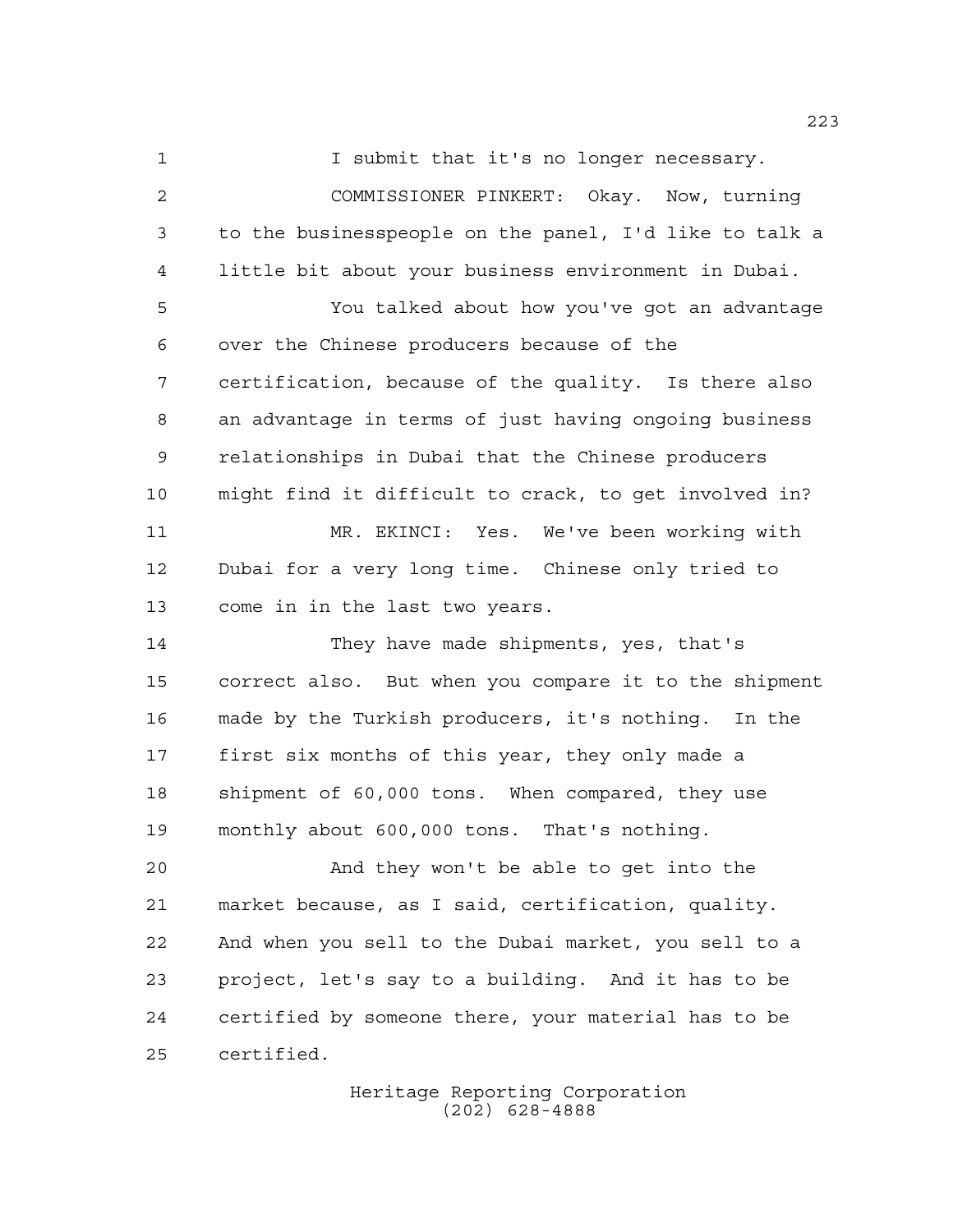No one wants to buy the certified Chinese material, because they don't know if they will be receiving anything after the first shipment, and they will be left with nothing. And they know that Turkish producers will be selling to them at all times.

 COMMISSIONER PINKERT: Thank you. Now, there was a little bit of talk this morning about the price of oil, and how that might have an impact on the economies in the Gulf Region. And I'm wondering whether you've thought about this as a businessperson, or whether the lawyers have thought about what the, what the current price of oil is relative to historic price patterns in the oil industry.

 In other words, it may be that we've seen a significant drop in the price of oil recently. But how is that, on a longer-term historical basis? If you need more detail about the question, I can elaborate, but I think you get what I'm heading to.

 MR. NOLAN: Well, again, we've seen -- it's almost like we're in uncharted territory now in so many different ways. The financial crisis -- I mean, we've had oil at \$130, \$140 a barrel not two months ago. We were paying over four dollars a gallon for gasoline.

Heritage Reporting Corporation (202) 628-4888 Yesterday I went past the filling station;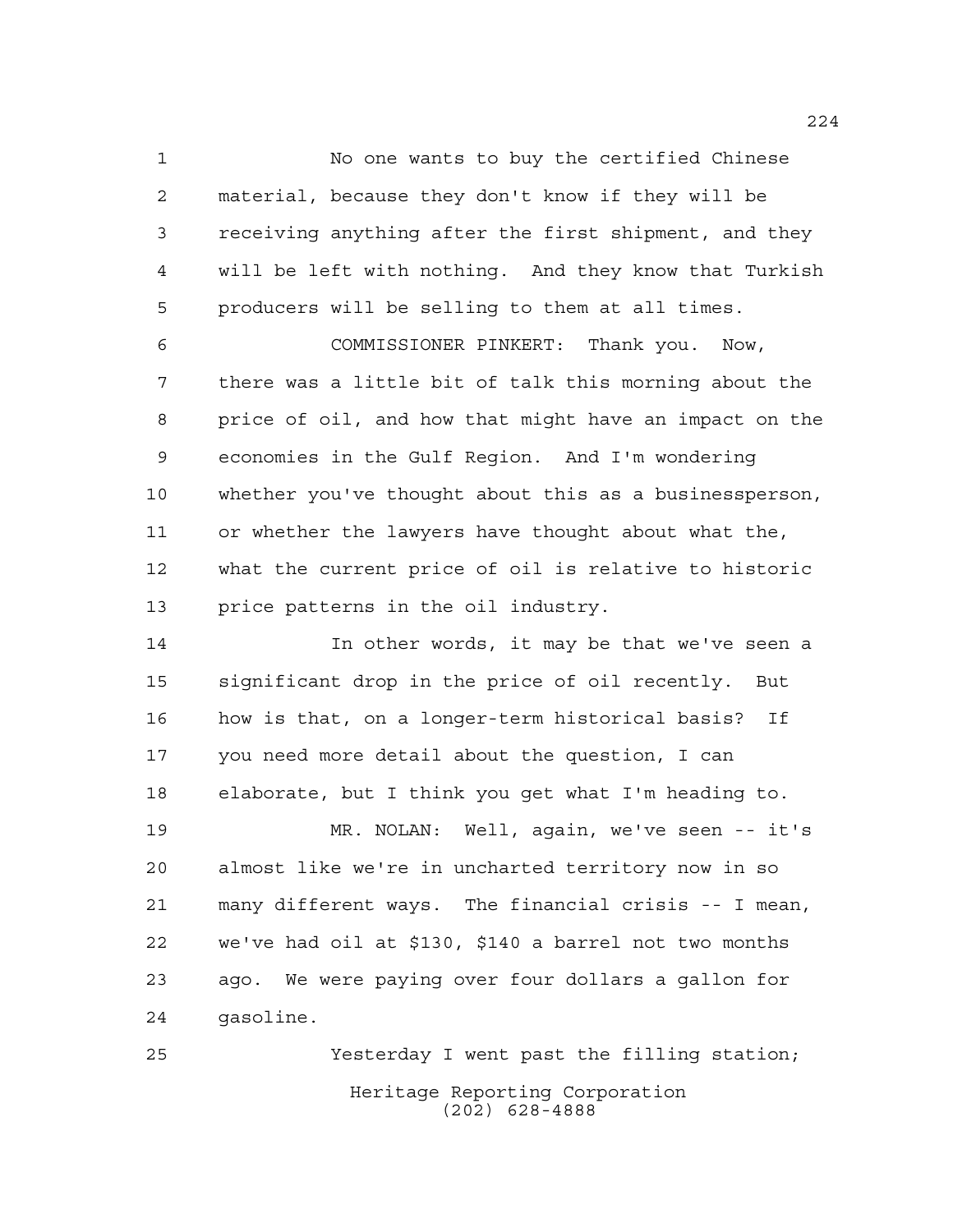it was \$3.29 again. I'm going what's going on? The market is so haywire, it's hard to keep track of it. There are a few things. I mean, we can go back and do trend analysis and show you that there has been a significant increase in the inflation-adjusted price of oil in the last several years. And I don't think anybody believes we're going back to \$12-a- barrel oil. I mean, that was eight years ago. But we're never going back there. Most predictions that I see from economists is the \$70 range. That's pretty high. I mean, the Dubai building boom started when oil was running closer to \$35 to \$40 a barrel. Now, yeah, it would have accelerated when you have a huge amount of money flowing into the coffers all the time. But the dynamic of the economy hasn't structurally changed that much. And mind you, it's not like that \$130 a barrel has been there for two years. Oil spiked really fast. A year ago we were paying three dollars a gallon; we're paying three dollars a gallon again. So ask yourself, is that short-term spike indicative of the market? Or is what's really indicative of the market that we went from \$35 to \$60 or \$70, and it looks like it's going to stay there?

> Heritage Reporting Corporation (202) 628-4888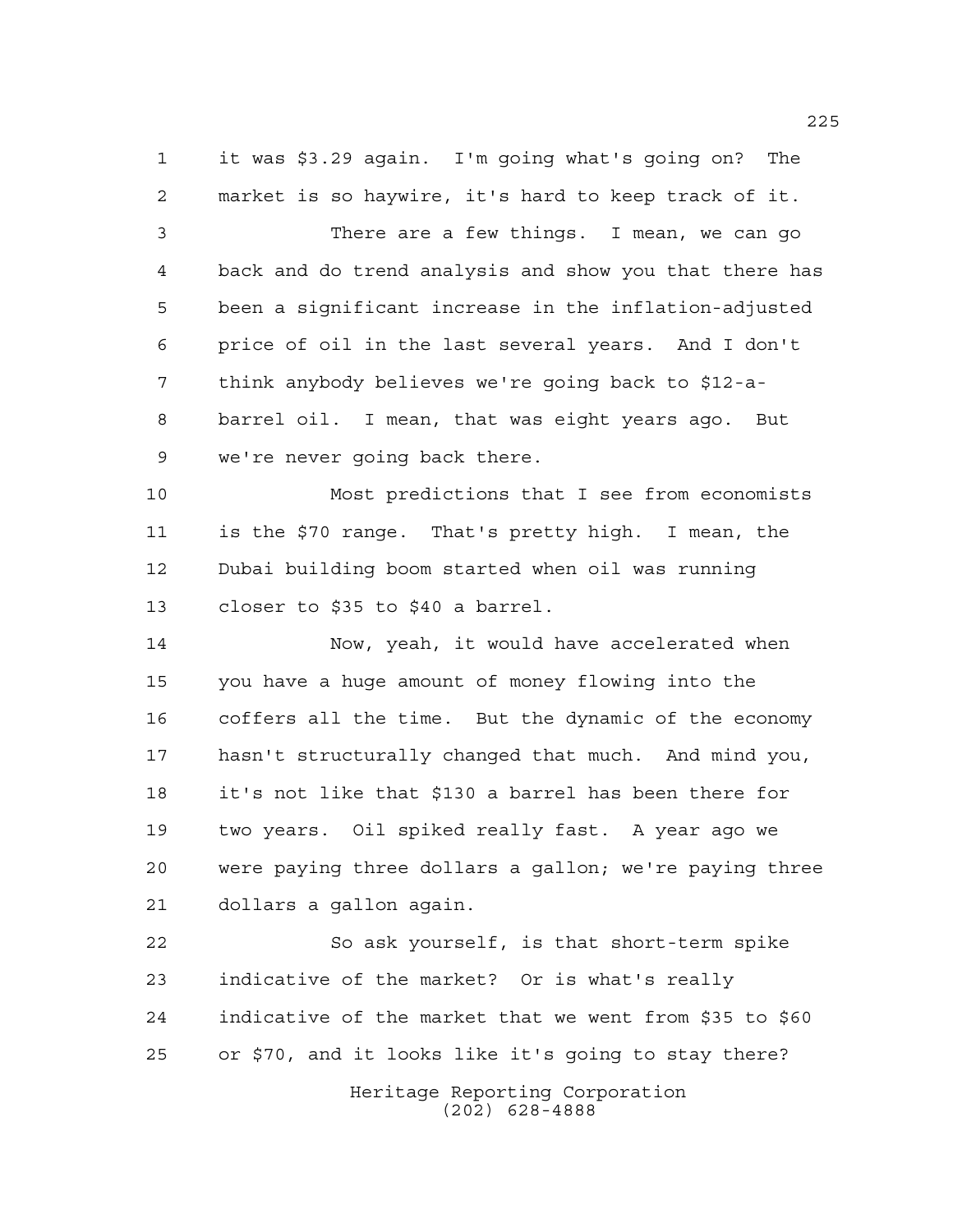That's a lot of petrol dollars. And it's a lot of dollars going straight into the Middle Eastern economies, unless we figure out a way to make oil or find other energy sources in this country.

 COMMISSIONER PINKERT: Well, I may be asking for something here that doesn't exist. But I'm wondering whether we know or whether we can get our hands on the assumptions that are being made behind the construction projects in Dubai, behind the government planning in Dubai, concerning the price of oil going forward.

 MR. NOLAN: I'm not sure we'll be able to do that. That's a pretty tall order. That's macro-economic policy on a scale which may be beyond us.

 I mean, I can tell you that I know for a fact that the Dubai Government has embarked upon this project to diversify its economy and wean itself off of oil. In order to do that, it has decided to make itself a world financial center, a world holiday center, and a place, a center point, a hub for economic activity in a region. That is the source of a phenomenal infrastructure development project, and they have built up enough of a kitty to pull it off. And all indicators, you know, it's hard to say, will they put articles on and say that things are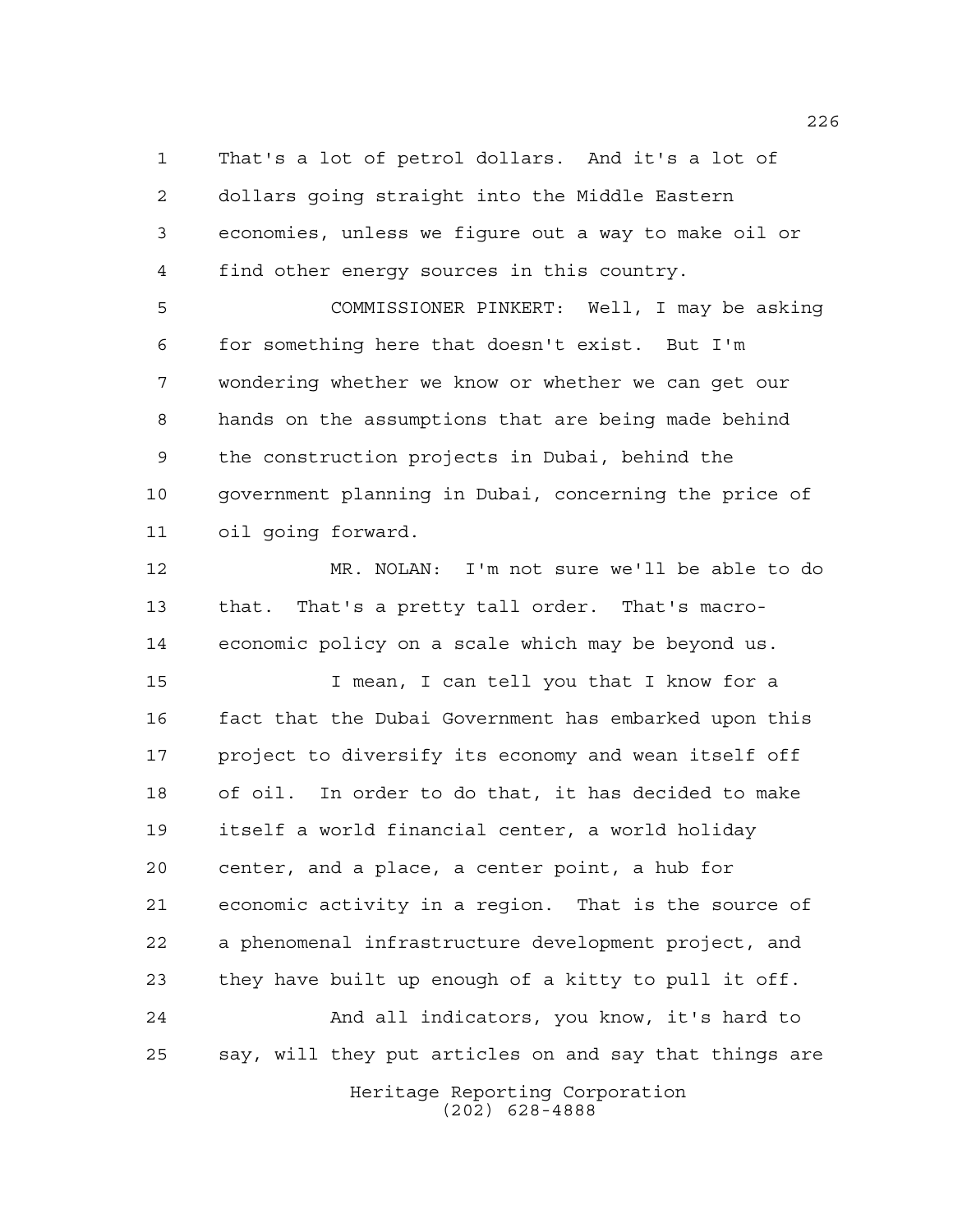slowing down and ceasing up? I can show you an article yesterday that says they've just approved another \$95 billion expenditures. I don't think it's going to stop. I would encourage you to go over to Dubai and see it for yourself, what's going on. Because I think you'll agree with me when you get done with that.

 COMMISSIONER PINKERT: My yellow light is on, but I'm wondering whether the business community that you deal with in Dubai has any information or any view about the current price of oil relative to what they might have been expecting all along.

 MR. EKINCI: No, but I could try to get you some information about it for the post-hearing brief. COMMISSIONER PINKERT: Thank you. Thank

you, Madame Chairman.

 CHAIRMAN ARANOFF: Okay. This morning I had a conversation with the domestic panel, where I was trying to find out whether, as in the case in the review of rebar from a number of other countries we did last year, whether the product from Turkey is sold through global trading companies, or what exactly the channels are through which export sales are made.

 And perhaps I can ask Mr. Sukan to answer for his company, and then Mr. Ulu to answer if there's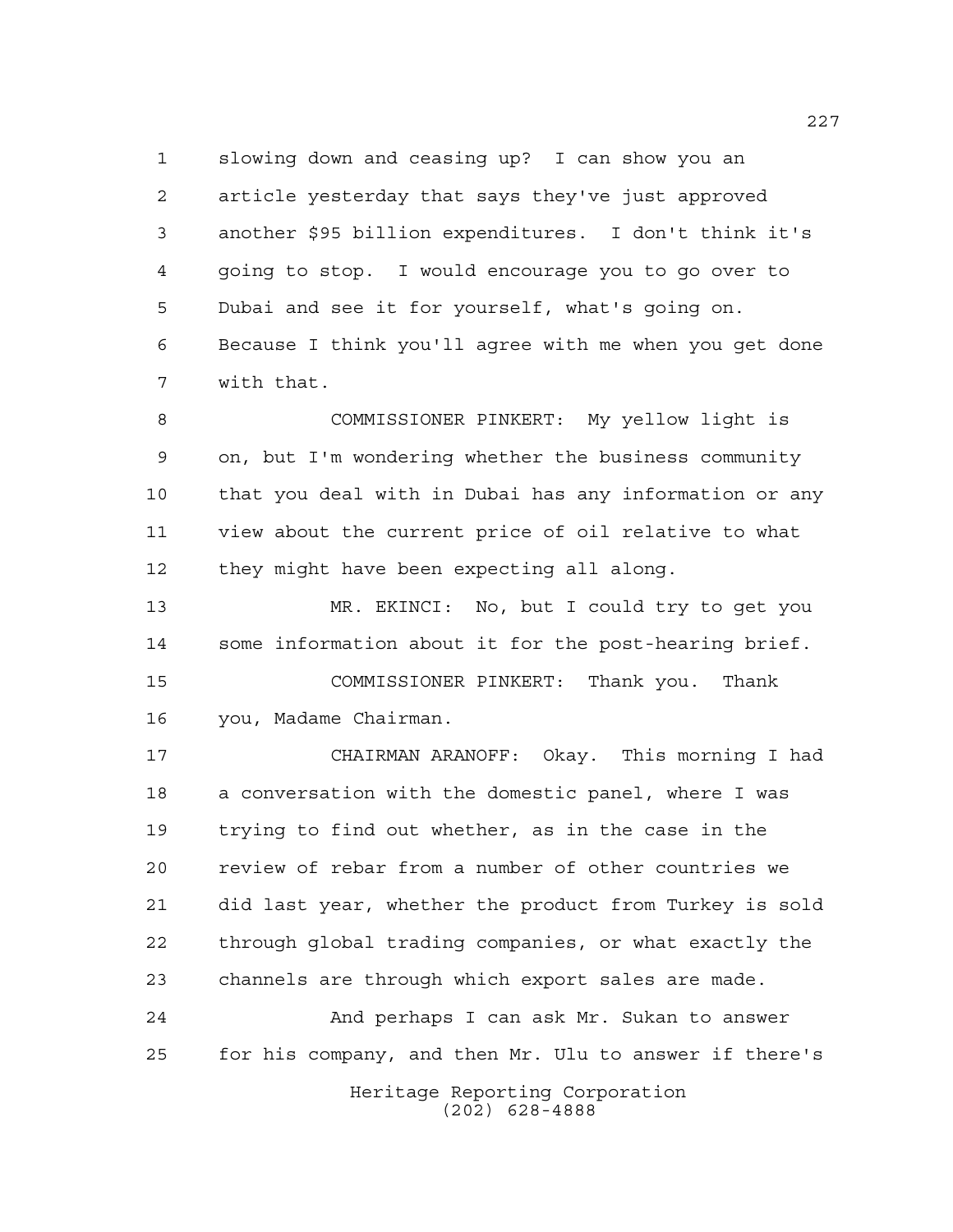a different answer for other Turkish producers. Or Mr. Ekinci, if you would prefer.

 MR. EKINCI: Okay. We've been selling through traders. We're also in contact with end users, also, in mainland U.S. and Puerto Rico, also. We've been selling through traders, but that doesn't affect our relationship with the end users. We still come to see them, and they could, whenever they come to Turkey, they visit us, also.

 CHAIRMAN ARANOFF: Okay. It might be helpful, on a confidential basis for the post-hearing, if you were to maybe identify and describe some of the traders through whom you do business. Because I really am trying to understand.

 In the case last year, these were global companies that go all over the world buying up rebar, and selling it wherever they want. And the factories had no idea who the customers are, and no relationship. So if it's different here --

 MR. EKINCI: Okay. The difference is we do it on CFR basis. The other countries that you've been talking about are selling on FOB basis. We know where our material is going when we are selling the material, not shipping. When we are selling the material, we know where it's going. Because we do the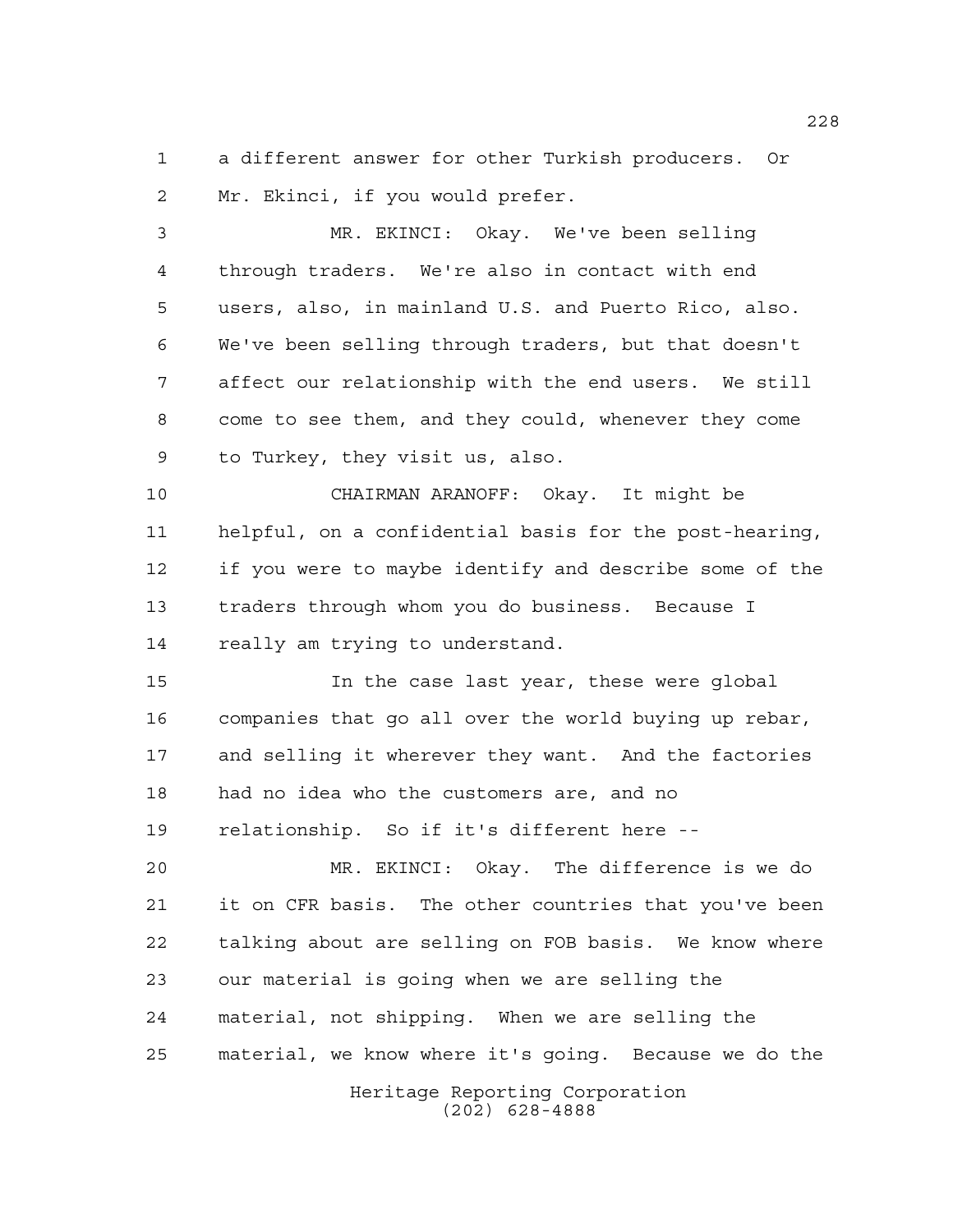Heritage Reporting Corporation (202) 628-4888 sales on a CFR basis. We don't sell anything to U.S. market on FOB basis. They can't take it and go to U.S. with our material, for sure. CHAIRMAN ARANOFF: So when it leaves the factory, you know where it's going. MR. EKINCI: Yes, exactly. CHAIRMAN ARANOFF: Okay. And does the customer come to you with specifications, and say this is what we want? And then, you know, the trader acts more like just kind of an intermediary for logistics? MR. EKINCI: We sell to traders as intermediary, because they give some financial issues to the customers in U.S. And that's not something we could discuss. And that's it. We don't -- MR. NOLAN: Yes, I think we'll be happy to address some of that, because it's confidential business information. But we'd be happy to put it in the brief. I think it will suffice us to say for now that the traders that they use are facilitators to complete transactions for relationships they have already established and maintain independently. This isn't being sold to some guy in a trading room, where it goes on a board and loses total control. They know exactly where it's going when they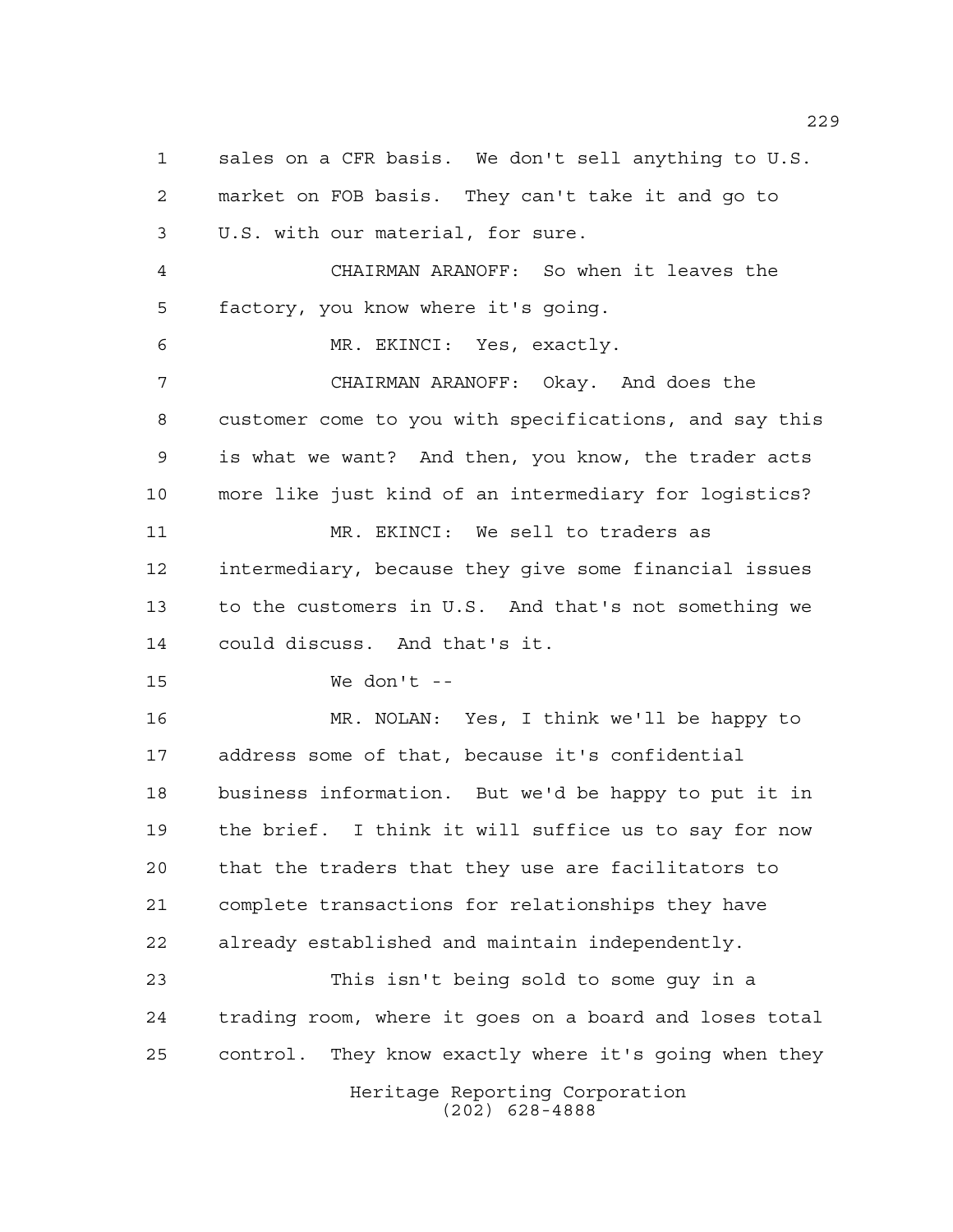sell it.

| 2  | CHAIRMAN ARANOFF: Okay. And that's really             |
|----|-------------------------------------------------------|
| 3  | helpful, because as you know, that was very important |
| 4  | in last year's review. And so to the extent that you  |
| 5  | can document the differences, I think that will be    |
| 6  | very helpful.                                         |
| 7  | So then let me just ask, for purposes of              |
| 8  | your company, do you produce all of your product      |
| 9  | pursuant to orders? Or do you produce any of your     |
| 10 | product for inventory?                                |
| 11 | MR. EKINCI: We produce all our products               |
| 12 | according to the orders that we receive. Since we     |
| 13 | sell two months ahead, we do production accordingly.  |
| 14 | CHAIRMAN ARANOFF: Is that the case now,               |
| 15 | when demand has been so robust? Has it always been    |
| 16 | the case over, you know, the life of the time that    |
| 17 | you've been --                                        |
| 18 | MR. EKINCI: It's been the case for as long            |
| 19 | as I have been in the company, I know.                |
| 20 | CHAIRMAN ARANOFF: Okay. Are any of you                |
| 21 | aware whether that is the practice of the other       |
| 22 | producers in Turkey who are still subject to the      |
| 23 | order?                                                |
| 24 | MR. EKINCI: I don't think anybody is                  |
| 25 | exactly sure of anyone having any agent. I surely     |
|    | Heritage Reporting Corporation<br>$(202)$ 628-4888    |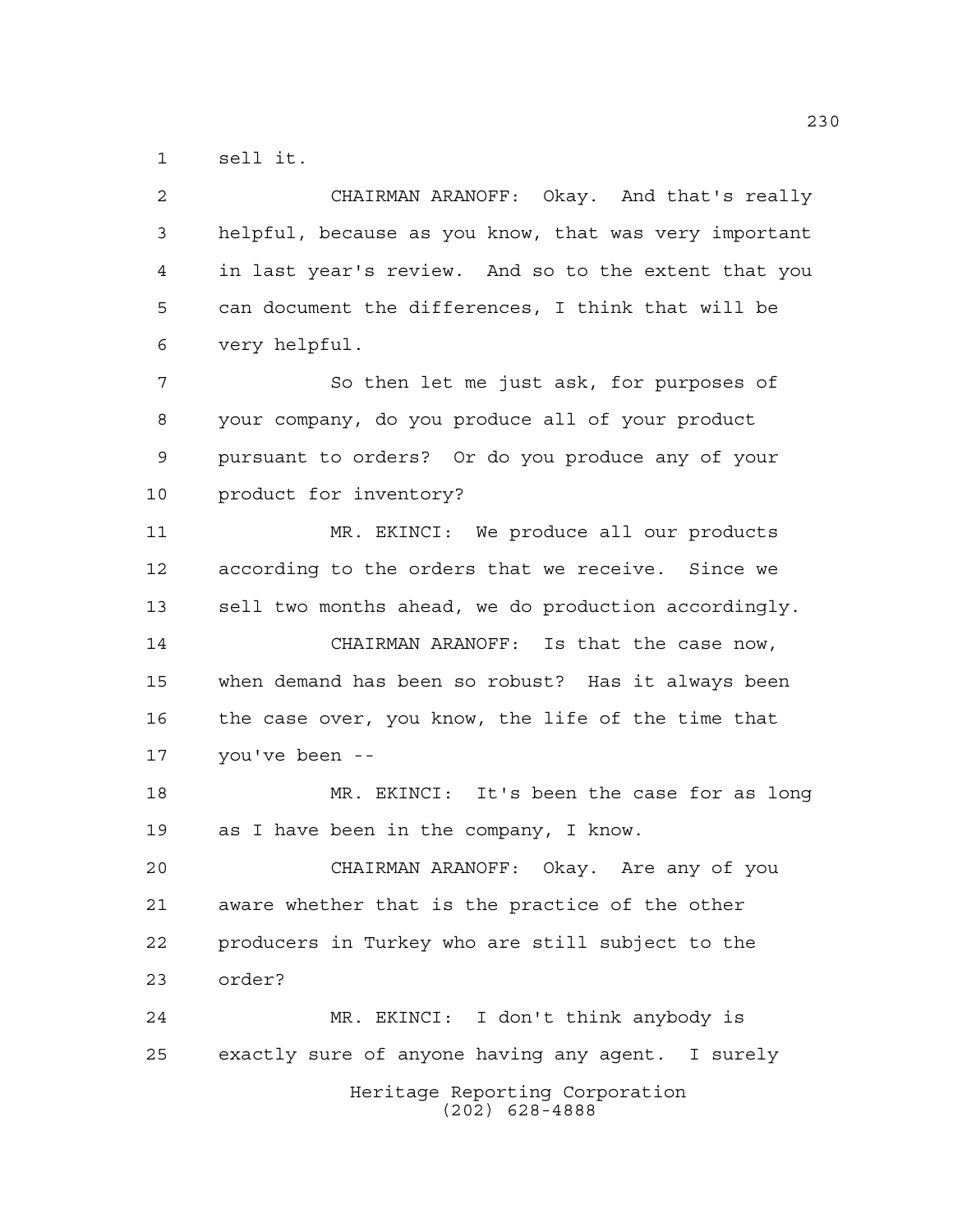know that we don't have any. And I don't, I can't say anything about the others. But maybe we can respond -- everybody is producing to orders.

 CHAIRMAN ARANOFF: Okay. That's another thing where, if that can be documented for the other companies that you represent at least, that would be really helpful.

 Now, Mr. Sukan, you testified that you had been approached several times by potential buyers in the Middle East who wanted to buy out your whole production, and that you didn't want to do that because I guess they wanted to do it at a fixed price. MR. SUKAN: Yes. You've all seen the pictures Mr. Nolan showed, those huge, huge projects, ongoing projects in Dubai. And not only in Dubai, but the other Middle East markets.

 For example, only Saudi Arabia in Mecca, the holy place, around the holy place -- I don't know what it's called in English -- they built 60 skyscrapers, 60 skyscrapers. One skyscrapers with 50,000 square meters needs 25,000 tons of, metric tons of rebar, blue rebar.

Heritage Reporting Corporation (202) 628-4888 Therefore, they are right to come and ask from us whether we can provide them material for one year or two years' time. We are talking about a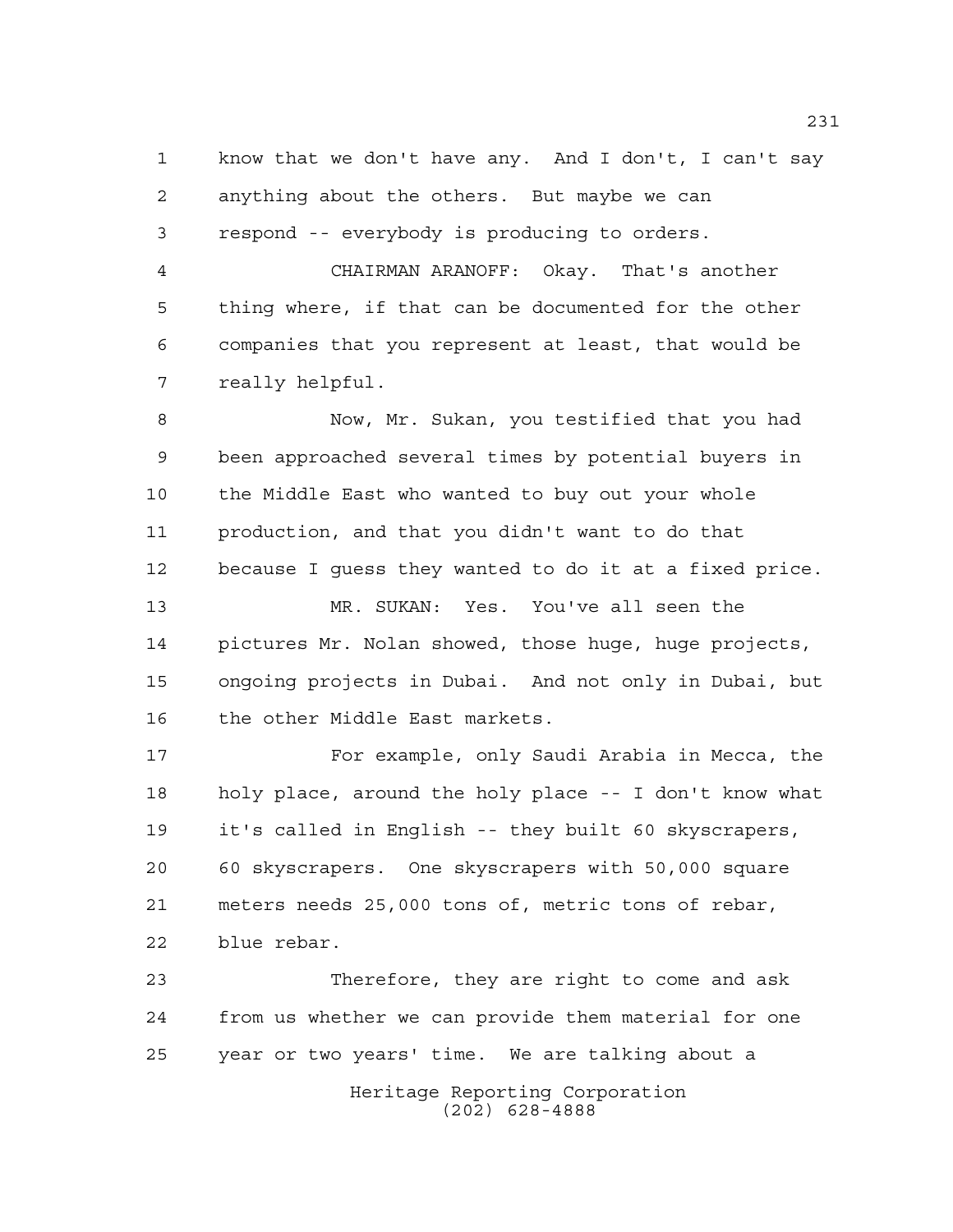million tons in a year, as you know.

| $\overline{a}$ | But on the other hand, we would like to do             |
|----------------|--------------------------------------------------------|
| 3              | that. But on the other hand, it's impossible in this   |
| 4              | market environment. Because, not in regard to that     |
| 5              | ongoing financial crisis, but we have no aluminum      |
| 6              | market, for example, to hedge this supply.             |
| 7              | If we had -- we have an aluminum market                |
| 8              | today, but it's very shallow, you know. So we need to  |
| 9              | get a sufficient dent. When it gets sufficient, sure,  |
| 10             | we'll meet this type of demand for long term.          |
| 11             | CHAIRMAN ARANOFF: Okay. It's interesting               |
| 12             | to me, because I guess if this were something that     |
| 13             | were really interesting to you, and if they were       |
| 14             | really serious about locking up supply, you could, in  |
| 15             | theory, negotiate a contract that had some kind of a   |
| 16             | surcharge or measure so that the price could be        |
| 17             | adjusted based on scrap costs. That's something that   |
| 18             | U.S. producers commonly do in the home market; I think |
| 19             | it's a pretty common thing worldwide with that.        |
| 20             | I mean, this may be confidential, so you               |
| 21             | don't have to tell me. But I mean, is that something   |
| 22             | that you considered?                                   |
| 23             | MR. SUKAN: Okay, let's, let's inform you in            |
| 24             | the post-hearing brief.                                |
| 25             | CHAIRMAN ARANOFF: That would be fine.<br>And           |
|                | Heritage Reporting Corporation<br>$(202)$ 628-4888     |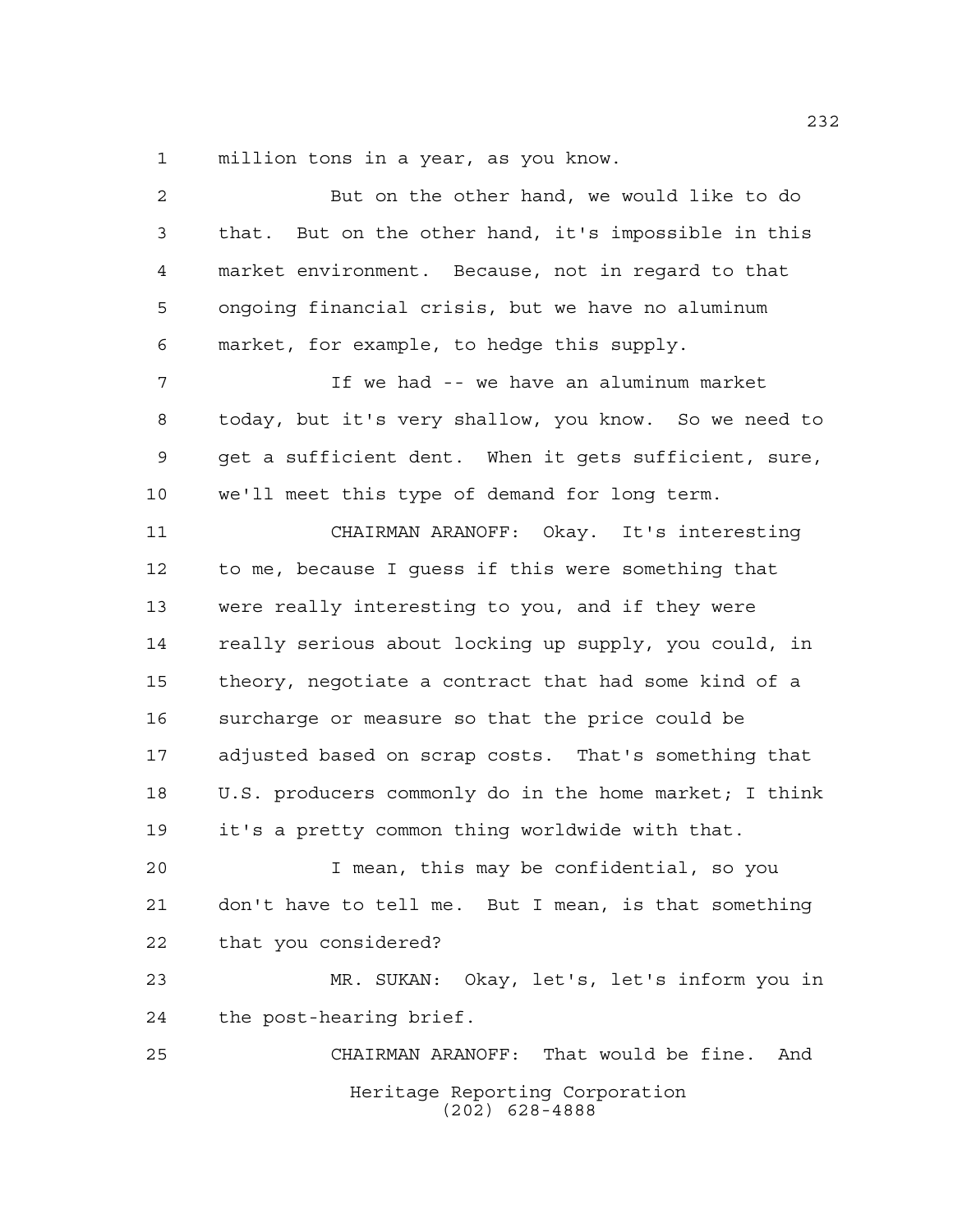I guess what I'm really curious about is you said you were approached again very recently. And I'm wondering if the idea of locking up a customer for the next year, given the volatility in the market, isn't looking more attractive than it did a few months ago. MR. SUKAN: Ma'am, yesterday just we were

 here having a radio show with Matt and the guys. We just received one offer from them. It's in our mailbox. So we'll advise you later on in the post-hearing.

 CHAIRMAN ARANOFF: Okay. Like I said, even if you think that, you know, demand is going to continue to be robust in that region, in a market that's this uncertain, you know, locking things up for a year might look a lot better now than it did a few months ago.

 MR. SUKAN: Ma'am, this is not Wall Street stock market. I'm an ex-stockbroker, I know that market. This is a real market. So why will they go and buy for one year, and risk money? It's not illogical for them to come in and request a one-year or two-year --

Heritage Reporting Corporation CHAIRMAN ARANOFF: No, I would think from their standpoint it's very logical. I'm just wondering if from your standpoint it's become more

(202) 628-4888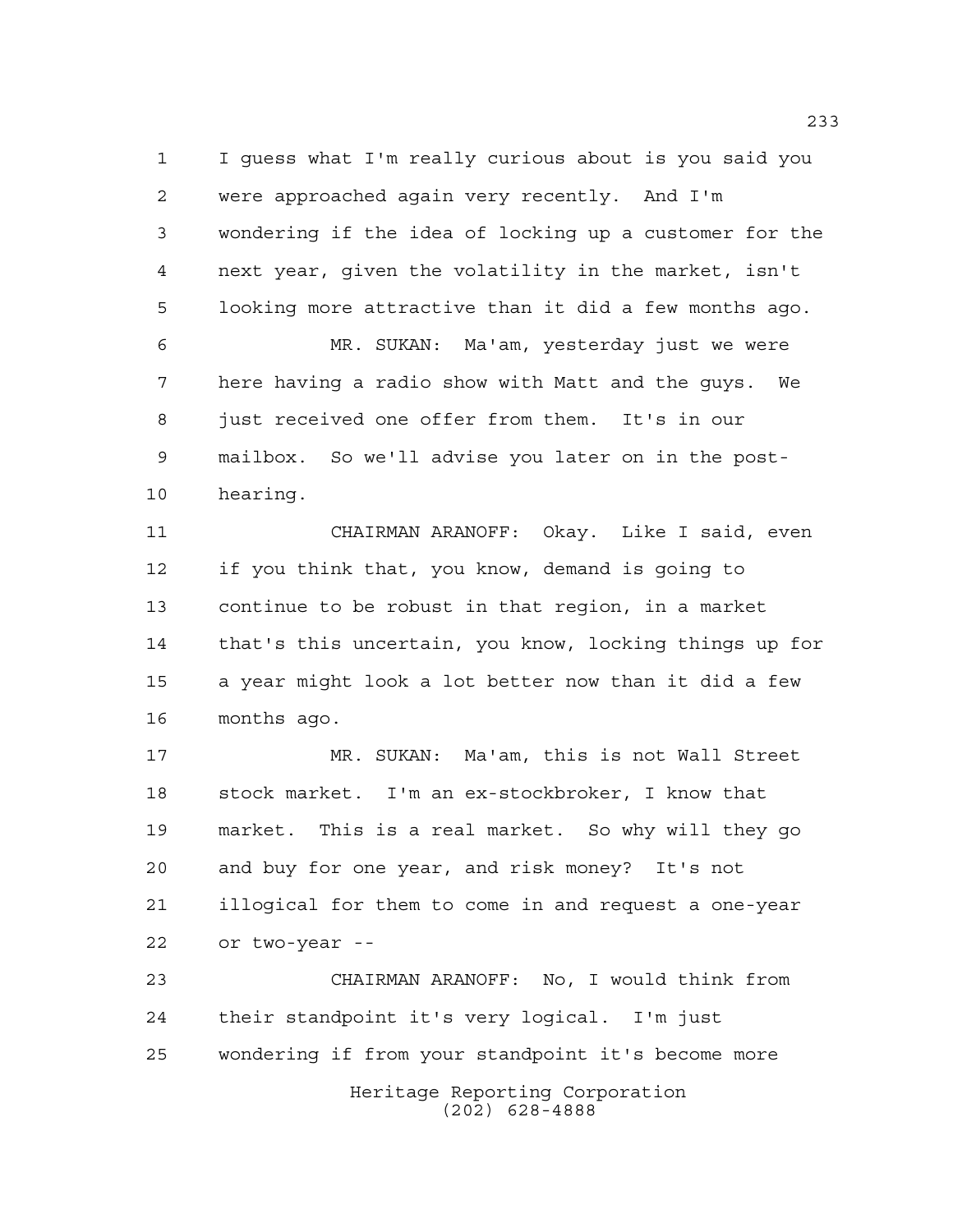logical to agree than it might have been a while ago. But I'll wait and hear what you have to say in the post-hearing. That's fine.

 And I just wanted to clarify. You had indicated that you had contracted your production months in advance. And when you say that, these are, these are spot sales, right? They're one-time sales that your order book is filled up for a couple months? You're not selling multiple shipments on long-term contracts to the same customers, are you?

 MR. EKINCI: No, we can't. For the same reason that we can't sell our material for a year. Because we don't know our costs, what our costs will be. We can only sell up to how much inventory or contracts of scrap we have. So we won't be able to sell three, four months, or for more than three months away.

 CHAIRMAN ARANOFF: Okay. All right, I appreciate that clarification. And since my light is yellow, I will come back on the next round, and turn to Vice Chairman Pearson.

Heritage Reporting Corporation VICE CHAIRMAN PEARSON: Thank you, Madame Chairman. I also would like to extend my greetings to this panel, particularly those of you who got on airplanes and flew a long way to be here. We very

(202) 628-4888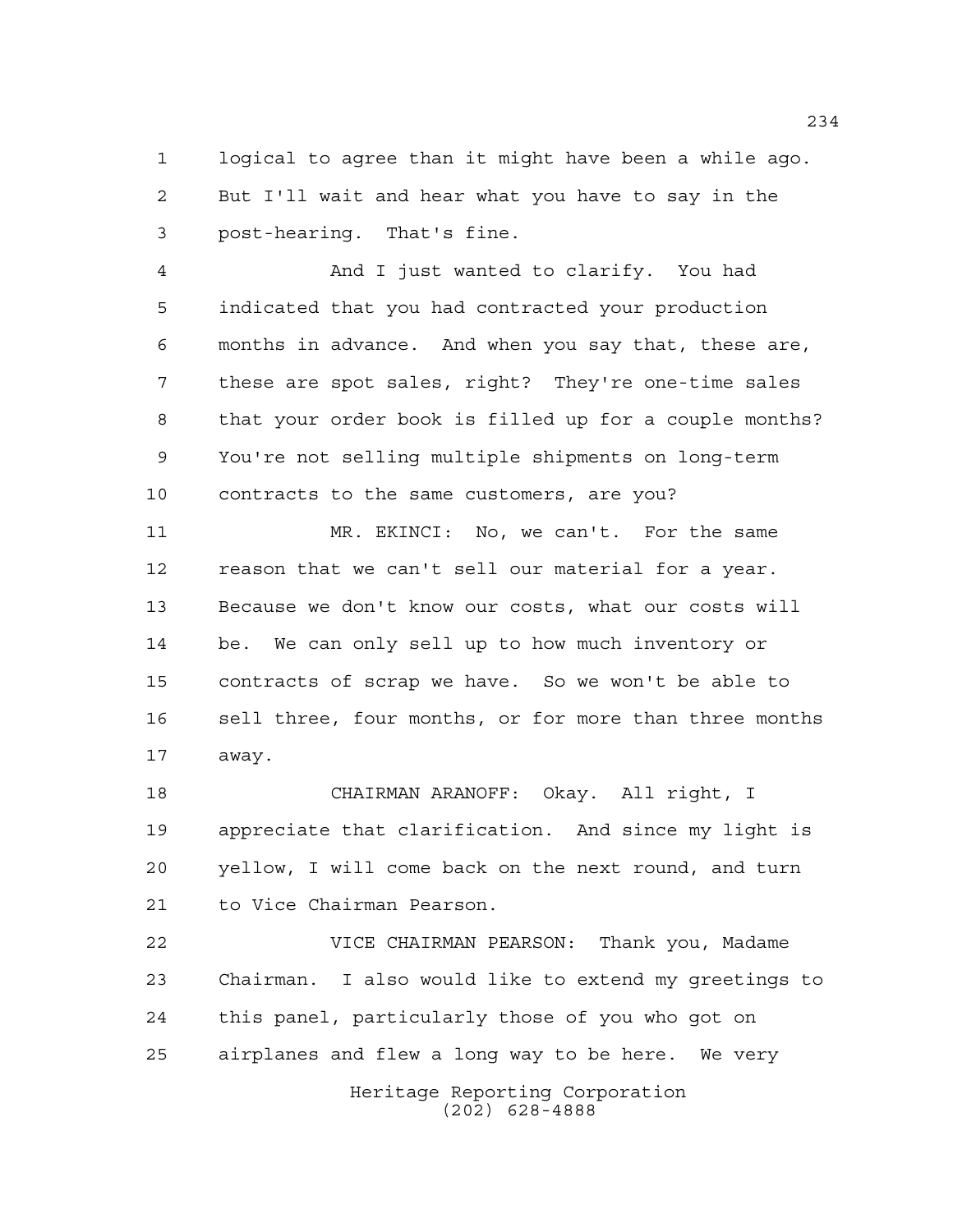much appreciate it.

Heritage Reporting Corporation (202) 628-4888 Mr. Nolan, just a clarification. You have made reference to more or less 12 million tons of production capacity in Turkey. Is that metric tons or short tons? MR. NOLAN: Short tons? No, metric tons. It's metric tons. We actually took that, that's from the Petitioners' presentation. What do you think, is that the rational, 12 million? Yeah, 12 million metric tons. MR. EKINCI: We don't have short tons in Turkey. VICE CHAIRMAN PEARSON: But in our staff report we're dealing in short tons, so I just wanted to make sure. Because we're looking at a 10-percent difference, which may or may not be important as we evaluate things. So does that 12-million-metric-ton figure for current capacity include the three-million short ton increase for 2008 that was included in the Petitioners' presentation? I think the third or fourth chart here, that is labeled "Turkey Constantly At Capacity." MR. EKINCI: Okay. Petitioners, in their prehearing brief and presentation today, claims that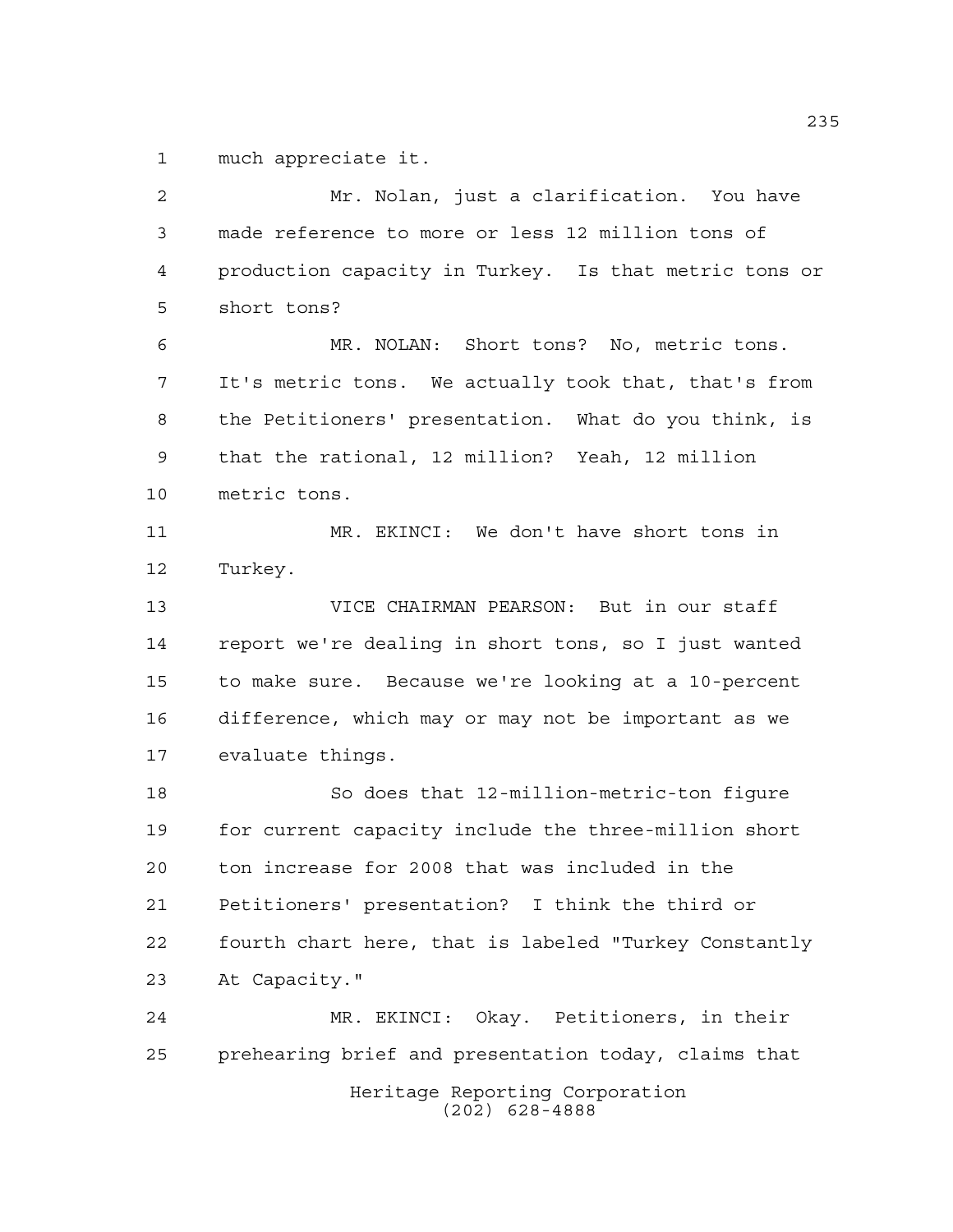Heritage Reporting Corporation (202) 628-4888 there is increase in production capacity of rebar in Turkey. Firstly, this should be liquid steel, not rebar. VICE CHAIRMAN PEARSON: Excuse me, it should be what? MR. EKINCI: Liquid steel, crude steel. VICE CHAIRMAN PEARSON: Oh, melt capacity. 8 MR. EKINCI: Yes. VICE CHAIRMAN PEARSON: Got you. MR. EKINCI: Not rebar. I have personally checked this, and it states that Ekinciler, which is owned by my family, is making increasing liquid steel 250,000 metric tons in 2008, which is absolutely not true. Also increasing three million metric tons, which is not true. Since I received only the non-confidential issue, I was not able to see the Petitioners' resources for saying such incorrect information. Therefore, I can only talk surely about our factory, Ekinciler, but have to mention I would have doubts about the total increase in capacity for all of Turkey. I know that it's wrong for Ekinciler. It's a wrong statement there, it's not true. But I can't say anything about the rest of the capacity increase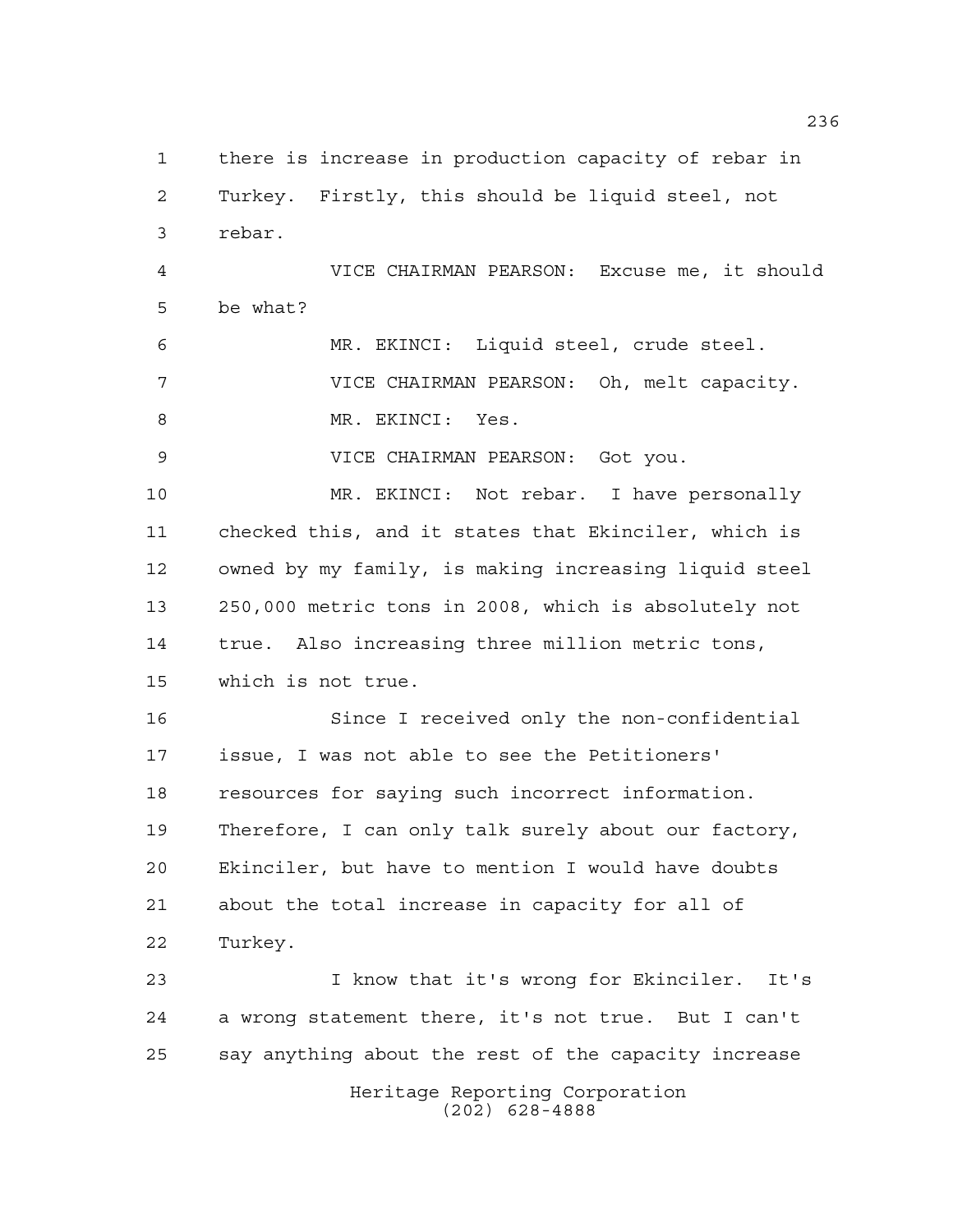that they are mentioning.

 MR. NOLAN: But we believe, as a general proposition, the Petitioners have greatly exaggerated the capacity increases that they have represented to the Commission. The one problem that I have is that I cannot share the source for any of that with the clients, because it's been treated as confidential. I've shown them the numbers, and they go it's not possible they can be that high. They're not that high. VICE CHAIRMAN PEARSON: Are Respondents in a position to provide estimates based on Turkish sources that perhaps -- MR. NOLAN: We will provide estimates from Turkish sources on production capacity. VICE CHAIRMAN PEARSON: Obviously you know far more about what's happening in Turkey's market for rebar and all steel production than we do. And so to the extent, to an industry association or through government assistance, I know there can be competitive questions, anti-trust questions with firms talking to each other about these things. So I don't encourage you to violate any laws. But I do encourage you if possible to provide us with information that would give us as much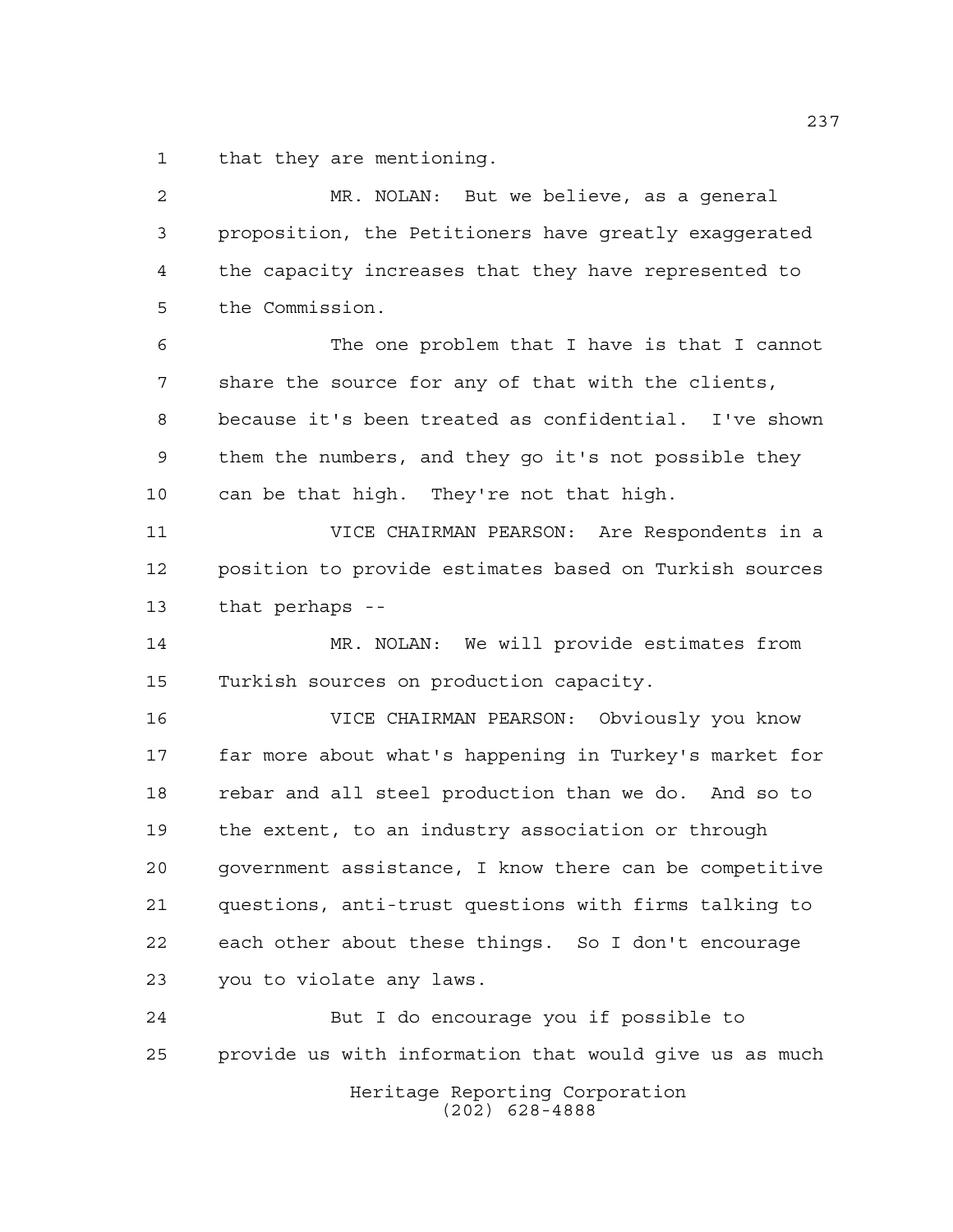detail as possible regarding rebar. And if there's some other information about other steel capacity that would help put it in context, that also would be fine. MR. NOLAN: We'll be happy to address that in the post-conference brief, post-hearing brief. VICE CHAIRMAN PEARSON: Okay. And then if you have any estimates of protected future capacity, so that we would be able to understand or to have a perspective on the Petitioners' projected additions to capacity, that would be good. MR. NOLAN: We'd be pleased to. VICE CHAIRMAN PEARSON: So how far into the future, Mr. Sukan, is your plant capacity currently committed? Or Mr. Ekinci, whichever. If this is confidential, you could answer it post-hearing. You had indicated you had the possibility to tie up your capacity for one or two years, and you chose not to do that. So I'm just curious, how far is your capacity committed now? Is it December, February? MR. EKINCI: November, end of November. So we have about 40, 45 days fully booked. VICE CHAIRMAN PEARSON: And are you discussing on an ongoing basis the possibility for sales beyond that?

Heritage Reporting Corporation (202) 628-4888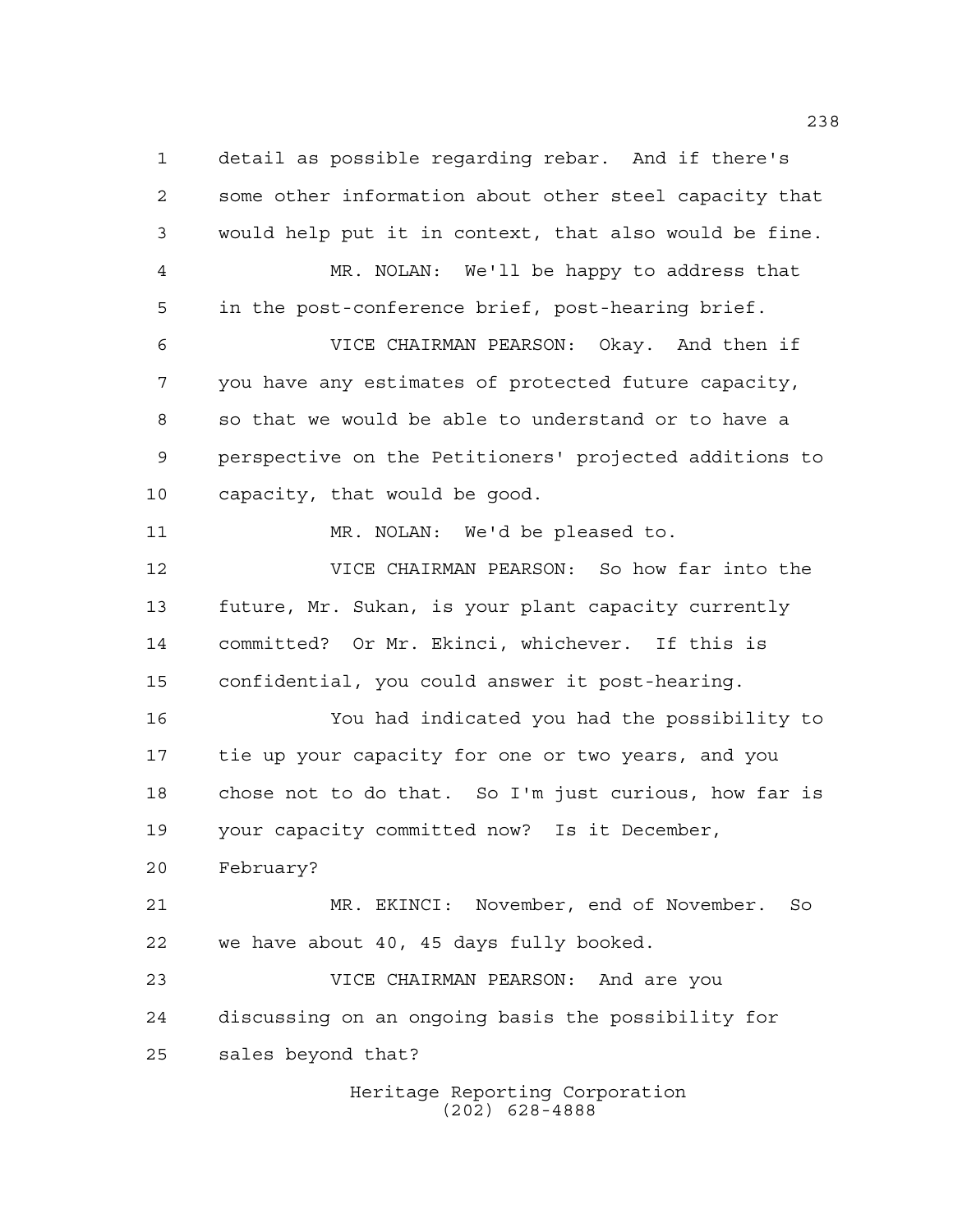1 MR. EKINCI: Of course, of course.

 VICE CHAIRMAN PEARSON: And do I understand correctly the testimony that at this point you see no shortage of potential customers to buy in November and forward?

 MR. EKINCI: No. As I said, the stocks that is mentioned is two million tons in Dubai, is actually about one million tons, which is told to me two weeks ago by our customer in Dubai. And when you think about the customer saying this, he should be exaggerating also since he wants to play chicken, yes. He wants to bring the price down.

 So one million tons, which is about less than two months of inventory for them. So they have to come back and buy more material by the end of this month for sure.

 We are already discussing in selling to other markets like, as I said, Romania, Saudi Arabia, and other markets in the region. And we're waiting for them to come back. Actually, we are already talking to them, and we will be fixing the price some time soon.

 VICE CHAIRMAN PEARSON: As you manage the business on an ongoing basis, how far out in advance do you like to have your plant committed?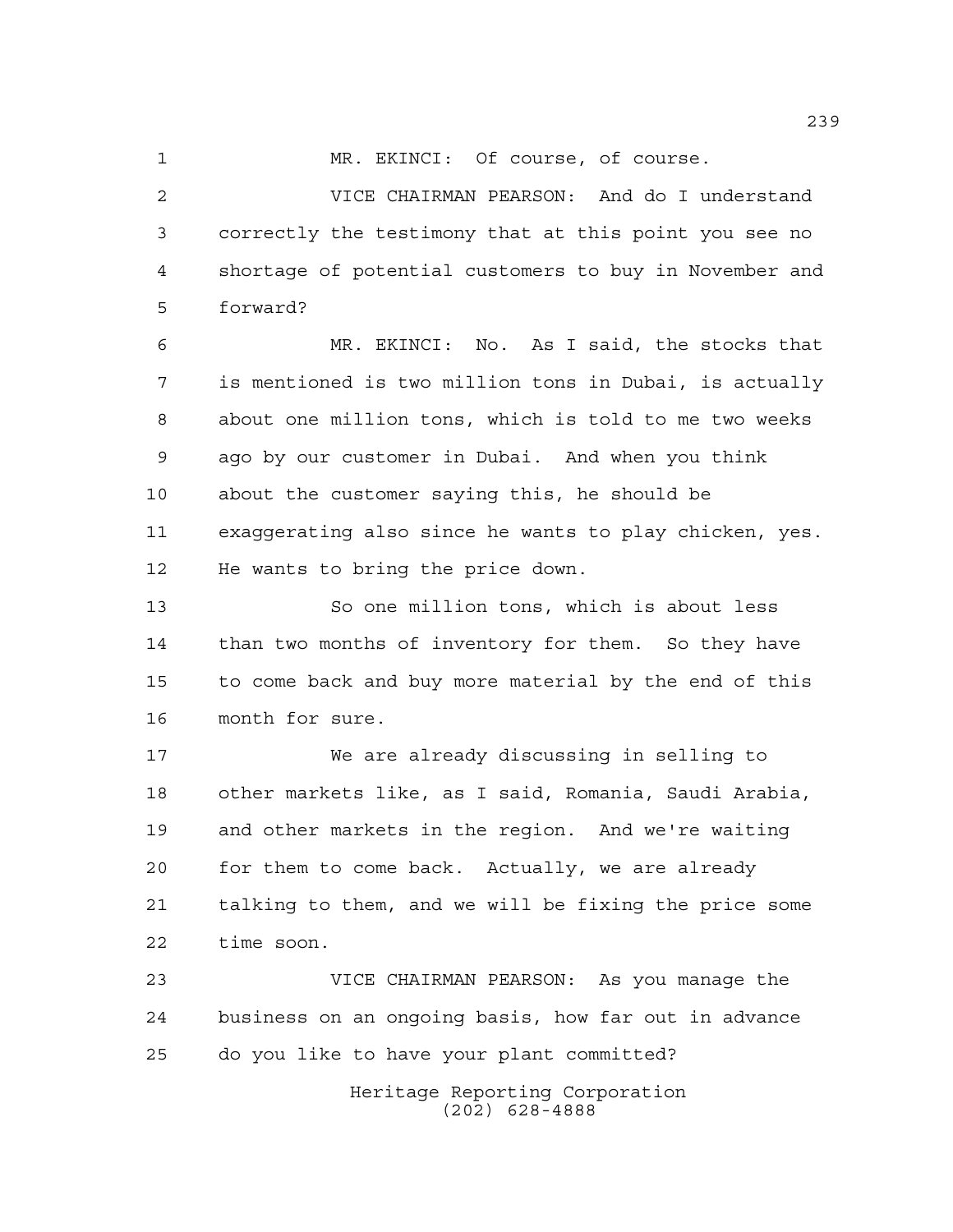MR. EKINCI: As far as how much inventory or contract of scrap we have. We don't want to take the risk.

 VICE CHAIRMAN PEARSON: Okay. So you try to match it up fairly closely, what you have priced for scrap versus what you can sell in finished product.

MR. EKINCI: Yes, exactly.

 VICE CHAIRMAN PEARSON: It appears to me that Turkish producers and exporters have devoted a considerable amount of time and energy with the U.S. Department of Commerce to obtain reduced duties or zero duties.

 I'm wondering whether Turkish firms have implemented accounting systems that allow them to monitor whether individual sales to the United States would be priced at levels that would likely be determined by the Department of Commerce not to be dumped. That was kind of a long question. Did it make sense, Mr. Nolan? Okay.

 MR. NOLAN: Well, I'll let you guys answer it, because you're the ones in the business. I think it's fair to say that the lawyers have done their level best to instruct them on how to ensure a non- dumped sale is taking place. Because when you're trying to get three zeroes in a row to get revoked,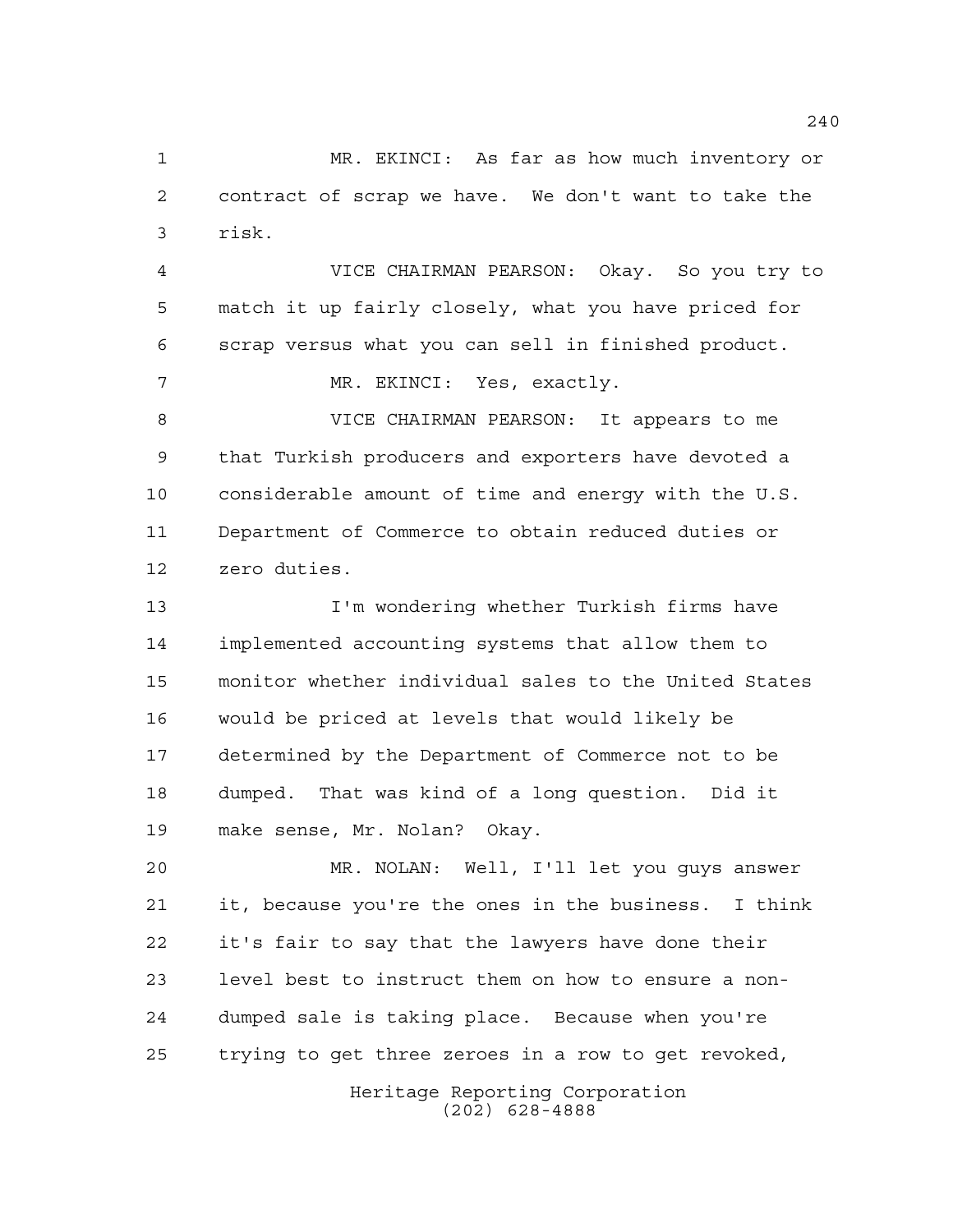you don't want to screw it up by having a hiccup.

 And we have, our firm is represented in Colakoglu and Kinshular, Ekinciler, and Kaptan, and Egichelek. Most of the companies say they're getting zeroes. There's a method.

 VICE CHAIRMAN PEARSON: You know, getting a zero margin from Commerce does not happen by accident. It's done as a very conscious process.

 MR. NOLAN: It's not been hard. Because with prices so high, it's really hard to find anybody dumping anything any more. Let's just say greater care is taken to make sure that there is relative balance in the market. And that's not going to cease whether this order is here or goes away, because those have been built into their systems now.

 VICE CHAIRMAN PEARSON: Okay. And when you say built into their systems, and perhaps the producers would wish to speak to this, but is it part of the accounting system? The cost accounting for the plant that helps to determine a minimum sales price into the United States?

 MR. EKINCI: We just follow the market. There is no exactly how we do it or what we do. We calculate everything, and we know how much we can sell to our domestic market. And we see the prices, and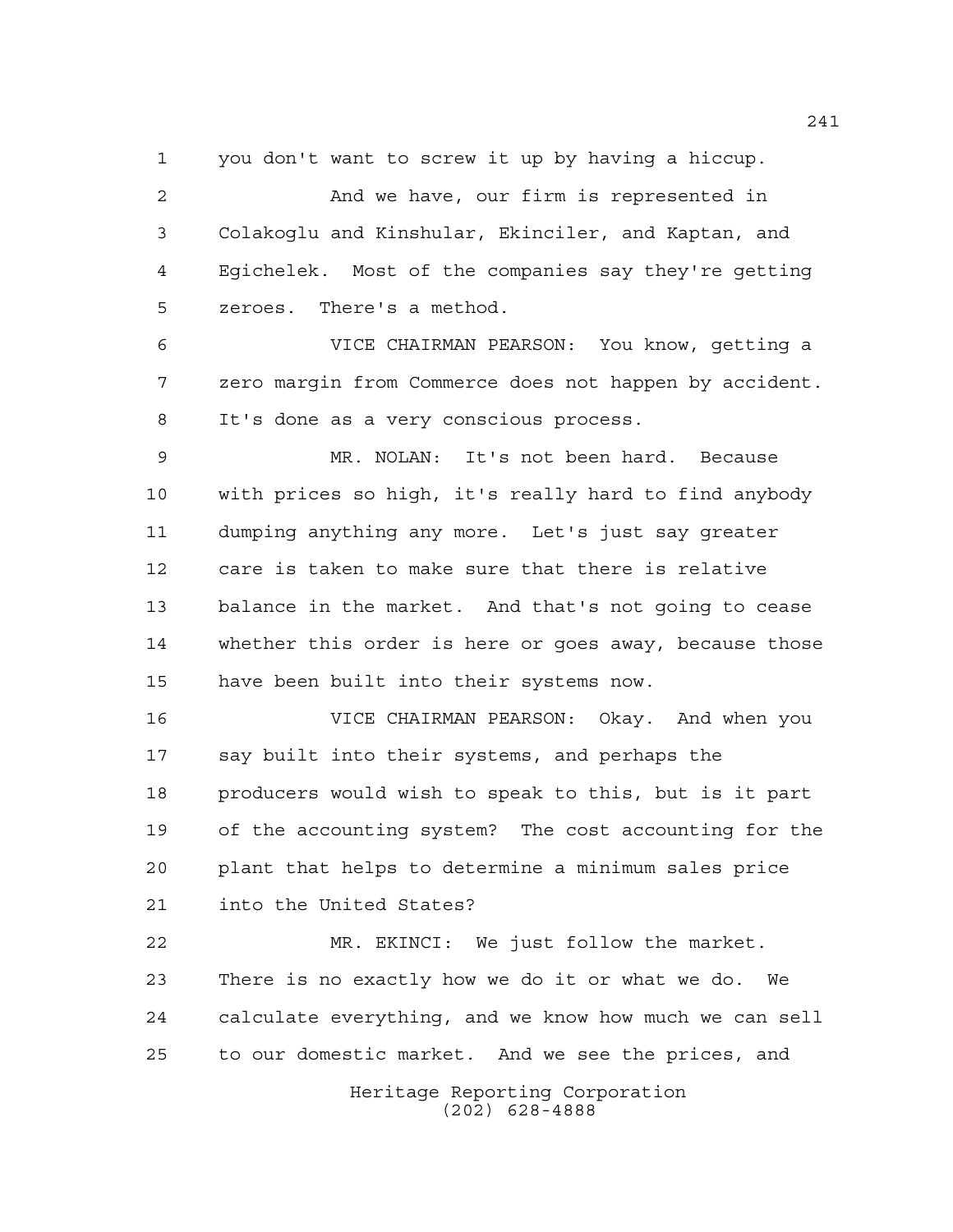that's it. I mean, there's no exact particular thing to do. And accounting system, I'm not very familiar with the accounting system.

VICE CHAIRMAN PEARSON: Mr. Sukan.

 MR. SUKAN: It's simple. First I have to say we never, ever sold to U.S. any dumped material as far as I know. What we do to securitize this, we buy scrap and we know our costs. Seventy percent of our total cost is scrap costs, as you may know. And then we know the sale price to U.S.

 There's always, there should always be a gap. If there's no gap, why should I go and sell U.S.? And it should be a sufficient, sufficient gap between the cost and the sale price. Otherwise we will not sell to the United States.

16 So one by one, we monitor the sales before we do the contracts. Accordingly, we do contracts and we sell U.S.

 VICE CHAIRMAN PEARSON: Okay, thank you very much. My time has expired, so I may come back to this in the next round.

Thank you, Madame Chairman.

CHAIRMAN ARANOFF: Commissioner Okun.

 COMMISSIONER OKUN: Thank you, Madame Chairman. And I join my colleagues in welcoming all

Heritage Reporting Corporation

(202) 628-4888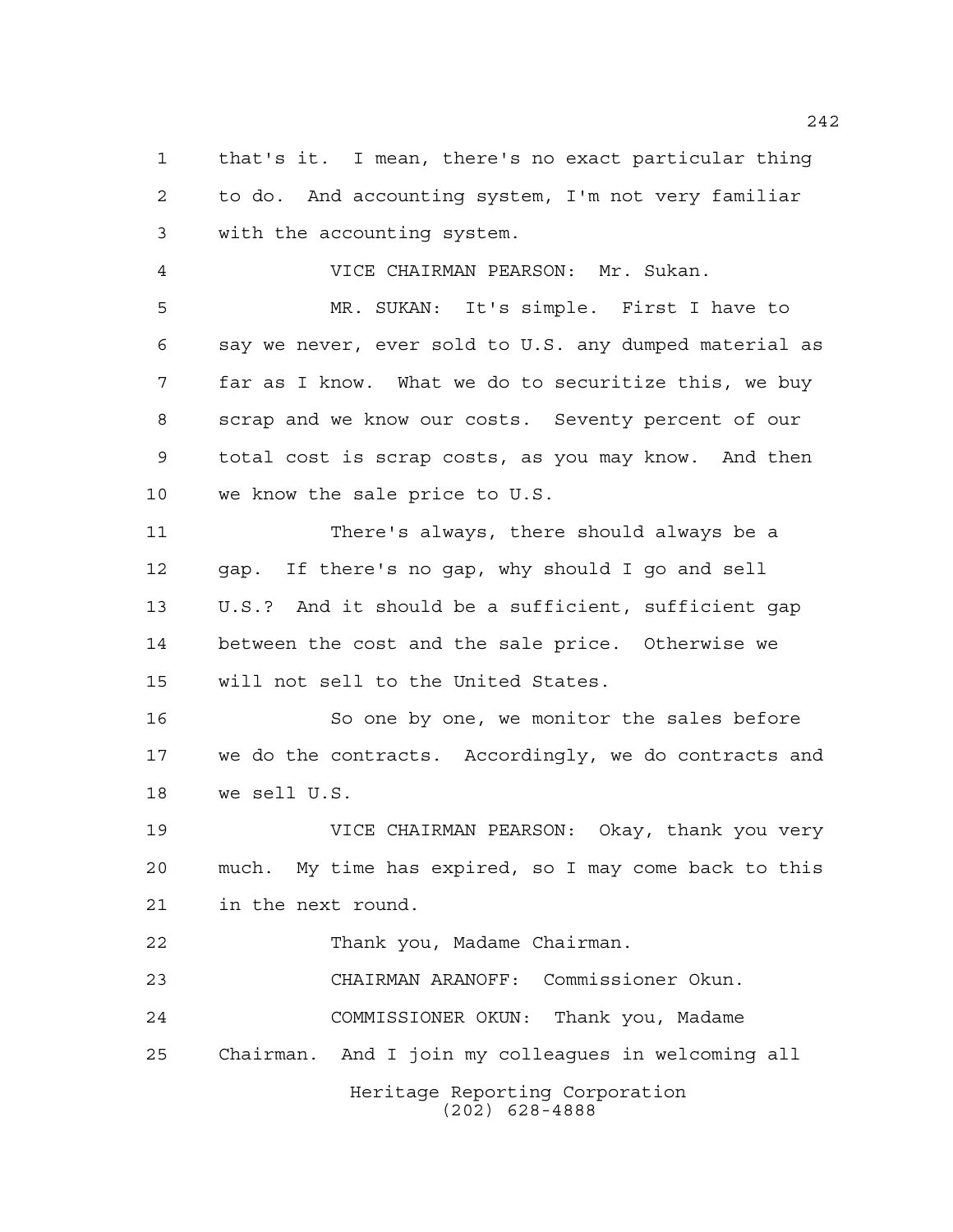of you here this afternoon. We very much appreciate you who have traveled a particularly long distance to be with us. And the government officials, I welcome you, as well. It's very helpful to have input here. In response to my colleagues' questions

 you've had and in your testimony, you've had an opportunity to talk a little bit more about where you see demand in the Middle East. So I want to turn to the supply side in the Middle East.

 But before I do, I just want to reiterate a point that Commissioner Pinkert had made with respect to the impact of the oil prices on demand in the Middle East. And perhaps as you're looking for things post-hearing, and I think maybe Dr. Morici will be looking for this as well, whether the IMF takes that into account when looking at demand production for these countries. It seems to me I recall that they look at those things, but maybe there will be some additional information you could provide to help us understand the demand forecast, current demand forecast for the Middle East.

 Then on the supply side, I know you've presented a lot of information about these projects. The Petitioners put in a great deal in their, a number of articles in their brief and in their exhibit with

> Heritage Reporting Corporation (202) 628-4888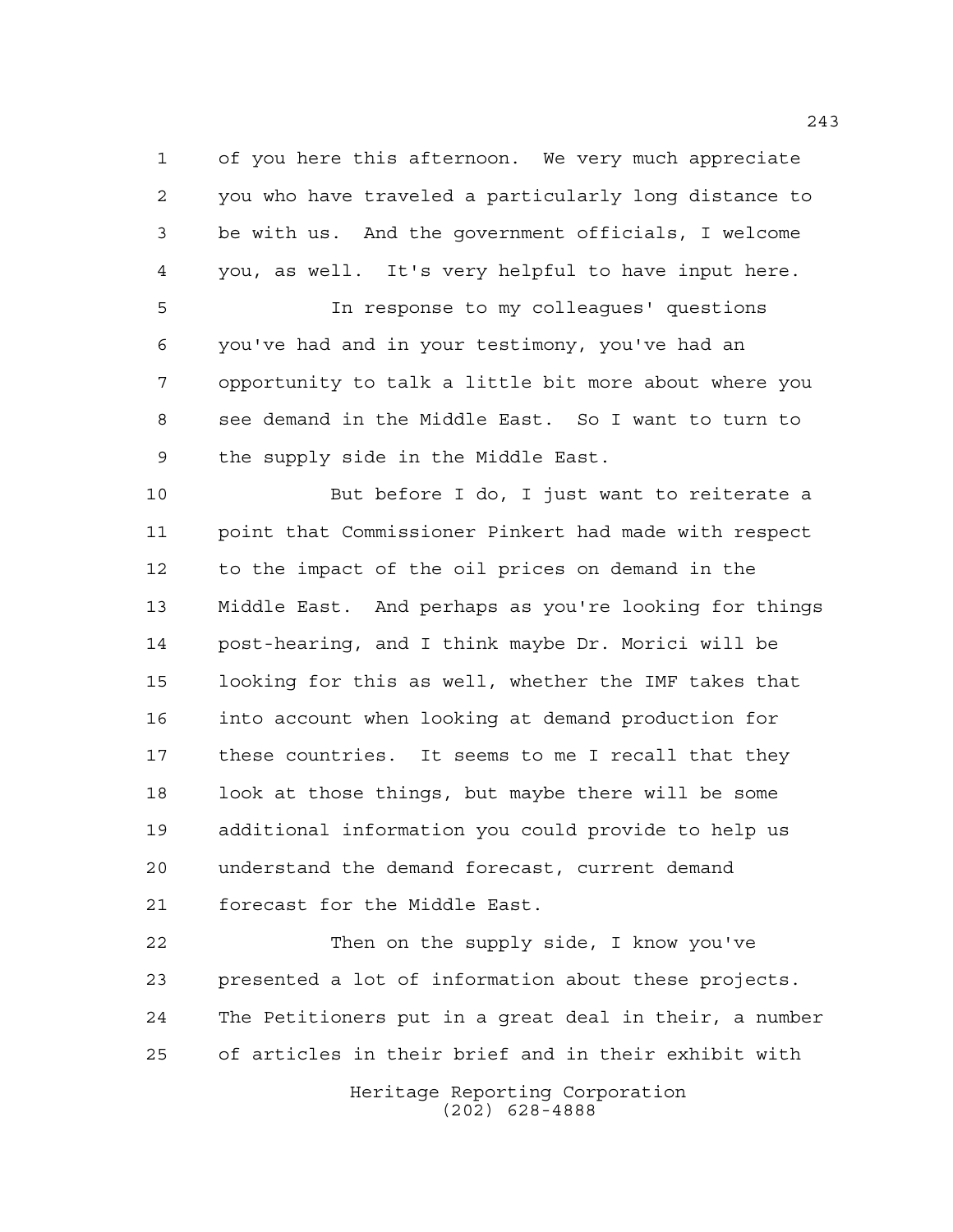respect to capacity projections, supply projections for the Middle East.

 And I wondered if you had any additional information, specific information on projects that have come on line in '07, '08, or that are projected to come on line; or whether you take issue in particular with, you know, this chart in the presentation today.

 MR. NOLAN: Okay, they want me to start. They're shy, I'm not.

 We take issue with Petitioners' statements and the material they put in. If you look hard enough on the internet, I suppose you'll find just about anything represented on any subject on any side. And there are those, there are doom-and-gloom sayers. There are people saying the entire market is locked down.

 I think the fact of the matter is, at least from my perception, that the global financial crisis has impacted everyone. There are individual projects that may be impacted, not in the Middle East mind you, but in other countries. And there are some gloom-and- doom sayers in the Middle East that say well, it's going to happen here where things are going to be put on hold, too. But that's completely contradicted by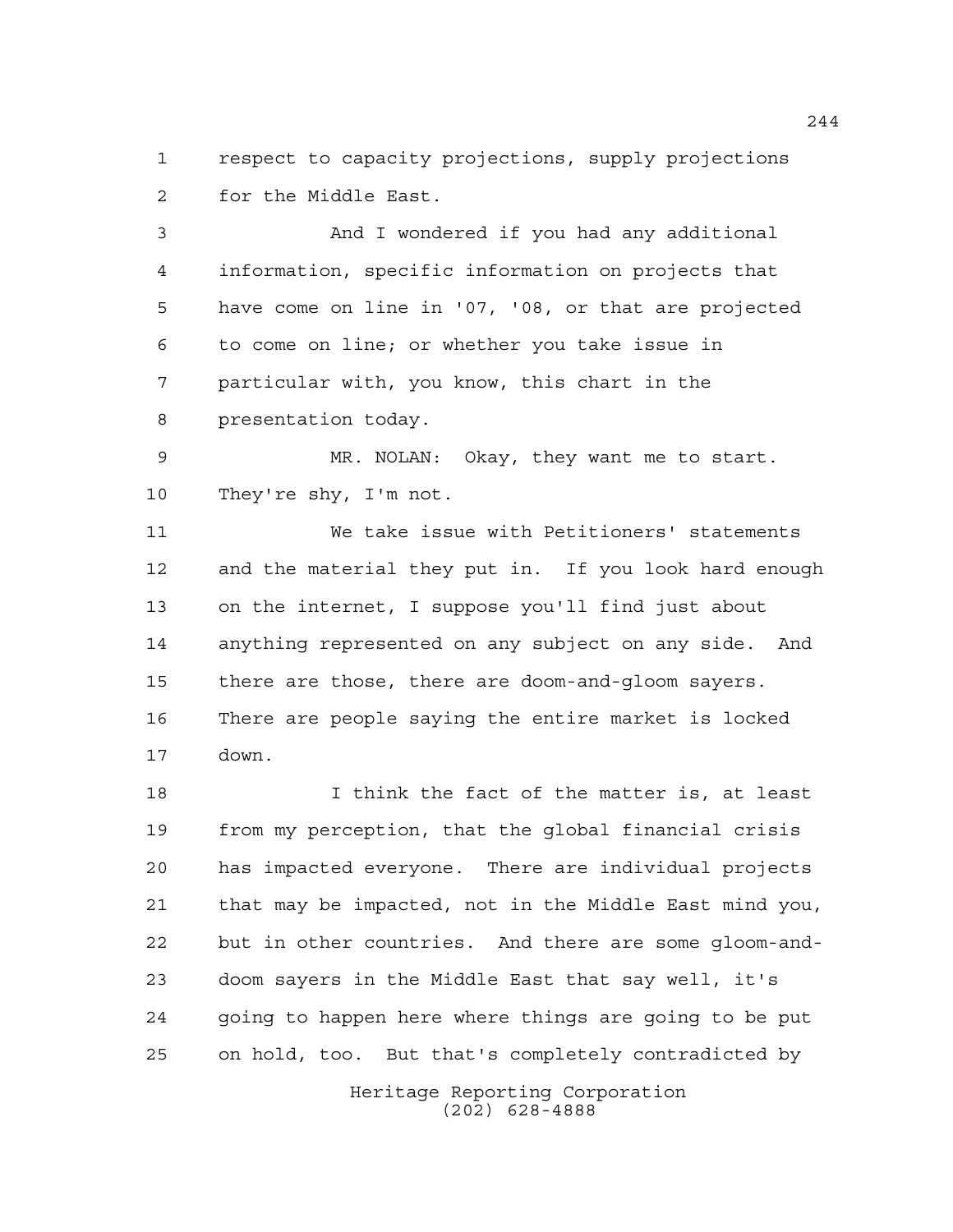other evidence on the record.

Heritage Reporting Corporation (202) 628-4888 As we said earlier, Dubai just announced a \$95 billion new project. Now, why would they do that the week or the month after the financial crisis comes, if they don't believe they've got the wherewithal to build it? 7 The projects that we illustrated today, half of those are still ongoing right now. I don't think they're just going to stop and walk away from them at this point. They're in the middle of a completion phase; those will be completed. 12 I just don't buy the notion that the train has run off the tracks in the Middle East, and demand is going to dry up like the desert there. There's too much investment there, there's too much money in that part of the world, and we're still paying three dollars a gallon for gasoline. And that money goes into the petrol dollar coffers. Those economies are wealthy, and they are embarked on a long-term, decades-long infrastructure development project. I do not think a blip in the market, either up or down, is going to have a material impact on that. COMMISSIONER OKUN: Okay. Well, and obviously the staff will continue to collect data. And there are, of course, certain forecasters that the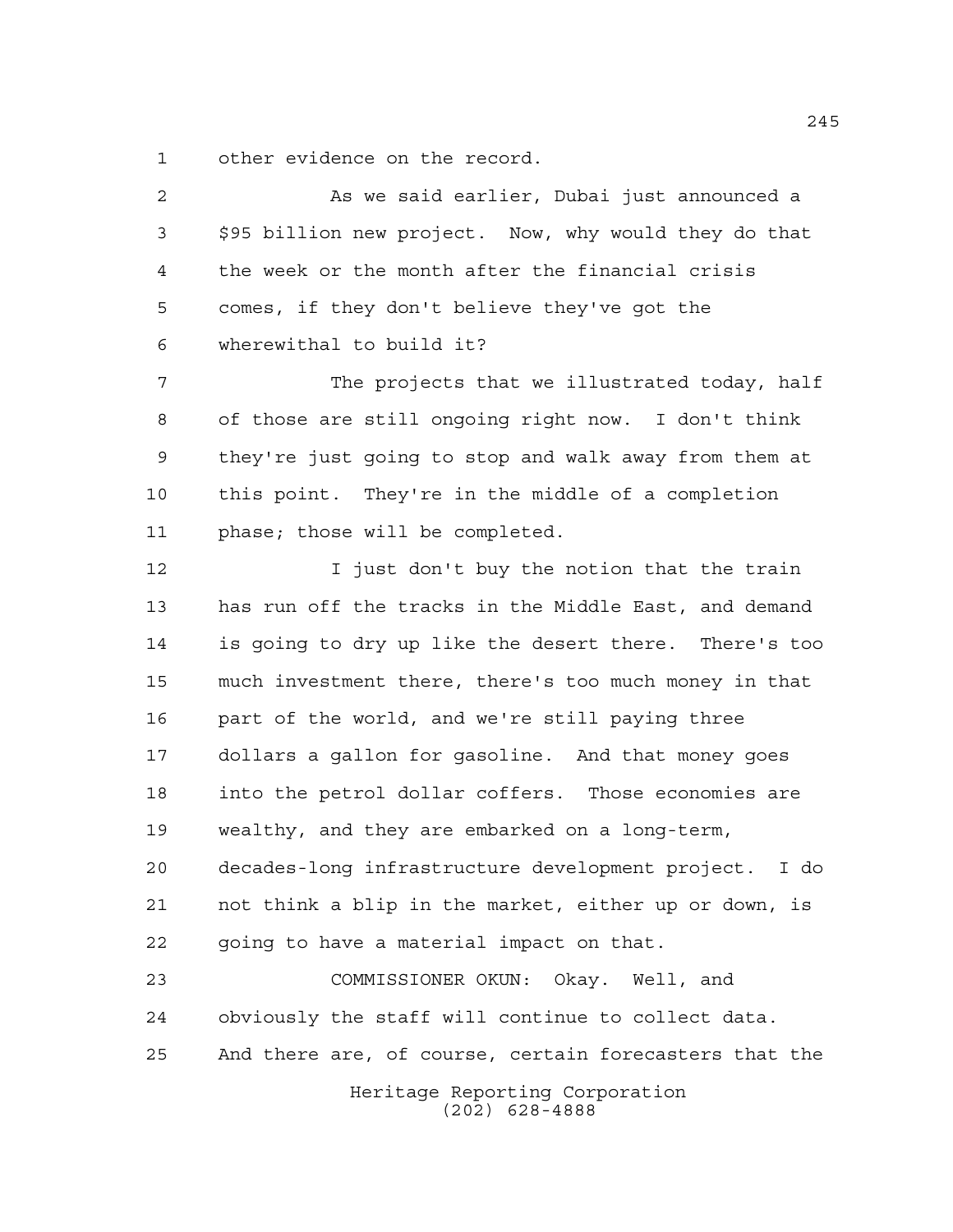industry looks to. So if there's information --

 again, I'm not looking for the anecdotal. But if there's other information coming from respected forecasters that would indicate, either on the supply side or the demand side, that support your view, I'd appreciate that for post-hearing.

 I was also curious from Mr. Ekinci or maybe Mr. Ulu as well, whether, for your company, Mr. Ekinci, whether you have any internal documents where you project rebar demand. Because you know, the other thing is, I mean, I understand building non- residential, I understand the drivers for rebar. But I was also curious whether you have any kind of more refined projections on if they're announcing a, you know, X-billion-dollar building, what that translates to.

 Because I think, Mr. Sukan, you had used some figure to say a six-figure, a six-story building translates into X number of rebar. So I was just wondering if there was anything that you produce internally that you could share with us, to help us better understand how you see, how you judge demand. MR. EKINCI: I will put that in the post-hearing, also.

Heritage Reporting Corporation (202) 628-4888 COMMISSIONER OKUN: Okay, that would be very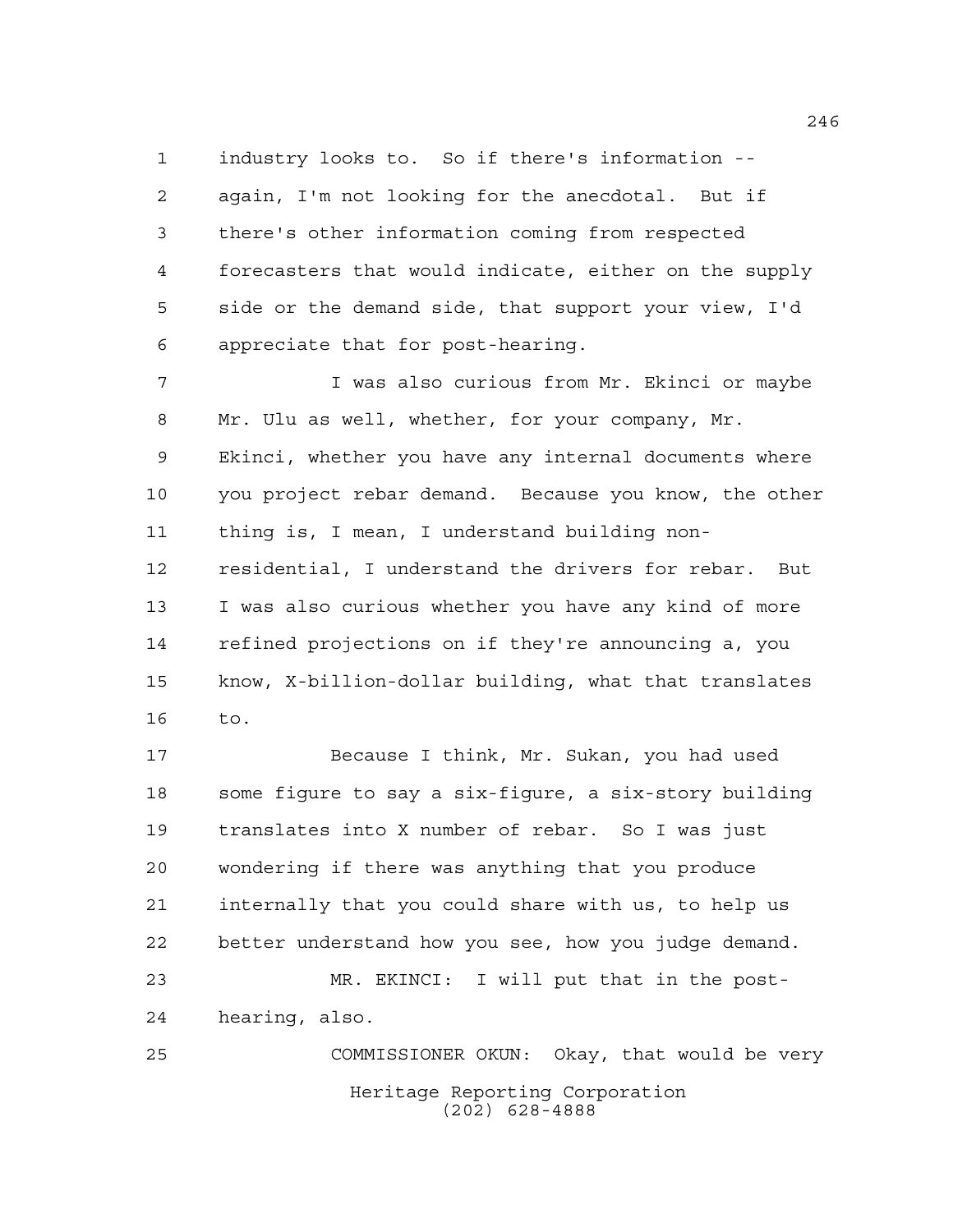helpful.

Heritage Reporting Corporation (202) 628-4888 Then I know that you have commented with respect to Chinese rebar, they're not certified, or maybe one company is certified, and therefore they're not as competitive in the market as you are. I didn't know if you could comment specifically on the Petitioners' point about the, you know, the reports that they included, that the two million tons of rebar sitting on the dock and the article from the steel business briefing indicating that there's a lot of Chinese product over there, and it's affecting the market. MR. EKINCI: Chinese product was sold when we were selling our material between \$1,400 and \$1,500. Chinese product is always, I repeat, always less than the Turkish rebar price by \$100. Right now they're correct, there are some Chinese materials sitting at the dock, because they're not preferred as much as the Turkish material. And they're probably rusty right now, not blue, which is also very important for the buyers in Dubai. COMMISSIONER OKUN: Okay. I appreciate those further comments on that, then. Mr. Nolan, I'll put this to you. I know that you had stated in your comments that, I guess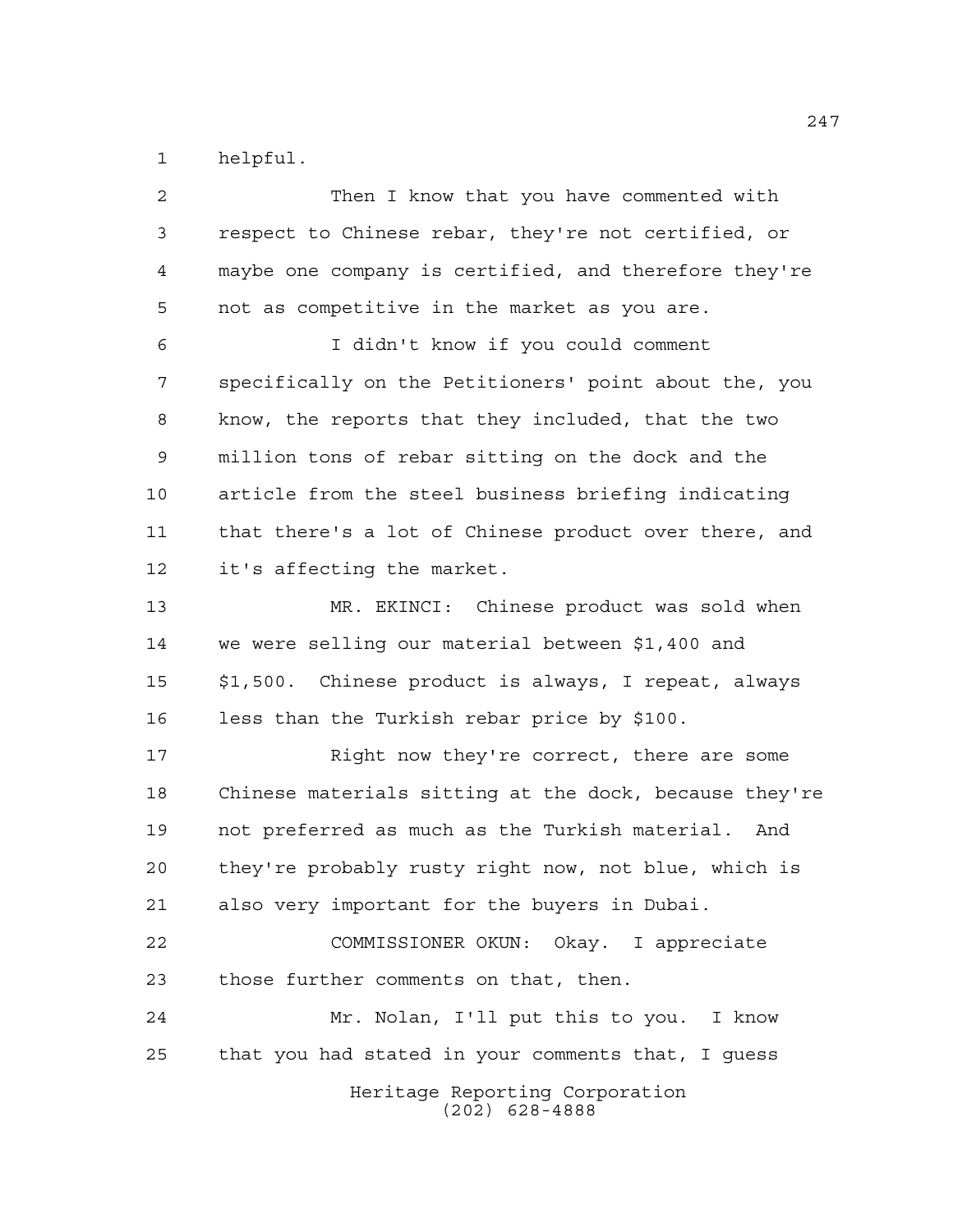saying that we ought to be looking at the information that's collected on the record, and the Petitioners are now saying, you know, because this information happened after the record, that what you should be paying attention to.

 And I guess just as a legal matter -- I mean, obviously this is a counterfactual analysis. It is forward-looking, you know. In my mind we are, in sunset reviews, looking to the future. And therefore the closer I get to the future to see some data, it seems like it should be more relevant to my analysis.

 So I wanted to have you expand on that, because, you know, we're asking for the interim period data. Are you saying that you think as a legal matter we should not be looking at that, for purposes of the sunset analysis?

 MR. NOLAN: No, I'm not saying that as a legal matter, because I don't think, I think you are correct; it's a forward-looking process. That sunset review has to be, by definition, forward-looking, so you're trying to gather data.

Heritage Reporting Corporation My concerns are severalfold. Number one, the staff has done a wonderful job, a very comprehensive look at the industry for a five-year period. You're going to get selective data in a

(202) 628-4888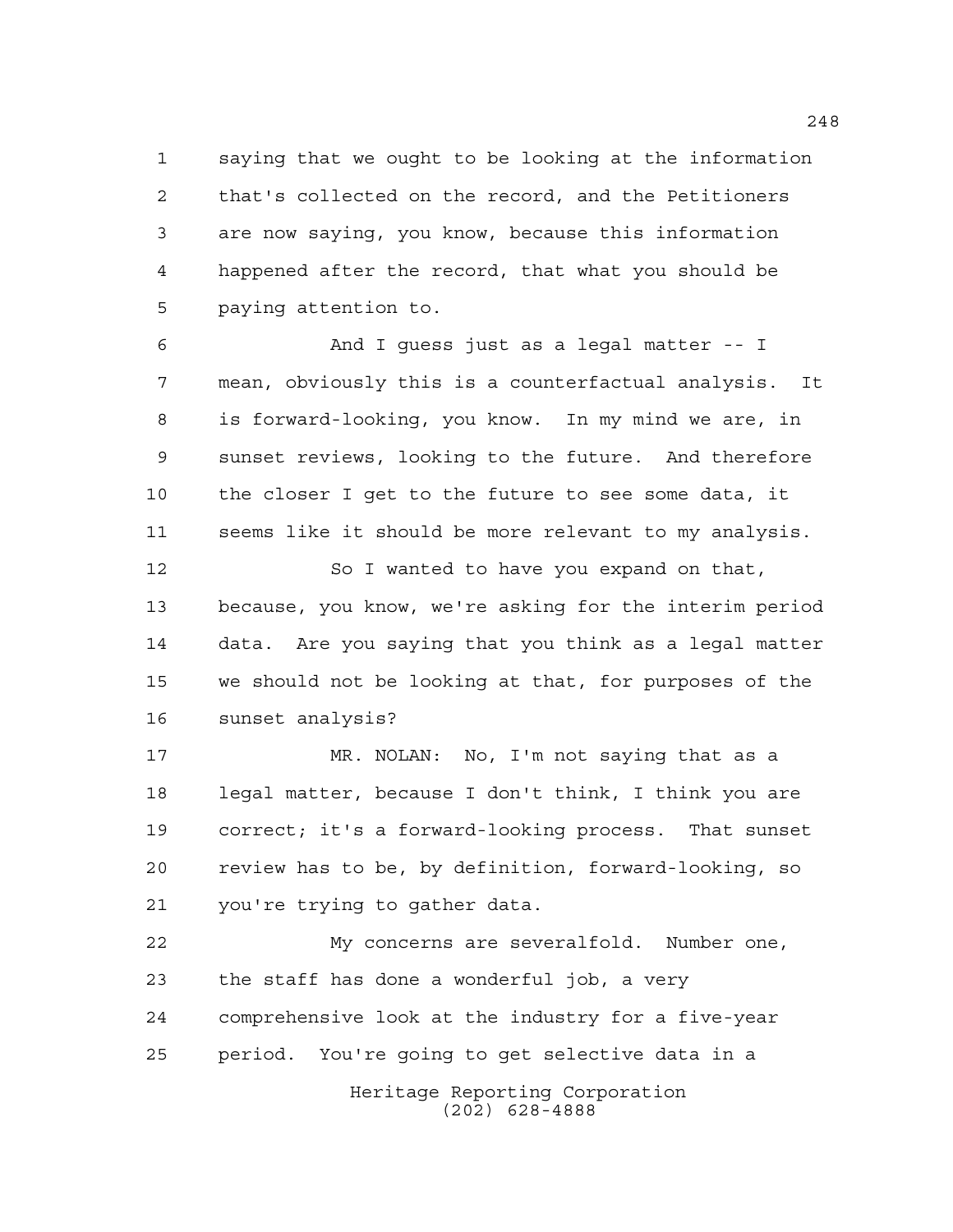fairly short period of time based on what people really want you to see, not necessarily what the staff will generate, although they'll do their best, I'm sure, to generate more data for you on a more current basis. But there will be biases in the data. Whatever we give you, whatever they give you will have a bias in it. And I think ours is correct, by the way, but I'll let you be the judge of that.

 But we may not has as complete data as you want. And we may not be as complete as the Commission has come to expect for a reasoned, complete, factual- laden decision. Because we're working off of, as you said, anecdotal evidence right now. And we're working off of a heck of a lot of speculation.

 I heard the word "speculation" about 100 times this morning from the Petitioners. We speculate a deep recession. We speculate demand is going to collapse. We speculate, we speculate. Very little hard evidence.

 It's like sitting on quicksand right now, because you're making a decision about the future impact of this order, and whether it should go away or not. And you're basing it on shifting sands right now if you spend too much time focusing on what's happening today.

> Heritage Reporting Corporation (202) 628-4888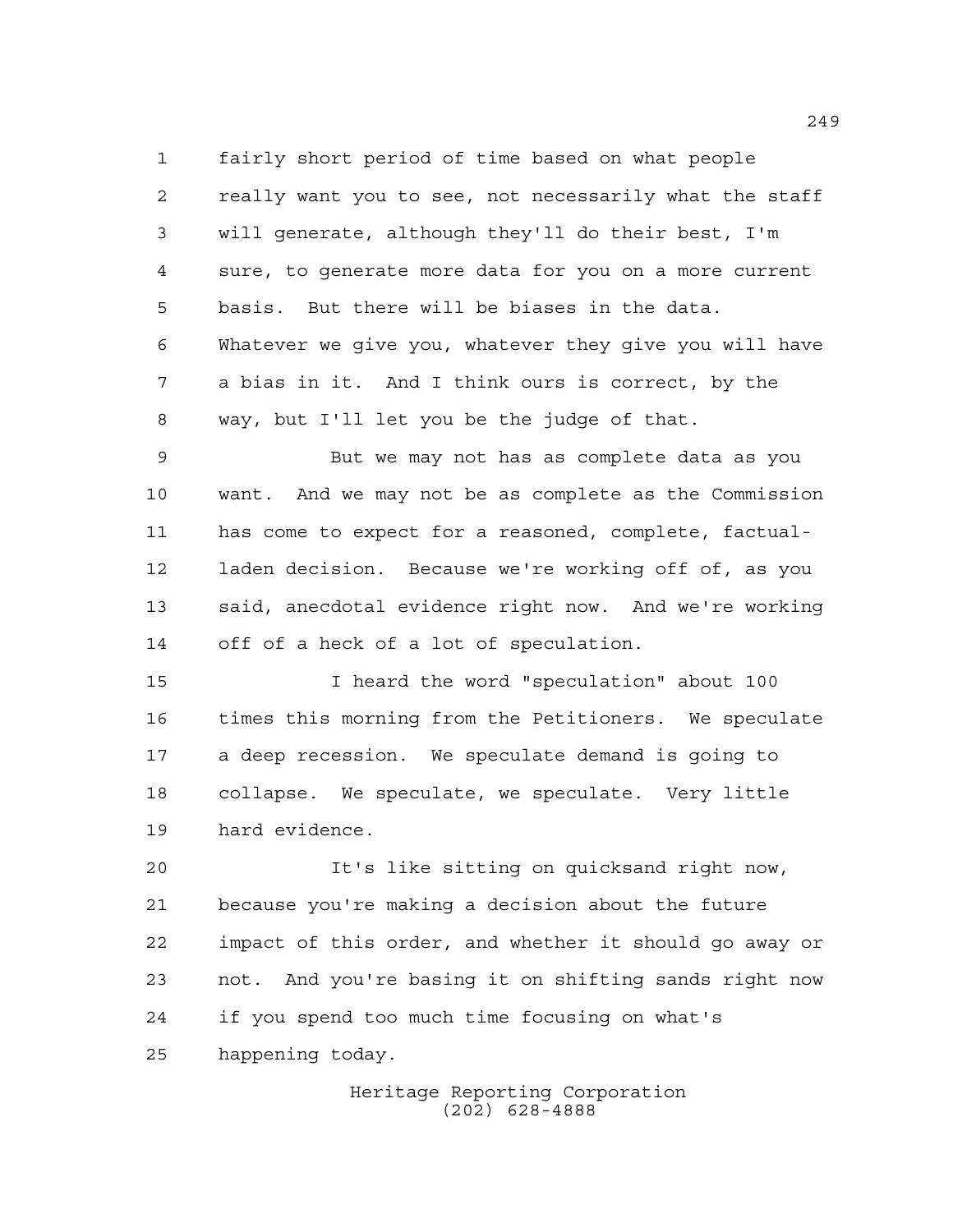Because honestly, we're in a financial crisis the likes of which we've never seen before. It's really hard to predict what's going to happen in a month from now. It may be, God willing, the government and the Congress and everybody gets their act together, we get the interventions in place; and yes, economic activity will have declined somewhat, but we'll be in a much better, stable environment.

 Businesses hate instability, and right now we're about as unstable an economic environment as you can tell. And if you start making predictions or 12 judgments based on what's going on right now, whatever we do, it's probably going to be wrong.

 So I would suggest, I'm not saying -- COMMISSIONER OKUN: We often feel that when we're looking at these sunset cases, but me in particular. My yellow light is on, but let me ask you one thing I've been thinking about.

Heritage Reporting Corporation You had talked about that the frozen credit impacted exporters as well as where they might be looking. And I wondered if maybe you could expand on this post-hearing. But when I arrived at the Commission in 2000 it was on the heels of the Asian financial crisis. The Asian financial crisis, in my view, there was a huge alteration in trade flow. So

(202) 628-4888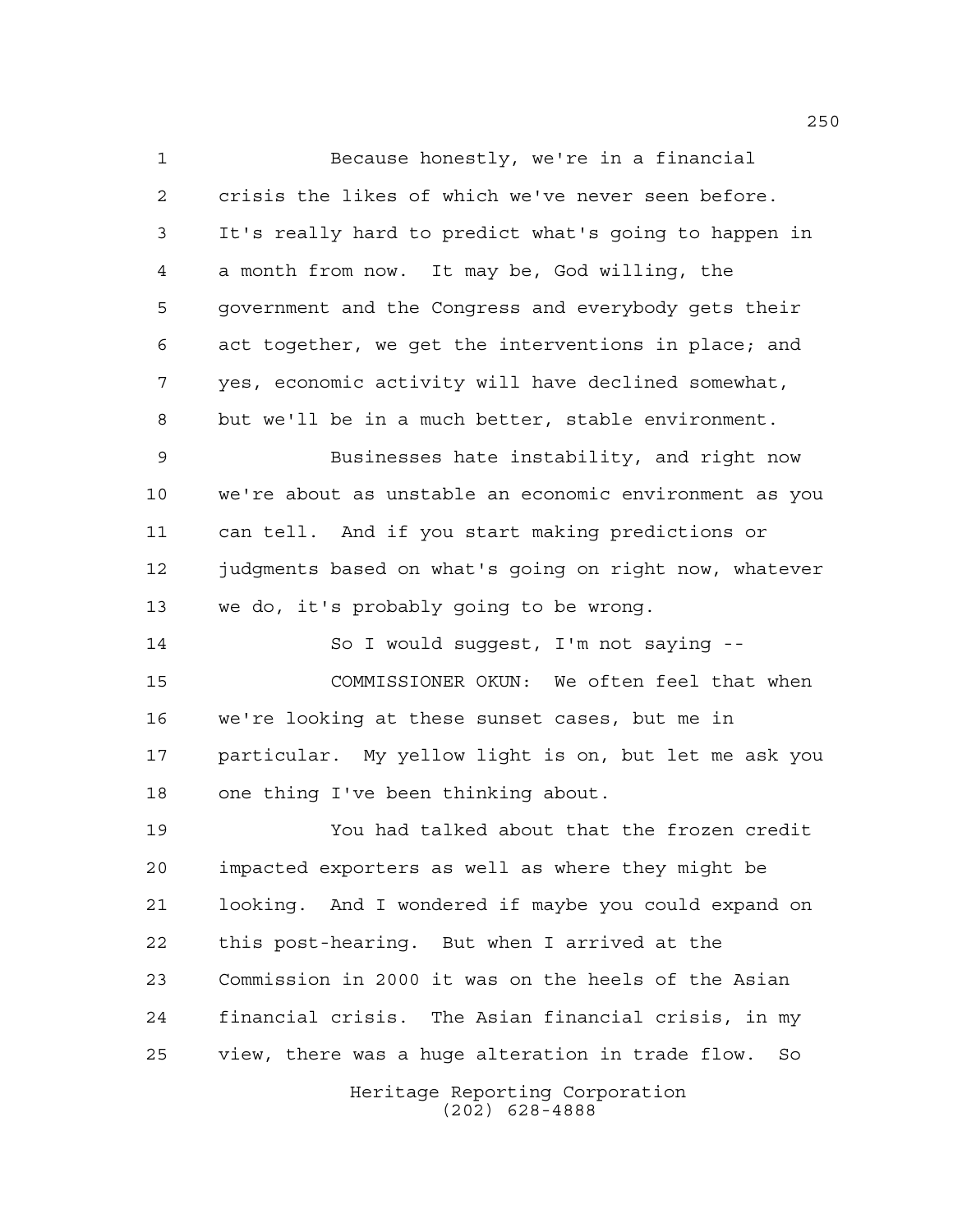it may have been selling someplace, but they went other places.

 Do you think that, are there things that you can point to that indicate to you that this particular crisis would not impact trade flows because of the difference in the particular crises? MR. NOLAN: Oh, that's a tall question. COMMISSIONER OKUN: I know. My light has come on, so I can come back and give you a minute to think about it. I'll ask you when I come back.

 MR. NOLAN: Yes, I appreciate that. That's going to take some thought.

 CHAIRMAN ARANOFF: Commissioner Lane. COMMISSIONER LANE: Good afternoon. I, too, want to welcome all of you to this hearing this afternoon.

 Mr. Sukan, I want to start with you. You 18 said in your initial testimony that your company stopped shipping rebar to the United States in March of 2008. Why did you stop then? And how much were you shipping at that time?

Heritage Reporting Corporation MR. SUKAN: We used to sell to -- COMMISSIONER LANE: Could you speak a little bit closer to your microphone? I'm sorry. MR. SUKAN: Of course. We used to sell to

(202) 628-4888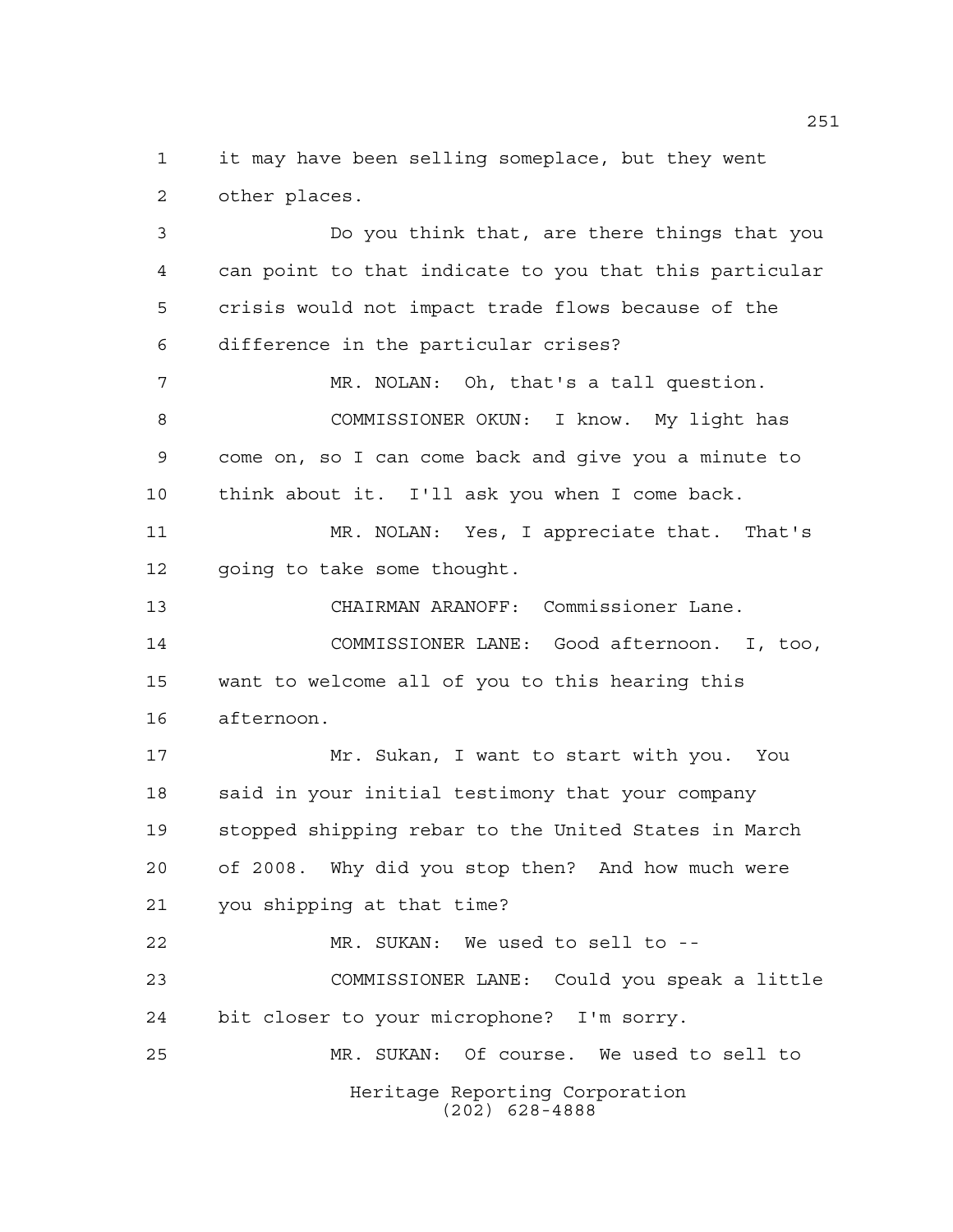Heritage Reporting Corporation markets where the purchasers paid best prices. Since the United Arab Emirates market and the whole Middle East markets are paying the best price all in 2008, and we have well-established relations with them, we sold all of our material almost to those countries. That's why we didn't ship any for U.S. after March 2008. COMMISSIONER LANE: Okay. If I understood you correctly, when you stopped in March shipping to the U.S., you shipped almost all of your production to the Middle East. MR. SUKAN: Right. COMMISSIONER LANE: Where did you ship the rest of it? MR. EKINCI: Well, besides Dubai you mean, Middle East? COMMISSIONER LANE: Well, he said he shipped almost all of his production to the Middle East. And so I'm just asking, where did the rest of it go? MR. SUKAN: Okay, I'll finish, then you go. We always have to sell 10 to 15, 10 to 20 percent of our production to domestic markets. It's almost compulsory for us to do that. Otherwise, we lose ground in our own market. COMMISSIONER LANE: Okay. And can you tell

(202) 628-4888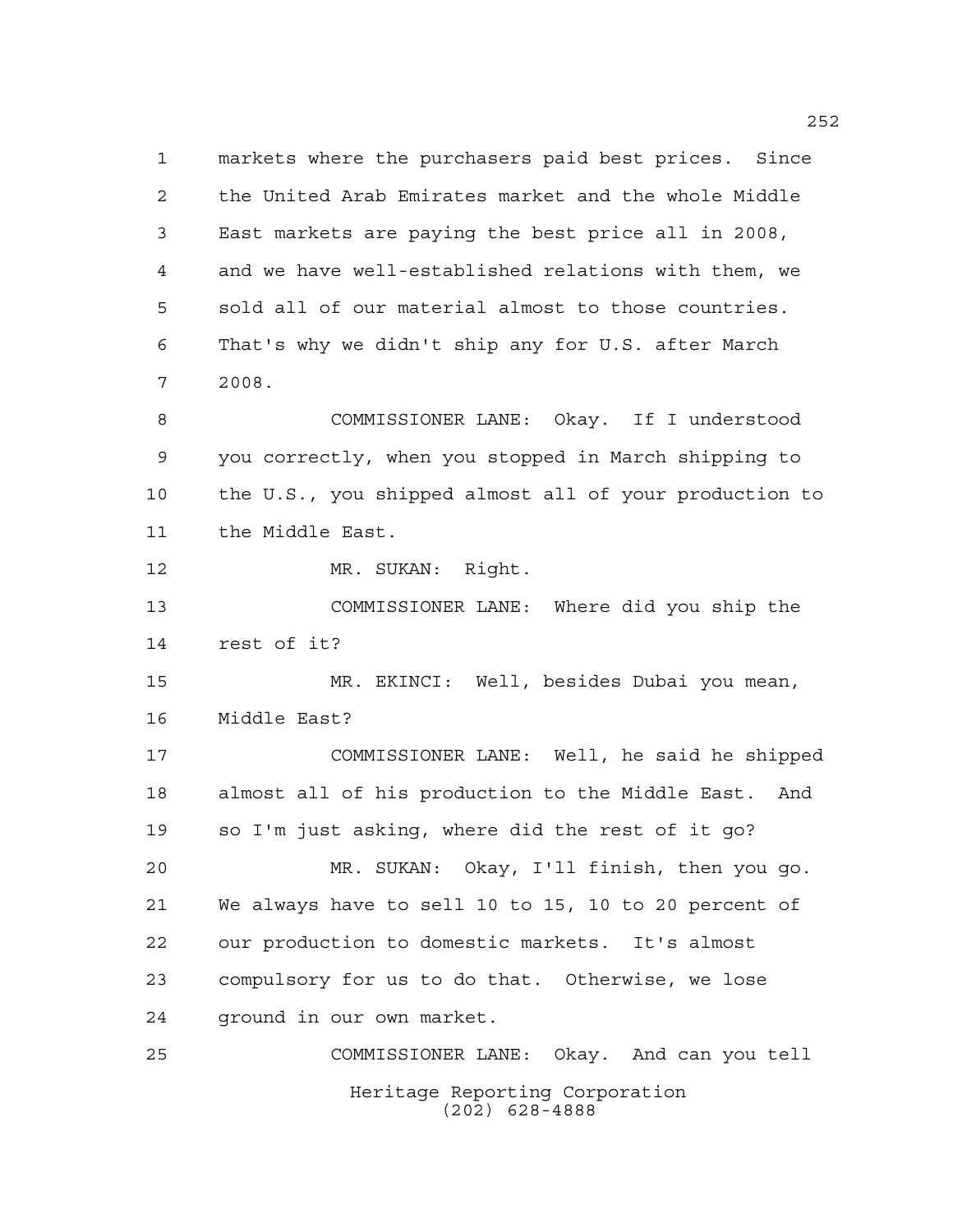Heritage Reporting Corporation (202) 628-4888 me, either now or in the post-hearing, how much of that production, how much you were sending to the United States that you then shifted to the Middle East? MR. SUKAN: Ma'am, this will be advised to you in the post-hearing brief, could it be possible? COMMISSIONER LANE: I'm sorry, I didn't understand what you said. (Pause.) MR. NOLAN: They would like to do that confidentially. COMMISSIONER LANE: Okay, thank you. Now, Mr. Nolan, this is a question for you. You have quoted from various steel executives in your presentation. One of the charts that you put up on the screen was a quote from Mr. Busse, Chairman and CEO of Steel Dynamics. His comments projecting a good third and fourth quarter were made about three months ago. Given recent developments in the economy, that is a pretty old statement. Are you aware of any more recent statements from Mr. Busse? And shouldn't we focus on more recent developments and statements of the industry? MR. NOLAN: Well, clearly the tone has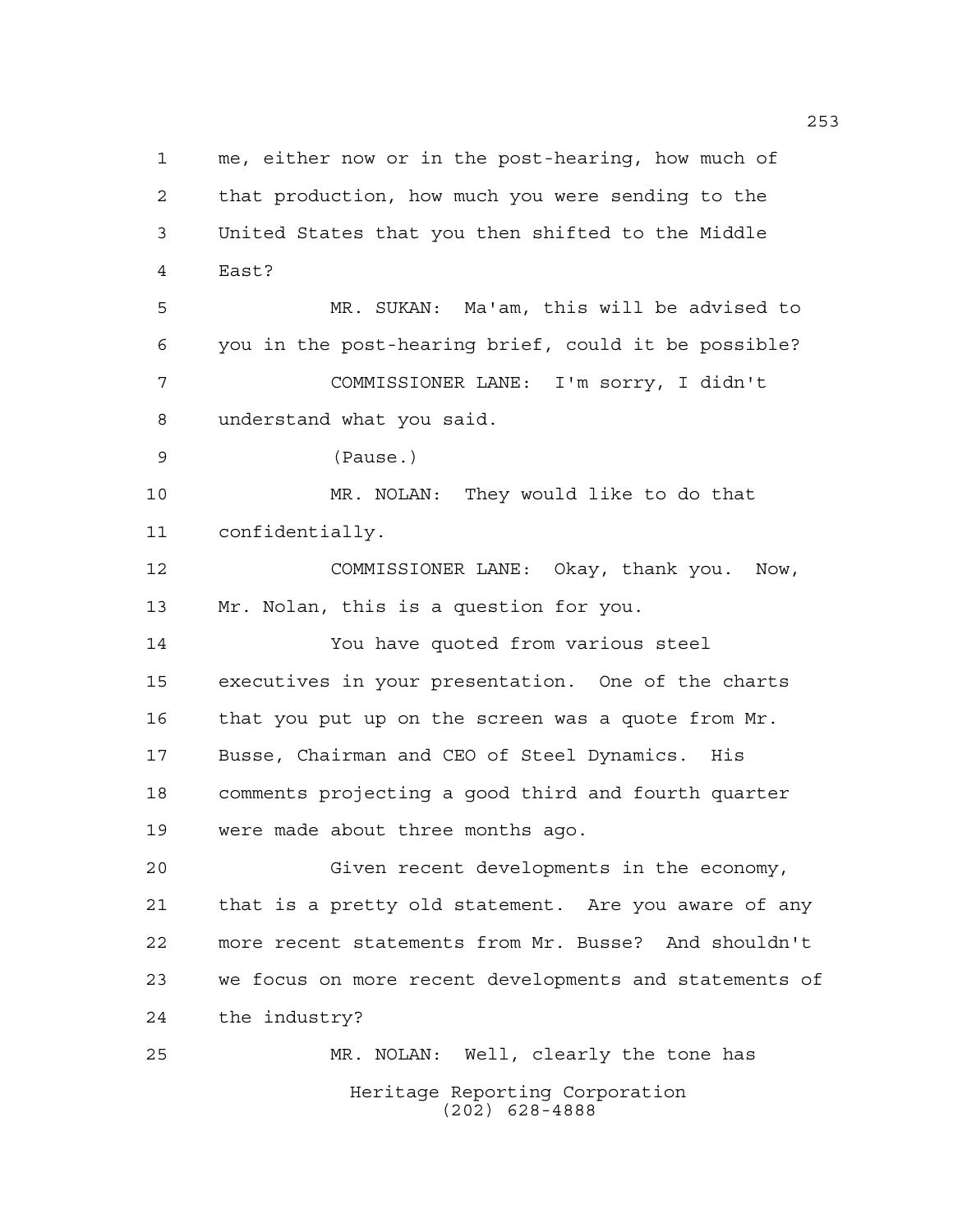changed in the last two months. I would be crazy to say that that hasn't happened. The U.S. industry is a lot more guarded. They're no longer saying they're having record years. There has been a shift in the industry. Whether that shift is a long-term recessionary phenomenon or serious, or is this a short-term phenomenon induced by a credit freeze which has prevented people from completing orders, and basically locked down factories for the duration of the credit crisis, I honestly don't really know. I don't think they know, either.

 But they do know that they can't sell things right now.

 COMMISSIONER LANE: Okay. Let me read what was reported yesterday by Reuters from Steel Dynamics, which said that the third quarter fell far short of the estimates.

 "It was further reported that Steel Dynamics withdrew its 2008 earnings forecast altogether due to a weaker-than-expected third-quarter due to lower prices, and that the company expected a tough fourth quarter. The company was quoted as indicating yesterday that fourth-quarter profits could be half of the third quarter, but declined further to give a specific forecast.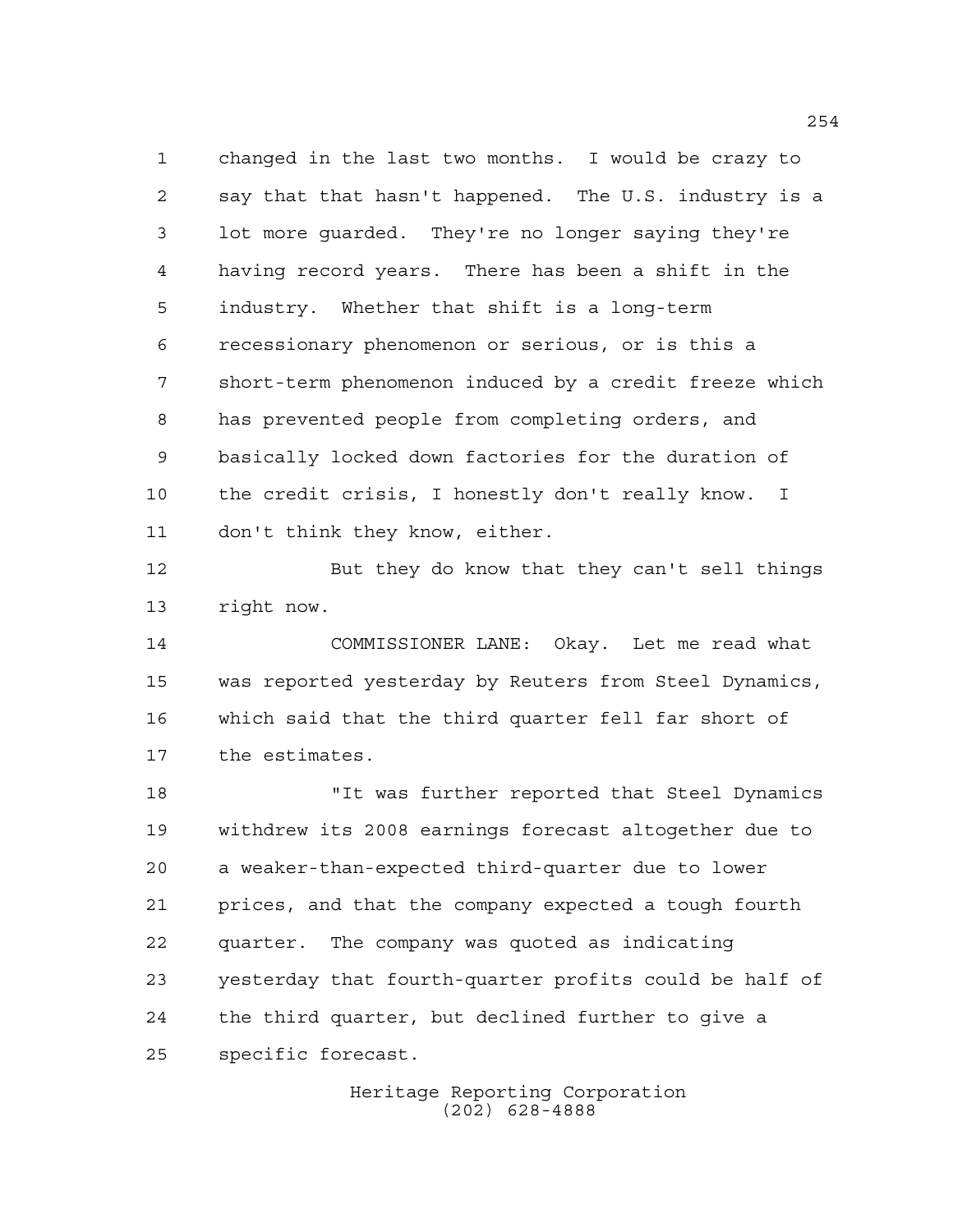"The report concluded that Steel Dynamic's shares dropped 18 percent yesterday after the earnings report."

 Doesn't this latest earnings report from Steel Dynamics indicate that Mr. Busse was just plain wrong in July?

 MR. NOLAN: It does indicate that he was wrong in July, but I think they actually believed that the statements in July were accurate. I don't think anybody in the industry thought in July that we would be where we are right now.

 COMMISSIONER LANE: Okay. So my question to you is, and this is probably going to sound argumentative, isn't it more important that we look at the actual data today, and data going forward, than forecasts that were made several months ago?

 MR. NOLAN: I would say that it is, it should not be given significantly greater weight than what was before. Because --

 COMMISSIONER LANE: No, no, no, no, no. I said actual data, as opposed to forecasts.

 MR. NOLAN: Actual data, yes. But your actual data -- this gets into why this is such a difficult period we're in right now. Because we really don't know what's going to happen.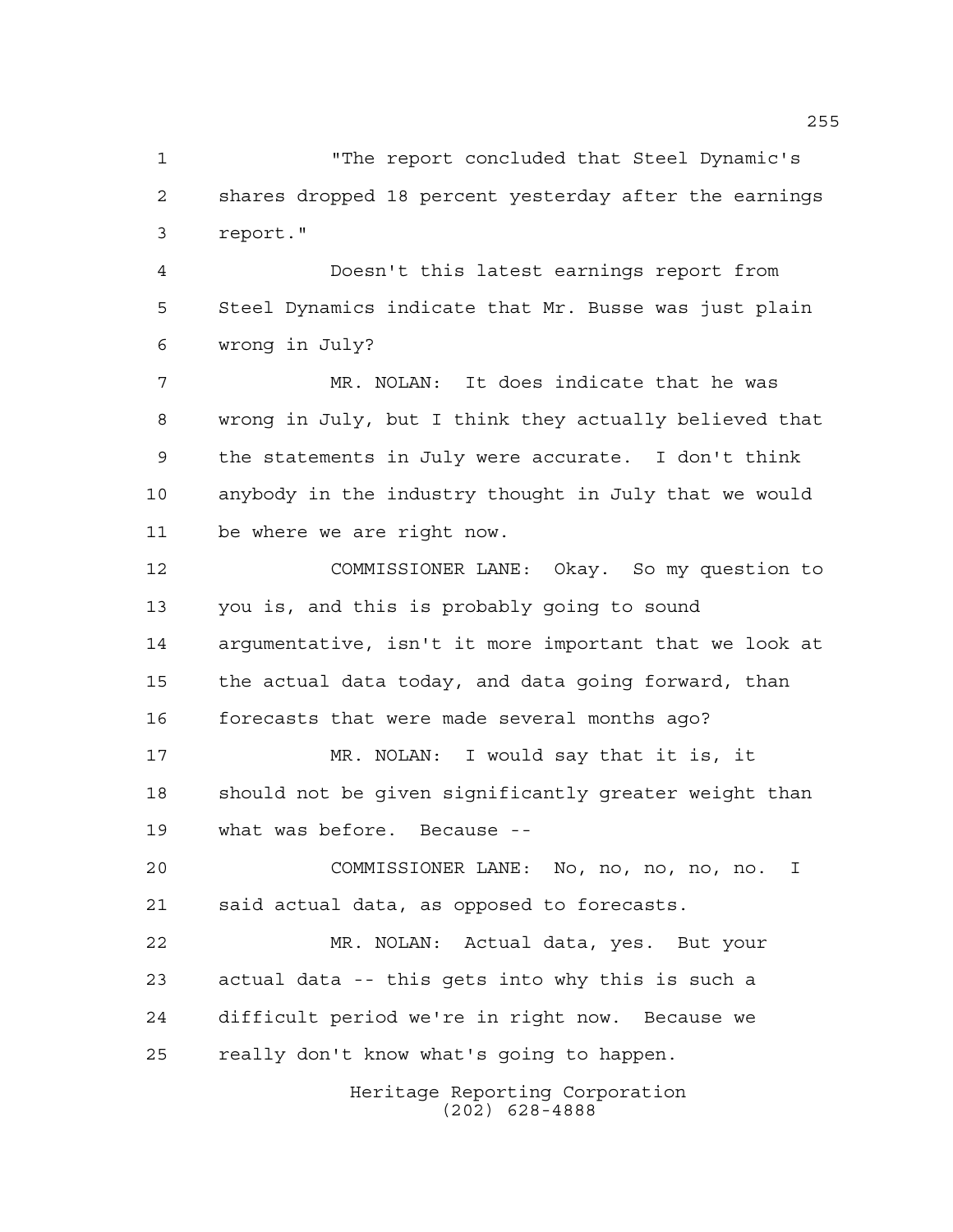They can't give an earnings forecast right now. Do you know why they can't give an earnings forecast? They don't know when the credit crisis is going to get resolved and they can start producing again, and at what level.

 Right now we are literally in a lockdown mode. I'm not sure, I mean, I was fortunate enough -- last week I had to speak in front of the National Association of Steel Pipe Distributors, and a bunch of the steel execs were there. And they're all scratching their heads, pretty mad about the politics, I might add. But scratching their heads about what to do right now.

 Because the problem is until you unlock the credit markets, people aren't buying. It's like freezing the economy all of a sudden.

 I don't, I can't tell you how to predict out of that, and when to predict out of that. I can certainly sympathize with them not being able to give an earnings forecast right now. I wouldn't do it, either.

 COMMISSIONER LANE: Okay. So do you not find some inconsistency in what you're saying, that we're in a complete, a credit freeze? We don't know how long it's going to last. But because of that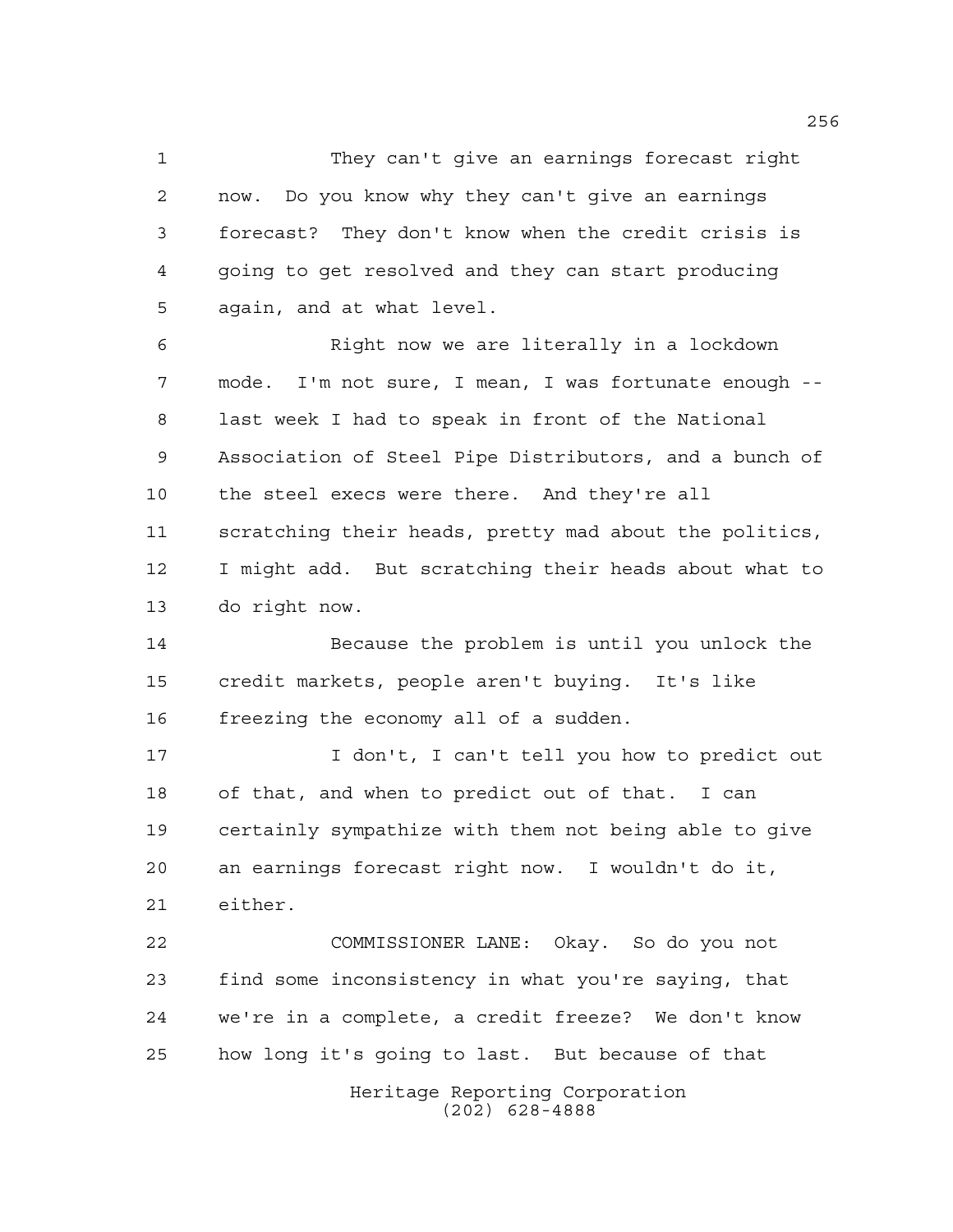uncertainty, I think you're suggesting that we ignore it?

 MR. NOLAN: No, I'm not saying you should ignore it. I'm saying be very careful about how you interpret it.

 Because the interpretation you got this morning is that credit freeze immediately results in a severe recession that's going to last for years. That was the conclusion that was reached. It went straight from credit crisis to long-term recessionary environment, demand is going to fall off the cliff, and we're going to stay in this pattern for a long period of time. Residential construction won't resurge, non-residential construction will be in the tank. You can't even begin to speculate about whether there will be any public works projects to try to improve the economy. None of these things are going to happen. We're going to be, as you said this morning, some of the Commissioners were in doom-and-gloom land.

Heritage Reporting Corporation (202) 628-4888 I'm not saying you can't or shouldn't take that into account, but I think you need to balance this very carefully in your deliberations. Because there's a couple of things that are missing in this. One, the credit crisis doesn't tell us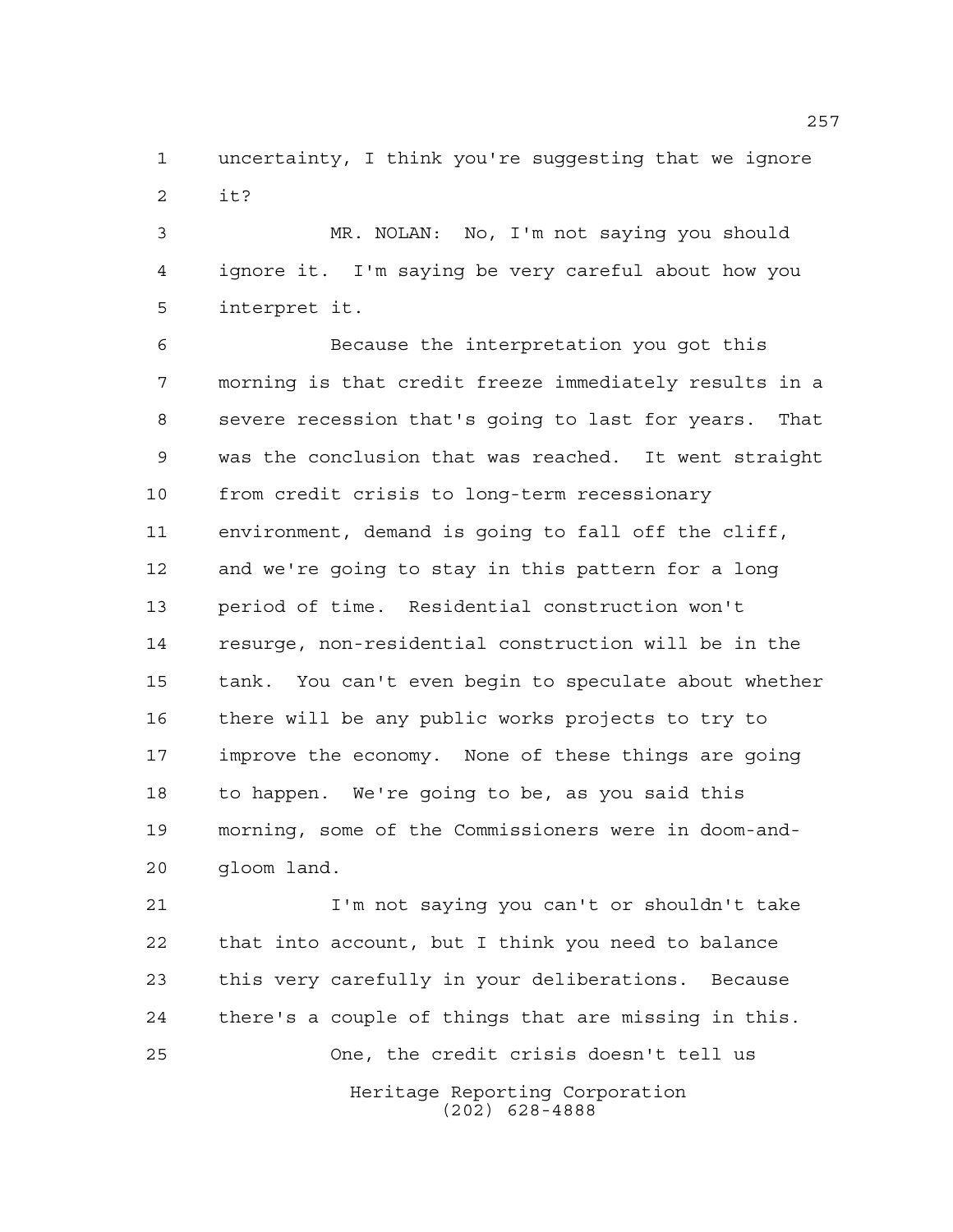what's going to happen six months from now. Suppose we are able to get our act together, and hope we do, by the end of November. What happens then? How bad is it going to be? I can't tell you, the economists can't tell you.

 But the short-term phenomenon, the credit crisis we're in right now is exactly that. It's an interruption in the market. And I wouldn't project out from that in saying that's going to result in a severe recession, which then is going to cause rebar from Turkey to come into this market.

 Even if you accept that the recessionary environment is upon us, or that the credit freeze is going to induce much harder times for people, you still have to make a leap of faith here. You have to say that because of that recessionary environment, demand is down; Turkey is going to start shipping into this market. There will be increased imports, and those increased imports will be done at dumped prices.

 How do you get there? There's nothing on the record that supports even beginning to suggest past the point of a recessionary possibility.

 COMMISSIONER LANE: Okay, let me ask you a question. You had an exhibit here of \$32.8 billion in construction contracts awarded at the end of 2007.

> Heritage Reporting Corporation (202) 628-4888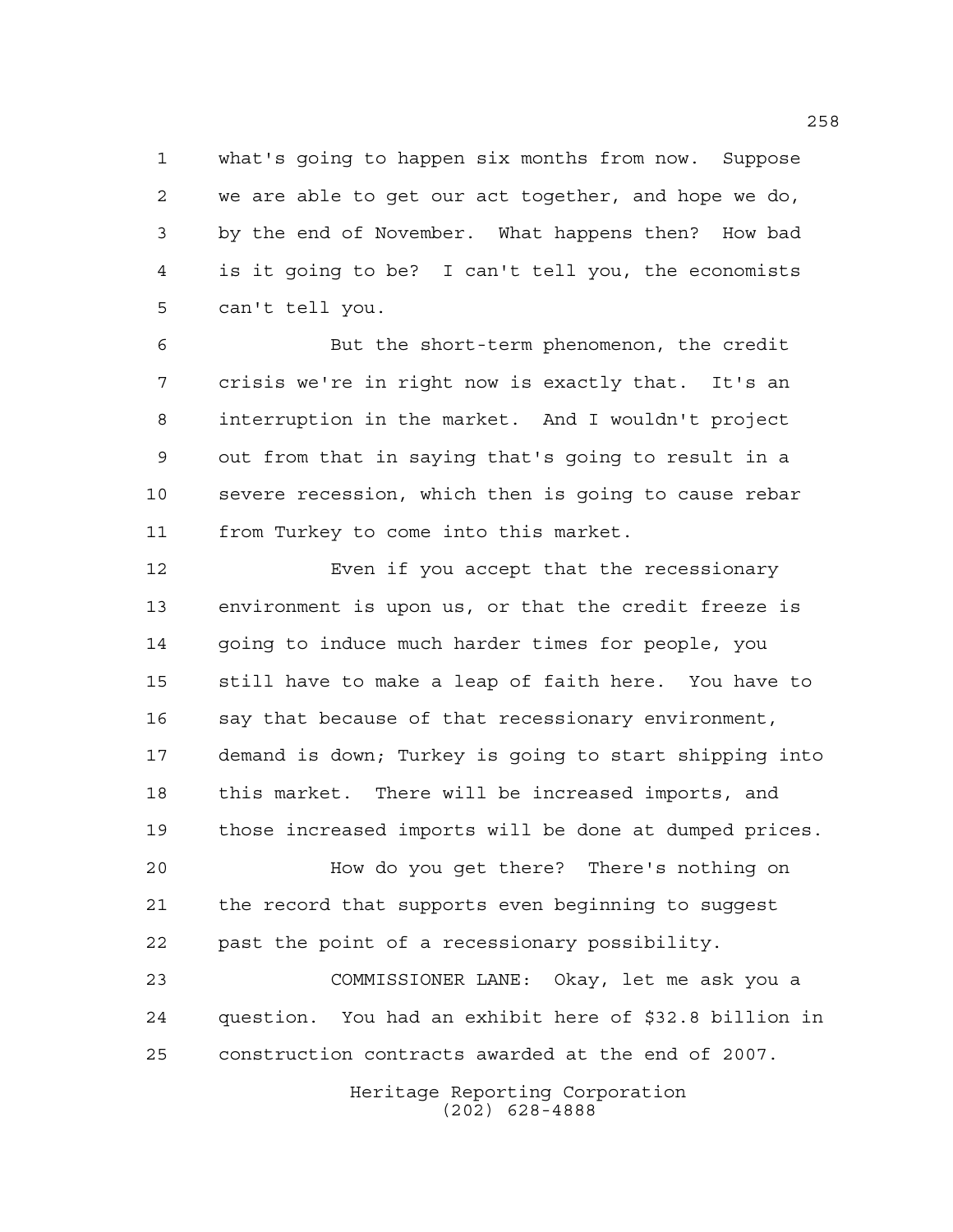Can you tell me as of today, or in your post-hearing brief, have you rechecked to make sure that all of these projects are still ongoing?

 MR. NOLAN: We will go back and recheck them. I'm fairly certain they are.

 COMMISSIONER LANE: Okay, thank you. CHAIRMAN ARANOFF: Commissioner Williamson. COMMISSIONER WILLIAMSON: Thank you, Madame Chairman.

 I've never been to the Gulf States, but I've been hearing for years how fabulous it is, and your pictures make that quite clear. And I'm beginning to think that, given all the construction, given all the tourists and all the people I know in Ethiopia who go shopping there regularly, that maybe it's no longer a question of the price of oil that's going to matter. This has become a major service international center. So yes, all of that -- so it's quite conceivable that those projects may all go ahead, and they may not be affected by this crisis as much as here will be.

 But I guess my question is, how did Turkey sort of become the dominant producer of rebar? What is the history there?

Heritage Reporting Corporation (202) 628-4888 MR. EKINCI: Well, Turkey is the only producer, and Turkish producers have been in the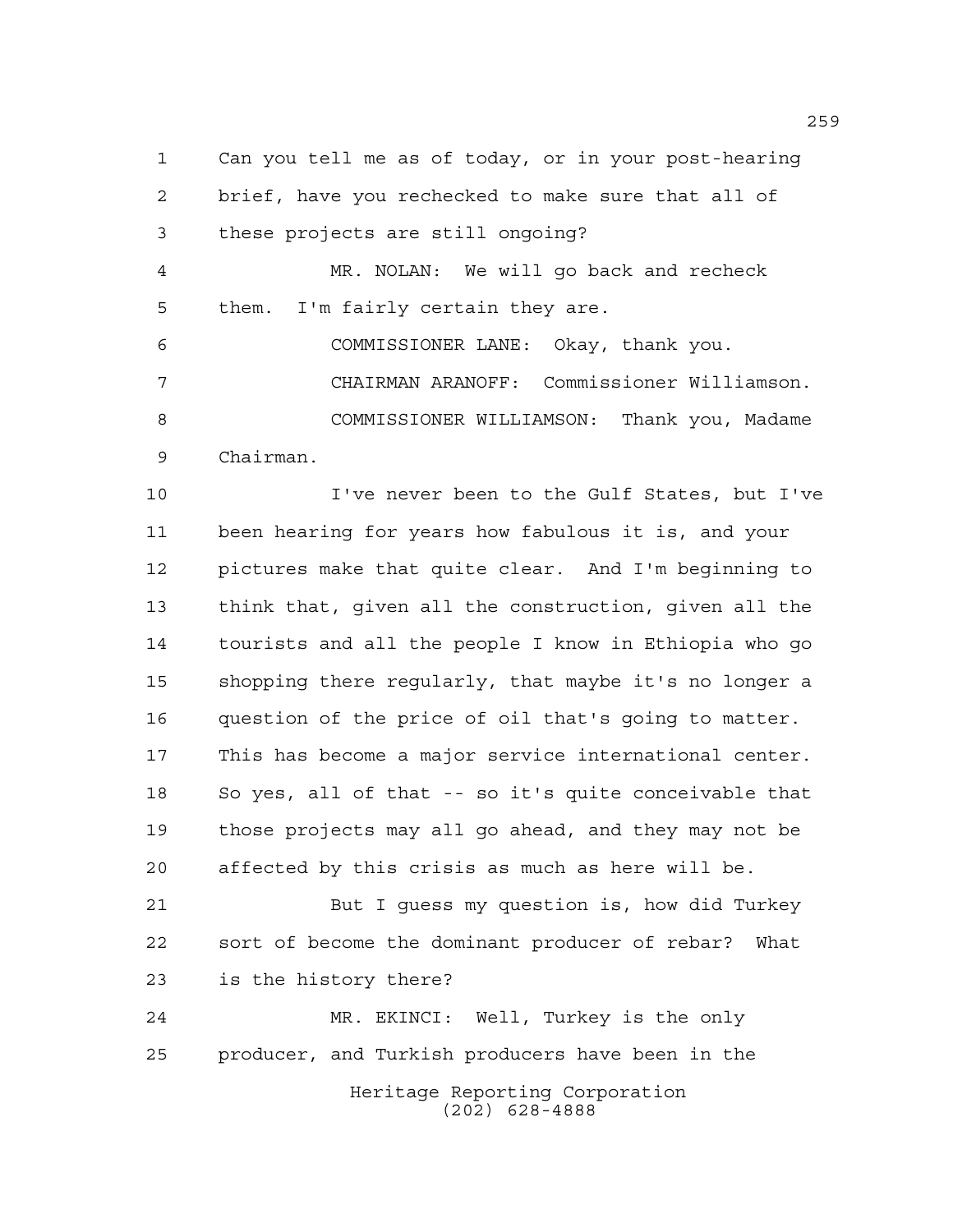production, Ekinciler has been in since 1983. And most of them have been in the business since sixties to nineties.

 And we've been selling to the Dubai market since 1991, which is about 17 years now. And we had been the only market. We have the quantity to supply them, and we have the quality to supply them.

 COMMISSIONER WILLIAMSON: I'm also wondering how Turkey is the dominant producer in the world rebar markets.

11 MR. EKINCI: Where?

 COMMISSIONER WILLIAMSON: Like you have some kind of comparative advantage in the production of rebar. And I was just, briefly, just wondering about that.

 And the reason why I'm posing the question, I'm beginning to wonder, can you supply both the booming Middle East market and the U.S. market, too? MR. EKINCI: Well, we won't have the capacity to supply to all market of U.S. like in the past, where the Petitioners also said there was about a million, I think a million in 2006. And it's been decreasing since then. Actually, this year I think it's going to be around 150,000 tons.

Heritage Reporting Corporation (202) 628-4888 And this is when there has been increasing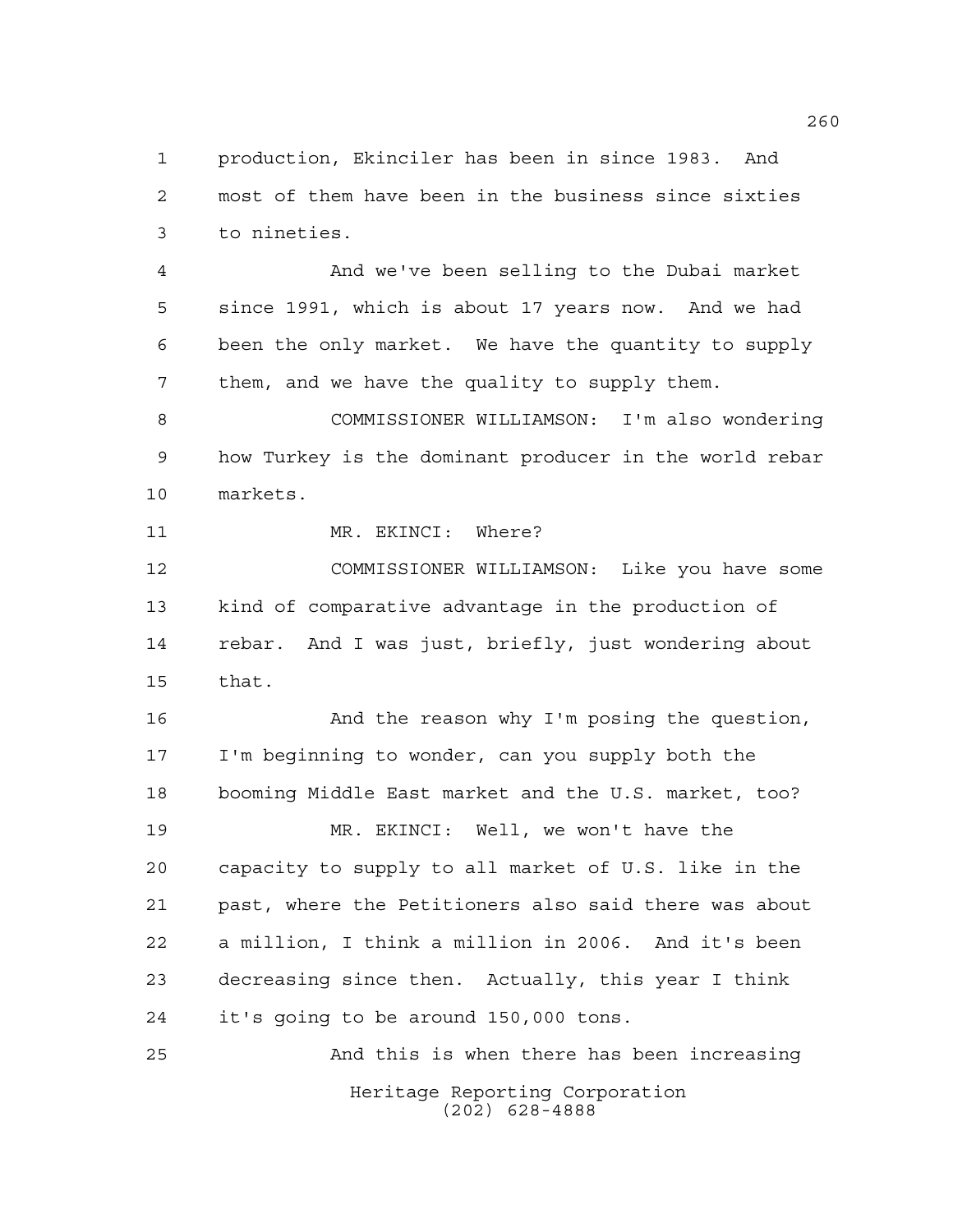the capacity, also. But the capacity has been going to the different places in the world, mostly to UAE market. I mean, look at it, just to give you an idea. In 2007, all of 2007, Turkey sold about 3.1 million tons of rebar to just UAE. And 2008, the first nine months only, Turkey sold about 4.9 million tons. So we've been selling our materials to the UAE market mostly. This is only UAE market. Dubai, actually. This is only Dubai. And production is going to countries like Qatar, Bahrain, Saudi Arabia. Before this year the producers in Qatar, Bahrain, and Saudi Arabia were selling to Dubai market, also. But now, since they're making their own, they're using all of their production, they're not able to sell anything. Actually, there's a tariff 16 for exporting rebar from these countries to any country in the world. COMMISSIONER WILLIAMSON: An export tax, or an export -- MR. EKINCI: Export tax. Tax, sorry. COMMISSIONER WILLIAMSON: Okay. For post-hearing, I know the question has been asked about

 Turkey's capacity. And I'd also like to address this question of why you can or cannot service this market and some of the other, the other attractive markets in

> Heritage Reporting Corporation (202) 628-4888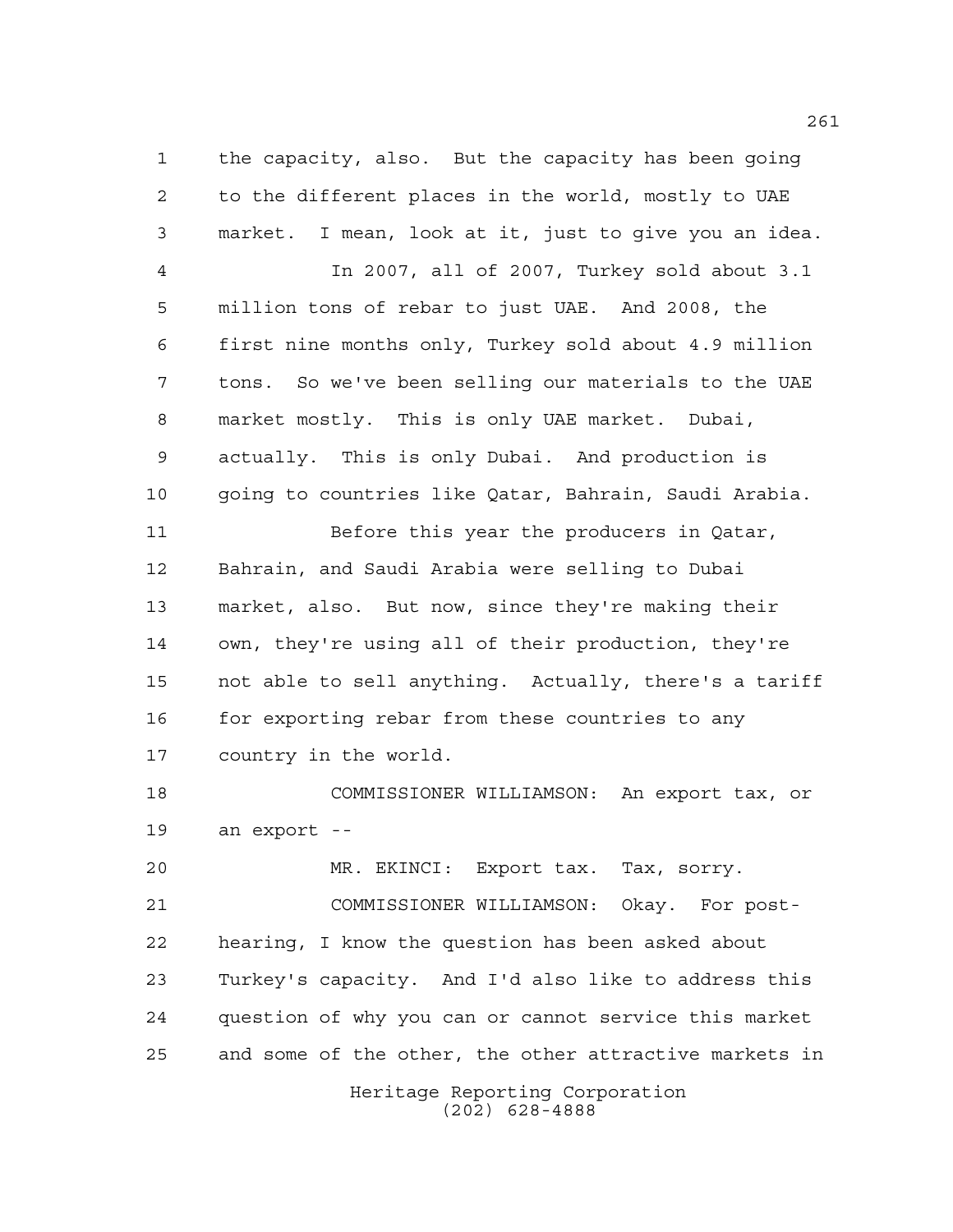the world. Because I know what we have in the staff report is not the complete production. I began to think about that as we --

 MR. NOLAN: And you are right. If you go through the United Arab Emirates Mall, you will see and hear Russian, a lot of Russian. You will hear a lot of Chinese. You will hear a lot of different languages. Not Arabic. And it has become the center for, I like to say it's Disney World for adults, because that's the only thing that comes to mind when I think of that country.

 COMMISSIONER WILLIAMSON: I was wondering about the difference. Are there significant differences in the standards, you know, the standard required to sell to the European and the U.S. market? Or are you basically certified to sell in both?

 MR. EKINCI: There is difference of chemicals, and there's difference of production. Actually producing U.S. standard is more expensive than producing UK standard. And it slows down the capacity of the factory, also, when you compare just those two.

Heritage Reporting Corporation (202) 628-4888 COMMISSIONER WILLIAMSON: Do you have to take extra steps to meet the standard? MR. EKINCI: It takes a longer procedure.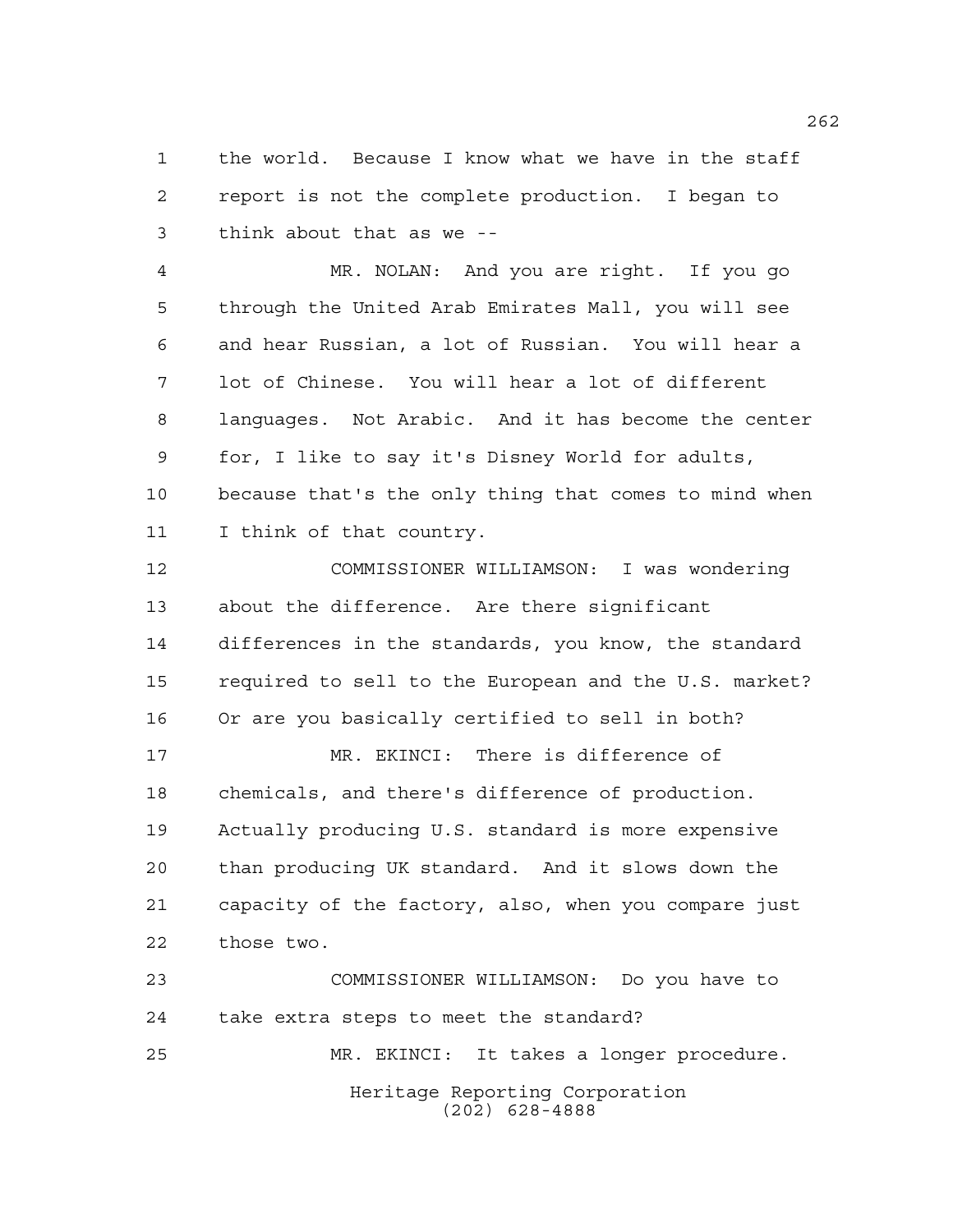The steps are the same, but it takes a longer

 procedure. Timewise it takes longer. COMMISSIONER WILLIAMSON: Okay, thank you. Anything you want to add on that point? MR. NOLAN: Sorry to disappoint you, but -- MR. EKINCI: This morning the Petitioners said something about Turkish producers giving one price for all kinds of rebars, for each and every kind of diameter. That is correct, but forgot to mention that Turkish producers are putting limits to the sizes that they can get. And so let's say no. 3 is more, is harder to produce and is more expensive, so we put a limit to the customer. So they can't get 100 percent of the order no. 3 at one price. They can only get let's say

 10 percent, or five percent of the total order, at most.

18 So the statement was not complete when they said the Turkish producers are giving one price for every kind of rebar. But there's a limit to it.

 MR. NOLAN: In essence, it's a single price, but there's a mix. There's so much 3, there's so much 4, there's so much 5, and the price is derived on the composite mix that they're selling. Right? So there may be some tolerances, maybe five to seven percents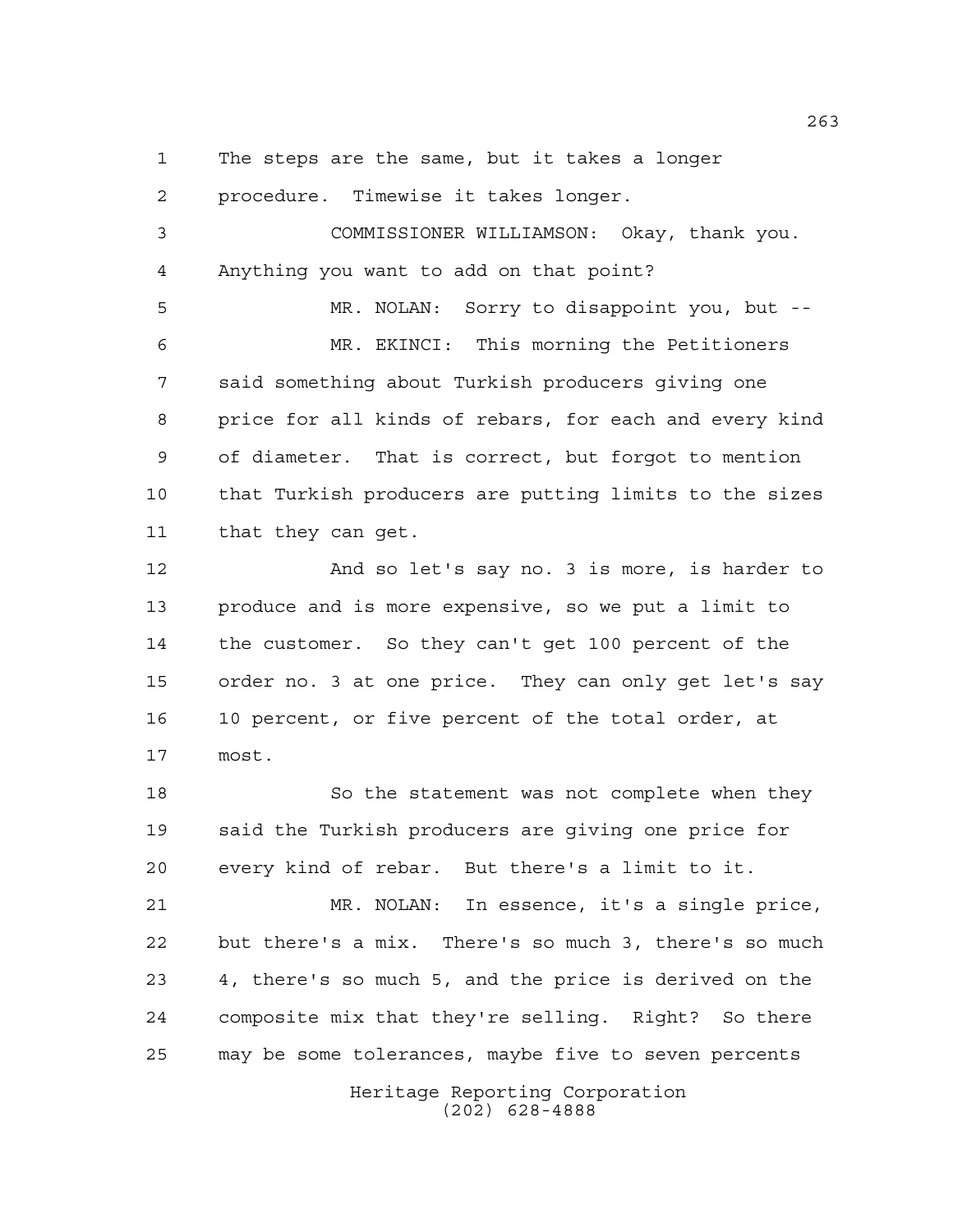Heritage Reporting Corporation of 3s, and seven to eight percent of 5s, or whatever. But the price is based on that mixture of product. So it's already factored into the price, if you will. So this is the price of this package. If you want a different package, then we've got to negotiate. It's like options on your car. COMMISSIONER WILLIAMSON: Okay. Okay, thank you for that clarification, because I was a little confused about that this morning. Mr. Nolan, I wanted to ask you, in your prehearing on page 5, pages 5 and 6, you suggest that the Commission keep in mind that in the WTO agreement there's a presumption that an anti-dumping duty order would terminate in five years. Now, what is your understanding of the relationship between U.S. law and WTO law? And which is controlling the anti-dumping review? MR. NOLAN: Well, obviously U.S. law controls, because we're in the United States. We do have an international agreement to contend with, called the World Trade Organization; and for the most part, I think we do our level best to try to comply with the terms of the WTO. It catches a lot of flack up on the Hill now and again for what we do or don't do, but as a general proposition we do attempt to

(202) 628-4888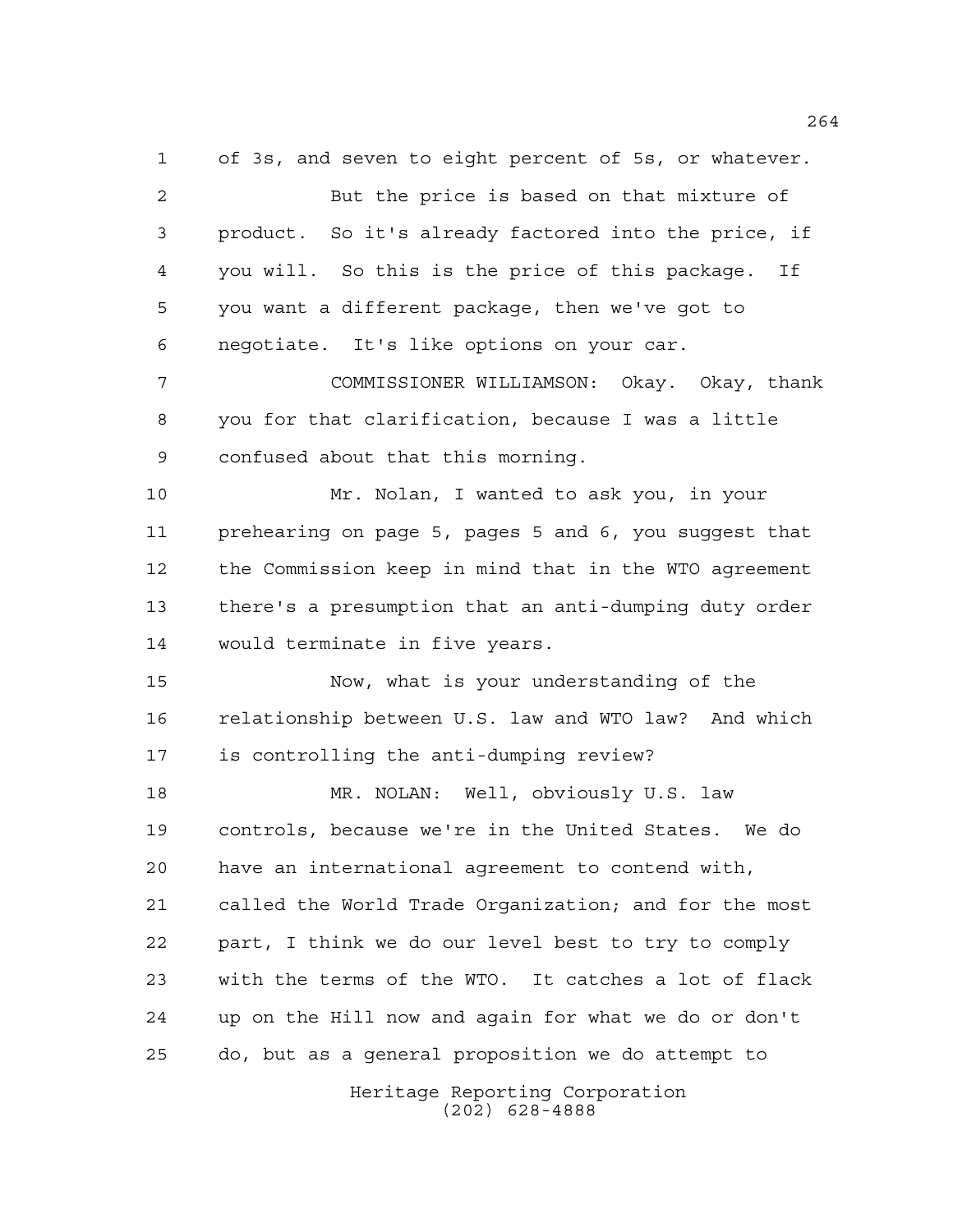comply.

| 2  | And we're putting that in just because we              |
|----|--------------------------------------------------------|
| 3  | want to make sure the focus of this is a sunset. It's  |
| 4  | not the sunrise, the continuation of the sun; it is a  |
| 5  | sunset for a reason. It was put in the agreement that  |
| 6  | way. The U.S. agreed to abide by the terms of that     |
| 7  | agreement. And we would hope that you'd view it in     |
| 8  | terms of the way the WTO does, which is the            |
| 9  | presumption is to sunset if the conditions are there.  |
| 10 | COMMISSIONER WILLIAMSON: Okay, but not that            |
| 11 | that's what the U.S. law says.                         |
| 12 | MR. NOLAN: The U.S. law is whether there is            |
| 13 | a threat of recurrence or continuation of material     |
| 14 | injury to occur. I think you can make those            |
| 15 | statements consistent with each other.                 |
| 16 | You know, the sunset review is based on the            |
| 17 | idea that you should be sunsetting an order as long as |
| 18 | you don't have the situation where there is a          |
| 19 | probability of continuation of occurrence of material  |
| 20 | injury if you remove the order. And we've spent a      |
| 21 | fair amount of time today trying to convince you all   |
| 22 | that, in fact, in this case, no matter how you slice   |
| 23 | it, Turkish imports will not present a threat of       |
| 24 | continuation or occurrence of material injury, because |
| 25 | there just isn't enough.                               |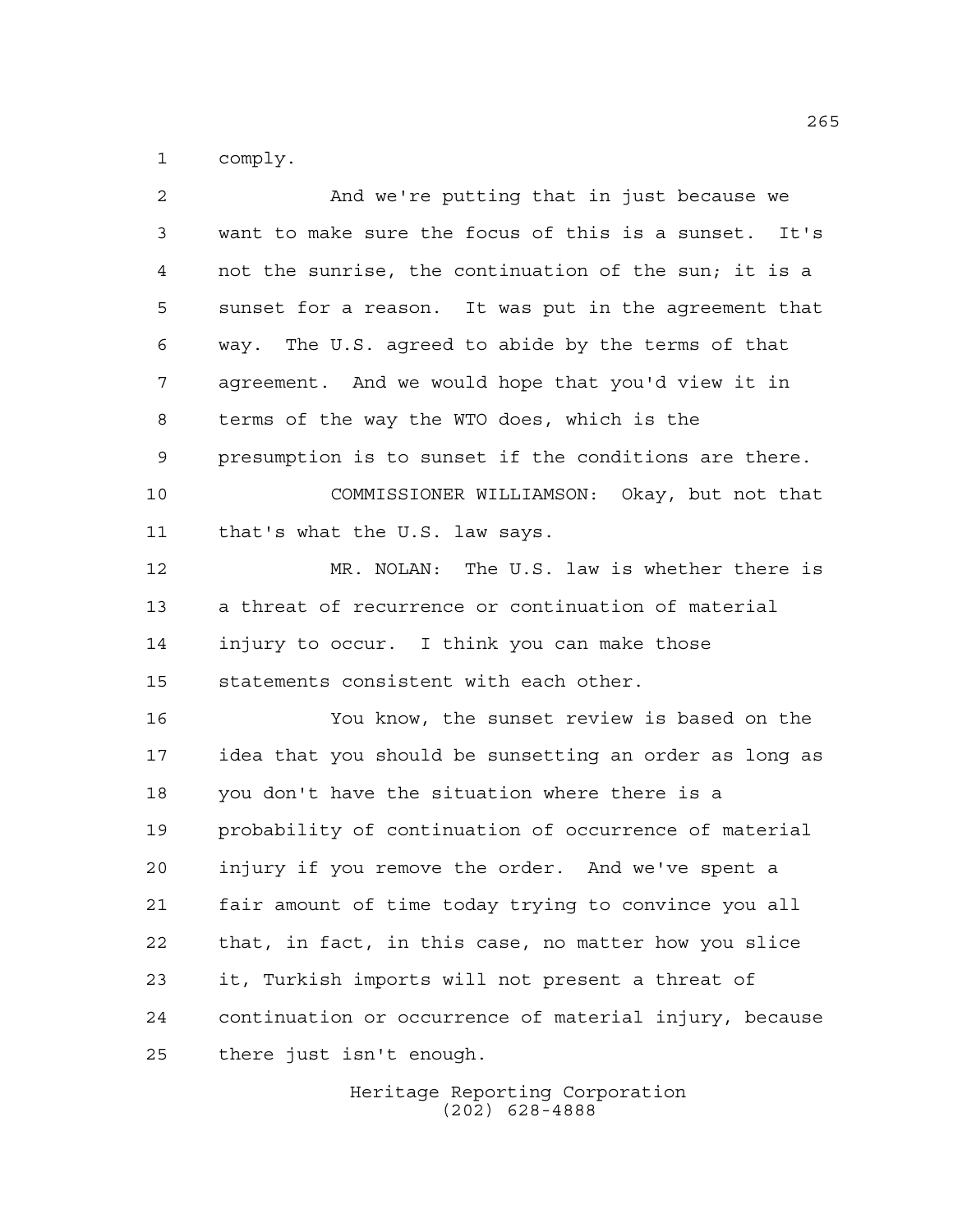COMMISSIONER WILLIAMSON: I guess the question is whether or not this financial crisis represents our sunset. Thank you for that. MR. NOLAN: I'm not going to touch that one. CHAIRMAN ARANOFF: Mr. Pinkert. COMMISSIONER PINKERT: Thank you, Madame Chairman. I'm wondering if somebody on this panel can assess for me the Turkish producers' ability to switch production to products other than rebar. In other words, if there were market reasons for doing so, would you be able to switch to other products? MR. EKINCI: Not us, not Ekinciler. But some, actually the bigger quantities can change from rebar to wire rod. And some of them can change to merchant bars also. And actually one of the biggest ones, Colakoglu, is making investments in flat products. And they will be out of, like Isdemir, they will be out of the rebar production probably, they announced by the end of this year, but I can't say exactly for sure when they will do it. MR. NOLAN: I think it might be instructive for the post-hearing brief that we give you a copy of the Colakoglu announcement, because they are a material portion of the capacity of the Turkish

> Heritage Reporting Corporation (202) 628-4888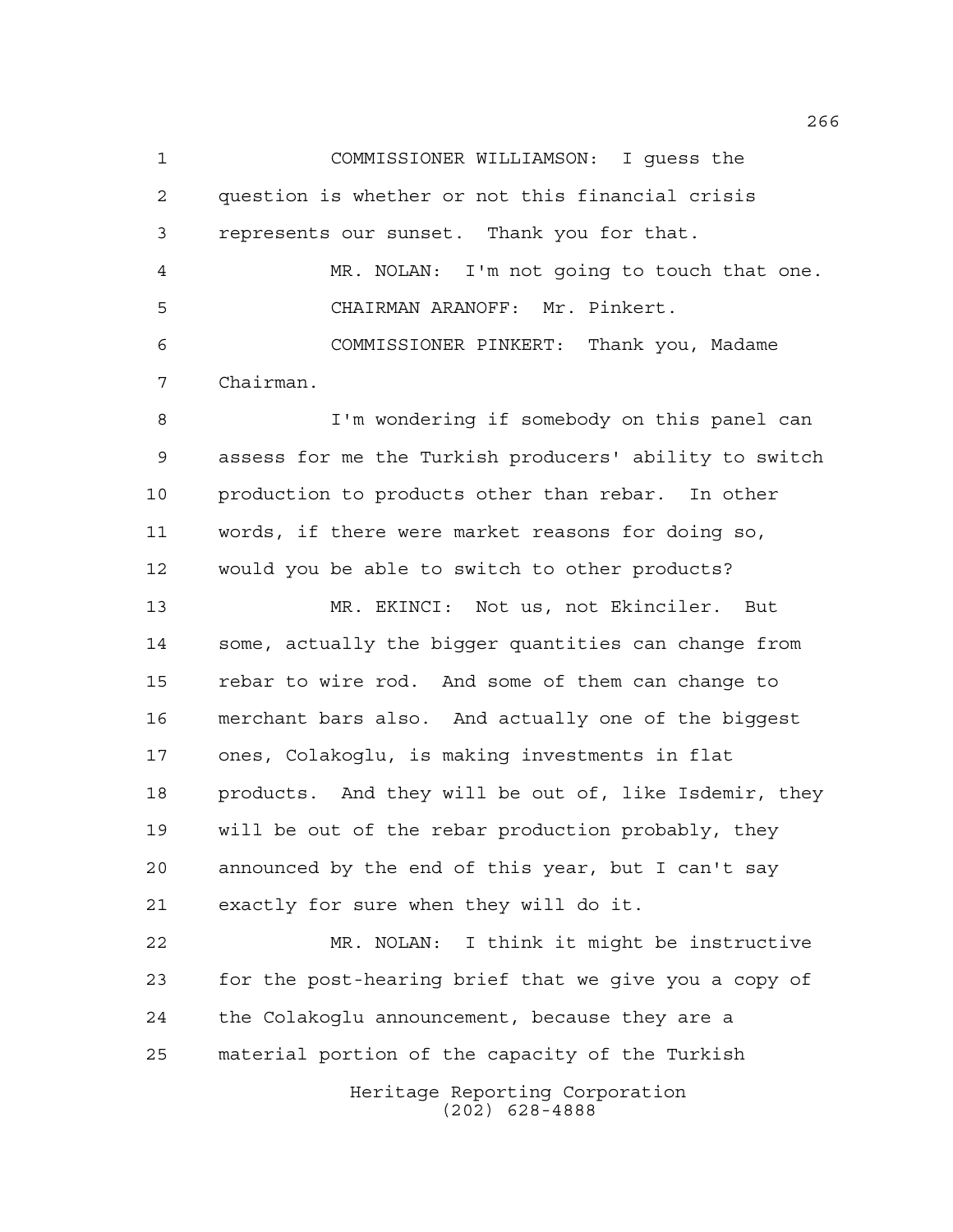industry which is going to disappear.

 COMMISSIONER PINKERT: Thank you. Now, this is really a question for the lawyers. What is the relevance of our reviews last year, our determinations in the reviews last year, to the determination that we are to make in this review? MR. NOLAN: I tend to think every review stands on its own. You are doing a sunset review, and

 you have to evaluate the conditions at the time you're faced with them for that sunset review.

 The conditions of the competition for the Turkish industry versus the Chinese versus the Moldovans are just, they're different. I don't know how, that you can compare apples to oranges in that environment. And I do agree, you cannot ignore the current conditions and the environment.

 My contention and issue is the automatic leap from current financial crisis, recessionary potential, to injuries occurred or is imminently going to occur. I don't see how you get there. It's almost a leap of faith. Well, because there's a recession, there must be material injury, and it must be coming from Turkish imports. Even though there aren't many Turkish imports, and the Turkish imports that are coming in are, by definition, fairly traded.

> Heritage Reporting Corporation (202) 628-4888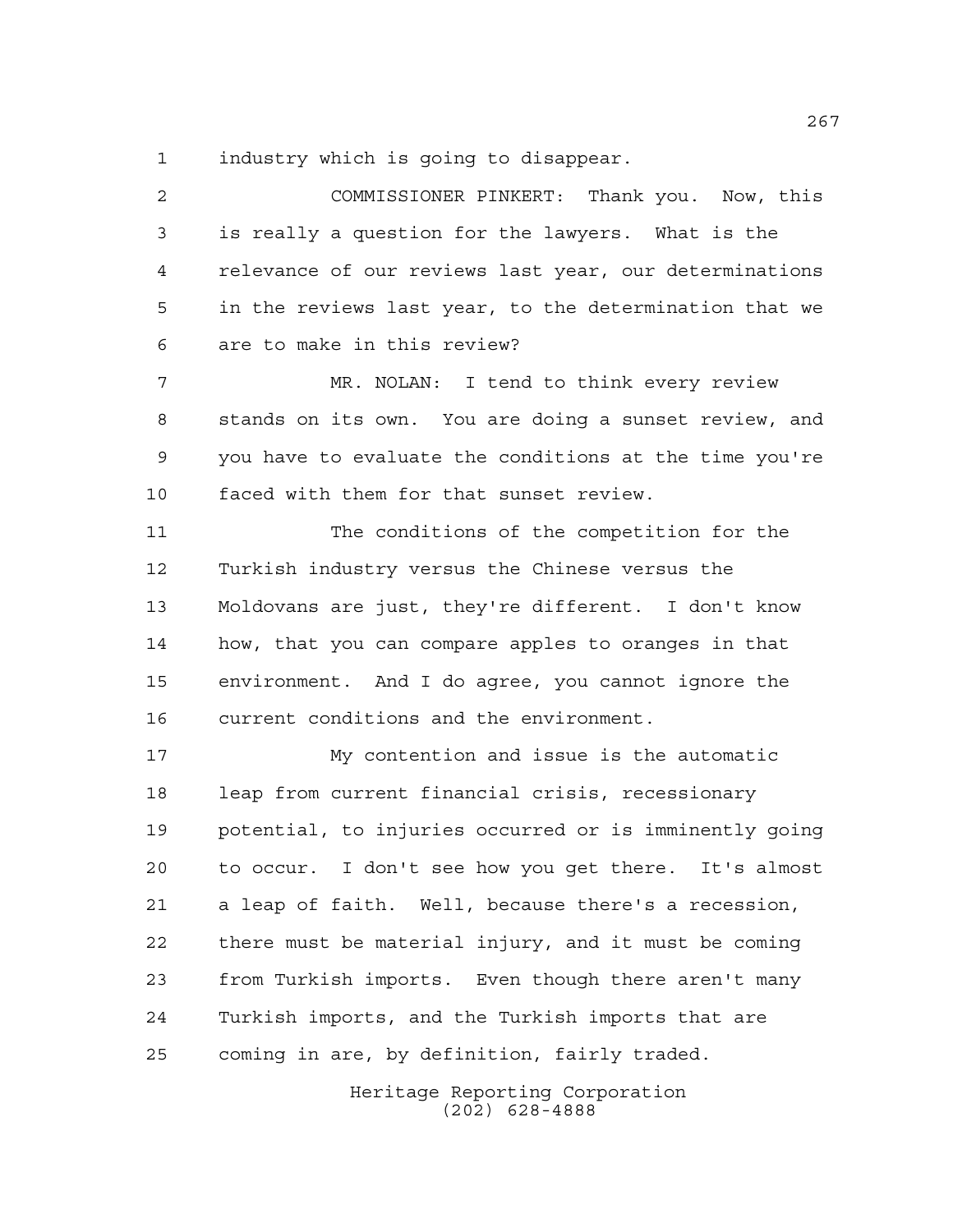It's a difficult causal nexus to create, if not impossible, in my view.

 COMMISSIONER PINKERT: Let's stay with the lawyers for a minute. There has also been some discussion today about the relevance of the possibility that producers who have been excluded by the Commerce Department could be brought back into the order. And I'm wondering how you assess that relevance.

 MR. NOLAN: Well, obviously it is a possibility. I mean, it is easier to bring somebody back into an order, as opposed to doing an investigation over again, because you don't have to come back in front of you all for five years.

 Once you sunset an order, you have to start an investigation over again. That means a new injury finding, and a new Commerce Department investigation. The call back when an order is in place is more just the Commerce Department doing its side of it. So from that perspective, and you are at Commerce, you know better than I how this works.

 So it is somewhat different. At the same time, I have to say that once a company has been revoked, they're in pretty good territory, because they don't have to go through administrative reviews,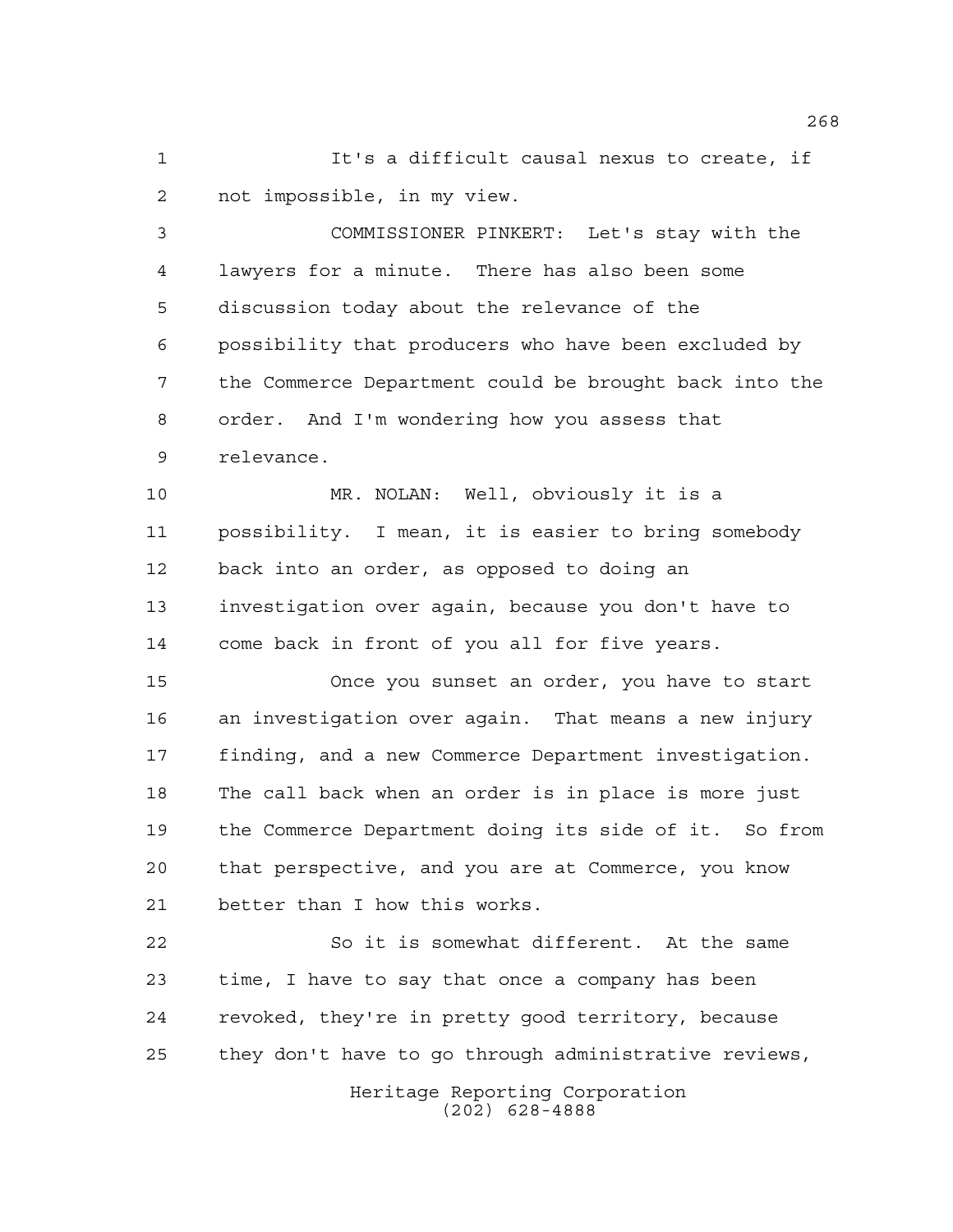they don't have to do the annual process any more. It's very, very rare for somebody to get clawed back into an order. There's very few instances that come to mind when that's happened historically. It's not to say it couldn't, but it doesn't happen very often.

 And in most of the cases where companies have been revoked from the order, they have figured out how to sell into the U.S. market without dumping. Because they don't want to get brought back into the market. For lack of a better word, they've learned the lesson of fairly trading in the U.S. market. And they've learned to not price below fair-trading level.

 And so once the order is revoked as to an individual company, they lose all incentive. In fact, there's a perverse incentive for this proceeding. Because those that have been revoked would like this order to stay in place, to some extent. Because those that are still under the 41 percent, they're never going to ship. I don't think they're going to ship anyway, even if the order was revoked.

21 But the fact is that the Turkish producers that have been revoked have no interest in having this order sunsetted. It wouldn't surprise me at all if some of these phantom orders that the Petitioners were talking about were being bought by people who have no

> Heritage Reporting Corporation (202) 628-4888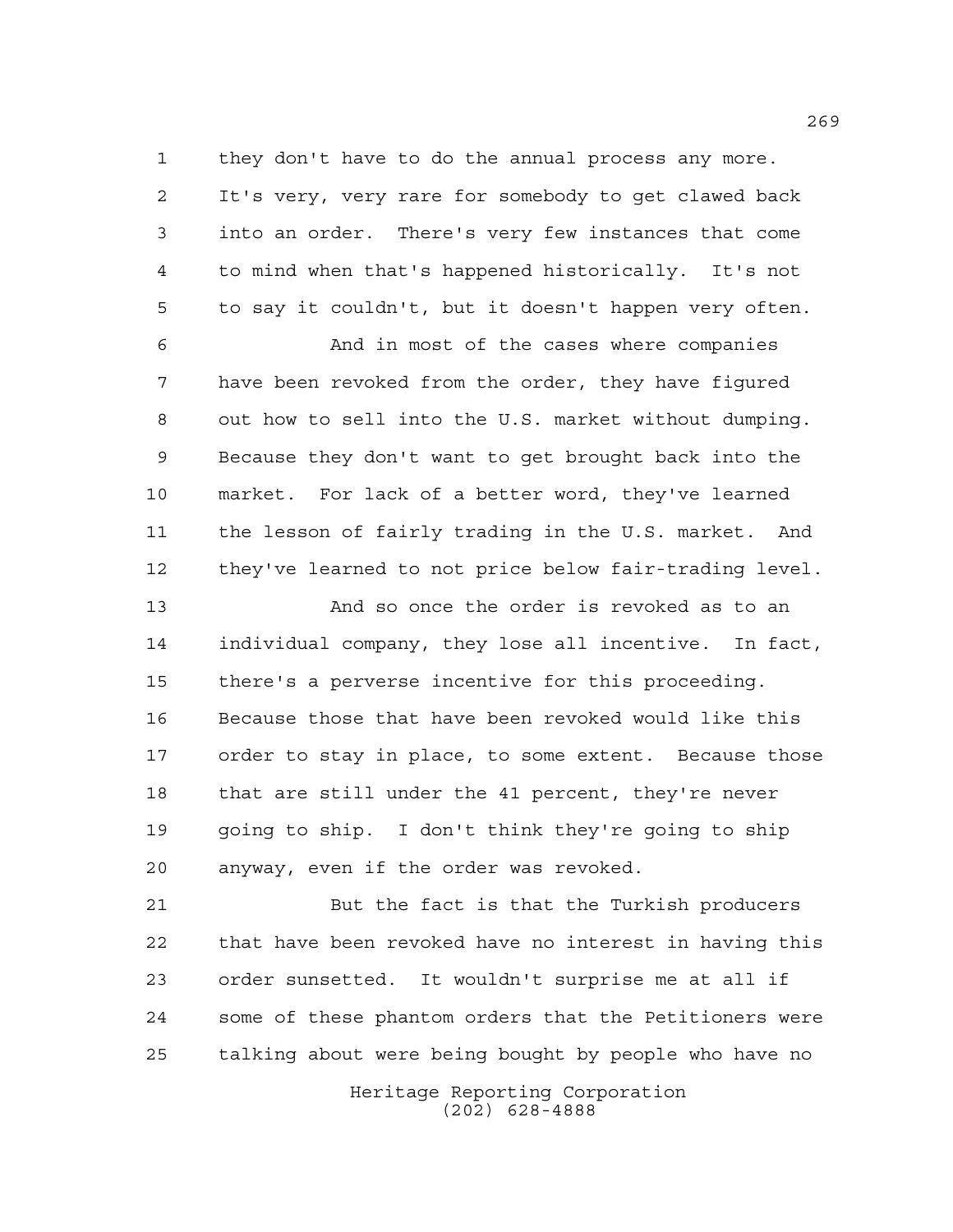intention of selling a stick of rebar at the prices they're quoting, but would like the Commission to think it's happening.

 COMMISSIONER PINKERT: Now, is there anybody on this panel who can tell me what the impact of the Buy American provisions have been on the U.S. market? MR. NOLAN: I'm not sure they would know

 what the Buy America Act is, since they can't participate under it.

 I don't know statistically. Clearly, there is a percentage of the U.S. market that was reserved for U.S. producers, and the Turkish production can't go near it. And to the extent we have public works projects that are driving out of the current environment, to the extent that we have new infrastructure, there will be a certain amount of that that's Buy America Act-required. And I suspect there will be a more immediate benefit to the domestic industry who will be able to participate in those projects.

Heritage Reporting Corporation (202) 628-4888 We're going to be in for some big budget deficits, but I've got a feeling that they're going to have to build infrastructure in this country in the next 10 years. I don't know how you avoid it. COMMISSIONER PINKERT: Okay. Well, for the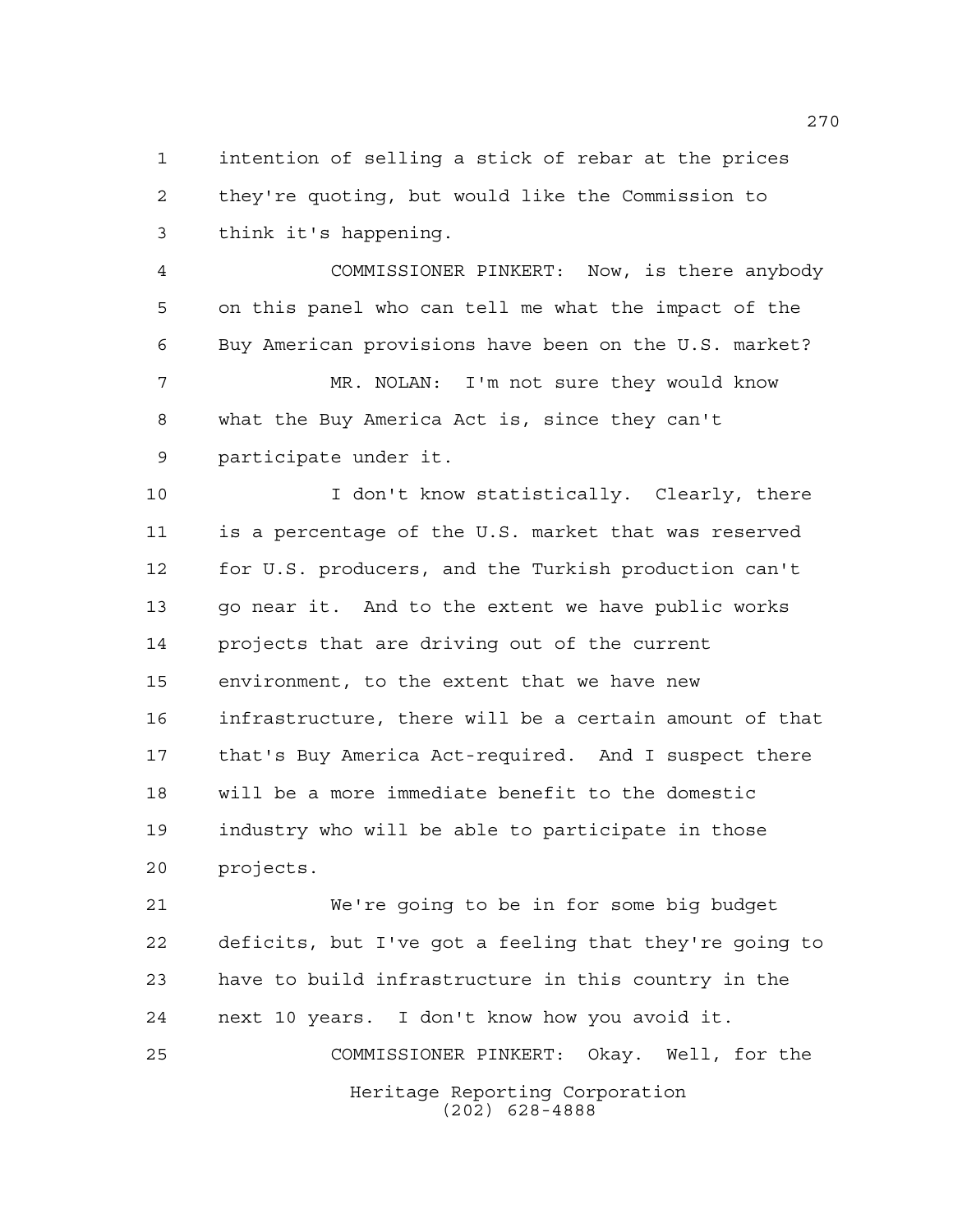post-hearing, if there's any additional information that you can supply about the impact of the Buy American provisions, I'd appreciate it.

 Turning to ocean freight rates. In Petitioners' brief at pages 23 and 24 there's a discussion of ocean freight rates. I'm not asking you to comment on that in the public hearing. But in the post-hearing, if you could try to look at the question, analyze the question of whether there's an impact or potential impact on exports to the United States. Maybe you could talk about it more generally here, and then talk about it more specifically in the post-hearing.

 MR. EKINCI: Well, I believe the highest price that the freight rate was for sending material to U.S. was around \$70, \$75. But today, if we want to send, it should be around \$40, \$45. There is a difference. Of course, it has been coming down. But when we sent the material before March, the prices were around \$60, \$65 for the freight rate.

 So, I mean, if we wanted to sell now, we can sell now also. It's around \$40. But it's similar to the Dubai freight rate also. It actually should be less than the U.S. market, U.S. freight rate, but it's similar right now because there is demand for going to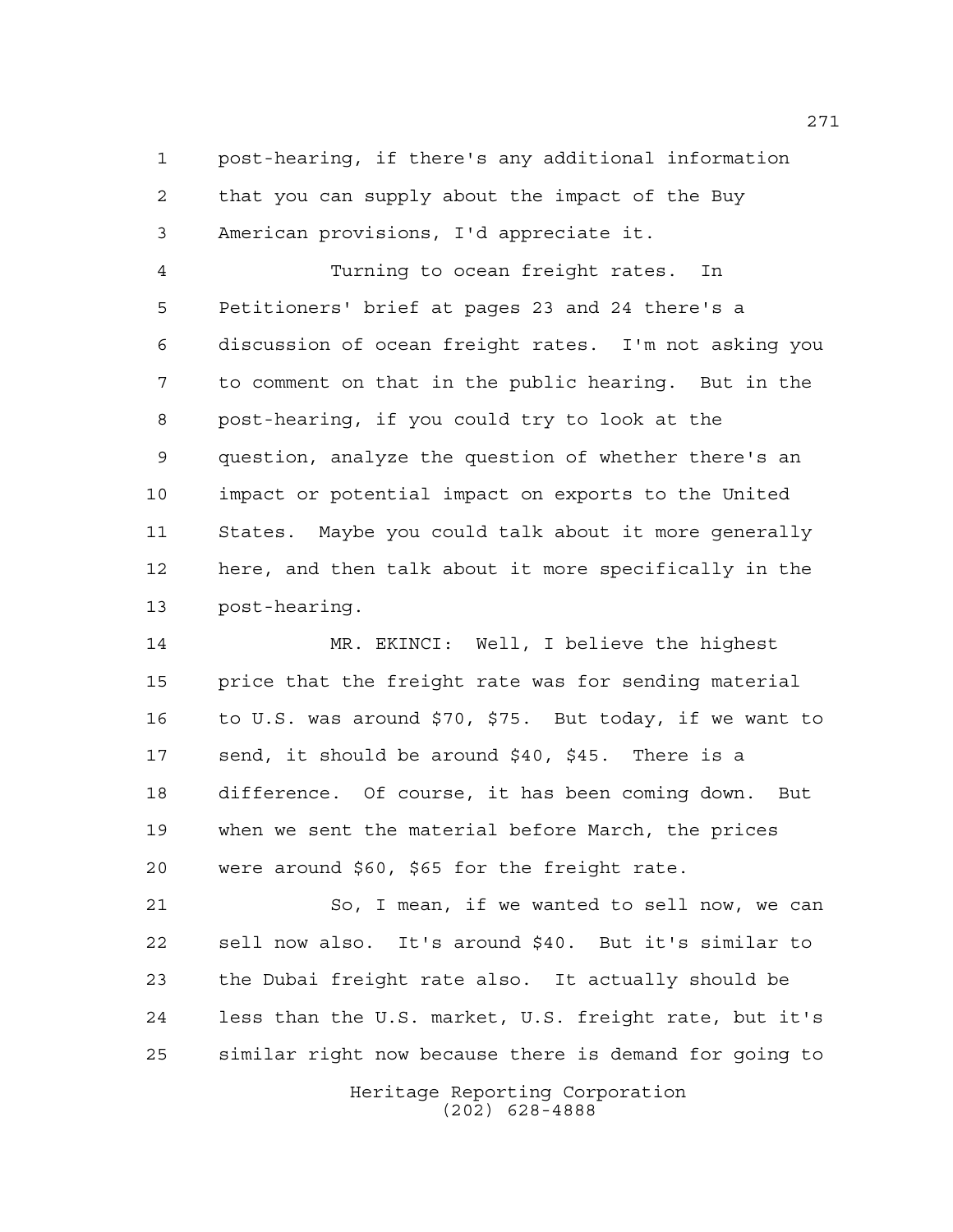Dubai instead of coming to U.S., from the Turkish market at least. But we can give you more detailed information on that.

 COMMISSIONER PINKERT: I appreciate that. Any other comments on ocean freight rates and the potential impact on exports?

 MR. NOLAN: Yes, we'll address that in the post-hearing brief. They do have a bit of a double- whammy to deal with, since they buy a lot of scrap from the U.S. market. The scrap has to get shipped over to Turkey, then produced into rebar. And then if it were to take the return trip, you're talking about a double freight.

 Now, they have to incur freight to ship anywhere. So, you know, I'm not going to overstate that. But they do, are very conscious of the U.S. market, because they do derive some of their raw materials from us, to produce the very material that we're arguing over now.

 COMMISSIONER PINKERT: Now, I know, Mr. Nolan, you pointed out that you're not an economist. And I'm not trying to load you up with questions that require either micro- or macro-economic analysis.

Heritage Reporting Corporation (202) 628-4888 But having said that, there is a discussion in your brief about increasing concentration in the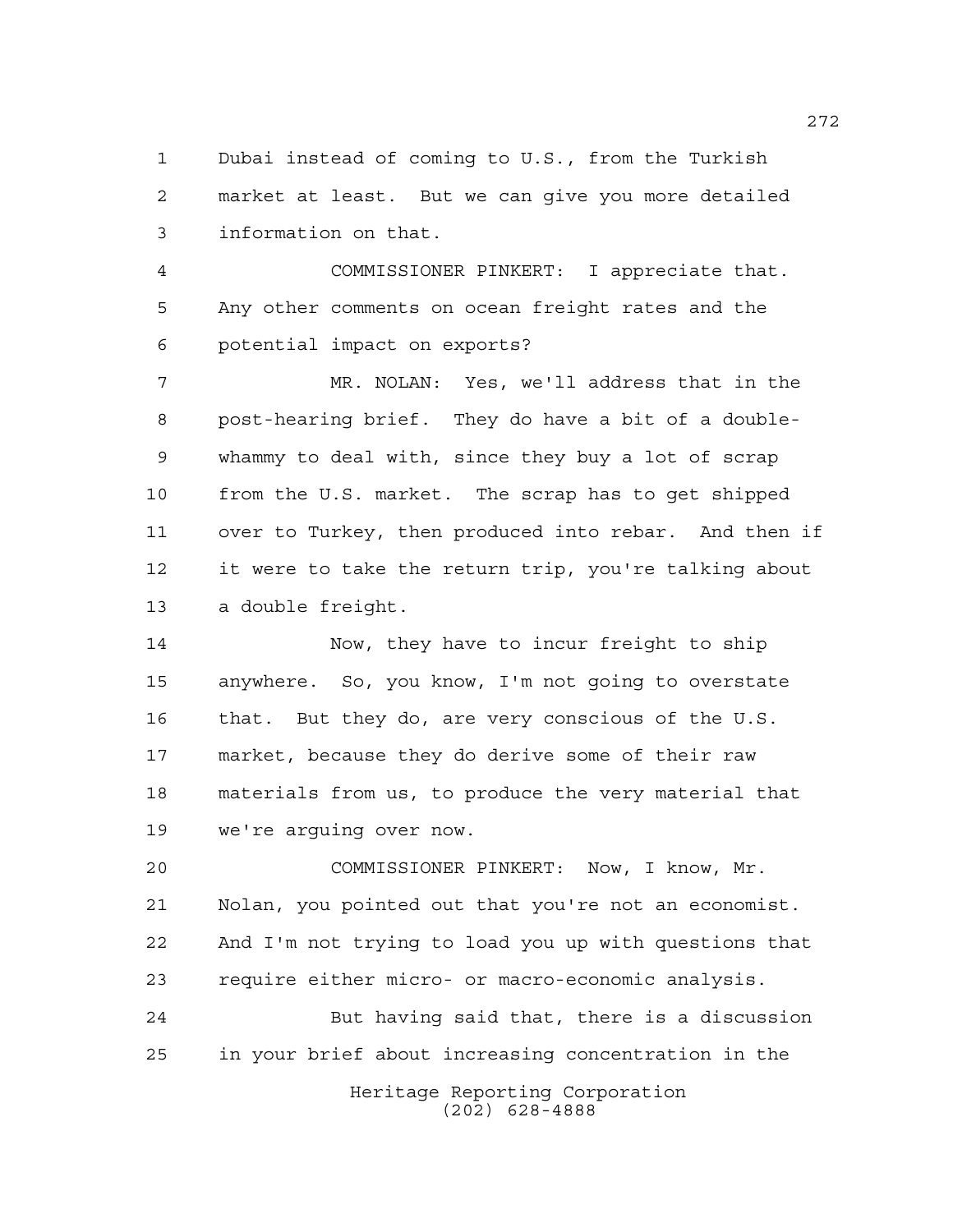U.S. industry. And I'm wondering whether there is another way of understanding that increasing concentration, other than the one you present in your brief.

 And my question is whether one could understand the increasing concentration in the U.S. industry as a response to difficult market conditions. And therefore, whether one could put it into that context, as opposed to the context that you put it in in your brief.

 MR. NOLAN: I would say that that's actually a reasonable interpretation of the data, as well. I think you're correct.

 The industry in rebar and in pipe and other steel industries went through, has gone through a period of consolidation in the industry across the board. We've seen it in the last five to eight years. Those industries went through some very difficult times. And as a result of that, there was a winnowing process, a rationalization process if you will, where industries were consolidated, and the stronger, larger players survived and continue on.

 I think we're seeing that again happen this time around. It may not be as much in the steel industry because that consolidation has already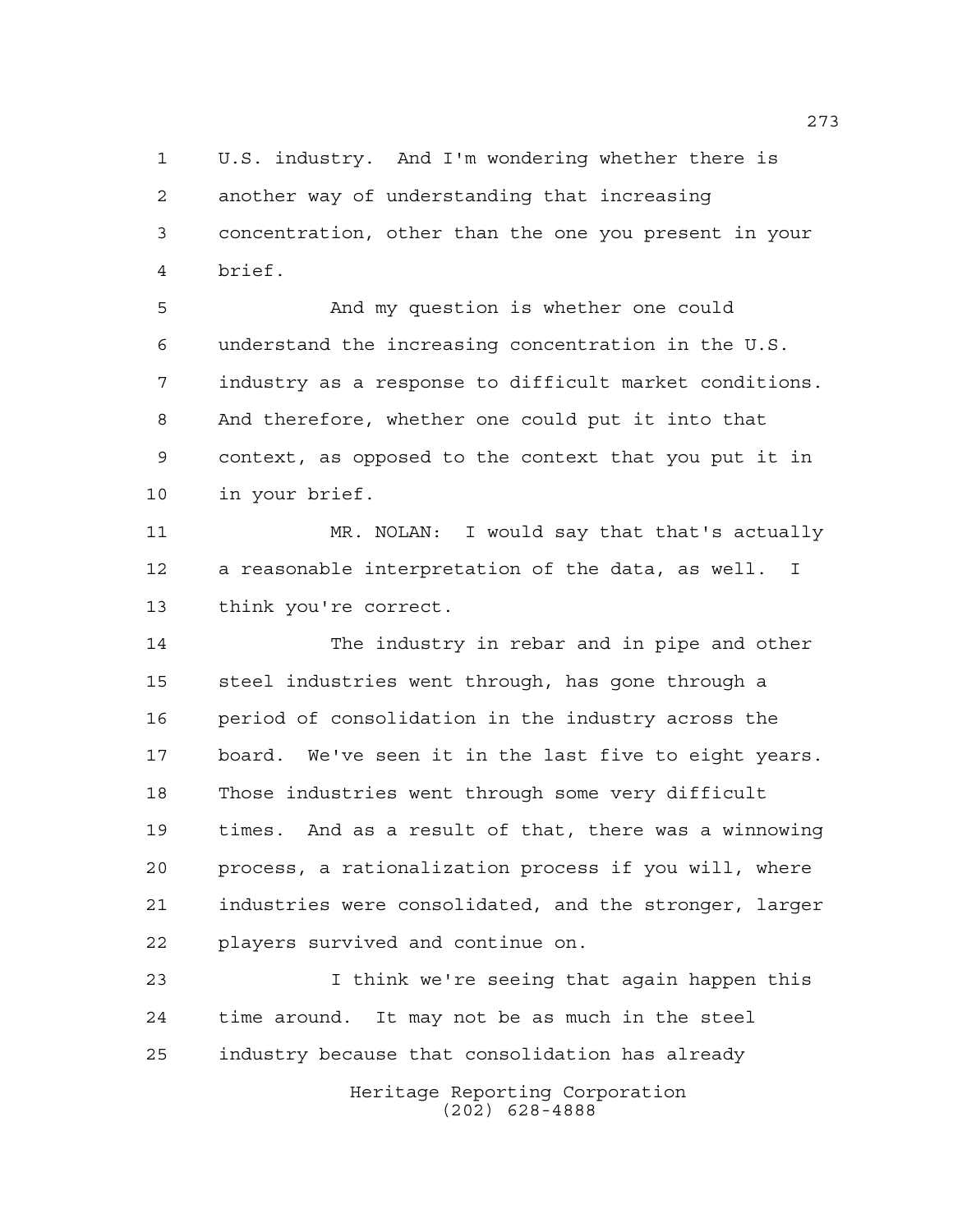occurred here, and actually contributes their ability to withstand the current downturn, because they have the wherewithal to survive better. They have the cash to sit and weather their way through this storm much better.

 I'm not going to say there isn't going to be pain, or that there might not be layoffs or things going on. But they're in a much better, stronger position now than they were five to 10 years ago to deal with this.

11 The same effect is in the pipe industry, steel pipe, and other industries in the steel area. And in the discussions I've had with steel executives, you know, their concept is the players that have borrowed too much, that are too much in debt right now, they're going to be in trouble. But for those of us who have been taking our cash and investing in hard assets and keeping our money at home, we're going to be fine.

 COMMISSIONER PINKERT: Thank you. Thank you, Madame Chairman.

 CHAIRMAN ARANOFF: I was reviewing the Commission's opinion from the sunset review five years ago of this same order. And one of the things that I saw mentioned in there was that at that time,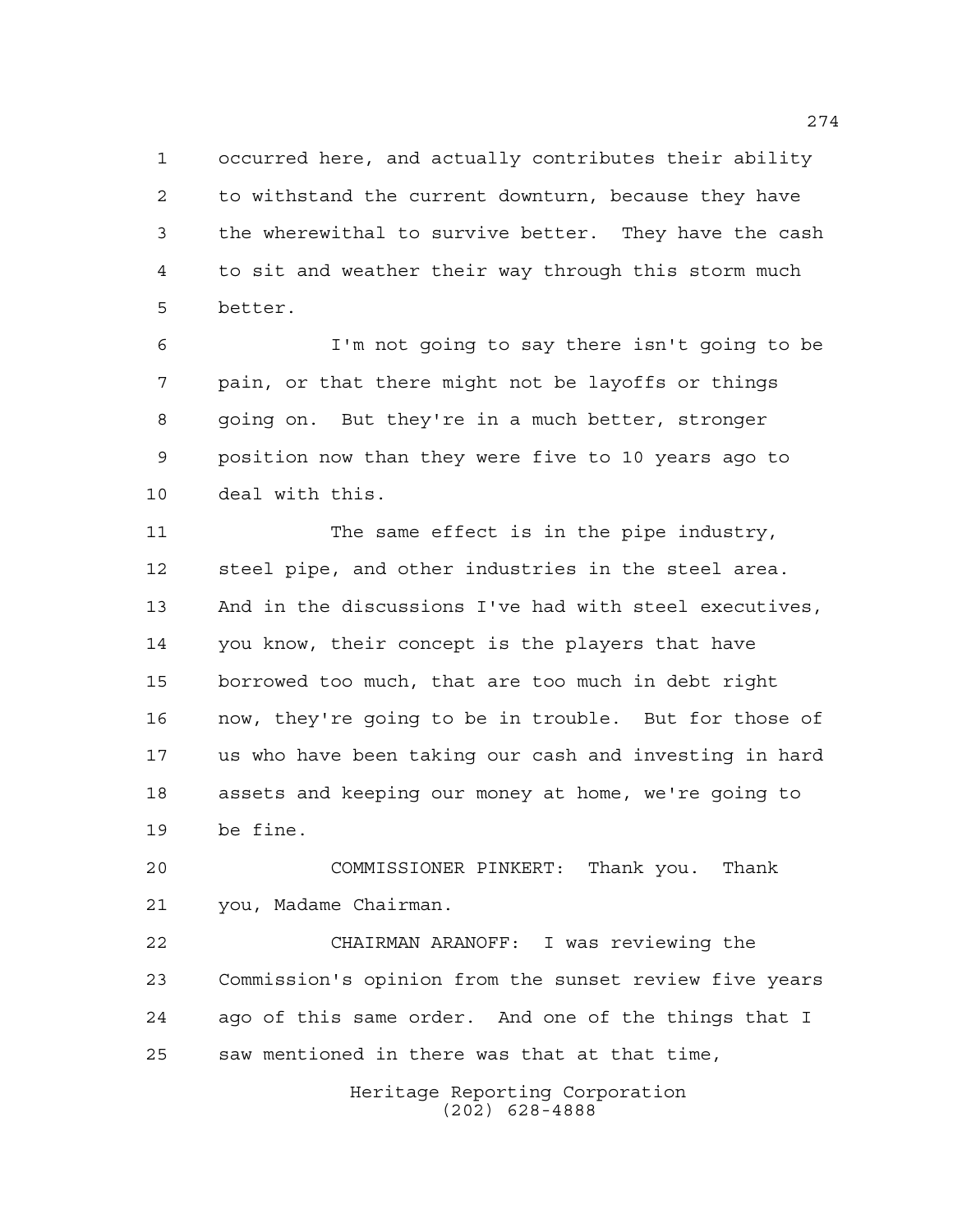Ekinciler had closed a production facility.

 Can you explain what led to that closure? And whether that facility has been reopened, or you're operating a different facility during this review period? MR. SUKAN: Yes. It's the story that, not the mill operations -- CHAIRMAN ARANOFF: Mr. Secretary, can I have a green light? Please proceed. MR. SUKAN: Okay. It's not the mill operation and other operations that caused a problem that year. It was just a financial crisis which much more related to Turkey's nineties decade financial turmoil one after another, every two years. Never Ekinciler operating such other Ekinciler group were operating such other businesses which were not related too much to the core business still. And those businesses had always bad returns almost after second half of nineties indicate. And also, Russia crisis and following Asia crisis impacted Turkish economy and banking system badly in those

years.

 The result of this, Ekinciler went under financial burden in mid-2000, and stopped many of their operations, including the steel mill.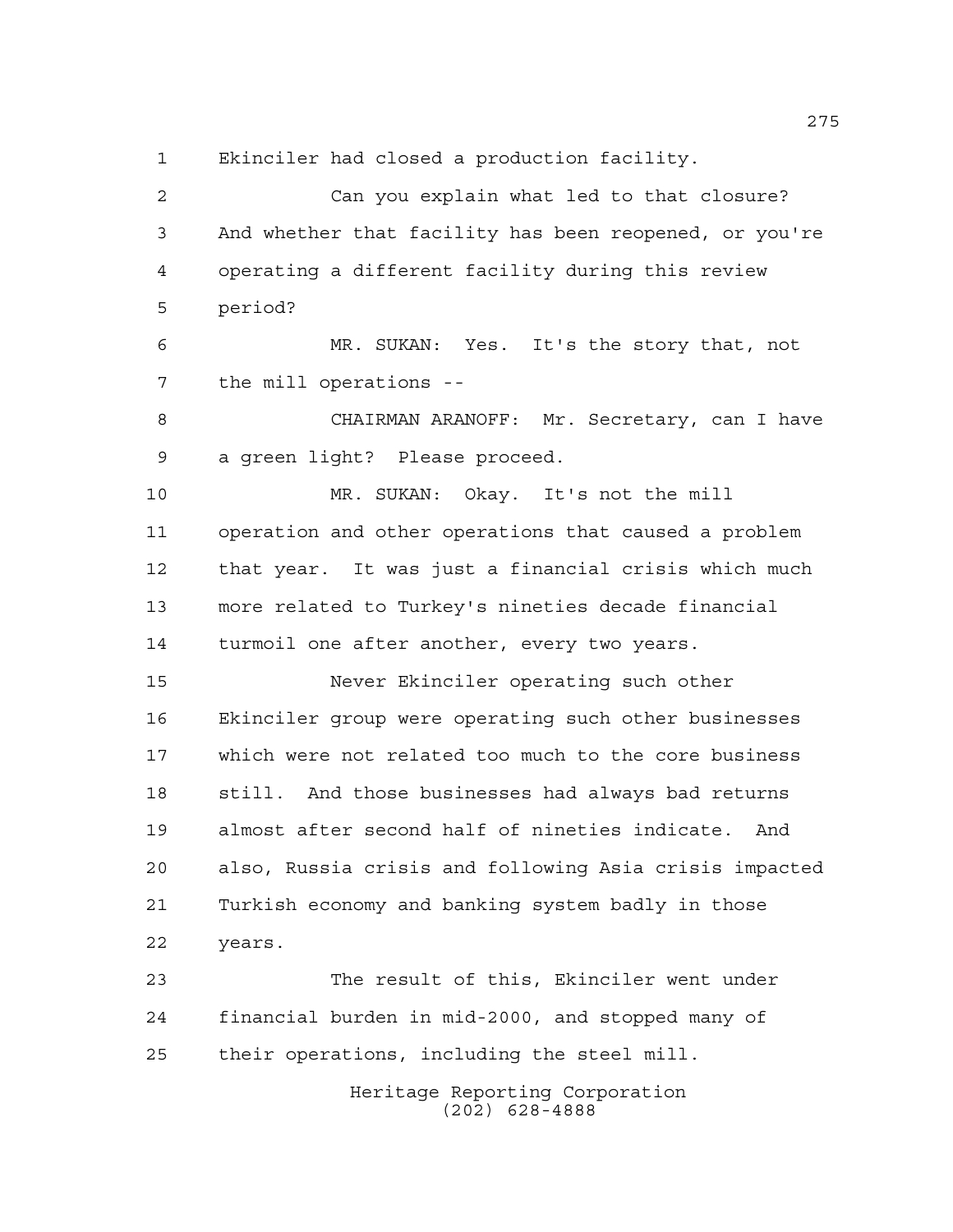And then we restructured, and we agreed with banks and made a restructuring, and started in 2004 again to production and some other operations. But this time I can't say that, in terms of financial, that the group is at its strongest level. And already paid more than half of the scheduled tips until 2015. And it's getting very well day by day for the good on the company.

 CHAIRMAN ARANOFF: So the plant at which you're making rebar now is the same plant that was closed at that time.

 MR. SUKAN: The same plant closed. CHAIRMAN ARANOFF: Okay, thank you. On page 22 of your prehearing brief, the Turkish Respondents assert that Turkey has made some commitments to the European Union regarding Turkey's hot roll capacity, and makes reference to a national steel restructuring plan.

 Can you provide more information about the national steel restructuring plan, and how it might affect rebar capacity and production in Turkey? And any further details regarding any commitments that Turkey has made to the European Union with regard to capacity for rebar production, and how binding any such commitments might be.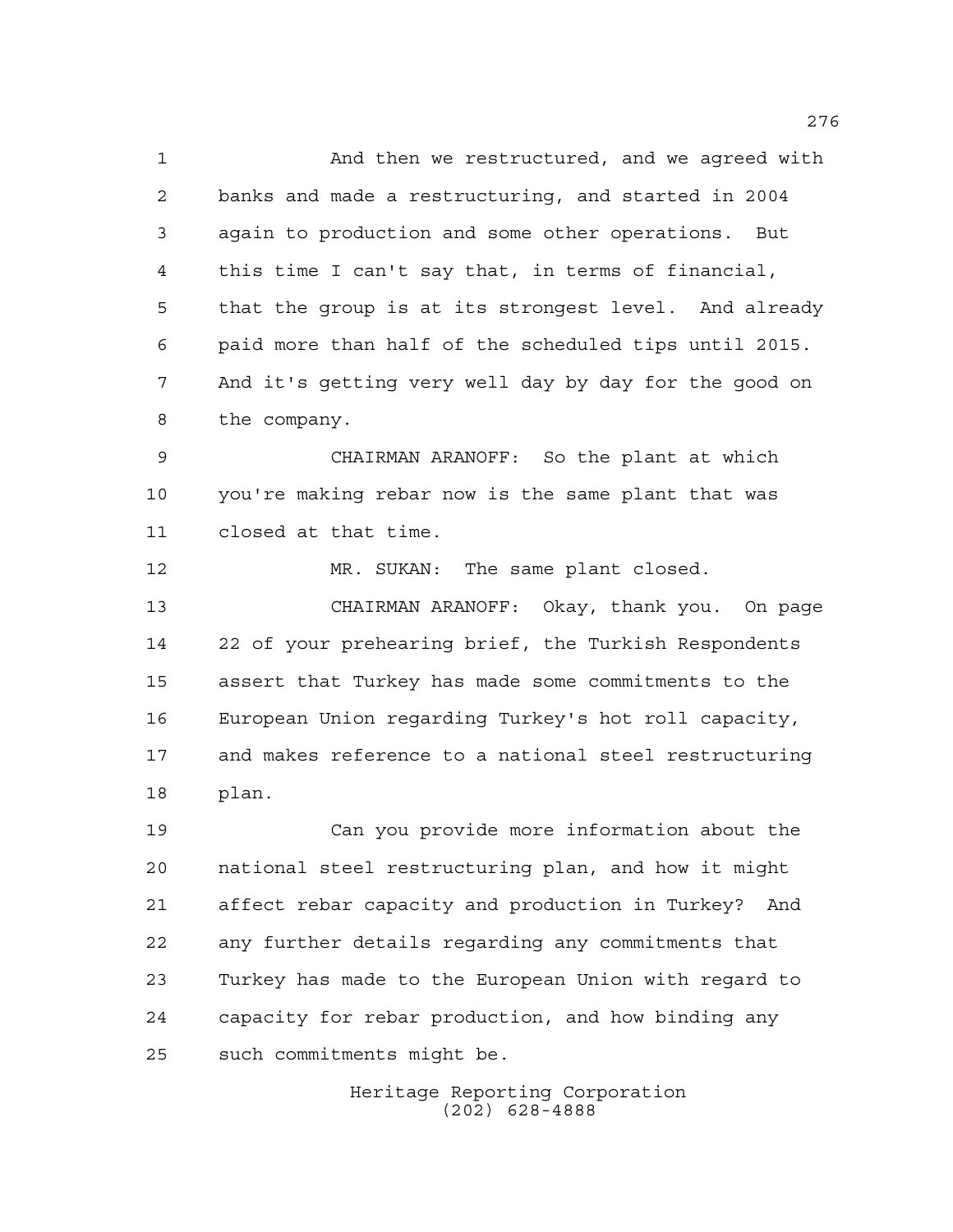MR. NOLAN: We'll address that in the post-conference brief.

 CHAIRMAN ARANOFF: Okay. It's more difficult because I don't get to follow up with more questions, so please provide as much detail as possible.

 One of the things that came up earlier was this issue of whether or not the falloff in orders from the Middle East for the last couple of months is a short-term or a long-term thing. You gave several reasons, and they were some of the same reasons that I had cited to the domestic industry this morning for why they might be short term, including the slowdown in activity during the summer months and during Ramadan.

 I guess, having just gone through my own religious fast, I know that it takes my productivity way down, but I wanted to ask whether there was better data than that. If you could put on the record if you know of any that are available, sort of multi-year data series, that might show us that steel consumption in the Middle East actually falls in the summer or during Ramadan, that would be helpful so I could be comparing year on year. I won't belabor that point any more.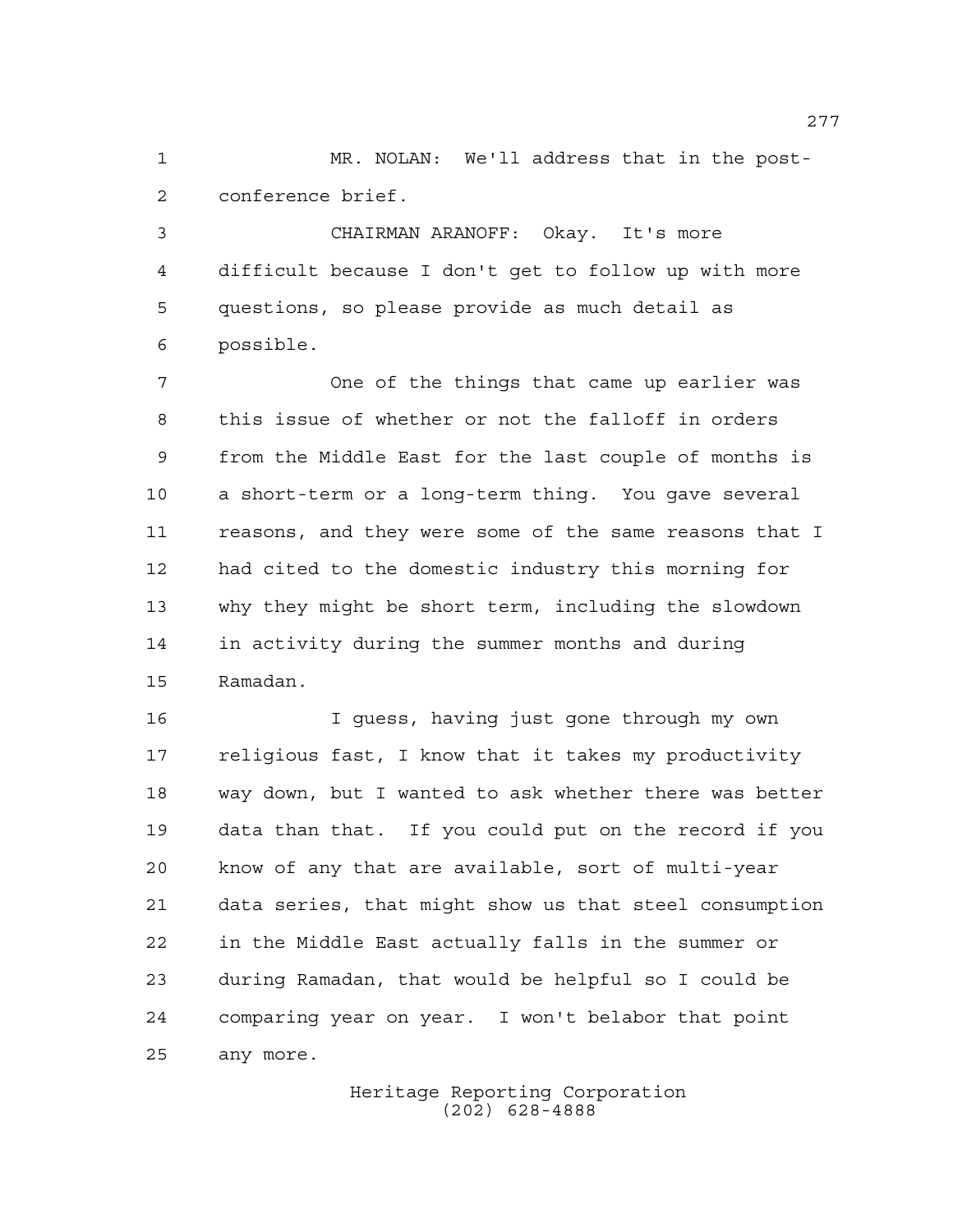You've been debating this, to some extent, with my colleagues, but it seems to me that even if I end up agreeing with you that demand is going to hold up in the Middle East and that that's a very good market for Turkey, it seems altogether likely that there is going to be some falloff demand in other markets in the U.S., in Europe, in Asia. There is certainly evidence of that already, and it stands to reason, if there is a global recession, that there is 10 going to be some falloff in demand.

 If that's the case, then, on a global basis, you're going to have excess capacity chasing reduced demand, and, in those circumstances, how can I conclude that Turkey holds onto its really good market in the Middle East and doesn't get beat out of the one last really good market in the world by all of these other producers who are now looking for places to put capacity?

 MR. EKINCI: As I said earlier, the Turkish producers will be not only in the U.A.E. market but the Middle East market, plus we have Iraq, which is going to be, hopefully, stabilized at one point, and before these wars in Iraq, Turkey was selling a lot of material to Iraq, but now, because of this war, there is nothing that we can sell, not as much as we used to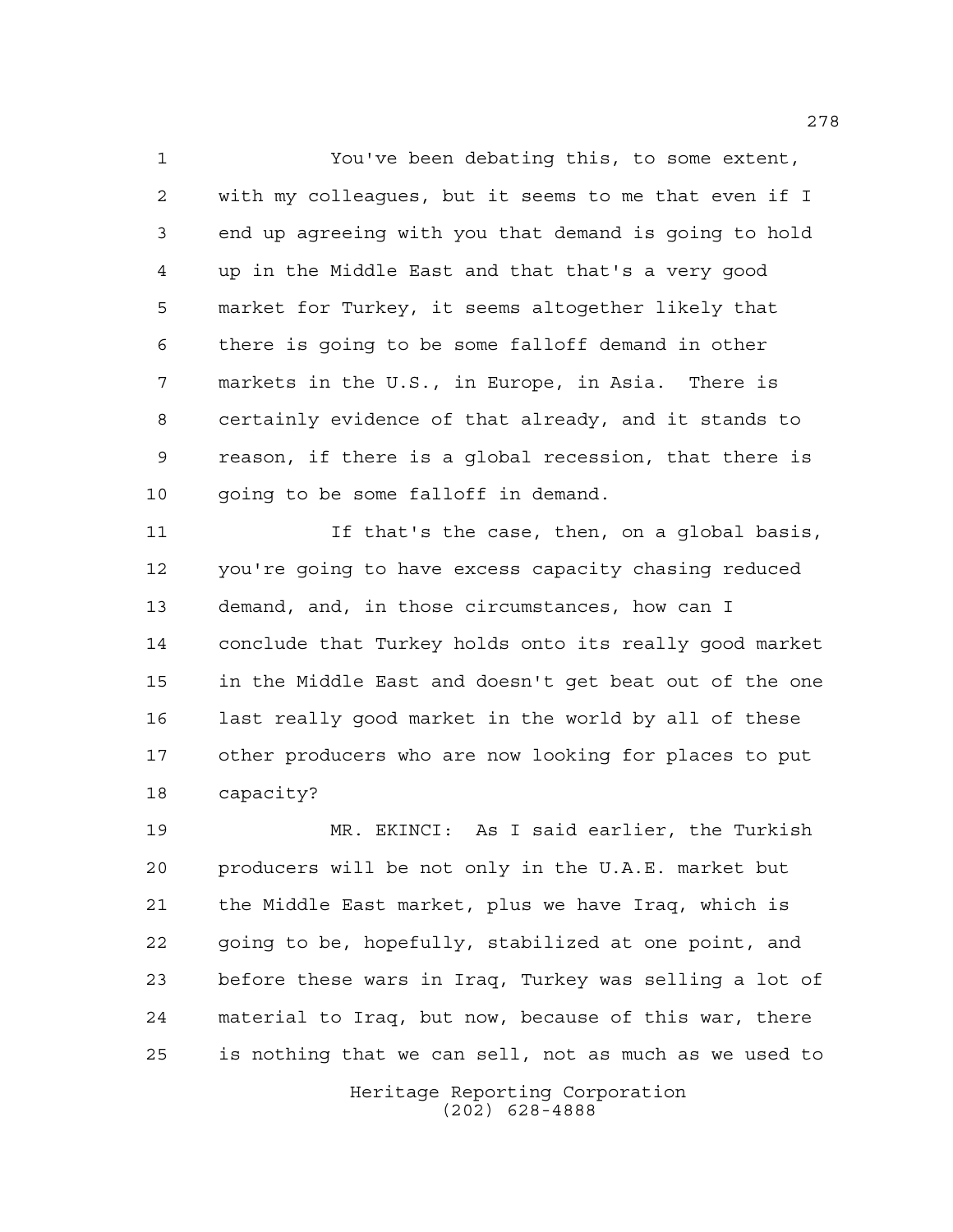sell.

| $\overline{2}$  | Plus we are not actually only selling to               |
|-----------------|--------------------------------------------------------|
| $\mathfrak{Z}$  | U.A.E. We're selling to Eastern European countries.    |
| 4               | Ekinciler is not selling as much as the ones in the    |
| 5               | upper side -- north and west side of Turkey because    |
| 6               | they are closer, and they have a better advantage of   |
| 7               | the freight rates.                                     |
| 8               | But since they came into the European Union,           |
| 9               | these new 10 countries -- Poland, Romania, Bulgaria -- |
| 10              | they have been buying a lot of material. Since they    |
| 11              | need quality material and certified material, they     |
| 12 <sub>1</sub> | have been buying a lot of material, and, as I said,    |
| 13              | even in November, we have a shipment going to Romania, |
| 14              | even though we are the farthest factory in Turkey to   |

Romania.

CHAIRMAN ARANOFF: Okay.

 MR. EKINCI: So we don't only have one -- CHAIRMAN ARANOFF: I hear you're telling me there may be some other markets that might still be okay, but it still seems -- correct me if I'm wrong -- it still seems more likely than not, which is the standard that we have to address the future under in this cases, that there is going to be a contraction in global demand, even if there isn't a contraction in some of the markets that have been the best for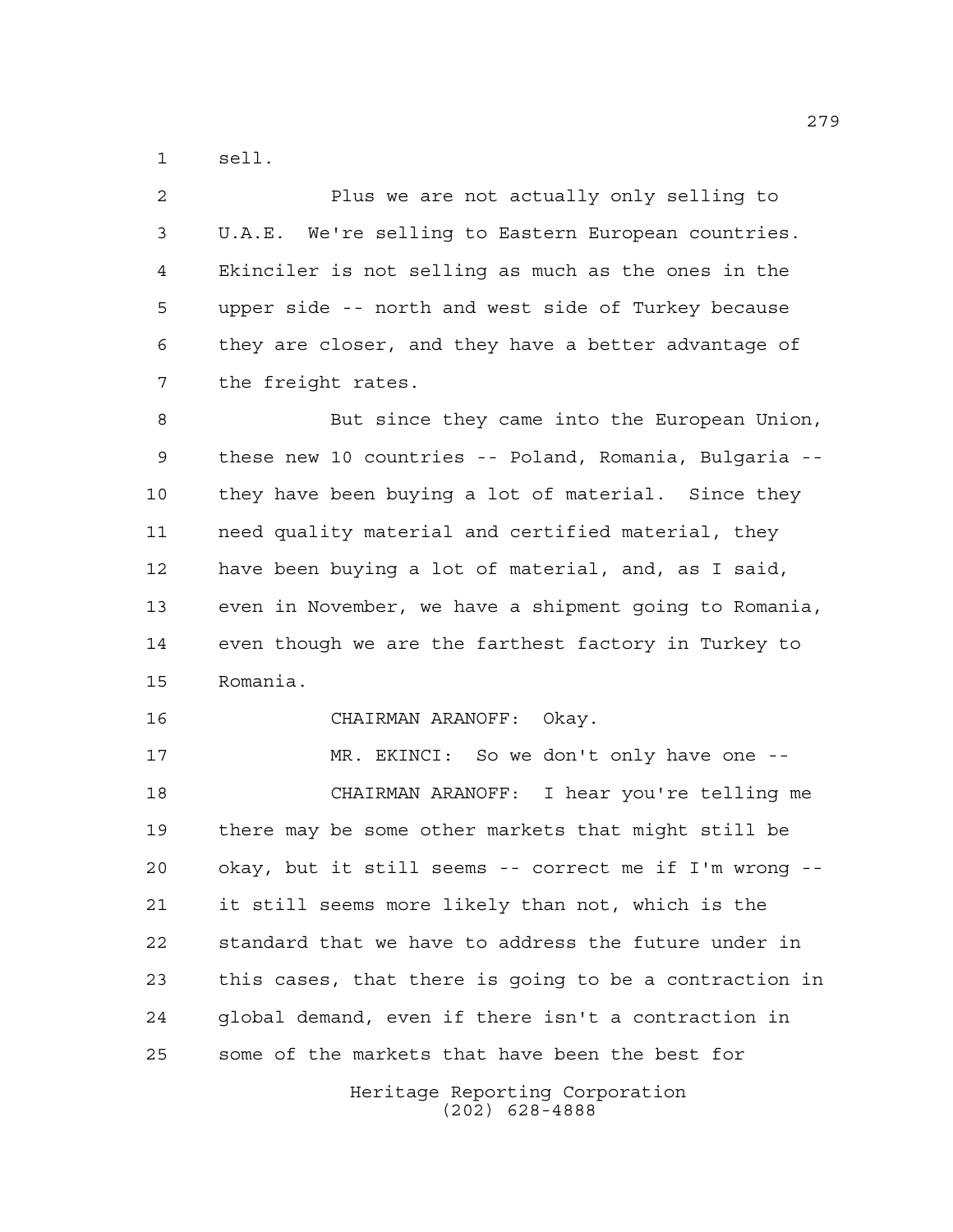Turkish producers thus far, and that seems to suggest that producers in other countries where there is a contraction in demand are going to be looking for new markets.

 Everybody is going to want to go to the ones where demand is the best, and, although you've testified that some producers aren't properly certified, that just strikes me as, at best, a short- term problem. It doesn't seem very credible that you could maintain a long-term advantage on that because rebar is sort of the most commoditized steel product that there is.

 MR. SUKAN: I just want to add something in regard to the Iraqi market. This market, especially for Ekinciler, is very important, so we are expecting the market to get stabilized as soon as possible because it's, by trucks, by material weights, only 400 kilometers from our mill to the border of Iraq. So that is easy for us to ship material to us.

 Also, there is one important matter in Iraq. There are millions and millions of tons of scrap, high-quality scrap -- it's war material, you know -- accumulated there. So once the stabilization starts, we will buy scrap from them and then convert it to rebar and sell back. This will be a very good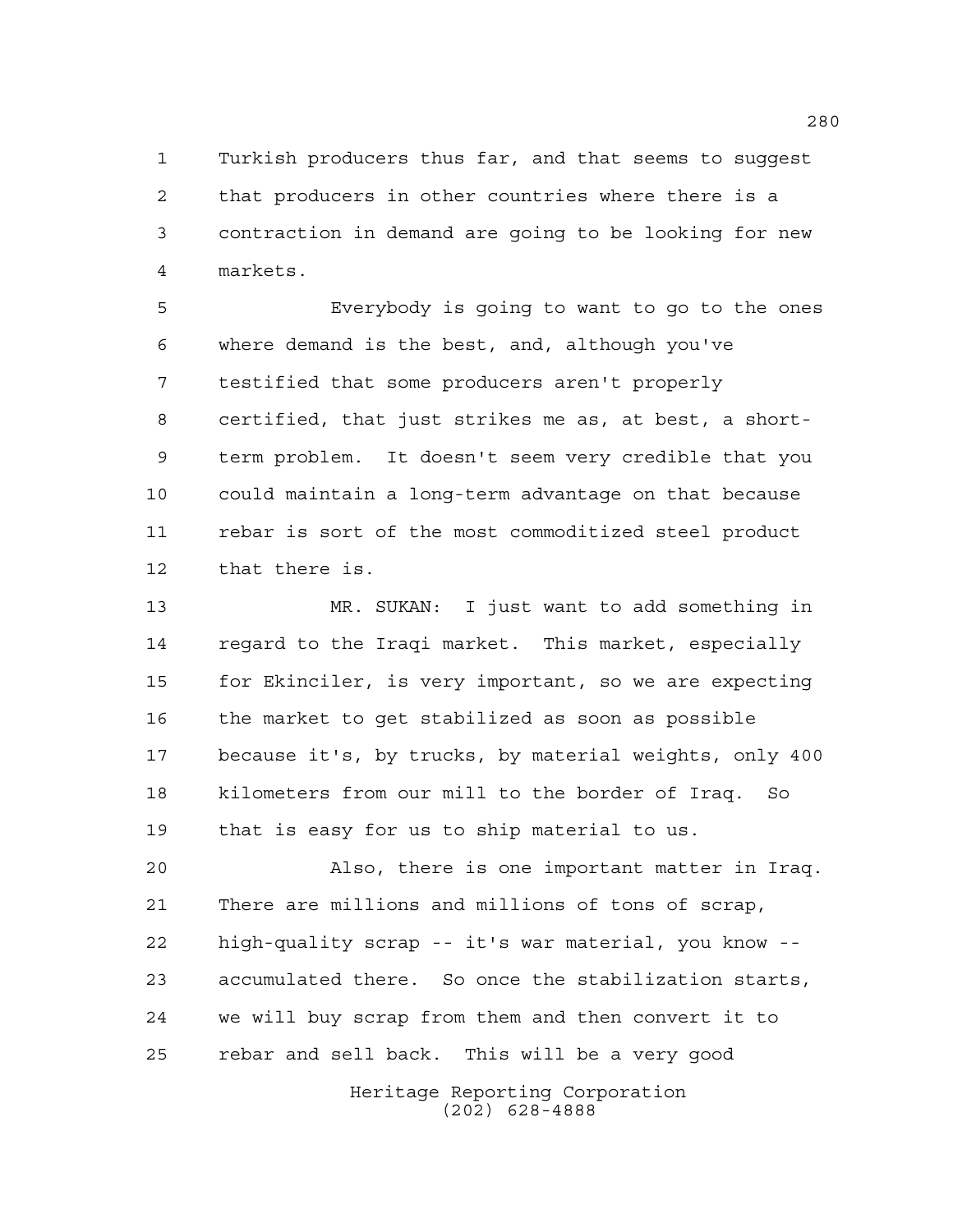business for Ekinciler and the mills around that region.

 CHAIRMAN ARANOFF: Okay. Well, I hope you're right about that, from so many perspectives, although I'm not sure I can say it's likely in the reasonably foreseeable future. There are a lot of minds working on that.

 MR. NOLAN: I wouldn't discount too much that the Turkish industry has developed some long-term relationships in the region. There is a cultural affinity there. There are long-term historical relationships that exist there. There is a sense of stability of supply that comes out of that market.

 Turkey is a big production industry, and it's close to the Middle East, and it's a nice, stable, high-quality source of supply, and those in the Middle East like high-quality, stable sources of supply for large, 200-story buildings. They want to build it with the same rebar. They don't want to buy 20 different kinds of rebar to build a building. It's not a good idea. You want one type of rebar for your buildings when you're putting them up so you know what it is you're using and contract on that basis.

 So there's a lot of factors that go into that beyond just simple price, and, you know, if price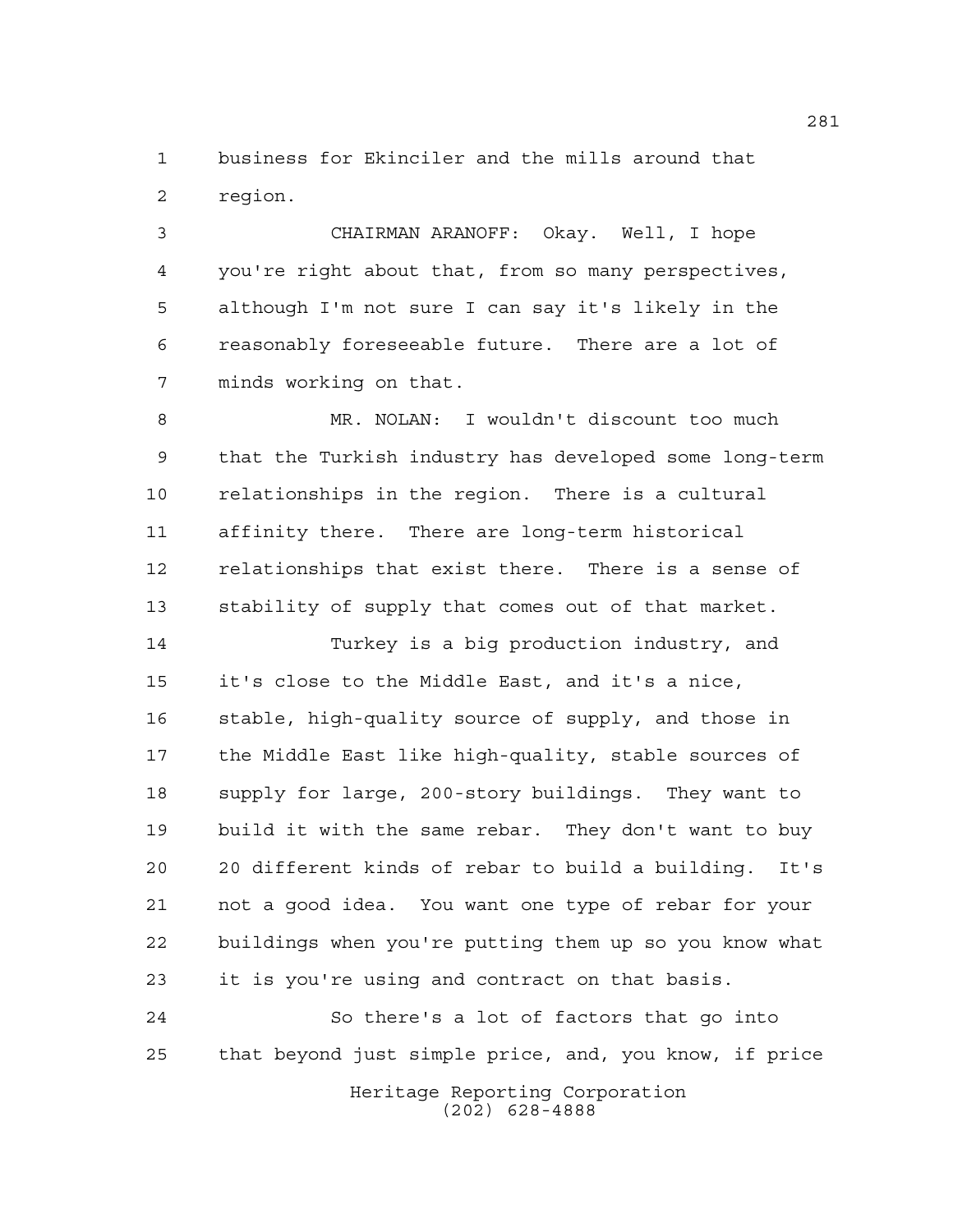Heritage Reporting Corporation were the driver, you've got to ask yourself some questions. One question that came to my mind this morning is, why isn't the U.S. shipping into Dubai? We're not, at all. CHAIRMAN ARANOFF: Okay. Well, my time is up. I'll look forward to whatever additional comments you might have on this issue of sort of demand shifting around the world. Vice Chairman Pearson? VICE CHAIRMAN PEARSON: Thank you, Madam Chairman. Mr. Nolan, you know well enough the situation that the Commission faces here. The production capacity in Turkey for rebar is roughly the same size as apparent consumption in the United States. So we have to address the question of whether the volume of imports, if we revoke the order, might be large enough to be significant, and, of course, it's obvious that it's possible that the volume of imports could be large enough to be significant, and I'm sure, among the Commissioners, we'll have an interesting discussion, or several interesting discussions, in order to comply with the Sunshine Act regarding whether it's more likely than

(202) 628-4888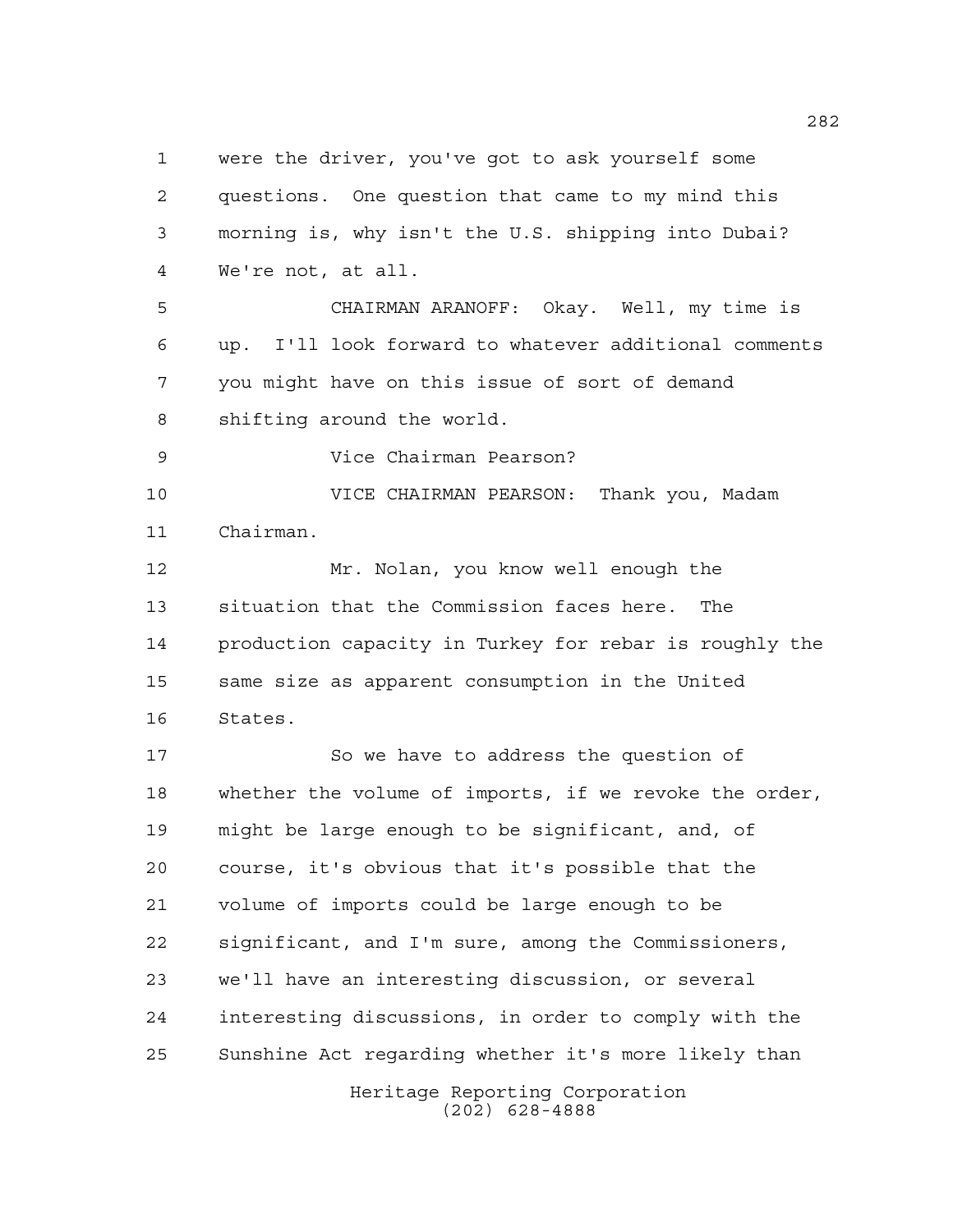not that we see those sorts of volumes.

| $\overline{a}$ | I wanted to go back to a point that I think            |
|----------------|--------------------------------------------------------|
| 3              | I heard you raise earlier. I don't know whether I      |
| 4              | quote you, or whether I wrote it down quite correctly, |
| 5              | but you were indicating that your clients have learned |
| 6              | how to price at a level that is fairly traded,         |
| 7              | something along those lines. Could you elaborate on    |
| 8              | that because we're stuck here with Commerce's margins, |
| 9              | of course, and we don't look behind those margins, and |
| 10             | I always defer to Commissioner Pinkert whenever I have |
| 11             | a question involving margins?                          |
| 12             | We just accept them as they are, and, of               |
| 13             | course, in the original investigation, back in the     |
| 14             | 1996 timeframe, those margins ranged roughly from 10   |
| 15             | percent to 30 or 40 percent.                           |
| 16             | MR. NOLAN: 41.7.                                       |
| 17             | VICE CHAIRMAN PEARSON: Okay. You know the              |
| 18             | details.                                               |
| 19             | As is its custom, Commerce has projected               |
| 20             | those same margins going forward, regardless of the    |
| 21             | current rates that are being applied.                  |
| 22             | So what can you tell us, either now or in              |
| 23             | the post-hearing, about the pricing behavior of        |
| 24             | Turkish firms, how it may have changed over time,      |
| 25             | because, until we assume that Commerce got it entirely |
|                | Heritage Reporting Corporation<br>$(202)$ 628-4888     |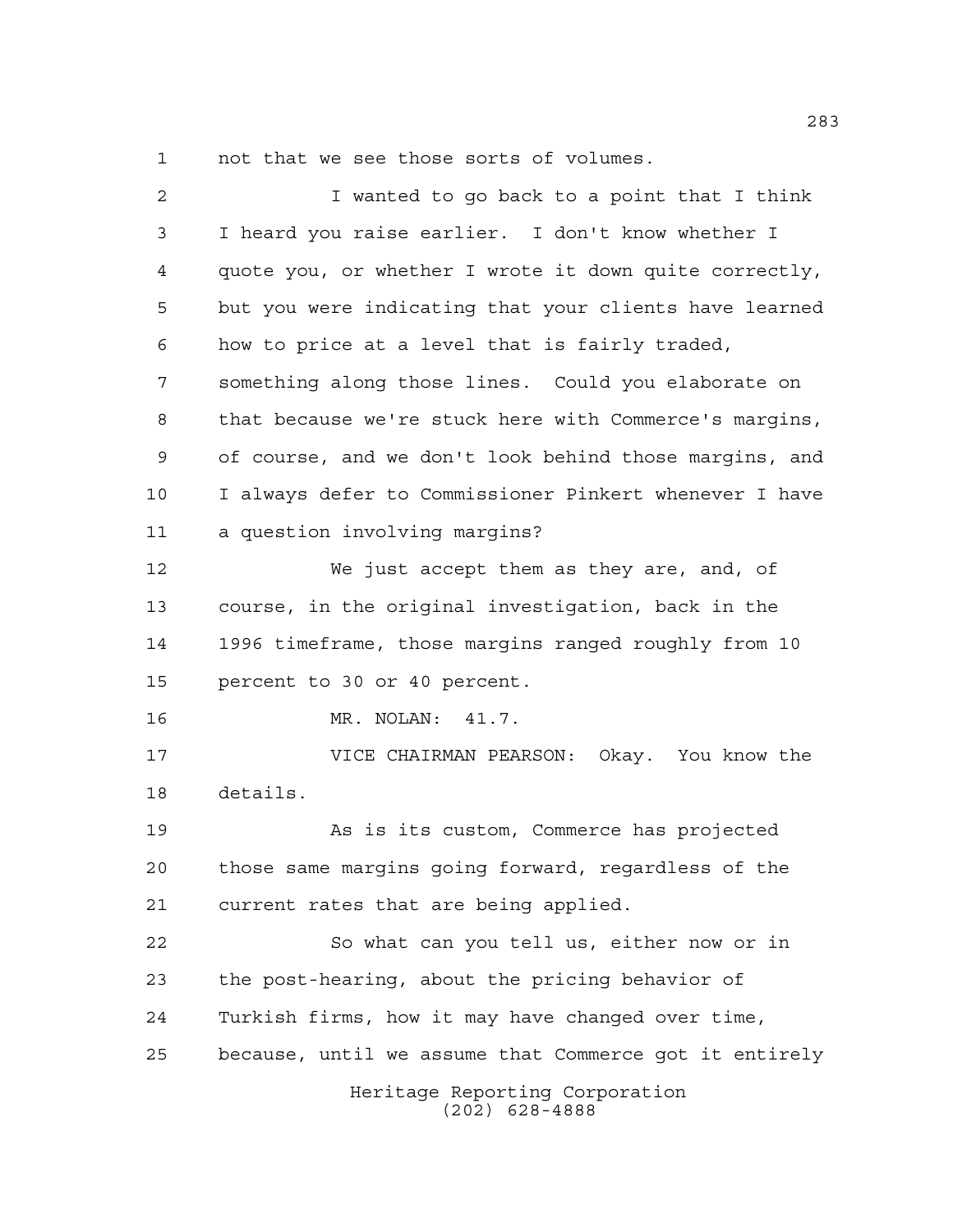wrong in the first instance, which I can't do, there must have been some dumping going on then? What has changed, if anything, so that there is less dumping going on now and that there would be less dumping in the future?

 MR. NOLAN: Well, I'll let these folks comment on the modernization of the industry that has taken place in Turkey. It's basically just the modernization of that country in general.

 There was a time when people used little green sheets for filling in orders at these companies and didn't have computer systems, didn't have cost- tracking systems, didn't have ways of putting tools in place to allow you to monitor and track both you pricing and costing mechanisms to allow you to do the analysis necessary to prevent pricing at below fair prices, to, at least, be able to have the capacity to make those kinds of decisions.

Heritage Reporting Corporation This industry has come a long way from 10 years ago. These companies operate with modern financial accounting systems. They have tracking systems for demand. They look at pricing trends. Mr. Sukan spends a fair amount of time looking at the pricing patterns to make sure we have the green, yellow, and red zones for trade pricing. Red zone:

(202) 628-4888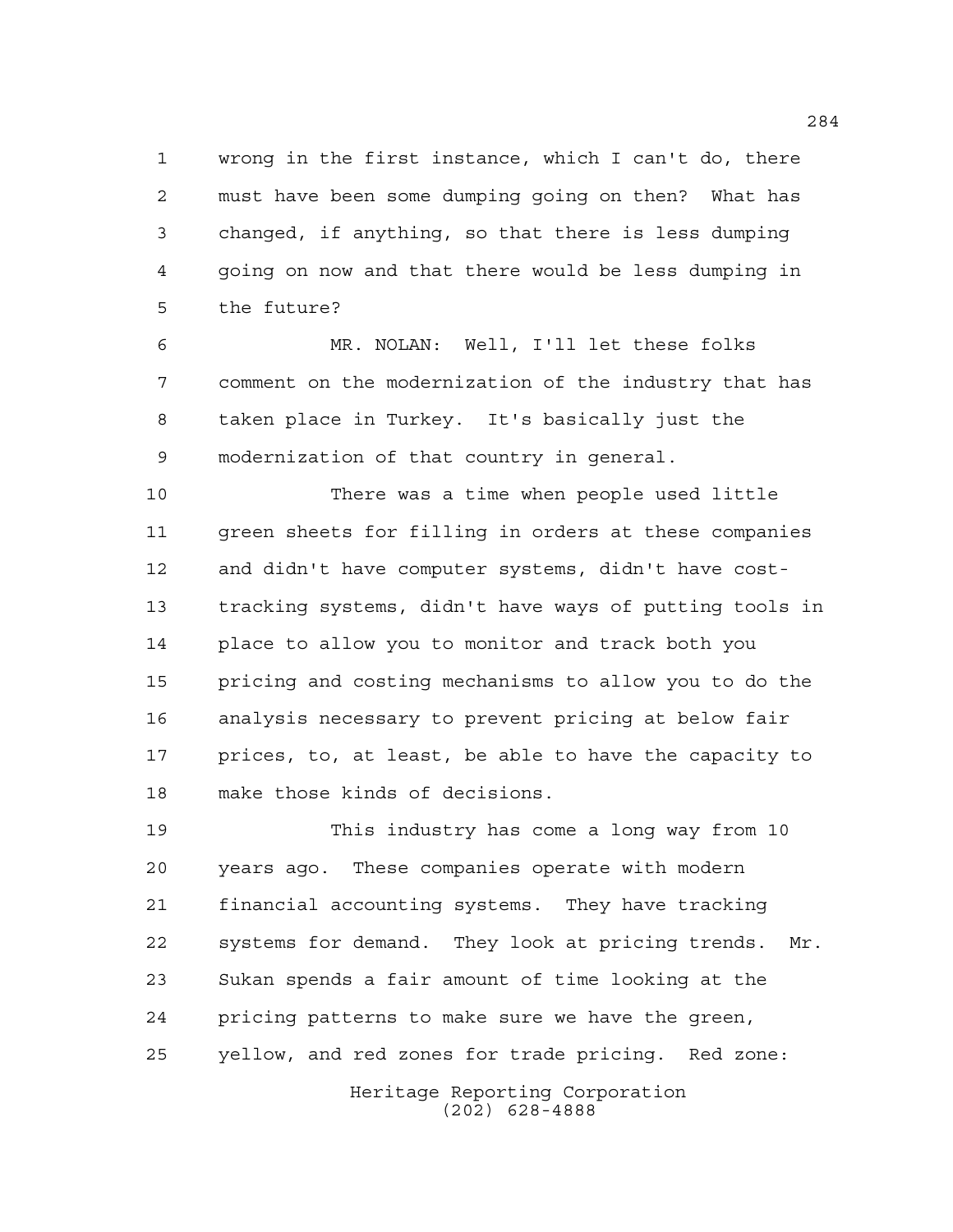Don't go there, not a good idea, relative-pricing- wise. Yellow, green: Yellow, be careful; green, you're good, you're fine.

 But the point of this is they have the systems in place now to do a much more accurate job of both forecasting and monitoring their pricing. Now, obviously, that's not a guarantee that dumping would never occur anywhere because somebody could consciously decide to do something.

 But I'm saying, these companies are much more sophisticated. They are much better players in the market. They are much more responsible, in the sense that there has already been this consolidation in growth in the Turkish market. There are a few dominant players. They are very well financed. They are very well covered in sort of systems analysis and the way they approach the markets, much more sophisticated than you would have seen when you started this 10 years ago.

 It's just a completely different industry, in my book, as is Turkey a country. I've seen Turkey go from being a very -- not sleepy, but a country that was sort of struggling along, to being on the verge of being a European economy. There is just so much activity going on there; it's a phenomenal change,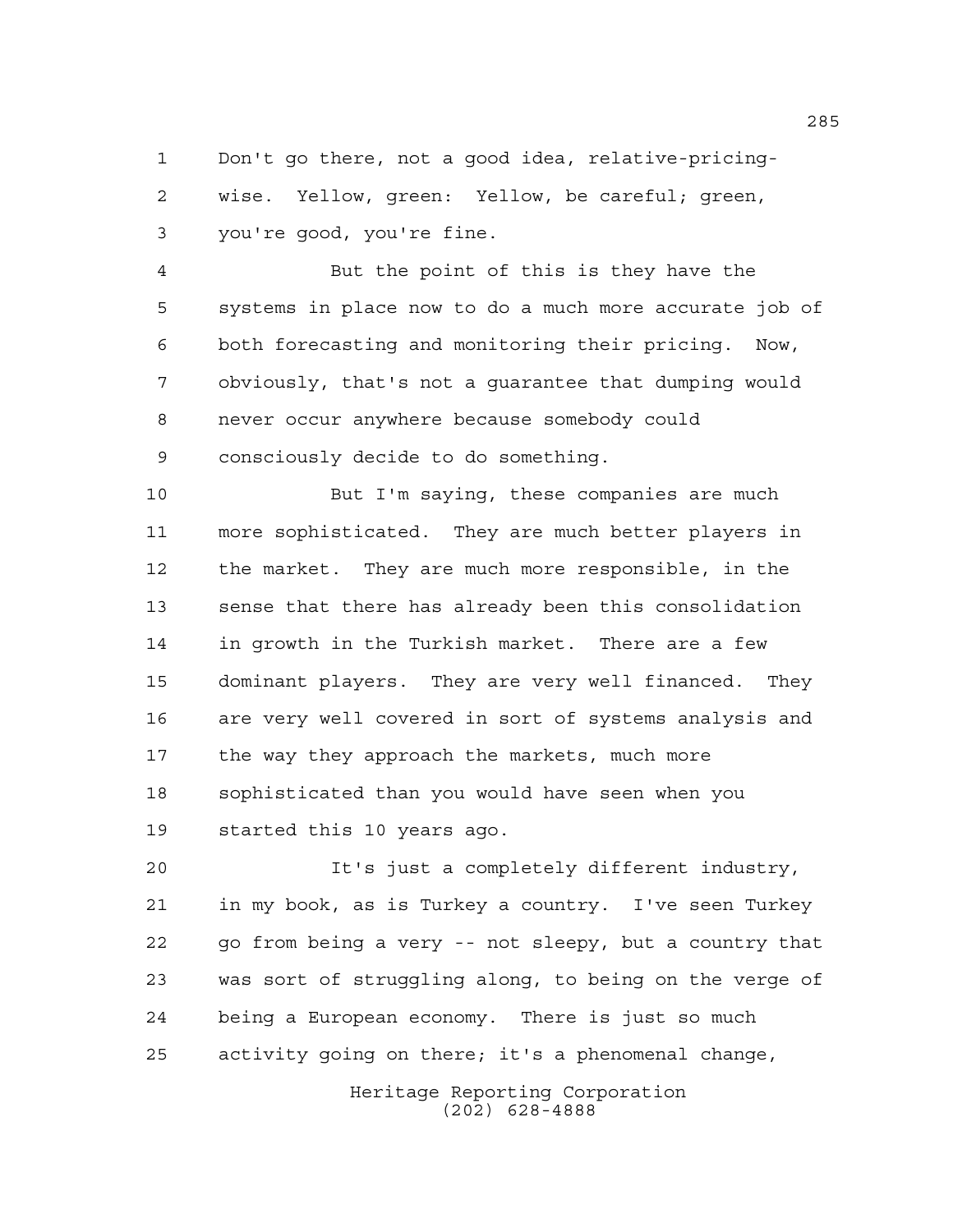frankly.

| 2  | VICE CHAIRMAN PEARSON: Well, for purposes             |
|----|-------------------------------------------------------|
| 3  | of the post-hearing, could you perhaps flesh that out |
| 4  | a little bit more and document what you could         |
| 5  | regarding some of the changes in various client       |
| 6  | companies of yours, or perhaps for the industry, as a |
| 7  | whole, if the industry association is able to provide |
| 8  | any insight?                                          |
| 9  | In an industry as large as Turkey's,                  |
| 10 | potentially, it only takes one rogue player to price  |
| 11 | aggressively and put enough product into the United   |
| 12 | States to cause concern.                              |
| 13 | So help me to understand all that I can               |
| 14 | about the evolution of the Turkish industry --        |
| 15 | MR. NOLAN: Sure. We would be happy to.                |
| 16 | VICE CHAIRMAN PEARSON: -- and the pricing             |
| 17 | methodologies that might be employed.                 |
| 18 | MR. NOLAN: Uh-huh.                                    |
| 19 | VICE CHAIRMAN PEARSON: I think the last               |
| 20 | question that I have is, in reference to this chart   |
| 21 | from the Petitioners' presentation that shows, "Huge  |
| 22 | new capacity is projected in the Middle East."        |
| 23 | Perhaps one of my fellow commissioners already has    |
| 24 | asked this, but there are large figures there for     |
| 25 | capacity that's projected to come online between 2007 |
|    | Heritage Reporting Corporation<br>$(202)$ 628-4888    |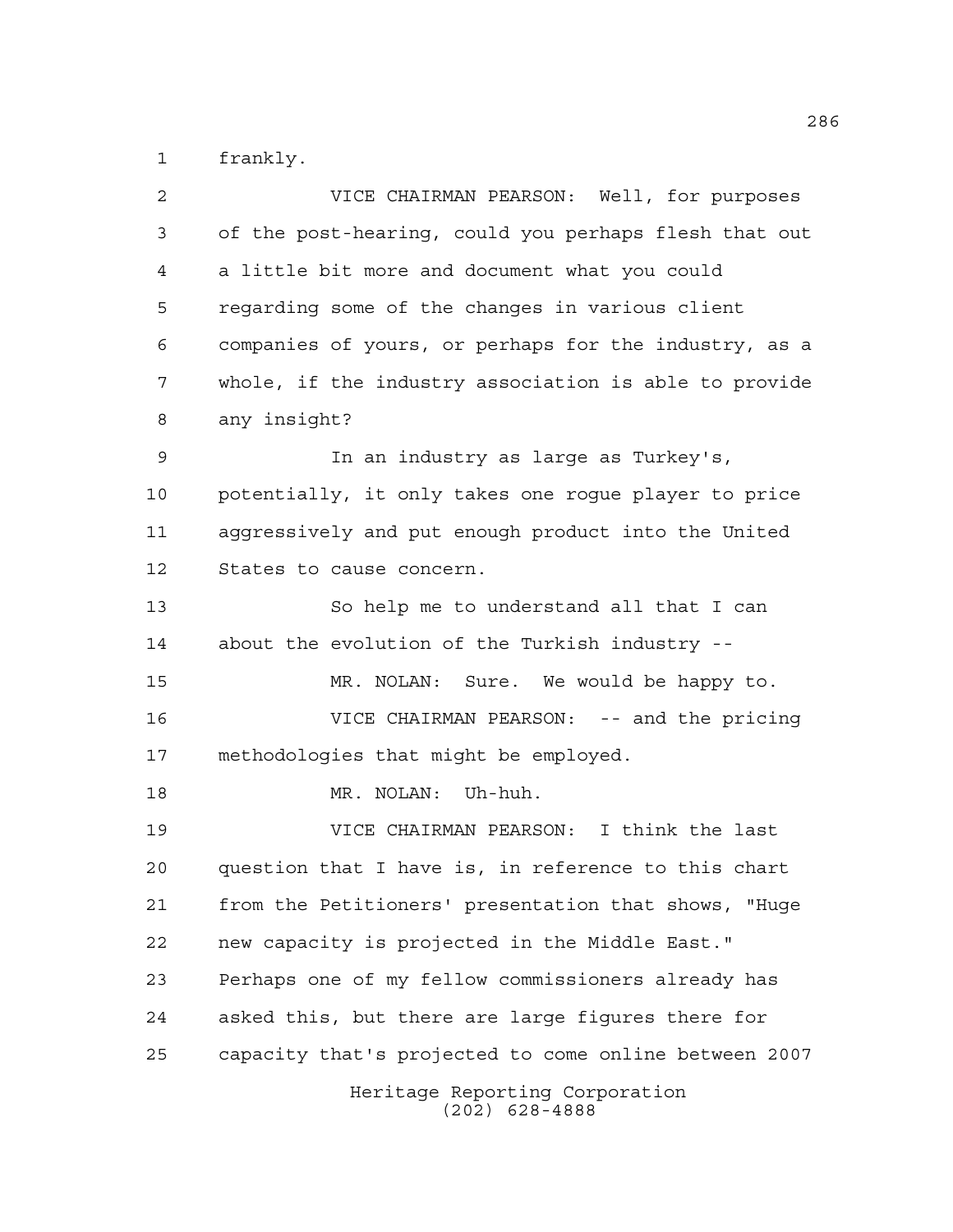and 2010 -- I guess the 2007 would not be a projection anymore, but, at any rate, for the U.A.E., 4.6 million tons; Saudi Arabia, 4.2 million tons.

 Do you have any observations on those figures? For instance, if there is going to be four million tons of additional capacity in the U.A.E., that might dry up some of your customers there in the U.A.E. Mr. Ekinci?

 MR. EKINCI: Okay. We will definitely tell you more information about this in the post-hearing brief, but the thing is, current production of the U.A.E. is being made by the billets that are sold by the Turkish producers or the Ukrainian or Russian producers. So we're already in control of the market in U.A.E. with the billet prices, so we know at what prices they can sell.

17 New commerce; they have to import billets. Even if not billets, they have to import their raw materials, just like us, and their biggest problem in production is electricity. They don't have enough electricity to produce.

 These numbers can be right. These numbers can be what they want to do, but I don't know how much of this will be correct, and I will try to give you more information on the numbers, at least, coming up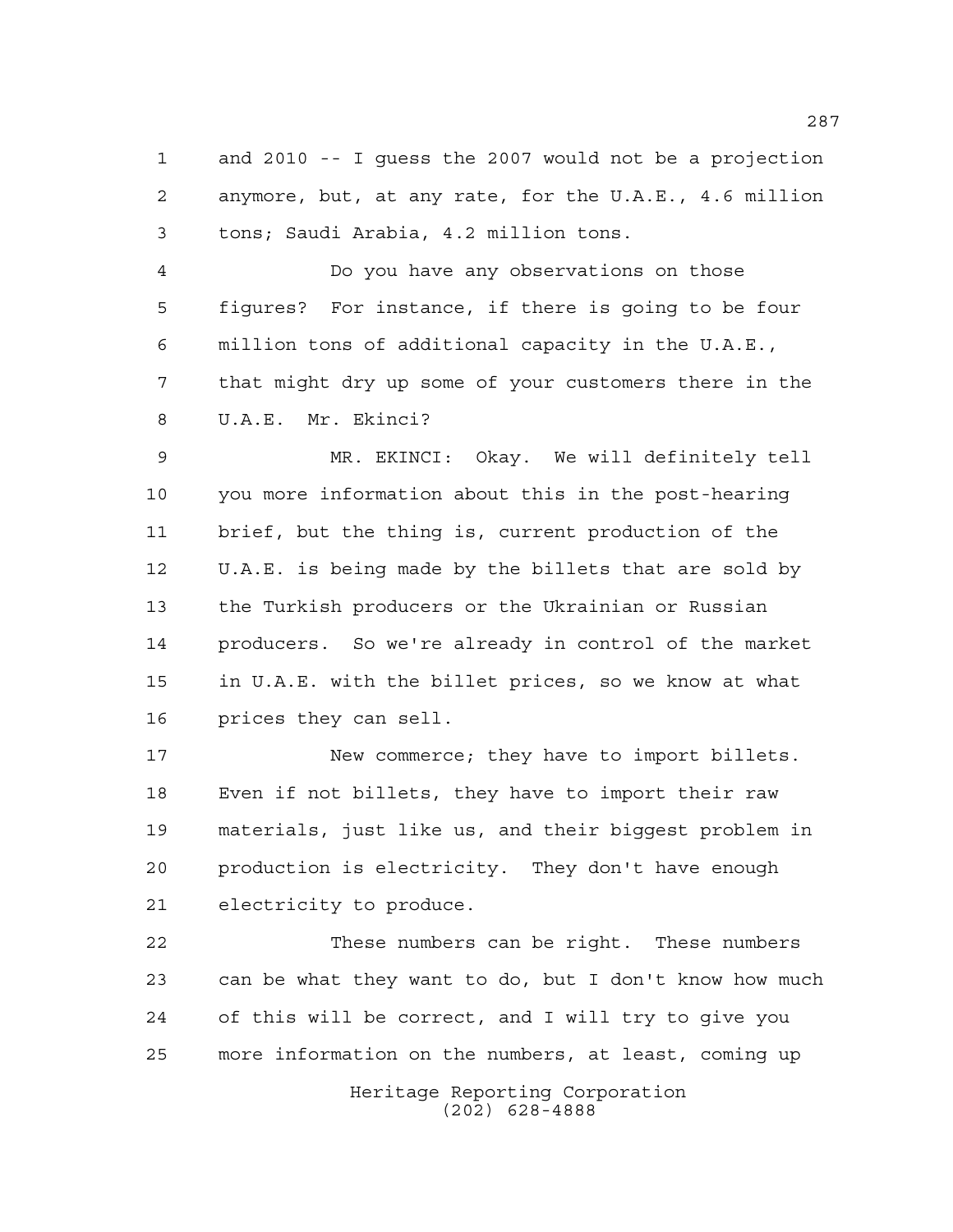with the post-hearing brief.

| $\mathbf{2}$ | I don't know how much of this will be                |
|--------------|------------------------------------------------------|
| 3            | realized, basically, but, even in that sense, they   |
| 4            | will be either importing billets, which is what most |
| 5            | of the producers in Turkey are producing, and, until |
| 6            | today, most of them have been supplying billets to   |
| 7            | U.A.E. producers.                                    |
| 8            | If they are going to produce from scrap or           |
| 9            | something else, they have to buy it from somewhere   |
| 10           | else, not like U.S. producers who have everything    |
| 11           | here. They have to buy scrap or whatever as the raw  |
| 12           | material. They have to import it.                    |
| 13           | VICE CHAIRMAN PEARSON: Okay. Well, thank             |
| 14           | you very much. I'll look forward to seeing what      |
| 15           | additional material you might be able to provide in  |
| 16           | the post-hearing.                                    |
| 17           | MR. EKINCI: Okay.                                    |
| 18           | VICE CHAIRMAN PEARSON: With that, I think I          |
| 19           | have no further questions. So I want to thank you    |
| 20           | very much. It's been a most interesting afternoon,   |
| 21           | and I'll turn it back to the Chairman.               |
| 22           | CHAIRMAN ARANOFF: Commissioner Okun?                 |
| 23           | COMMISSIONER OKUN: Thank you.                        |
| 24           | Mr. Nolan, I'm going to go back with the             |
| 25           | question that I ended with, which will be my last    |
|              | Heritage Reporting Corporation<br>$(202)$ 628-4888   |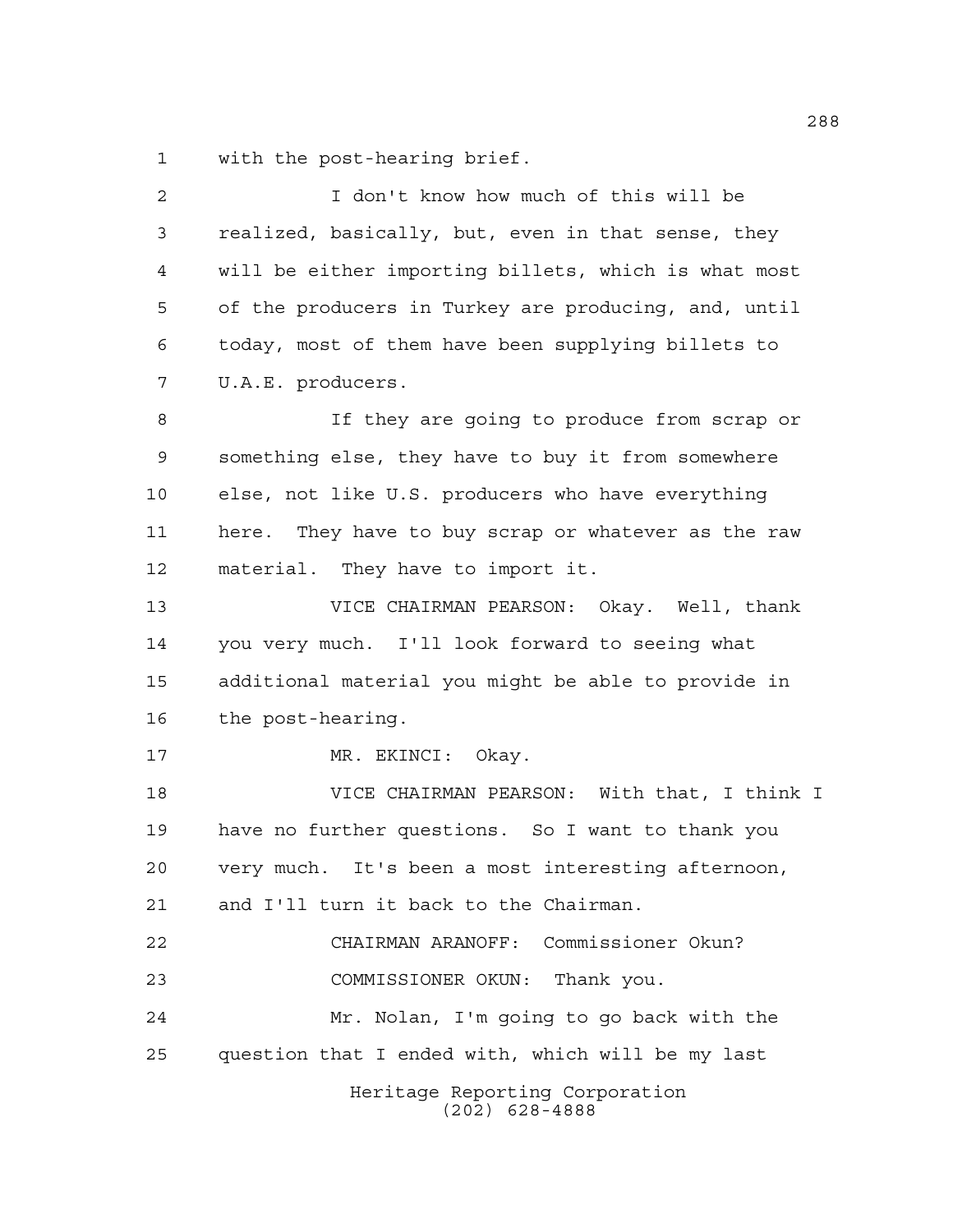question for the day, and that's just -- as you might recall, you've answered many since then, but just whether you think that the Asian financial crisis and the change in trading patterns that we saw during that tumultuous period has any similarities to this period, and, if not, why not, particularly with respect to trading patterns in financing for exports?

 MR. NOLAN: I do think it does have some impact on trading patterns. How could it not have impact on trading patterns? It's a global financial crisis. I would be crazy to say anything otherwise.

 Yes, it will have an impact. Clearly, we are going to go into a period where people are going to be more conservative in the use of financial, or proffering financial, loans and wherewithal to other businesses. We're going to be much more conservative. I think, in the United States, it's a fair statement that the lenders are all going to be taken to the woodshed and be told that they have got to be a lot more cautious in how we do lending in the future.

 I think, globally, that's also going to lend itself to more conservative financing of material going forward, which has an impact on exports. I do think that countries that have more cash are going to be in a much better position.

> Heritage Reporting Corporation (202) 628-4888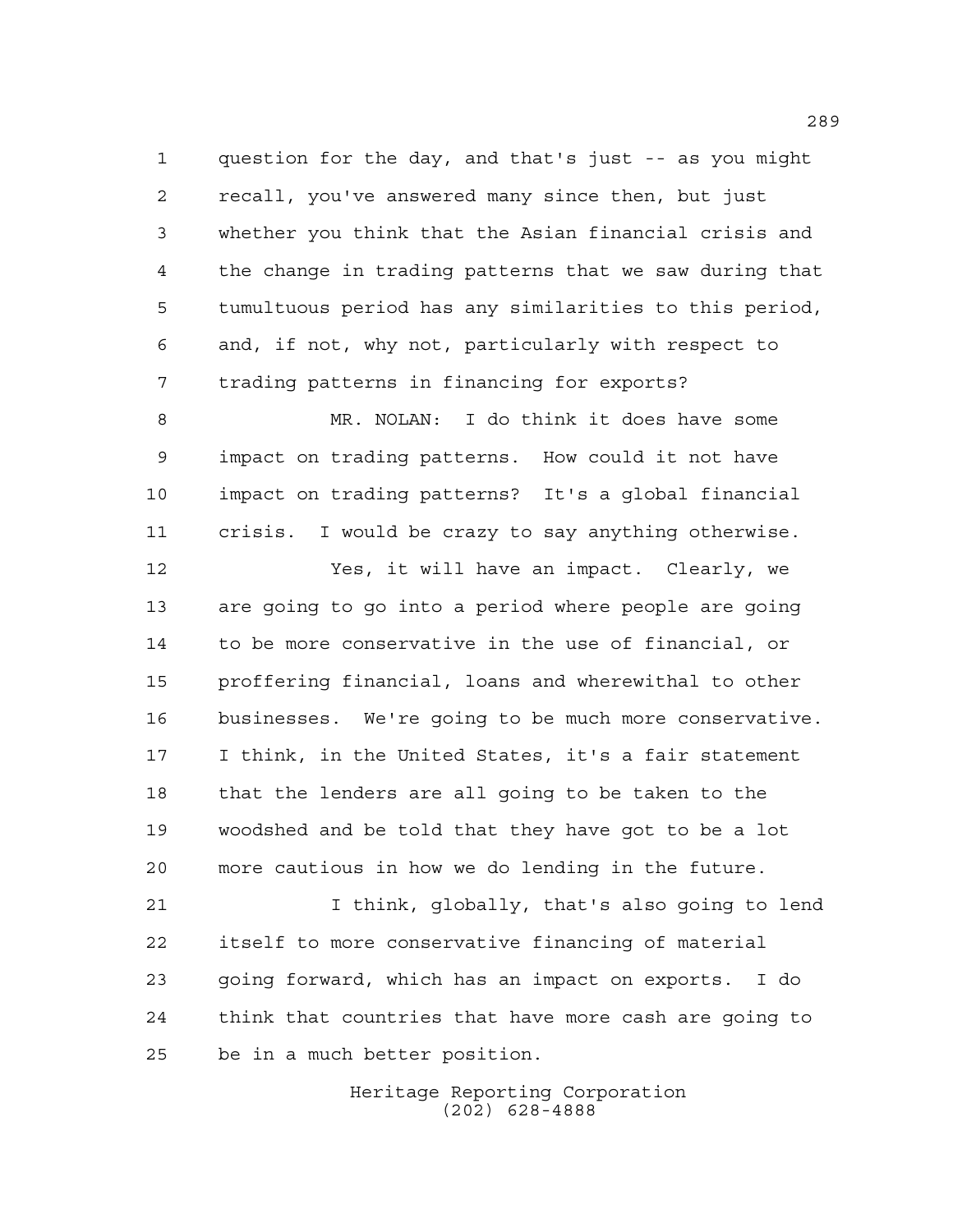I think countries that get a lot of petrodollars are going to be in a much better position and in a much better market until we can repair our financial systems and allow credit to move more freely, and even if that happens, it will take some time.

 I guess I'm struggling with the question a little bit because it's a really difficult one to answer properly. Yes, it will have an impact on trading flows. I think the trading flows favor those that have cash.

 COMMISSIONER OKUN: Okay. I appreciate those observations, and thank you very much for all of the responses this afternoon. I very much appreciate it. Thank you, Madam Chairman.

 CHAIRMAN ARANOFF: Commissioner Lane? COMMISSIONER LANE: I want to thank this panel, too, for all of its answers, and I don't have any more questions.

 CHAIRMAN ARANOFF: Commissioner Williamson? COMMISSIONER WILLIAMSON: Just one other quick question.

Heritage Reporting Corporation I was wondering, to what extent are the other major rebar producers in the region, such as, I guess, Ukraine and Russia -- do they meet the

(202) 628-4888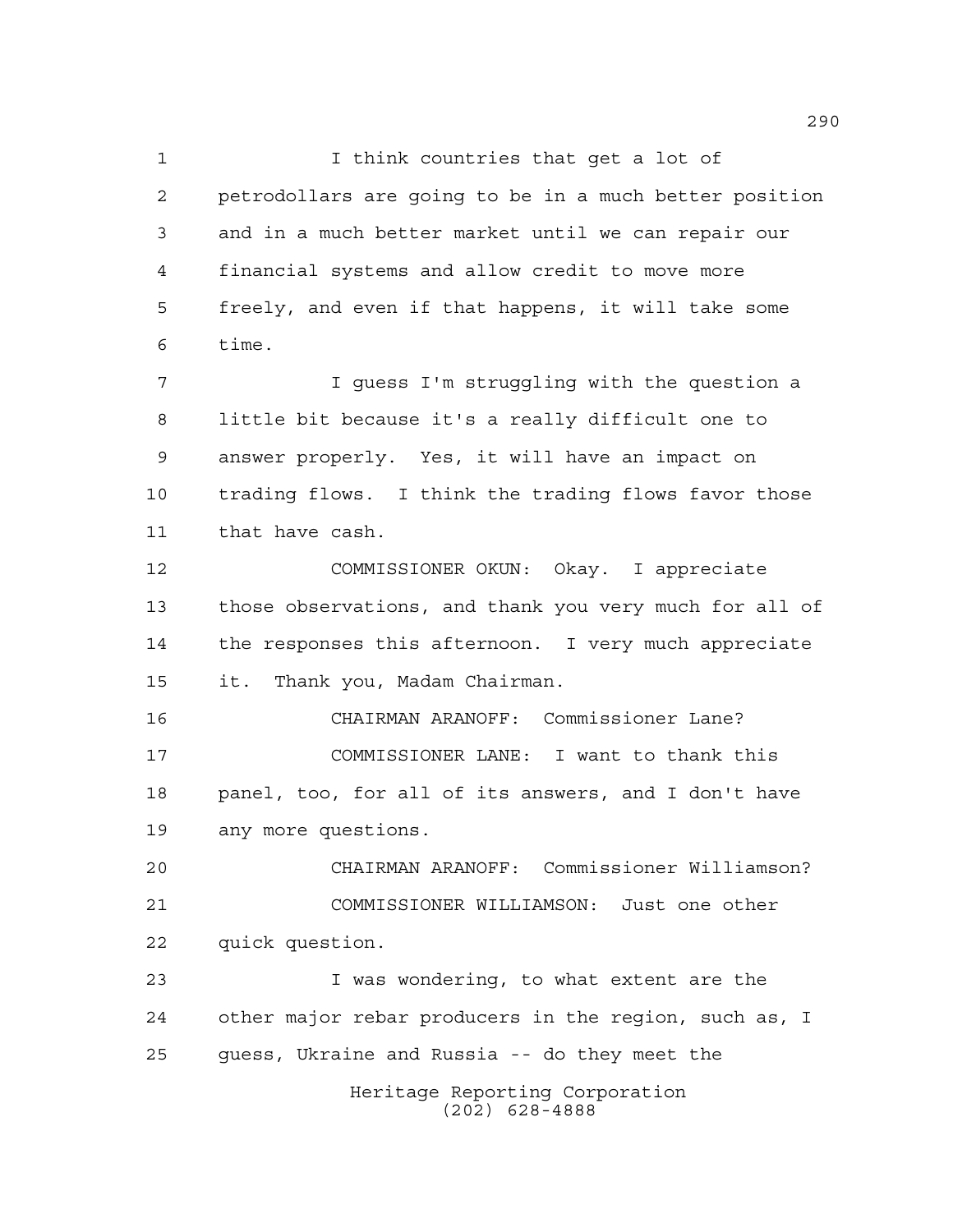certification requirements in the Gulf states? Are they able to meet the certification requirements?

 MR. EKINCI: Certification problems. They sold to Dubai. We've been talking a lot about Dubai today. They sold to Dubai; to the Ukrainians, only 50,000 tons in the first six months. They have the quality problem, and they don't have the certification also, plus when you look at Russia, Turkish producers actually sold some material to Russia also because they are growing. Their domestic market is also growing, and they are making a lot of construction in that area also. So all of their production is mostly going to that area.

 When you look at what they are producing in certification, they don't have any certification, and they will have to sell to markets that are not caring a lot about the quality of the material.

 COMMISSIONER WILLIAMSON: What about other suppliers in the region that may be serving the E.U. market?

 MR. SUKAN: Sorry. Before that, I want to give an example to show the quality problem of the Ukrainian and Russian mills.

 Before Romania and Bulgaria joined access to the European Union, they were buying from Ukrainians.

> Heritage Reporting Corporation (202) 628-4888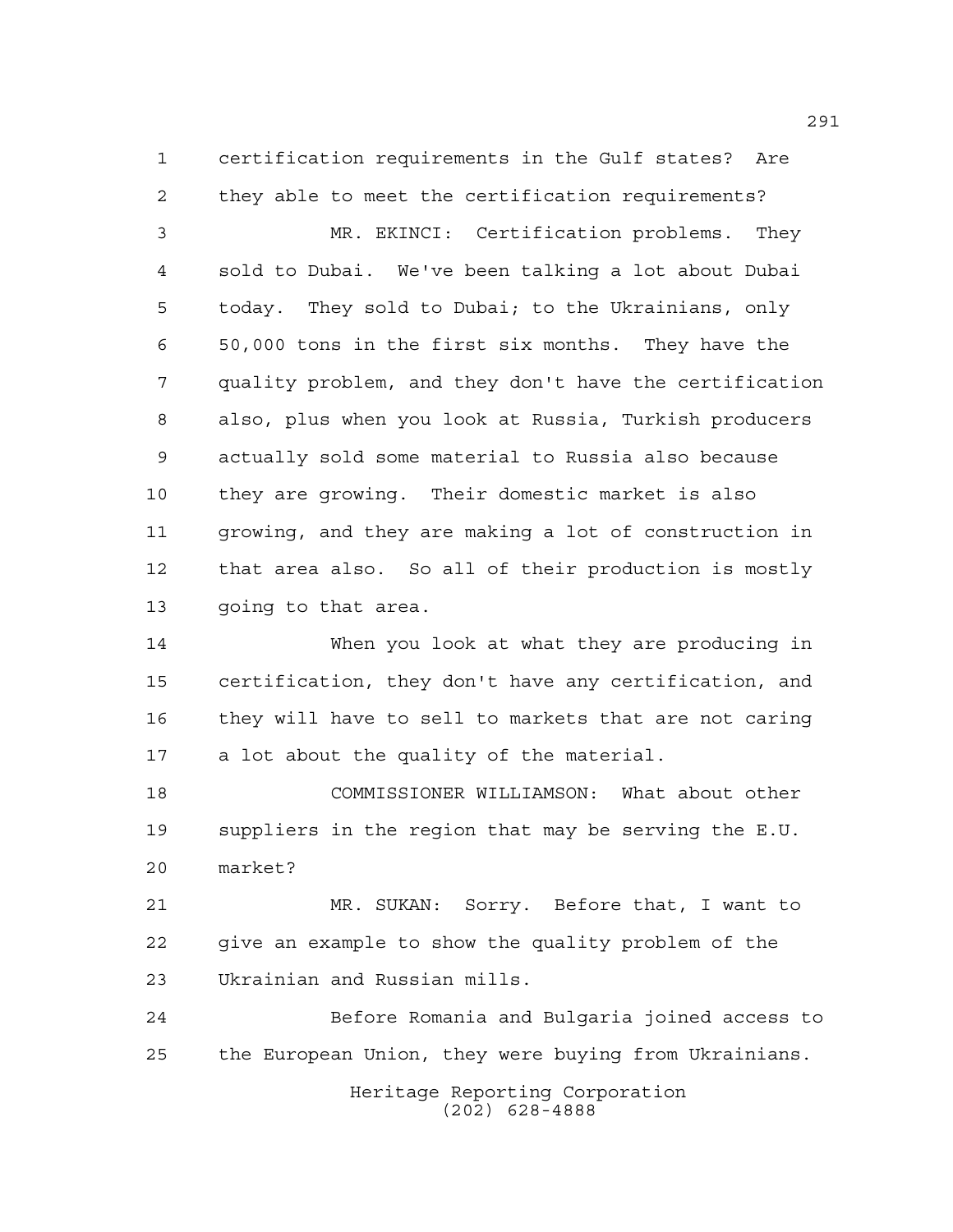Heritage Reporting Corporation (202) 628-4888 After they joined, they cannot. They stopped buying because they go under the certificate method. This is the one and only example that's showing that the Ukrainian mills have quality problems and certificate problems as well. COMMISSIONER WILLIAMSON: Okay. It looks like Turkey has the corner on the market in terms of the certifications because we see no other competitors in the region that seem to be able to meet that. Is that correct? MR. NOLAN: They don't want everybody else to know about it, frankly. COMMISSIONER WILLIAMSON: I have no further questions, then. I want to thank the panel for their responses. CHAIRMAN ARANOFF: Commissioner Pinkert? COMMISSIONER PINKERT: I have nothing further, but I would like to thank the panel again, and I look forward to the submissions that you've promised for the post-hearing. Thank you. MR. NOLAN: Thank you. CHAIRMAN ARANOFF: Are there any further questions for commissioners? (No response.) CHAIRMAN ARANOFF: Do the staff have any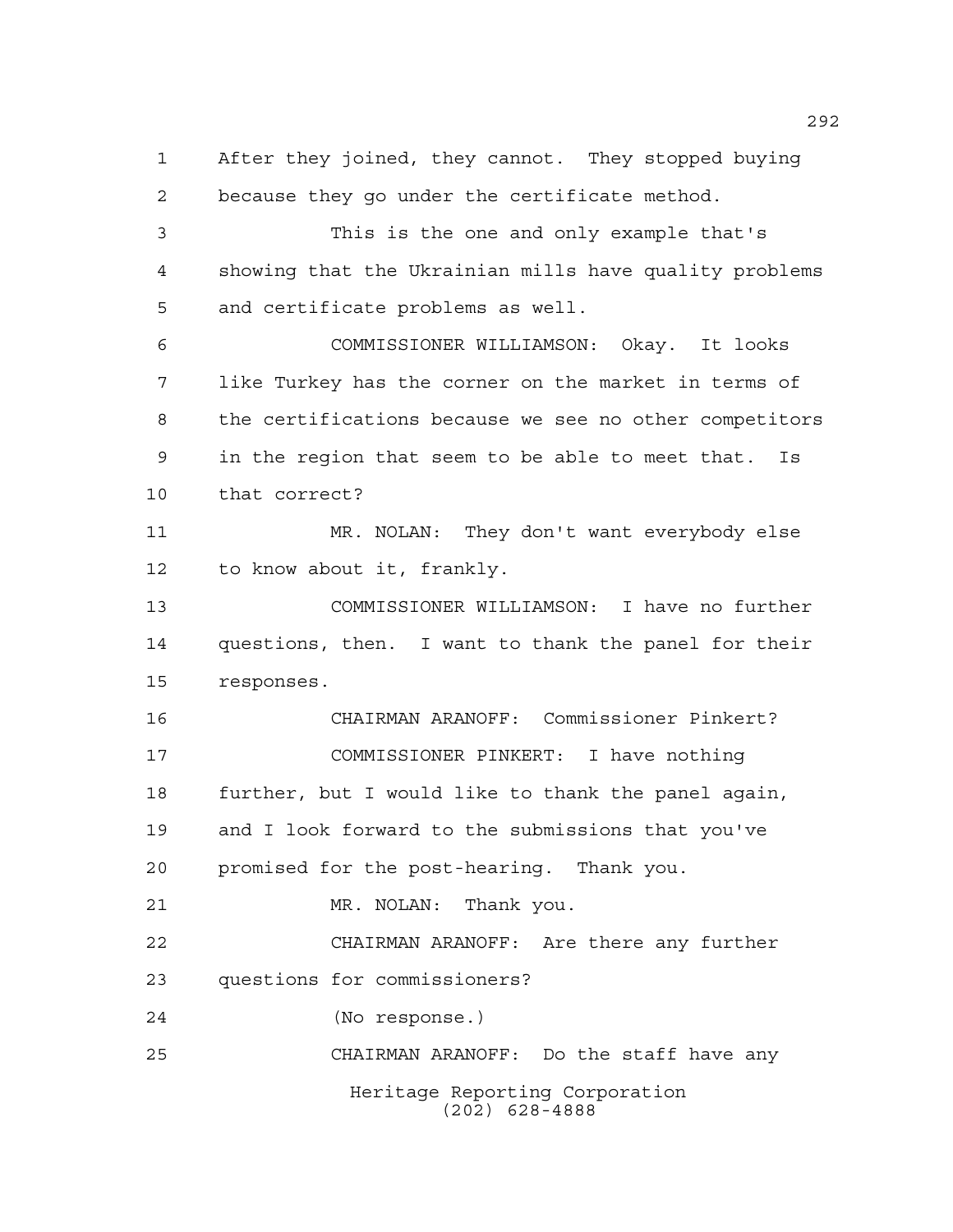questions for this panel?

Heritage Reporting Corporation MR. CORKRAN: Douglas Corkran, Office of Investigations. Thank you, Chairman Aranoff. The staff have no additional questions. CHAIRMAN ARANOFF: Do counsel for the domestic industry have any questions for this panel? MR. PRICE: No further questions. CHAIRMAN ARANOFF: Okay. Well, thank you again for your time and answers to our questions this afternoon. We will take a few moments so that this panel can resettle itself back in your chairs further back in the room. Let me find my list of who has what time remaining. Parties in support of continuation of the order have 25 minutes left from their direct presentation, as well as five minutes for closing. **Parties in opposition to continuation have** 18 four minutes left from their direct presentation and five minutes for closing. Traditionally, we just combine those into a block of time for each group, if that's acceptable. Okay. Nobody is objecting. Then as soon as this panel has moved, Mr. Price, or whoever is doing the closing argument, can come up and begin.

(202) 628-4888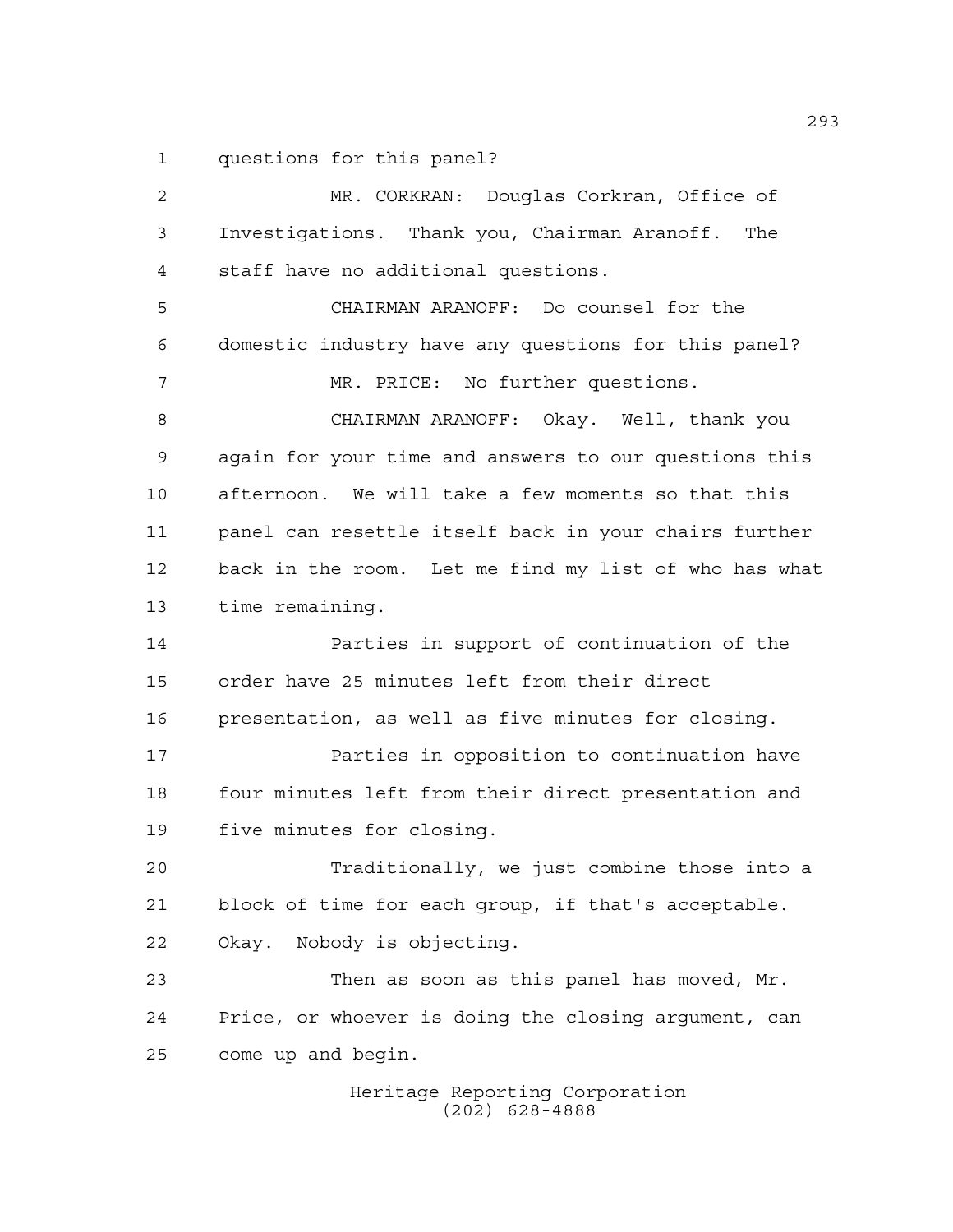(Pause.)

 MR. PICKARD: Good afternoon. Chairman Aranoff, Members of the Commission, for the record, this is Dan Pickard from Wiley Rein.

 I only have a couple of points in rebuttal, and then, for purposes of closing, I think I would like to just summarize as to the most important points, few of which are disputed in this proceeding.

 First and foremost, what I would like to do is recognize the efforts of the staff in this investigation. The staff report in this matter was particularly complex. There are a lot of difficult issues, and this is one of the finer staff reports I've seen in a while, and I just wanted to recognize that.

Heritage Reporting Corporation In regard to probably the most important condition of competition in this matter, the current economic crisis, which all parties to this investigation have recognized, I would note that, in the prehearing brief filed by the Turks originally, there is very little mention of the economic crisis. There is almost a denial of this as a relevant condition of competition and, just by way of one quote from their brief, it recognizes that "the economic fundamentals of the U.S. rebar industry are as strong

(202) 628-4888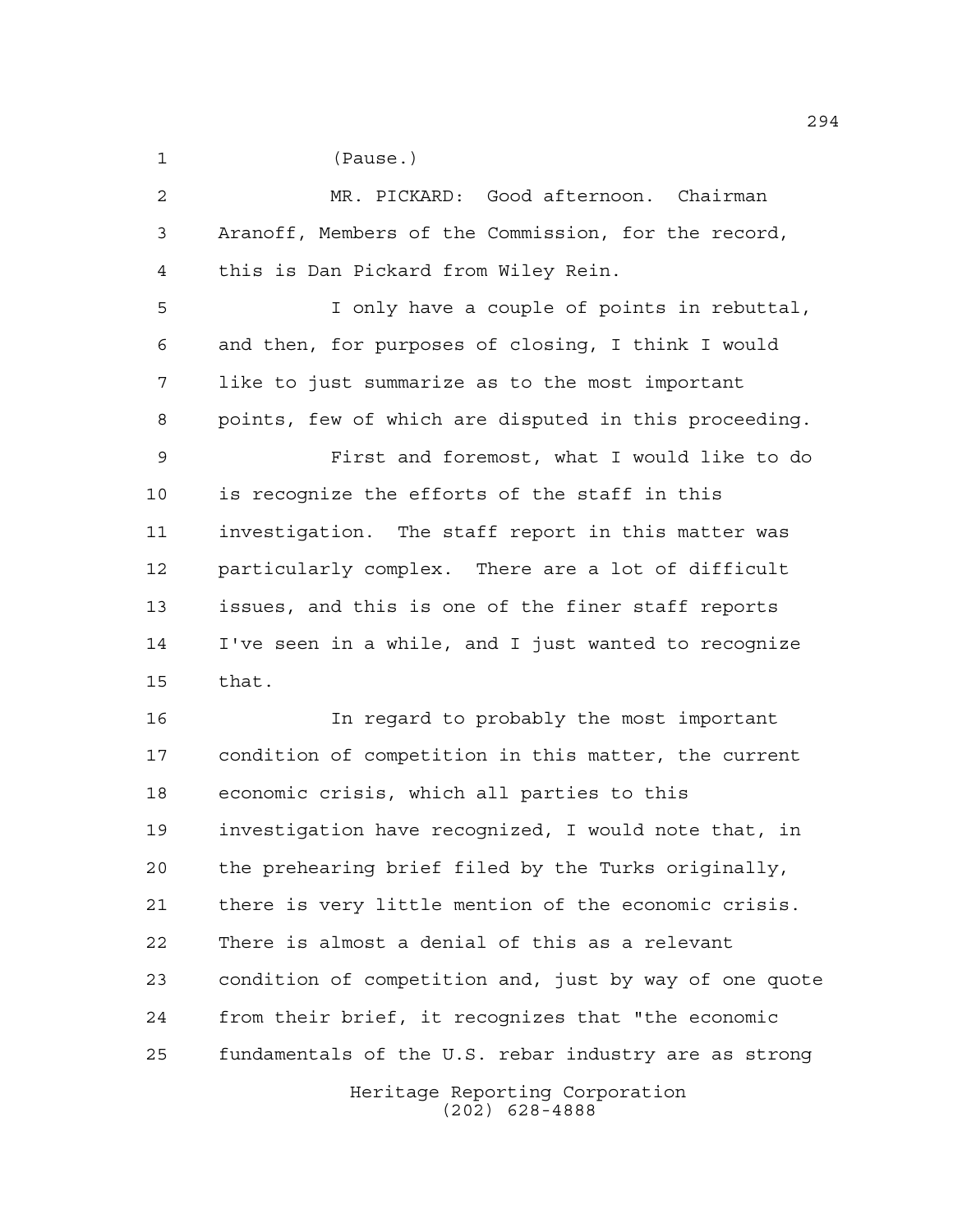as they can be."

2 I don't think anybody would take that position now. It's crucial to recognize this, and, I think, for purposes of credibility, I think there is some value in recognizing that there has been a change in that story that you've heard today. It's not that we've ever alleged that there is a causal connection between the Turkish imports and the current economic crisis -- that's a faulty contention; what we've merely argued is that the current economic crisis makes the domestic industry more vulnerable and, consequently, makes the impact of any imports, if they were allowed back into the industry or into the market, to be potentially more injurious. I would say that's probably the most relevant condition of competition for purposes of the present sunset review. There were a couple of questions that were asked that perhaps we weren't as succinct in responding to. I know Commissioner Pinkert had asked

 a question regarding whether there was attention in regard to decreasing demand in the United States while still having attractive prices, and there's a lot of issues there, and I think Professor Morici provided a very detailed answer.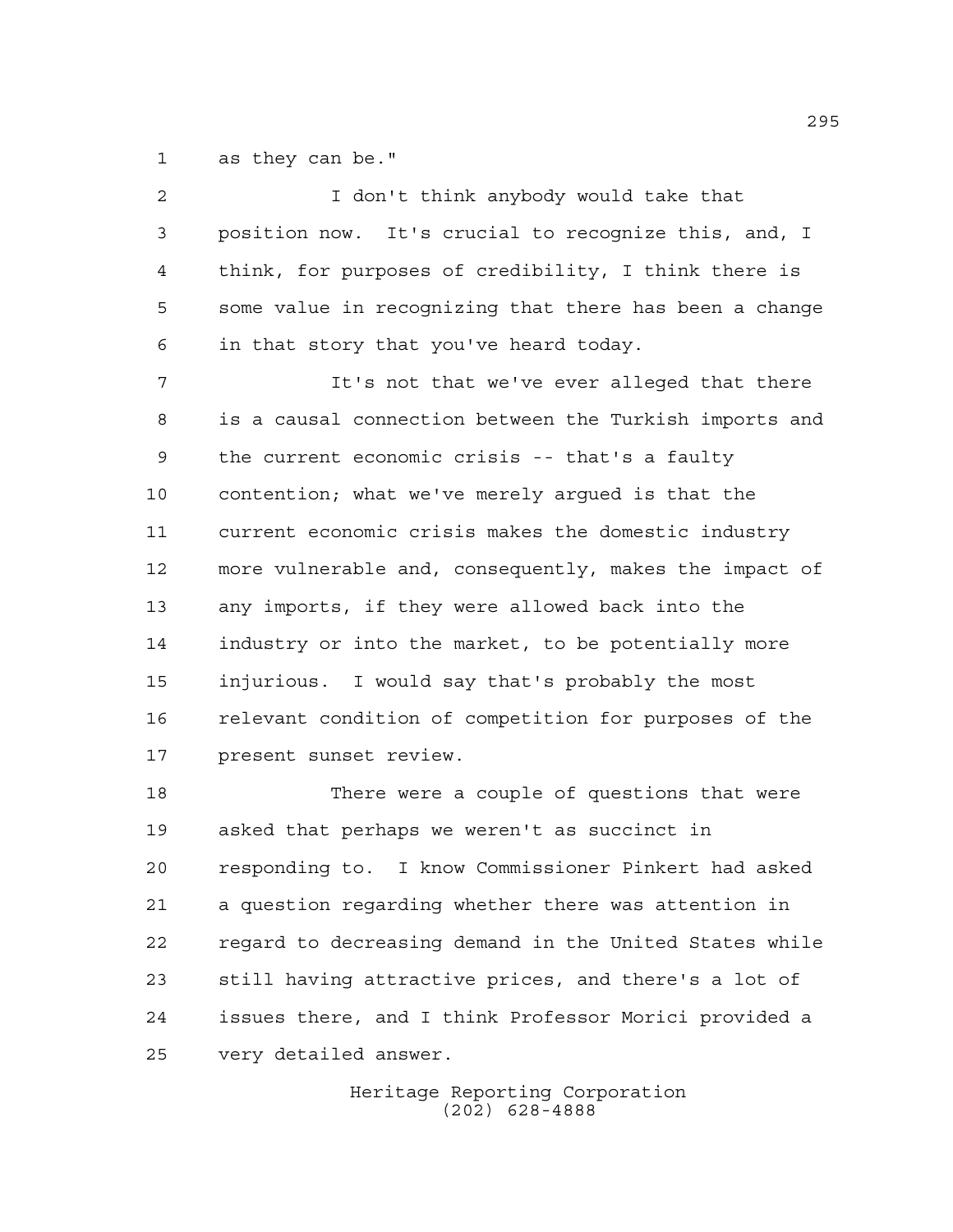But I think the short and simple answer is, there is no particular tension there; it's all relative. Demand is decreasing in the United States, but the market is still, on a relative basis, more attractive than other markets to be found, and, consequently, that will lead to sucking in imports into our market in the case of revocation. But it's happening at a time when our demand is decreasing, which would contribute to the injurious effects of those imports.

 I would note that there was a lot of discussion, earlier today, in regard to possible legislation in furtherance of the bailout. Keeping in mind that this is, indeed, a future-focused inquiry by the Commission, there is also considerable guidance from the reviewing courts that the Commission is not to engage in speculative behavior, and I would suggest that contemplating what possible legislation could be passed, what it potentially could entail, and when possibly it could go into effect amounts to speculation that would be prohibited by previous rulings from the Court of International Trade.

 In regard to one last legal question, I believe Commissioner Williamson had asked a question regarding a provision in the statute that indicates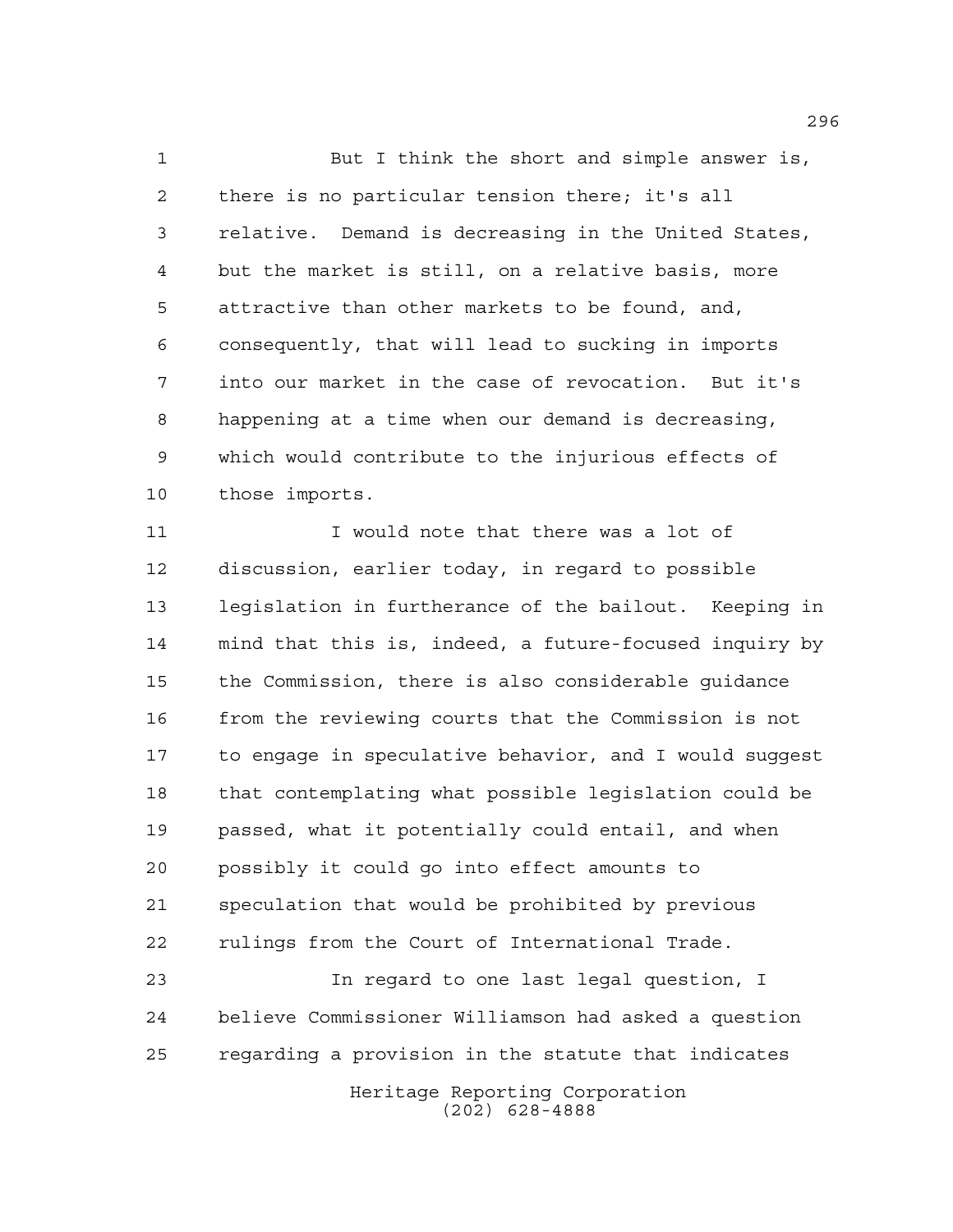that the presence or absence of one particular indicia of injury is not supposed to be dispositive and how that comports with our arguments that a material, adverse change to any one of those factors is sufficient for an affirmative determination. Again, I don't believe there is any conflict there.

 I believe what the statute says, on its face, is that there is no magic recipe for injury, that the Commission is free to exercise its discretion based on various potential factors, including production, operating income, health of the workers.

 Our position has been that any material, adverse change to any one of those factors is legally sufficient to justify an affirmative determination in this case.

 One last legal question: I also heard Commissioner Pinkert ask both panels, in regard to what's the legal significance of the fact that nonsubject Turkish imports could again be brought into the order?

 I think there are two very quick answers to that.

Heritage Reporting Corporation (202) 628-4888 One, the Commission is charged with looking at the likely volume of subject imports in the foreseeable future, generally recognized as 18 to 24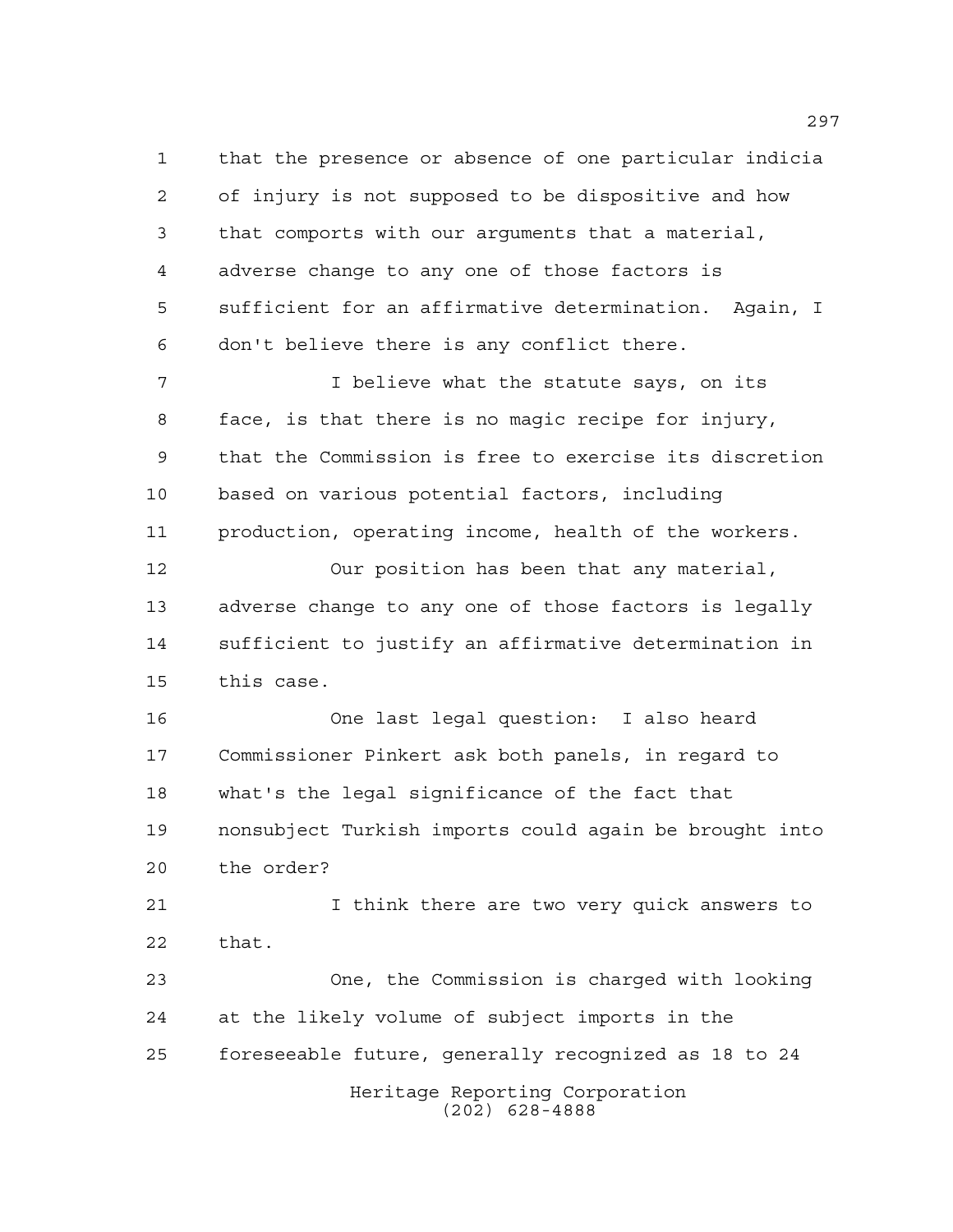months. I think it's completely permissible for this Commission to factor in, when considering the likely volume of imports, that these imports might become subject again in that period.

 More relevant, I would suggest, is the fact, as was recognized today, that these currently nonsubject importers are most likely very aware of managing their margins in order to stay outside of the market, and that explains, to a considerable amount, what's happened in this market during the period of review, that there has been price recovery and that the remedy has essentially been effective, that the health of the domestic industry has improved, in large part, due to the existence of this order.

 In regard to the forward-looking nature of the analysis, there have been some issues, as far as counsel for the Turks suggesting that perhaps you not be too zealous in obtaining new information that would be the most recent of record. I would be cautious in regard to requests to blind you to particularly relevant evidence.

Heritage Reporting Corporation (202) 628-4888 There was one specific example that is of note. There was a discussion earlier in regard to Turkish prices into Canada, and it was suggested, well, the purpose of this investigation is not to look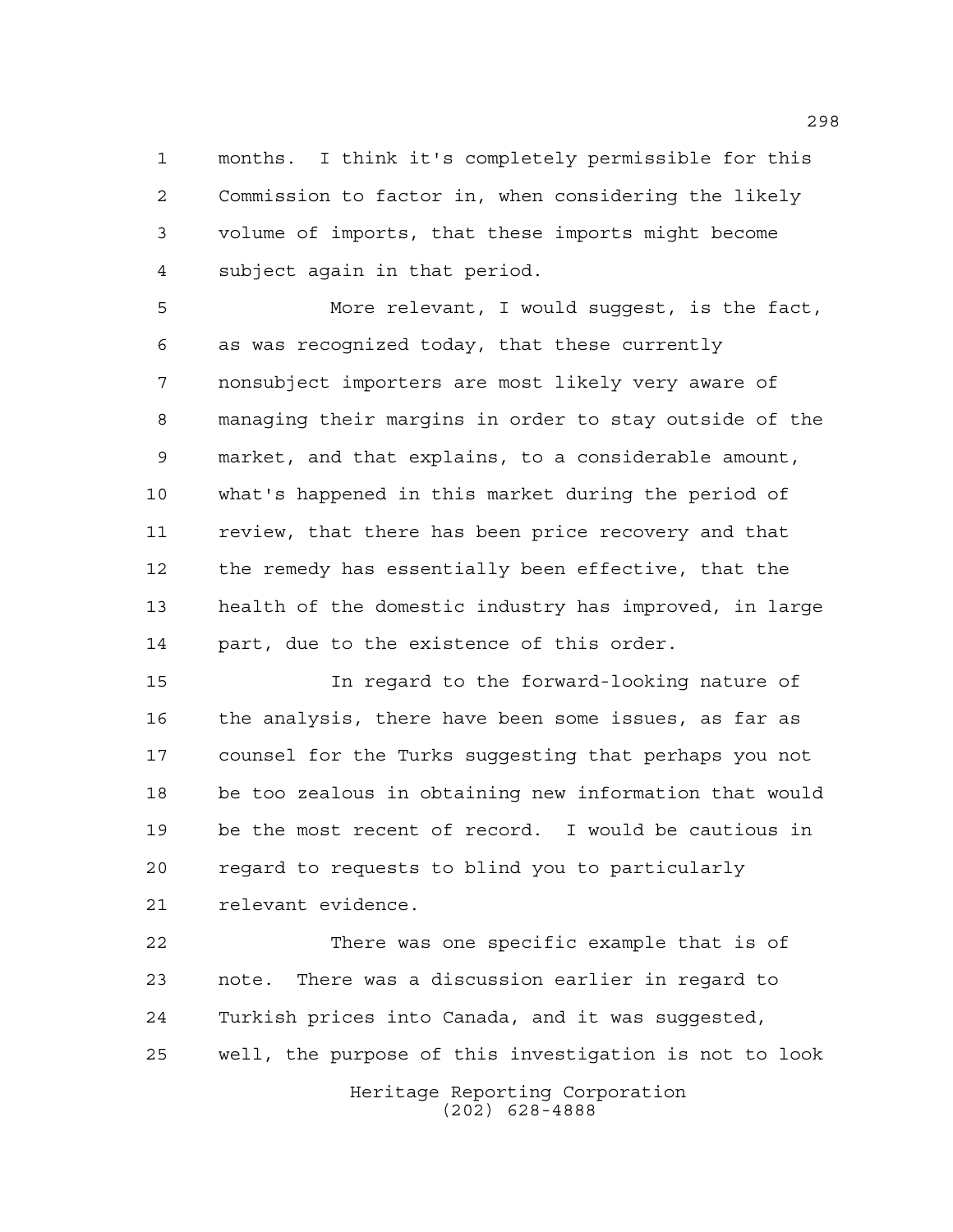at whether the Turks are inflicting material injury on the Canadians. I would suggest it's particularly probative, however, of how the dumped imports would behave in the U.S. market, in the event of revocation.

 We know that the Canadians have a similar market to our own. They don't currently have the production of an anti-dumping order, and they are currently seeing offers of dumped imports at \$200 per ton below market levels. I would say that that's particularly probative evidence.

 In regard to two last positions of the Turks, there have been some incredible and fantastic claims in regard to what's going on in Dubai right now, and we will be providing additional information in regard to some of those claims.

 I would point you to the data, and the data show that prices in Dubai have dropped by approximately 50 percent since July. I would say that's an important statement. If Dubai is that hot, if the market is churning along so well, why have prices dropped so dramatically? Why have documented, published prices dropped so dramatically recently?

 Lastly, there has been an argument about the quality of the rebar that's required for the Middle East. There have been several rebar investigations in

Heritage Reporting Corporation (202) 628-4888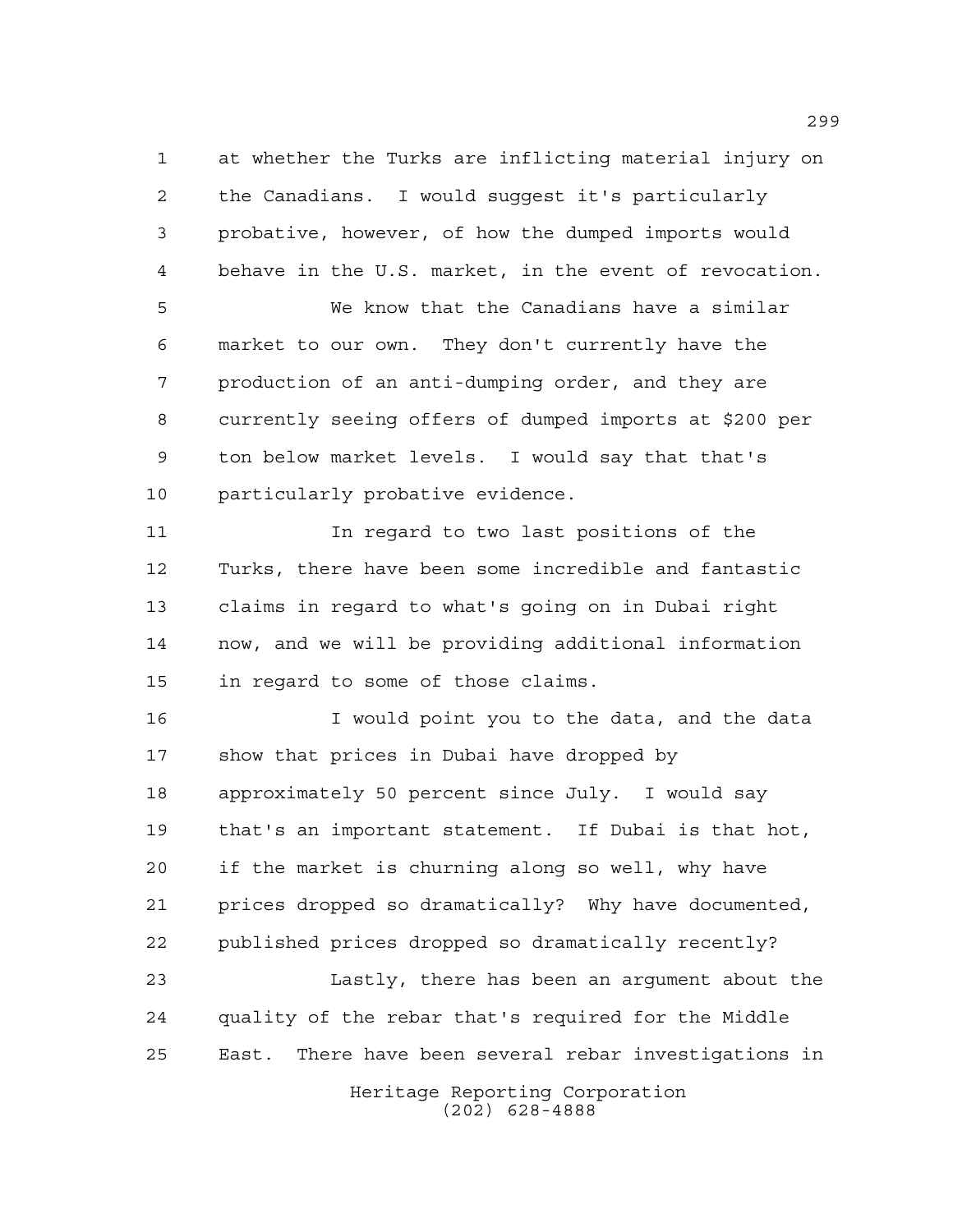the past decade conducted by the Commission. To the best of my knowledge, in every one, the Commission has concluded that price is the most important purchasing factor, and, as has been testified time and time again, rebar is rebar.

 I would suggest that, to the extent that there are arguments regarding significant distinctions between the quality of rebar that goes into the United States as compared to the quality of rebar that goes into the Middle East, this is more fancy than fact.

 There is just a brief series of rebuttal points. In closing, I think that there are only really six major facts that tell the story today.

 Number one, the Turks have previously injured this industry. This Commission has found before that if this order was revoked, that the Turks would come in again and materially injure this industry. I propose that if this order was revoked at this time, it would happen, and it would happen very quickly.

Heritage Reporting Corporation We have already seen that, even during this most recent period of review, that the Turks have maintained the ability to rush into the market and rush right back out. But, by and large, this order has been effective. The remedy works, and we're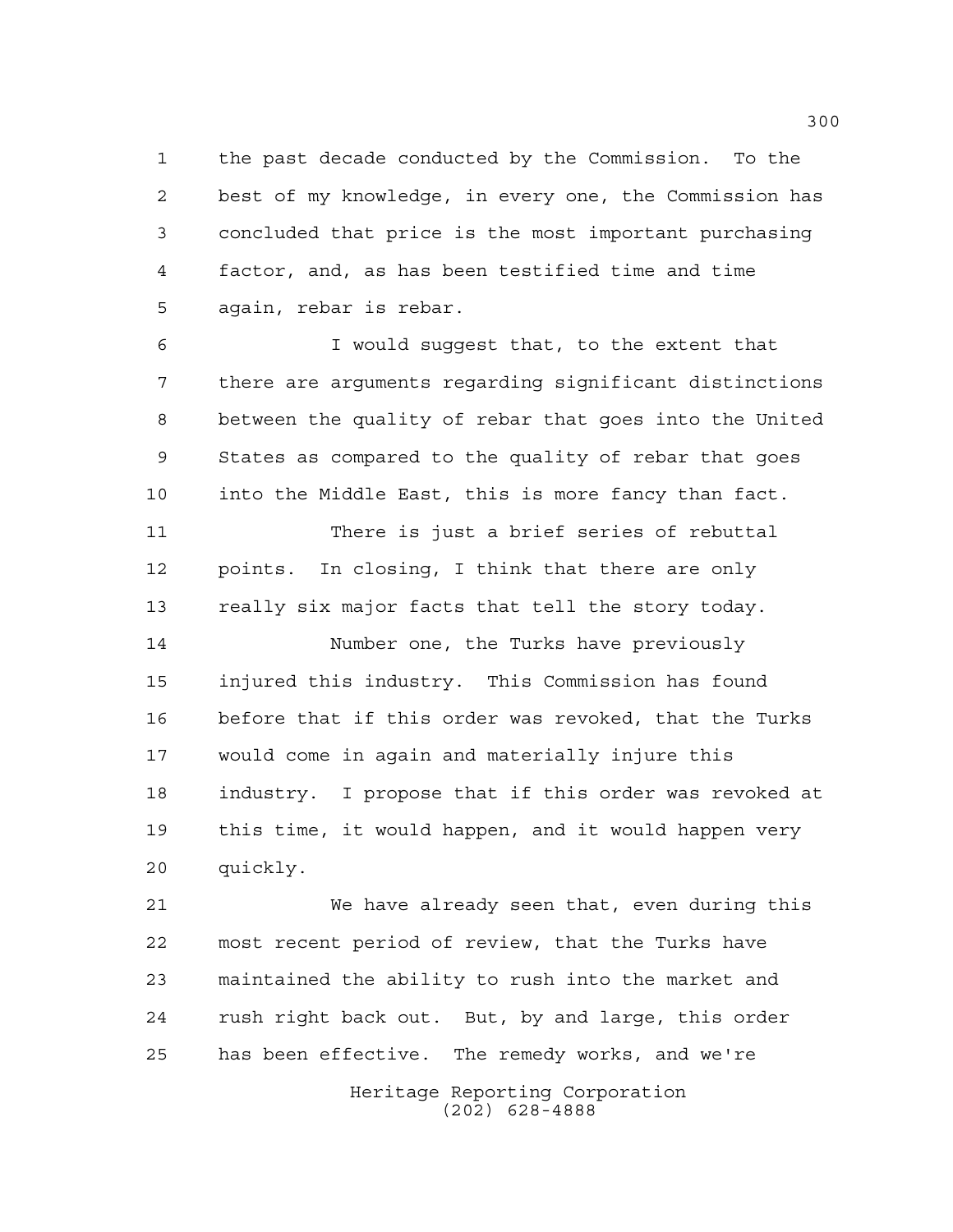asking you to keep it in place.

 Everybody understands, or, at least, we understand, that this is a crucial time to do so. There is a worldwide economic crisis going on. This could be the worst possible time to take this form of legal relief away from the domestic industry. In regard to the heart of the Commission's questions, which go to volume, price, and impact, when it comes to volume, Turkey is the world's largest exporter of rebar. I think that's worth repeating. In most of the investigations that I've been involved with recently, they have mostly been China, China, China cases. It is significant to recognize that Turkey is the world's largest exporter of rebar, and it's an export platform. A minority of its production goes to its home market. So it needs to find a place to put its excess capacity. So we know about rebar, that price is the

 most important purchasing factor. We know that the published evidence, regardless of what's denied here today, has documented that U.S. prices are above Turkish prices in their home market and global prices right now.

Heritage Reporting Corporation (202) 628-4888 On top of that, and as even the Turkish witness conceded today, freight charges or freight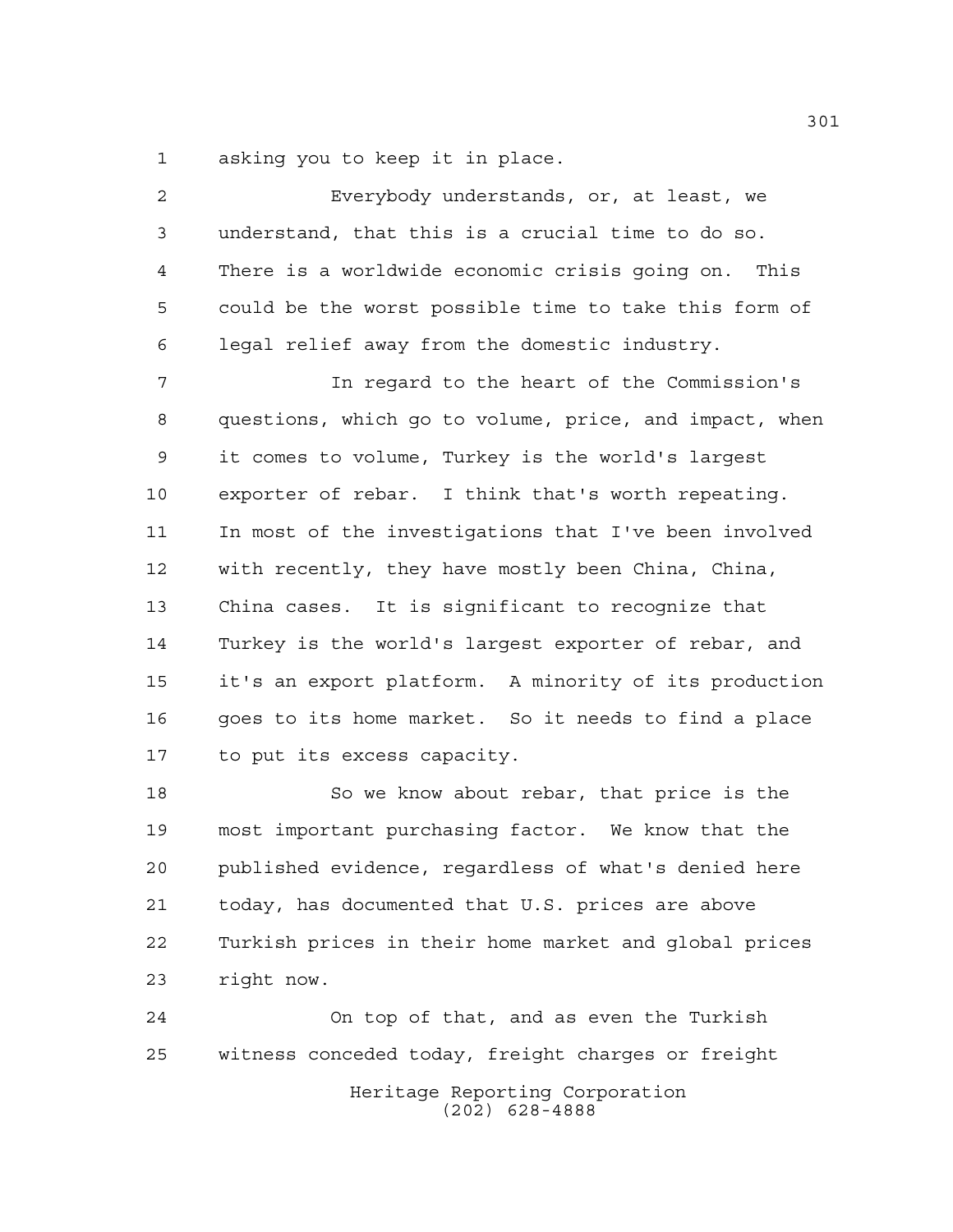costs have decreased dramatically recently. The U.S. dollar has strengthened considerably, and the U.S. market is known to be large and open.

 I would suggest that this, by itself, demonstrates that, in the case of revocation, the largest exporter in the world is going to find a large, open market that has attractive prices and that this will result in material injury in a variety of ways: to the planned investments for the domestic industry, to their plant production, to their workers, workers like Louis Miller that you heard today, who, I would say, provided some very compelling testimony in regard to the likely impact to him, personally, and families similarly situated if imports were allowed back in.

 My last note: Three out of approximately 30 Turkish producers have complied with the Commission's request for information. The vast majority of the Turkish industry has refused to comply with requests for information. There are some open-end questions regarding the extent of the capacity in Turkey.

 We know it's large, we know it's growing, we know that they are the largest exporter in the world, but to the extent that there are any questions, that there is any doubt, that doubt exists because the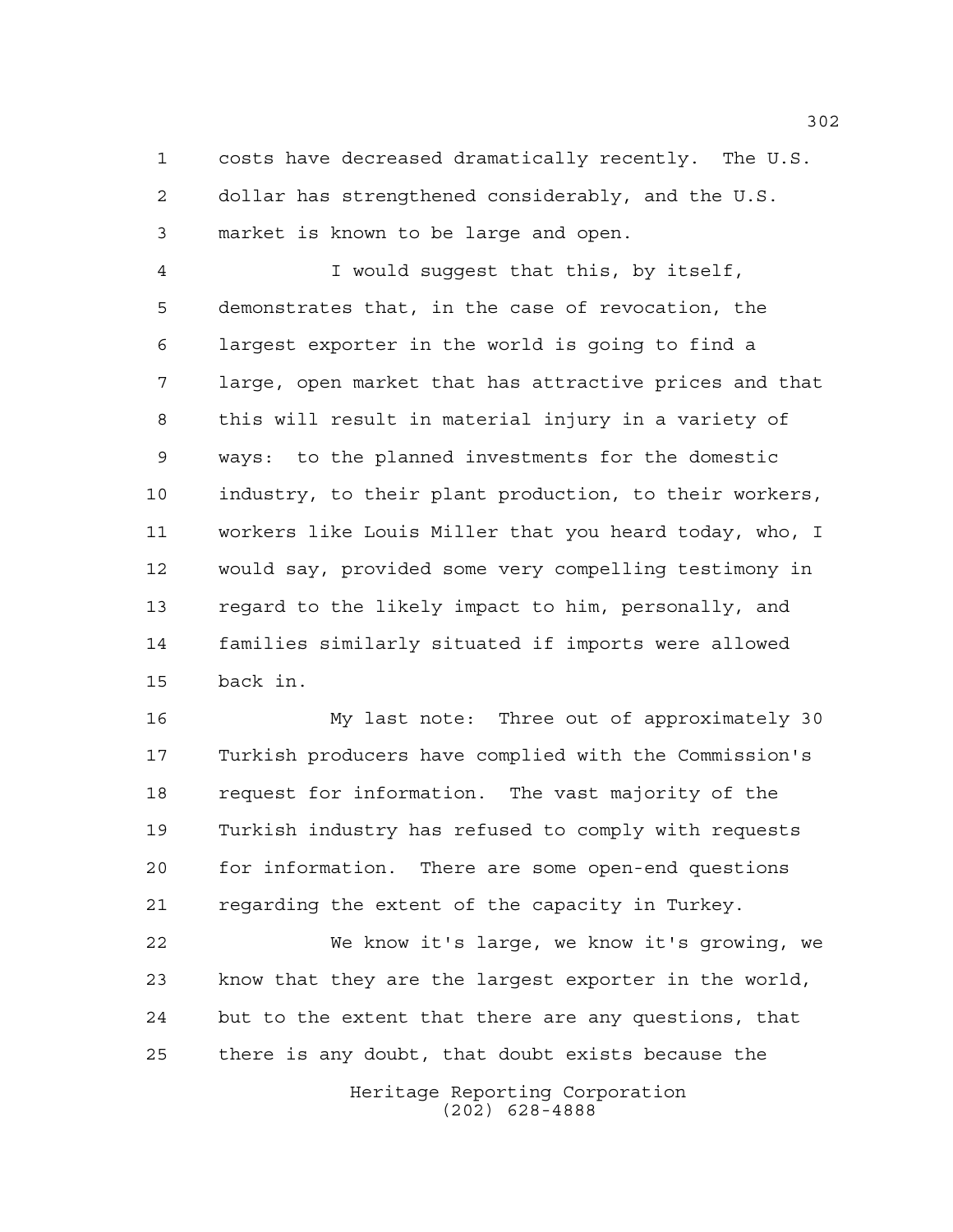Respondents have refused to comply with the requests of this Commission. They should not be rewarded for this behavior.

 So, in conclusion, I would just merely ask that, on behalf of the domestic industry and the workers in the domestic industry, that this order not be revoked. Thank you.

CHAIRMAN ARANOFF: Thank you.

 MR. NOLAN: All right. Madam Chairman and Members of the Commission, I'm going to make just a couple of quick points in rebuttal and then let Mr. Getlan do the closing for us. I can't resist coming up after what was just said to you all.

 The Petitioners have just come up and told you not to engage in speculative behavior. I heard the words "we speculate" about a hundred times this morning in connection with their projections about what was going to happen with the economy, what was going to happen in the rebar industry, and whether or not Turkish imports would be speculatively rushing back in and causing material injury as a result of what's going on right now.

 That's a high degree of speculation to me. I'm not saying you shouldn't engage in forward-looking analysis; that is the purpose of this exercise. But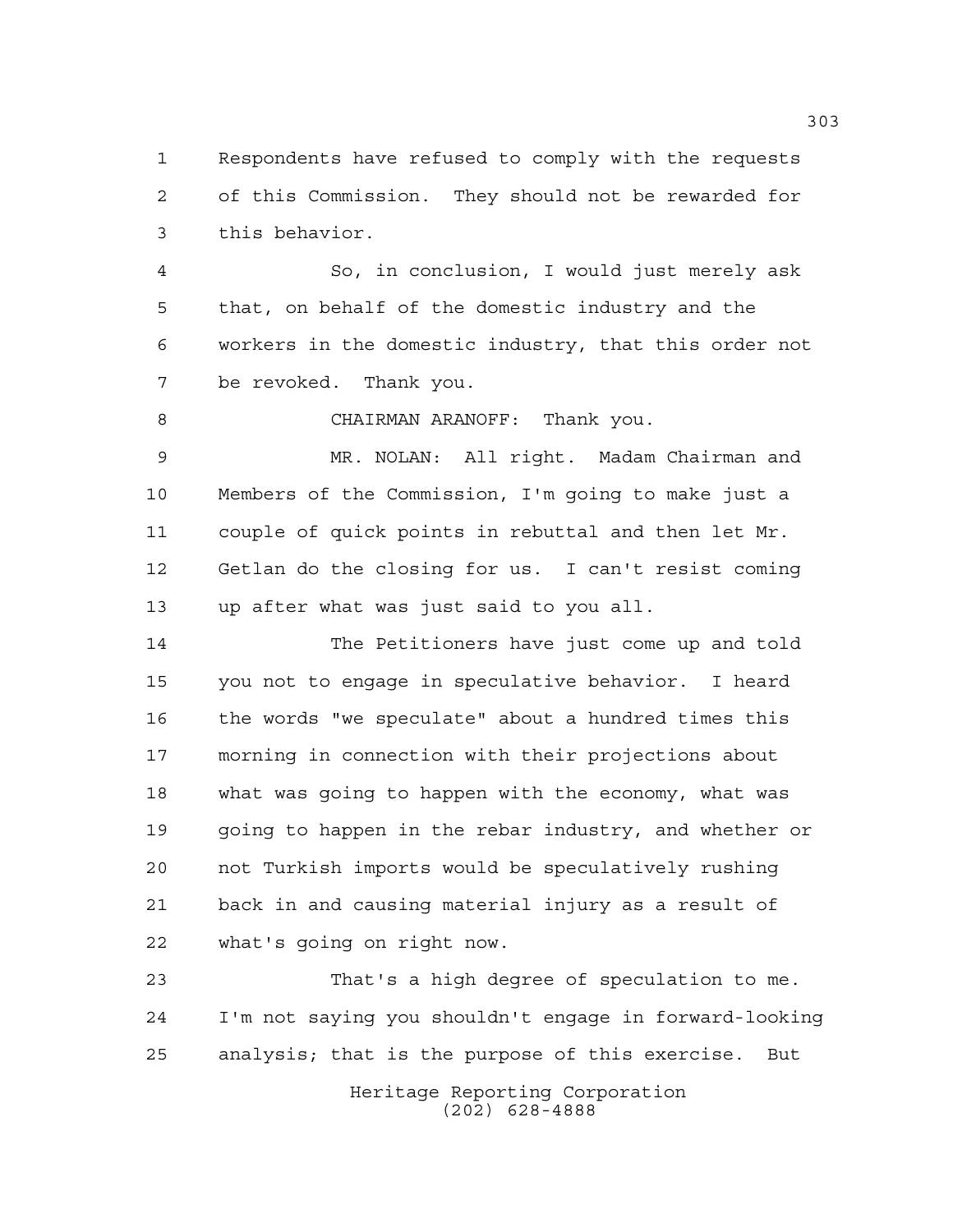if the Petitioners are telling you not to speculate, I wholeheartedly support that concept: Do not speculate.

 Look at the record. We have five years' worth of data on the record. You can expand that record, if necessary, to take in the current conditions as you feel the need, but don't ignore the five-year record. It is highly probative and indicative of what's going on and has gone on.

 They take issue with the fact that, all of a sudden, Turkey is dumping into Canada. No one said they were dumping into Canada. That's a conclusory statement made by the Petitioners without factual basis. In fact, Canada has nothing to do with this investigation or this review process.

 They say the Turks have rushed in and rushed out of the market. What they fail to tell you is the Turkish left the market when prices were at their all- time high. There is a complete disjoint going on right now.

 If the market in the U.S. is peaking, why are the Turks leaving, and why are they staying away? I submit to you that there is no probability of volume or price effects because the Turks are leaving, in spite of the best potential market, and they are still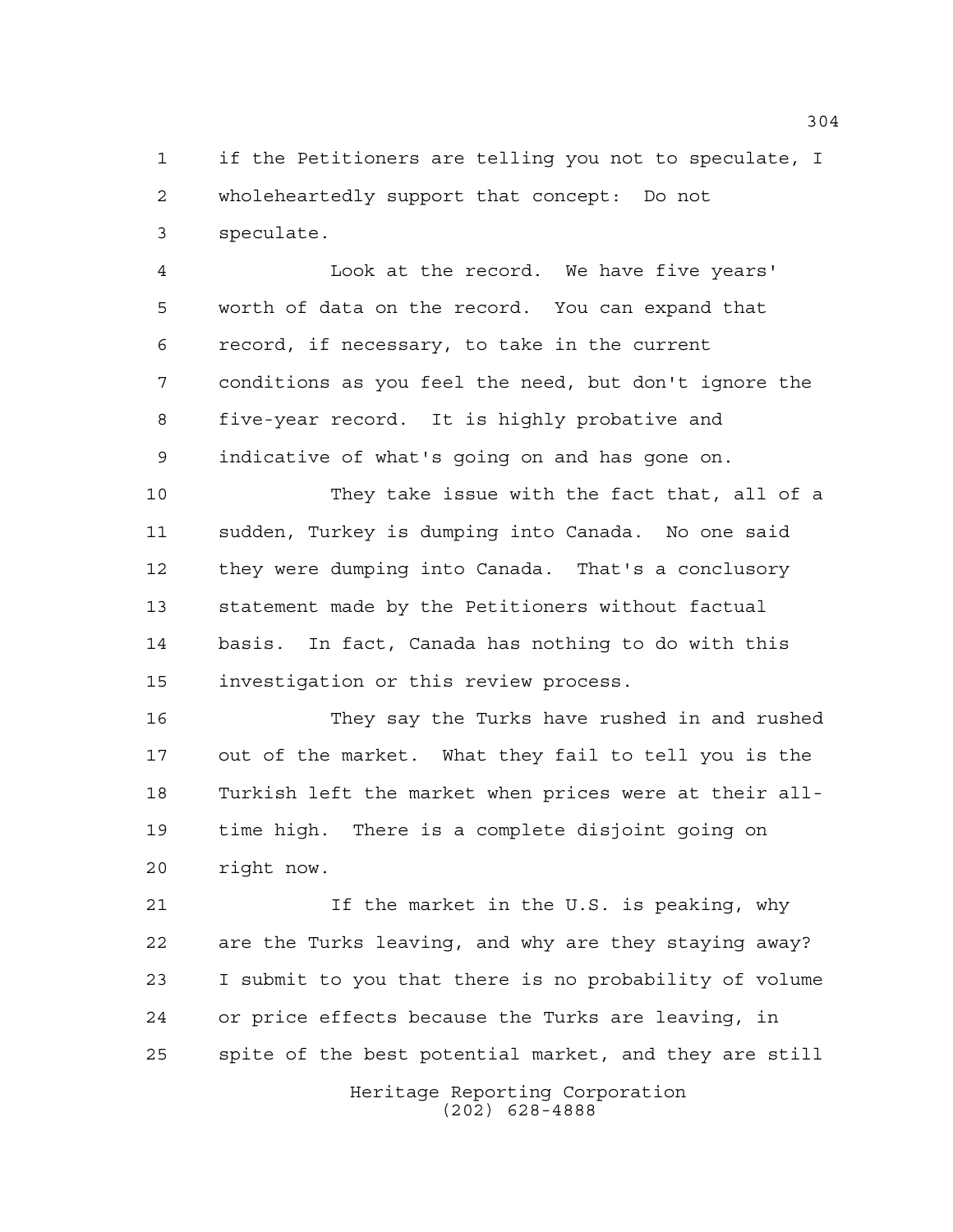away, even now.

| 2  | So the last point I would like to make is              |
|----|--------------------------------------------------------|
| 3  | this concept that the Respondents have refused to      |
| 4  | cooperate. All of the Respondents that are here        |
| 5  | before you today that have actively participated in    |
| 6  | this proceeding have cooperated to their fullest       |
| 7  | extent within their power. I cannot drag every         |
| 8  | producer in Turkey into this hearing room. If they     |
| 9  | don't want to come, or if they have already been       |
| 10 | revoked, they have very little incentive to show up.   |
| 11 | We will get you the data you need on                   |
| 12 | production and export statistics through the           |
| 13 | undersecretariat or through IMMIB, but let's not       |
| 14 | confuse cooperation from those at the table with those |
| 15 | who have no interest in this proceeding because they   |
| 16 | have already been revoked. Thank you.                  |
| 17 | MR. GETLAN: Good afternoon, Madam Chairman             |
| 18 | and other Members of the Commission. I appreciate the  |
| 19 | time. We thank the staff for all of the work that      |
| 20 | they have done so far in this investigation, and we    |
| 21 | all, on behalf of our clients, appreciate the time     |
| 22 | you've given us today to present the case.             |
| 23 | There is a reason that the Commission                  |
| 24 | solicits data on the U.S. industry imports and prices  |
| 25 | for a five-year period. It's because such an           |
|    | Heritage Reporting Corporation<br>$(202)$ 628-4888     |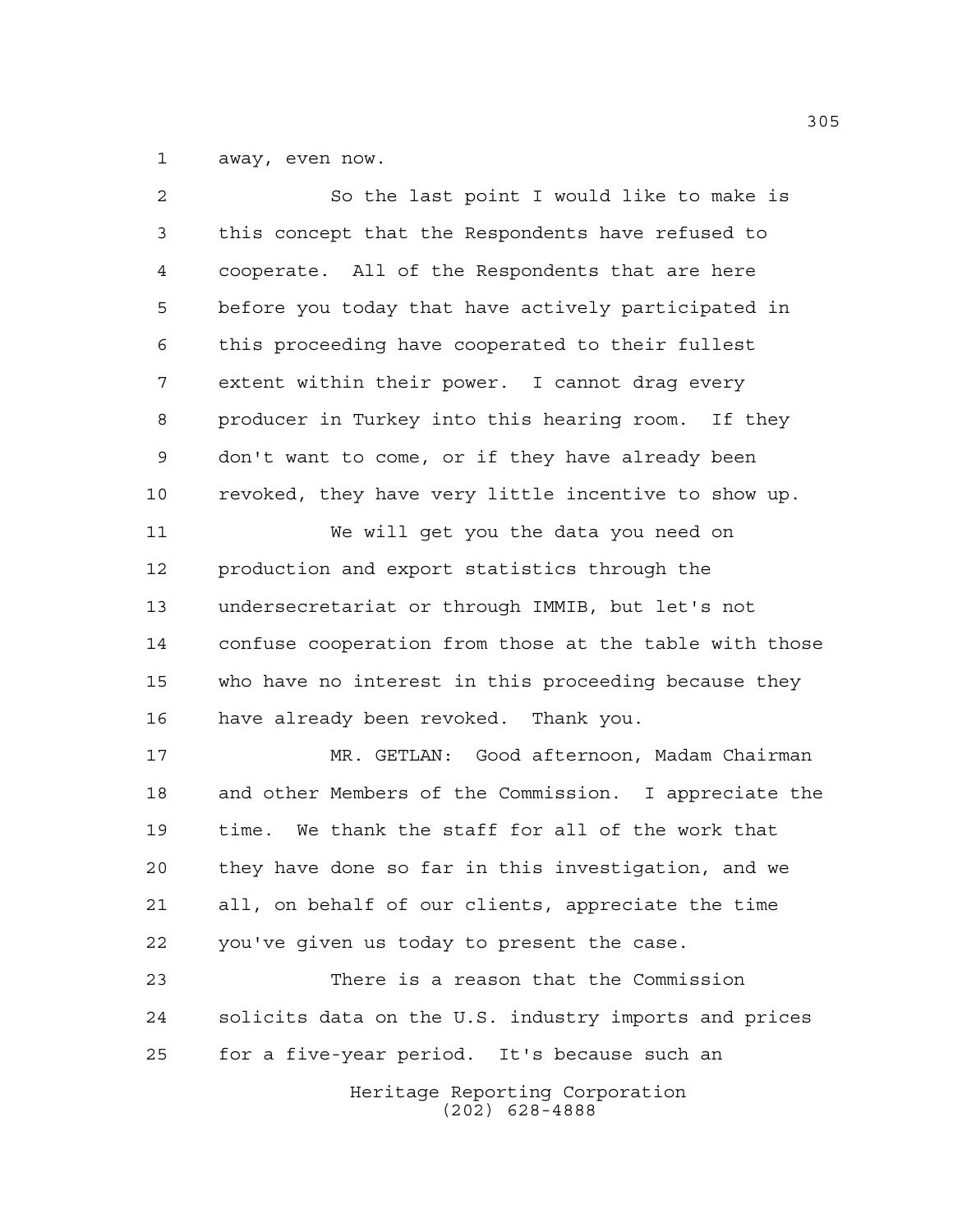expansive data set is necessary to project, with any confidence, the impact or effect of revocation. While information on the last couple of weeks of experience might be interesting, or it might even be relevant; it's certainly not compelling or certainly not decisive, for that matter. Petitioners have essentially asked the Commission to toss the staff report and rely on this data that we expect to see in post-hearing submissions. The Commission, of course, cannot simply ignore the information in the staff report. What does the staff report say? It is clear: Subject imports are down, there are attractive, new markets for Turkish producers that have greater growth potential than the United States, U.S. prices have reached record highs, and the U.S. industry has performed at unprecedented levels, in terms of profits, employment, prices, and investment. How would all of this change if the Commission revokes the order on Turkish rebar? Fortunately, we do not have to speculate. We have experience to look at, and that experience is in the staff report. All we need to do is look at what happened after the order was revoked as to the three largest

> Heritage Reporting Corporation (202) 628-4888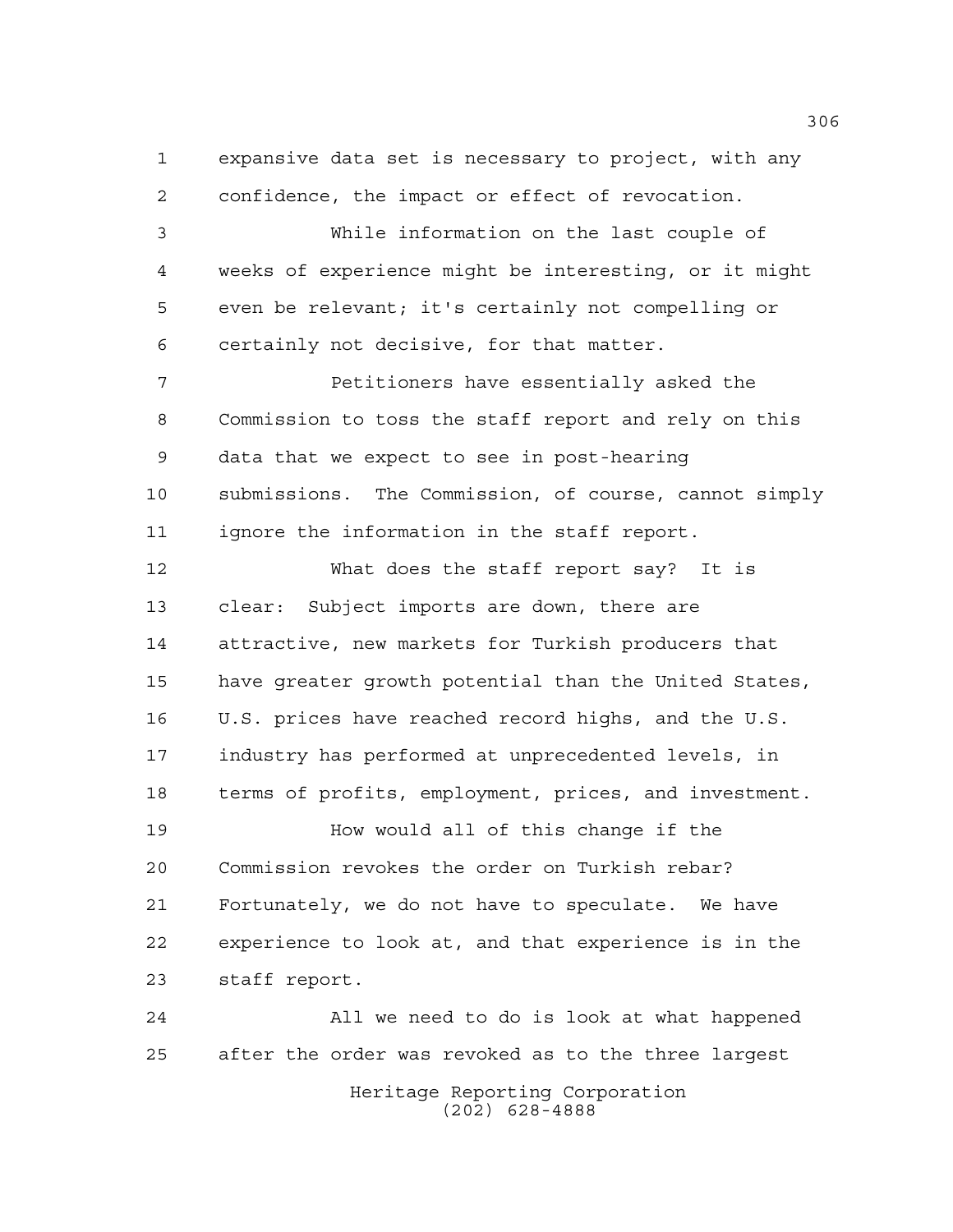Turkish producers: ICDAS, Colakoglu, and Diler. Their shipments to the U.S. have fallen while U.S. prices and domestic industry profits continue to increase unabated. Again, this is all in the staff report that Petitioners want to ignore.

 We must ask, is there anything more compelling on the record today as to what would happen if the Commission revokes the order than the experience when these three producers, significant producers, were revoked? And add to the mix the next three- or four-largest producers, who have declining shipments to the U.S., even while their dumping margins were at zero, they are about to be revoked, or near zero.

 The fact of the matter is that, even with access to the U.S. market, through revocation or zero margins, and even as attractive as the U.S. market has been made out to be, the U.S. has not been attractive enough to attract the Turkish producers.

 In fact, there has been testimony today that the domestic industry has already started hurting, with references to production and shift cutbacks going back as far as several months ago. This is contrary to public statements that we discussed, which came in July or August, but, more telling, given the timing,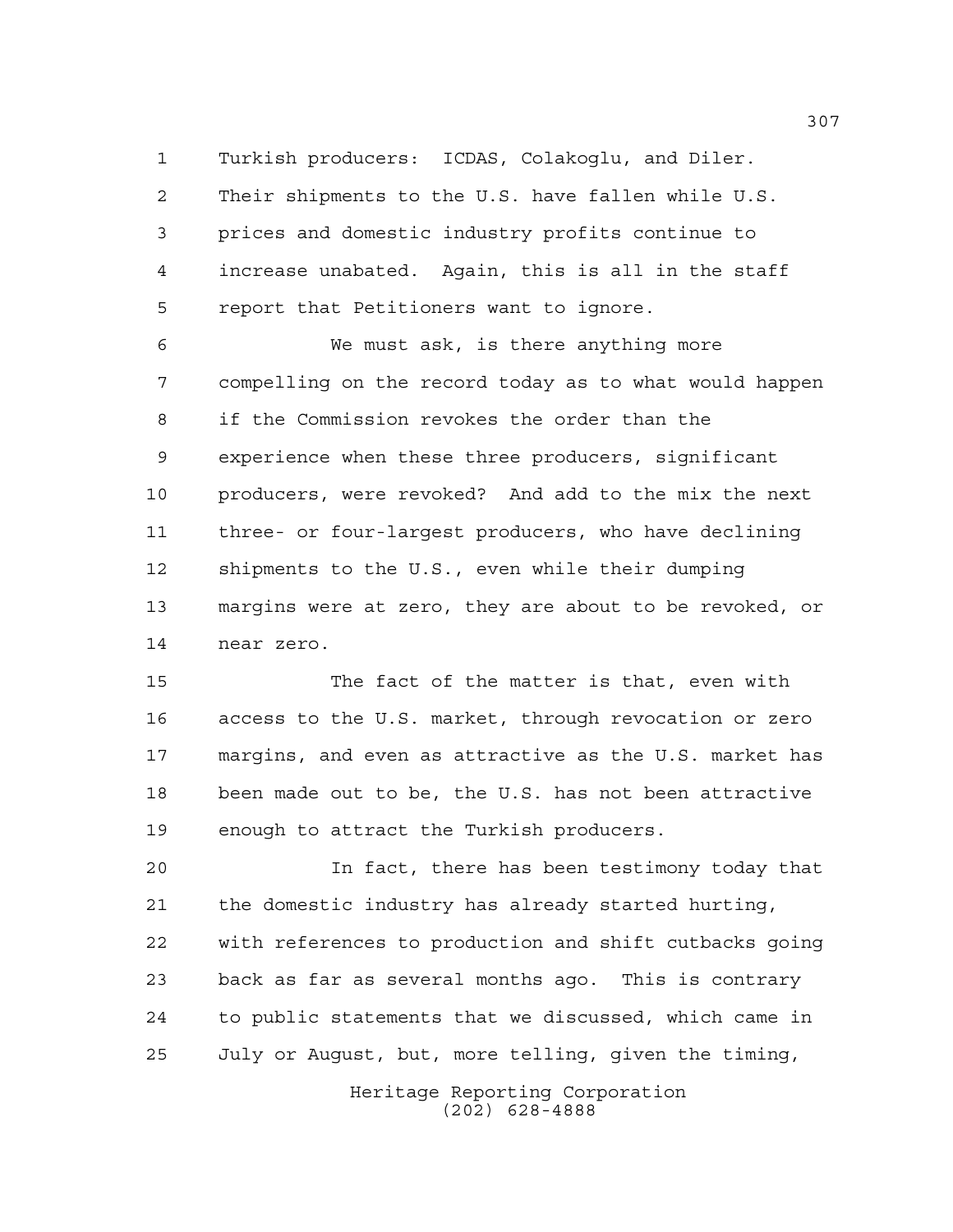there clearly is no relationship between that cutback in performance and Turkish imports.

 So what about the last few weeks? As I mentioned, we do not deny the relevance of the current situation in the marketplace. We've heard much about the situation in the last few weeks. What do we know about the situation? Again, let's try to step back from speculating entirely, and let's figure out what we know.

 We know that this current economic situation will not make the U.S. market relatively more attractive to Turkish producers, so there is no reason for Turkish producers to start shipping to the United States.

 We also know that the sudden price drops in the last couple of weeks resulted from a severe credit freeze that has interrupted all markets. Simply put, buyers have stayed on the sidelines. Of course, prices will decline in such an environment.

 We also know that the U.S. Government and international institutions have taken unprecedented steps to ensure that this is a temporary interruption. The administration, Congress, and many economists believe that these steps will work. It's not going to be overnight, of course, but there is great confidence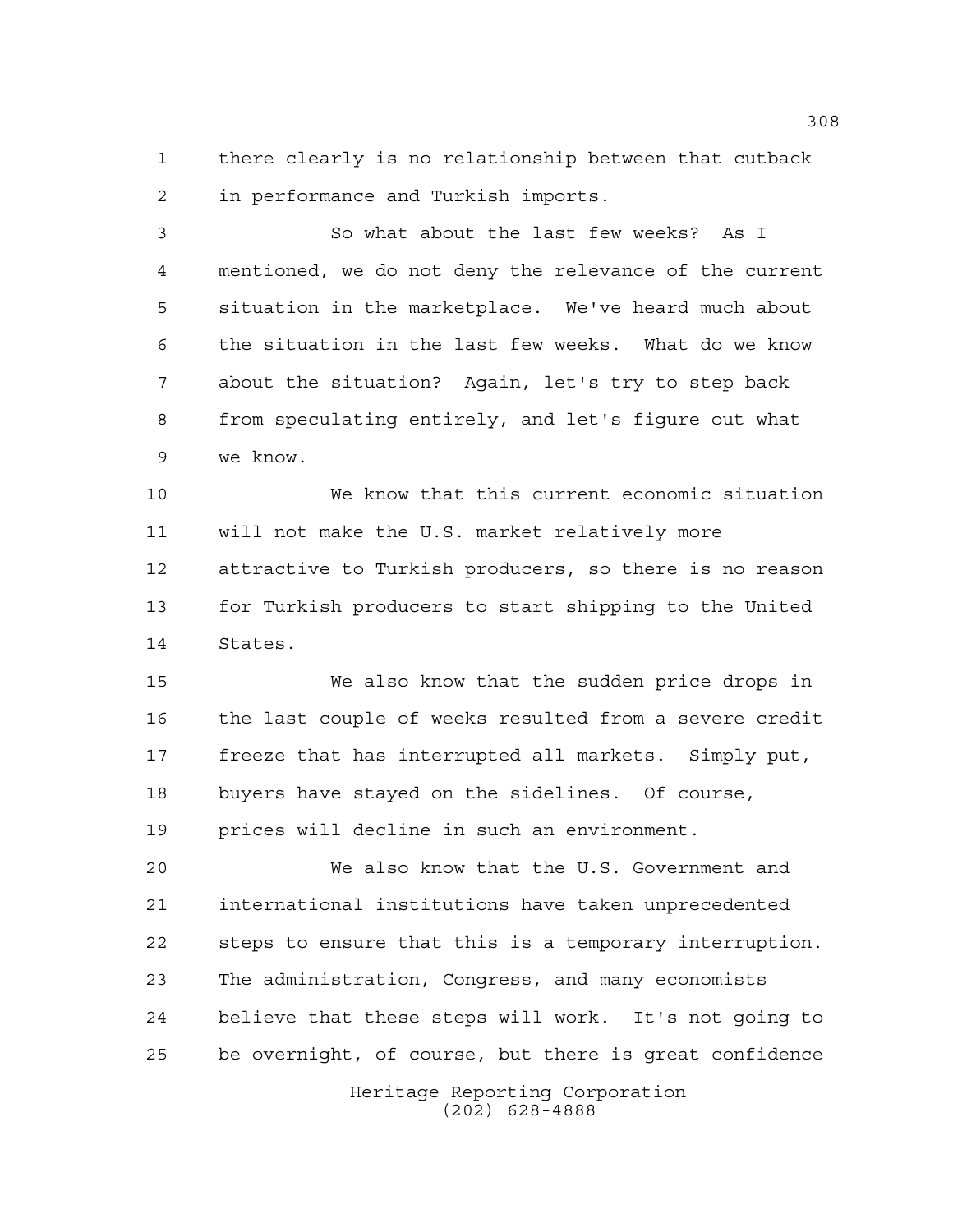out there that these steps will work to make this a temporary situation.

 We know that the Middle Eastern markets that the Turkish producers have developed are the least vulnerable to a global economic slump. While oil prices are off of their short-term spike, the construction boom started while oil prices were much lower, lower than today's prices, in fact.

 The proof of this comes in the form of announcements, just days ago, of multi-billion-dollar investment projects, which Mr. Nolan referred to a couple of times, and Ekinciler receiving orders, just in the last couple of days, from their U.A.E. customers.

 So if Turkish producers are already the major players in an expanding market, it defies logic to conclude that revocation would compel these producers to leave the markets in the Middle East to return to the U.S. where prices will be lower and demand more limited.

 This is what we know, and what we know confirms that revocation will not lead to a recurrence of injury to the U.S. industry and won't contribute to any serious decline to the domestic producers.

Heritage Reporting Corporation Even if the events of the last few weeks

(202) 628-4888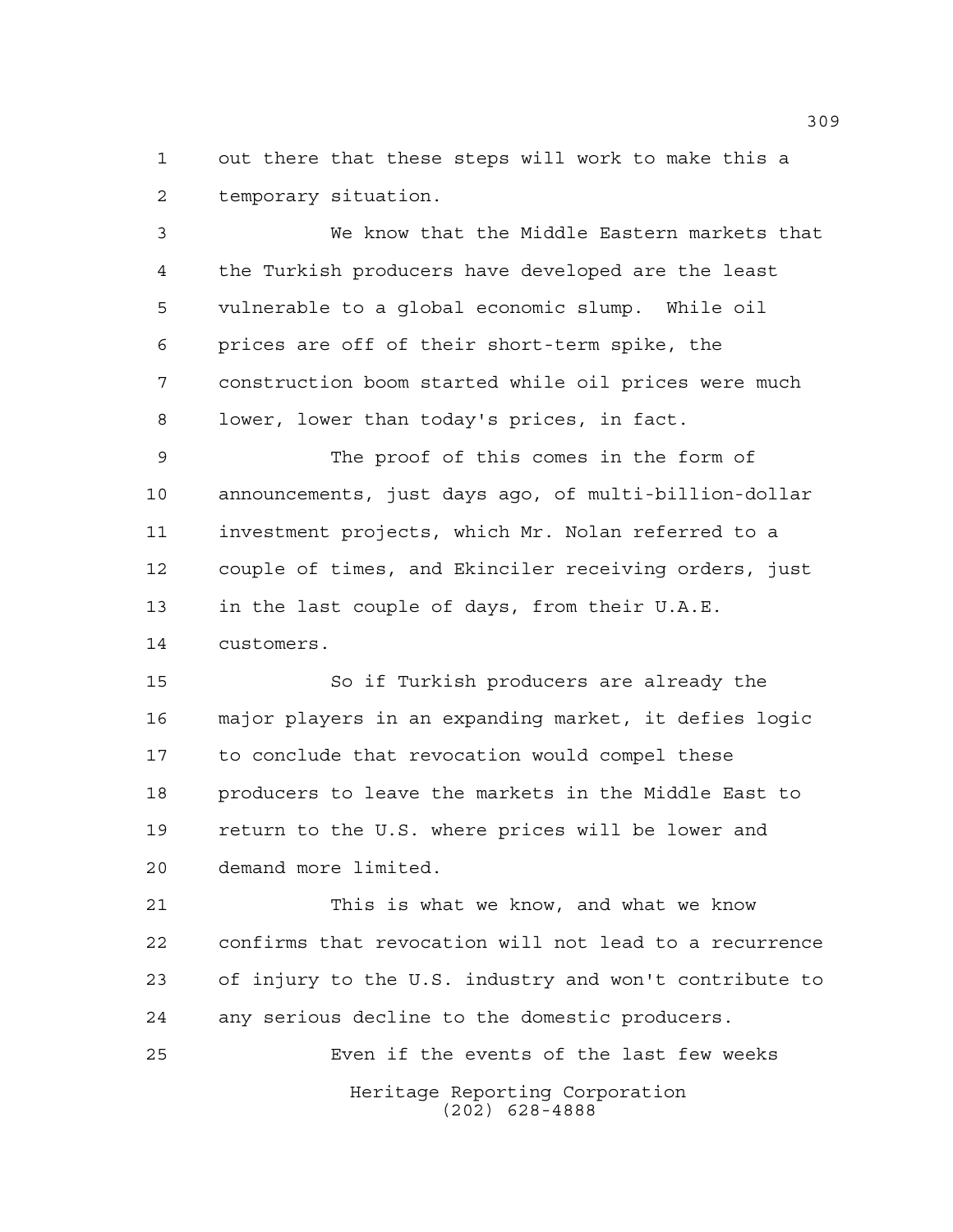indicate that U.S. producers will not be able to sustain the record-breaking profits and acquisition frenzy, we know it will not be because of the increased Turkish imports underselling U.S. prices. It is simply not a reasonable conclusion that could be drawn, based on all of the evidence we have on the record at this point.

 For these reasons, we respectfully request that the Commission revoke the anti-dumping duty order on rebar from Turkey. Again, we thank you for your time.

 CHAIRMAN ARANOFF: Well, I'll just reiterate my thank-you's to all of the parties and witnesses who have participated in today's hearing, which has been, I think, extremely informative, and we appreciate everything that you have done, and will continue to do, to help us navigate through some fairly complicated issues in this review.

 Post-hearing briefs, statements responsive to questions and requests of the Commission, and corrections to the transcript must be filed by October 27, 2008. Closing of the record and final release of data to parties will take place on November 21, 2008, and final comments are due November 25, 2008. I don't believe there is any further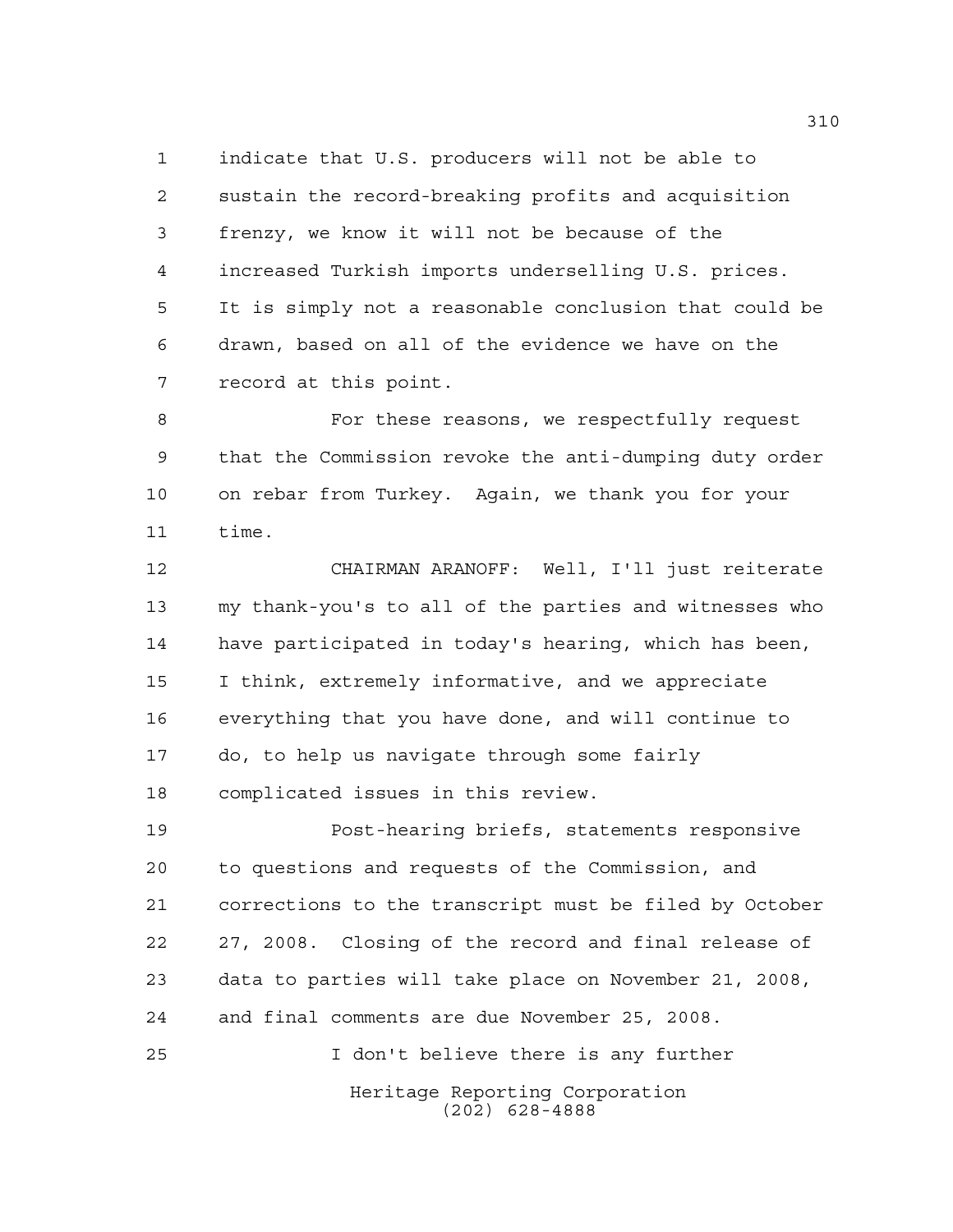| $\mathbf 1$      | business before us, so this hearing is adjourned. |
|------------------|---------------------------------------------------|
| $\sqrt{2}$       | (Whereupon, at 5:10 p.m., the hearing in the      |
| $\mathsf 3$      | above-entitled matter was concluded.)             |
| $\ensuremath{4}$ | //                                                |
| $\mathsf S$      | $\sqrt{}$                                         |
| $\epsilon$       | $\!/\!$                                           |
| $\boldsymbol{7}$ | $\!/\!$                                           |
| $\,8\,$          | $\!/\!$                                           |
| $\mathsf 9$      | $\!/\!$                                           |
| $10\,$           | $\!/\!$                                           |
| $11\,$           | $\sqrt{}$                                         |
| $12\,$           | $\sqrt{}$                                         |
| $13$             | $\!/\!$                                           |
| $14\,$           | $\!/\!$                                           |
| $15\,$           | $\!/\!$                                           |
| 16               | $\sqrt{}$                                         |
| $17\,$           | $\sqrt{}$                                         |
| $18\,$           | //                                                |
| 19               | $\sqrt{}$                                         |
| 20               | $\frac{1}{2}$                                     |
| $2\,1$           | $\!/\!$                                           |
| $2\sqrt{2}$      | $\!/\!$                                           |
| 23               | $\!/\!$                                           |
| 24               | $\!/\!$                                           |
| 25               | $\frac{1}{2}$                                     |
|                  |                                                   |